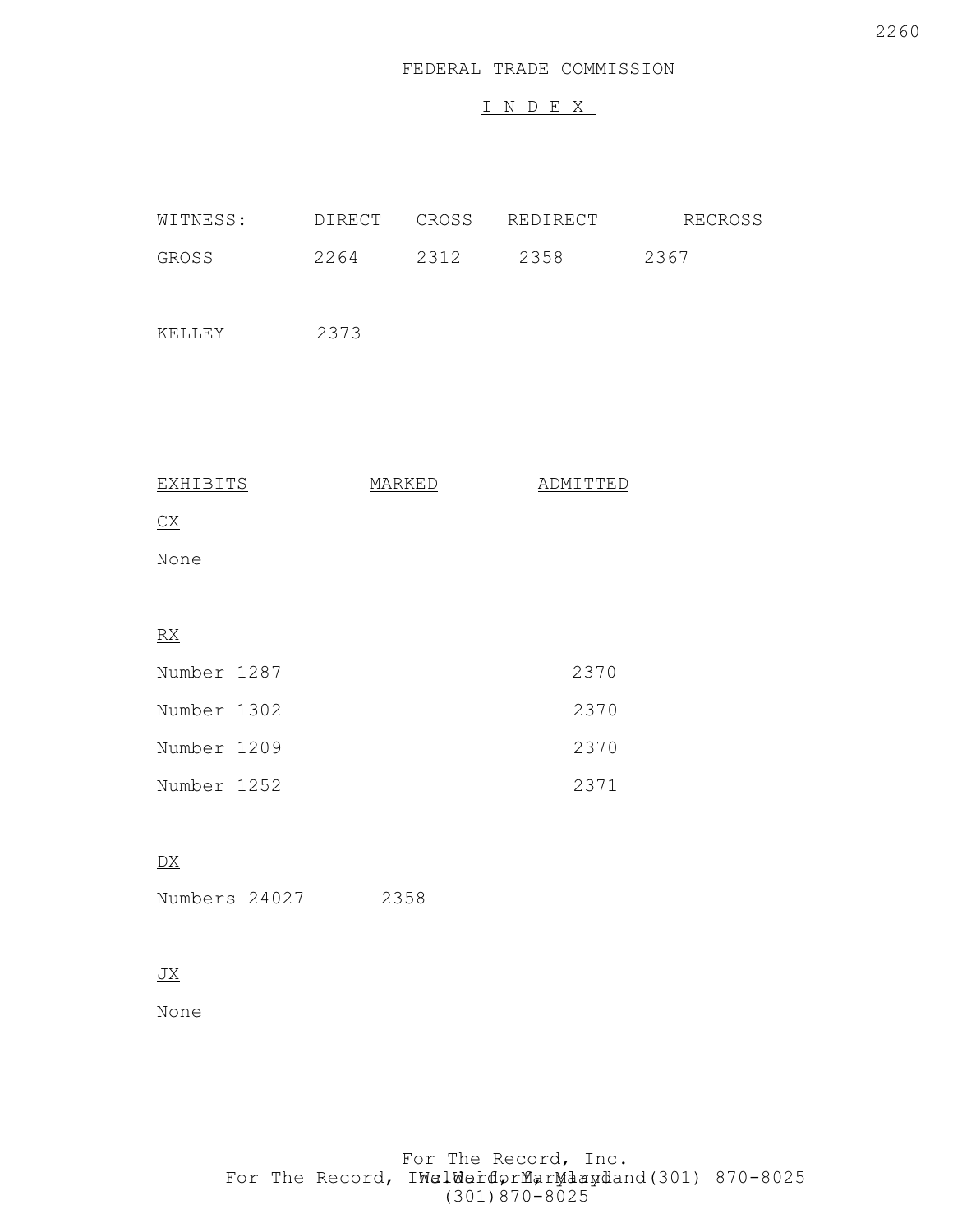# UNITED STATES OF AMERICA

## FEDERAL TRADE COMMISSION

In the Matter of: (1) Rambus, Inc. (a) Docket No. 9302 ------------------------------)

> Tuesday, May 20, 2003 9:30 a.m.

> > **TRIAL VOLUME 12 PART 1 PUBLIC RECORD**

BEFORE THE HONORABLE STEPHEN J. McGUIRE

Chief Administrative Law Judge

Federal Trade Commission

600 Pennsylvania Avenue, N.W.

Washington, D.C.

Reported by: Sally Jo Bowling

For The Record, Inc. For The Record, Ward.dWardfdorMa, ryMannydland(301) 870-8025 (301)870-8025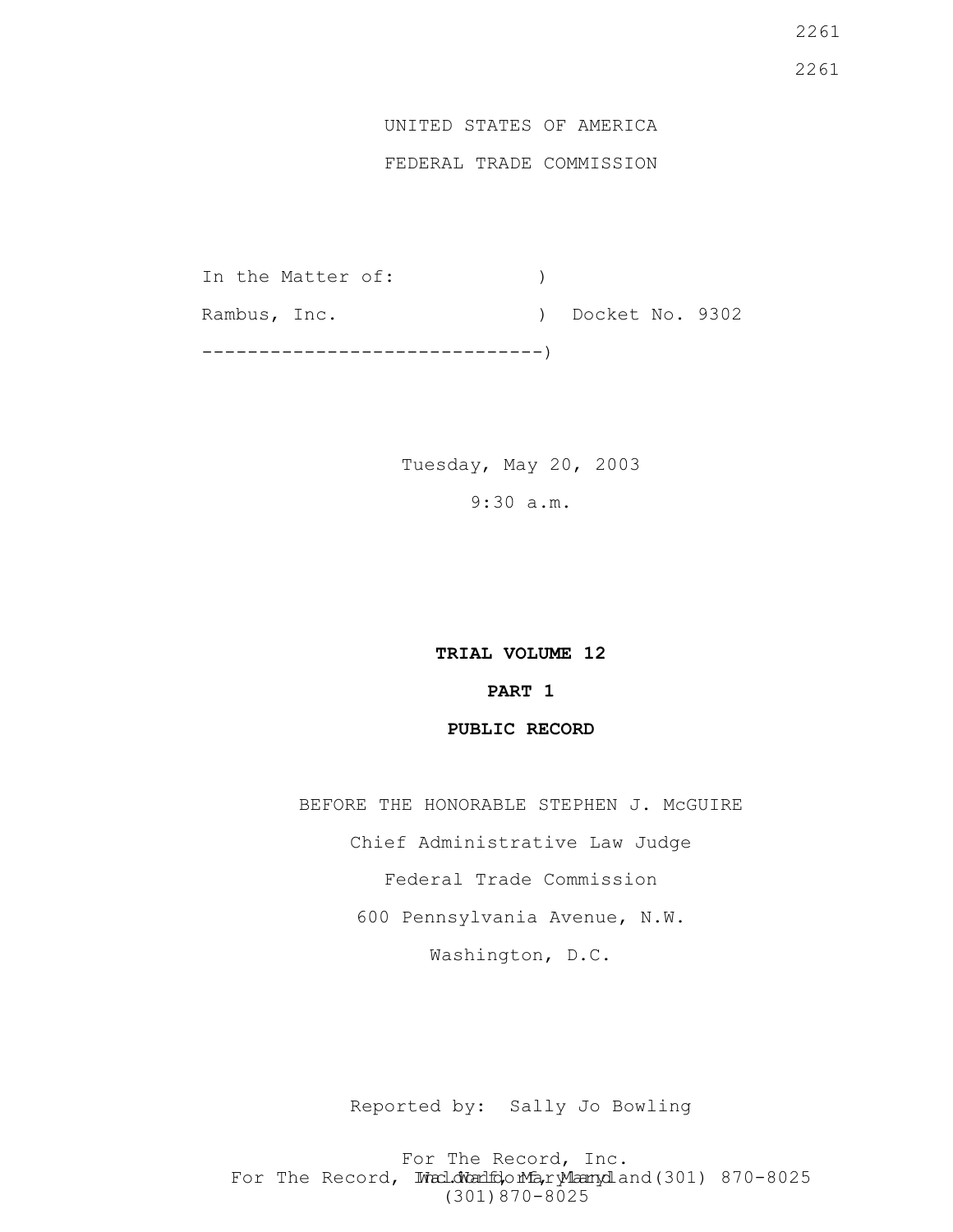APPEARANCES:

ON BEHALF OF THE FEDERAL TRADE COMMISSION:

**M. SEAN ROYALL, Attorney GEOFFREY OLIVER, Attorney ANDREW HEIMERT, Attorney** Federal Trade Commission 601 New Jersey Avenue, N.W. Washington, D.C. 20580-0000 (202) 326-3663

ON BEHALF OF THE RESPONDENT:

**GREGORY P. STONE, Attorney STEVEN M. PERRY, Attorney SEAN GATES, Attorney** Munger, Tolles & Olson LLP 355 South Grand Avenue, 35th Floor Los Angeles, California 90071-1560 (213) 683-9255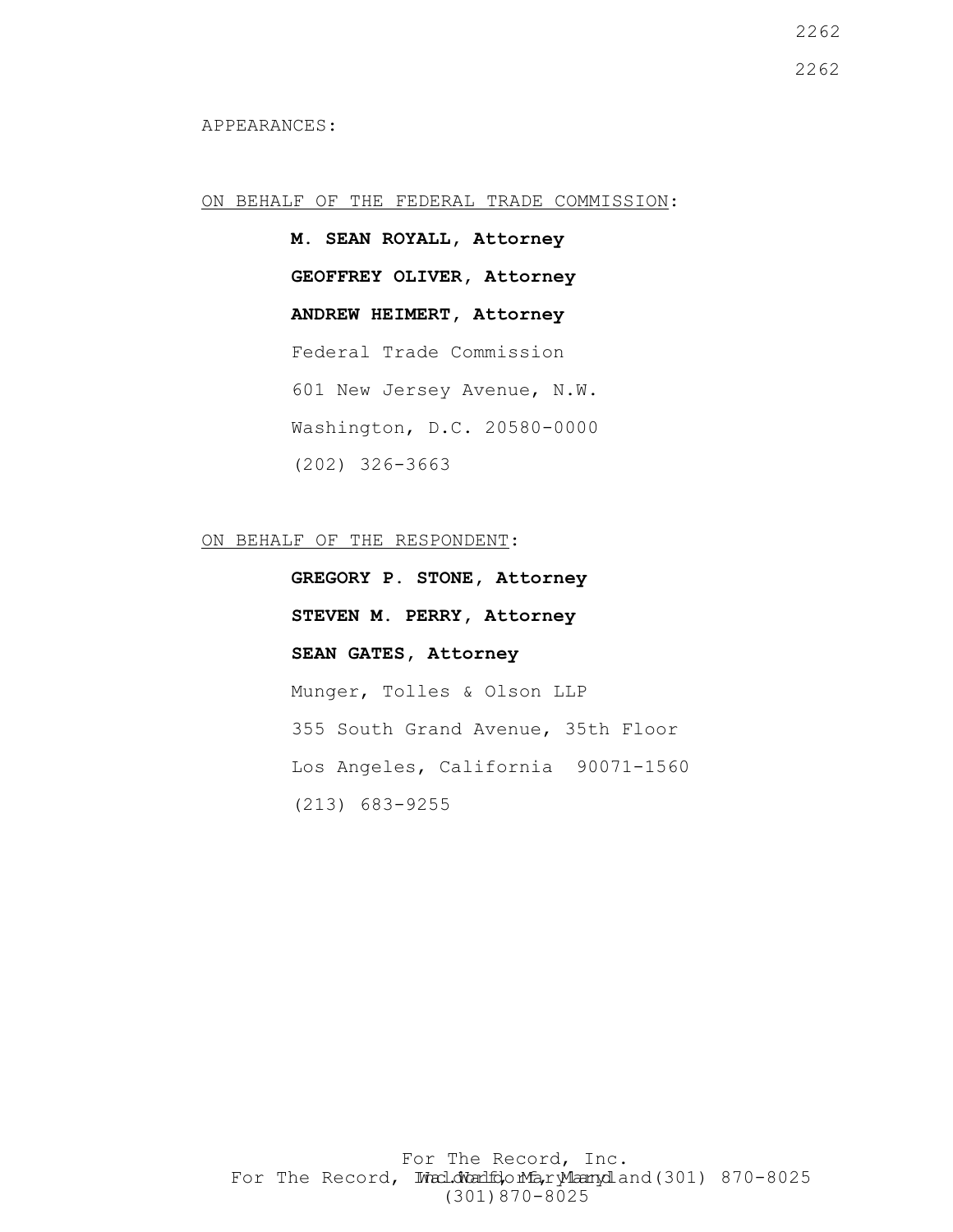2263 2263

APPEARANCES:

ON BEHALF OF THE RESPONDENT:

**A. DOUGLAS MELAMED, Attorney** Wilmer, Cutler & Pickering 2445 M Street, N.W. Washington, D.C. 20037-1420 (202) 663-6090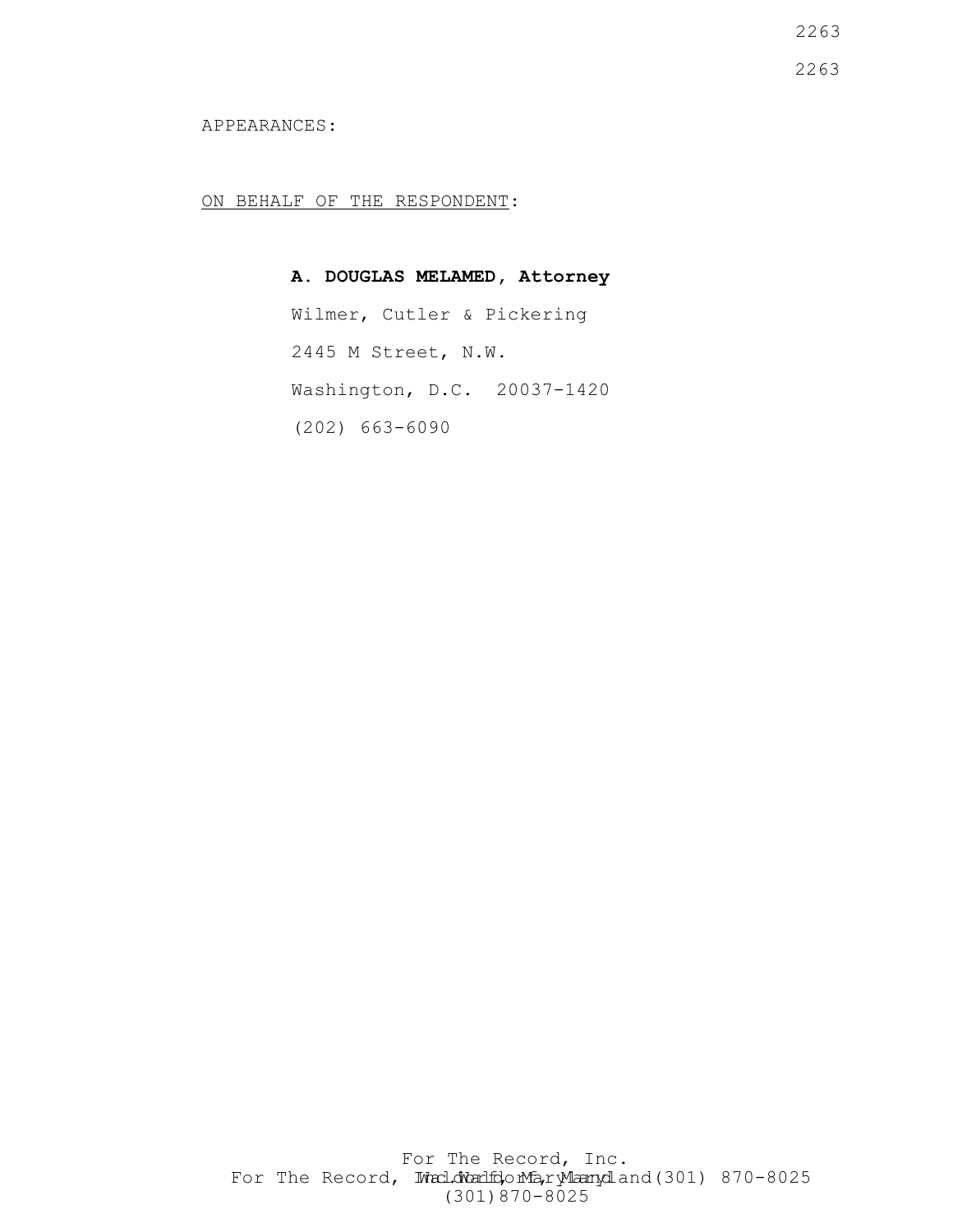#### **P R O C E E D I N G S**

#### **- - - - - -**

 JUDGE McGUIRE: This hearing is now in order. Any issues that should come to the Court's attention before we start today? If not, complaint counsel may call its next witness.

 MR. ROYALL: Your Honor, initially I would like to introduce Andrew Heimert who will be handling our witness this morning.

 JUDGE McGUIRE: Could you tell me again how to spell your last name?

> MR. HEIMERT: It's H E I M E R T, Your Honor. JUDGE McGUIRE: M E R T, okay, very good.

 MR. HEIMERT: This morning, complaint counsel would like to call Jackie Gross, please. Whereupon--

#### **JACQUELYN GROSS**

a witness, called for examination, having been first duly sworn, was examined and testified as follows:

#### **DIRECT EXAMINATION**

BY MR. HEIMERT:

Q. Good morning, Ms. Gross.

A. Good morning.

 Q. Could you state your full name for the record, please.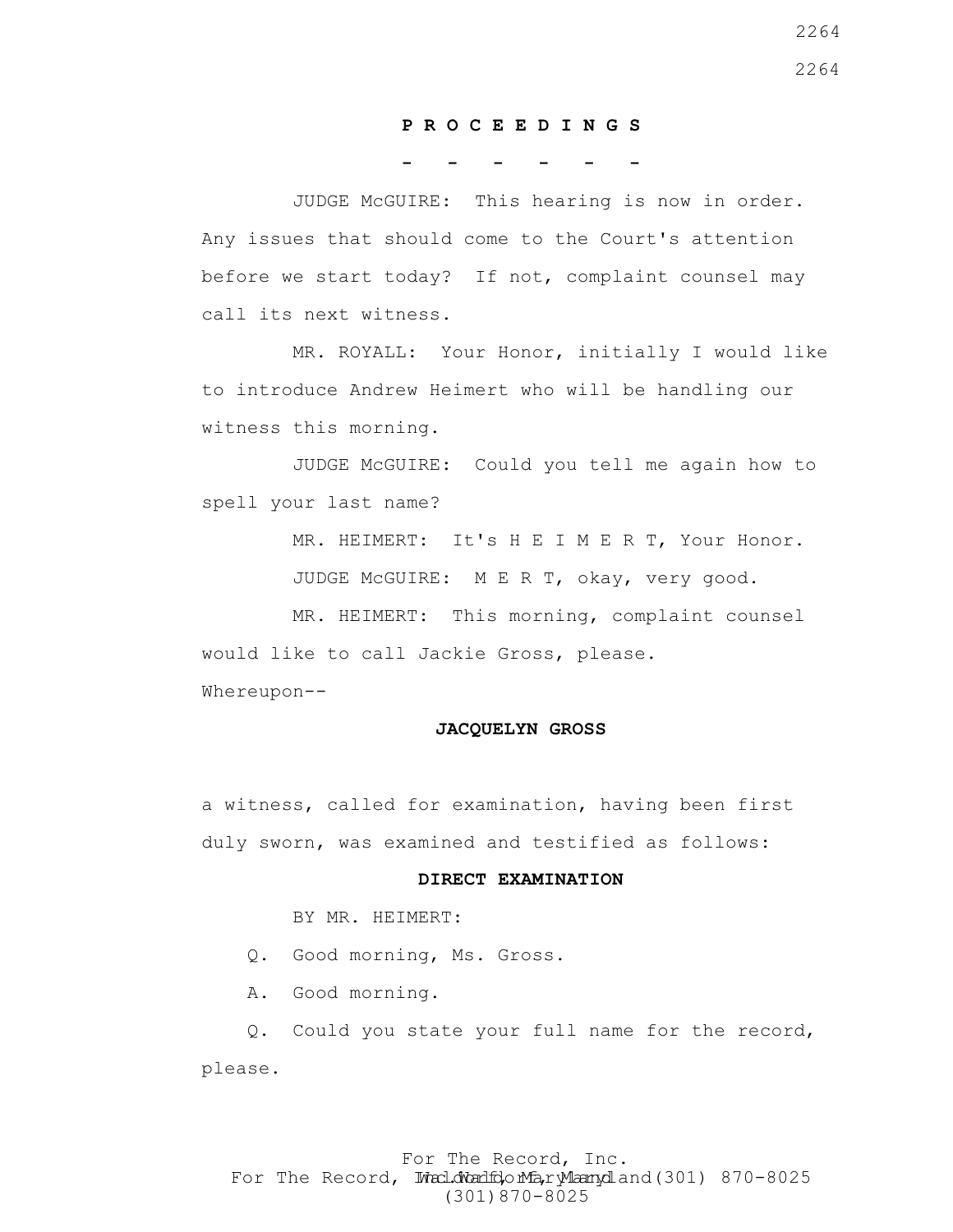A. Jacquelyn Gross.

Q. And Ms. Gross, who is your employer?

A. Hewlett Packard.

 Q. How long have you been employed by Hewlett Packard?

 A. I've been employed by Hewlett Packard since just about a year ago when Compaq and Hewlett Packard merged. I was a Compaq employee that became a Hewlett Packard employee.

Q. So, you worked at Compaq before 2002?

- A. Yes.
- Q. And how long were you working at Compaq?
- A. Since 1989.
- Q. What is your title at Hewlett Packard?
- A. I'm the director of memory procurement.

 Q. And what was your job at Compaq just prior to merger?

- A. I was the director of memory procurement.
- Q. Were you employed by anyone before Compaq?
- A. Yes, I was employed by Texas Instruments.
- Q. And when were you working for Texas Instruments?
- A. From 1981 to 1989.
- Q. Did you have any other jobs before that?
- A. No, I was in college prior to that.
- Q. Where were you in college?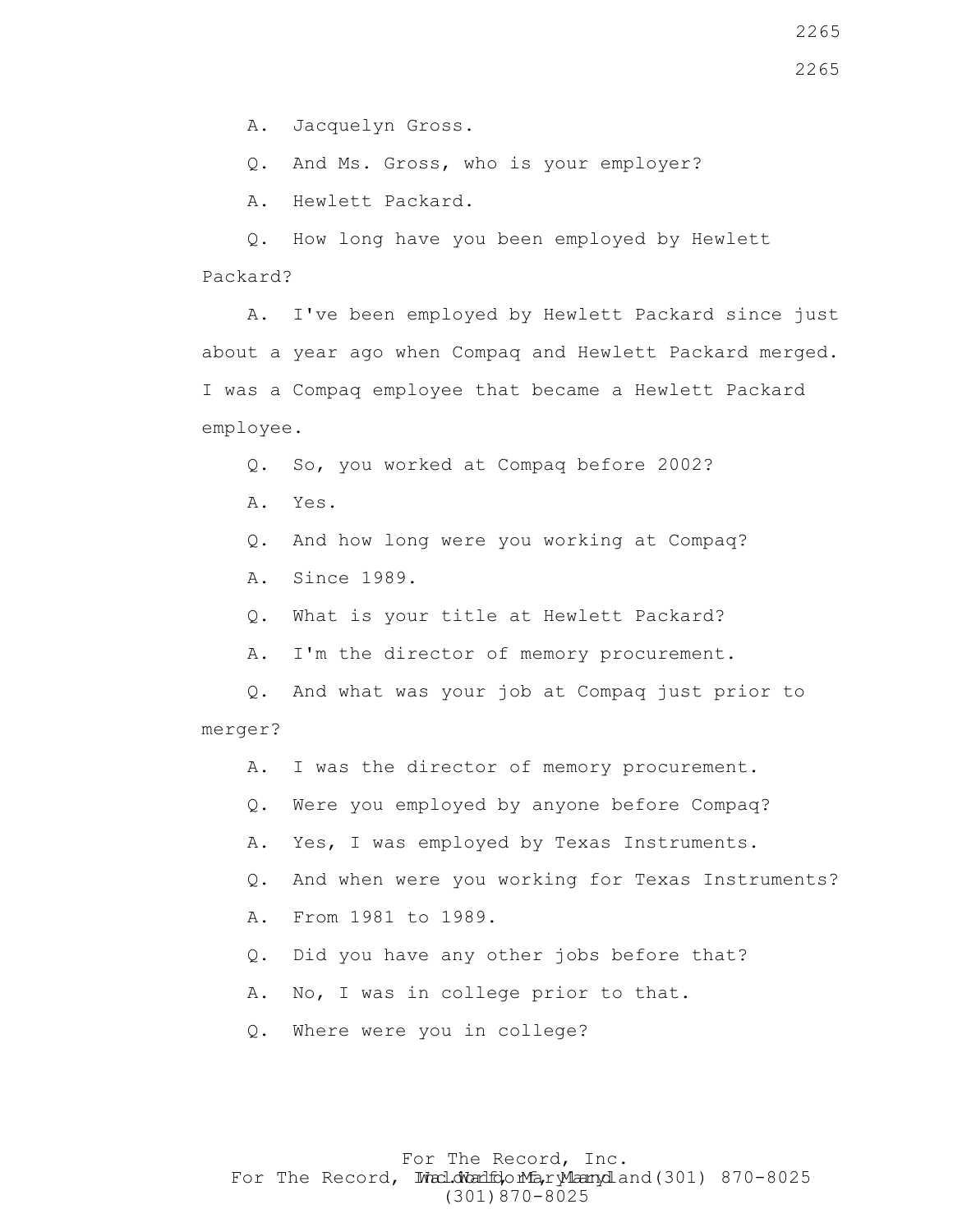A. Southern Illinois University.

 Q. And what was your degree in at Southern Illinois?

 A. I have a bachelor's degree in radio television and an associate's degree in electronics technology.

 Q. Your associate's degree in electronics technology, what does that course of study involve?

A. Just fundamental electronics theory.

 Q. Does that qualify you to be an electrical engineer?

 A. No. It's not an electrical engineering degree, but it does have some of the same basic fundamentals, and I was employed as an engineer at Texas Instruments.

Q. Do you have any other degrees?

 A. Yes, I have a master's in business degree from Our Lady of the Lake University in San Antonio, Texas.

Q. And when did you receive that degree?

A. 1997.

 Q. So, that was while you were working at Compaq? A. Yes.

 Q. I would like you to describe Hewlett Packard's business briefly, if you could tell me what business they are in, please.

 A. We are in the business of information technology. We provide hardware in the form of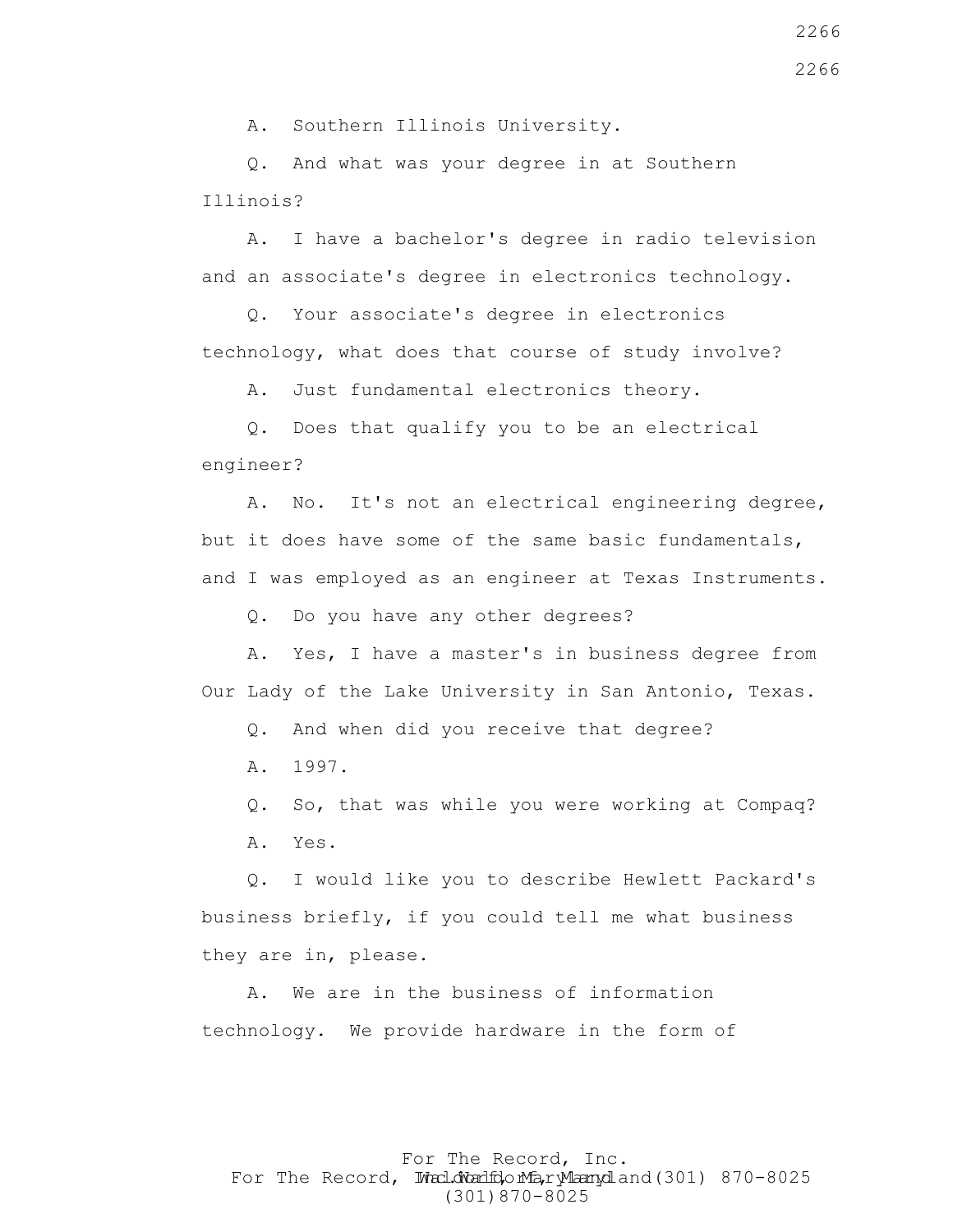computing equipment as well as printing and imaging equipment like cameras and printers, as well as services to work with customers to coordinate and find information solutions, information technology, processing solution for our customers.

 Q. You mentioned computers, are there more than one type of computer that Hewlett Packard makes?

 A. Yes. We make a range of computing products from hand-held and notebook computers through desktops, servers and supercomputers.

 Q. What about Compaq's business, what does Compaq's business entail?

 A. Compaq's business was similar and included products, did not include the printing and imaging.

 Q. Do you know what HP's market share is for computers?

A. Yes, it's approximately 14 percent worldwide.

Q. And what about the United States market?

 A. It's similar, it might be 13 or so percent, but it's a similar number.

 Q. Do you know where that ranks among computer manufacturers?

 A. HP and Dell tend to vie for the number one spot from quarter to quarter, but I believe right now we're number two in the United States.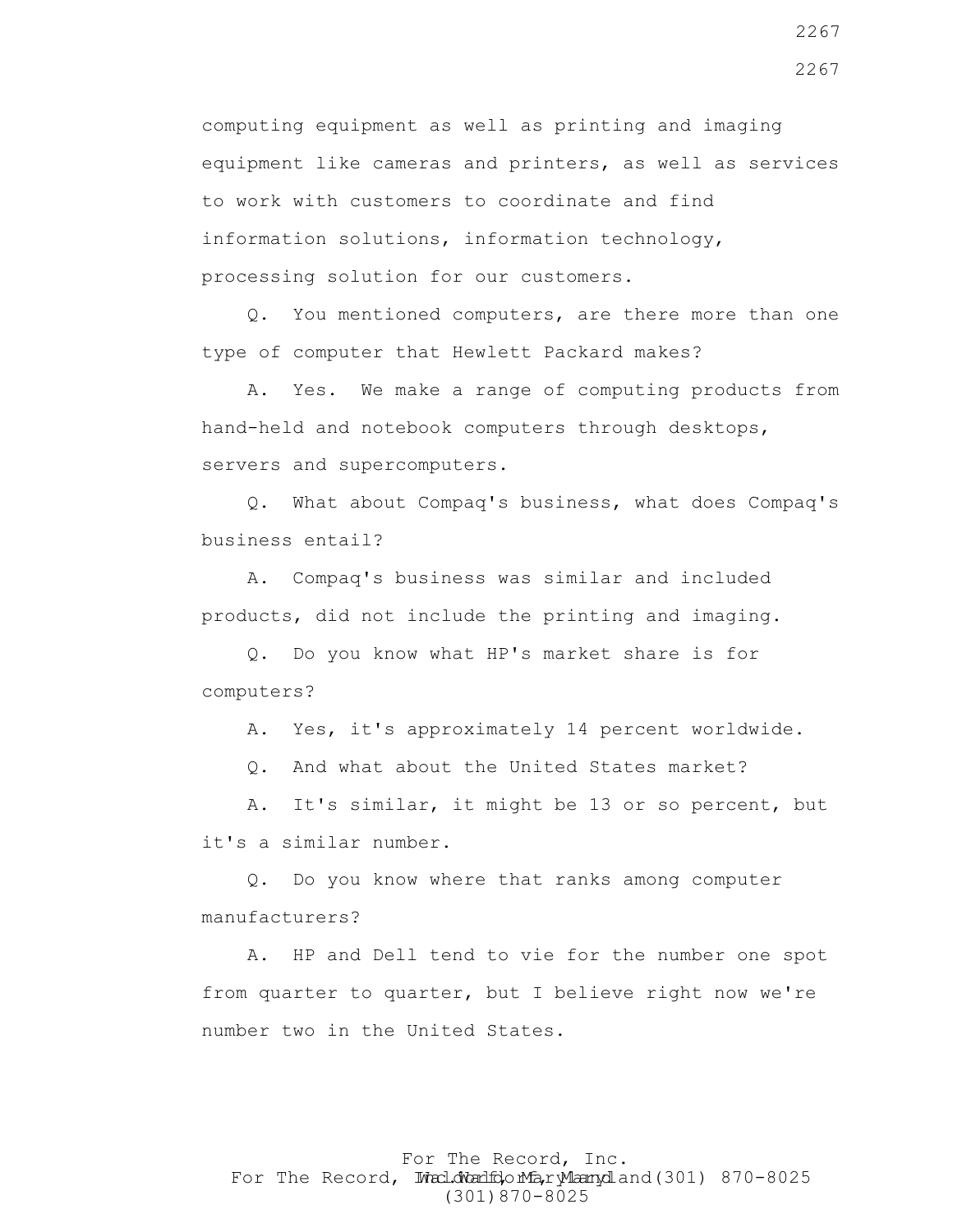Q. Let's go back to your job, if you could describe what you do as the director of member procurement. What are your principal responsibilities?

 A. Most briefly, our team is chartered with procuring memory for the manufacture of HP products that is of the best price, best competitive price of high quality and reliability standards, and in significant enough supply to meet the needs of the manufacturing facilities that support us.

 Q. You mentioned a team, do you have a team of people that works for you?

A. Yes.

 Q. And approximately how many employees are on that team?

A. Thirty-five.

 Q. And is the team divided up into functions in any way?

 A. Yes. We have three main functions. One is the engineering team that identifies specifications and works to develop standards for products, and interfaces with the product development teams in terms of defining the memory needs for our next computer product. We have a group of people that are part of our business team that are in charge of the business terms and conditions with our suppliers, such as price negotiations, legal

For The Record, Inc. For The Record, Ward.dWardfdorMa, ryMannydland(301) 870-8025 (301)870-8025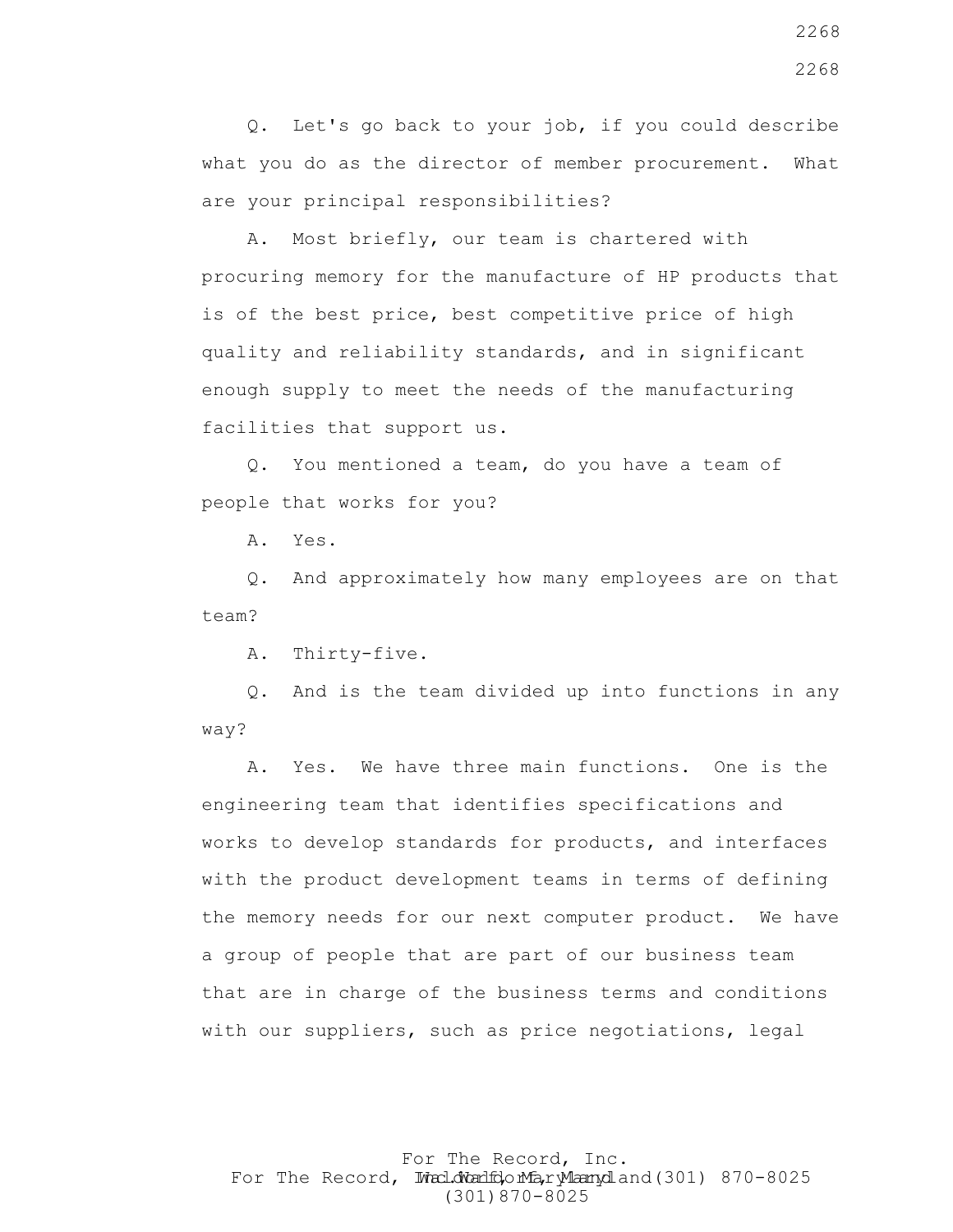terms and other commercial terms. And finally we have a third team that is a planning team that is responsible for the forecast of our demand to our suppliers in understanding the supplier's ability to respond to that.

 Q. Was the team -- how does that team structure compare to what it was at Compaq?

 A. Very similar. Of course almost twice as many people.

Q. But organizationally, is it similar or not?

A. Yes.

Q. You mentioned three components of -- or three objectives, price, what is your or HP's objective with respect to price on memory procurement?

 A. Simply put, we are chartered to try to achieve the world's best price relative to memory, that is because we are one of the largest consumers of memory in the world, and so we strive to have one of the best prices.

 Q. And when you say price, do you mean price to consumer or do you mean price that you are purchasing memory at?

A. Price to HP.

 Q. You also mentioned quality of reliability. Why is that important?

A. Certainly HP's brand relies on providing high

#### For The Record, Inc. For The Record, Ward.dWardfdorMa, ryMannydland(301) 870-8025 (301)870-8025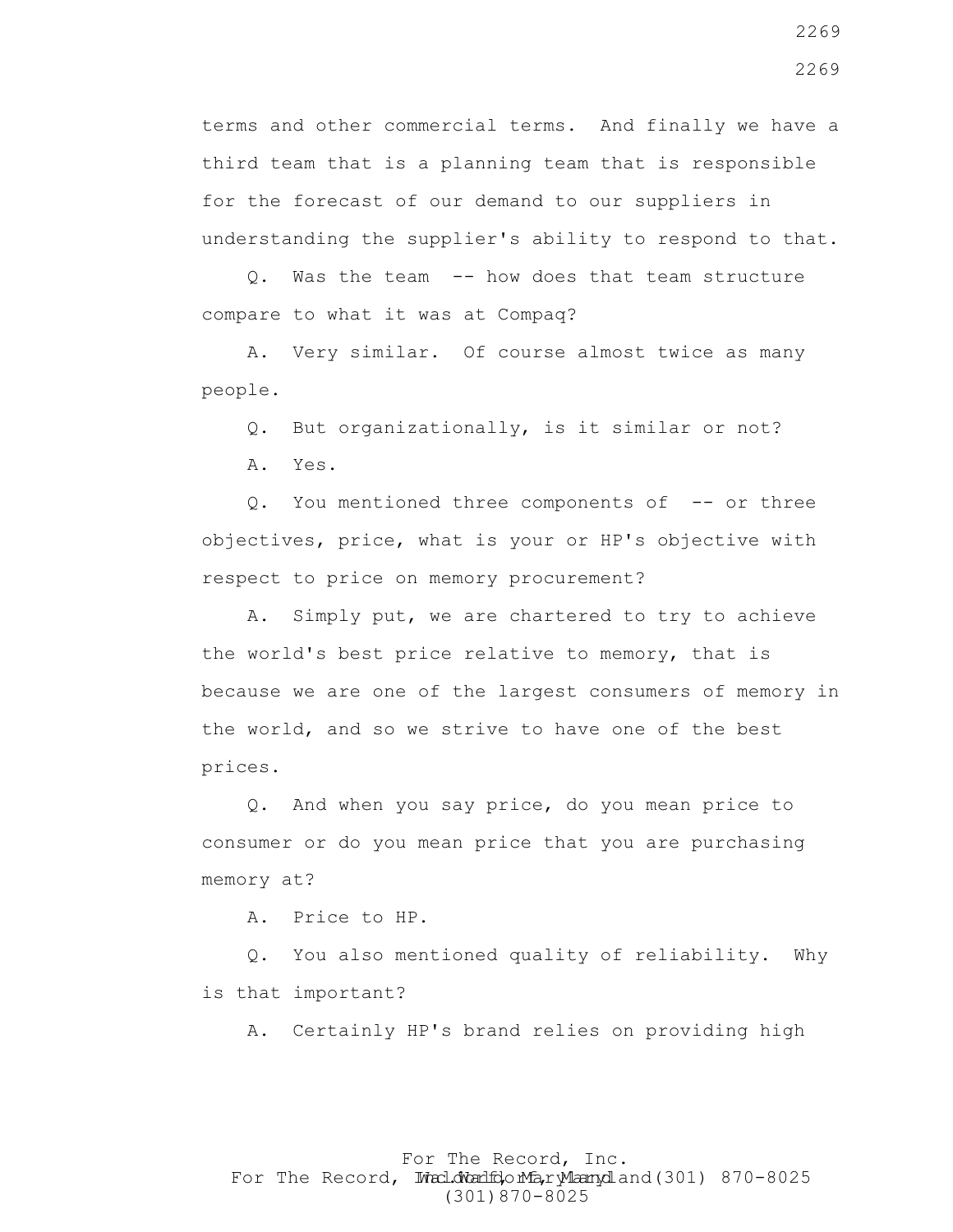quality reliability of our systems to our customers, so we want to build with components that are of high quality and reliability.

 Q. And you've also mentioned sufficient supply. What do you mean by sufficient supply?

 A. We not only need to enable sufficient supply to meet our manufacturing plans, but enough flexibility in our supplies such that we can respond to unforecasted customer demand or changes in customer demand.

 Q. Are you familiar with the costs of putting together an entire computer product for sale?

A. In a general sense, yes.

 Q. Are you familiar with what percentage of a computer's cost the memory cost is?

A. Yes.

Q. And what, approximately, is that percentage?

 A. To be honest, it varies from time to time, as memory pricing is quite volatile and changes. Probably at the highest  $-$  at the highest point, memory is about 15 percent of a unit's material cost, and could get as low as two percent, depending on the unit and the time frame.

- Q. When did it reach its high of 15 percent?
- A. Last I recall was late in 1995.
- Q. And what about the low of two percent, when was

#### For The Record, Inc. For The Record, Ward.dWardfdorMa, ryMannydland(301) 870-8025 (301)870-8025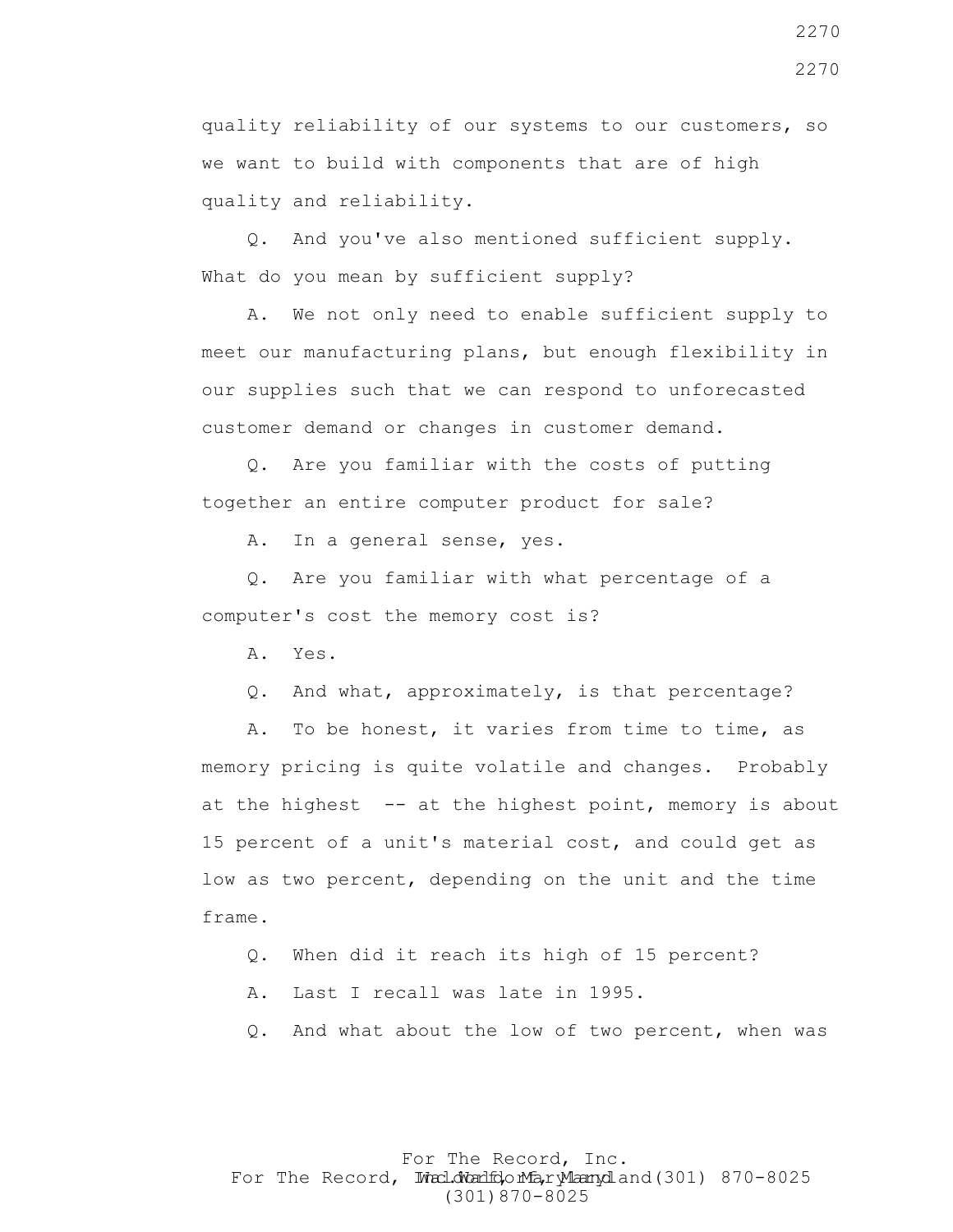that?

 A. There are probably several points, the last four or five years, memory price has been particularly rapidly declining.

 Q. Now, you mentioned the planning team and that they forecast what your memory needs will be. Could you step me through how they -- how that part of your team makes those forecasts?

 A. Sure. They work with each of our different product groups to understand their anticipated manufacturing plans, and then they work, also, with the engineering teams to understand approximately how much memory would be involved in the manufacture of each computer. And also understand from our product planning teams where these computers will be built and they develop a forecast to our suppliers that tells them by memory part number how much demand for each type of memory we have at each manufacturing site around the world for the next three-month period.

 Q. Do they limit their forecasts to three-month periods?

 A. No, we actually do forecasts that look out 12-month rolling average, but the three-month forecast is the most detailed and specific.

Q. You mentioned multiple manufacturing sites.

For The Record, Inc. For The Record, Ward.dWardfdorMa, ryMannydland(301) 870-8025 (301)870-8025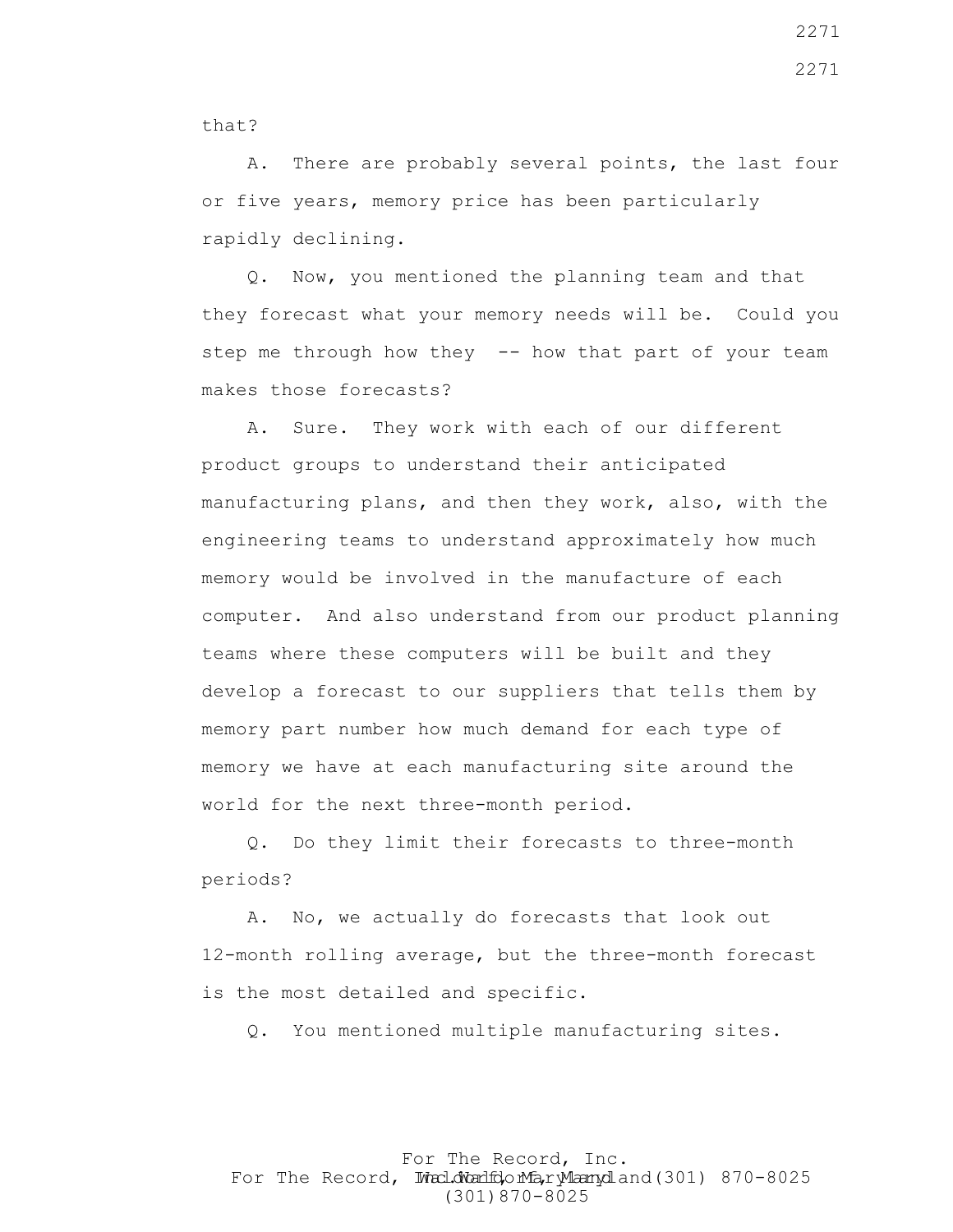Does HP have multiple manufacturing sites?

 A. Yes, they do, and we also have third party partners who manufacture for us, and the sum total of sites ranges between 50 to 70 sites.

Q. The 50 to 70 sites are HP-only facilities?

A. HP or our partners' facilities.

Q. Or partners. And where are they located?

A. They are globally distributed around the world.

 Q. What you've just testified to, your job at Compaq, again, was that similar and the teams responsibilities similar?

A. Yes.

Q. Are there any differences?

 A. We do have on the HP team the ability to focus a little more on some advanced financial analysis such as risk management techniques to reduce the risk of changes in pricing or supply, the impact of those risks to HP. And that's a function we didn't have a lot of support for in Compaq.

 Q. Let's turn to your purchase of memory. For what products do you purchase memory?

A. All products that HP produces.

 Q. Approximately what percentage of your purchases is for computers?

A. Ninety-five percent.

#### For The Record, Inc. For The Record, Ward.dWardfdorMa, ryMannydland(301) 870-8025 (301)870-8025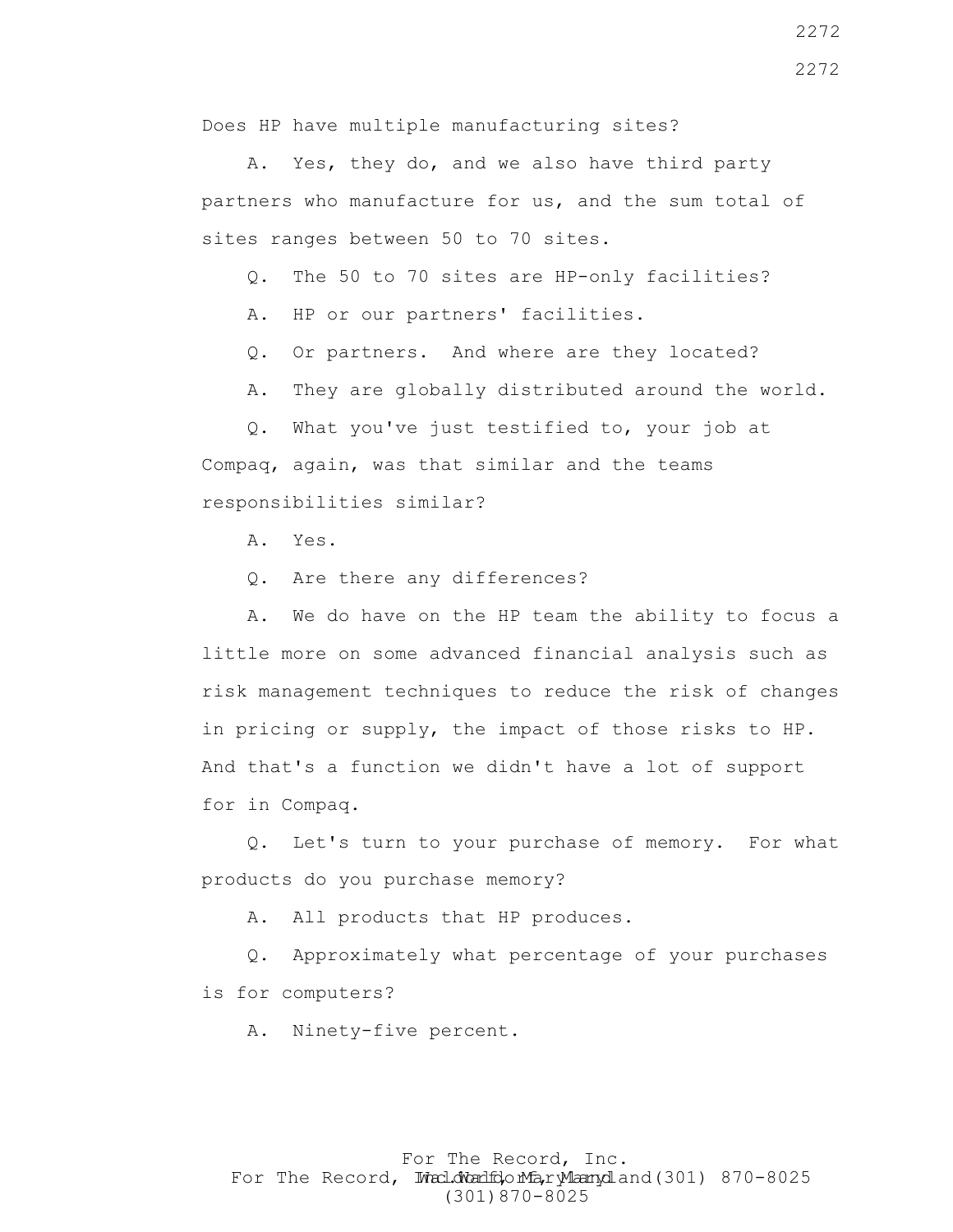Q. What about for other products?

 A. The remaining five percent would be the memory that belongs in printers and cameras and camera accessories.

 Q. Now, when you say computers, does computers include servers?

A. Yes, they do.

 Q. And of that 95 percent, what percent do you know, if you know, is for servers and what percent for computers?

 A. Servers would be approximately 30 to 35 percent. About 50 percent of the memory we purchase would go into notebooks and desktop computers.

Q. And do you purchase different types of memory?

A. Yes.

Q. What different types of memory does HP purchase?

 A. The differentiation falls into two categories. There's technology differences, such as EDO or SDRAM or DDR or Rambus DRAM, as well as memory differences such as 64 megabit or 128 megabit or 256 megabit.

Q. You mentioned SDRAM, what is SDRAM?

A. Synchronous DRAM.

Q. And what about DDR?

A. Double data rate or digital data rate.

Q. What is Rambus DRAM?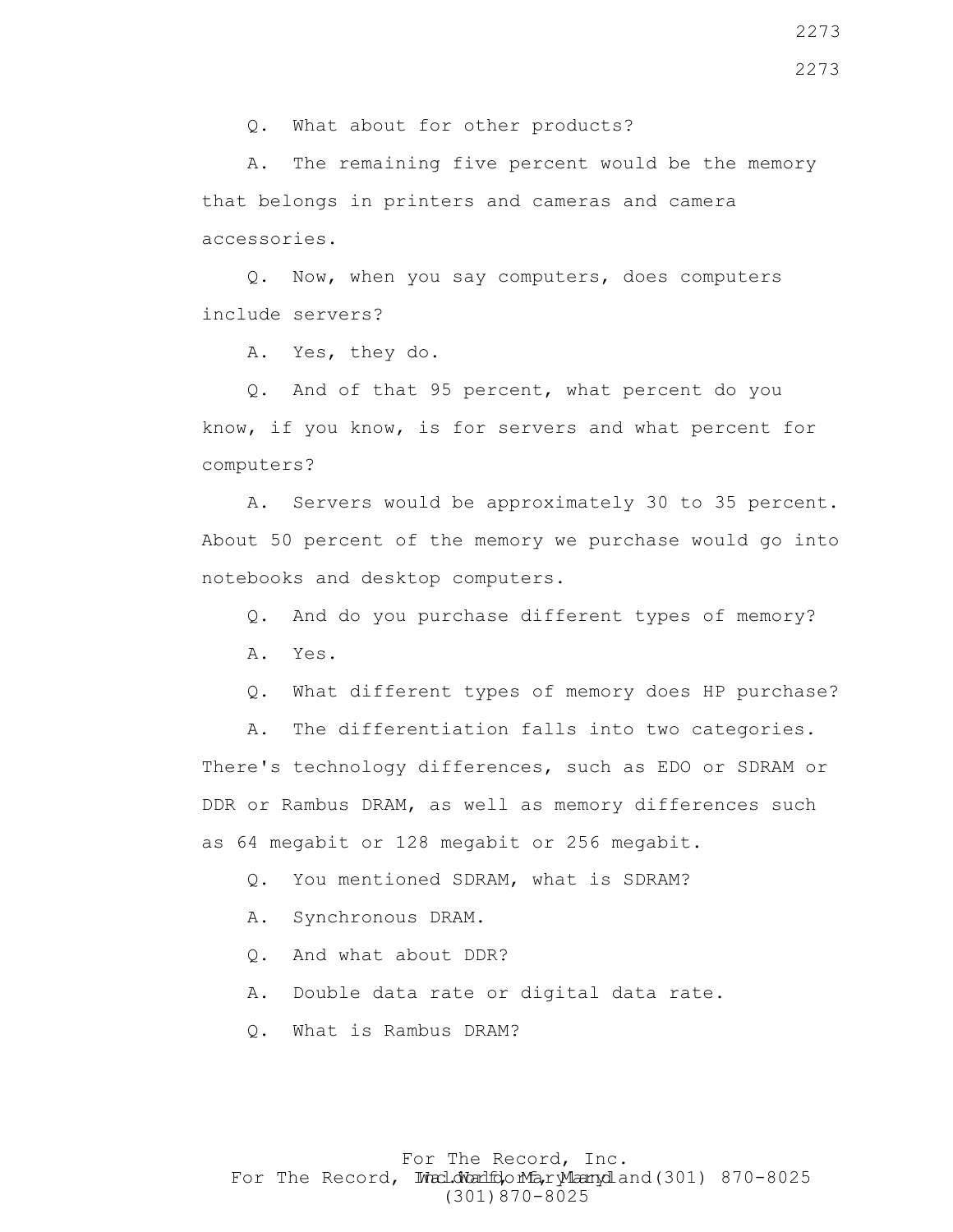A. Rambus DRAM is a technology of -- well, first of all, I guess I should say that each of these technologies, the differentiator is the methods by which data are put in and taken out of the memory devices, and so the Rambus DRAM technology would be another approach to that that was developed by Rambus.

Q. And you mentioned EDO, what is that?

A. That's extended data out.

Q. Is that currently in use?

 A. It's an older technology that we probably have a very small portion of products in their mature stage of life utilizing them.

 Q. Do you still purchase EDO memory, does HP purchase EDO memory?

 A. We do, but in an extremely small amount, probably less than one percent of our total purchases.

 Q. And what percent of HP's total purchases are SDRAM memory?

A. Today, about 20 percent.

Q. And what's the percentage for DDR SDRAM memory?

A. Roughly 80 percent.

 Q. And what about for percentage-wise of total purchases is Rambus DRAM?

A. Less than one percent.

Q. All told, HP's memory purchases of world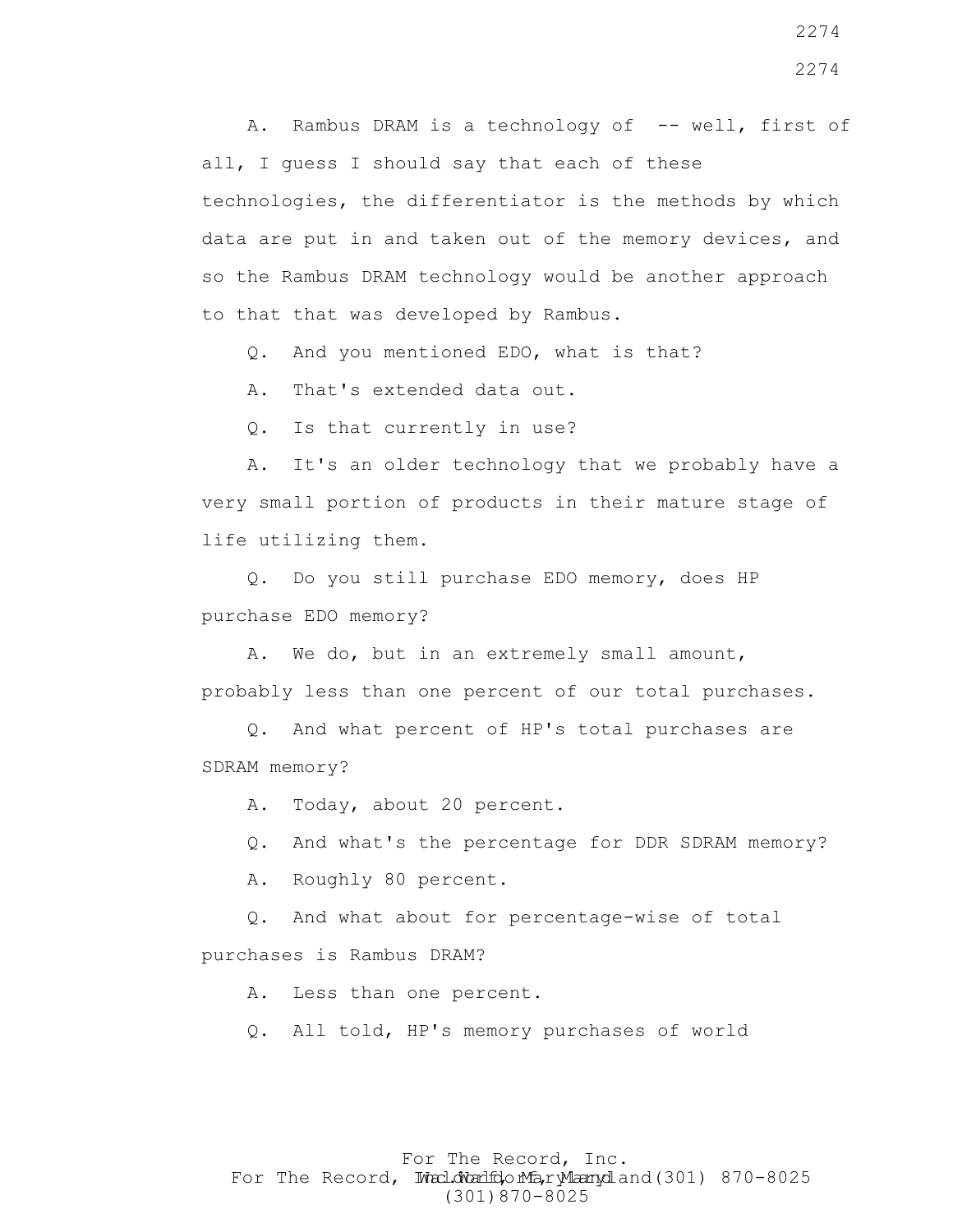production of DRAM memory, do you know what percent HP's purchases are?

 A. Yes, we utilize somewhere between 12 and 15 percent of the global memory output. It does vary by quarter due to the seasonality of products.

 Q. Let's turn back a little bit to the uses of the different types of memory. SDRAM, you mentioned, what is that, what types of products is SDRAM currently used in?

 A. Today, SDRAM is used in our printer products and our server products. We have some more mature notebooks that are still utilizing SDRAM.

 Q. When you say more mature, what do you mean by that?

 A. They were designed a few years ago. Our newer models incorporate DDR memory.

Q. When did HP begin using SDRAM?

A. I believe around 1997.

 Q. Now, in 1997, you were working for Compaq. Is that correct?

A. Yes, I'm sorry, I should clarify.

Q. And when did Compaq begin using SDRAM?

 A. Compaq began using SDRAM in 1997, I should clarify that, I really don't have an analogy of HP's use.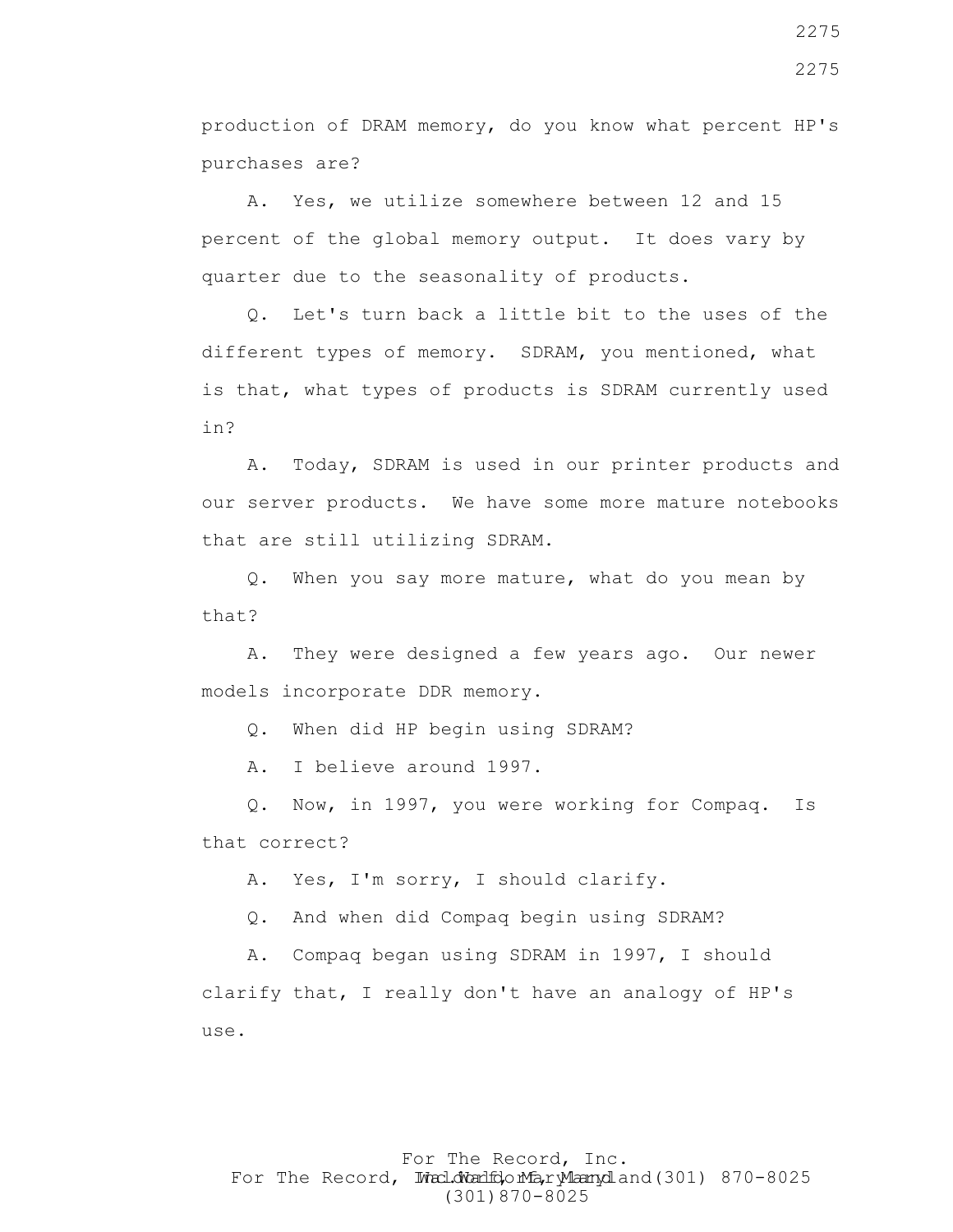Q. And let me go through the same questions for DDR. What products is DDR SDRAM used in today by HP?

 A. DDR is utilized by our desktop, notebook and servers as well.

Q. And when did HP begin using DDR?

A. 2001.

Q. And you were Compaq at that point?

A. Yes.

Q. So, what year did Compaq begin using it?

A. Yes, I apologize, I need to keep specifying.

Q. I'm being confusing, too, I'm sorry.

 A. In the year 2001, Compaq was using DDR, I was not working at HP at the time.

 Q. To your knowledge, did HP adopt DDR memory at approximately the same time, if you know?

A. Yes, to my knowledge.

Q. And RDRAM, do you use RDRAM in any products?

 A. Yes, we do, we use RDRAM in a small number of workstation products as well as a high-end supercomputer based on the configuration.

 Q. When did HP or Compaq, depending on the date, begin to use RDRAM?

A. I believe it was 1999.

 Q. Why -- well, we'll get into this anyway, I'll withdraw that question.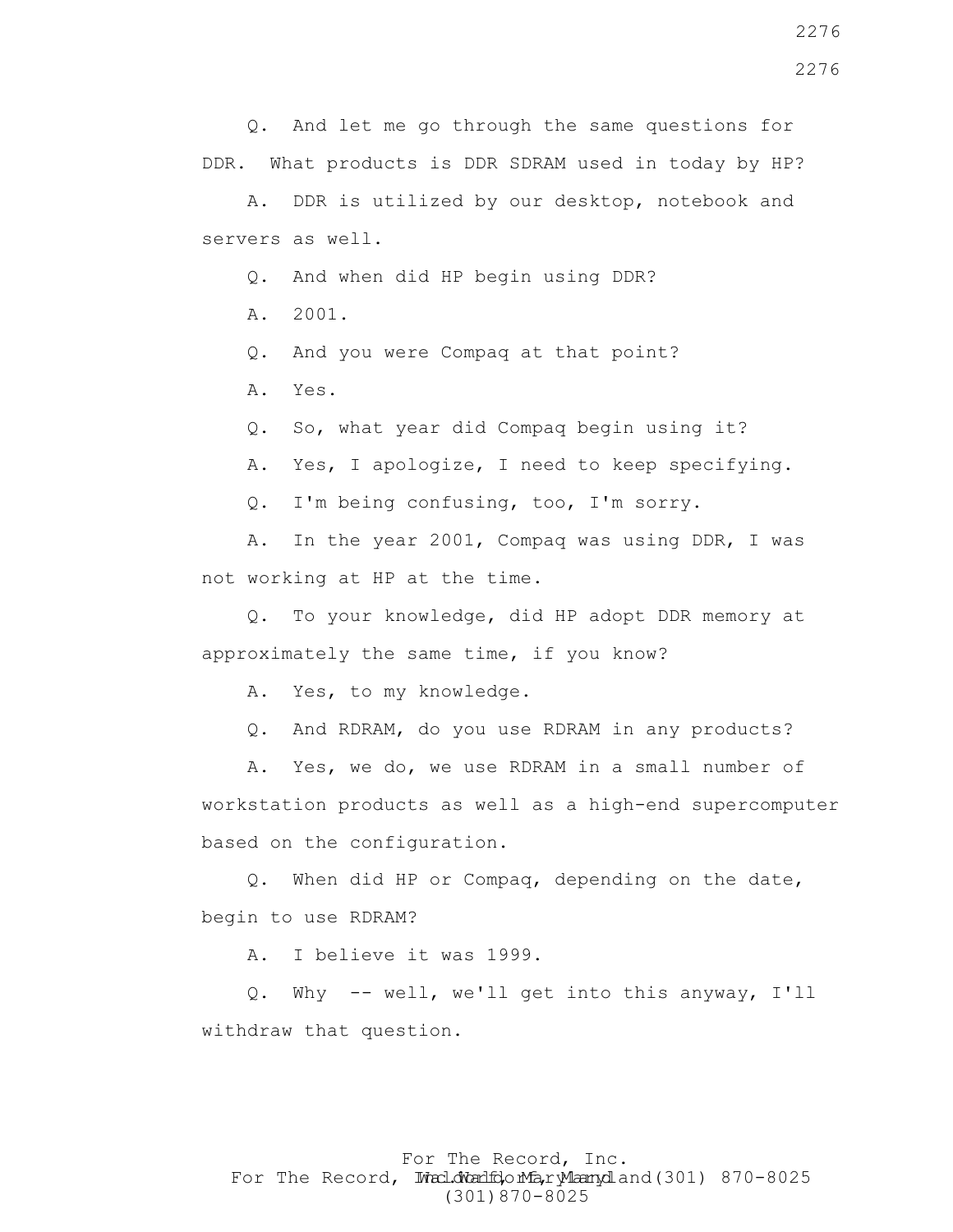If we can turn to suppliers, does HP have relationships with more than one memory supplier?

A. Yes.

Q. How many do you have relationships with?

 A. We have active relationships with all of the significant -- all of the DRAM manufacturers that are responsible for a significant portion of global output.

Q. Could you name those manufacturers?

 A. Yes. Samsung, Micron, Infineon, Hynix, Elpida, Winbond, Mosel Vitelic and Nanya.

 Q. What is your relationship with the suppliers, what causes you to form a relationship with all of these suppliers?

 A. We have a very significant level of business together. In 2003 we estimate that we will spend approximately \$3 billion dollars on DRAM devices, and most of that will be with the four or five largest suppliers, so our business level with each of those suppliers is quite significant, and it's important that we engage over broad territory to discuss product development and business terms often.

 Q. What are the most important elements of your relationships with your suppliers?

 A. Well, certainly there's a foundation of support from our suppliers so that it's understood that in order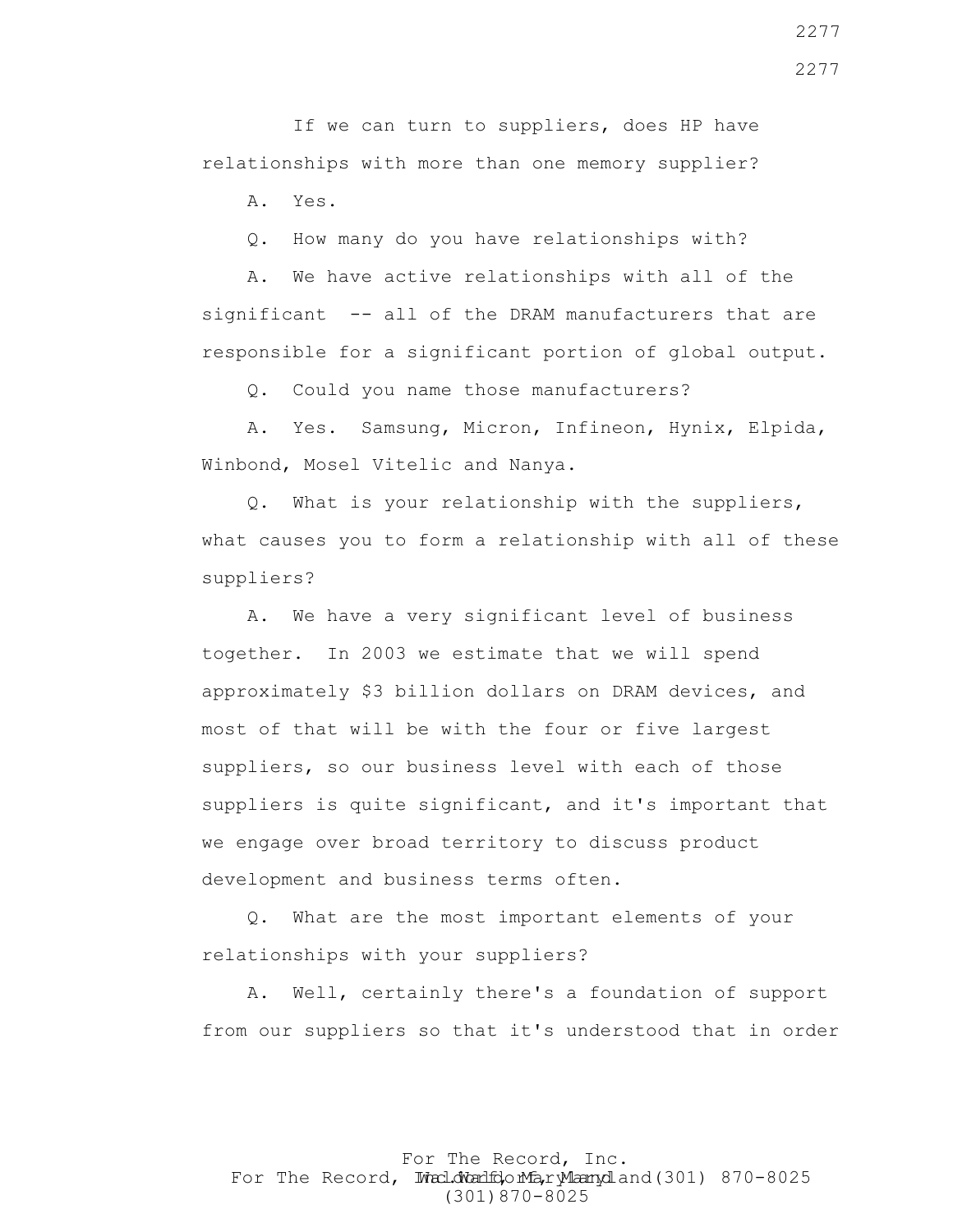to preserve the relationship, they need to provide competitive costs, adequate supply, and the technology that aligns with the needs of our products.

 Q. When you say technology that aligns with the needs of your products, how do you determine whether they're going to provide supply to the alliance of your needs.

 A. We frequently meet with the technical teams as well as the executive teams with each of our largest partners to exchange projections into the future of the types of technology that we're going to be needing in our computers, as well as the types of technologies and the mix in volumes that the suppliers plan to manufacture. And we endeavor to work toward a very close alignment of those technology road maps.

Q. Do you evaluate your suppliers in any way?

 A. Yes. We meet quarterly with our major suppliers, and we have a report card system where we provide formal feedback to each supplier relative to their technology, quality, reliability, service and cost.

 Q. When you say quality, could you explain what you mean by the term "quality?"

 A. Yes. From a standpoint of quality, we look at defects that occur, the frequency and level of defects

#### For The Record, Inc. For The Record, Ward.dWardfdorMa, ryMannydland(301) 870-8025 (301)870-8025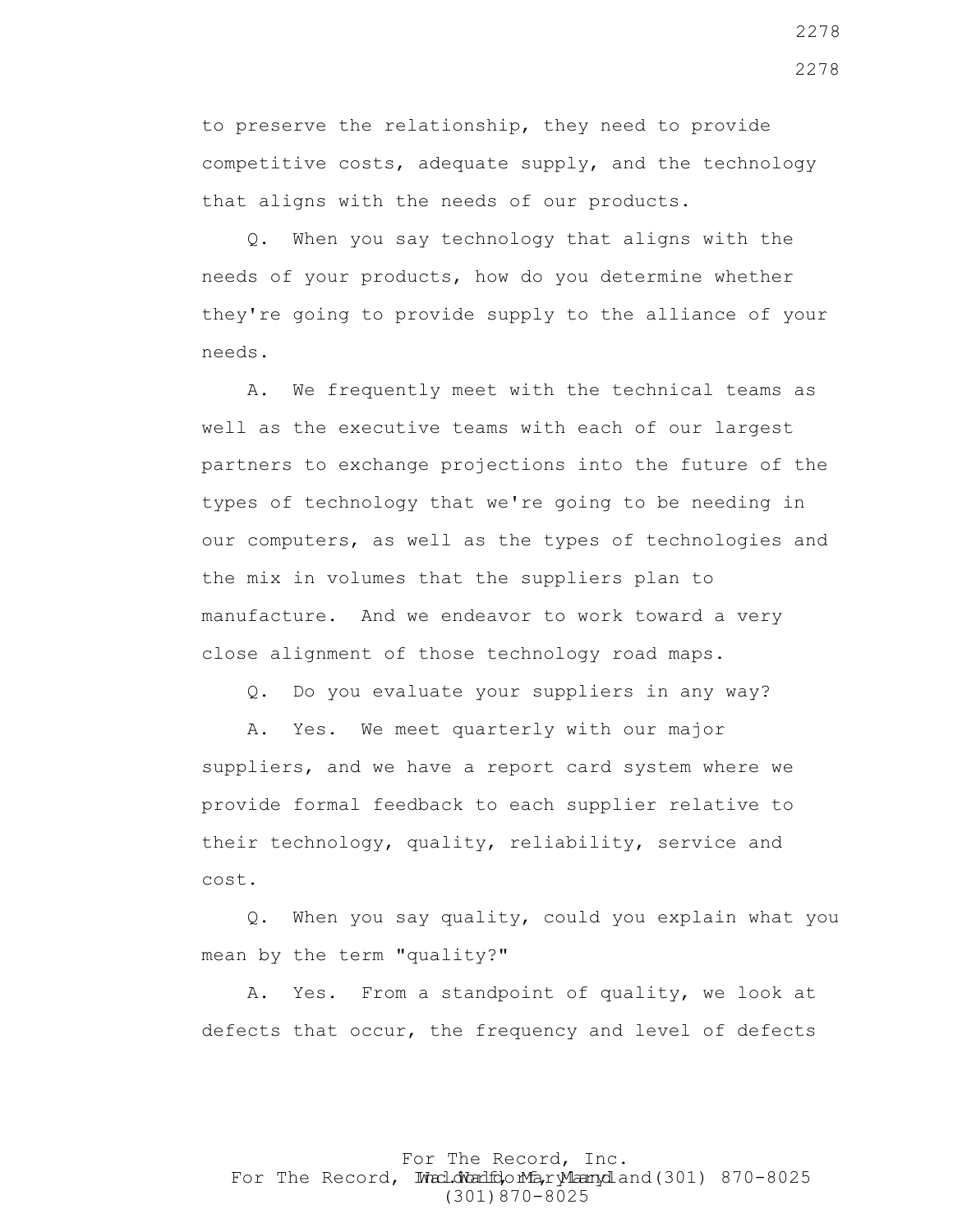that might occur at manufacturing facilities with that supplier's product.

 Q. And you mentioned price, how do you evaluate them on price?

 A. We would evaluate how aggressively the supplier provides pricing that reflects the global spot market and provides advantage to HP relative to the amount, the high level of volume that we purchase.

 Q. And going back to the aligned with the HP direction, you mentioned alignment, you discuss your needs with suppliers. Is that correct?

 A. Yes. And so the feedback that we would give to each supplier at these quarterly reviews would be relative to how well they are leading technology; in other words, kind of being the first to offer a new technology, but also how well they have aligned to the technology needs of HP, because it's important, of course, that we have continuous support from our suppliers so that alignment is very important.

 Q. What if a supplier is not aligning with the direction that HP has gone in. What do you do?

 A. There's a clear risk that the business level can be impacted. Again, you know, it's fundamental that the supplier enable our business by providing competitive costs and the appropriate technology and the appropriate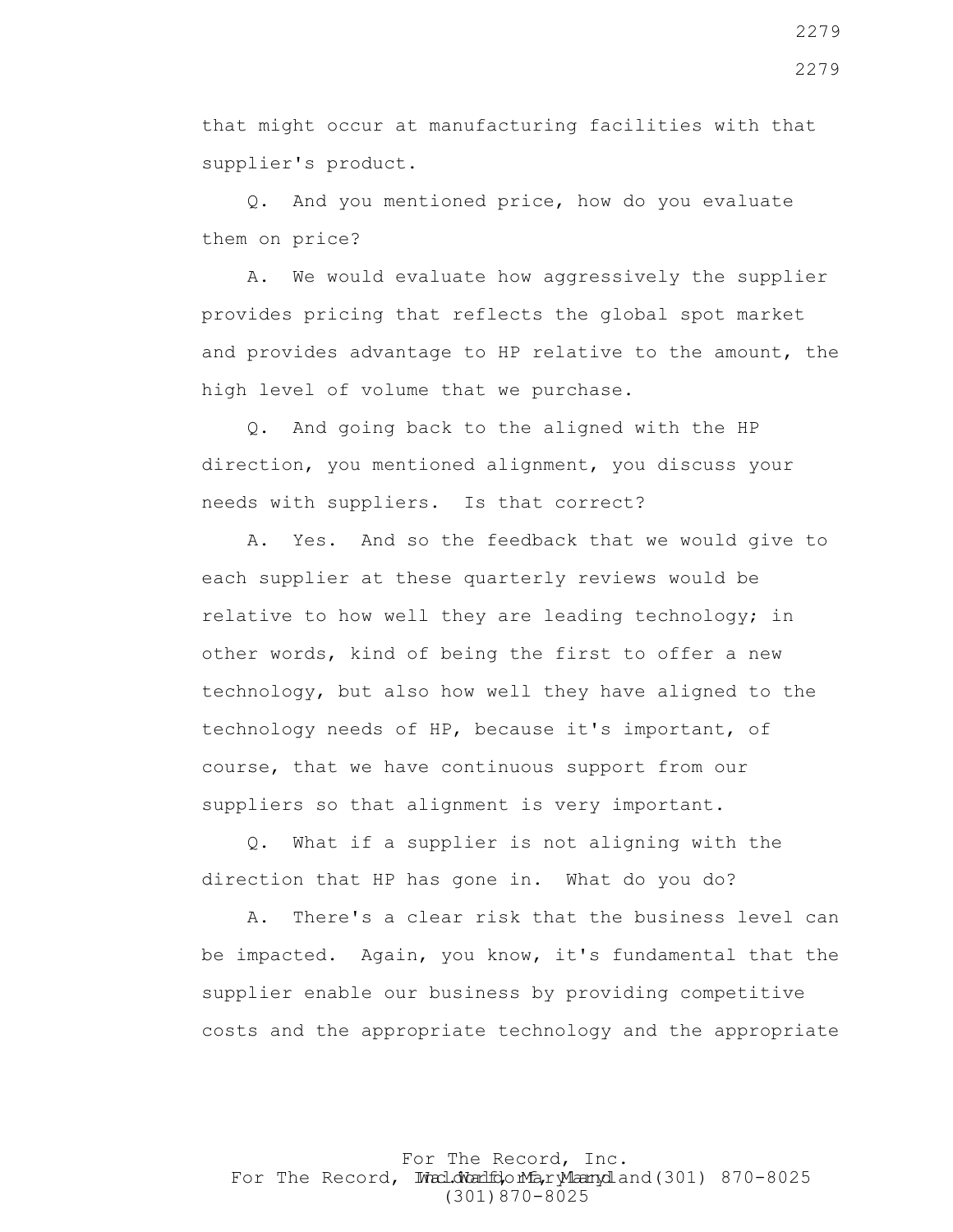level of supply. So, if they don't do that, if they're not aligned with our technology, we consider it their - they're not enabling our business in the amount that we endeavor to keep it.

 Q. If they weren't aligning, would you terminate that supplier?

 A. You know, we don't often terminate suppliers, because there are not a huge number of DRAM suppliers, these are generally long-term relationships, but in the few times, if we've had occasion to terminate suppliers when we had to reduce our supply base, we would look at this feedback that we've provided consistently and the supplier that consistently performed poorly relative to our expectations would be the supplier that would get eliminated.

 Q. Do you attempt to work with the supplier, before terminating, to upgrade their grade?

 A. Absolutely. And that's why we have these quarterly reviews. We review the report card and the logic that went behind the feedback and, you know, both the things that they are doing well as well as the opportunities for improvement.

 Q. Has a supplier ever refused to align its products with what HP's direction is?

A. Well, suppliers are, you know, responsible for

For The Record, Inc. For The Record, Ward.dWardfdorMa, ryMannydland(301) 870-8025 (301)870-8025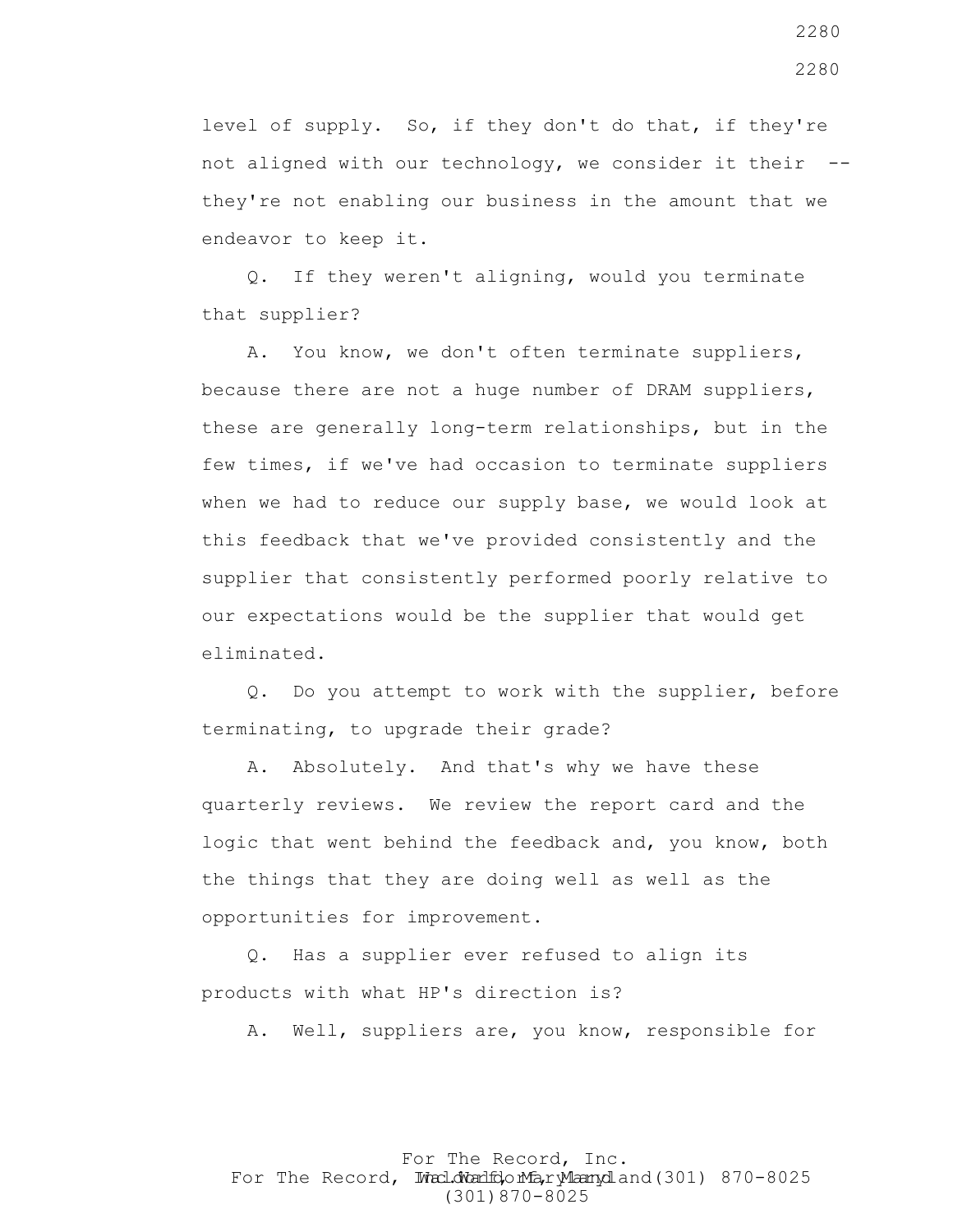their own business, and they can choose to not support a product that we plan to develop, absolutely.

 Q. If a supplier chose not to produce a product, you would consider that -- HP would consider that a negative?

 A. Yes. We would certainly advise that supplier that if our direction was to utilize a certain technology that they plan not to support, that that may risk some of their planned business level with us, because that would be business that they could not participate in.

 Q. Let me go back to -- turn back to price. You mentioned price is important. Is manufacture of computers for HP a profitable business?

A. Generally, yes.

 Q. Is it a high margin business or a low margin business?

 A. Over the last several years, it's been a fairly low margin business.

 Q. And let's turn to supply for a moment. You mentioned reliable supply. Does HP have inventory of memory chips?

 A. No, HP endeavors not to maintain inventory. Instead, our suppliers hold supplier-owned inventory in hubs that are physically related nearby to our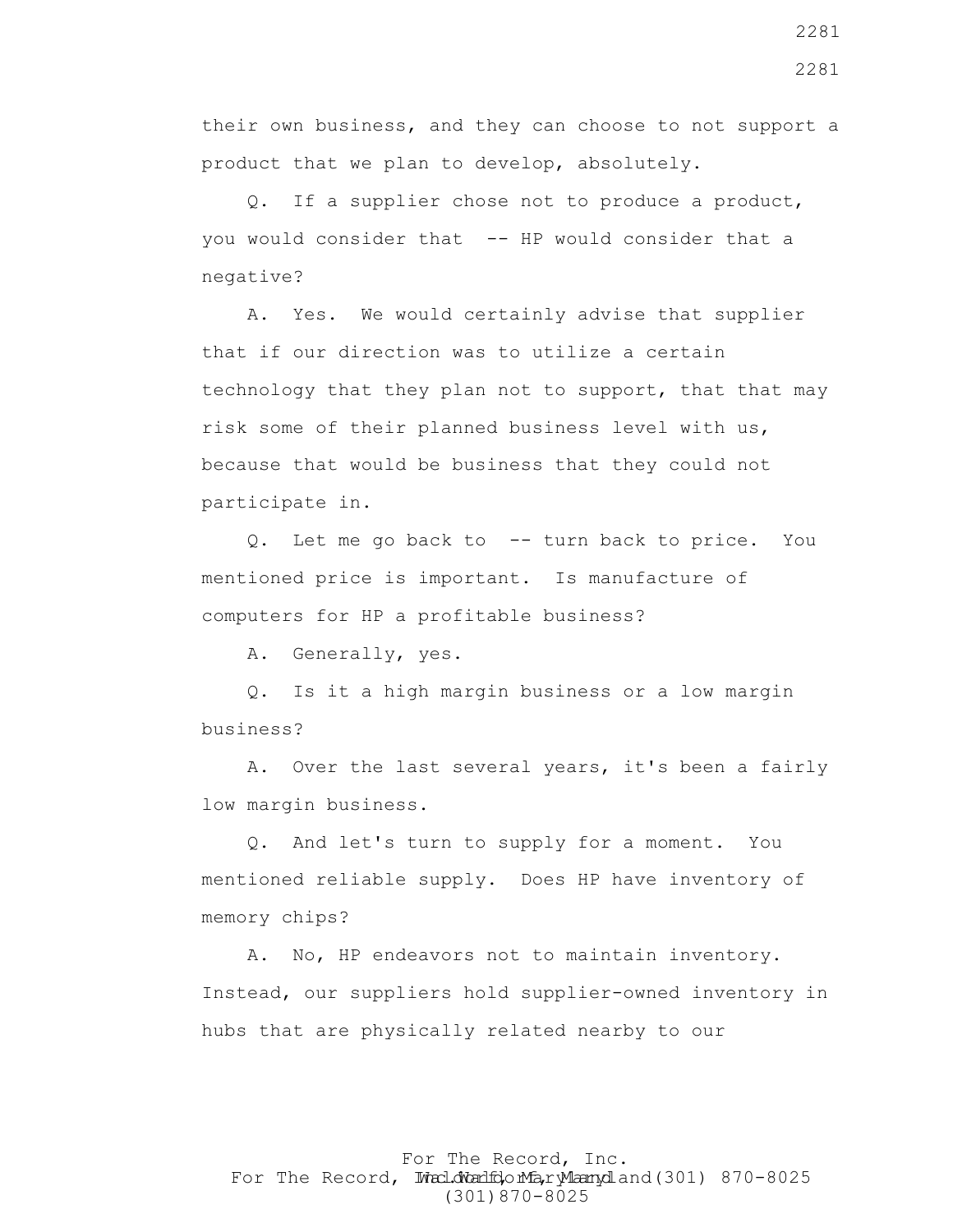manufacturing facilities and our partners' manufacturing facilities.

Q. Why does HP not hold the inventory?

 A. It's a very typical trend in the electronics industry and the computing industry to build with adjusting time, philosophy to manufacturing, which says you don't own the materials you need until you pull them to consume them. And that's pretty much been HP's approach and Compaq's in the past.

 Q. Approximately how long -- how long of production inventory do the memory manufacturers hold near HP's plants?

A. The agreed-upon --

 MR. GATES: Objection, Your Honor, I believe that lacks foundation. The question was about memory manufacturers.

> JUDGE McGUIRE: Do you want to respond to that? MR. HEIMERT: I'll rephrase.

 Do you discuss with memory manufacturers their holding of inventory for HP?

THE WITNESS: Yes, we discuss it.

BY MR. HEIMERT:

 Q. And do the memory manufacturers inform you as to the amount of inventory that they will hold?

A. Yes.

#### For The Record, Inc. For The Record, Ward.dWardfdorMa, ryMannydland(301) 870-8025 (301)870-8025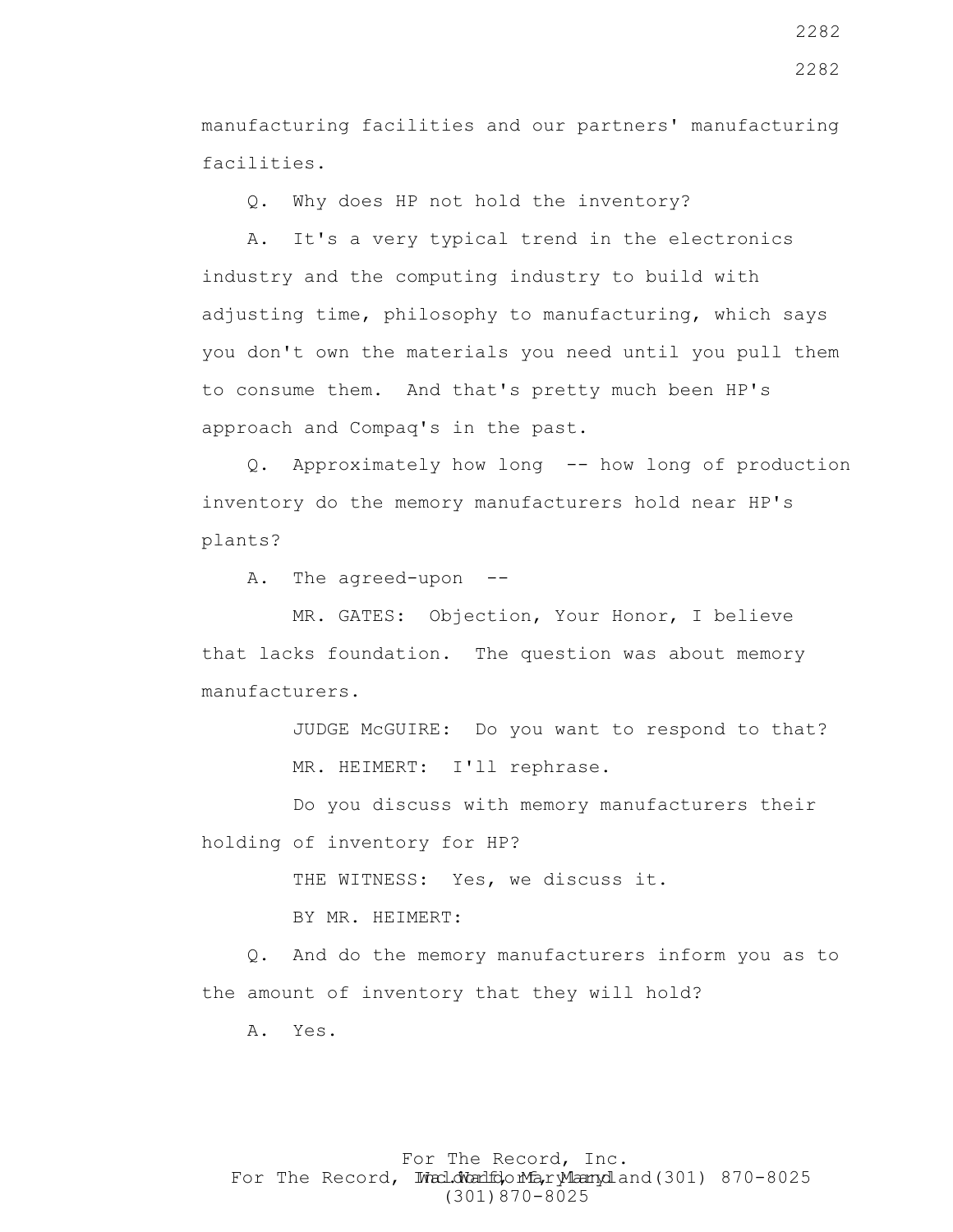MR. GATES: Objection, Your Honor, vague as to time and as to which manufacturers.

JUDGE McGUIRE: Sustained.

BY MR. HEIMERT:

 Q. Taking specific memory manufacturers, say Samsung, do you have a relationship with Samsung?

A. Yes, we do.

Q. Does Samsung hold inventory for you?

A. Yes, they do.

 Q. And approximately how many days worth of production inventory does Samsung hold, on average, at the various HP facilities?

 MR. GATES: Objection, Your Honor, this calls for hearsay.

JUDGE McGUIRE: Mr. Heimert?

BY MR. HEIMERT:

 Q. Do you know from your business operations how much Samsung holds in inventory?

 A. Yes, we do have visibility into their inventory space on our electronics systems.

 Q. And is their visibility your own personal knowledge?

A. I have in the past, it's not my daily activity

#### For The Record, Inc. For The Record, Ward.dWardfdorMa, ryMannydland(301) 870-8025 (301)870-8025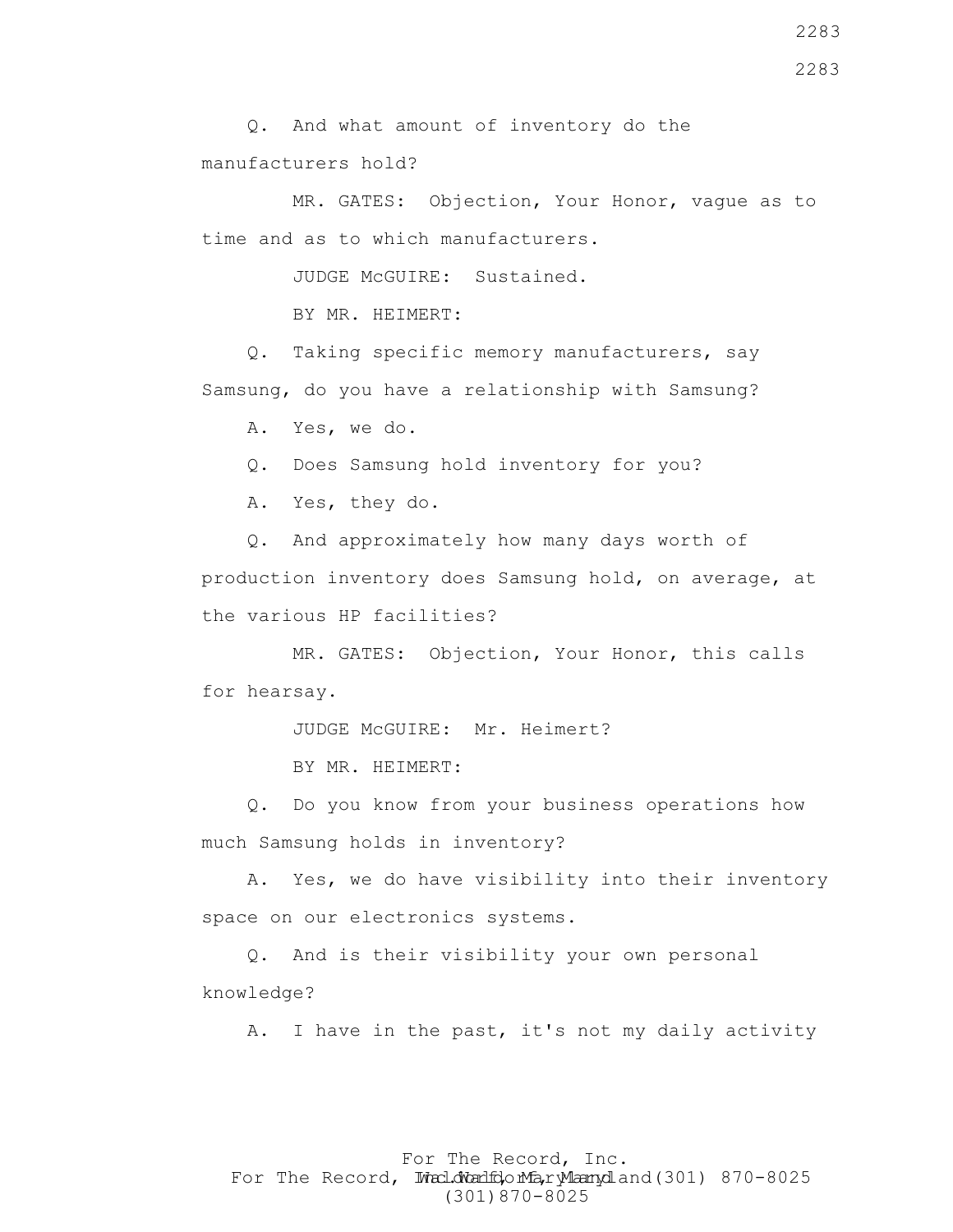to look at these levels; however, we do, again, feed back to our suppliers how well they meet the expectation of a two-week inventory buffer at our hubs.

 Q. And what is the amount of inventory in terms of production time that Samsung holds at its hubs based on your knowledge?

 MR. GATES: Objection, Your Honor, this still calls for hearsay.

 MR. HEIMERT: Your Honor, I had asked in her knowledge.

 JUDGE McGUIRE: Well, that's not the -- well, you said based on your knowledge, all right, overruled. You can answer if you know the question.

 THE WITNESS: We do have specific knowledge of the inventory level that's part of the agreement relative to the hub process, and typically in recent history, Samsung has about one week's inventory in our hubs at a time.

BY MR. HEIMERT:

 Q. And in your experience, is that one week inventory figure similar for other memory manufacturers with whom you have a supplier relationship?

 A. Roughly. Generally, the inventory level is somewhat between one week and two weeks, and in times of industry allocation, that level dwindles lower.

For The Record, Inc. For The Record, Ward.dWardfdorMa, ryMannydland(301) 870-8025 (301)870-8025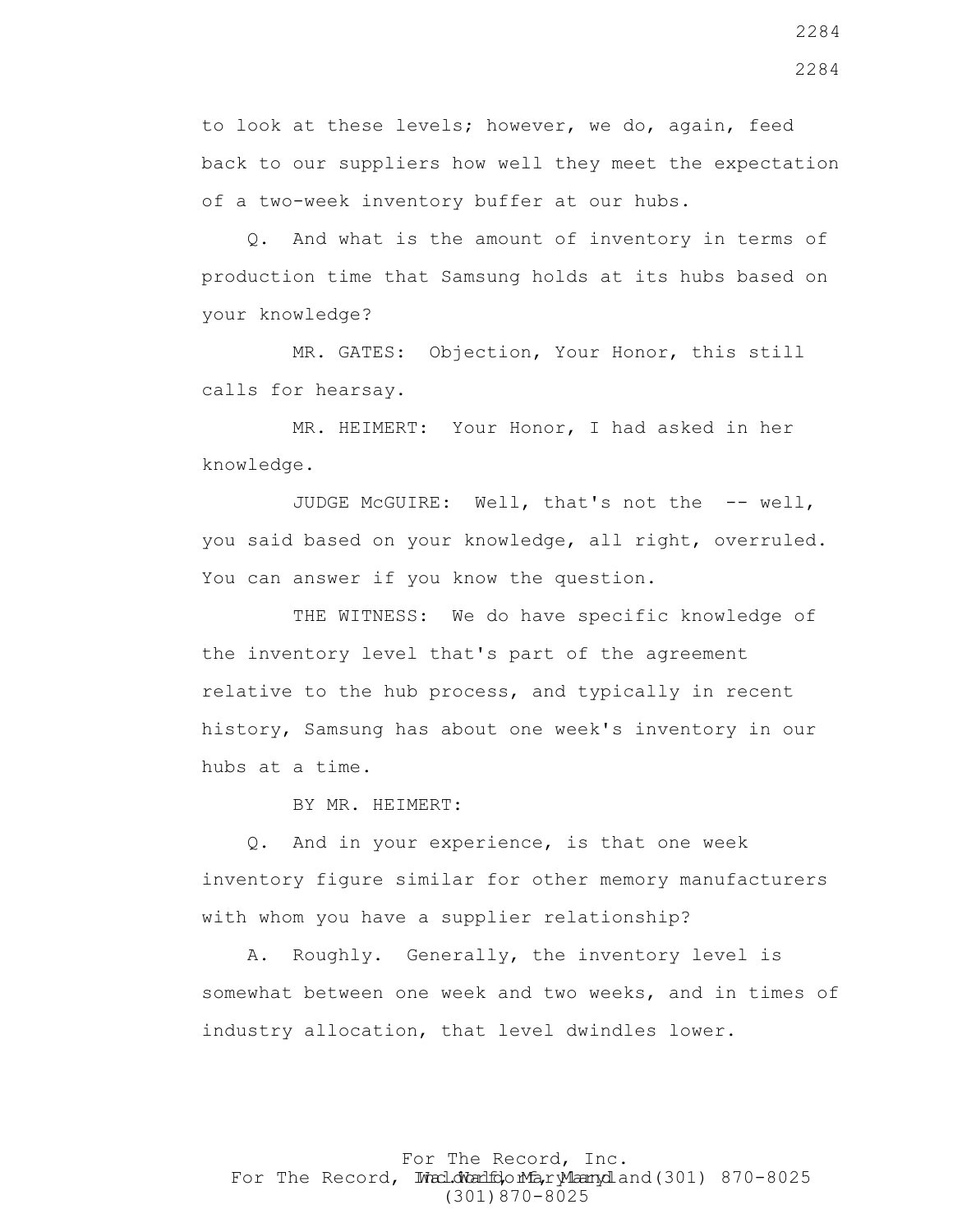Q. When you arrange a supply contract with a memory supplier, how do you know that the memory you will be purchasing is DDR or SDRAM or whatever the relevant specification for the memory is?

 A. The part number that we specify on a purchase order refers to internal HP specification, which is generated based on the industry standard specification for such memory. So, there's a very detailed description attached to the HP part number.

 Q. Prior to using a type of memory, do you test that memory in any -- does HP test that memory in any way?

 A. Yes. We perform what we call a qualification test which is to take some samples of the supplier's memory and test them in our systems that they are intended to be used in to make sure that they will operate as expected.

 Q. And approximately how long does that qualification process last?

 A. It varies depending on the system, from three days to it can be several months in our very high-end computers.

 Q. What if the memory samples do not work in the system that you have?

A. We would advise the DRAM supplier that the

#### For The Record, Inc. For The Record, Ward.dWardfdorMa, ryMannydland(301) 870-8025 (301)870-8025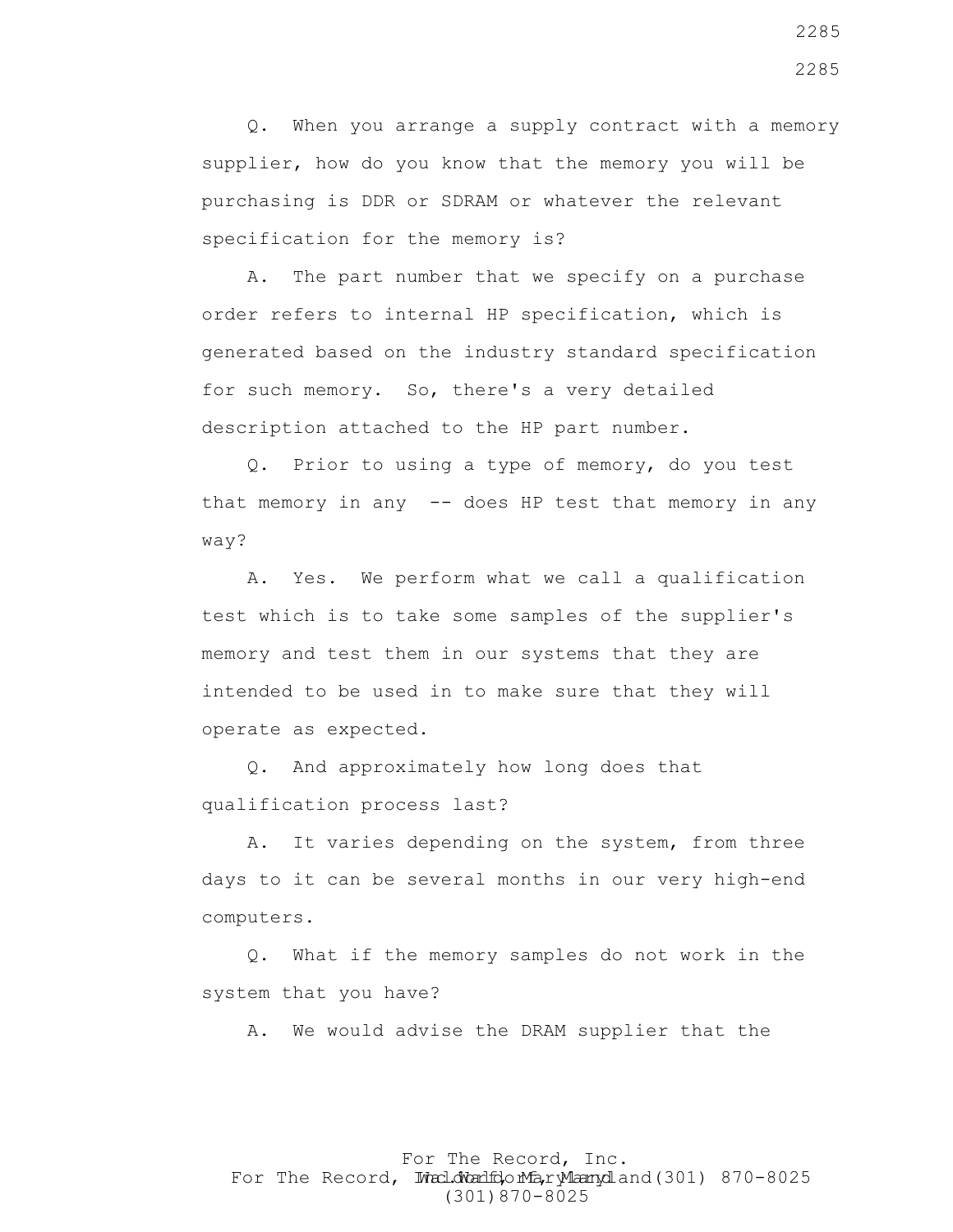products failed our qualification testing and provide some feedback relative to the failures and the type of -- the type of failure that we saw so that the supplier could try to address and correct the problem.

 Q. What if there's a problem once they're into full-scale production, do you have a process for dealing with that situation? Does HP have a process for dealing with that situation?

 A. Yes, we have a feedback process by which we provide defective samples back to the supplier and there's an expected response that they provide that details the corrective action, first of all, what was the cause of the problem, and what they did to correct it such that they could correct it.

 Q. Does HP or Compaq, again based on your experience with both companies, ever change the type of memory that it uses in its computers?

A. Yes.

 Q. And what would start the process of changing the type of memory?

 A. Most technology transitions, changes in the type of technology, are driven by new processor and/or chip set combinations. Generally, our product development teams in developing the next new product would consider microprocessors and chip sets and the features that they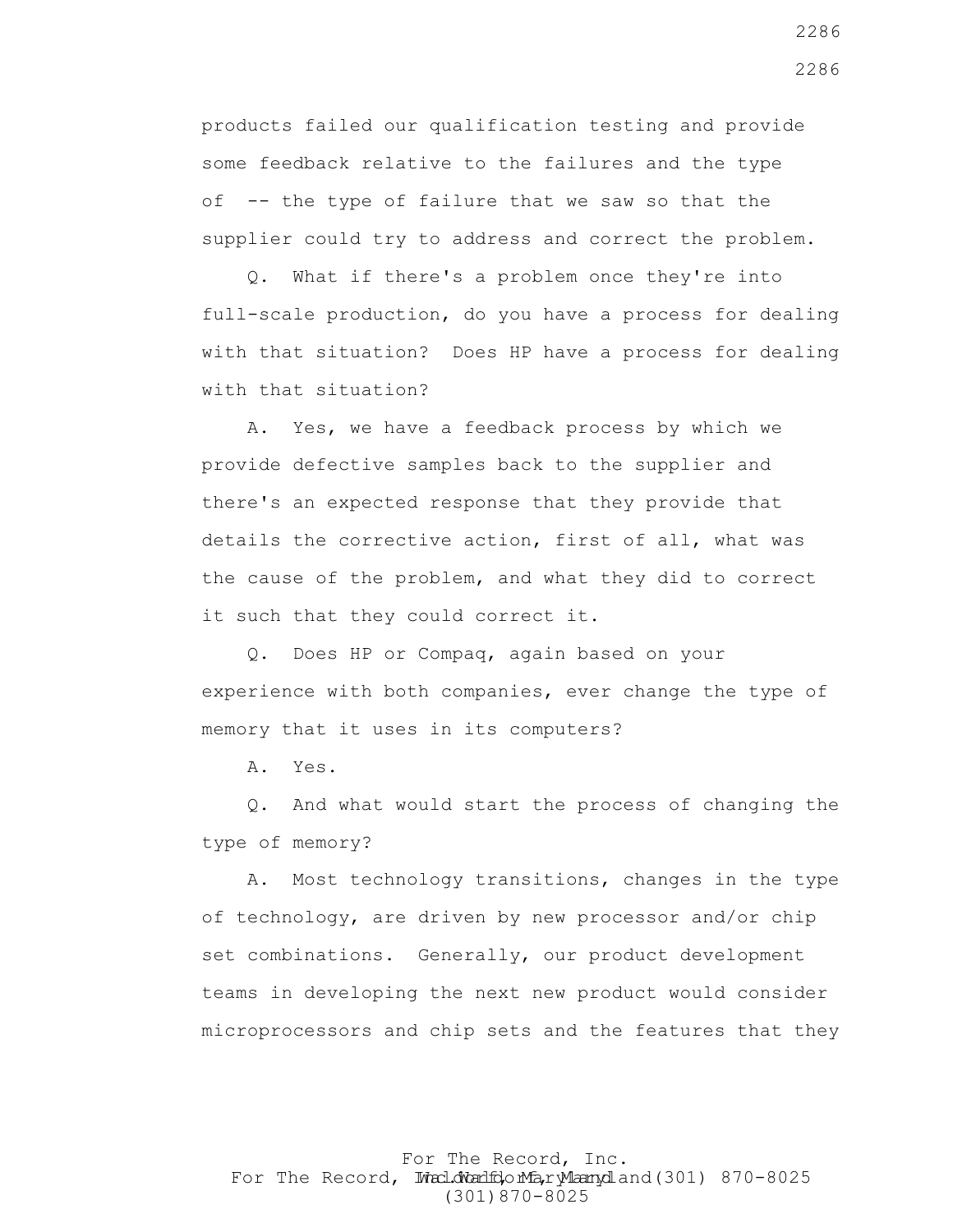would enable for a customer, and that processor and chip set combination that is decided upon dictates the type of memory that needs to be used in combination.

 Q. How would HP learn that a new chip set was in development?

 A. The product development teams, as well as the procurement teams responsible for chip sets have ongoing conversations and meetings with our suppliers and with potential suppliers to discuss their offerings and the capabilities and features of the supplier's offerings.

 Q. And if HP learns that a new chip set is going to be developed, what are the next steps that it takes to develop its own products in accordance with that chip set?

 MR. GATES: Objection, Your Honor. I think this witness lacks foundation.

JUDGE McGUIRE: Sustained.

BY MR. HEIMERT:

 Q. In your experience as memory procurement, are you familiar with HP's development of computer systems?

 A. Yes, we work with -- we interface with the development teams.

 Q. The development teams in what areas of HP's business?

A. Those teams that develop computing, printing and

#### For The Record, Inc. For The Record, Ward.dWardfdorMa, ryMannydland(301) 870-8025 (301)870-8025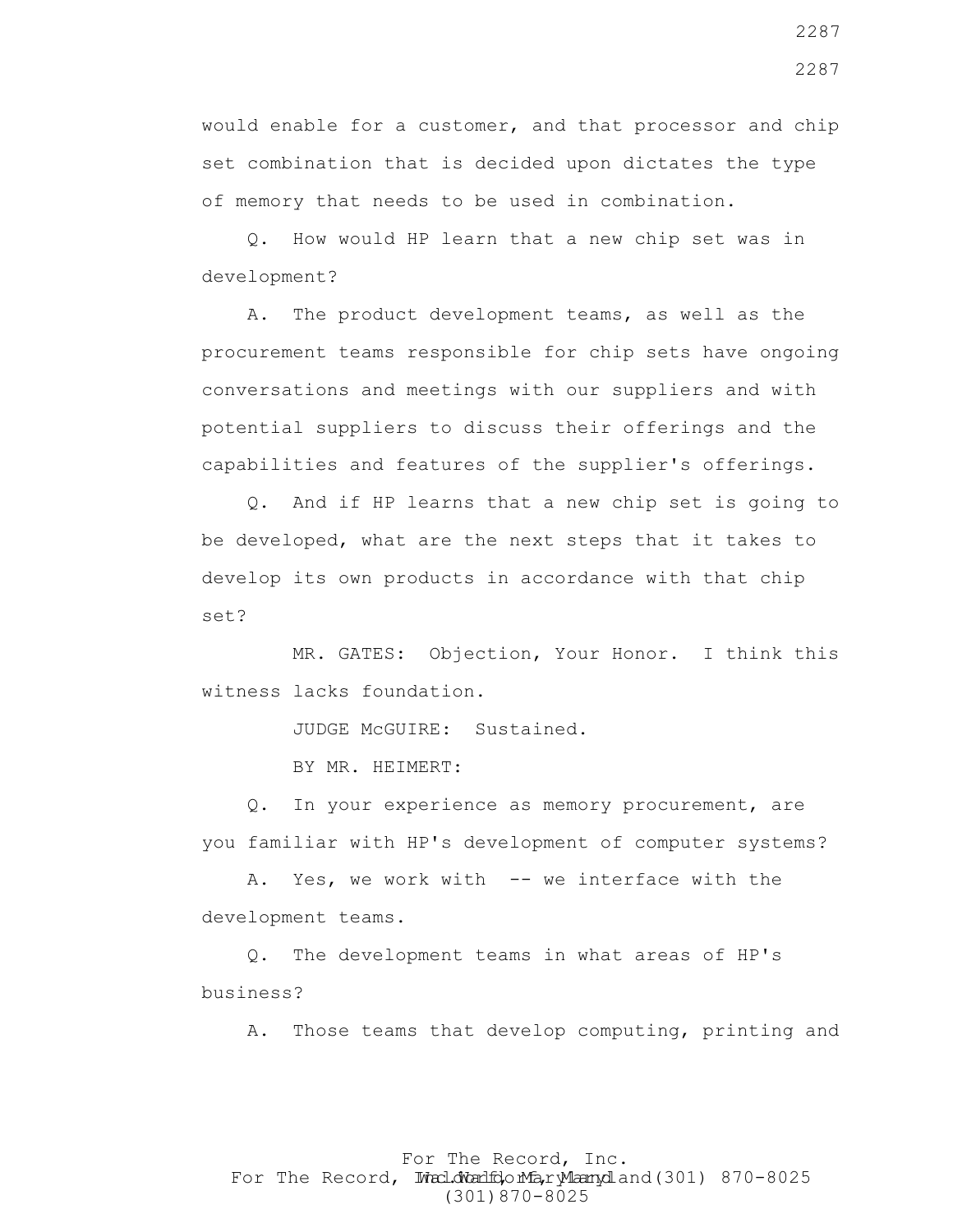imaging products.

Q. And -- withdrawn.

 Do your procurement engineers speak with those development teams about new chip sets and new systems that they may be developing?

A. Yes.

 Q. And if your procurement engineers learn of a new chip set, what are their responsibilities with respect to that new chip set?

 A. Should the new chip set to be implemented require a memory that we are currently utilizing, we would just assure that the volumes that we intend in the future could be met, but if the new chip set required a transition to a type of memory technology that we have not used before at HP, we would get involved in a process to understand in great detail the suppliers, all of our suppliers of that technology's capabilities relative to supporting that new technology.

 Q. How does HP go about understanding what your suppliers' capabilities are?

 A. Well, initially we would issue very detailed surveys to all of our suppliers or all the potential suppliers of such a technology questioning their plans to manufacture such a technology, their planned volume ramp of such technologies, and when they would have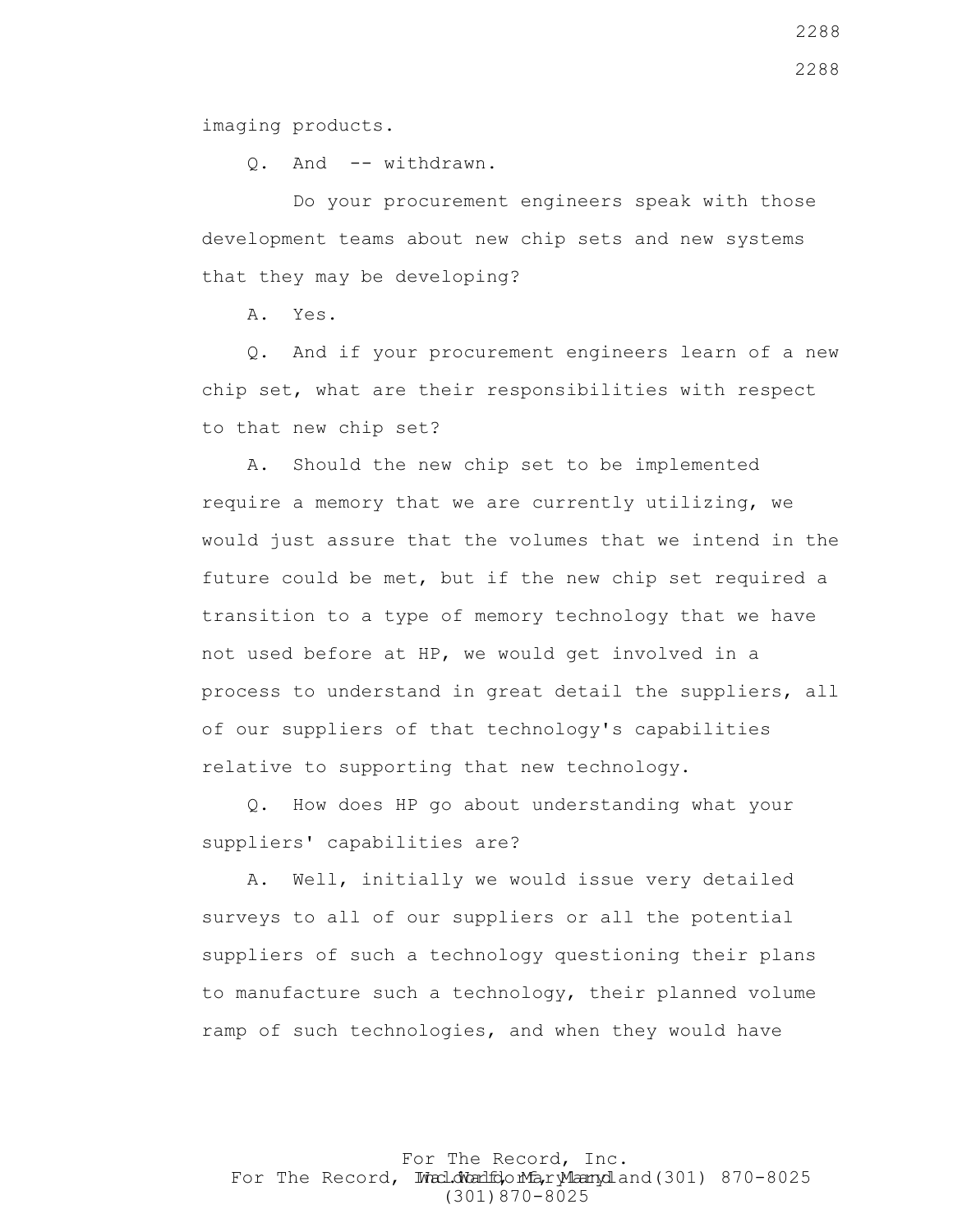available samples and production of technologies, and put that information together from all of the suppliers and discuss it with the development teams relative to how well the industry can enable usage of that technology and in how well HP could enable that new technology.

 Q. You mentioned the term "ramp," what do you mean by ramp?

 A. When I refer to a volume ramp, we are talking about a very brief period, usually a month, from the time when we build our first revenuable system for sale to ramp to the full production volumes or the steady state level of manufacturing volumes in some product areas that could be quite a dramatic shift in terms of level of volumes produced.

 Q. You mentioned that a chip set may require a new type of memory, can a chip set take more than one type of memory?

A. Generally, no.

Q. Are there any instances in which it can?

 A. Not that I'm aware of, although I'm not a specialist on all of the chip set capabilities.

 Q. Are any of the chip sets that you purchase memory for, do any of those take more than one type of memory?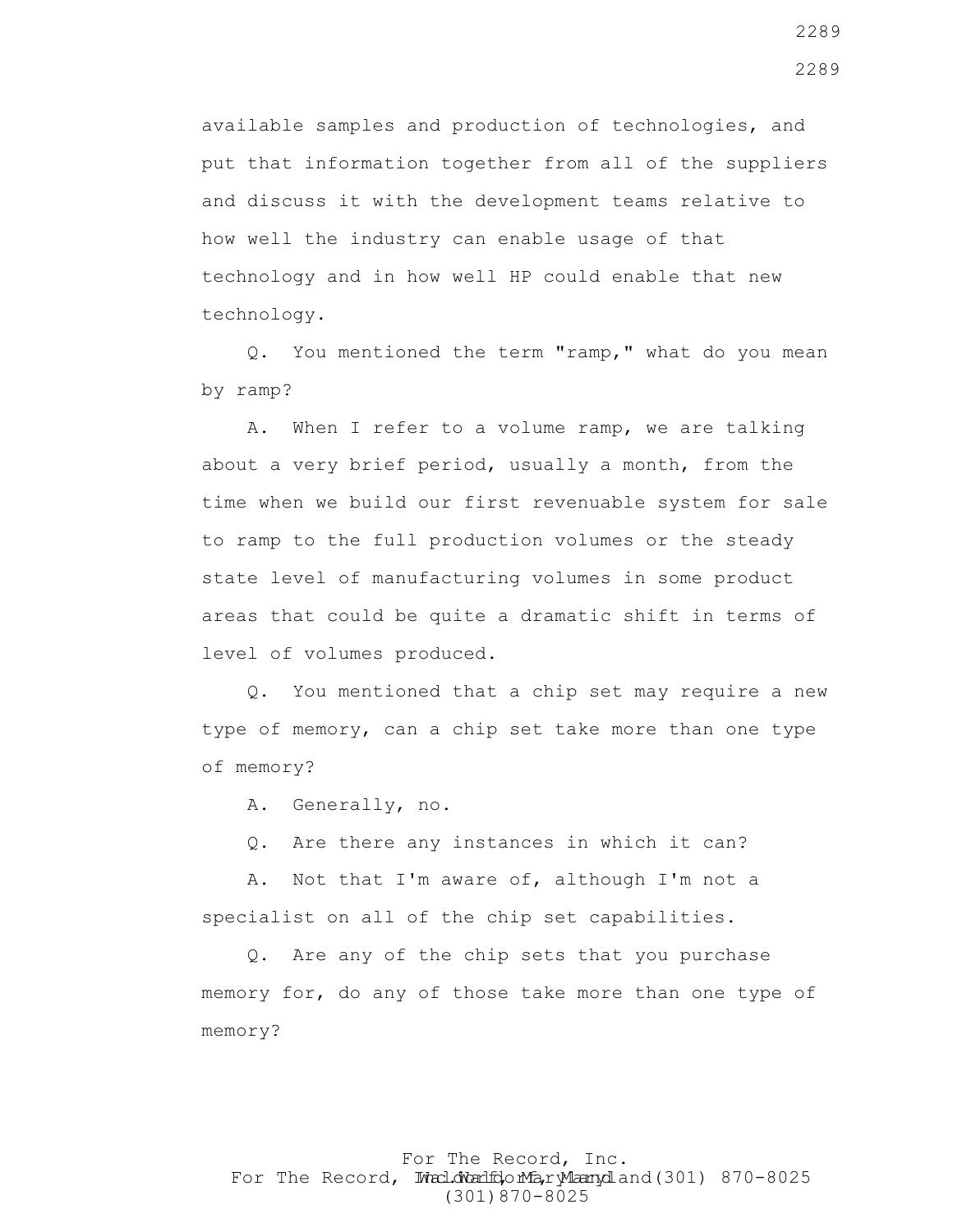A. Not that I'm aware of.

 Q. When you were at Compaq, did Compaq switch at any point from SDRAM to Rambus DRAM for its computers?

A. Yes.

 Q. And were you personally involved in the process of switching from SDRAM to Rambus DRAM?

A. Yes.

 Q. And approximately when did that transition take place?

 A. We learned of the potential for that transition in late 1997 or early 1998, and I believe the actual transition started taking place in early 1999, so there was some discussion and investigation of this transition throughout that time period.

 Q. Do you know why Compaq planned to change the memory from SDRAM to RDRAM?

 A. Yes. Our development teams in discussions with Intel anticipated that Rambus DRAM in conjunction with a processor and chip set combination would offer very attractive features to our end customers.

Q. What were those attractive features?

 A. I'm not a product specialist, but my understanding was that it did enable faster DRAM and faster response to some of the features that this chip set and processor would enable.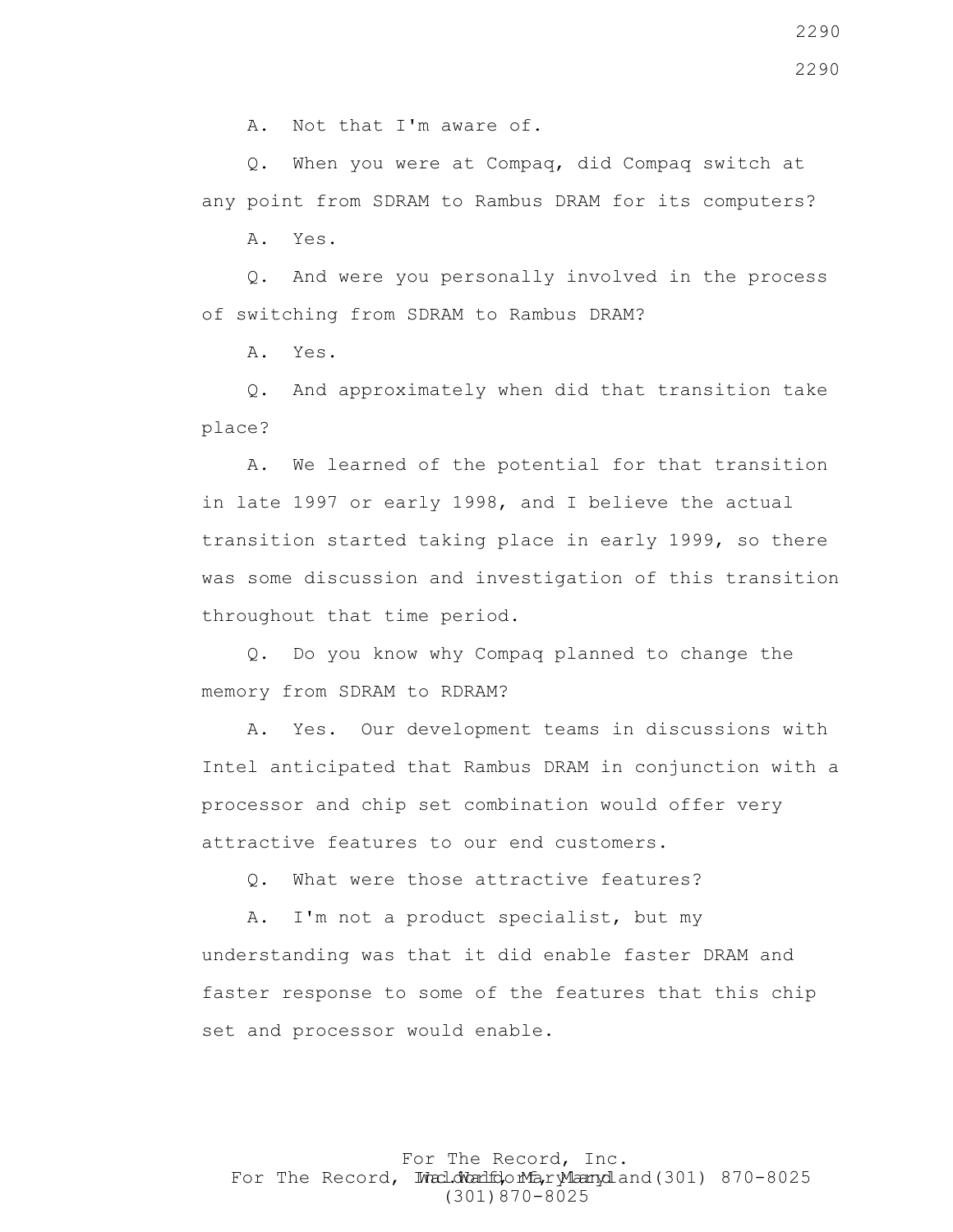Q. Were there any other features or benefits from RDRAM?

 A. I believe that there were, although relative to some particular applications the customer might use in terms of graphics, but again, that's not my area of expertise.

 Q. Were there any drawbacks to the adoption RDRAM or the transition to RDRAM?

 A. Yes, absolutely. At the time, the DRAM suppliers were financially challenged, and the RDRAM technology was seen as revolutionary rather than evolutionary, if you would, and by that I mean that RDRAM was an entire change in the approach of getting data into and out of the computer, and the alternative technology, DDR, was a evolutionary or kind of a new, improved approach on the current technology. So, it represented a challenge in a number of ways.

 Q. And you said that the DRAM manufacturers were financially challenged. Why was that a problem for RDRAM?

 MR. GATES: Objection, Your Honor, lack of foundation.

JUDGE McGUIRE: Sustained.

BY MR. HEIMERT:

Q. You mentioned one of the drawbacks was the

For The Record, Inc. For The Record, Ward.dWardfdorMa, ryMannydland(301) 870-8025 (301)870-8025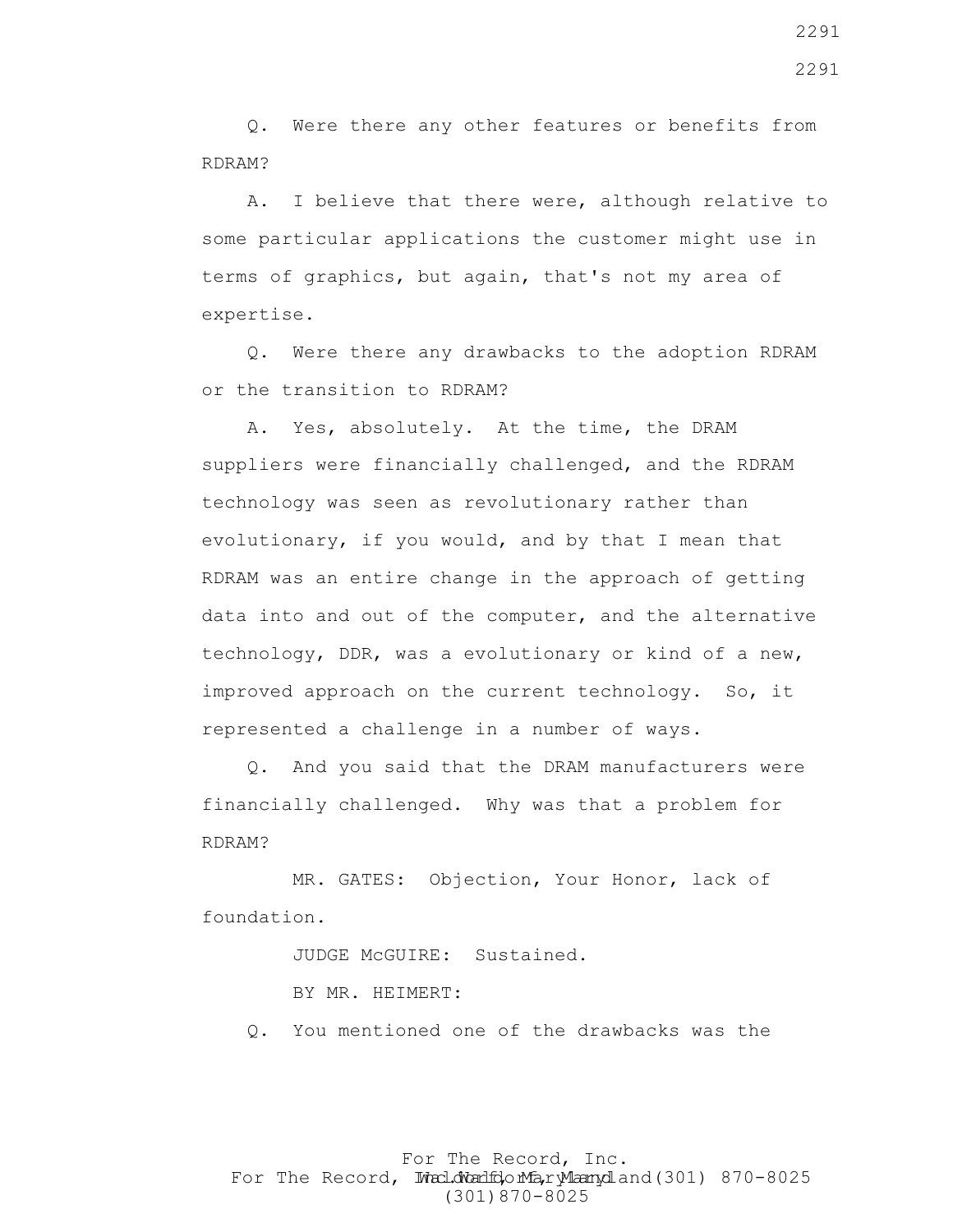memory manufacturers were financially challenged. Is that correct?

A. Yes.

 Q. Did HP, or excuse me, did Compaq see that as a drawback for RDRAM?

A. Yes.

Q. Why did it see it as a drawback for RDRAM?

 A. It was our information from the DRAM suppliers as well as from Intel that at the time there were two alternatives --

 MR. GATES: Objection, Your Honor, I think the witness is giving us hearsay right now.

JUDGE McGUIRE: Any response, Mr. Heimert?

MR. HEIMERT: Excuse me, Your Honor?

 JUDGE McGUIRE: Do you have anything in response?

 MR. HEIMERT: Well, I think she ought to be able to complete her answer, first of all.

 JUDGE McGUIRE: Well, go ahead and complete your answer, if you could.

 THE WITNESS: It was our information at the time based on conversations with both Intel and DRAM suppliers with Compaq that there were two choices for the future technology path. RDRAM was a more expensive choice because in order to execute it, the suppliers

For The Record, Inc. For The Record, Ward.dWardfdorMa, ryMannydland(301) 870-8025 (301)870-8025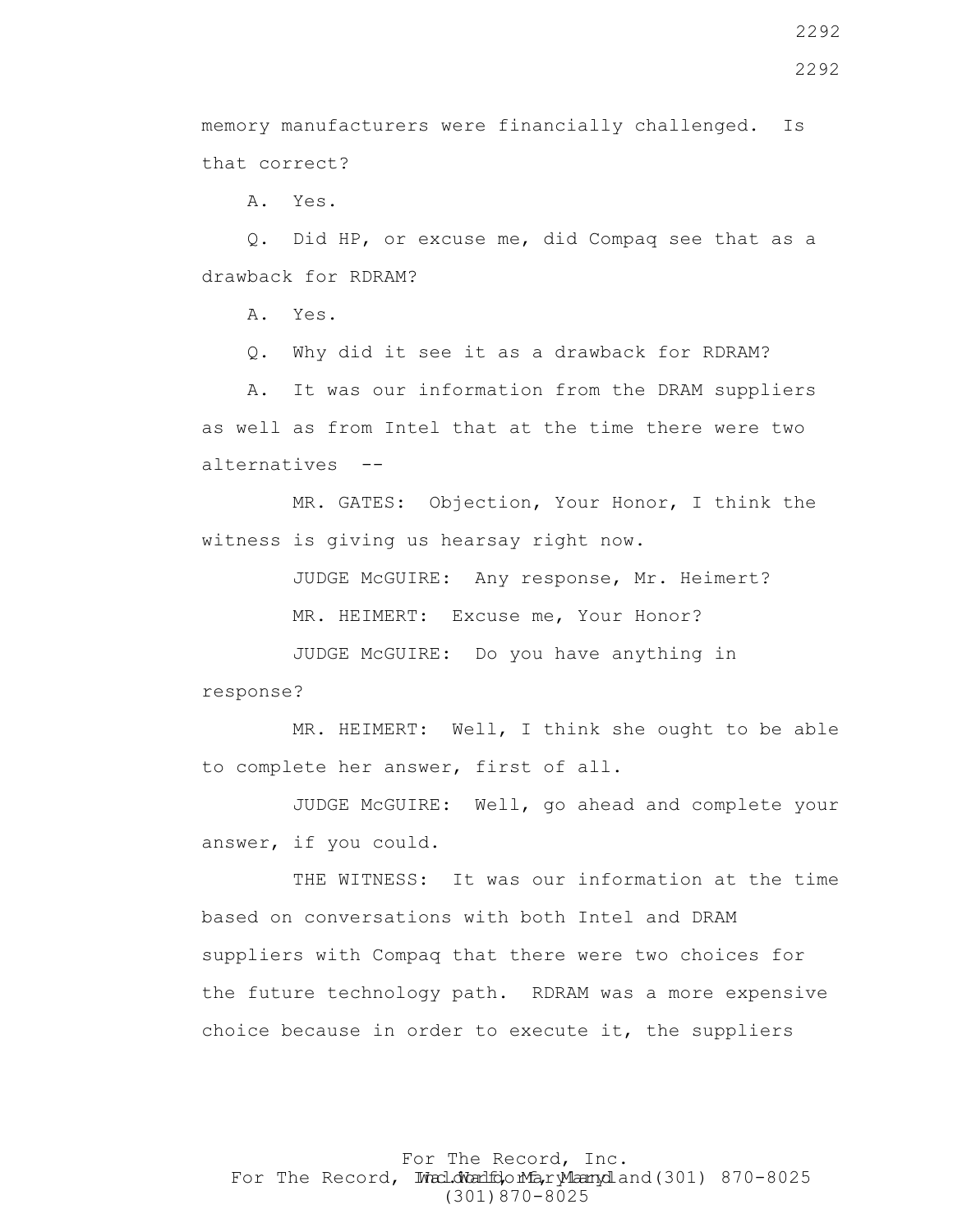MR. HEIMERT: Thank you. Thank you, Your Honor. BY MR. HEIMERT:

JUDGE McGUIRE: I said overruled, you may

 Q. Did you -- did Compaq ultimately put RDRAM in any of its products?

would have to make some capital investments that were

MR. HEIMERT: Excuse me, Your Honor?

not required should the future technology choice be DDR.

MR. GATES: I'll renew my objection, Your Honor,

JUDGE McGUIRE: Overruled. You may proceed.

A. Yes, we did.

and move to strike.

proceed.

 Q. And what was your experience, what was HP's - excuse me, strike that.

 What was Compaq's experience in the sales of those products?

 A. We did not sell the anticipated level of systems that we had forecasted with RDRAM in them, although the RDRAM enabled an improvement in performance, it was also at a time that the customers became very cost conscious relative to the cost that they were willing to pay for computers, and it didn't seem that the customers were willing to pay extra for the benefits of RDRAM.

Q. How did Compaq determine that the customers were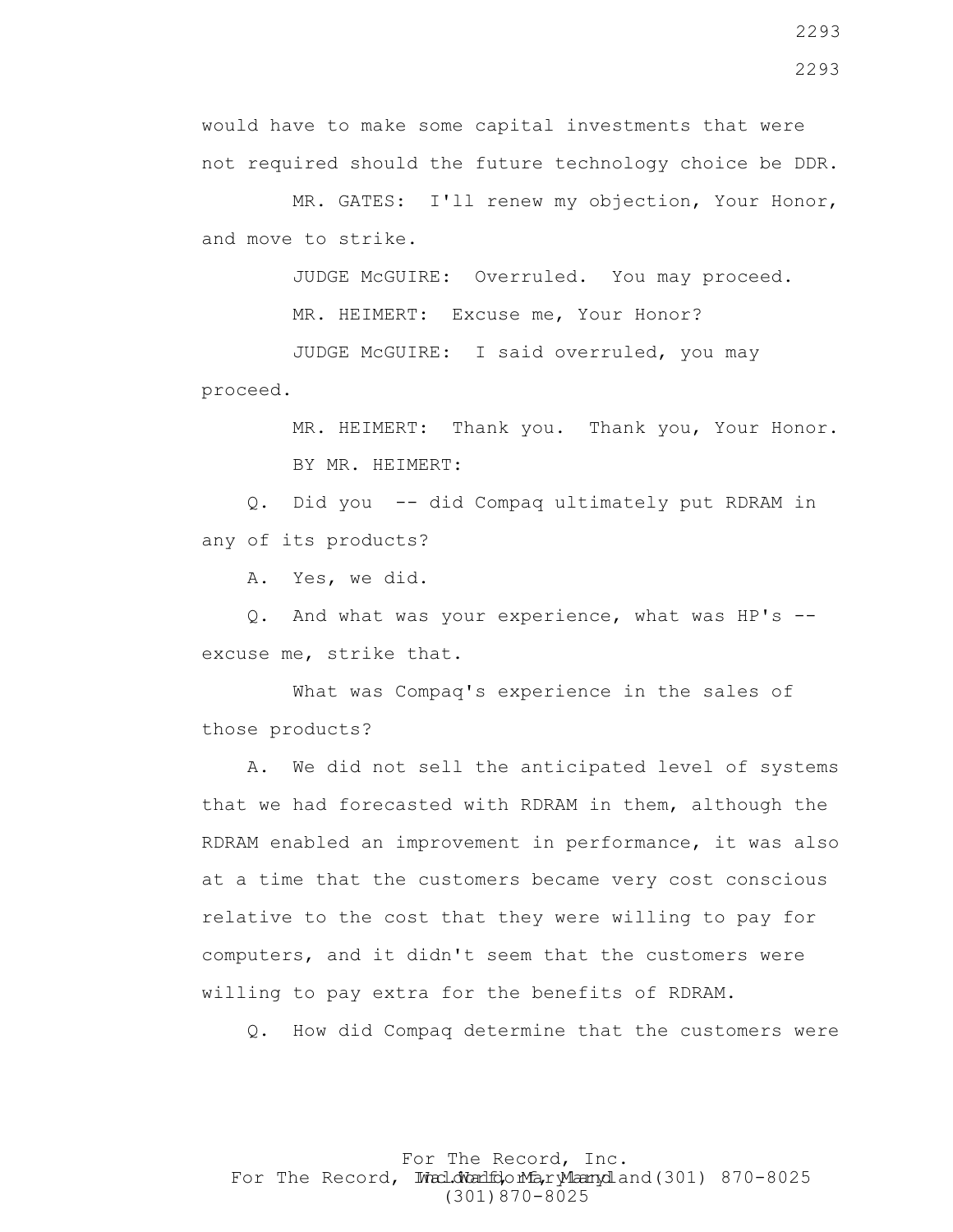not willing to pay for the benefits of RDRAM?

 A. We were not able to increase our unit prices sufficiently to account for the differences in price in the RDRAM memory and other components of M60.

 Q. Just to go back, what were the products that RDRAM was used in?

A. Desktop products and workstations.

 Q. You mentioned that there were high capital costs to RDRAM. Did Compaq make any efforts to defray those capital costs?

 A. We considered the possibility of investing in - well, in making an investment in a DRAM supplier such to enable that capital investment and to give us in turn some preferential supply.

 Q. Were there other benefits besides preferential supply in making such an investment?

 A. There may have been, I don't recall the details of the proposal very clearly, but in the end we did not go forward with it, but we did consider it.

 Q. Do you know why Compaq didn't go forward with the proposed investment?

 A. Yes, we generally refrain from getting too involved in the semiconductor aspect of the business as it was perceived to be risky.

Q. And what types of risk did HP perceive the

For The Record, Inc. For The Record, Ward.dWardfdorMa, ryMannydland(301) 870-8025 (301)870-8025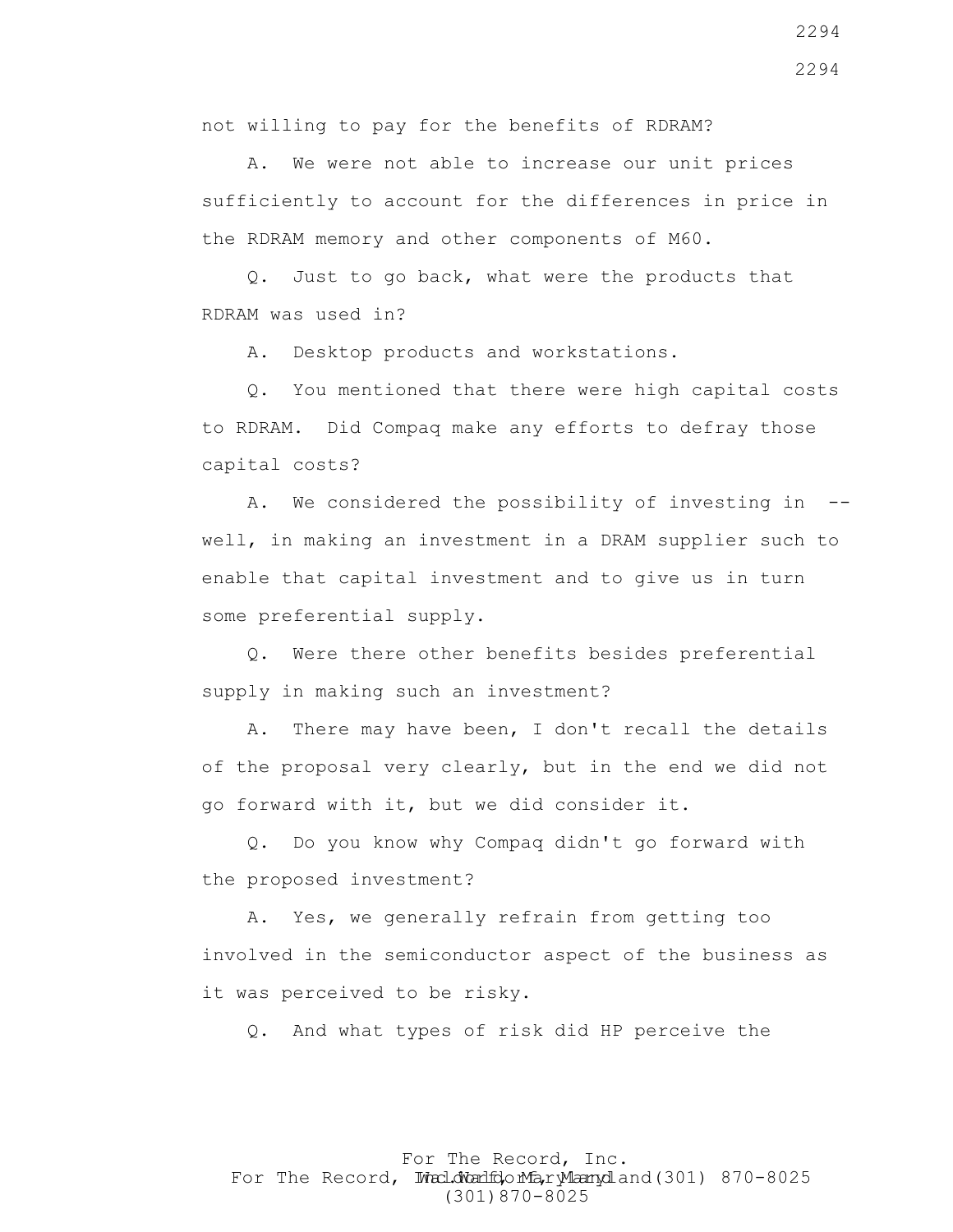semiconductor industry to have?

 A. The semiconductor industry is much more intensive in terms of what Compaq was used to relative to computing and we just chose not to get involved in that, because it was an unpredictable outcome.

 Q. Now, I think I had asked that with respect to HP, was that testimony you just gave with respect to Compaq?

A. Yes.

 Q. And you were employed by Compaq at the time of this proposed investment?

A. Yes.

 Q. Were there any other problems with RDRAM that Compaq received in its use?

 A. It did appear that RDRAM would cost more than alternative technologies for a substantial period of time.

 Q. Why, in your experience, did you expect RDRAM to cost more?

 A. Because the DRAM suppliers would have this capital investment and would need to recover them.

 Q. Were there any design problems with respect to RDRAM of which HP was aware? Excuse me, in which Compaq was aware?

A. With every new technology, there are generally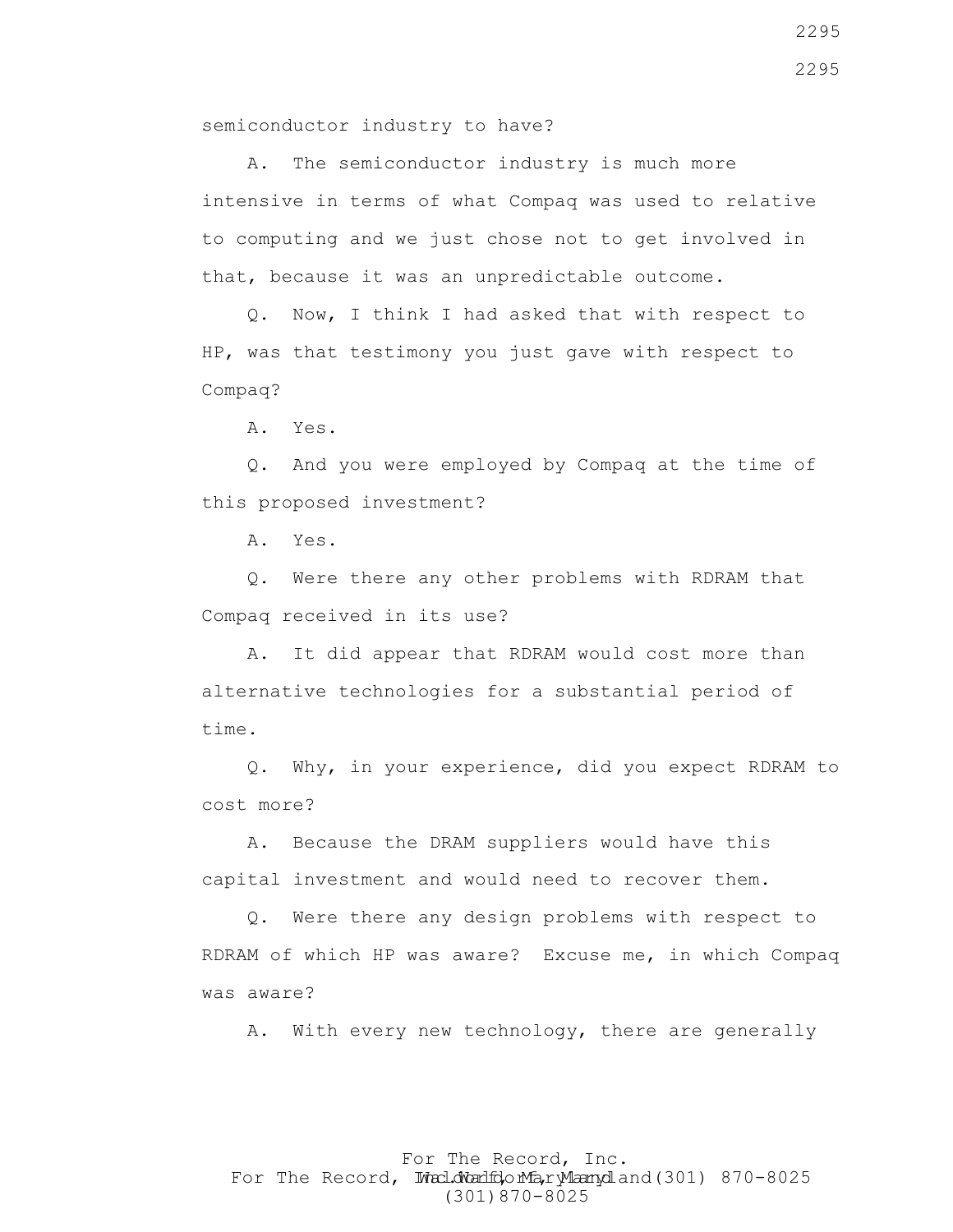design issues, because this was a revolutionary rather than evolutionary technology, there may have been more, but again, I was not specifically involved in the design aspects.

 Q. Did Compaq discontinue using RDRAM in its products?

 A. We discontinued using RDRAM in our high volume products, we do continue to use them in some small volumes of high purchase products.

 Q. When you discontinued RDRAM, did Compaq choose another memory to use in its  $-$  in the products in which it discontinued RDRAM?

A. Yes, we chose to go forward with DDR.

Q. And why did Compaq choose DDR?

A. DDR appeared to us to be the next mainstream

high volume industry memory technology. It did offer continued improvement over SDRAM, and so we felt we were following the development progression of the memory industry.

Q. When was Compaq shifting to DDR from RDRAM?

 A. Some of our equipment may have shifted to SDR from RDRAM and then later to DDR, but the implementation of DDR began in 2001.

 Q. You mentioned earlier that DDR was evolutionary. Is that correct?

# For The Record, Inc. For The Record, Ward.dWardfdorMa, ryMannydland(301) 870-8025 (301)870-8025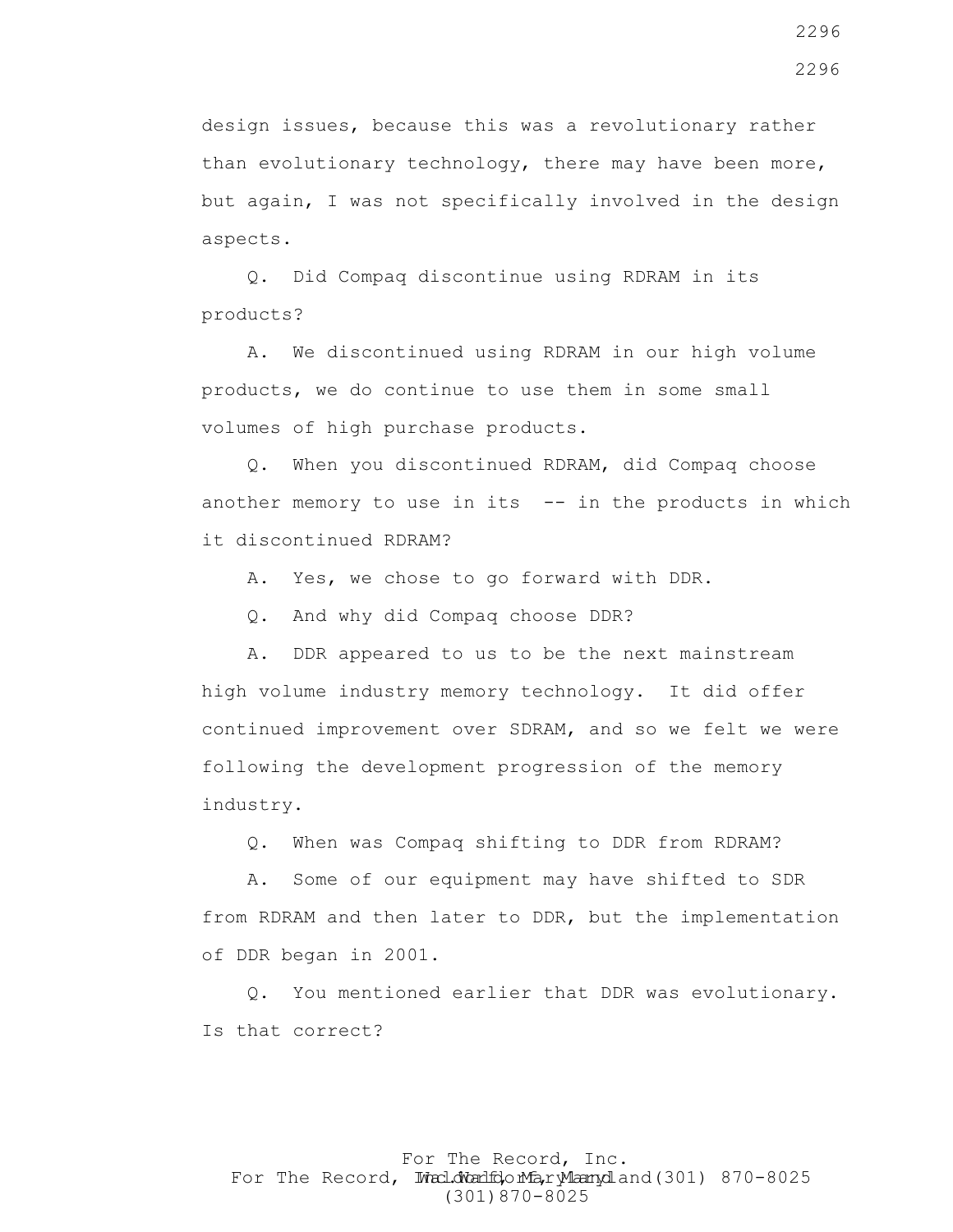A. That was a discussion that we often had.

Q. What do you mean by the term evolutionary?

 A. That it was an improvement and had a lot in common with the prior technology SDRAM relative to the way it was utilized to get data in and out of the device.

 Q. Does Compaq prefer using revolutionary memory or an evolutionary memory?

 A. Generally we prefer using a memory that will enable appropriate levels of supply and competitive cost and the features our customers are interested in, but revolutionary memory kind of implies that it might be more challenging in adoption, because there's more differences in, you know, a whole new technology, bottoms up.

 Q. Why would the adoption of a revolutionary memory be more challenging?

 A. Well, I would presume that an evolutionary -- an evolutionary approach, you would understand some of the challenges and already have addressed them, where you may have some unanticipated problems in a wholly new design, but again, this is a generalist comment, I'm not a designer.

 Q. Let's turn back to the change of memory type more generally. When Compaq, or HP now, identifies the

For The Record, Inc. For The Record, Ward.dWardfdorMa, ryMannydland(301) 870-8025 (301)870-8025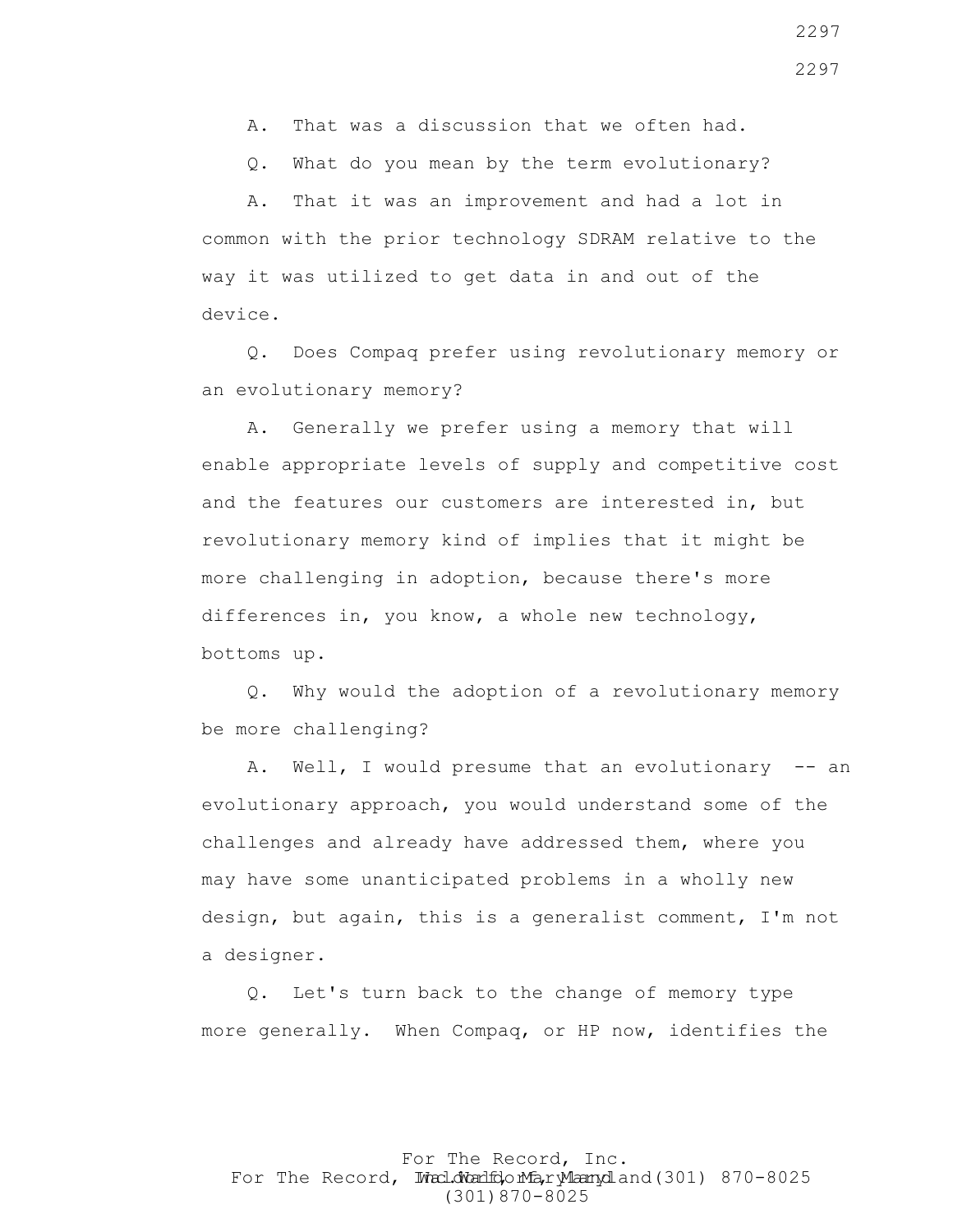possibility of an introduction of a new type of memory, what are your principal concerns that you focus on in planning for that transition?

 A. Well, we try to understand the manufacturer's plans relative to increasing their output of that type of memory. We try to understand our development team's needs and schedules for testing and introducing that memory, and we try to understand or estimate the potential for changing price as that new technology is introduced.

Q. The change in price, what -- why does the change in price matter?

 A. There is a history in the memory industry in terms of procurement that as a new technology is introduced, there are often mismatches in supply and demand that cause price increases.

 Q. Are those price increases temporary or permanent?

A. They are temporary, but can be quite radical.

 Q. When you say quite radical, could you give me an example of a percentage increase in price?

 A. Yes. It's not unheard of for a price to double in the period of several months.

 Q. And how long would that doubling price last in your experience?

# For The Record, Inc. For The Record, Ward.dWardfdorMa, ryMannydland(301) 870-8025 (301)870-8025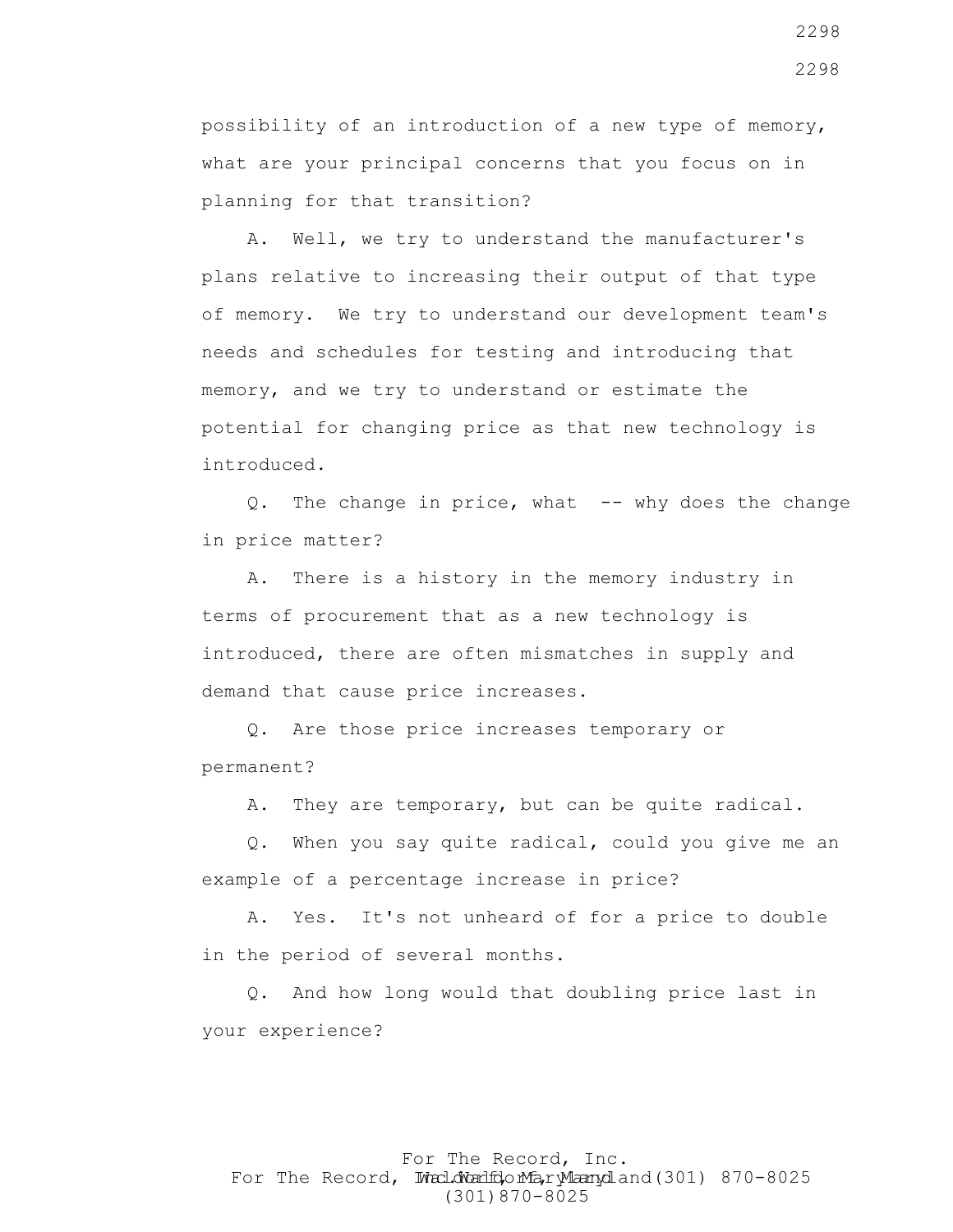A. It varies based on the situation, but most often, probably four or five months.

 Q. When you said you wanted to understand manufacturer's plans, what about their plans, specifically, do you need to understand?

 A. Well, we take a look at what new variables might be introduced in their introduction of this technology, from the standpoint of do they need additional processes or additional equipment in order to produce it, and then make sure that the investments have been made and we follow their progress in introducing this technology relative to, you know, are they having success with their first prototypes, are they testing and yielding well, are they producing samples as forecasted, how are those first initial samples that we see, how are they working in our systems. So, we quite frequently touch base with the suppliers to make sure that the outcome of their development activity and product launch activity is aligning with our initial information that they provided to us.

 Q. Is it important that the manufacturers be able to meet HP's expected volume needs?

 A. Absolutely. Every computer we manufacture has DRAM in it, and without DRAM, we don't ship our product.

Q. And when Compaq or HP is considering a new type

For The Record, Inc. For The Record, Ward.dWardfdorMa, ryMannydland(301) 870-8025 (301)870-8025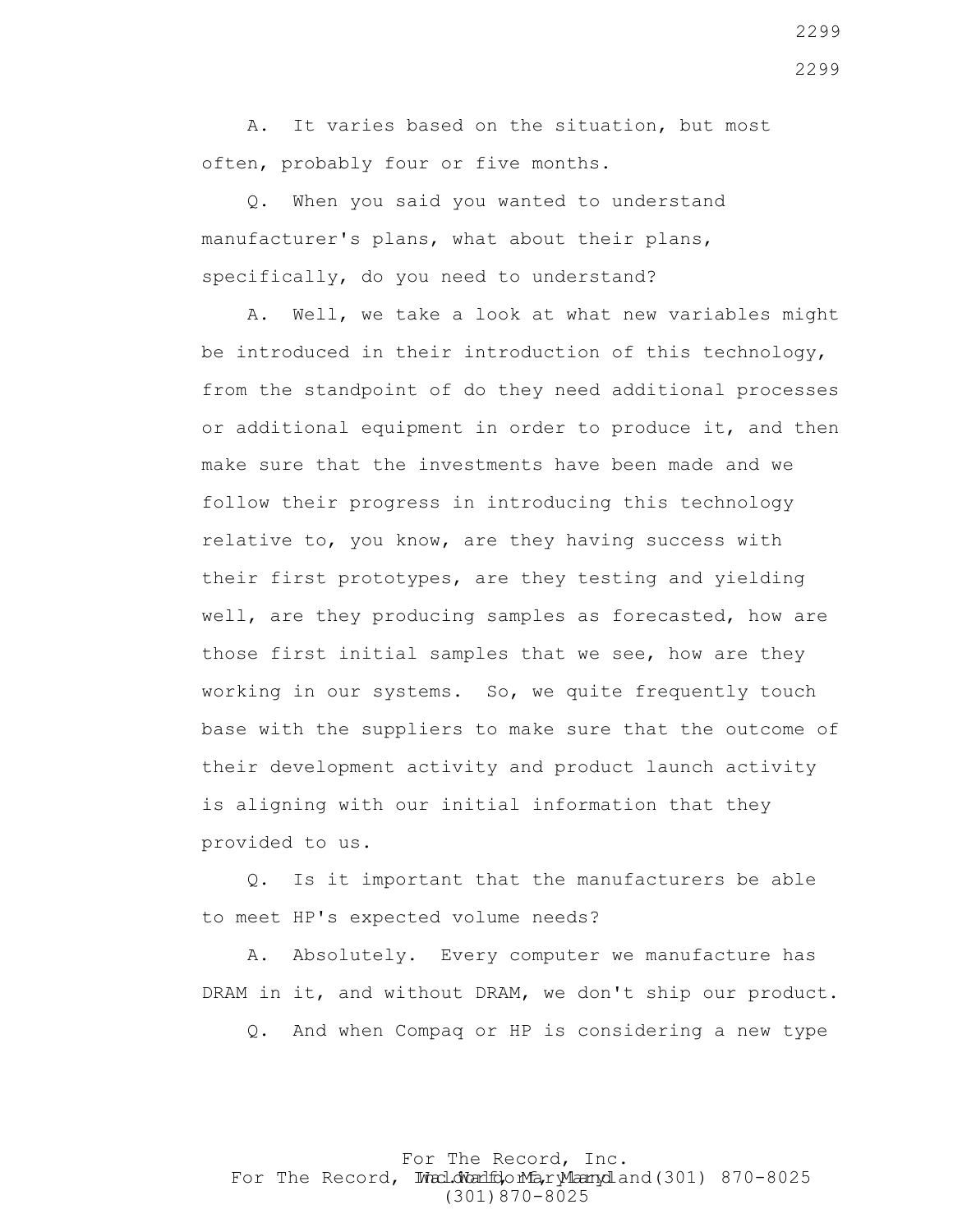of memory, does it take any benefits with the customer into account?

 A. Absolutely. Of course that's not a procurement focus, but the product development teams in addition to working with the procurement teams, work with the marketing teams to address the customer need.

 Q. Does HP or Compaq have a preference about the frequency of changing the types of memories it uses?

 A. There's not one set time frame; however, in a general sense, we do not want to change very frequently technologies that are utilized in our systems, because there is some expectation from the customers to have available memory so that you can add memory to the existing system that you might have purchased, so and often, our larger customers might take memory purchase in one system and take it out and put it in another system. So, although we might  $-$  it's kind of a balance. Although we need to improve our systems to reflect the latest technology, we don't want to do that so much that we introduce customer dissatisfaction because we constantly have a new type of memory in the system.

 Q. Why do customers care about not having memory available going forward?

MR. GATES: Objection, Your Honor, lacks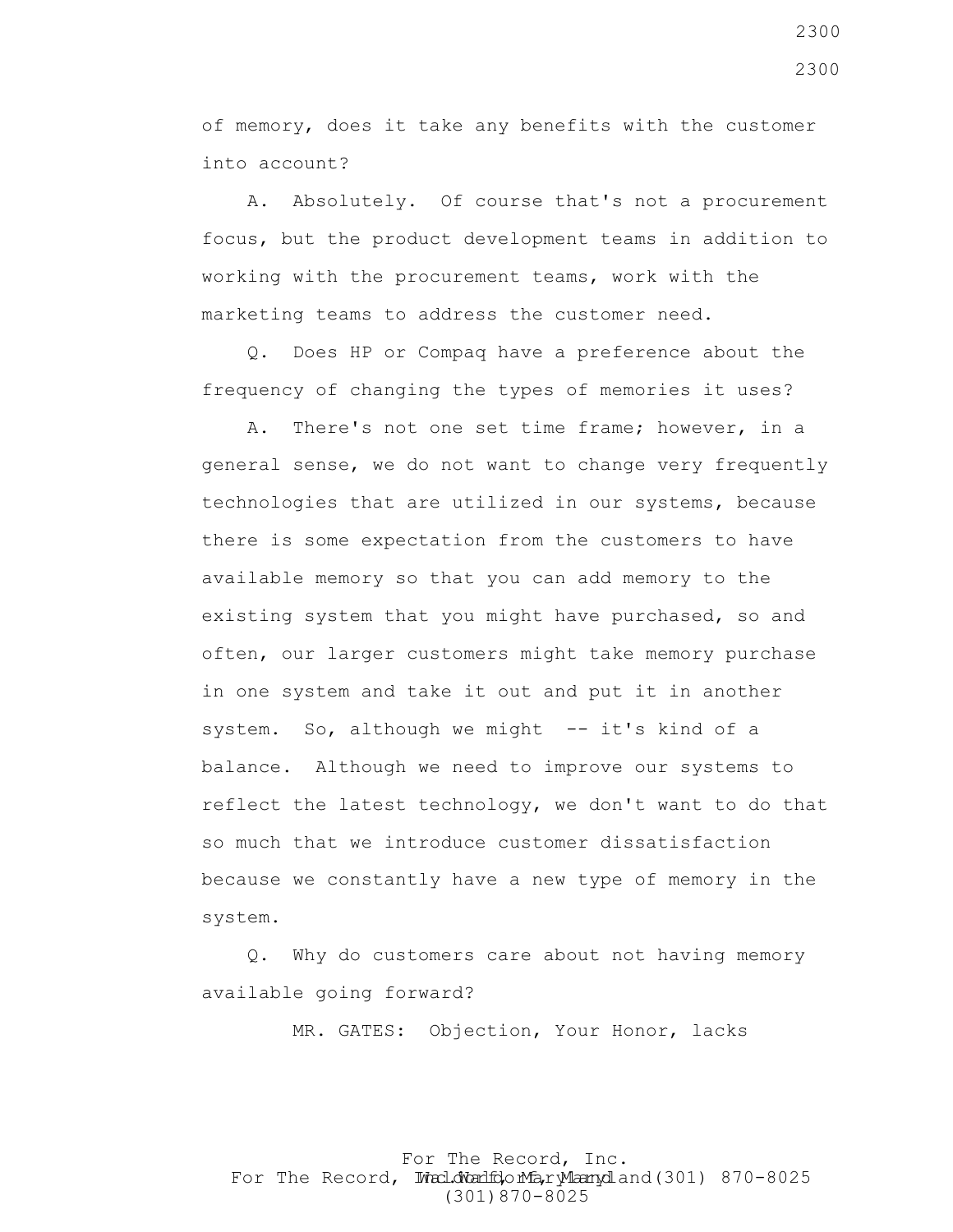foundation.

JUDGE McGUIRE: Overruled.

THE WITNESS: It's our understanding based on feedback from the product and marketing teams that the performance of a given computer system can be improved based on the amount of memory in the system. And so, often, systems are purchased with what we would call expandability or the potential to dramatically increase the amount of memory in the system, and often that is done later in life and not at the point of purchase.

BY MR. HEIMERT:

 Q. Is there a term for being able to expand memory subsequent to the purchase of the computer?

 A. There's probably a number of terms for it, we refer to it at HP and Compaq as adding options or upgrades or accessories to the systems.

 Q. Are you familiar with the term "backward capability?"

A. Yes.

Q. What does backward capability mean?

 A. Backward capability is the concept that, for example, a system that you buy today in 2003, if you were to have the memory in that system, and be able to plug it into a system that you bought last year, an older system, that that would have backward capability,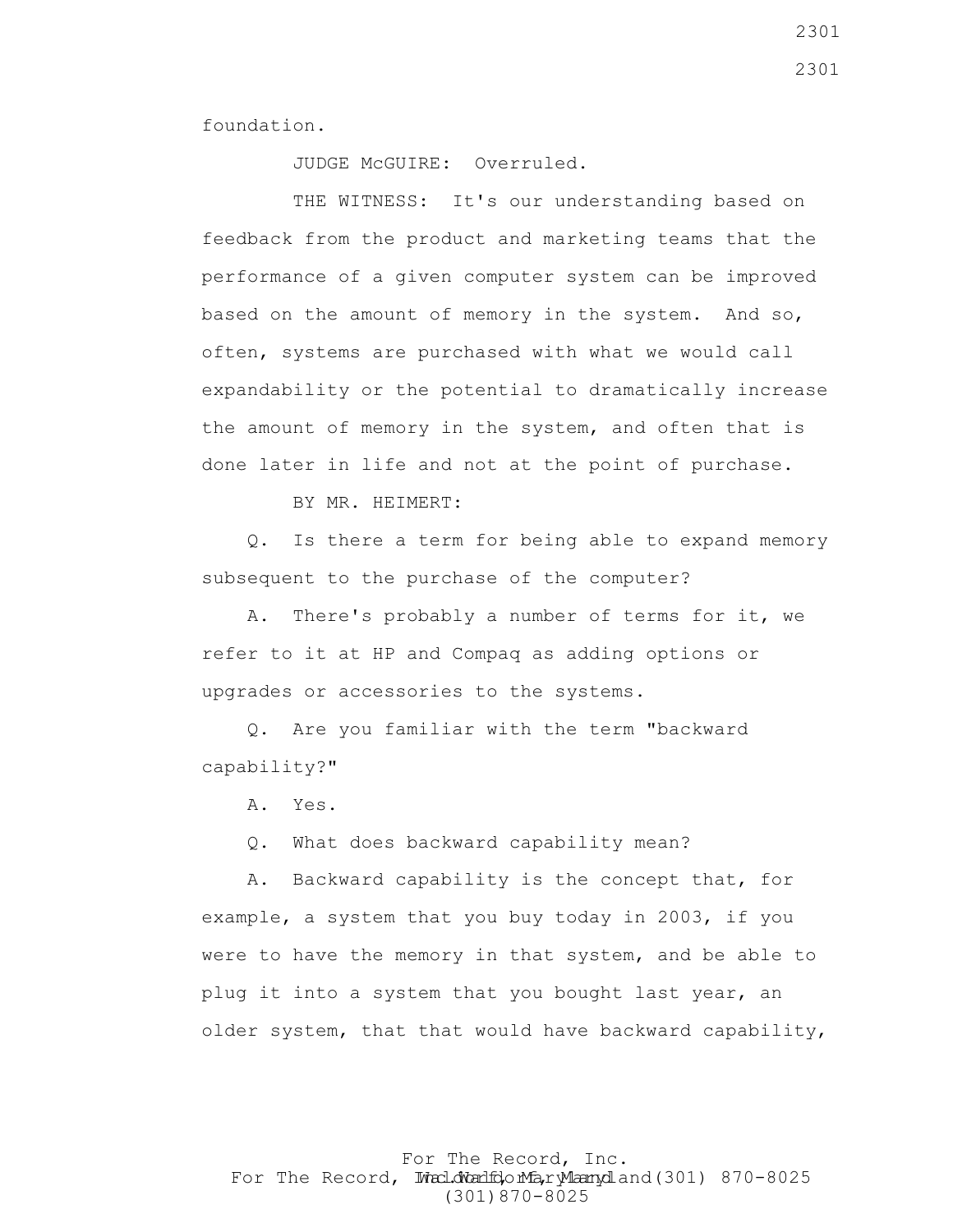the memory in the system today would have backward capability to the last year's system.

 Q. Does HP consider backward capability an important feature in its computers?

 A. It is an important feature, but it does get balanced against utilizing the latest in technology.

 Q. When HP decides to make a change to its memory, does the new memory have to add performance in some way?

 A. Yes, I can't think of a significant transition we have made that did not also come with performance improvements.

 Q. So, HP has, to your knowledge, never changed to a new memory that did not add some performance benefit?

 A. There might be cases that the cost was significantly cheaper, and maybe we didn't, you know, if we had an overpowered, for example, if we had a memory in the computer that the customer didn't show a preference for, using a lower cost memory, we might change the approach. It's very -- it's very much a direction decided by the product development teams relative to their working with marketing and deciding what the customer wants for that system.

 Q. And is this true of Compaq as well, did they ever adopt a memory that didn't have a performance benefit?

### For The Record, Inc. For The Record, Ward.dWardfdorMa, ryMannydland(301) 870-8025 (301)870-8025

2302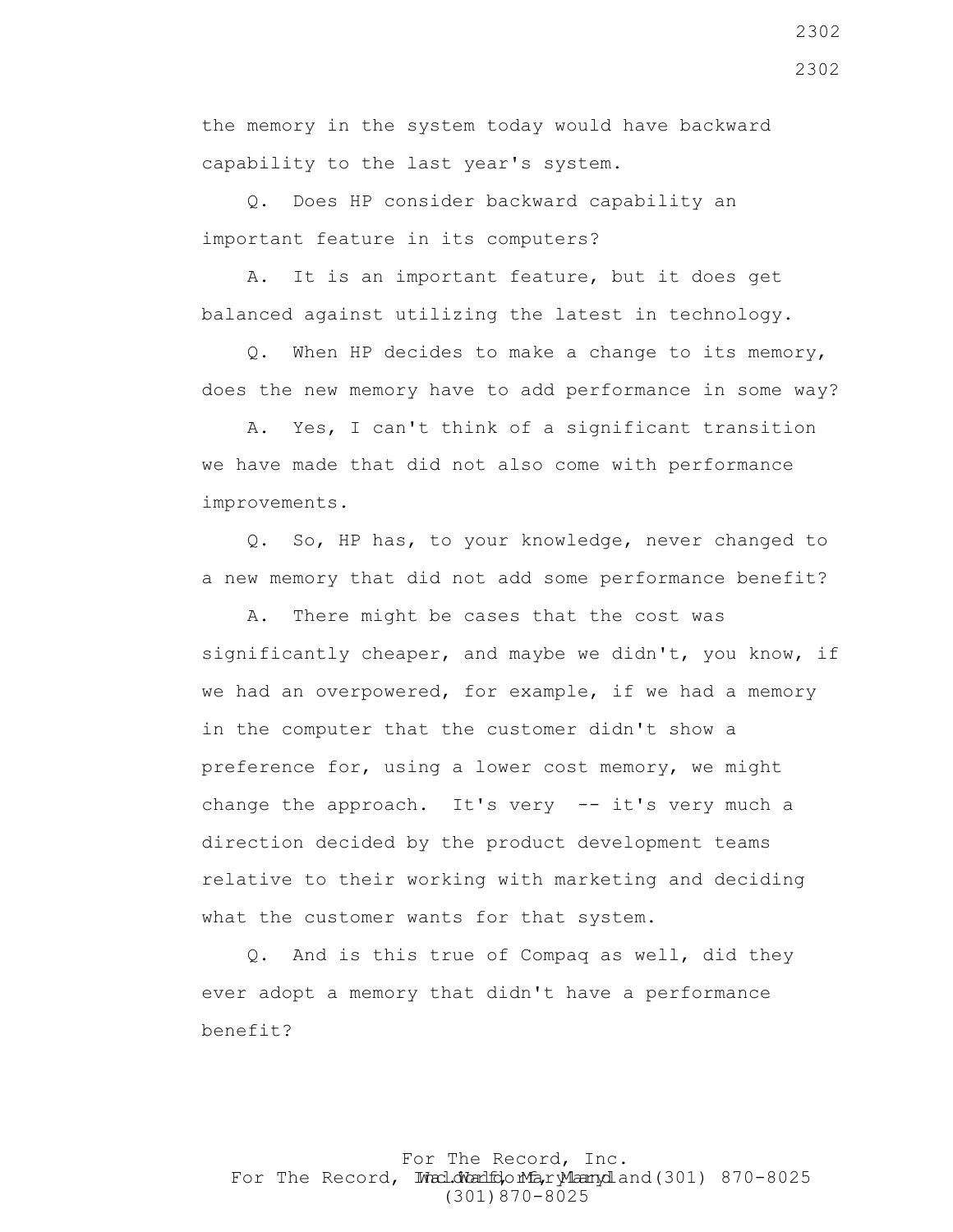A. Yes, only -- they would only do that in the case of a cost benefit without a perceived customer detriment.

 Q. All right, let me move along. Are you familiar with an organization known as JEDEC?

A. Yes.

Q. What is JEDEC?

 A. JEDEC is an industry standardization organization.

Q. Did you participate personally in JEDEC?

A. No, I have not.

Q. Did anyone from Compaq participate in JEDEC?

A. Yes.

Q. Who was that?

 A. In the Compaq team, Miguel Guzman was an engineering manager who worked for me, was our JEDEC representative, and on the HP team currently, Elon Kraszinski is the JEDEC representative for HP and is also on our team.

 Q. You said Mr. Guzman was on your team while you were employed by Compaq?

A. Yes, I'm sorry.

 Q. Why does Compaq or why did Compaq have an employee attend JEDEC?

A. We believe it's important to both understand the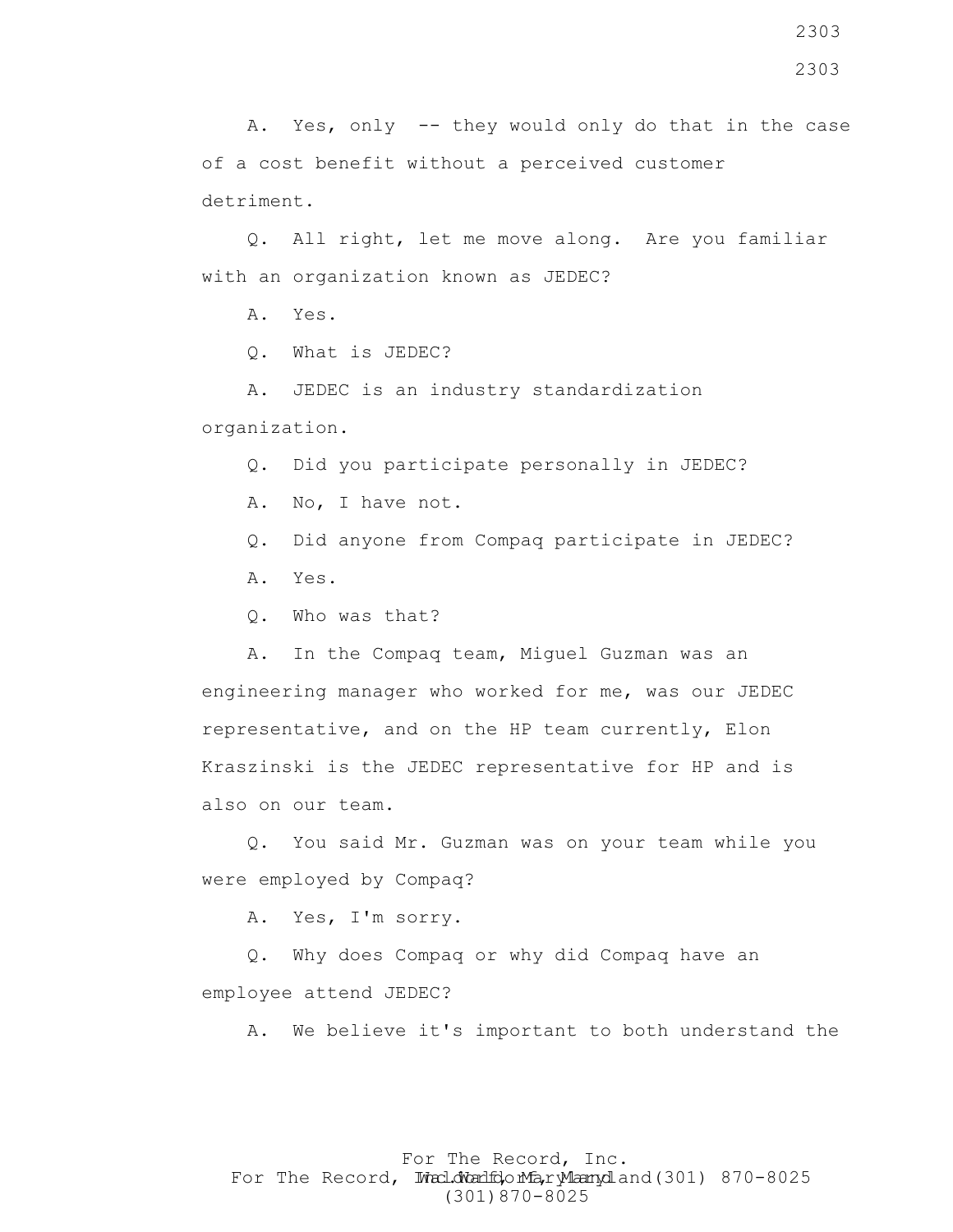development of future standards, as well as to influence the development of future standards relative to those meeting the needs of HP.

 Q. Does HP have an employee attend JEDEC for the same reasons?

A. Yes.

 Q. Are there other reasons that Compaq or HP finds participation in JEDEC valuable?

 A. Yes, I believe that it gives us technical information relative to the direction of the industry, and again, allows us to influence that. We often learn some general industry trends from some of the social activity that comes from JEDEC.

 Q. Why is influencing the development important to HP?

 A. We think that certainly from a standpoint of technology developments, we are the customer for many of the DRAM manufacturers, and so having a joint counsel or committee that is made up of both users and manufacturers seems to be a solid approach.

 Q. And you testified that JEDEC also helps keep you informed of the direction of the industry. Is that correct?

A. Yes.

Q. How does that benefit HP or Compaq when you were

### For The Record, Inc. For The Record, Ward.dWardfdorMa, ryMannydland(301) 870-8025 (301)870-8025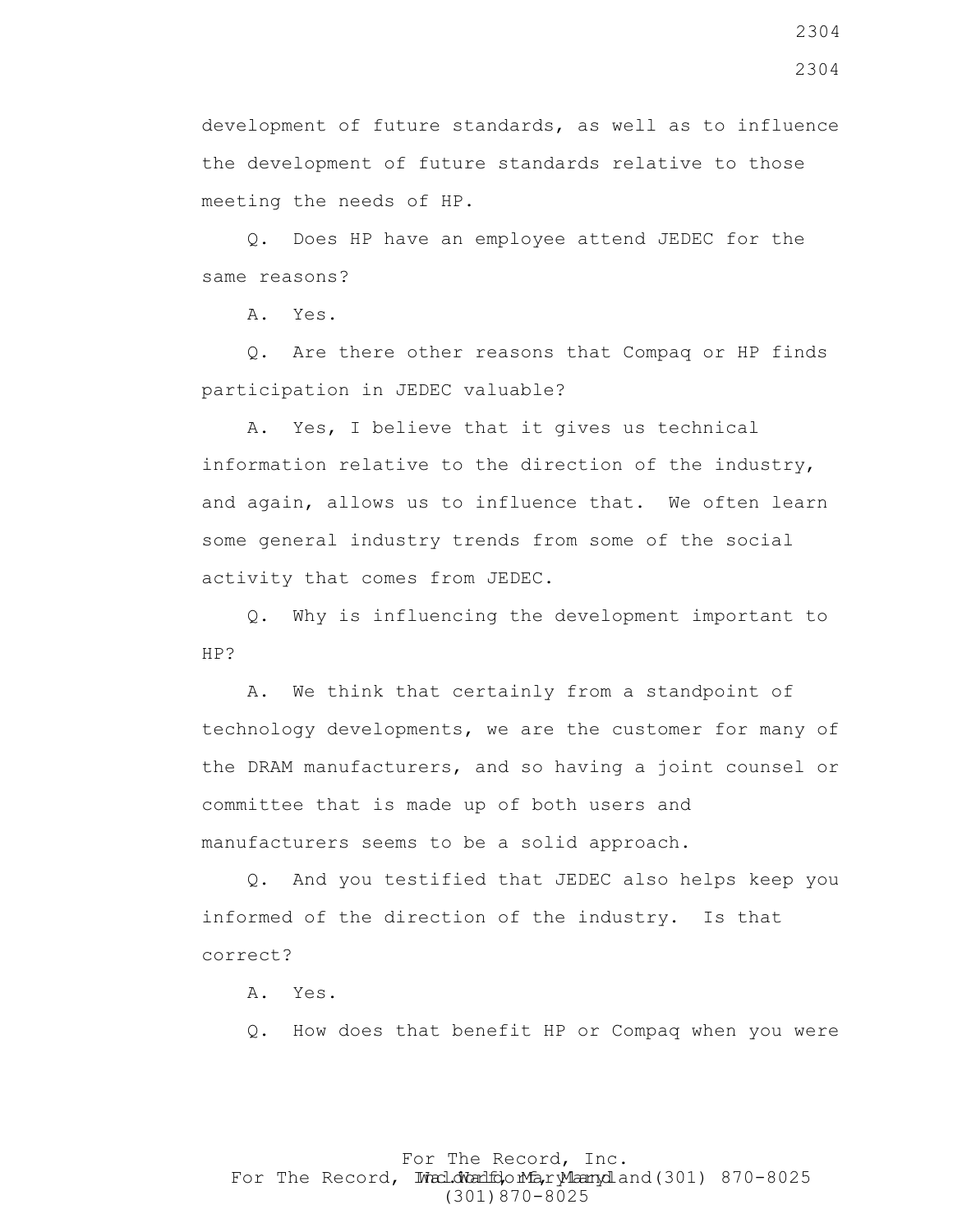working there?

 A. We plan with all of our feature products to utilize industry standard material to a very high level.

 Q. Why is industry standard material used to a high level?

 A. For a number of very important reasons, generally industry standard material is made in the highest volumes, which enables the most competitive costs and price. We also find that supply availability is improved when, again, you use that product that is produced in the highest volume. And customer capability and availability is satisfied.

 Q. You testified that JEDEC is generally important to HP's business?

 A. Yes, our participation in the standards that come from JEDEC are important.

 Q. Do you need to know the source of where the standard comes from?

A. I personally don't, no. I think there's -well, there is a general agreement with HP and our suppliers that there will be an industry standard. I think historically the sources have been JEDEC and/or Intel or some combination of the two.

 Q. Does HP, does Hewlett Packard ever buy DRAM that doesn't comply with the JEDEC standard?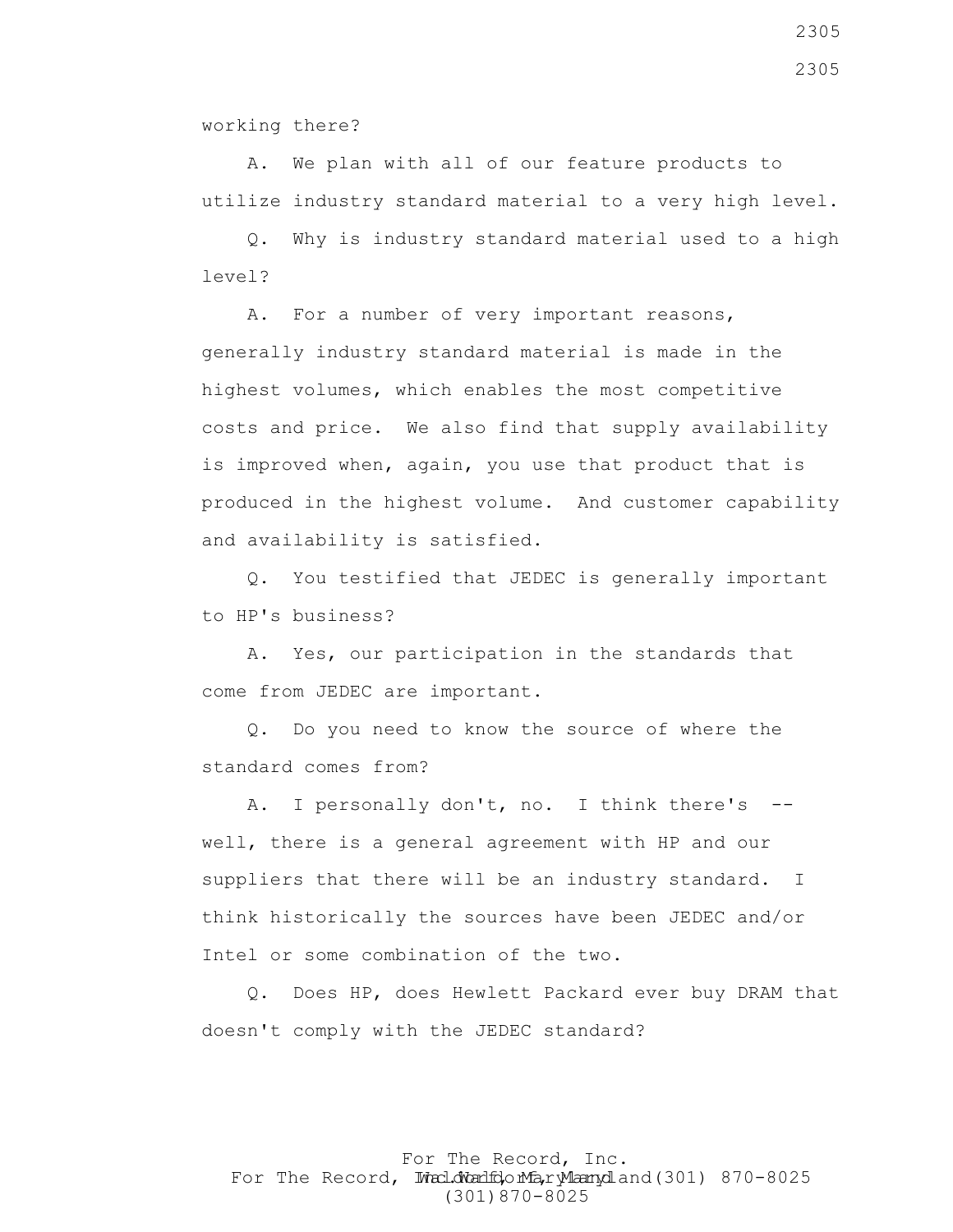A. We may have purchased some that complied with an Intel standard in conjunction with a JEDEC standard or some combination, but an industry standard product is very important to us, and there may be times that we purchased products that had features that were in addition to industry standards.

 Q. But those products would have complied with the standard?

A. Yes.

 Q. Why is having an industry standard important to HP?

 A. Again, it enables in our opinion the best level of pricing, availability, and capability for upgrades and backward capability for our customers.

 Q. Why in your experience does having the industry standard create the best level of pricing?

 A. The industry standard products are most often produced in the highest volume in the industry, and those efficiencies in manufacturing and the level of competition in that production enables the best cost per bit.

 Q. And why does an industry standard, in your experience, create better availability?

 A. Because all of the DRAM manufacturers would strive to meet those standards and produce product that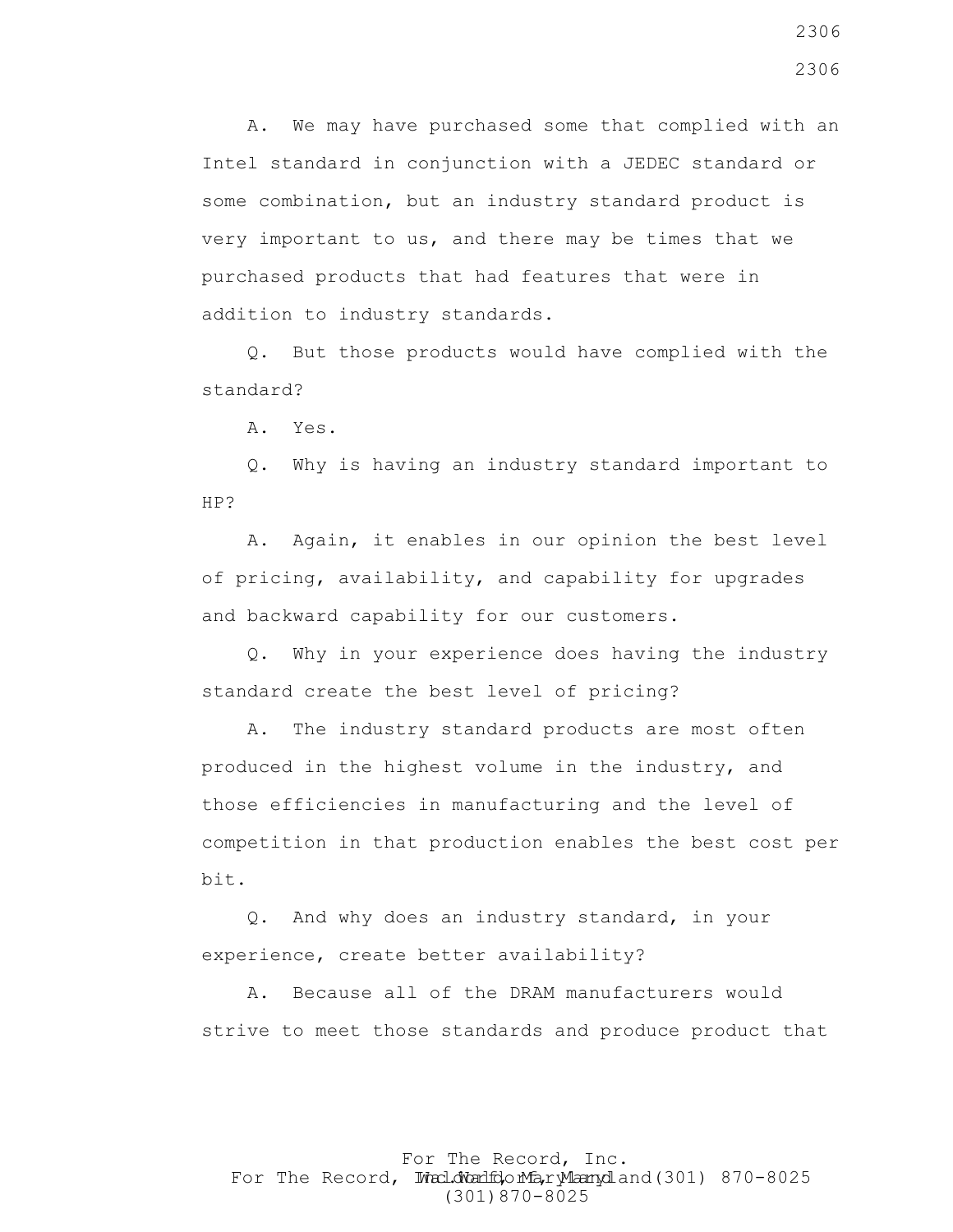aligned with those standards.

 Q. Are you familiar with the term "commodity?" A. Yes.

Q. What does the term "commodity" mean to you?

 A. To me a commodity is a product that is most influenced by economic factors such as supply and demand.

 Q. Based on your experience at HP, is the memory market a commodity market?

 A. Probably not in a pure sense, such as something like a cocoa bean or sugar, because it is very technically complex; however, among the components that we purchase for computers, it is the most commodity-like, it is the most influenced by the global supply and demand variables.

 Q. You mentioned earlier that HP had a number of suppliers. Is that correct?

A. Yes.

 Q. Why is it important that HP have multiple suppliers?

 A. Because we see memory as a computer commodity, and a very standardized commodity. We choose to have multiple sources of that product, because it enables competition, it allows for more available supply.

Q. How does having alternative sources, in your

For The Record, Inc. For The Record, Ward.dWardfdorMa, ryMannydland(301) 870-8025 (301)870-8025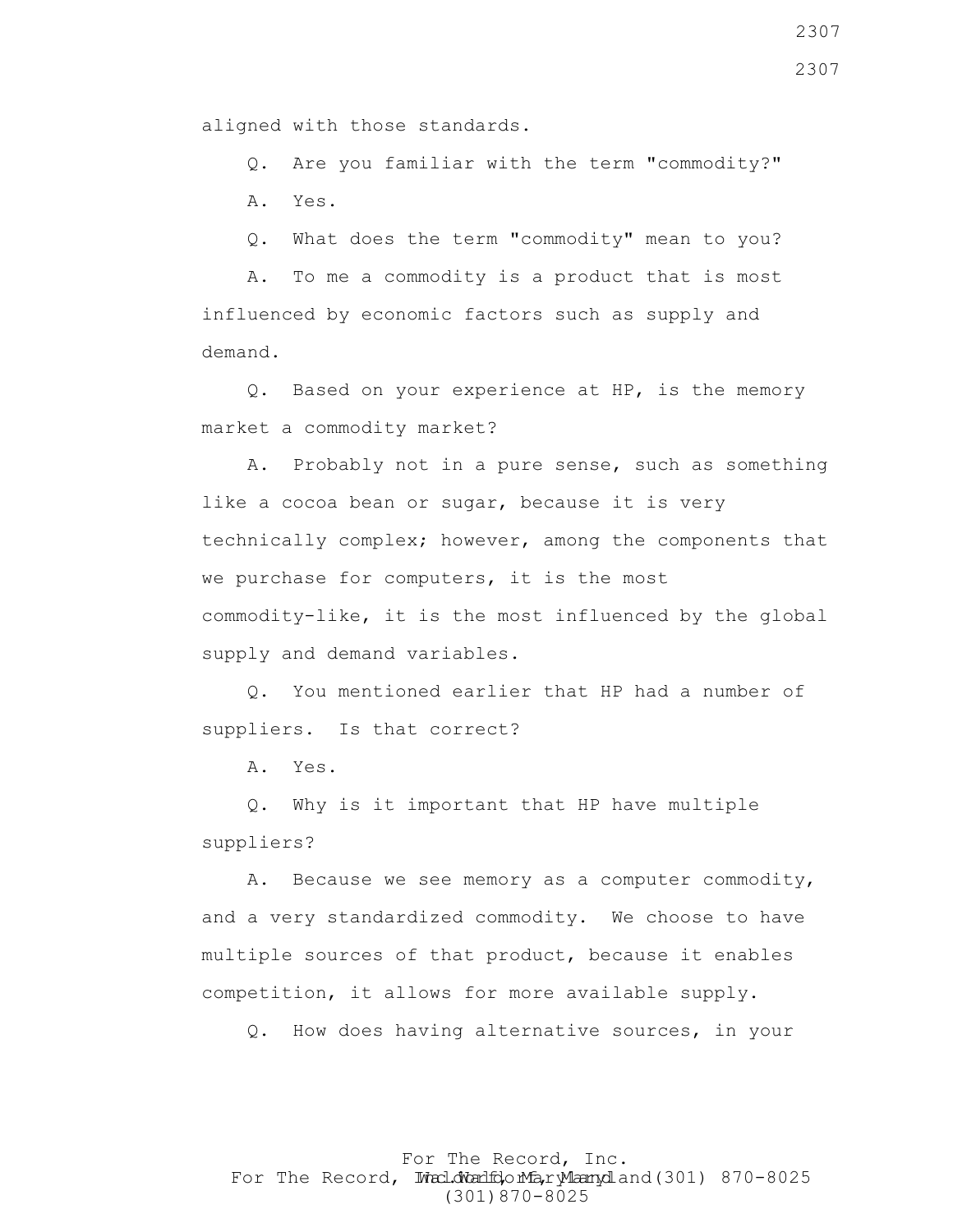experience, enable competition?

 A. Well, when you have several sources, they, of course, will compete for business, which generally produces a lower price.

 Q. Could Compaq meet its needs for memory with one supplier?

 A. Both Compaq and HP would probably have to take the majority of a single supplier's output in order to do that, and that would be a very high risk for both HP and the supplier, and Compaq in the past.

Q. Why would that entail a higher risk for HP?

 A. Because any change to our business or the DRAM supplier's manufacturing would impact directly the other partner, and that's -- since we are independent companies, that's a fairly unacceptable risk, since it's not a necessary risk to take.

 Q. Has HP had a consistent number of suppliers over the past five years?

 A. No, actually, our supply base, the number of suppliers we have, has reduced, primarily because there has been a consolidation in the DRAM manufacturer industry.

 Q. When has that consolidation taken place? What time period are you talking about?

A. Really since 1995 we've seen significant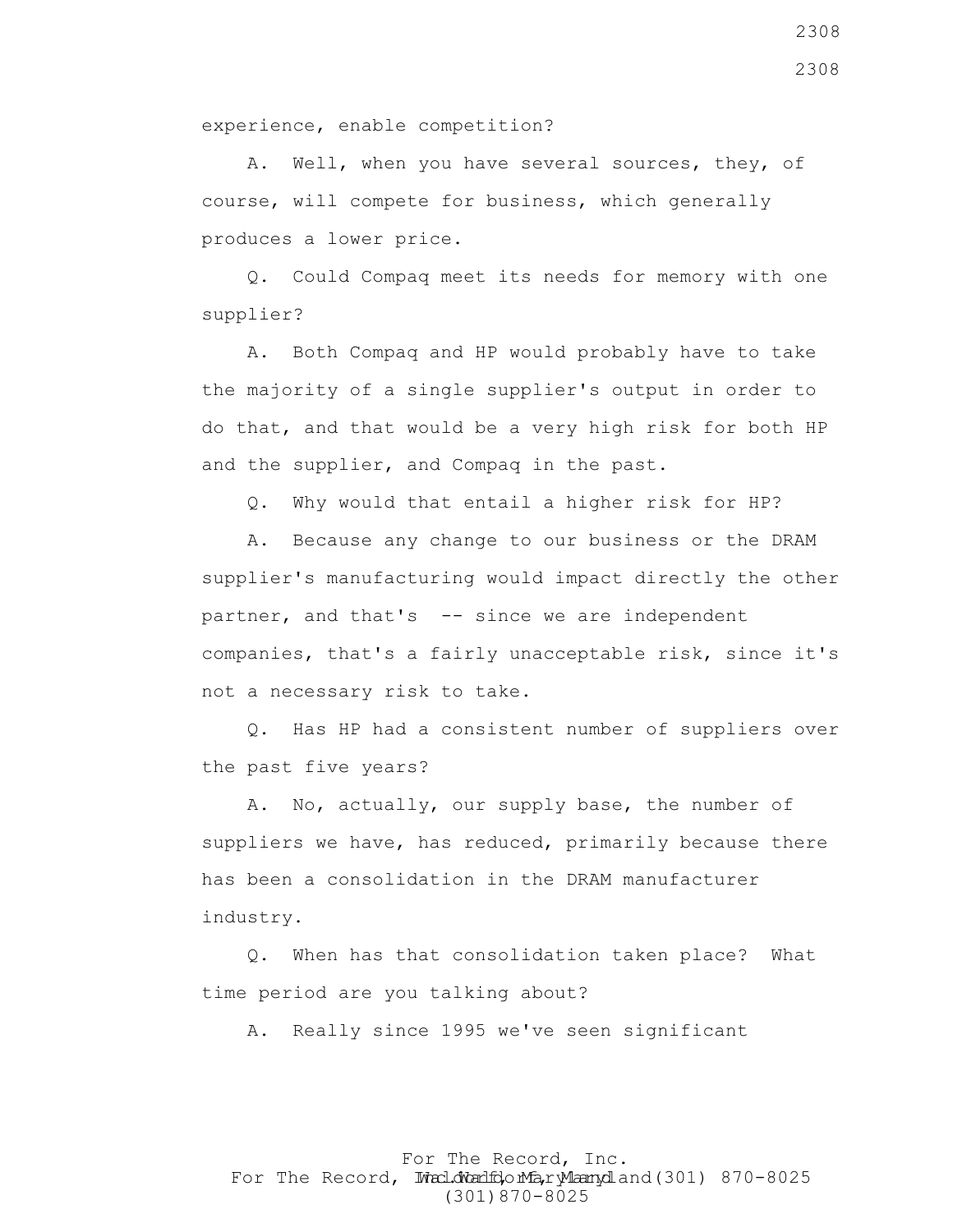consolidation in the industry.

 Q. And approximately how many companies in 1995 were there, DRAM suppliers?

 A. I don't know exact numbers, but I would estimate about 15.

Q. And approximately how many are there today?

 A. I would estimate most generous number is eight to ten.

 Q. And in your experience working for HP, is that a positive or negative development?

 A. I'm sure for the companies involved, it was a challenging development, but from our selfish perspective from a standpoint of procurement, it allowed us to work with each supplier at a higher level and probably go more in depth relative to the number of products we purchased and the amount of products we purchased from each supplier and thus have a richer relationship. We spend more time focusing on each supplier relationship.

 Q. Does HP have concerns about continuing consolidation in the industry?

 A. To the extent that should it get extreme such as consolidating to one source, again, then we're confronting a sole source situation and we wouldn't want that to happen. We want there to be, you know, a fair

For The Record, Inc. For The Record, Ward.dWardfdorMa, ryMannydland(301) 870-8025 (301)870-8025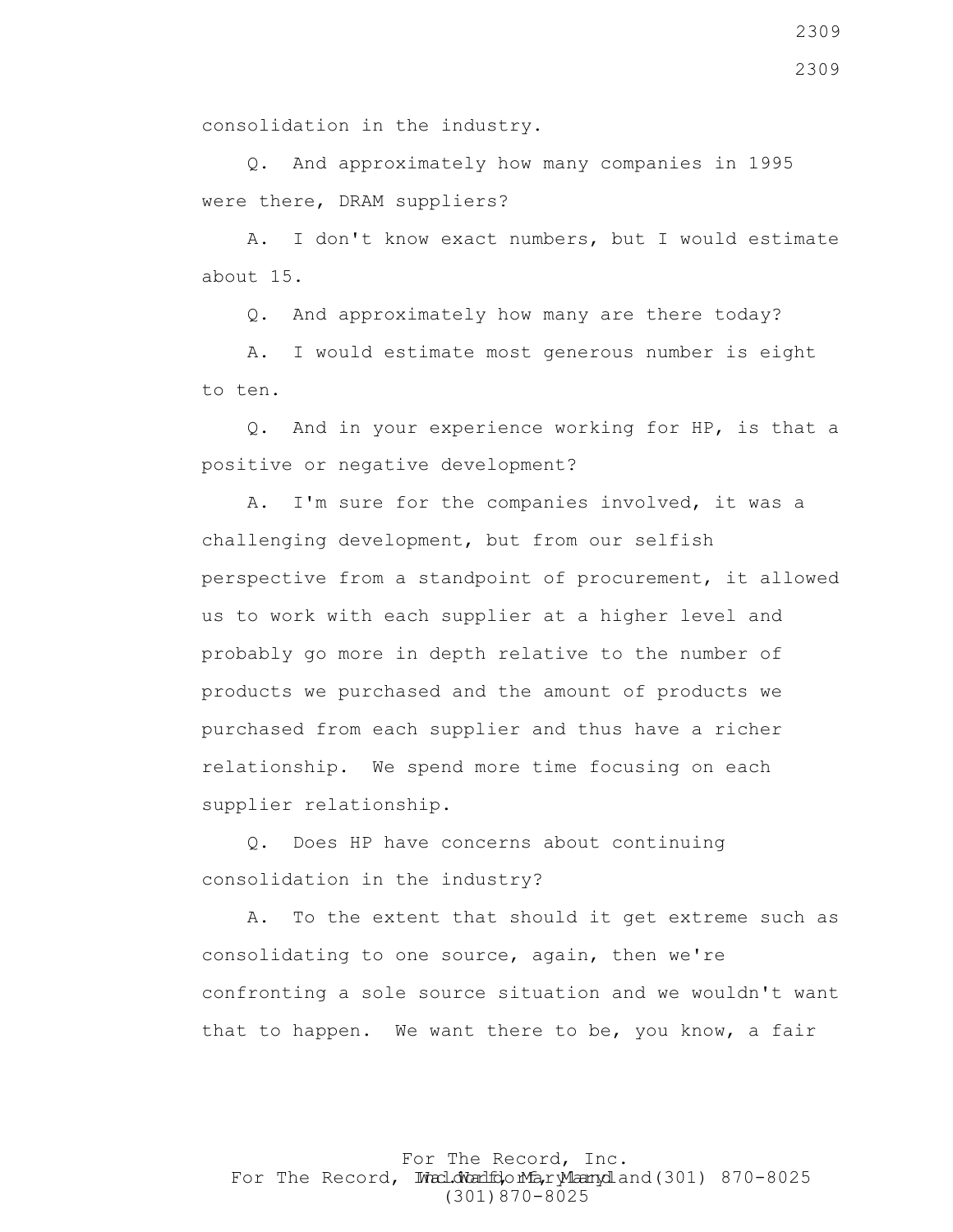level of competition among our sources of supply.

 Q. Are you aware of any litigation between your suppliers and Rambus?

 A. Yes, I understand there has been some litigation.

Q. What does that litigation involve?

 A. I believe it had to do with violation of intellectual property.

 Q. And do you know what companies, which of your suppliers that litigation involves?

 A. My information is secondhand from newspapers and such, but my understanding Infineon, Hynix and Micron were involved.

 Q. What percentage of HP's memory purchases come from Infineon, Micron and Hynix together, if you have a rough estimate?

A. About 50 percent.

 Q. Is HP concerned about the outcome of that litigation?

A. Yes.

Q. Why?

 A. Any litigation outcome that would cause additional cost to be applied to the suppliers may have an impact on the price that HP pays, as we are among the largest customers of each of our suppliers.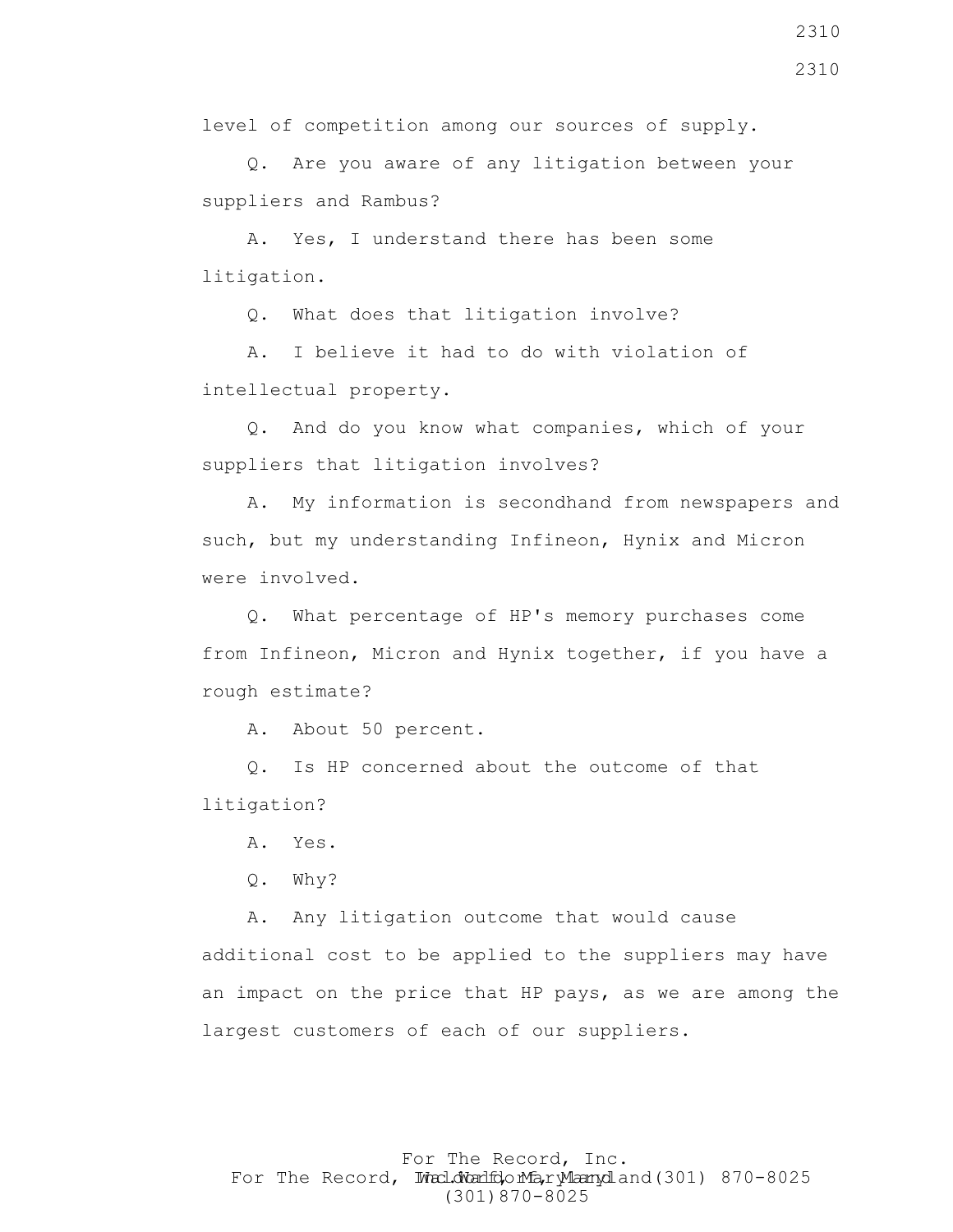Q. Are there any other concerns besides increased cost?

 A. Certainly should there be any result such that the supplier was unable to ship product we are currently receiving, it could threaten the manufacturing of HP products and thus our corporate readiness.

 Q. What would HP have to do if one of the suppliers' manufacturing process was threatened by the litigation?

 A. HP would certainly plea to the remaining suppliers to get increased support, as would most of their customers, and the result would probably be a shorter supplied market and potentially an allocated market which would result in insufficient supply to meet HP's demand.

 MR. HEIMERT: If I could have a minute, Your Honor, to consult with counsel.

JUDGE McGUIRE: Go ahead.

BY MR. HEIMERT:

 Q. I think I just have one more question. Would there be any consequence, other than -- withdrawn.

 Would there be any consequences from the shortened supply that might result if one of your suppliers was not able to manufacture DRAM memory? MR. GATES: Objection, Your Honor, calls for a

For The Record, Inc. For The Record, Ward.dWardfdorMa, ryMannydland(301) 870-8025 (301)870-8025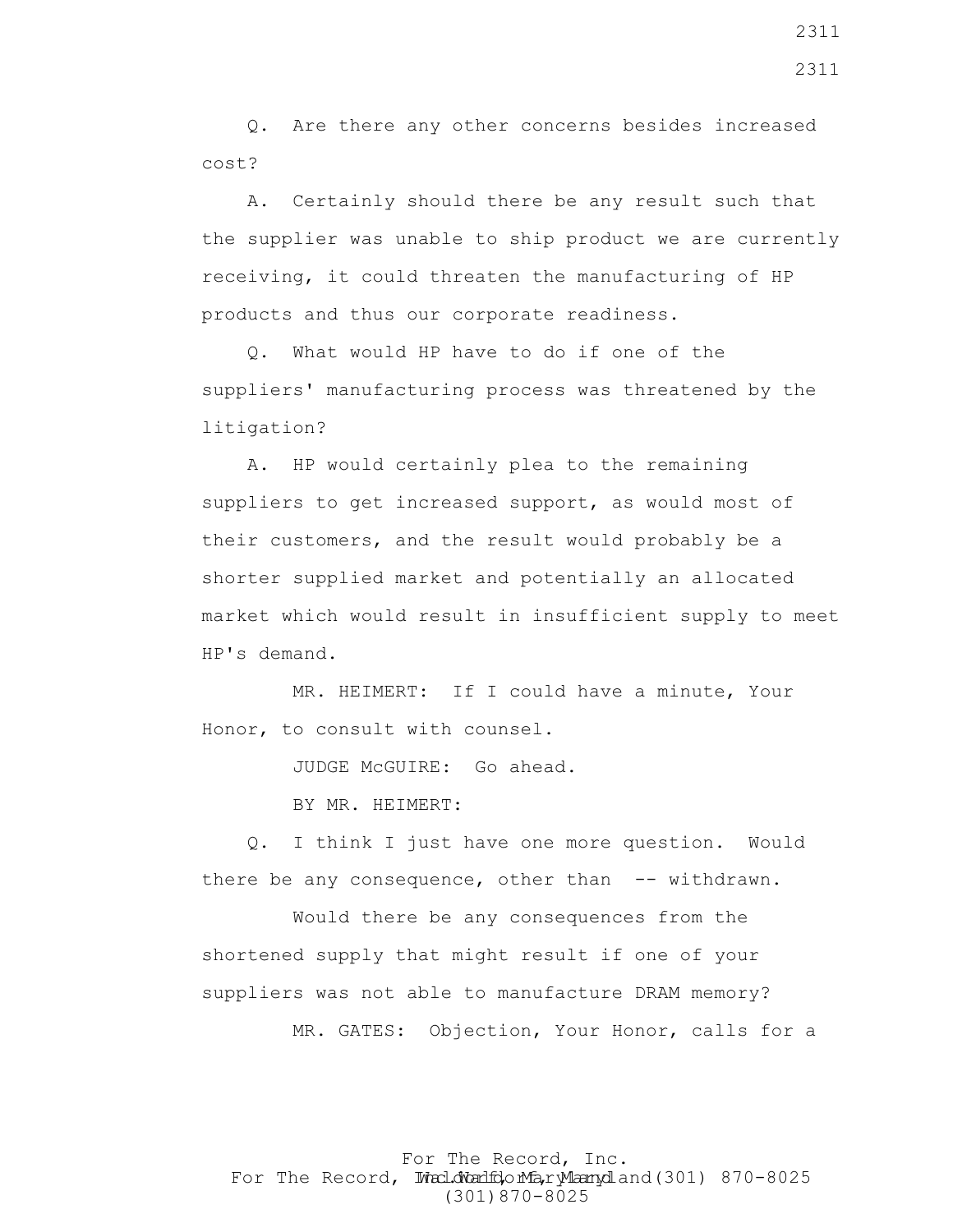JUDGE McGUIRE: Sustained.

 MR. HEIMERT: I have no further questions, Your Honor.

 JUDGE McGUIRE: All right. Counsel, I'm going to take a break, a 10-minute break, we'll come back with your cross examination, Mr. Gates. Off the record.

# **(Whereupon, there was a recess in the proceedings.)**

 JUDGE McGUIRE: At this time we will hear the cross examination of the witness. Mr. Gates?

MR. GATES: Thank you, Your Honor.

# **CROSS EXAMINATION**

BY MR. GATES:

 Q. Ms. Gross, on direct you were asked some questions about the possible effect of a lawsuit between Rambus and three other DRAM manufacturers. Do you recall that?

A. Yes.

 Q. Now, you understand that that lawsuit is a patent infringement -- those lawsuits are patent infringement lawsuits. Is that your understanding?

A. Yes.

 Q. And do you understand that other DRAM manufacturers have chosen to take a license from Rambus

# For The Record, Inc. For The Record, Ward.dWardfdorMa, ryMannydland(301) 870-8025 (301)870-8025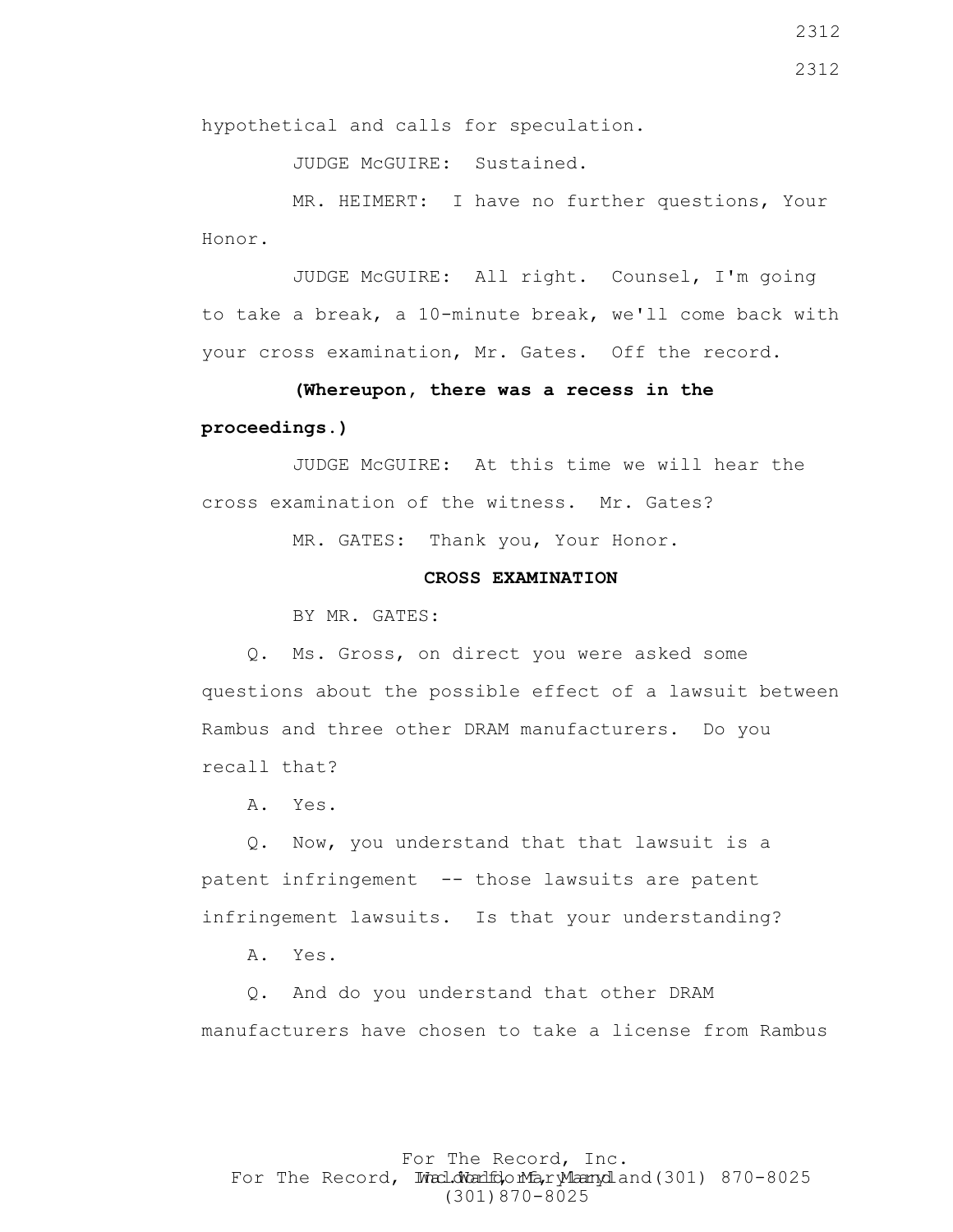for their intellectual property and not litigate with them?

A. Yes.

 Q. And you understand that in order for there to be an effect on Infineon, Hynix and Micron, that would only happen if there were a finding that they had infringed Rambus patents?

A. Yes, I believe so.

 JUDGE McGUIRE: Ms. Gross, I'm having trouble at this point hearing you. I don't know if you've got a bad mic'. That's much better, yeah.

 MR. HEIMERT: Your Honor, objection to that last question lacking foundation.

JUDGE McGUIRE: Mr. Gates, response?

 MR. GATES: I'm trying to explore her foundation, Your Honor, I'm trying to understand what she knows about these lawsuits.

 JUDGE McGUIRE: Overruled. I'll entertain the question.

 MR. HEIMERT: Your Honor, we're having some technical problems with the computer for a moment, it's not scrolling properly, I'm sorry to interrupt.

 JUDGE McGUIRE: Is it okay now? Are you still having problems?

MR. ROYALL: I'm not sure, it doesn't appear to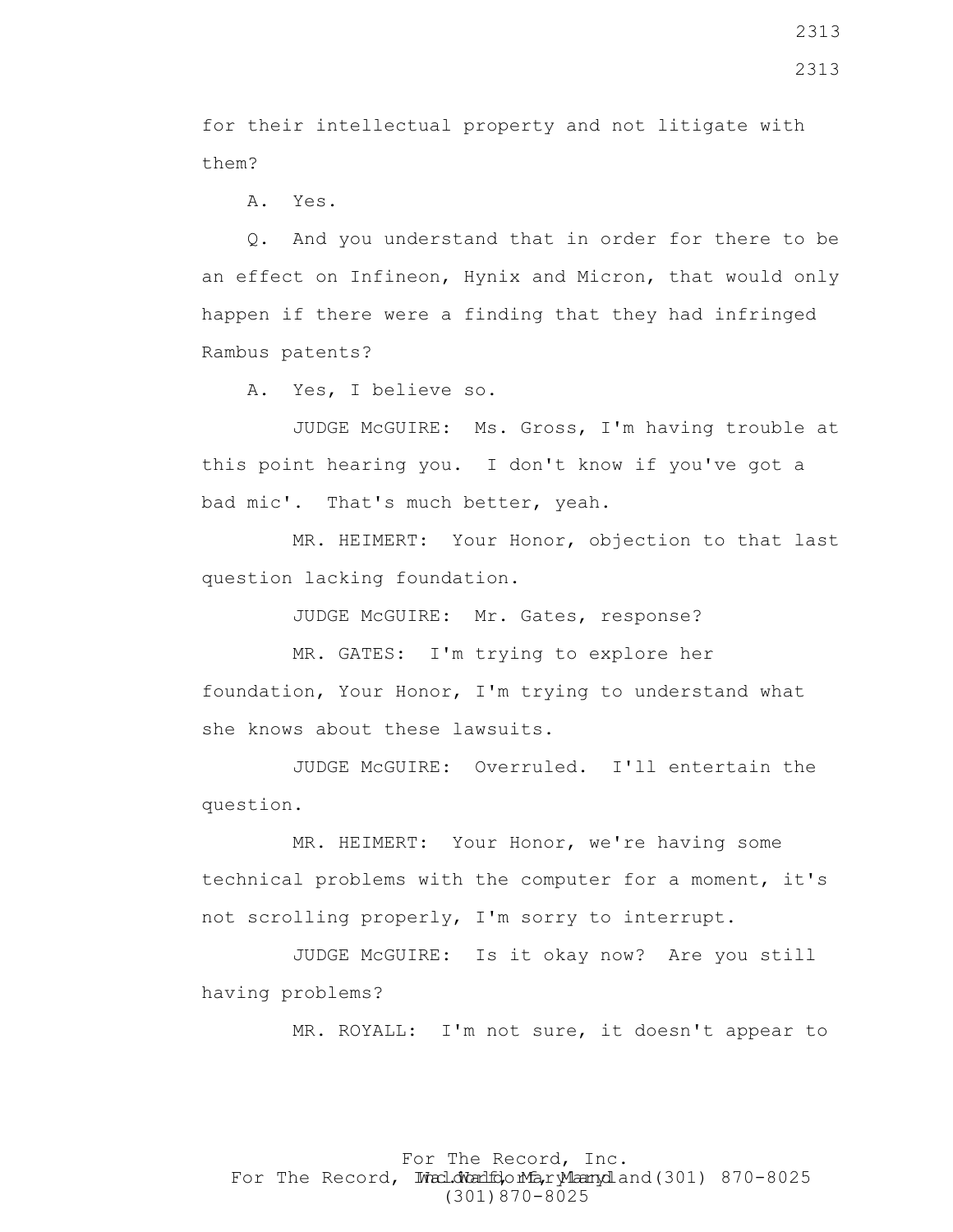be working.

JUDGE McGUIRE: Let's go off the record.

#### **(Discussion off the record.)**

 JUDGE McGUIRE: Let's go back on the record. I ruled on the last objection, so Mr. Gates, you may proceed.

BY MR. GATES:

 Q. Ms. Gross, going back to the litigations with Infineon, Micron and Hynix, is it your understanding that in order for there to be an injunction that would prevent those companies from manufacturing the DRAM products, there had to be a finding that the patent that Rambus holds are valid?

 MR. HEIMERT: Objection, Your Honor, again, lacks foundation with respect to the injunction.

 JUDGE McGUIRE: I just ruled on that motion, I believe, and I told him that I would entertain the question.

BY MR. GATES:

Q. Do you have the question?

A. I really don't understand the requirements.

 Q. But you understand, don't you, that in order for there to be an effect on Infineon, Micron and Hynix's ability to manufacture, there would have to be a court order that would prevent them from doing that?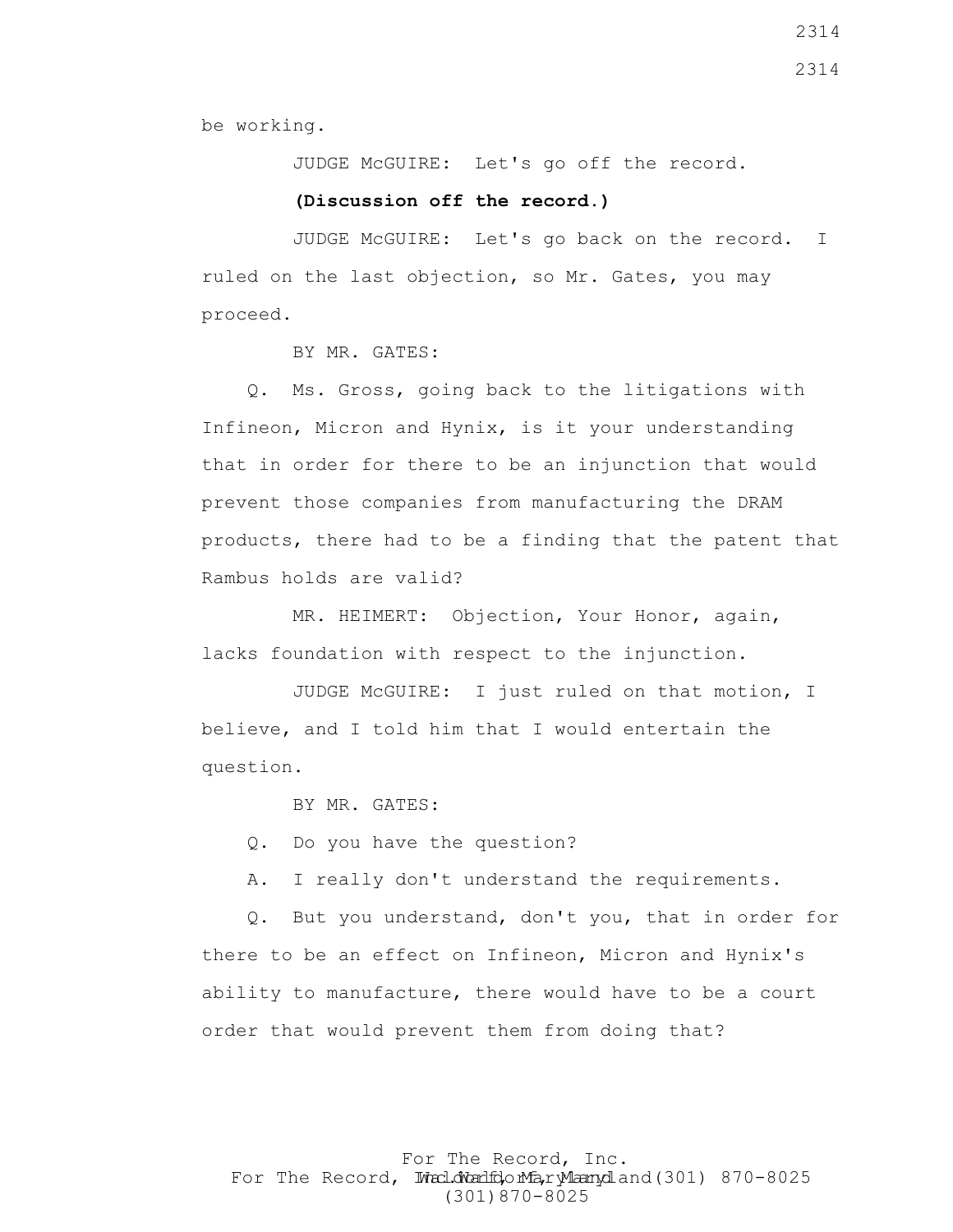A. It seems reasonable. I don't know.

 Q. And do you understand that that would mean that Rambus had won the litigations that they have entered into?

 A. That seems logical. I don't have any legal training, though.

 Q. And is it your understanding that Micron, Hynix and Infineon have chosen not to take a license from Rambus?

 A. I presume so, I'm not sure, I don't know that for a fact.

 Q. And instead it is your understanding that they have chosen to litigate with Rambus rather than take a license?

A. Apparently.

 Q. Now, on direct you talked about the transition from SDRAM to RDRAM, and I would like to go into that in a little bit more detail. You testified on direct that you only implemented RDRAM in a small number of products. Is that correct?

 A. I don't recall making that reference. We did implement in our high volume products, but not for a long period of time, and today RDRAM is in just a small number of products.

Q. So, you transitioned from RDRAM to DDR?

For The Record, Inc. For The Record, Ward.dWardfdorMa, ryMannydland(301) 870-8025 (301)870-8025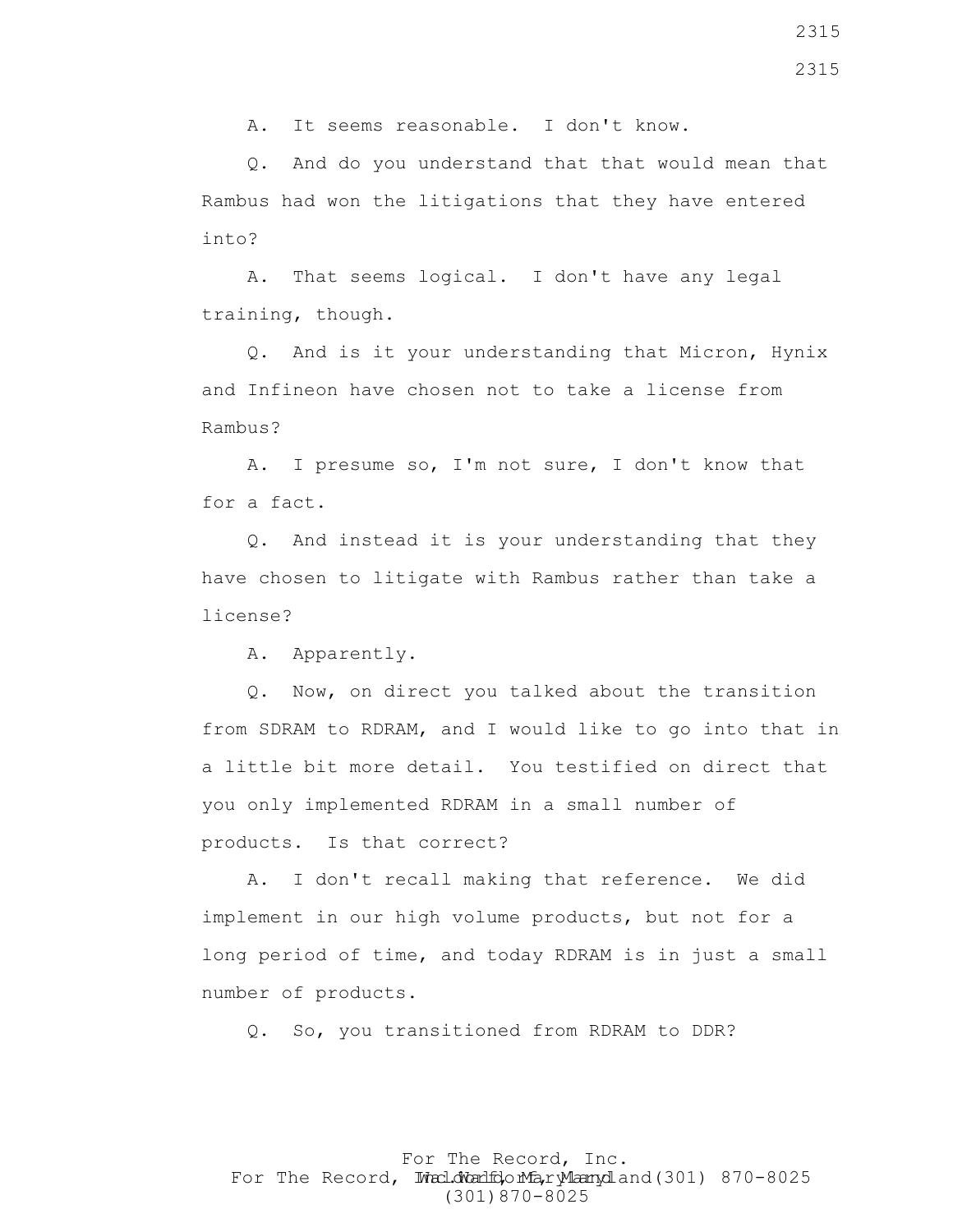Q. And in your volume products, you no longer use RDRAM?

A. That's correct.

 Q. Now, that wasn't always Compaq's plan, was it? A. No.

 Q. In fact, back in 1998, you were planning to proliferate RDRAM through all of your products. Isn't that true?

 A. Certainly our high volume products we were looking -- we were evaluating that possibility.

 Q. Well, let me show you a document. May I approach, Your Honor? JUDGE McGUIRE: Please. BY MR. GATES:

Q. Can we call up RX-1287.

 Now, Ms. Gross, you recognize the document labeled RX-1287 as a document that you authored?

A. Yes. Either I did or someone on my team did.

Q. And you wrote this in the latter half of 1998?

A. Yes.

 Q. And the purpose of this particular document was to explore a possible investment in Lucky Goldstar that you actually referred to earlier. Is that right?

### For The Record, Inc. For The Record, Ward.dWardfdorMa, ryMannydland(301) 870-8025 (301)870-8025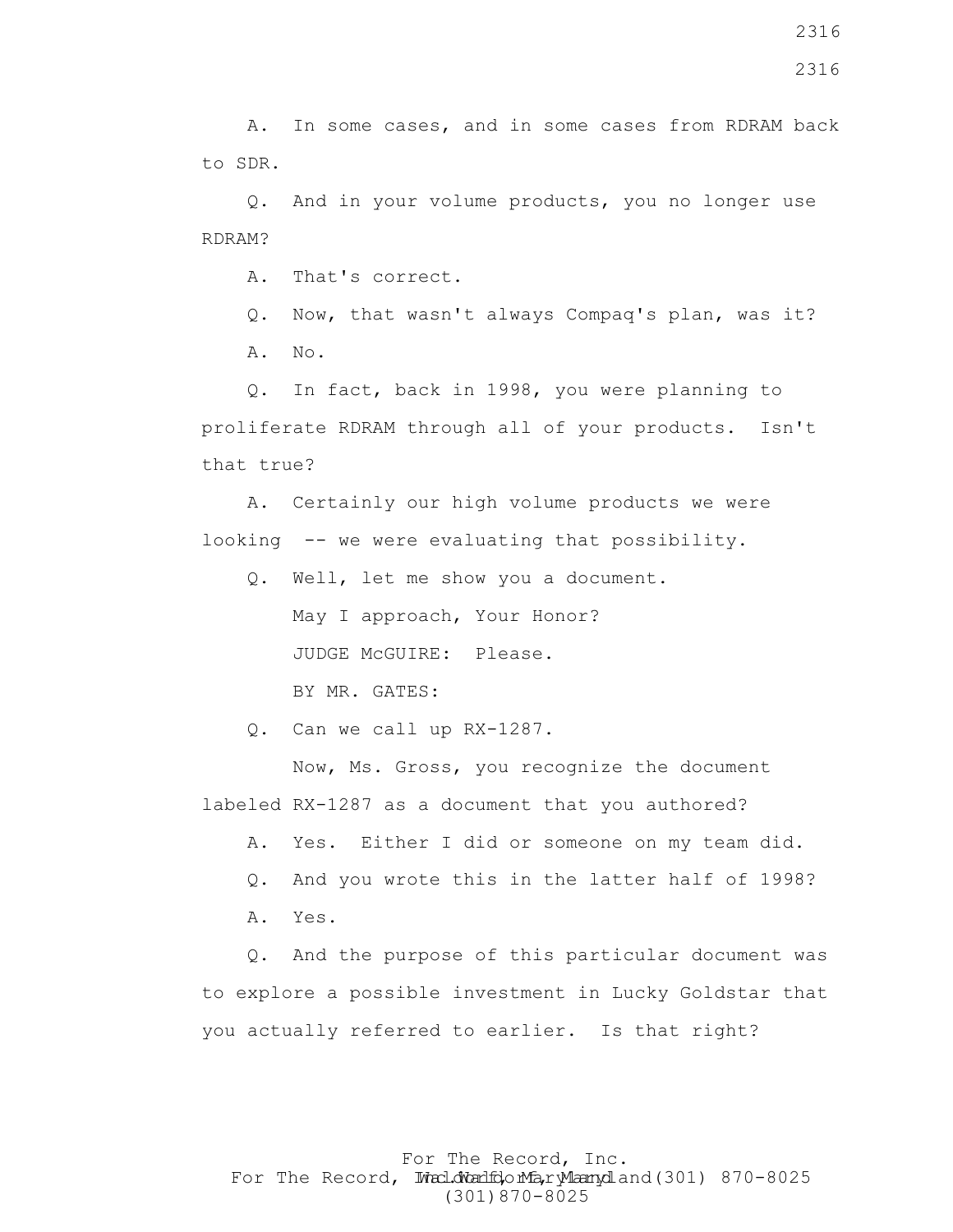A. That's correct.

 Q. Now, if you look at page 4 of this document. Can you see the first bullet point, it says, "Rambus is the clear next generation memory." Was that your opinion at the time in 1998?

 A. Yes, it was the opinion of our product development teams.

 Q. And the reason that you had that opinion in 1998 was that Intel had told you that it was going to be producing chip sets for RDRAM? Was that right?

A. Yes.

 Q. And is it important for Compaq -- was it important for Compaq to have technologies that were compatible with Intel chip sets?

 A. Yes. A number of our high volume PCs, I am told by our marketing teams, the customers had a stated preference for Intel-based systems.

 Q. And when you refer to customers that had a preference for Intel-based systems, are you referring to corporate customers or consumers or which type of customers?

A. Corporate customers.

Q. And what percentage -- well, strike that.

 Wasn't it the case that in about 1998 about 90 percent of your PC applications were using Intel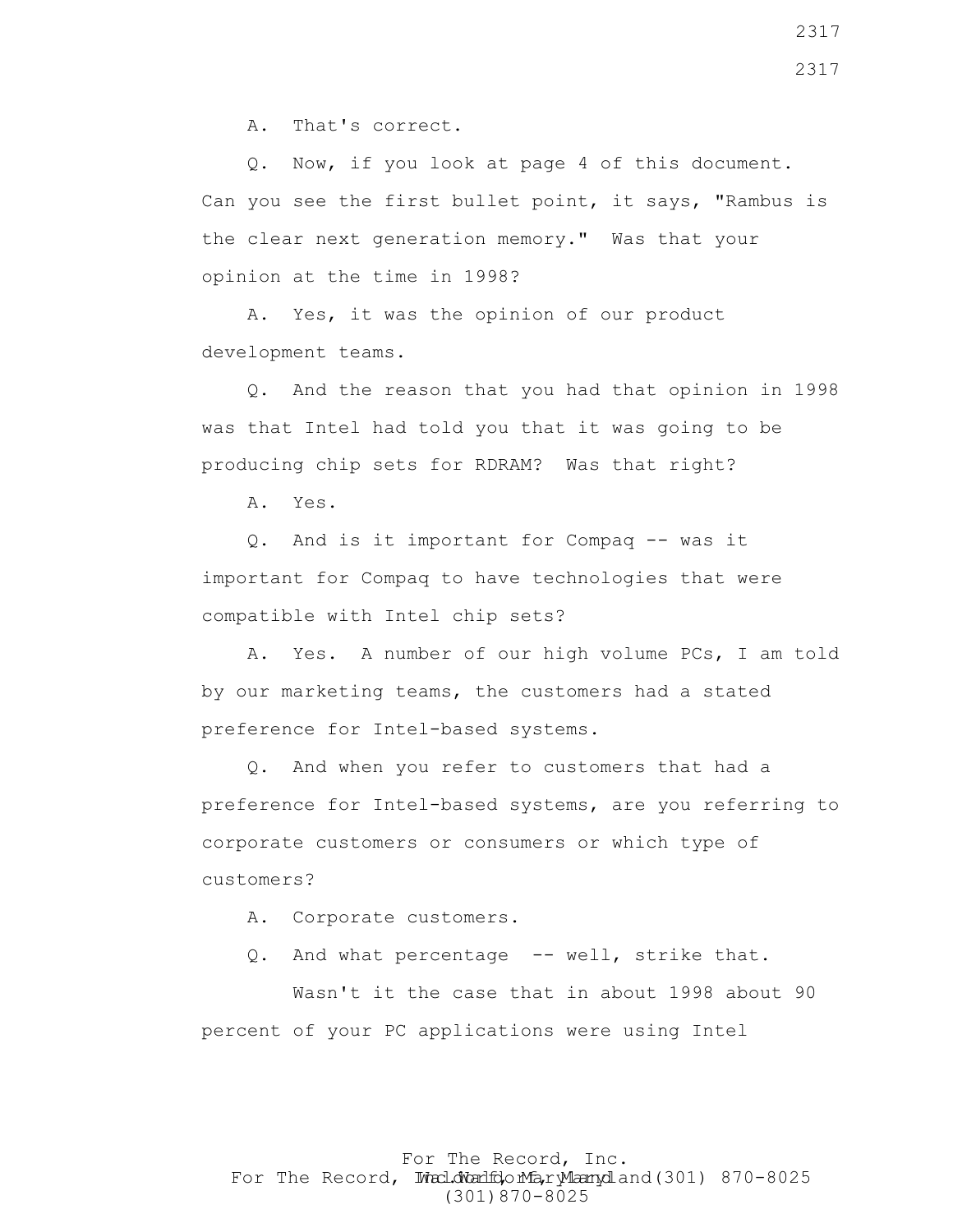processors?

 A. I think that's a fair number, I don't know the exact number, but I think that's fair.

 Q. So, in Compaq's view, at the time at least, it was critical to align its technologies with Intel's?

A. Yes.

 Q. And the reason why you were planning to transition to RDRAM was because of Intel's road map?

A. Yes.

 Q. Now, I see here also on page 4, it says, the third bullet point, "Intel and major users have been trying to influence improved RDRAM output."

A. Yes.

 Q. And by that statement, did you mean that Intel was trying to influence the DRAM manufacturers to improve their output of RDRAM?

A. Yes.

 Q. And you refer to major users here, does that mean the other PC OEMs?

 A. Yes. In late 1998, Compaq, myself, and Intel, went together to the DRAM manufacturers to try to influence increased output, and my understanding was that our competition took a similar approach.

 Q. And by your competition, which companies are you referring to there?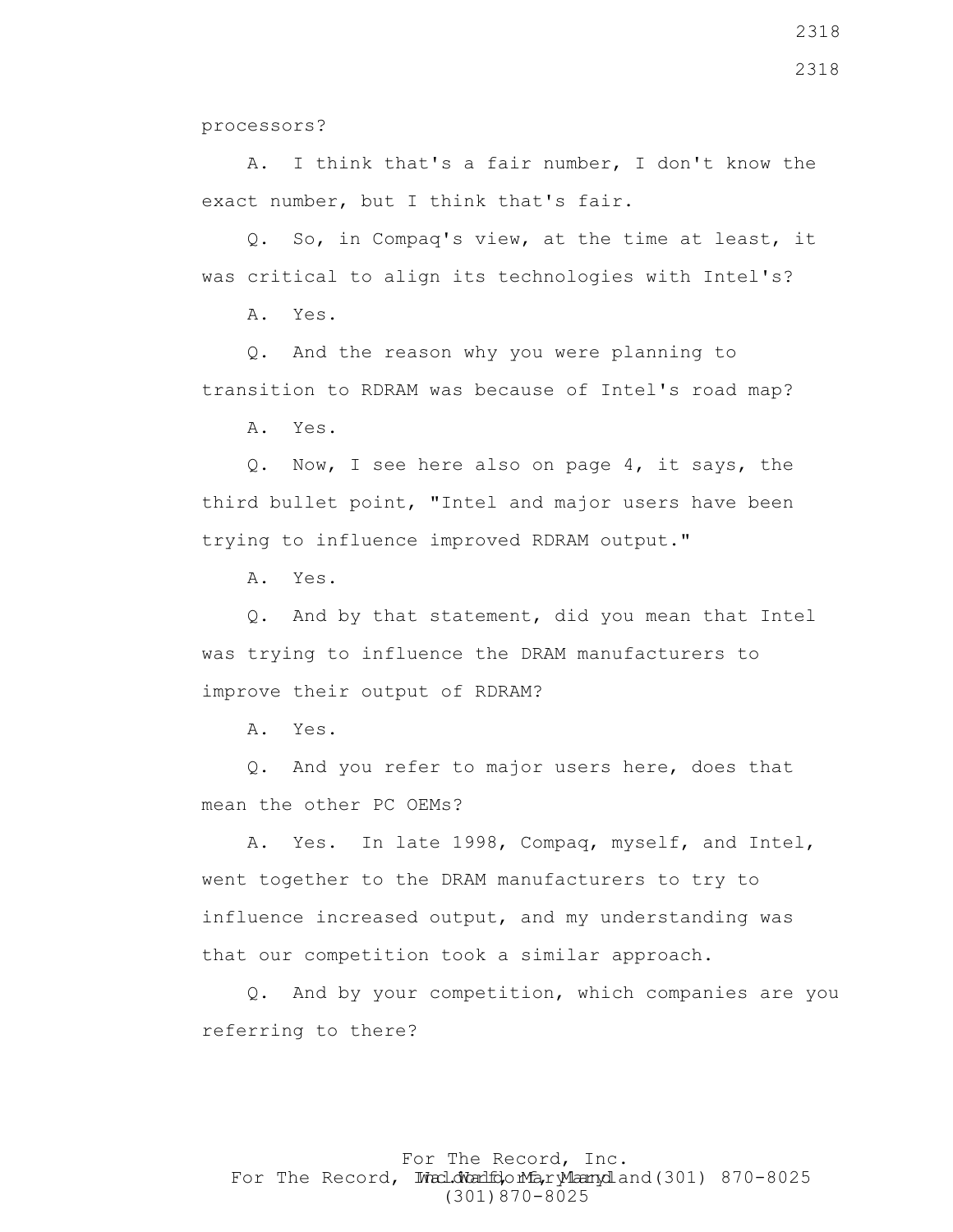A. IBM, HP and Dell, although not all three of them, may have done that. I don't recall which.

 Q. So, was it your understanding that the other PC OEMs, IBM, HP and Dell, were also trying to influence DRAM manufacturers to increase their productivity of RDRAM?

A. Yes.

 Q. And you said you went on a trip with Intel to visit the DRAM manufacturers. Which manufacturers did you visit with Intel?

 A. We visited Samsung, Hynix, NEC, Mitsubishi and Toshiba.

 Q. On your own, without Intel, did you visit other DRAM manufacturers at this time?

A. I may have. I don't recall.

 Q. Were the purpose of the visits with Intel to try to convince the DRAM manufacturers to align their road maps with the Intel road map?

A. That was one of the objectives, yes.

 Q. And the objective from Compaq's point of view was to ensure that they -- the DRAM manufacturers -produced enough RDRAM to meet Compaq's needs?

A. That was one of the objectives, yes.

 Q. From Compaq's point of view, was it the case in 1998 that the more suppliers there were of RDRAM the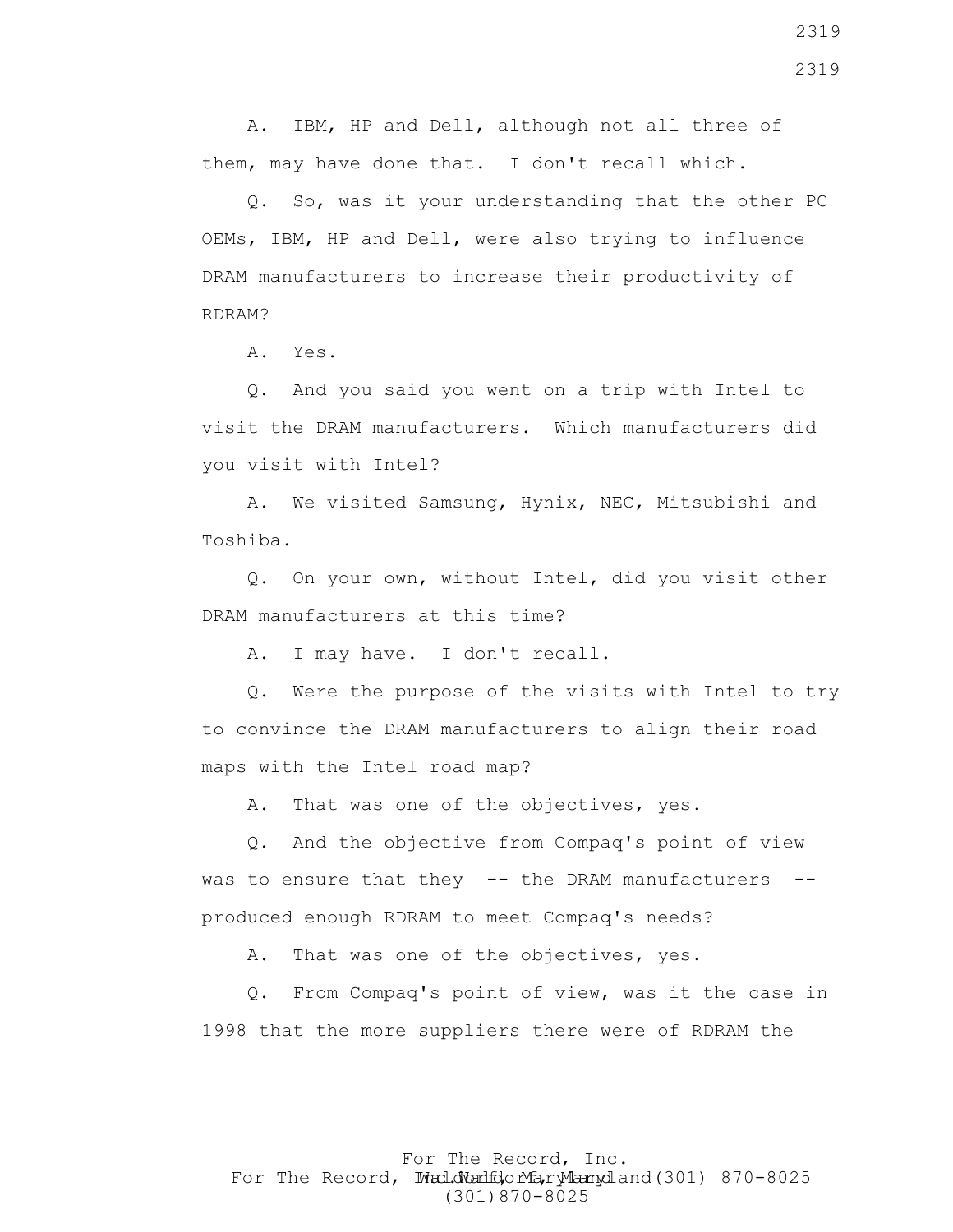better it was for Compaq?

A. Yes.

 Q. And the reason for that is that you would have more availability of RDRAM?

A. That's correct.

 Q. And you anticipated that there would be a rampup in the volume of RDRAM?

A. Yes.

 Q. And based on your projected ramp-up in the volume, did you anticipate prices would come down for RDRAM?

 A. Over the longer term, in the nearer term we expected a price increase.

 Q. Do you see the fourth bullet point here in RX-1287 on page 4, it says, "Intel invested \$500M in Micron last week to improve RDRAM output." Does that mean that Intel invested \$500 million?

A. Yes.

 Q. So, it was your understanding that Intel in 1998 invested \$500 million in Micron in order for Micron to improve its RDRAM output?

A. Yes, based on published reports.

 Q. And you considered that to be an unusual investment, didn't you?

A. Yes.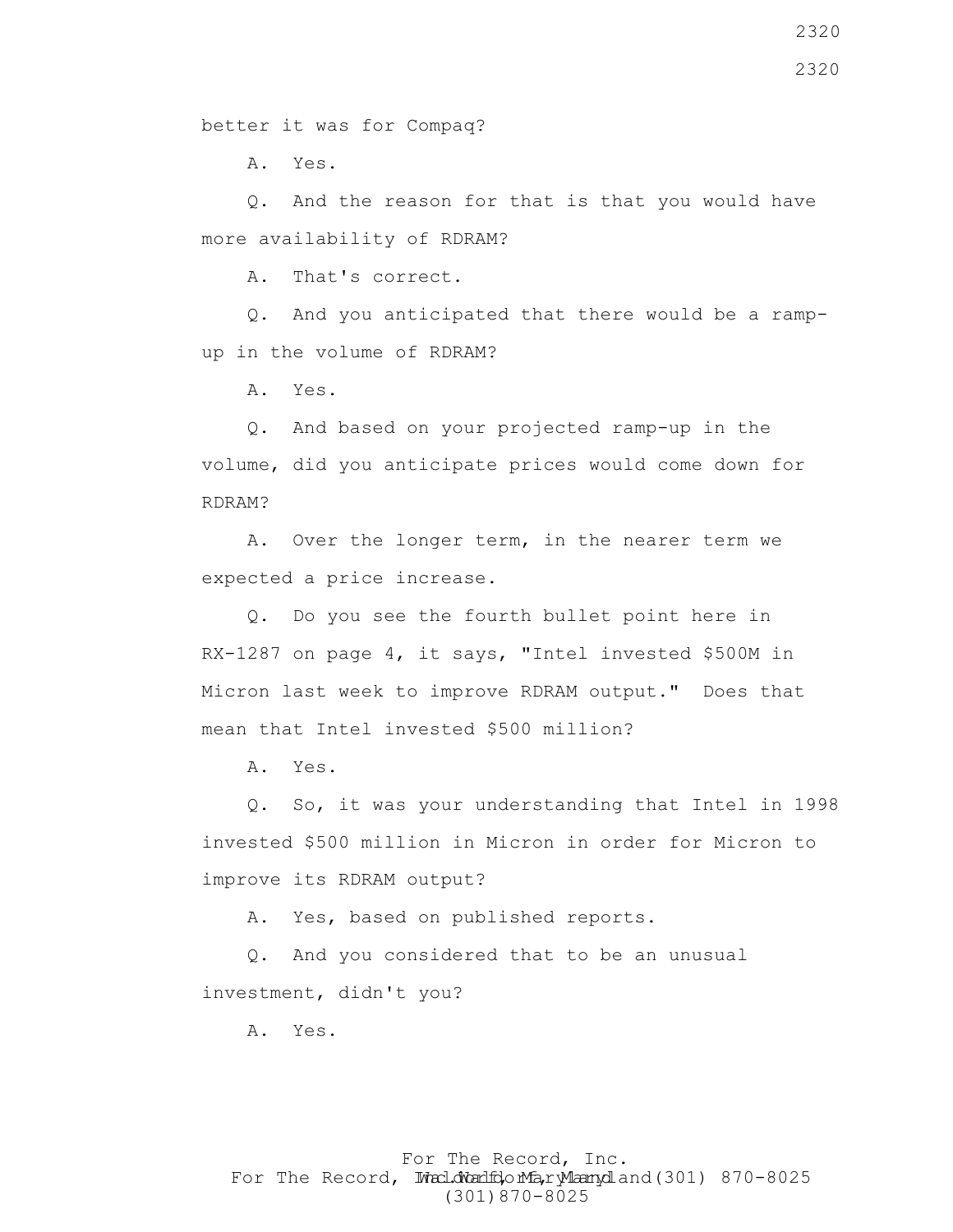Q. You had never seen Intel make a similar investment in a DRAM manufacturer before?

 A. I don't know, but it wasn't a common occurrence. They may have had other investments.

 JUDGE McGUIRE: All right, now let me interject. I'm not quite sure what that's intending to say that Intel invested that amount in Micron. What did you mean by that, for the record?

THE WITNESS: Well, Intel gave Micron \$500 million with some agreement from Micron that they would use that toward the capital expenses of ramping up their RDRAM output and production; however, I was not privy to the actual particulars, just secondhand information from Micron.

 JUDGE McGUIRE: Was that expected to be a loan or what information did you have after advancing or what expectations did Intel have, if you're able to answer that?

 THE WITNESS: I can't speak for Intel, but the reason we mentioned in this presentation was we thought it was a uncommon occurrence and that it spoke to Intel trying to improve industry output of RDRAM.

 JUDGE McGUIRE: And I understand that, you know, you can't talk for Intel, you're not Intel, but I'm just a little bit curious what the point of that was, but all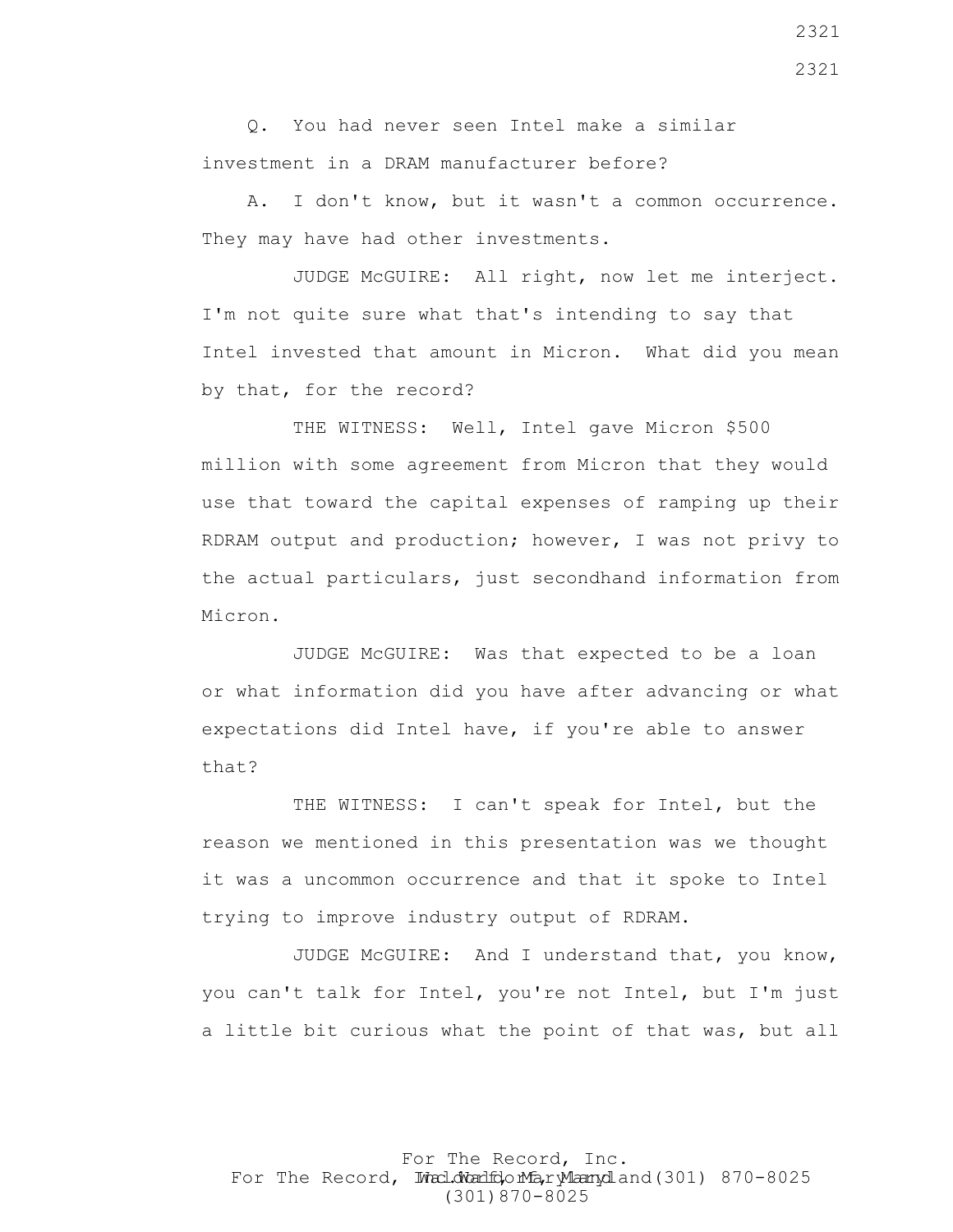right, Mr. Gates, you may proceed.

BY MR. GATES:

Q. Thank you, Your Honor.

 The fact that Intel invested \$500 million in Micron, is that significant to Compaq?

 A. Yes, from our standpoint, that was an unusual occurrence that just spoke to the fact that there needed to be some extraordinary encouragement of the output being increased.

 MR. HEIMERT: Your Honor, I would object to this testimony, first of all as to relevance, also as to being beyond the scope of direct examination.

 JUDGE McGUIRE: Mr. Gates, how is it still in the scope?

 MR. GATES: Well, Your Honor, if you recall on direct, Ms. Gross was asked for reasons why Compaq transitioned away from RDRAM, and so I'm just exploring now the reason why they got into it and related to the reason that they got away from it.

 JUDGE McGUIRE: All right, overruled. I'll hear the question.

BY MR. GATES:

 Q. Let's go to page 7 of this document, and Ms. Gross, isn't it the case, also, and you testified on direct that Compaq itself considered making an

For The Record, Inc. For The Record, Ward.dWardfdorMa, ryMannydland(301) 870-8025 (301)870-8025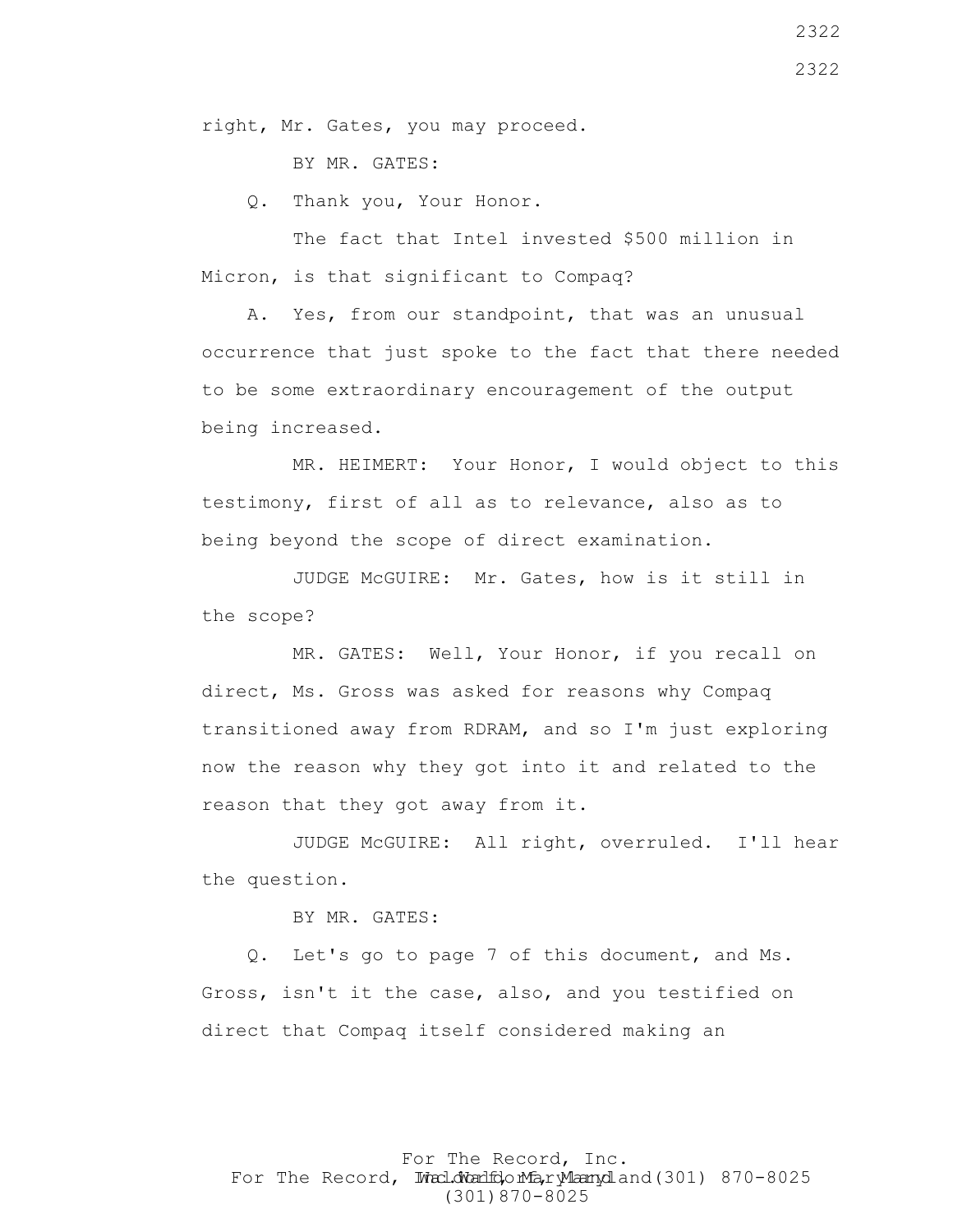investment to one of the DRAM manufacturers with regard to its production of RDRAM?

A. Yes.

 Q. And we see that proposal here on page 7 of RX-1287. Is that right?

A. Yes.

 Q. Now, you were proposing to invest \$100 million in LG, which is Lucky Goldstar. Is that right?

A. That's correct.

 Q. And the purpose of that was to assist Lucky Goldstar in transitioning to RDRAM?

A. Yes.

 Q. Now, at the time you were considering this loan, wasn't it the case that LG and Hyundai were considering a merger at the time?

A. Yes. That had been announced, yes.

 Q. So, you never did make the loan to Lucky Goldstar?

A. No, we did not.

 Q. But you did consider making similar loans to other DRAM manufacturers, right?

A. Yes.

Q. For example, Micron?

 A. Yes. Although I'm not sure we were discussing it with Micron, but we did consider that.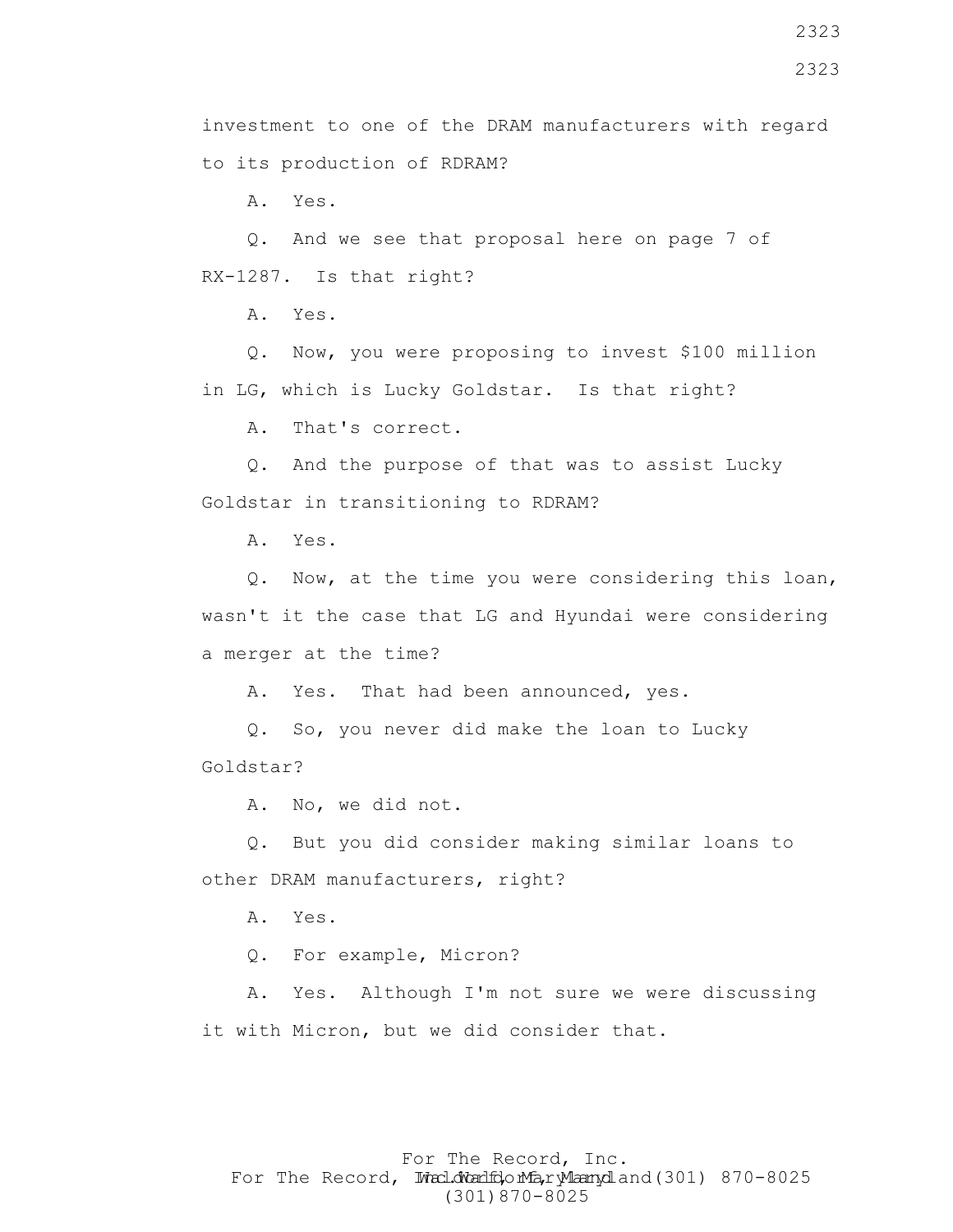Q. And you also considered making a similar loan to NEC?

A. Potentially, sure.

 Q. Ms. Gross, let me show you another document. This is RX-1302.

May I approach, Your Honor?

JUDGE McGUIRE: Yes.

BY MR. GATES:

 Q. Ms. Gross, RX-1302 was a document that was created by your team at Compaq. Is that correct?

A. Yes.

 Q. And this was a memory update in November of 1998?

A. Yes.

 Q. If you look at page 8 of the document. This was Compaq's plan for the implementation of RDRAM? Is that right?

A. Yes.

 Q. And the first bullet point says you were planning to implement RDRAM in your commercial desktops in May of '99?

A. Yes.

Q. Can you tell us what a commercial desktop is?

 A. Commercial desktops are those desktops that were targeted toward business customers as opposed to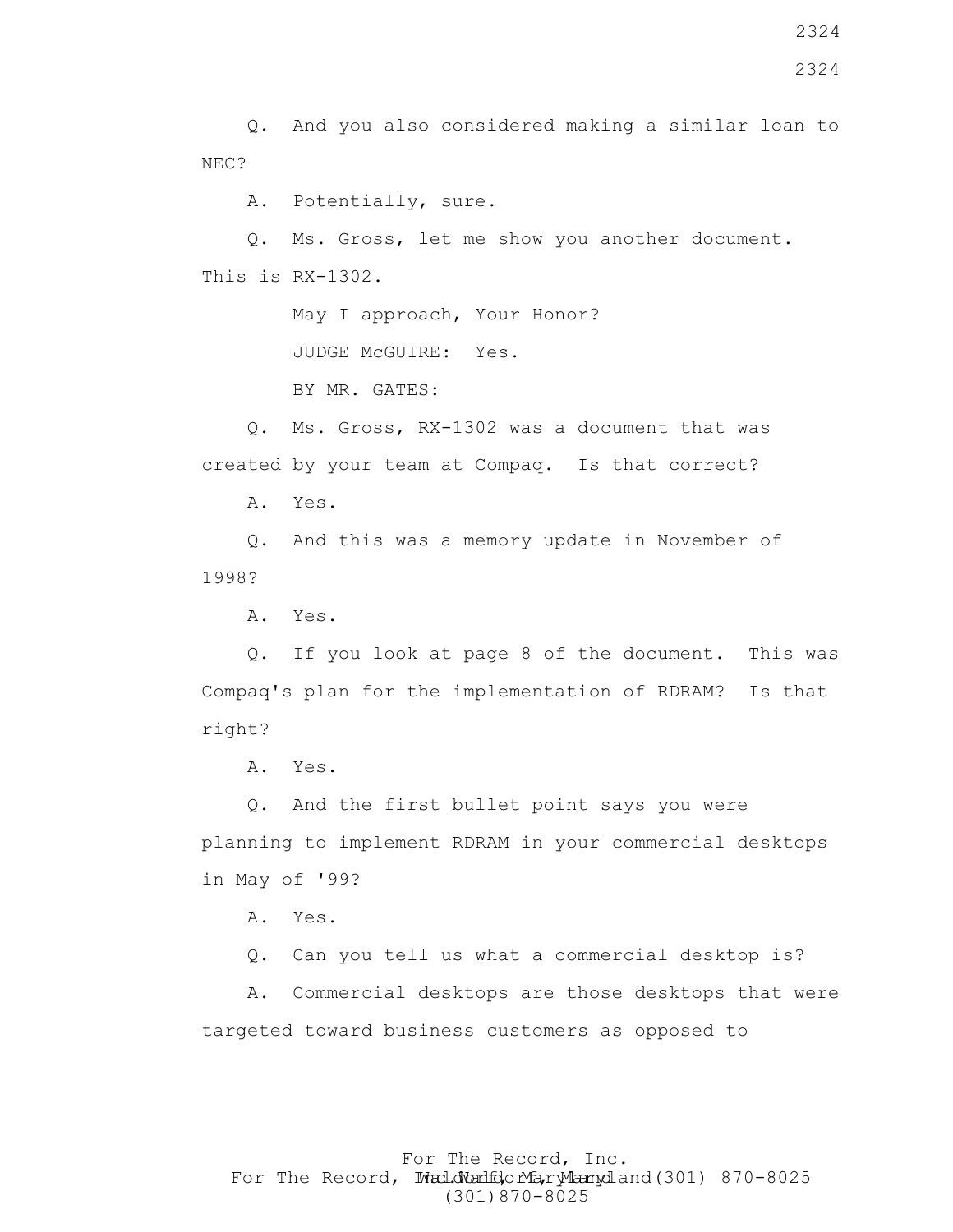individuals.

 Q. And then the second bullet point refers to, "Consumer will introduce with high end in 2C99."

A. Right.

 Q. Is that a reference to the introduction of RDRAM in consumer products in '99?

A. Yes.

Q. And what do you mean by consumer products there?

 A. Consumer products are those generally targeted to the retail market or individual buyers.

 Q. And then you talk about in the third bullet point, "Low end servers." And you were planning to implement RDRAM in low end servers?

A. Yes.

 Q. Can you explain to us what you meant by a low end server?

 A. Those were the servers that were less expensive and less complex in our product line.

 Q. And then you referred to low end workstations, which you're also planning to introduce with RDRAM in '99. Is that right?

A. Yes.

Q. And the low end workstation is what?

 A. Again, those workstations that were the lower priced and lower performance of the product line.

### For The Record, Inc. For The Record, Ward.dWardfdorMa, ryMannydland(301) 870-8025 (301)870-8025

2325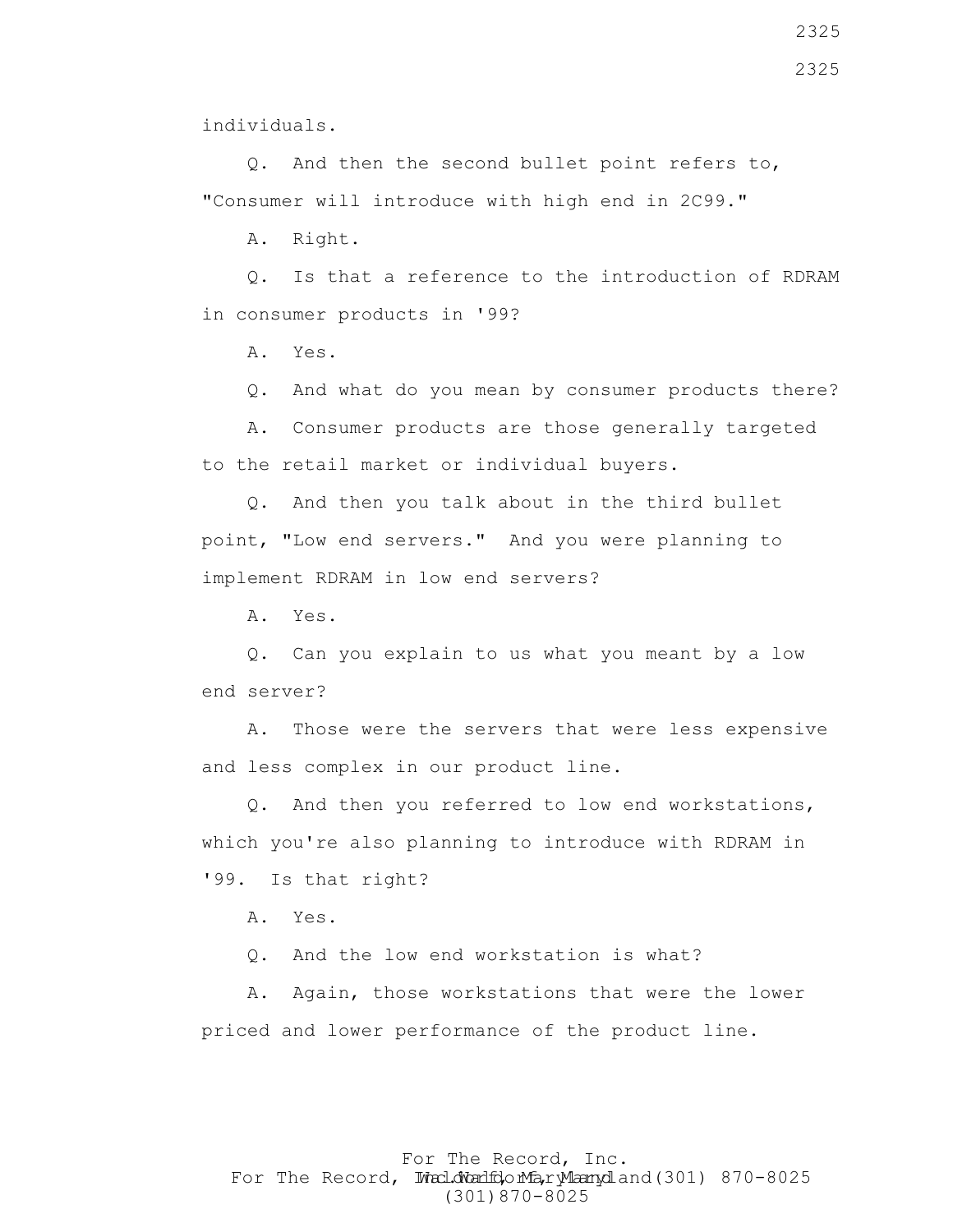Q. And finally, in the fifth bullet point, you refer to "all other product lines looking at implementation in 2000." Does that mean you were planning to introduce RDRAM in all of your other product lines in 2000?

 A. Based on the consideration that it would become the standard, yes, it was considered that that was a possibility.

 Q. So, Compaq at this time, November of 1998, was planning to use RDRAM in all of its products?

A. Yes, at that period, yes.

 Q. Now, the last bullet point says, "Most aggressive, cross divisional memory technology shift ever planned at Compaq." What did you mean by that?

 A. We meant that more volumes would be transitioning to a new technology at a more rapid rate than we had seen previously.

 Q. Now, when you were making these plans, these implementation plans, did you at that time consider RDRAM to be what you described earlier as a revolutionary product?

A. Yes.

 Q. So, you were planning to implement RDRAM throughout all of your product lines, even though it was a revolutionary product?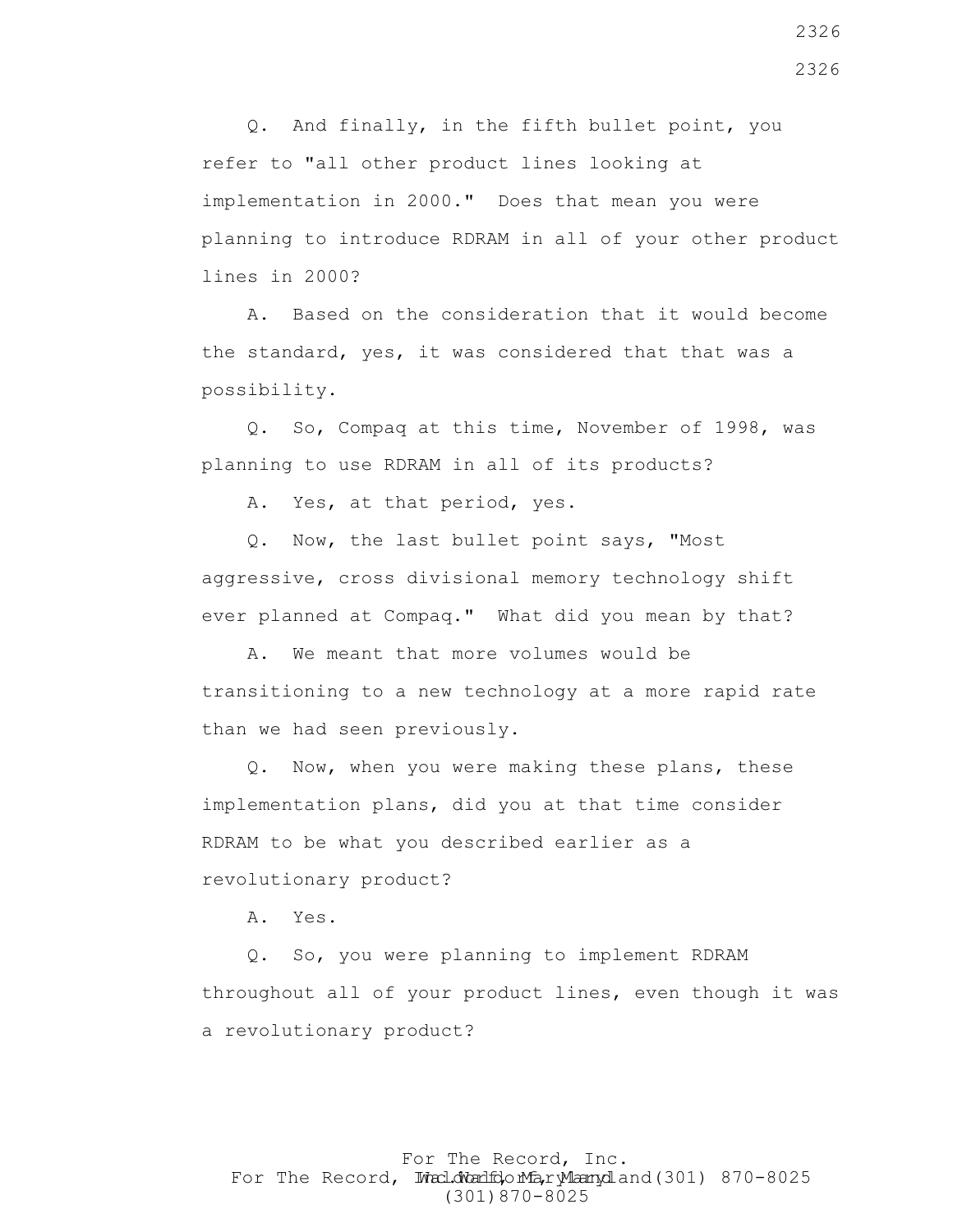A. Yes.

 Q. If you look at the sixth page of this document. You see a chart here entitled Compaq Lock-In Supply.

A. Yes.

 Q. Can you tell us what this chart was meant to depict?

 A. What we were trying to portray was we were trying to portray to our product teams that amount of product that we believed had been committed to us based on discussions with these individual suppliers.

 Q. So, if I understand you correctly, if you look, for example, at Hyundai, and it has under the column 1999 output, it has 30,000.

A. Yes.

 Q. Is that the output of RDRAM that Hyundai had informed Compaq it was going to produce in 1999?

A. Yes.

 Q. And what is the 30,000? Is that number of units?

 A. I'm not quite sure whether it was the number of units or some sort of bid quote, and it's not noted here.

 Q. And then in the total column, you see for Hyundai, there's 5,350.

A. Yes.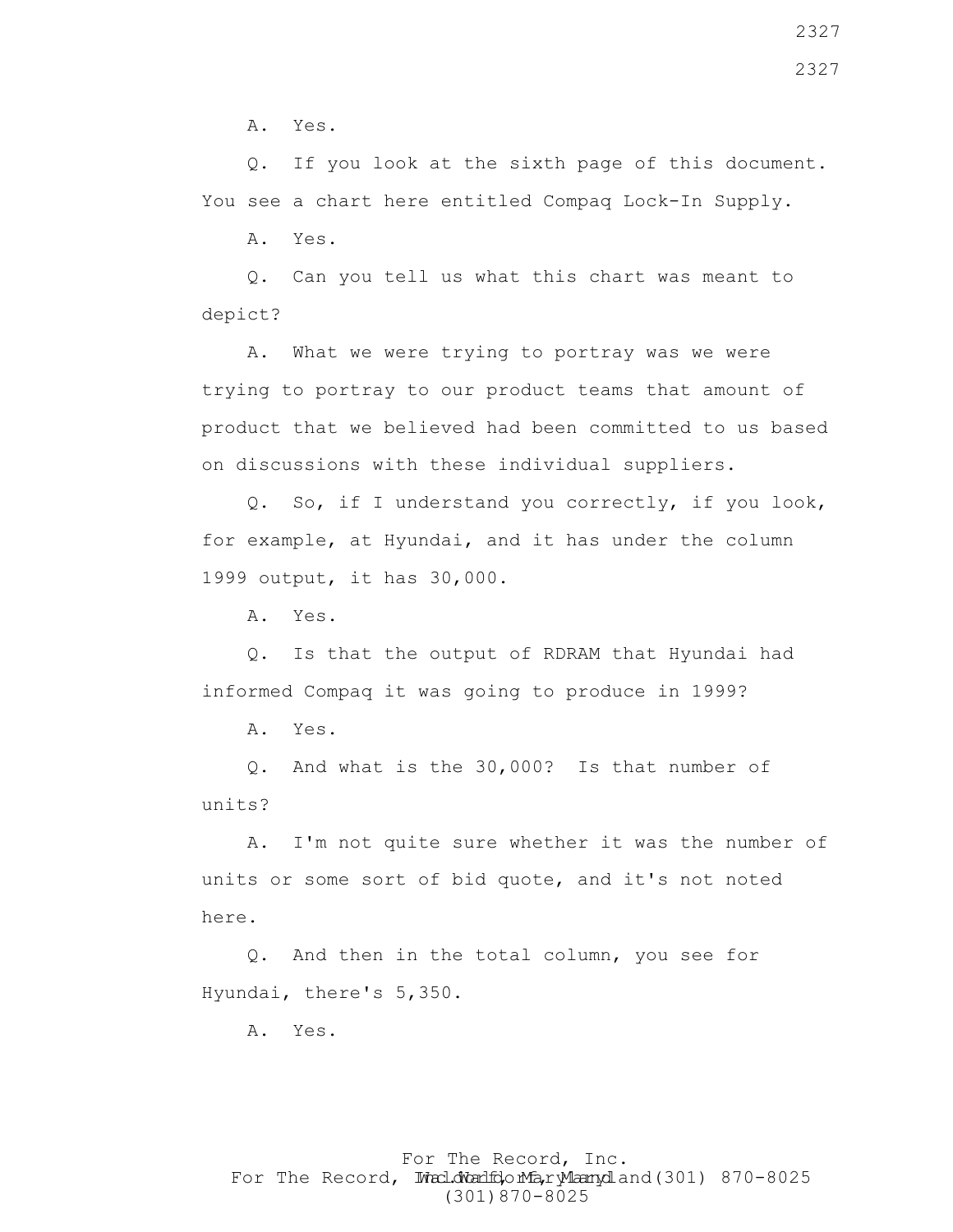Q. And is that the commitment that Hyundai made to Compaq?

A. Yes.

 Q. And you see down, you also have a row for Micron, and in the 1999 output column, it says 15,000.

A. Um-hmm.

 Q. So, is it your understanding in November of 1998 that Micron committed to produce 15,000 units of RDRAM?

 A. That's what they were projecting to produce, the owner commitment was that which was made to Compaq.

 Q. So, the column under total, it says 2,269 is the commitment they made to Compaq.

A. Yes.

Q. Did Micron ever meet that commitment?

A. No.

 Q. When you were traveling around to the DRAM manufacturers, in 1998, did any of them tell you that they had been informed by Hyundai that Hyundai had given to Intel projections of production for RDRAM that were three times of the actual plan?

A. Not that I recall.

Q. None of them told you that?

A. Not that I recall.

 Q. Did any of the DRAM vendors that you visited to encourage them to produce RDRAM tell you that Hyundai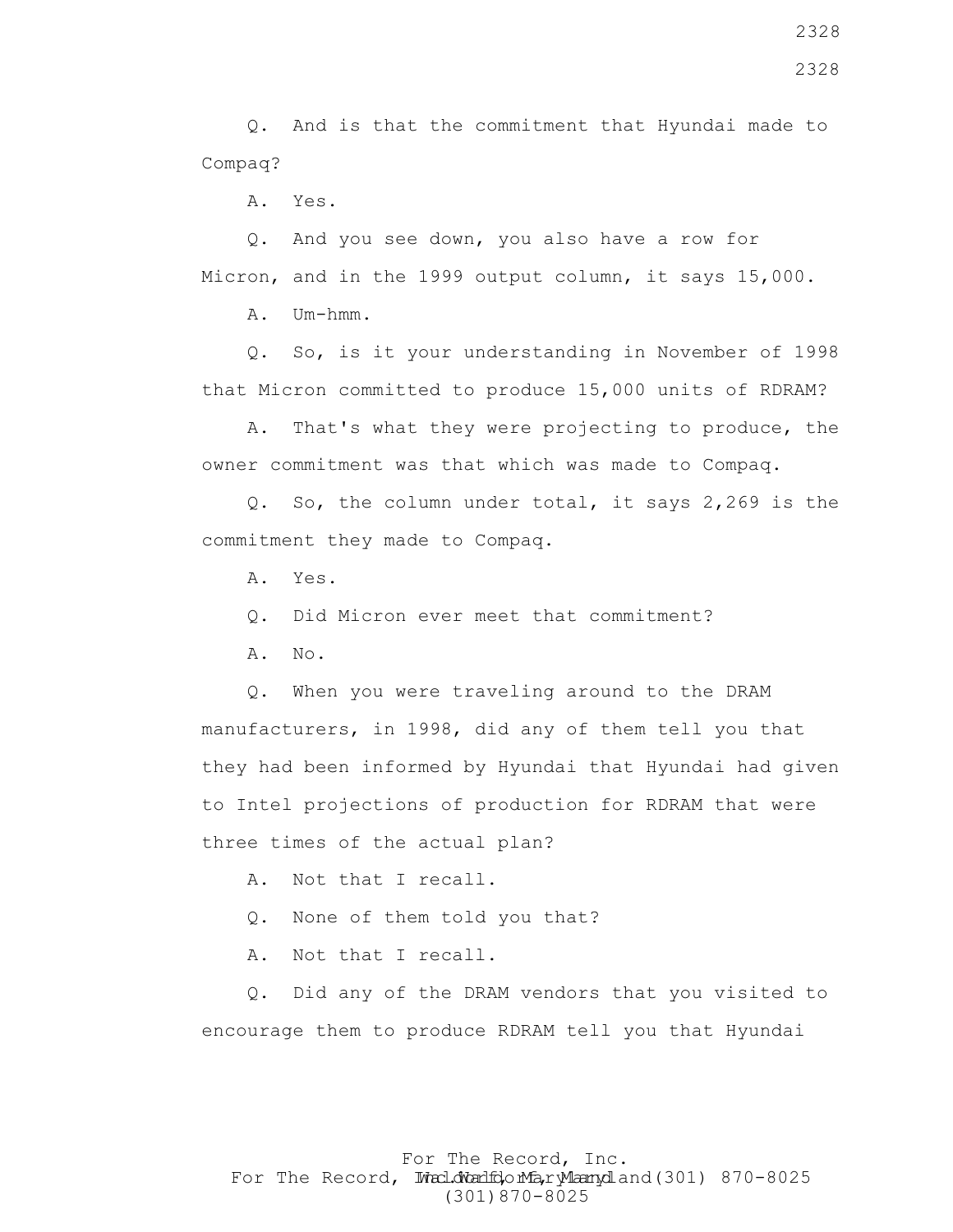A. Not that I recall.

 Q. Going back to the chart, you see Hyundai had a commitment of 5,350 units and they told you that they were going to produce 30,000 units in 1999. Did Hyundai ever meet those commitments?

A. No.

 Q. Did they ever meet that projection of 30,000 units?

A. Not to my knowledge.

 Q. In your experience with DRAM, is it typically the case that when a product first comes out its price is high but then will decrease over time?

A. Yes.

 Q. And that transition period, is that called a ramp-up?

A. Yes.

 Q. And you were on your trip to the DRAM vendors, you were encouraging them to ramp up the production of RDRAM?

A. Yes.

 Q. And you anticipated if there was a ramp-up, that the price of RDRAM would come down?

A. In the long term, yes.

### For The Record, Inc. For The Record, Ward.dWardfdorMa, ryMannydland(301) 870-8025 (301)870-8025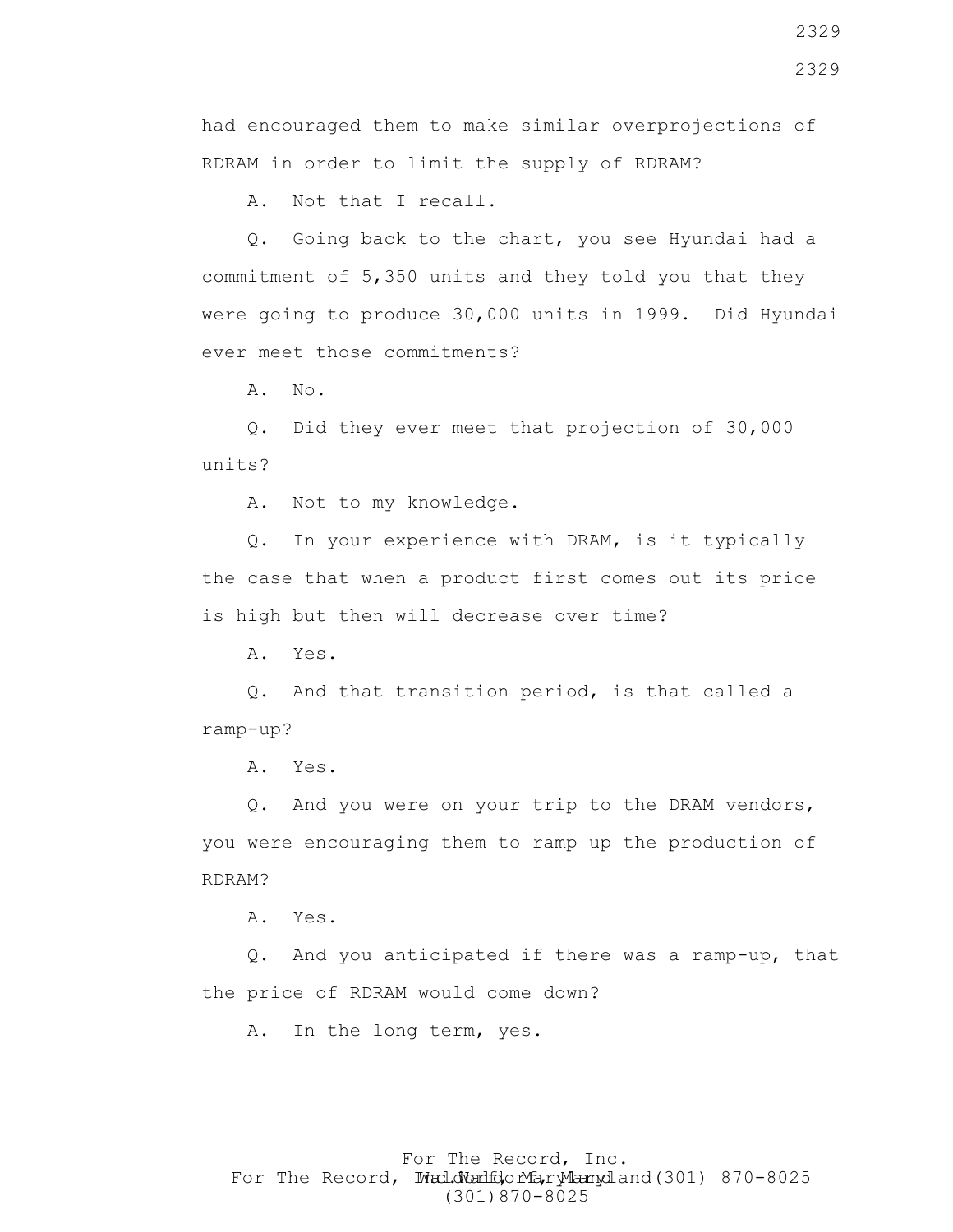Q. I'm going to show you a document that you haven't seen before, I believe, but there's a reference to Compaq, and I want to see whether or not it's consistent with your recollection.

May I approach, Your Honor?

JUDGE McGUIRE: Yes.

BY MR. GATES:

 Q. Let's call up RX-1252. Ms. Gross, if you would turn -- well, first let me start, you haven't seen this document before, have you?

A. No, I don't believe so.

 Q. And this is a document entitled Quarterly Report Strategic Memory Marketing, Fujitsu Microelectronics, Inc. Is this type of document something that Fujitsu had shared with Compaq in the past? Do you know?

A. Not that I recall.

Q. Well, let me just look at it.

 JUDGE McGUIRE: Let's start over here, if we could, Mr. Gates. I want you to lay a proper foundation as to what this is again.

 MR. HEIMERT: Your Honor, I wanted to confirm that this is not an in camera document. I don't know if respondent knows.

> JUDGE McGUIRE: I am assuming it is not. MR. GATES: No, it's not.

For The Record, Inc. For The Record, Ward.dWardfdorMa, ryMannydland(301) 870-8025 (301)870-8025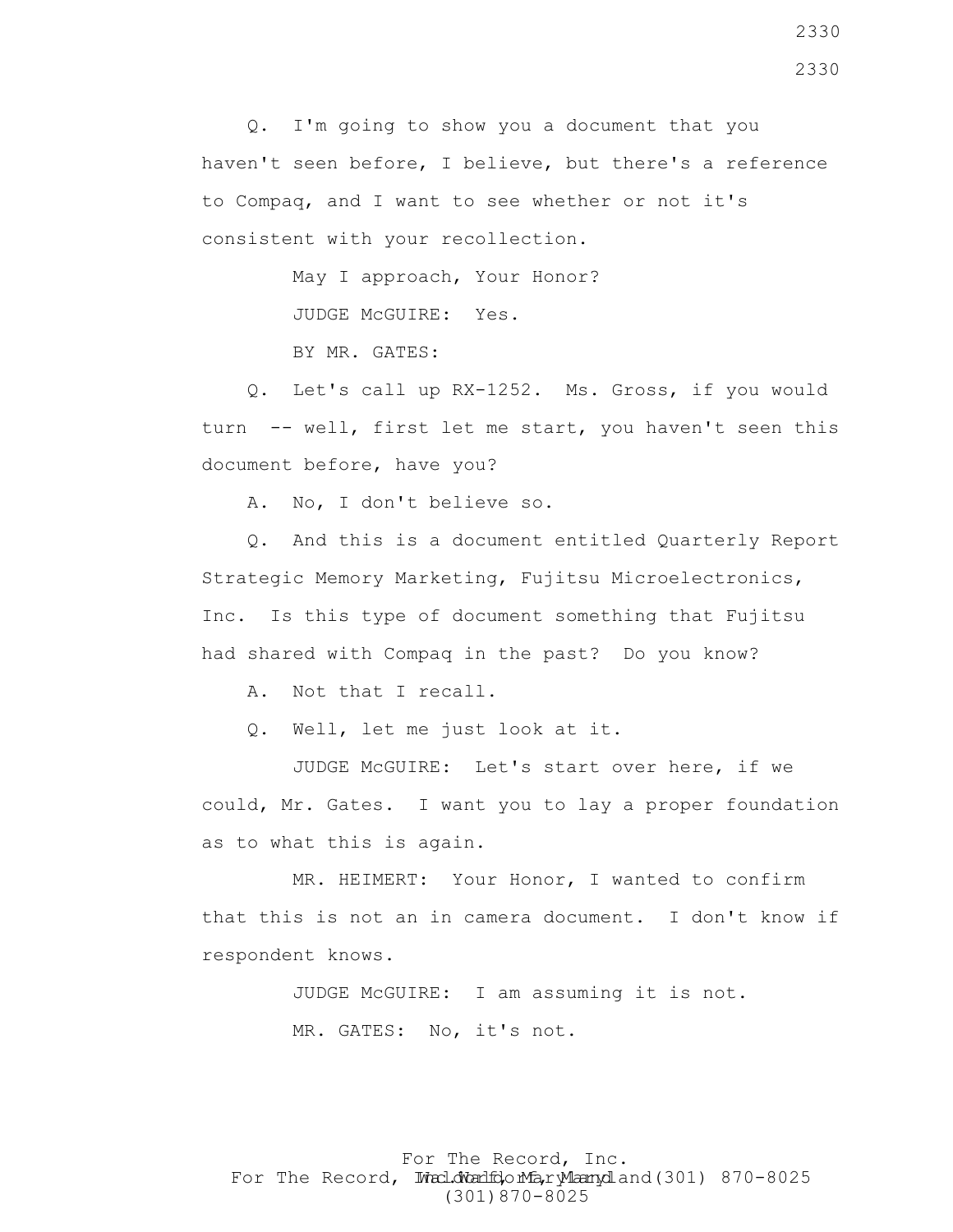MR. HEIMERT: Thank you.

 MR. GATES: All right, Your Honor, let me refer her to page 7, there are some statements about Compaq, and I want to understand whether or not it's consistent with her recollection.

 JUDGE McGUIRE: No, I understand that, but my point is, before we get to page 7, I want you to lay a foundation as to what this document is.

> MR. GATES: Okay. Thank you, Your Honor. BY MR. GATES:

 Q. Ms. Gross, when you were visiting DRAM vendors, they would share with you their strategies for marketing of memory. Is that right?

A. Yes.

 Q. And was it the case that their strategies for marketing were documented?

A. I believe so.

 Q. Well, sometimes they would share with you some of their documents that showed you what their strategy would be?

 A. The portion of their strategy relative to their product plans, yes.

Q. And you visited Fujitsu before, right?

A. Yes.

Q. And they shared with you their product plans,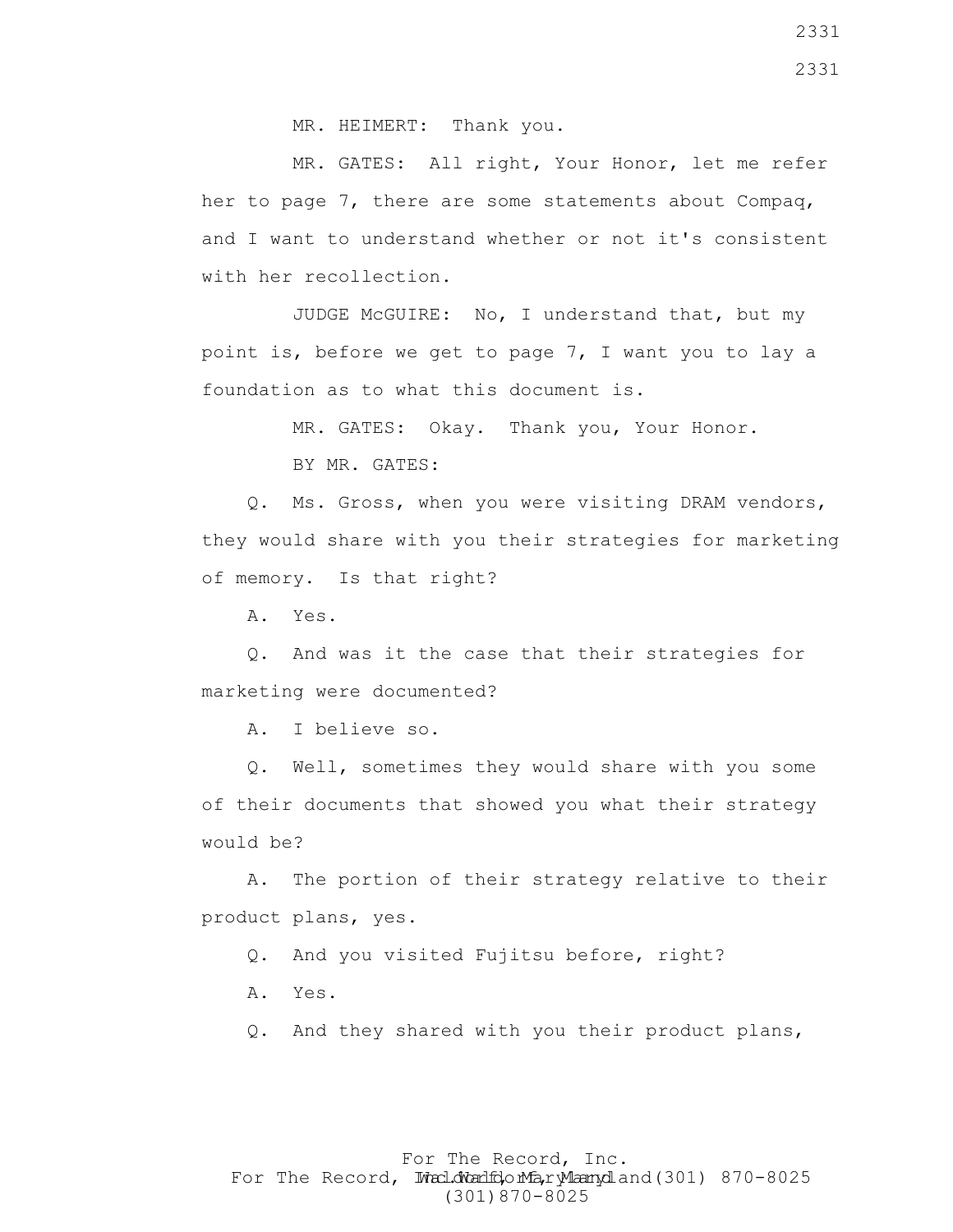right?

A. Yes.

 Q. And was it the case that Fujitsu documented their strategies?

MR. HEIMERT: Objection, Your Honor, foundation.

JUDGE McGUIRE: Overruled. I'll -- I mean, that's what we're trying to establish here, so go ahead, Mr. Gates.

MR. GATES: Thank you, Your Honor.

THE WITNESS: I'm not sure what Fujitsu's processes were relative to their marketing strategies, how much they shared with us or whether they shared all of it, I don't know. You know, they shared what we asked them to share.

BY MR. GATES:

 Q. Did they share with you documents that showed their memory marketing strategy?

 A. Certainly a portion of it, I don't know if I saw all of their marketing strategy.

 Q. So, you understood that you saw portions of documents that set out their memory marketing strategy?

A. Yes.

 Q. And this document here, this strategic memory marketing for Fujitsu Microelectronics, was it your understanding of that type of document that portions of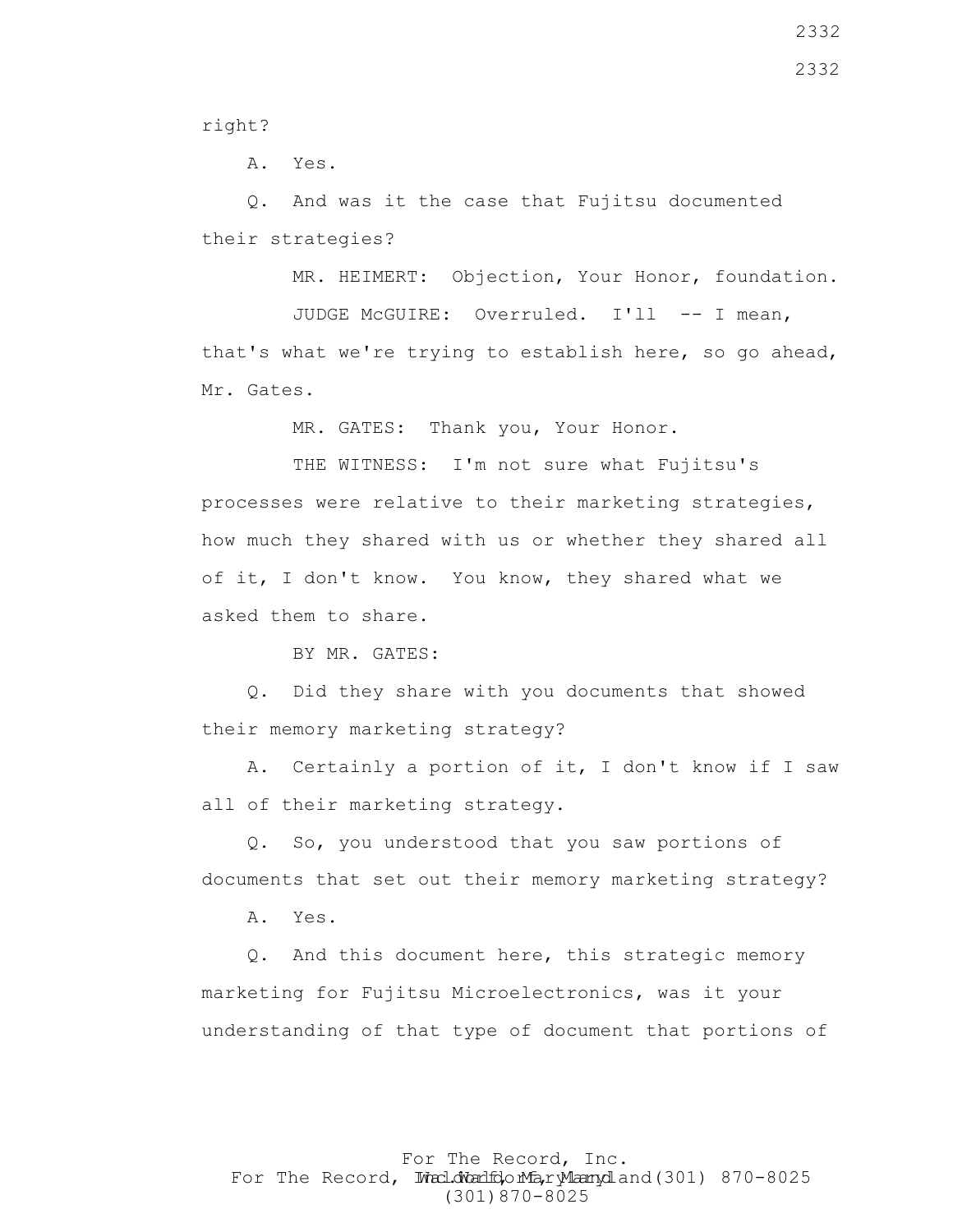A. I would imagine there's some information within that document that was shared with Compaq, but maybe not all of it.

 Q. Let's look at the seventh page of this document. You see the first bullet point, if we can blow it up. I just want to quickly ask you whether you're aware of something.

 MR. HEIMERT: Objection, Your Honor. Just having her look at the document calls for hearsay.

JUDGE McGUIRE: Mr. Gates?

 MR. GATES: Your Honor, I haven't introduced any of the statements of the document.

> JUDGE McGUIRE: Overruled. Go ahead. BY MR. GATES:

 Q. Now, if you just look at the first bullet point there, Ms. Gross, and read it to yourself, and I just want to ask you whether or not you at Compaq were aware that there were nine -- whether or not there were nine DRAM manufacturing companies that formed a group to promote DDR?

 A. I'm not quite sure of the number of companies, but there was a group, Advanced Memory Technologies, or something near that, that was looking at alternatives to memory technologies.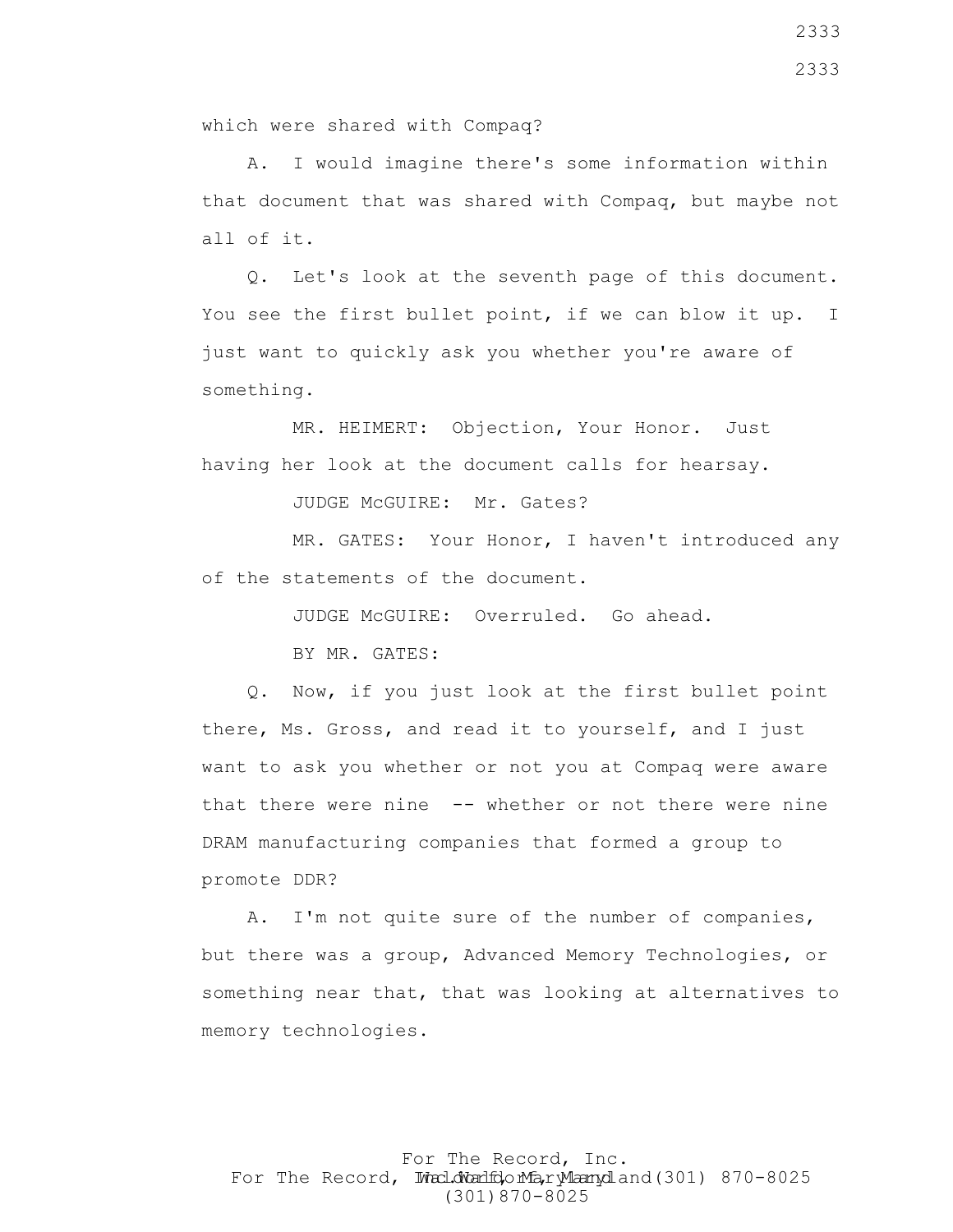- Q. Have you heard of a group called M9?
- A. I have not heard of it from that -- that name.
- Q. Further down in the document --

MR. HEIMERT: Objection, Your Honor. This is -there's no foundation for her knowledge of the document. If she wants to testify to his questions, that may be - may or may not be appropriate, but having her read off of this document that she has already testified that she has never seen is inappropriate.

JUDGE McGUIRE: Well, Mr. Gates?

 MR. GATES: Well, Your Honor, what I'm going to now is a statement about what Compaq did, and I want to know whether or not that's something that Compaq in her understanding was something that Compaq did.

 JUDGE McGUIRE: Well, is that understanding based on this document or are you talking about her independent understanding?

MR. GATES: I can ask her the question independent of the document.

> JUDGE McGUIRE: So, that objection is sustained. BY MR. GATES:

 Q. Okay. You can take the document away. In 1998 when you were at Compaq, were there a group of manufacturers that approached Compaq to try to convince Compaq to go with DDR?

# For The Record, Inc. For The Record, Ward.dWardfdorMa, ryMannydland(301) 870-8025 (301)870-8025

2334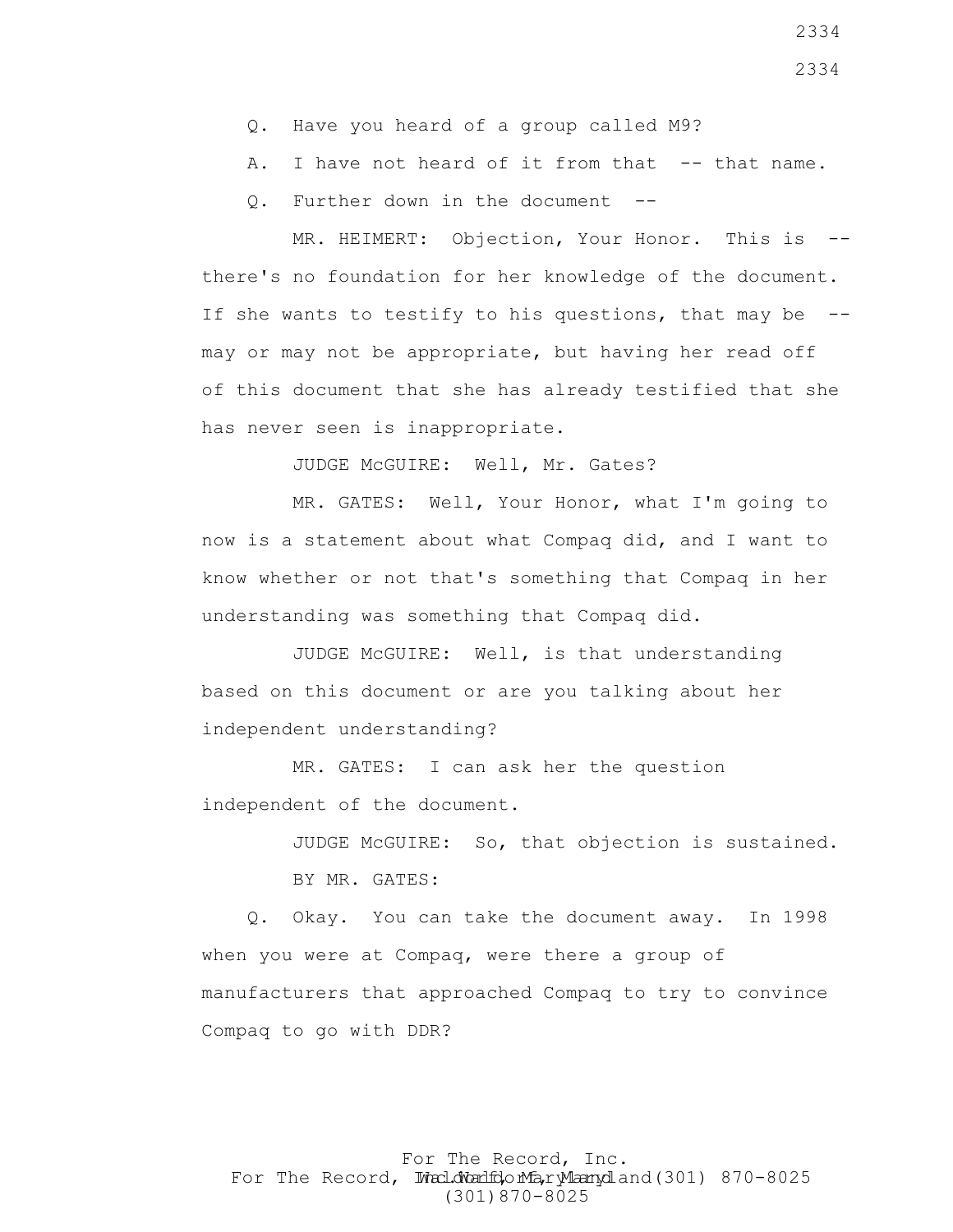A. I know that individually with manufacturers we did have that conversation, I don't recall whether we had a meeting with the group as this outside group was formed.

 Q. You said that you were aware of a group that was promoting DDR.

A. Yes.

 Q. And do you know whether or not some of the manufacturers that you met with in 1998 were part of that group that was promoting DDR?

A. Yes.

Q. Do you remember who they were?

 A. I remember most specifically Micron, because I remember them explaining the concept of this group to us at one point.

 Q. What did Micron explain to you the concept of that group was?

MR. HEIMERT: Objection, hearsay.

JUDGE McGUIRE: Sustained.

BY MR. GATES:

 Q. Was it the case that in 1998 that Compaq was not amenable to hearing the message about DDR?

 MR. HEIMERT: Objection, Your Honor, the question is vague.

THE WITNESS: We --

For The Record, Inc. For The Record, Ward.dWardfdorMa, ryMannydland(301) 870-8025 (301)870-8025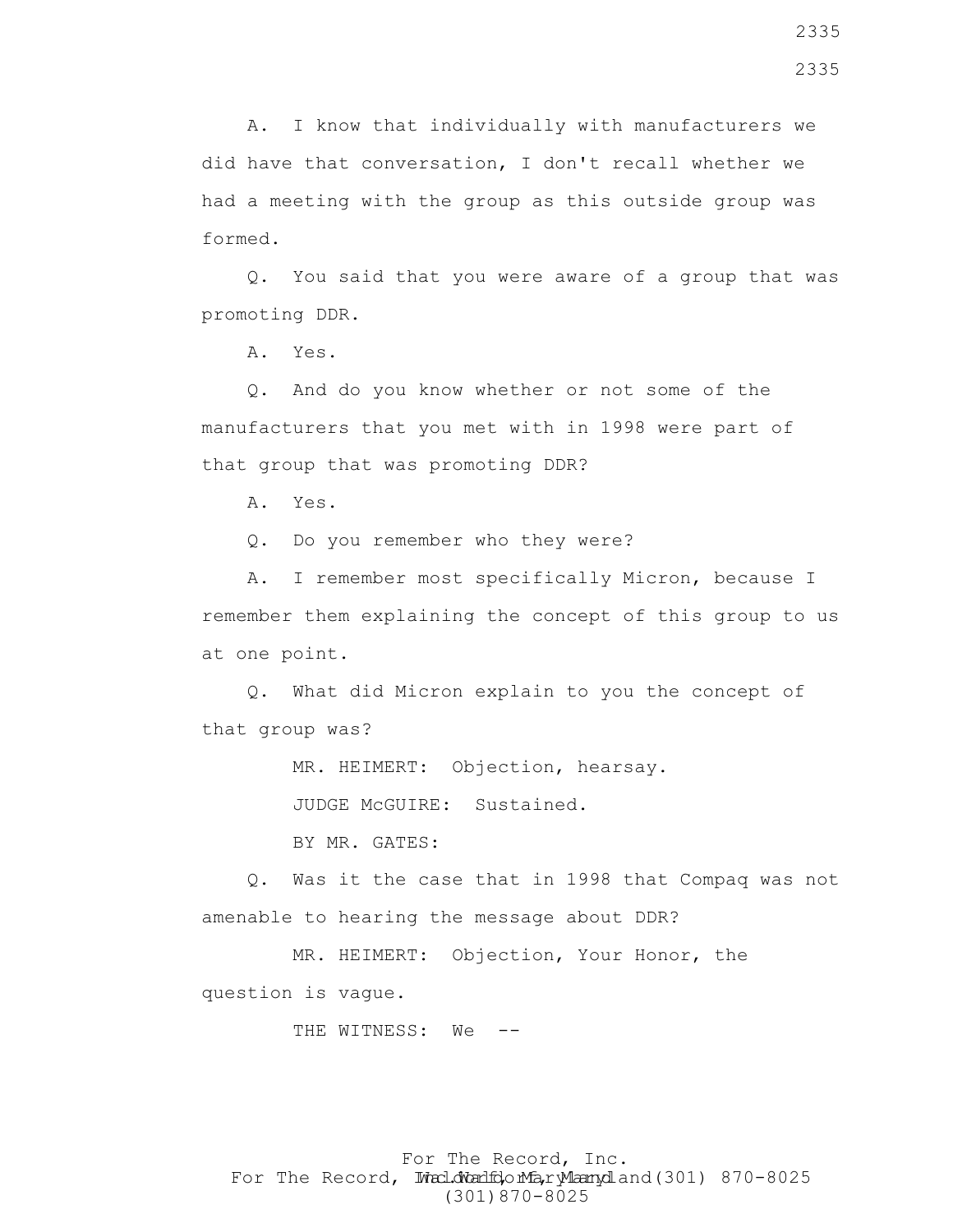JUDGE McGUIRE: Hold on a second. We have an objection on the floor. I'm going to sustain. I don't understand the question very well either.

BY MR. GATES:

 Q. Was it the case, Your Honor, excuse me, Your Honor, was it the case, Ms. Gross, in 1998, that when these DRAM manufacturers met with Compaq to try to promote DDR, that you were not interested in hearing the message about DDR?

 A. We had at times discouraged extensive DDR discussions because at the same time we were pressing for RDRAM ramping.

 Q. So, in 1998, you were discouraging discussions about DDR because you were focused on RDRAM?

A. By late 1998, that's the case.

 Q. When you were visiting the manufacturers of RDRAM in  $-$ - excuse me, when you were visiting the manufacturers of DRAM in late 1998, early 1999, did you get the sense that the DRAM manufacturers were reluctant to manufacture and produce RDRAM?

A. Yes.

 Q. When you were visiting with them, in order to encourage them to produce RDRAM, did any of the vendors tell you that they had been encouraged by Hyundai to say no to Rambus?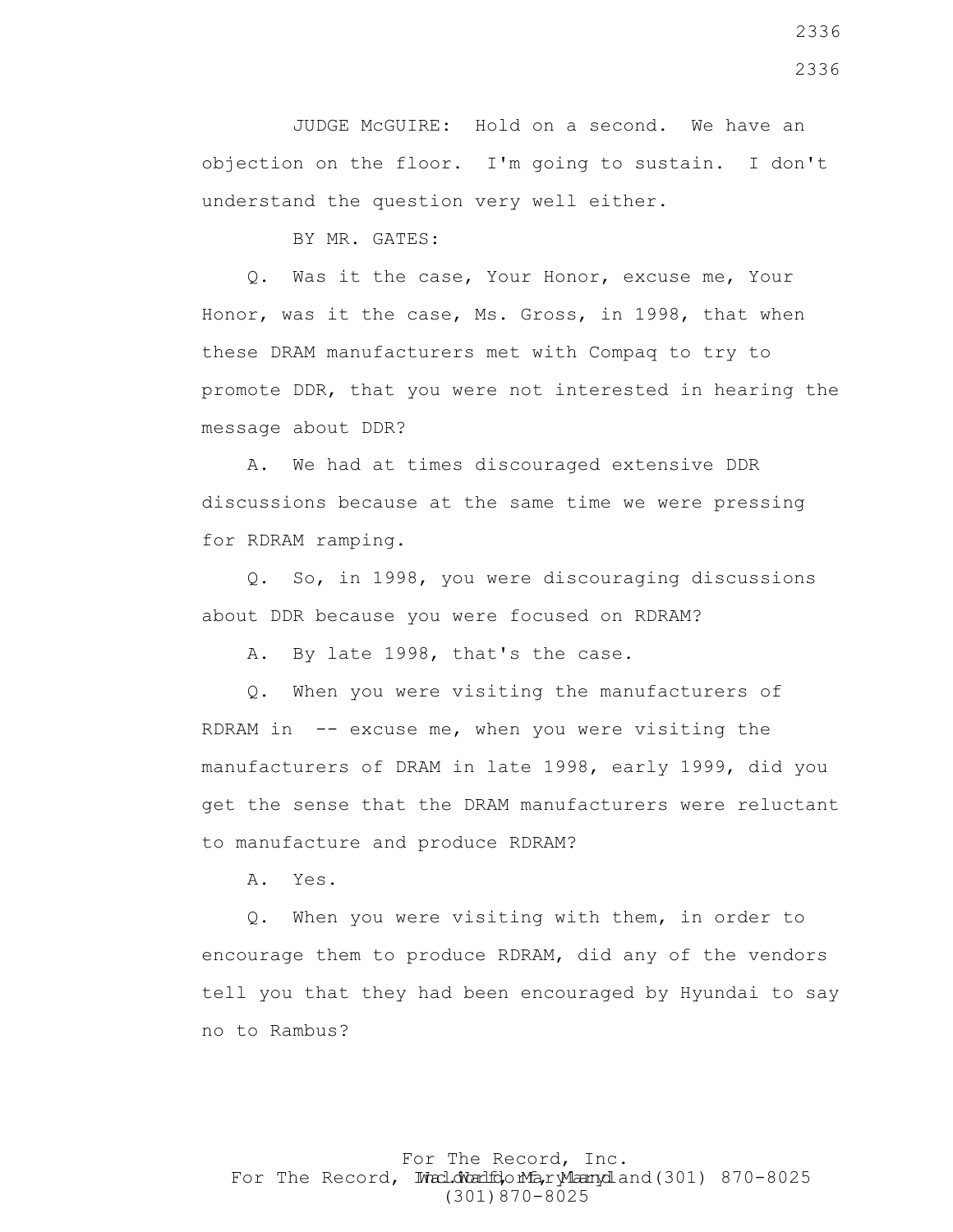MR. HEIMERT: Objection, Your Honor, calls for hearsay.

JUDGE McGUIRE: Mr. Gates? Response?

 MR. GATES: Your Honor, it goes to her state of mind as to why she was going to RDRAM and why they eventually transitioned away from RDRAM, it's not offered for the truth of the matter.

JUDGE McGUIRE: Overruled. Proceed.

 THE WITNESS: No, I don't recall being told that.

BY MR. GATES:

 Q. And at the time of the 1998-1999 time frame, as we saw before, you and the people at Compaq believed that RDRAM would become the next generation technology.

A. Yes.

 Q. And by next generation technology, you meant that it was going to be the next volume industry standard?

A. Yes.

 Q. And you understood RDRAM to be an industry standard?

A. Yes.

 Q. It never did become the industry standard, the volume industry standard, did it?

A. No, it did not.

## For The Record, Inc. For The Record, Ward.dWardfdorMa, ryMannydland(301) 870-8025 (301)870-8025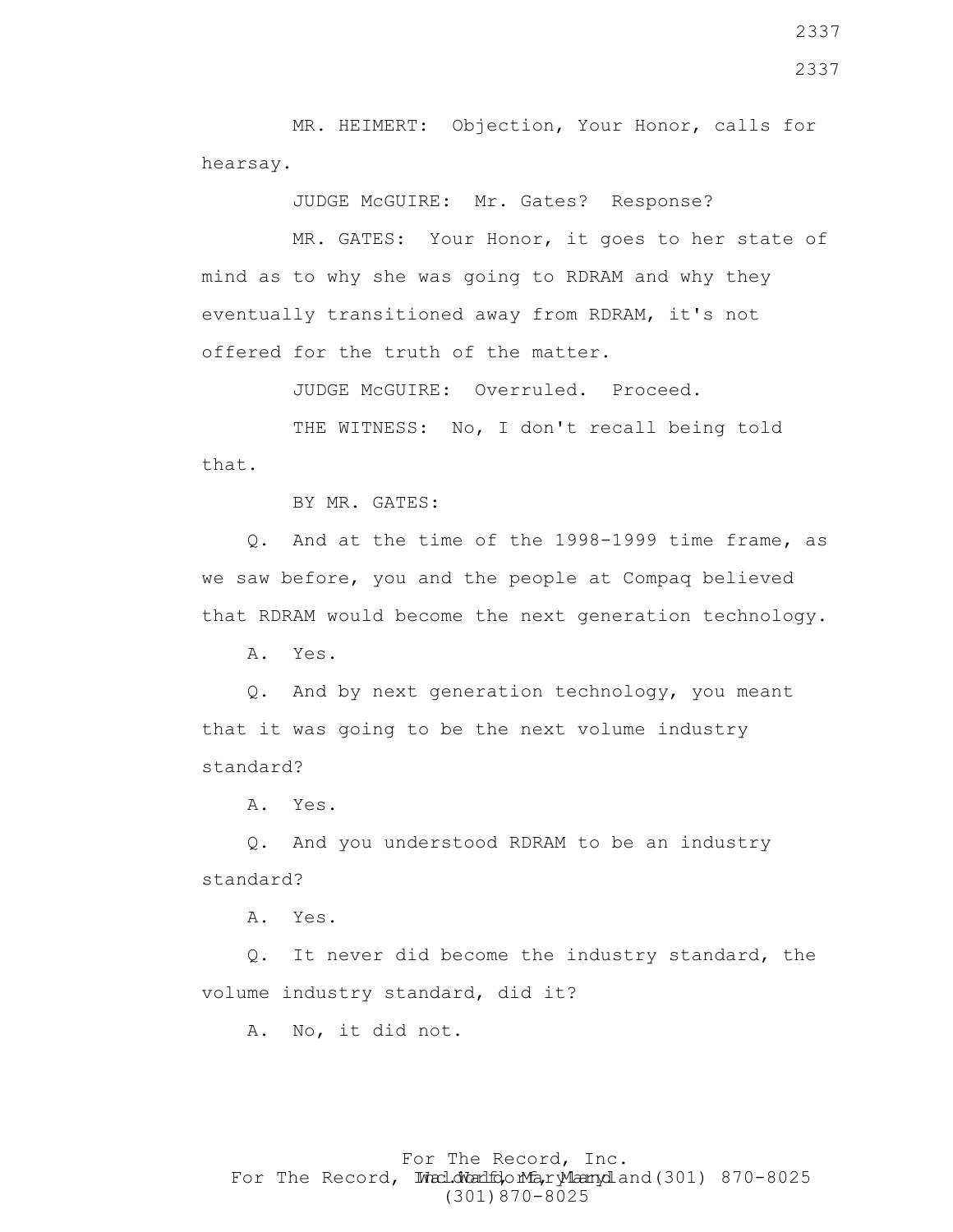Q. It's a niche technology?

A. Yes.

 Q. So, for example, now, HP uses RDRAM in its alpha servers?

A. Yes.

 Q. And those are your high performance products? A. Yes.

 Q. And you also use it only in some of your high performance workstations?

A. That's correct.

 Q. Now, let me ask you, is it important for your high performance products that the memory technology used in those be reliable?

A. Yes.

 Q. Now, isn't it the case of one of the reasons that RDRAM only became a niche technology was its price?

A. Yes.

 Q. And as I think you explained earlier, in your understanding, price of DRAM is generally affected by supply and demand?

A. Yes.

 Q. So, in your understanding, isn't it the case that the price of the DRAM products isn't necessarily tied to the manufacturing cost?

A. That's true.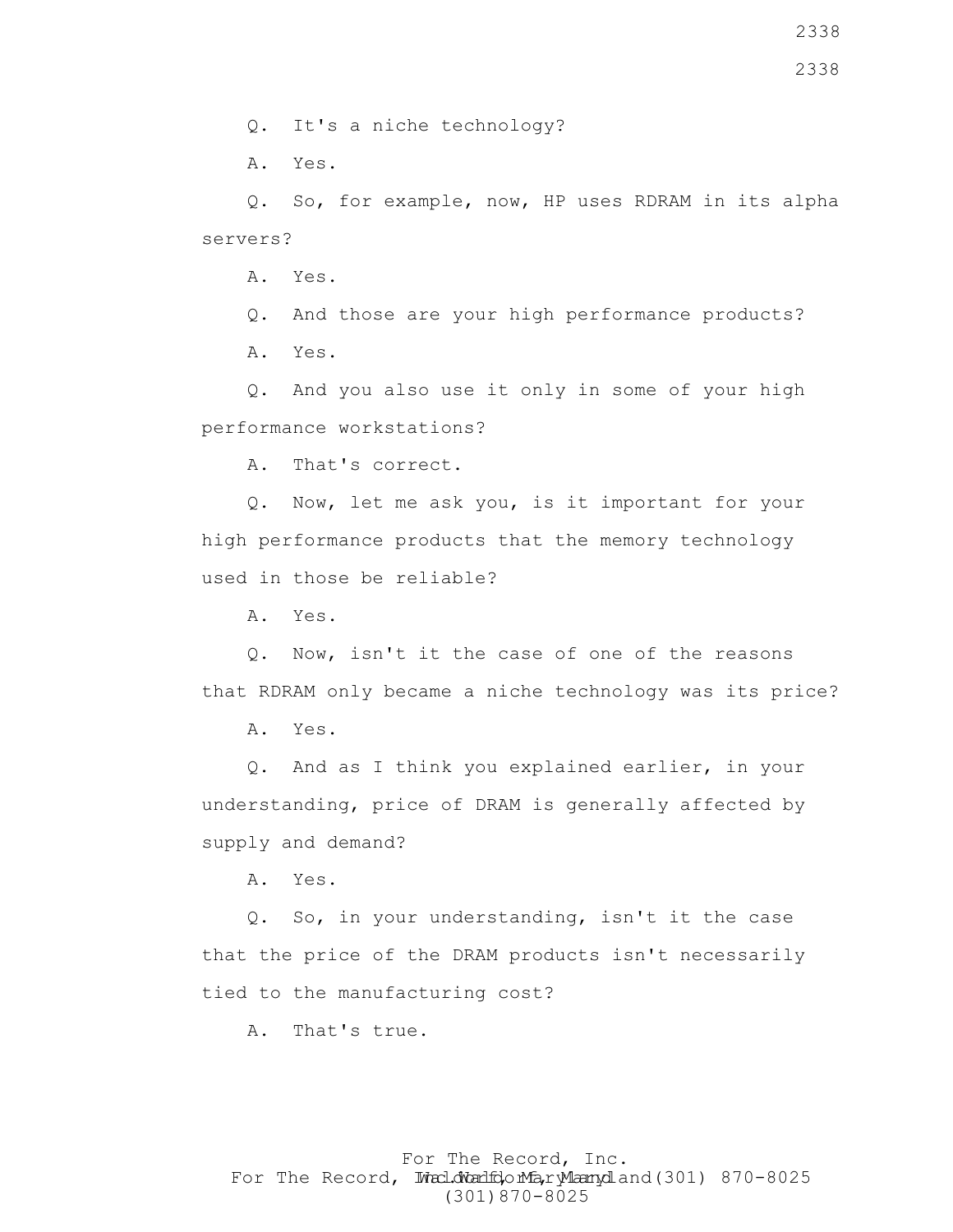Q. And in your understanding, so long as there is a sufficient volume, then the price of the product will not necessarily be affected by the manufacturing cost?

A. Yes.

 Q. So, from Compaq's point of view, wasn't it the case that because there wasn't sufficient volume of RDRAM, you did not believe that the prices of RDRAM were going to drop?

A. From the procurement standpoint, yes.

 Q. And because you didn't believe the prices were going to drop, is that one of the main factors that led you to transition to DDR?

A. Yes.

Q. Now, do you know what the term "tape-out" means?

A. In a general sense.

Q. What do you understand that to mean?

 A. When a die finishes a design, the design is rolled to a tape -- to drive I believe the development of images for a prefab process.

 Q. So, when a product is taped out, it can be produced?

A. It's a step in production, yes.

 Q. Do any of the DRAM manufacturers that you visited in 1998-1999 time frame tell you that in an April 1998 meeting they had discussed whether or not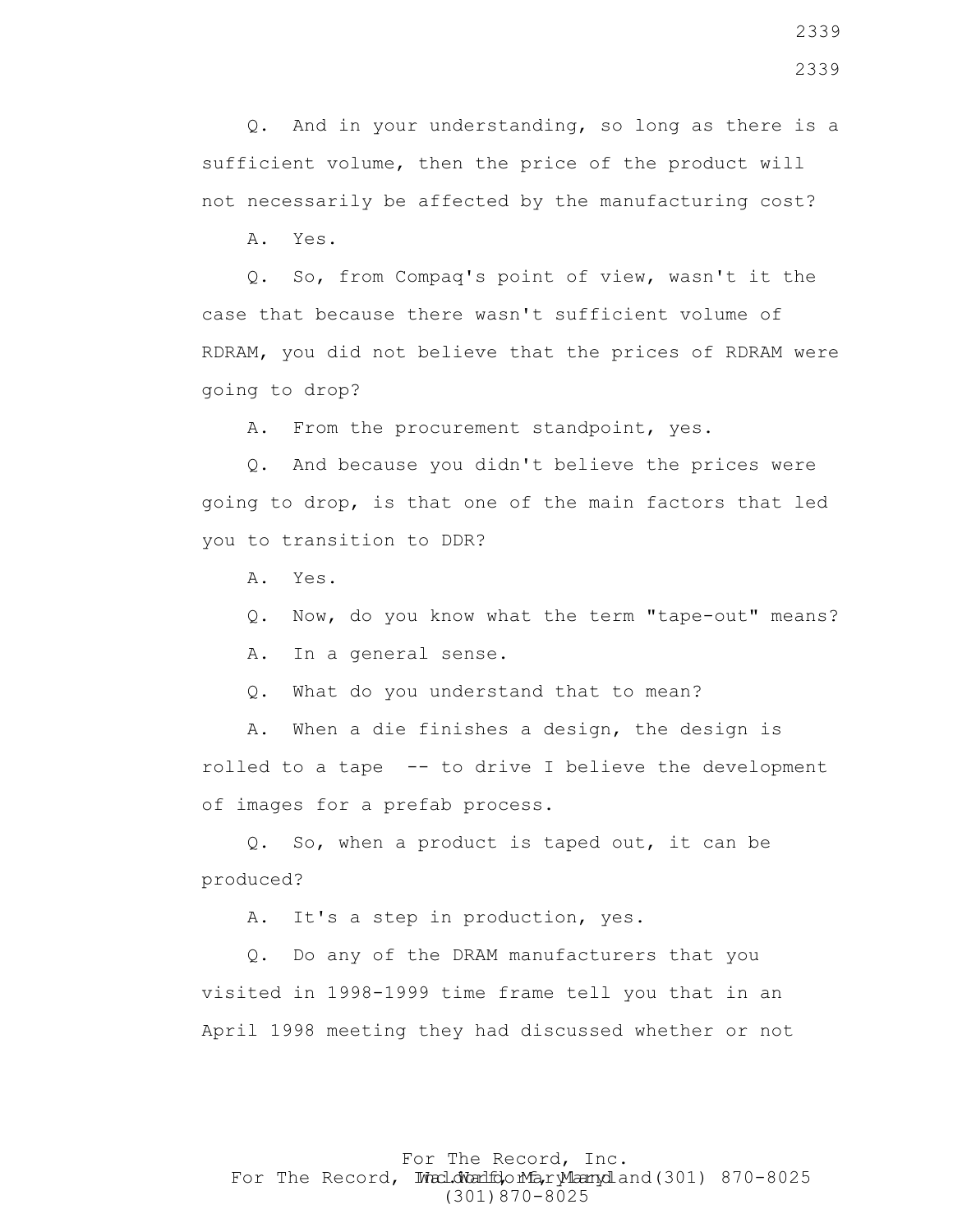they should tape out but not fully productize RDRAM?

MR. HEIMERT: Objection, Your Honor, hearsay.

JUDGE McGUIRE: Mr. Gates, response?

 MR. GATES: It goes to the same issue, Your Honor, it goes to her state of mind as to why she changed her mind --

JUDGE McGUIRE: Overruled, I'll hear it.

THE WITNESS: No, I was not told that.

MR. GATES: Well, let's go look at another

document, it's RX-1209, and may I approach, Your Honor?

JUDGE McGUIRE: Yes.

BY MR. GATES:

 Q. First, Ms. Gross, why don't you flip through this document for a second. You'll see it's a collection of slides and various documents, and do you understand that to be a copy of your file?

A. Yes.

 Q. Now, if you look at page 27 of the document. And if you look on the bottom, there is a page 27 of 34, you can look at it on the screen.

 JUDGE McGUIRE: Now, again, it's not clear to me exactly what this document is. You just said it was from her file, but you can lay a foundation so I can understand at some point what this document is.

BY MR. GATES: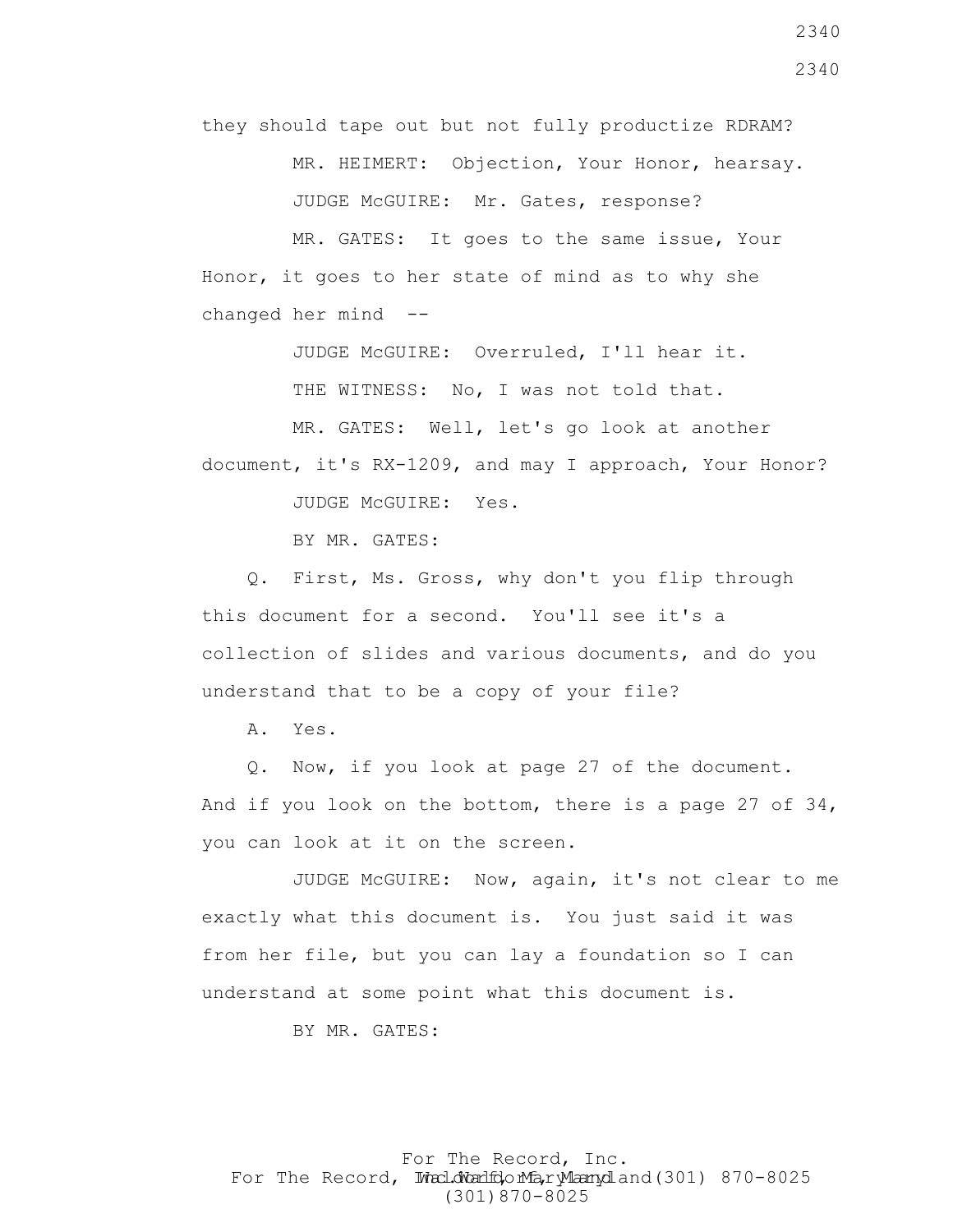2341

 Q. Thank you, Your Honor, let me get into that. There was a collection of documents, so we need to look at an individual page.

 Ms. Gross, do you recognize this slide? A. Yes.

 Q. Is this a slide that was created by your team? A. Yes.

 Q. And this was a slide that was created for the purpose of discussing your strategy with regard to RDRAM?

A. Yes.

Q. This was created in the 1998-1999 time period?

A. Yes.

 Q. And the first bullet point says, "CPQ caught in game of chicken."

A. Yes.

Q. CPQ refers to Compaq?

A. Yes.

 Q. And a game of chicken was that Compaq was staring down a threat?

A. Yes.

 Q. Now, the first bullet point, the second bullet point, 1a, "Suppliers are right, RDRAM initially fails." Was it the case in the 1998-1999 time period that some of your suppliers were telling you that RDRAM would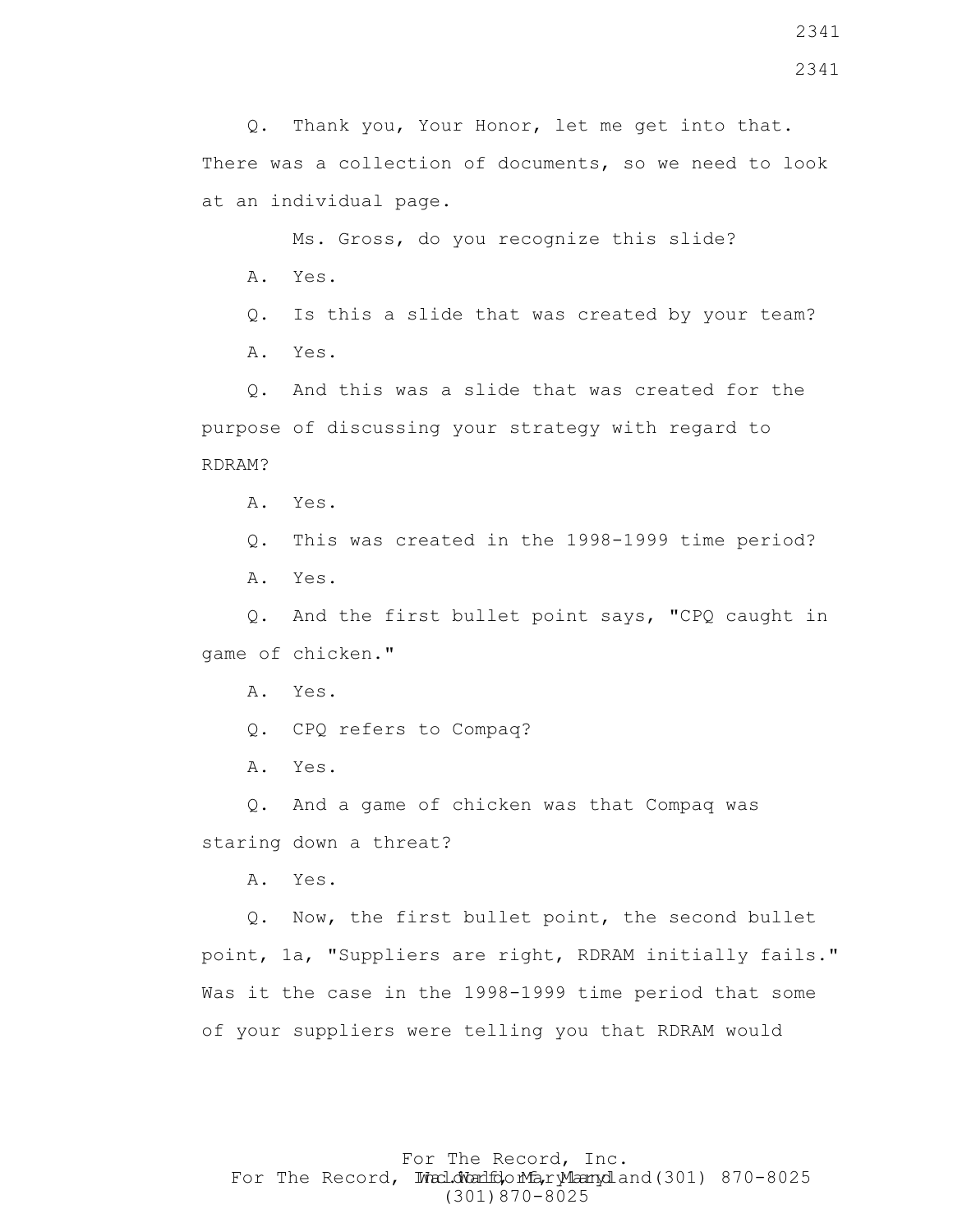A. Yes.

 Q. And that's what's reflected here in this document?

A. Yes.

 Q. And if you look at the third bullet point, "Suppliers are right; RDRAM never happens." You were being told by some of your suppliers that RDRAM never happened at this point -- at this point in time, right?

A. Yes.

 Q. And earlier you referred to the fact that there were high capital costs to manufacture RDRAM.

A. Yes.

 Q. And you were told that there were high capital costs by the DRAM suppliers, right?

A. Yes.

 Q. And you were told that those capital costs would inhibit the ramp of RDRAM. Is that right?

A. Yes.

 Q. Because the suppliers wanted to recover those capital costs.

A. Yes.

 Q. And they were telling you that because of those capital costs, the price of RDRAM would be higher?

A. Yes.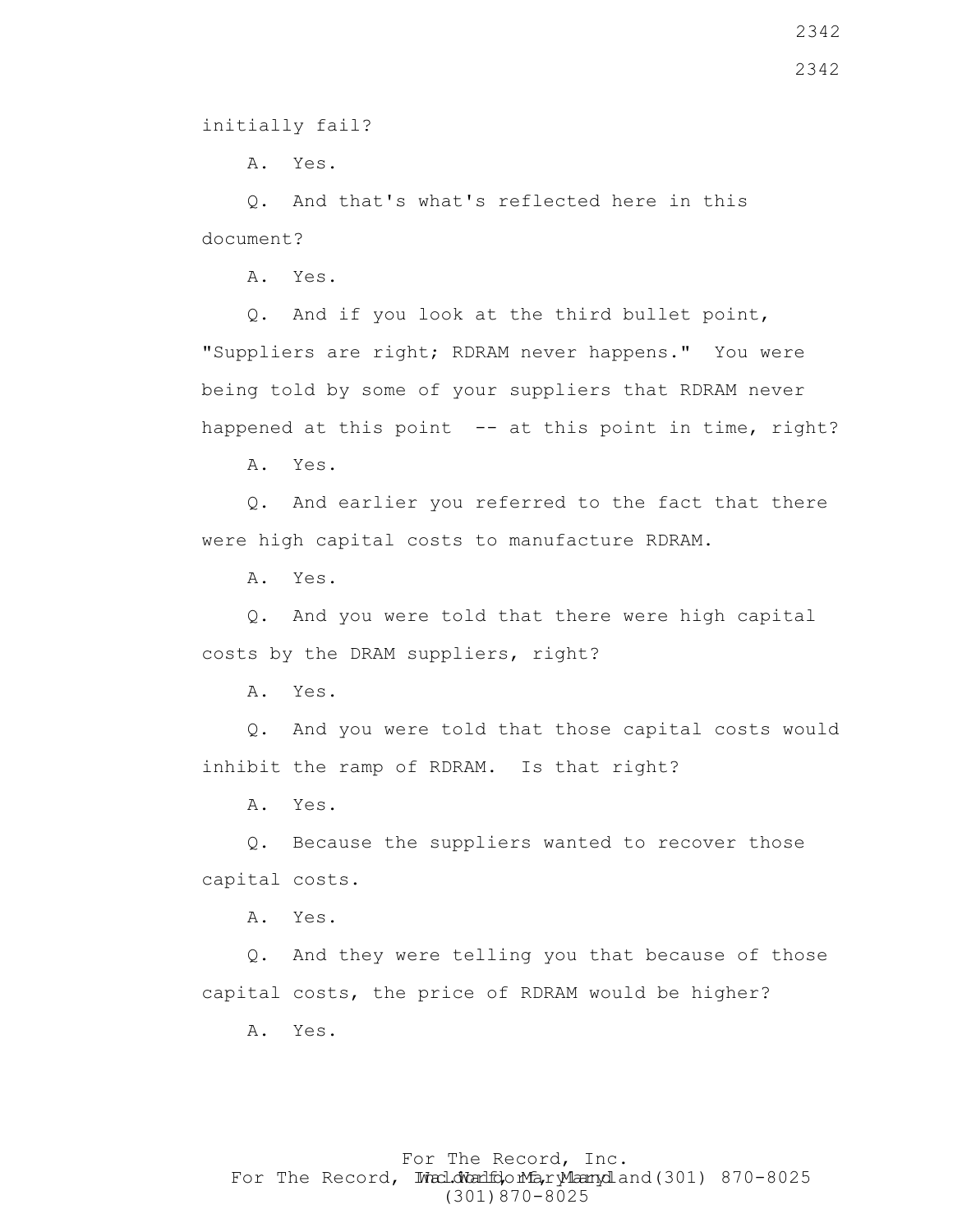MR. HEIMERT: Objection, Your Honor, this line of testimony is hearsay, and I would ask that it be stricken.

JUDGE McGUIRE: Sustained, Mr. Gates.

BY MR. GATES:

 Q. Well, Ms. Gross, when you were making the decision as to whether or not to continue with using RDRAM in your products, was it important to consider what the DRAM manufacturers were telling you about the prospects of RDRAM becoming a developing product?

A. Yes.

Q. And why wasn't that important to you?

 A. Because there were one of a number of experts within the industry, each DRAM manufacturer's perspective is important relative to the market outcome.

 Q. And wasn't it the case that in this time period each of the DRAM manufacturers were telling you that they were reluctant to go with RDRAM?

MR. HEIMERT: Objection, it's still hearsay.

JUDGE McGUIRE: Go ahead.

 MR. GATES: Your Honor, we're exploring the topic of what it was that affected Compaq's decisions, and  $--$ 

 JUDGE McGUIRE: Well, why don't you just ask her that.

# For The Record, Inc. For The Record, Ward.dWardfdorMa, ryMannydland(301) 870-8025 (301)870-8025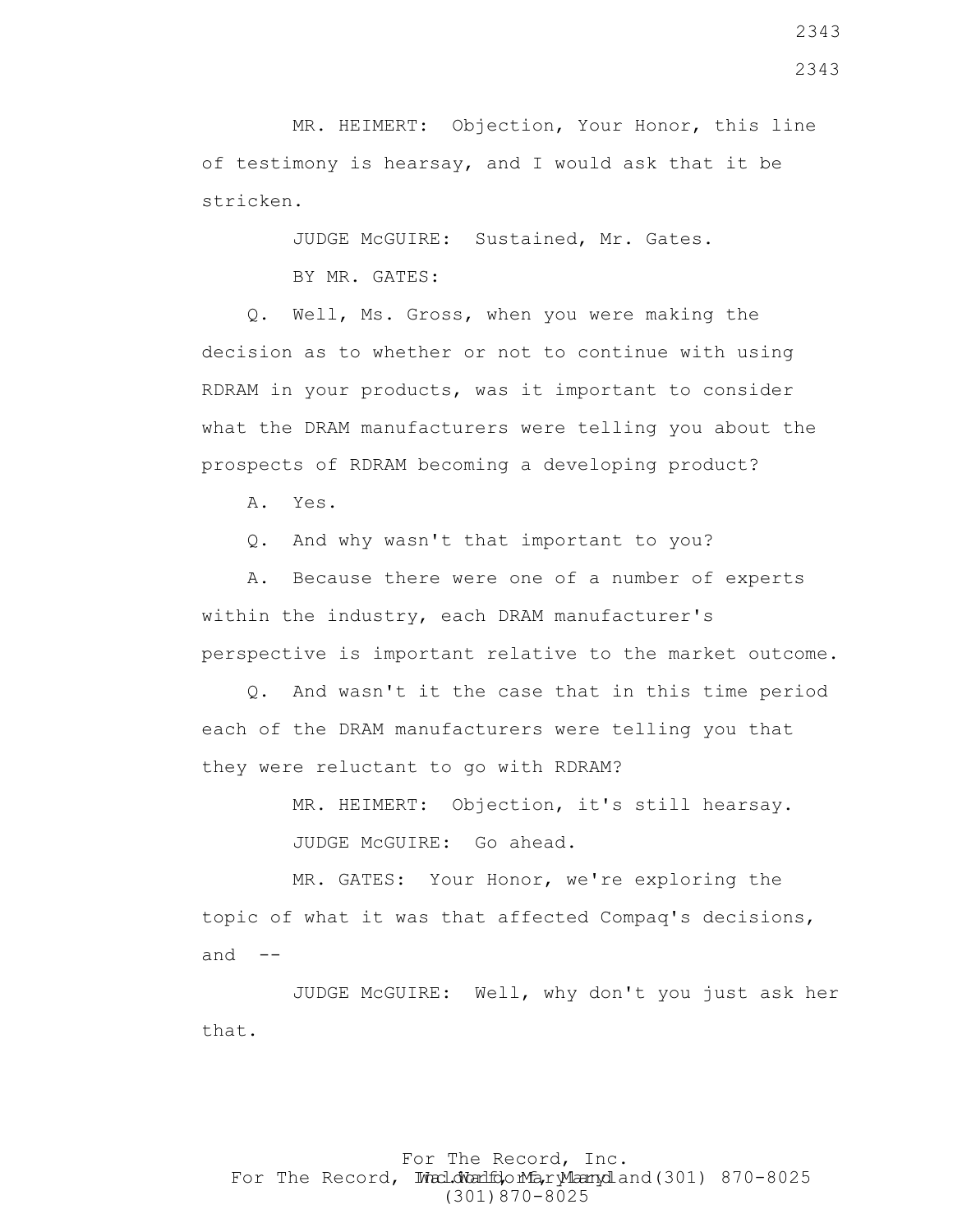MR. GATES: Well, I was trying to establish a foundation for this.

 JUDGE McGUIRE: You're on very thin ice here with the previous hearsay objection, and I'm apt to uphold it again. So, that's a hint to you that you need to go in some other avenue.

BY MR. GATES:

Q. I've got you, Your Honor, thank you.

 Let me go to the last bullet point on the screen, it says, "Suppliers are sandbagging." What did you understand the term "sandbagging" to mean?

 A. Inflating estimates, potentially. Inflating estimates.

Q. Inflating estimates?

A. Yes.

 Q. And did you understand the term to mean inflating estimates in order to protect someone's position?

A. Yes.

 Q. And why did you -- why was it put here in this presentation, "suppliers are sandbagging?"

 A. One of the key discussions we had with development teams in doing the technology is to forecast the cost of that new technology. Often the suppliers when asked for a forecast would err to the high side

For The Record, Inc. For The Record, Ward.dWardfdorMa, ryMannydland(301) 870-8025 (301)870-8025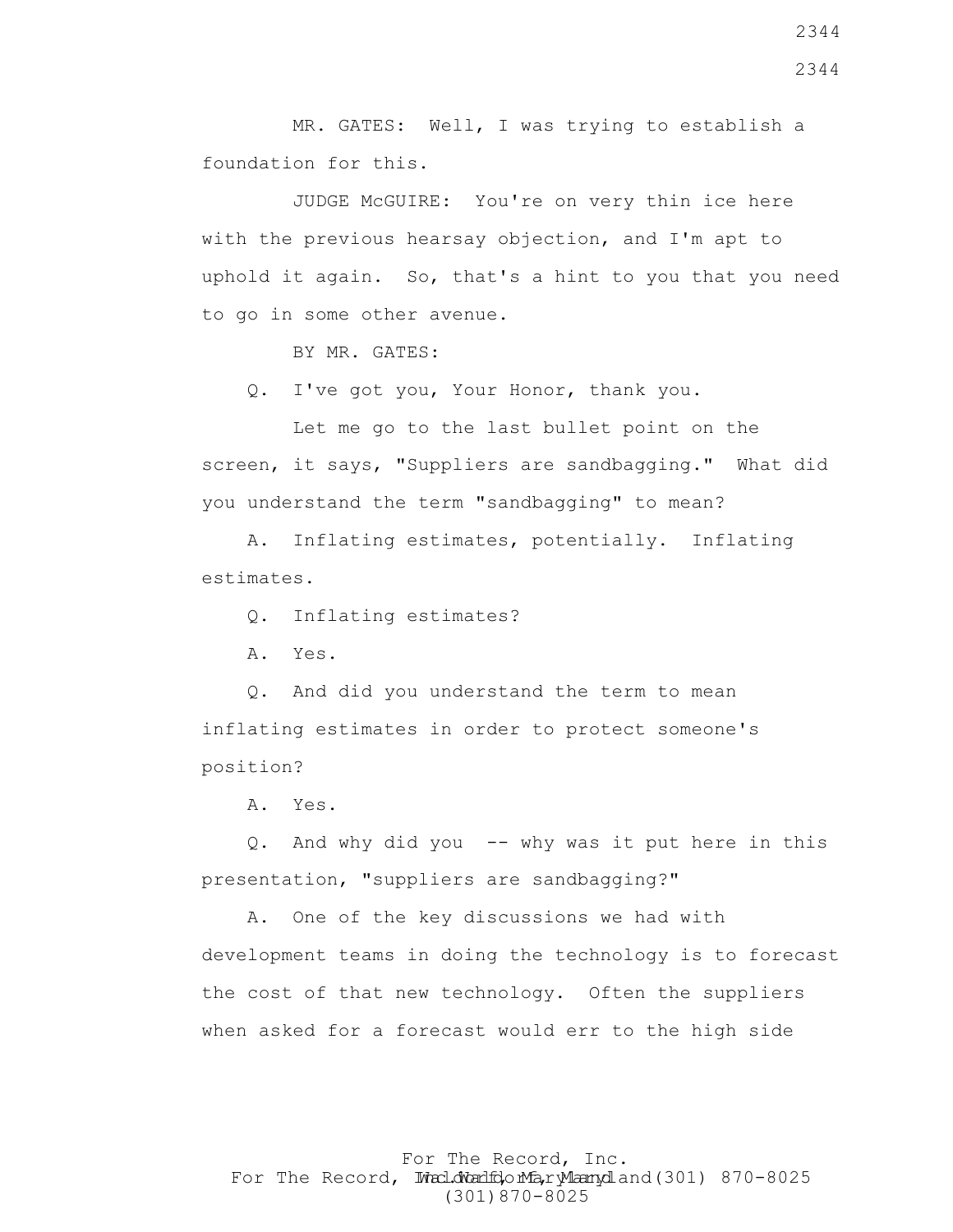because it's better for suppliers to be lower than to be surprised and have prices be above expectations.

 Q. So, it was your understanding that this was put her in this presentation because there was a sense at Compaq that the DRAM suppliers were inflating the projected costs of RDRAM?

 A. This particular page shows several different scenarios and that was one possibility, yes.

 Q. Okay. Well, let's turn to page 16 of this document, if you would. I just want to ask you about one bullet point here. If you look at the fourth bullet point. Well, let me back up for a second. This is a separate slide in that collection of documents. Do you recognize this slide, Ms. Gross?

A. Yes.

Q. And was this created by your team at Compaq?

A. I believe so, yes.

 Q. And the purpose of this slide was to discuss various issues regarding the RDRAM transition?

A. Yes.

 Q. If you look at the first -- the fourth bullet point, "Supplier is trying to slow ramp (increased premiums) to recoup investments."

A. Um-hmm.

Q. Your understanding of that statement, that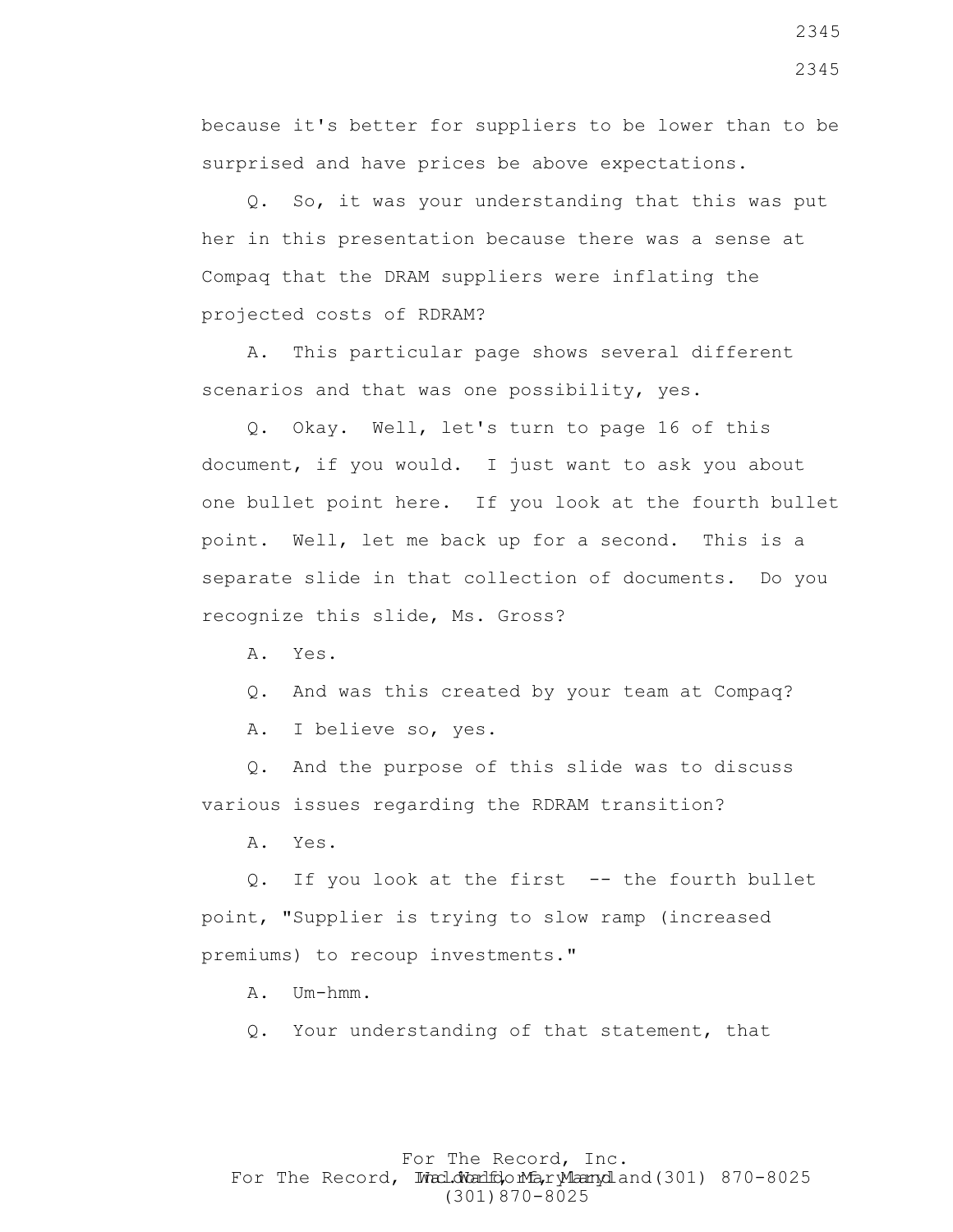suppliers were trying to slow ramp, is that the suppliers of RDRAM were trying to reduce the output of RDRAM in order to keep the prices high?

 MR. HEIMERT: Objection, Your Honor, to the foundation for that question.

 JUDGE McGUIRE: No, that one is overruled, he's asking her about her own statement and she should be able to explain.

MR. HEIMERT: Thank you.

THE WITNESS: I'm just not completely clear of what my thinking was at the time, after talking with a number of suppliers, but certainly the suppliers were not prepared to rapidly ramp this technology.

BY MR. GATES:

 Q. By rapidly ramp, they were not prepared to rapidly ramp, you mean that they were not prepared to increase their output of RDRAM?

 A. They were not prepared to increase their output at the rate at which we needed to support our systems.

 Q. Let me turn to a different topic. I want to take you back to 1996, 1997 time frame, and you testified on direct that about '97 was when you transitioned to SDRAM.

A. Yes.

Q. Do you remember about that time frame there was

For The Record, Inc. For The Record, Ward.dWardfdorMa, ryMannydland(301) 870-8025 (301)870-8025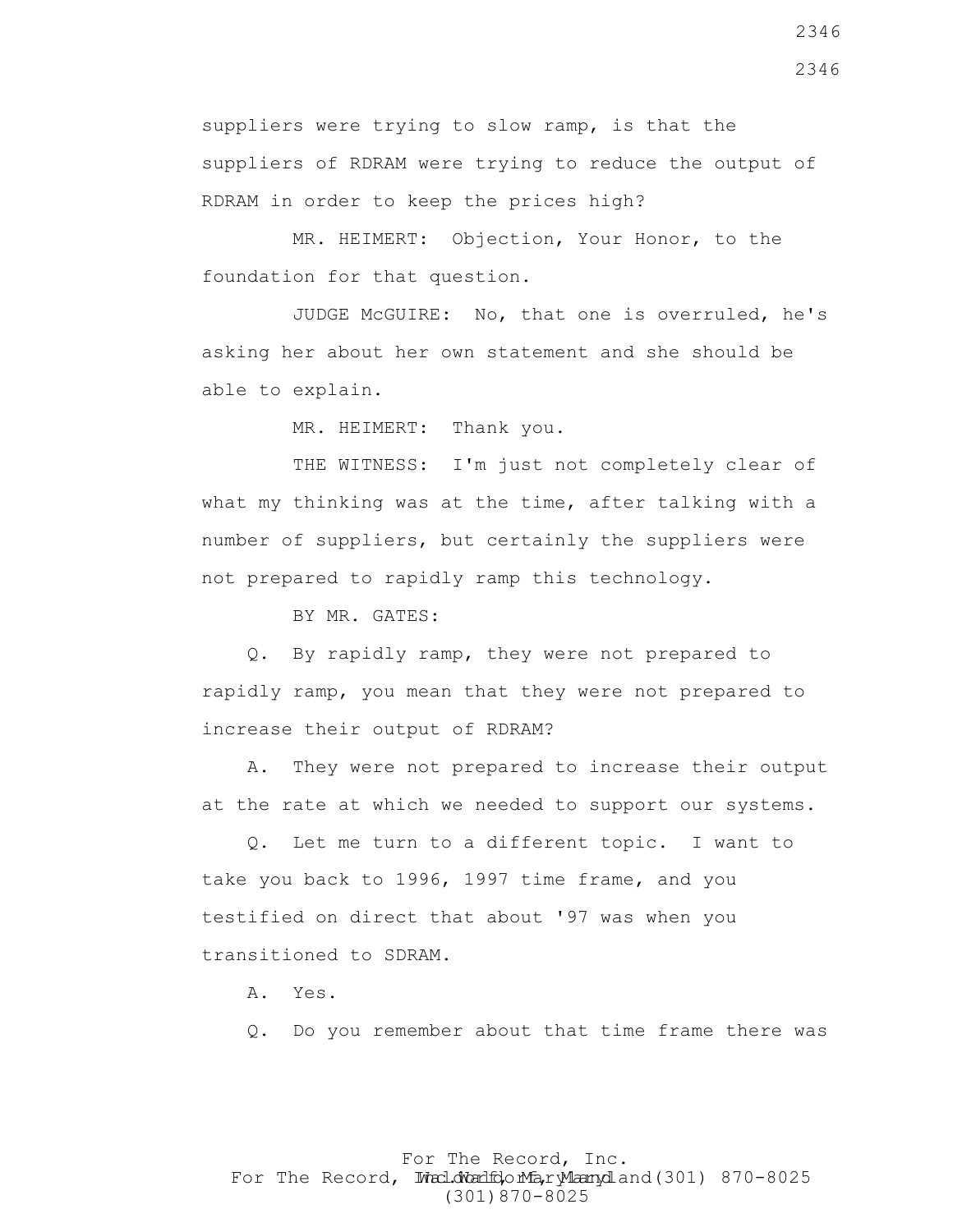2347

an alternative possible technology called burst EDO?

A. Yes.

 Q. And Compaq never took burst EDO into production, right?

A. No, it did not.

Q. But you did look at the technology?

A. Yes.

 Q. And you understood that to be an asynchronous technology?

A. Yes.

 Q. SDRAM on the other hand is a synchronous technology, right?

A. Yes.

 Q. Now, in the 1996-1997 time frame when you were looking at burst EDO and SDRAM, wasn't it the case that you and your people at Compaq believed that synchronous technology was going to be able to achieve higher speeds than asynchronous technology over time?

 A. We believed that the synchronous technology provided higher benefits, it probably was because of speed, but I don't recall the benefits.

 Q. Was it the view of Compaq at that time that asynchronous technology was limited in the bandwidth it could achieve?

A. Yes.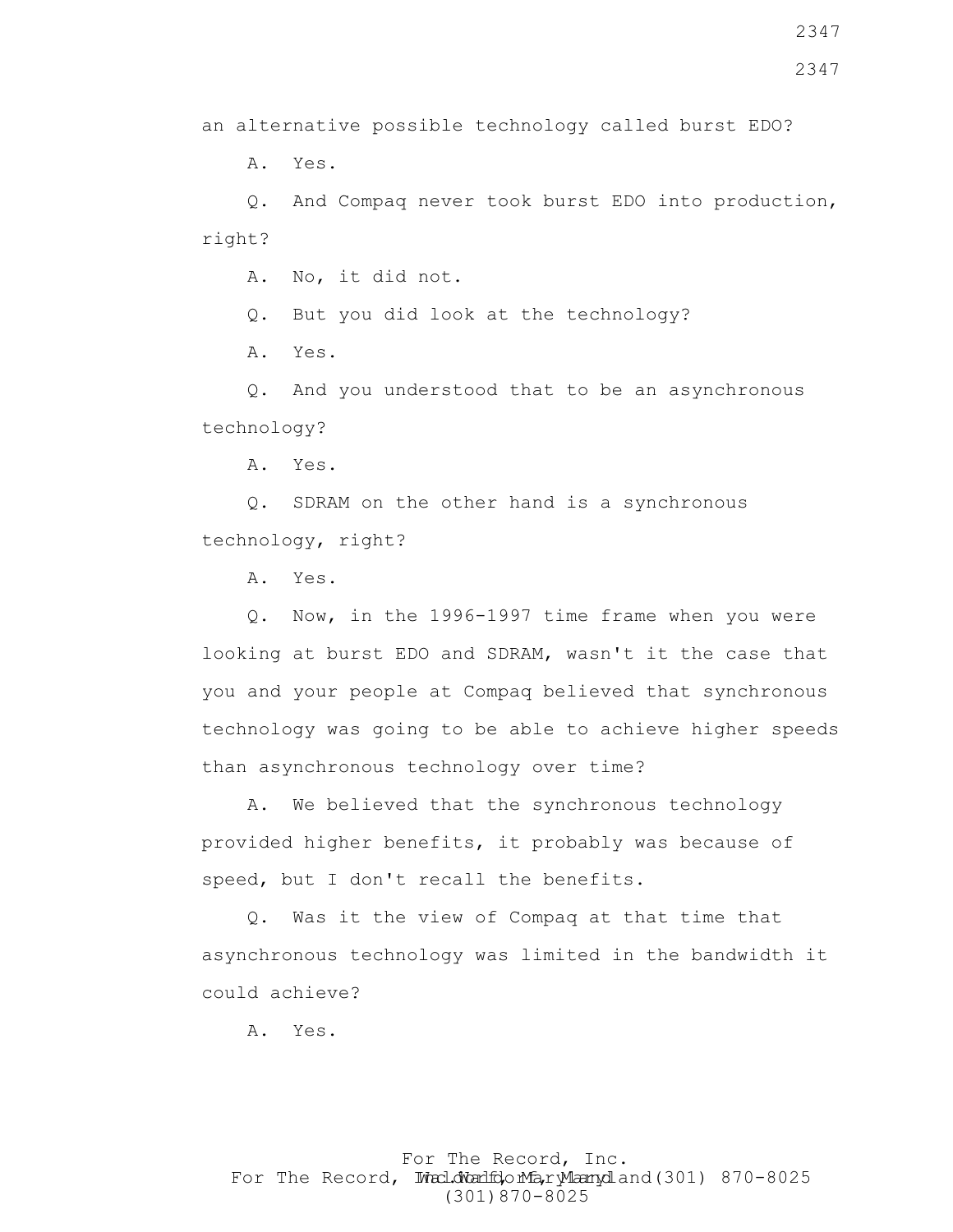Q. Now, you talked about on direct some of the various technologies that you used when you were at Compaq, and I just wanted to try to understand that. One of the first technologies you talked about was EDO, do you recall that?

A. Yes.

 MR. HEIMERT: Objection, Your Honor. This goes -- EDO she just mentioned the name of. Beyond that it's beyond the scope of direct.

 JUDGE McGUIRE: I will let you inquire in a very restricted fashion.

BY MR. GATES:

 Q. Very brief, Your Honor. And I believe you testified that you started using EDO in about 1995. Is that correct?

A. I believe so.

 Q. Now, the next technology that you transitioned to was SDRAM. Is that right?

A. Yes.

Q. And that occurred in what year, '97?

A. 1997.

 Q. Now, the first SDRAM product that you used, that was PC66. Is that right?

A. Yes.

Q. And PC66, that was an Intel standard, right?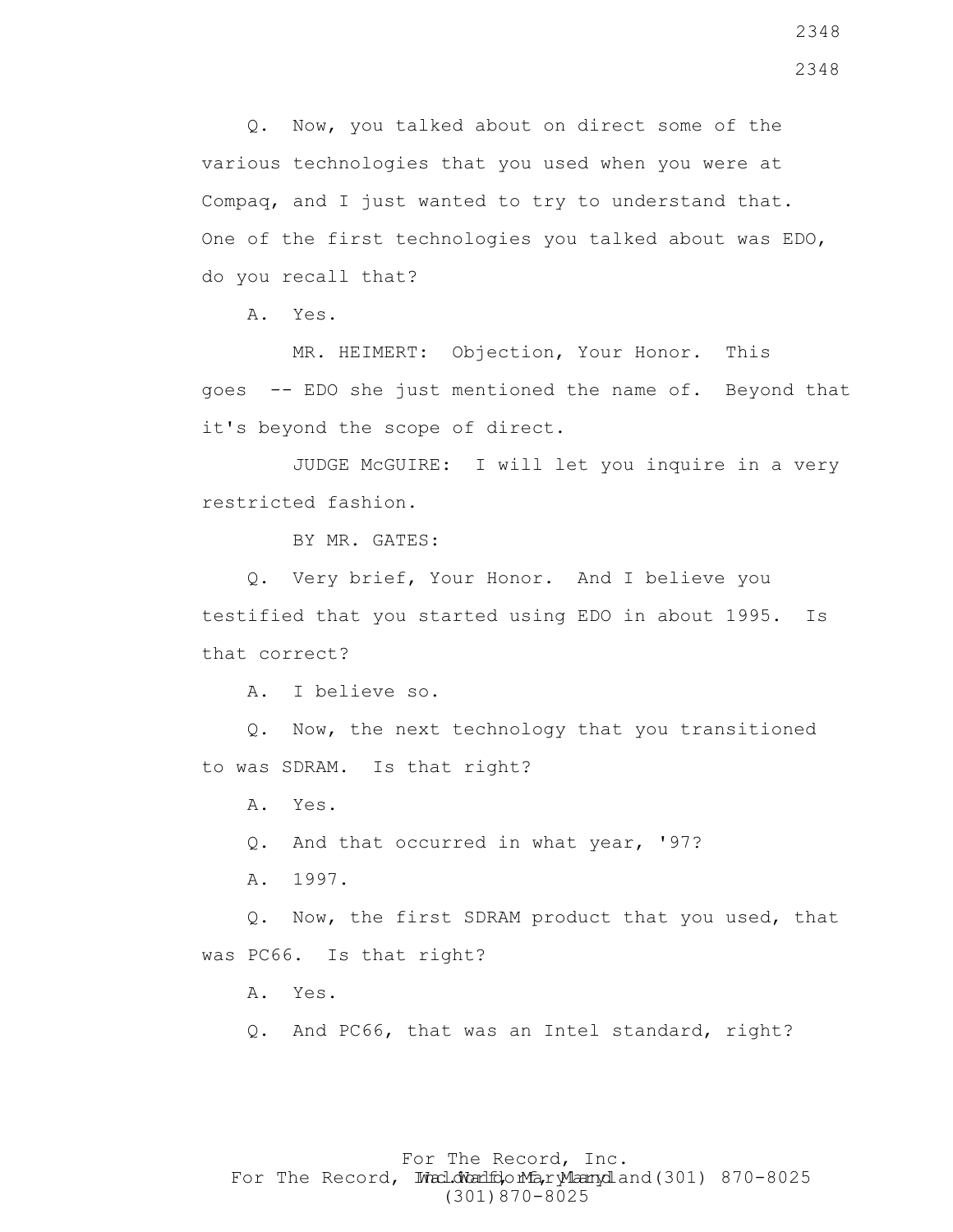A. Yes, it had to do with the speed of the SDRAM.

Q. And that was a standard promulgated by Intel?

A. That's my understanding, yes.

Q. So, PC66 SDRAM was '97, right?

A. Um-hmm.

Q. Now, Compaq used PC100 SDRAM, right?

A. Yes, we did.

 Q. Let me before I get to PC100, you talked about backward capability in your direct. Do you remember that?

A. Yes.

 Q. Was PC66 SDRAM backward compatible with EDO systems?

A. No, it was not.

 Q. So, I couldn't take a PC66 SDRAM module and plug it into an EDO machine?

A. No.

Q. Could I plug an EDO module into a PC66 machine?

A. No.

 Q. So, in order to transition into the PC66 SDRAM, you had to do a number of system level changes, right?

A. Yes.

Q. You had a different motherboard?

A. Yes.

Q. You had a different chip set?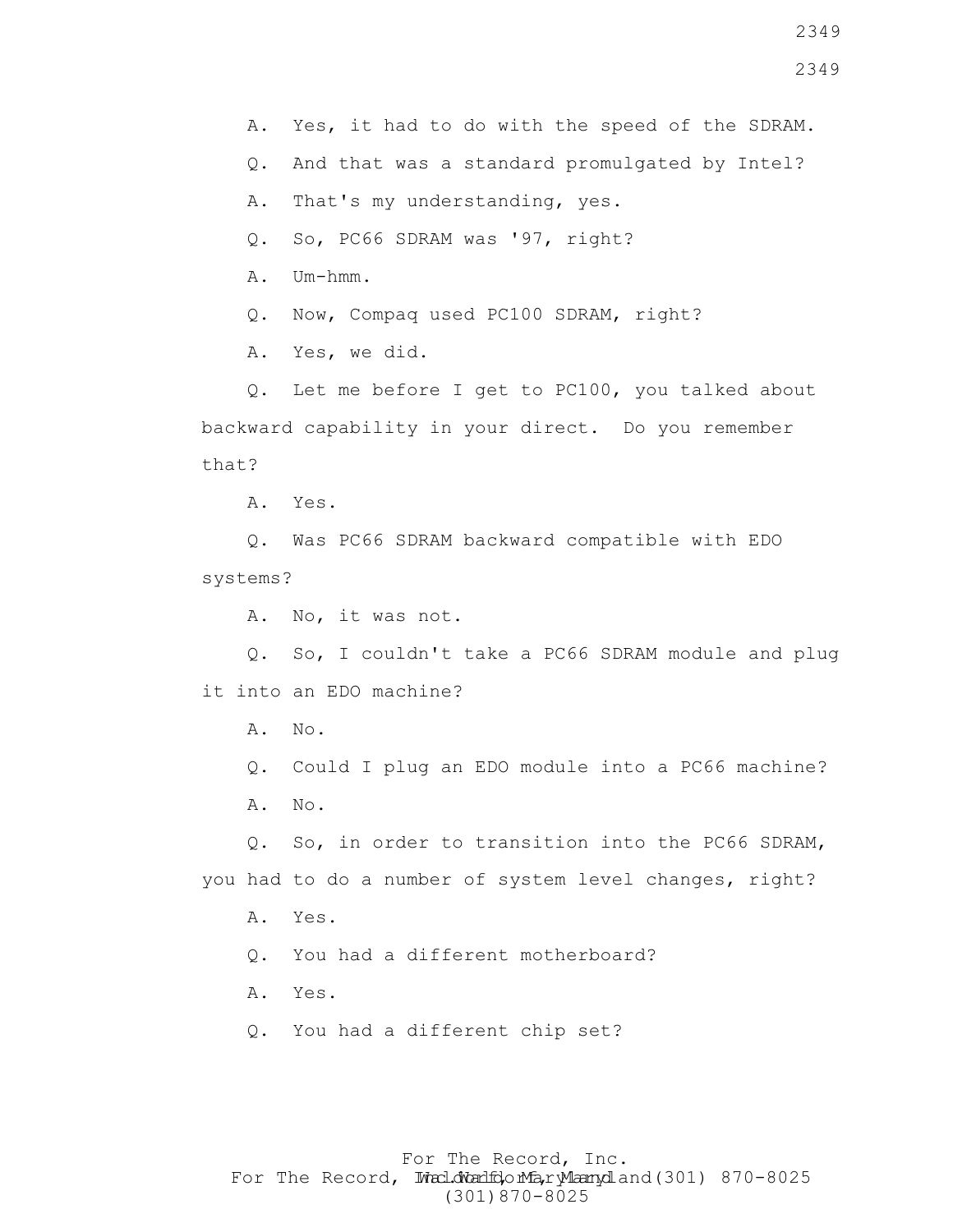A. Yes.

 Q. And the actual physical slot where the memory module goes in was different?

A. Yes.

 Q. Now, the next technology you used was PC100, right?

A. Yes.

Q. PC100 SDRAM, right?

A. Yes.

 Q. And that's an Intel standard, too, right? MR. HEIMERT: Objection, Your Honor. It mischaracterizes any prior testimony.

JUDGE McGUIRE: Mr. Gates, response?

 MR. GATES: I'm asking her whether or not it was an Intel standard, Your Honor, whether or not she knows it was.

 JUDGE McGUIRE: Well, let me hear from complaint counsel how, in fact, that does mischaracterize the prior testimony.

 MR. HEIMERT: Well, I assumed in his question that it is, and if he rephrased, it might not be objectionable.

> JUDGE McGUIRE: In that case sustained. BY MR. GATES:

Q. Ms. Gross, do you know whether or not PC100 was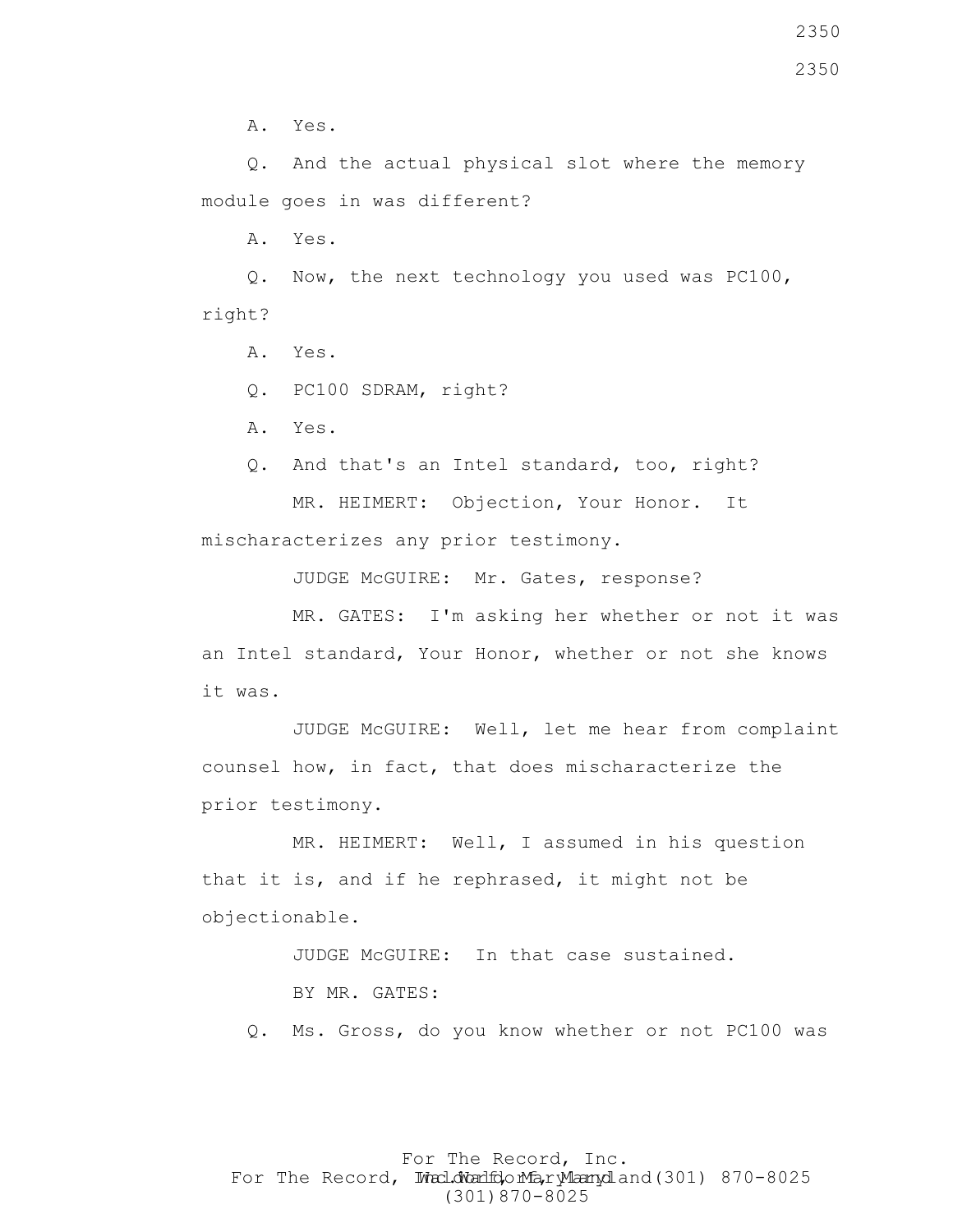an Intel standard?

A. Yes, I believe it was.

Q. It was an Intel standard?

A. I believe so.

Q. And when did Compaq start using PC100 devices?

 A. I'm not exactly sure of the date, I estimate 1998.

 Q. And going back from the EDO to PC66 transition, how long after you started using the PC66 SDRAM were you using it for the majority of your computer products?

 A. Probably about six months, because it was introduced on the desktop and rapidly transitioned, and the desktop is the highest volume, so it moved to the majority very quickly.

 Q. When you transitioned to PC100 SDRAM, now PC100 SDRAM is not backward compatible with PC66, is it?

 A. I really am not sure. I would think that some boxes you might be able to take a PC100 and put it in a PC66 slot. It would slow down, but it would work. But I'm not positive of that.

 Q. There is a large document down in front of you, which is a copy of a transcript at your deposition.

A. Okay.

 Q. I am going to ask you to turn to page 37 of that document. Now, remember, that was a transcript of your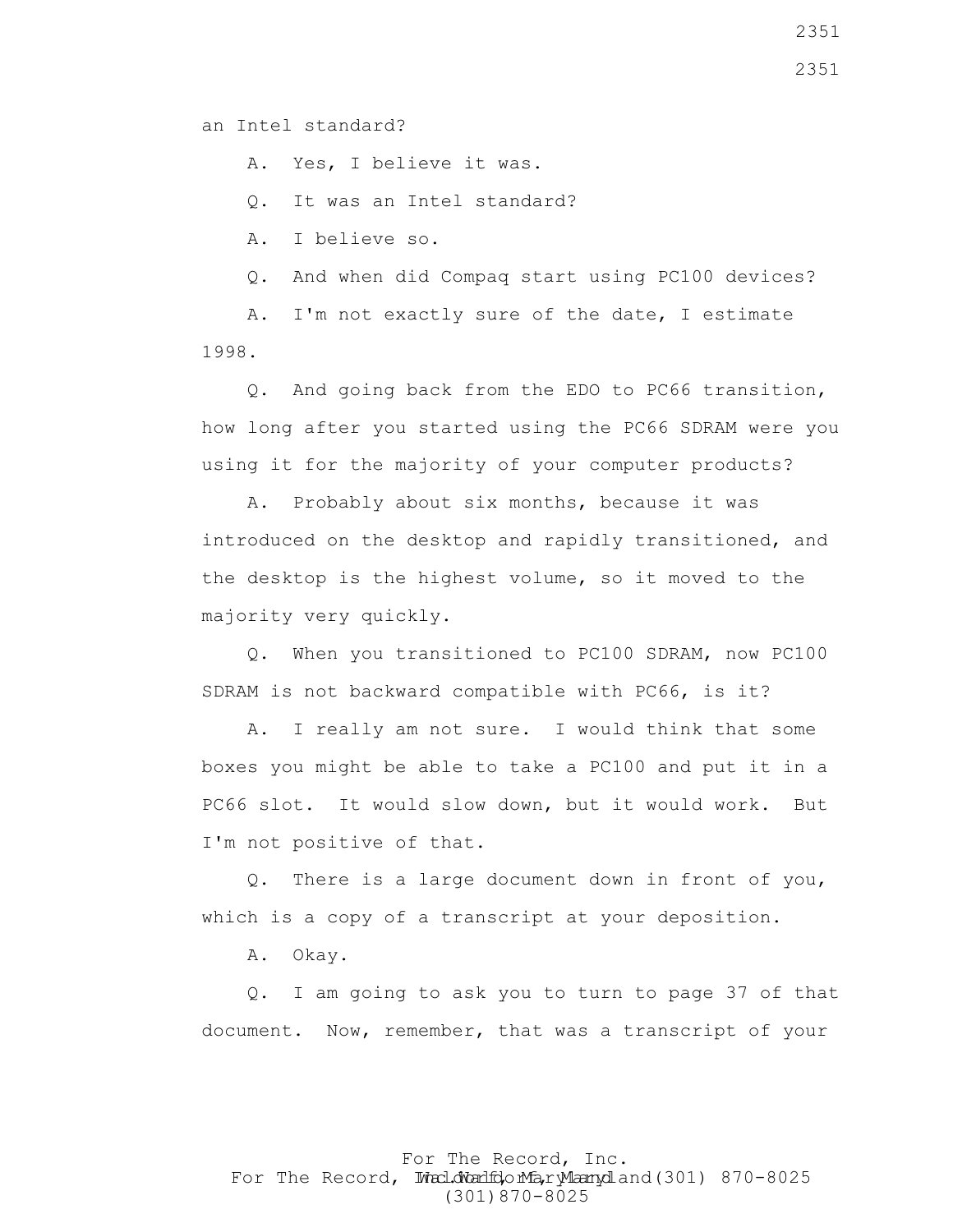deposition in December 2002. Do you remember that deposition?

A. Yes.

 Q. And you remember that you were under oath when you had this deposition taken?

A. Yes.

 Q. And you were trying to testify as to the best of your ability when you testified during this deposition?

A. Yes.

 Q. If you look at page 37, line 18, I'm going to read to page 38, line 3, let me just read that.

 "In the different generations of SDRAM technology, PC66 and 100 and 133, were there system changes that had to be implemented when you started designing systems for PC100 versus PC66?

 "Answer: Yes, the three different generations, if you would, of SDRAM are not completely compatible. PC100 and 66 were not backward compatible in that you couldn't plug one PC100 module into a PC66 system. Now, if PC100 and PC66 did function interchangeably in a system so that PC133 did have backward capability."

Do you see that testimony?

A. Yes.

 MR. HEIMERT: Objection, it's not proper impeachment for him simply to read the deposition, is he

For The Record, Inc. For The Record, Ward.dWardfdorMa, ryMannydland(301) 870-8025 (301)870-8025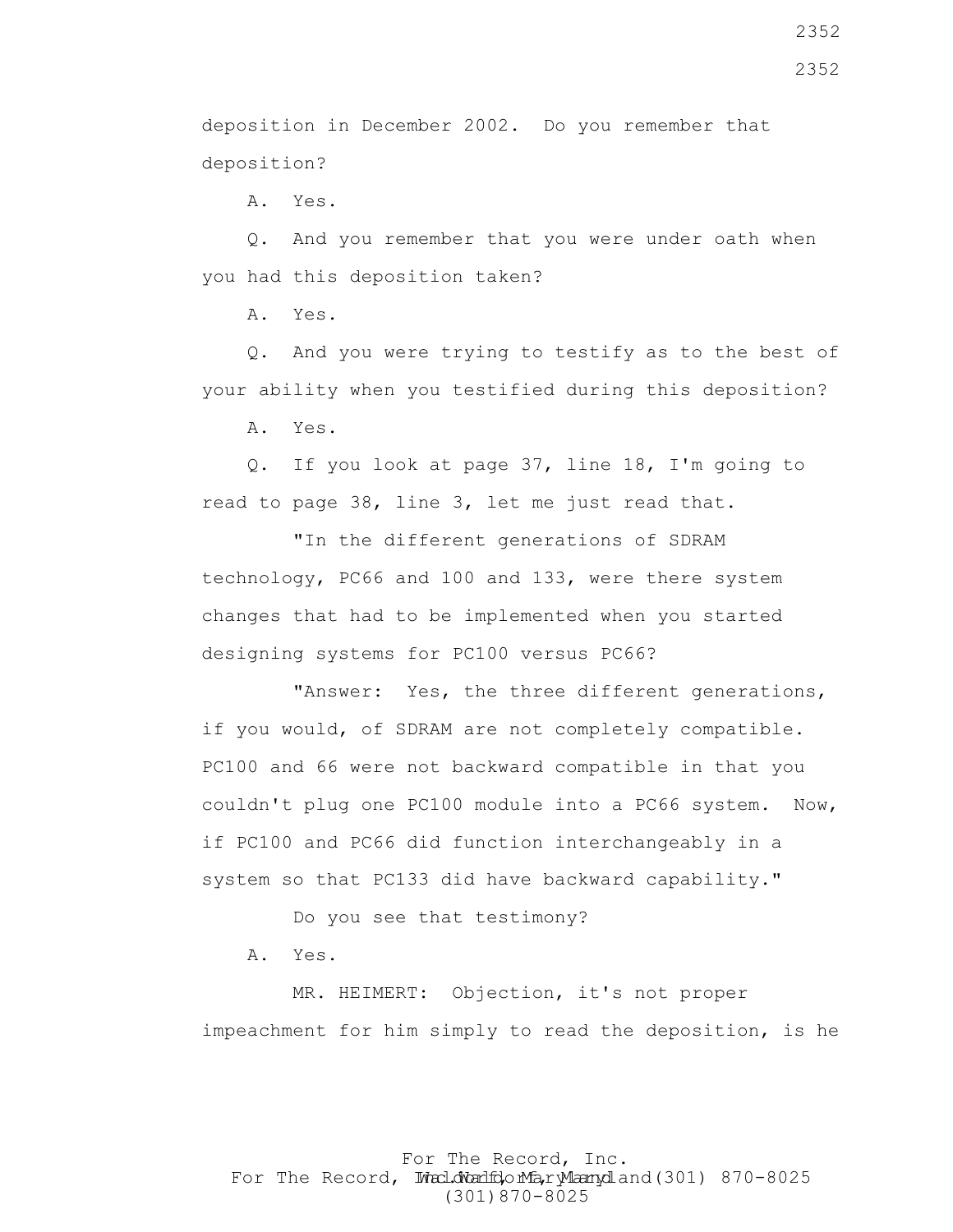JUDGE McGUIRE: Well, I assume that you are going to have a question and follow up on that.

BY MR. GATES:

Q. I Will, Your Honor, thank you.

 Now, Ms. Gross, do you understand that PC100 was not backward compatible with PC66?

 A. Yes, I believe so at the time, that was probably correct, I do not recall at this moment.

 Q. Now, the next memory Compaq started to use was PC133?

A. Yes.

Q. And it's PC133 SDRAM?

A. Yes.

 Q. Do you know whether or not that's an Intel standard?

A. I believe so.

Q. And you believe it was --

A. I believe it is an Intel standard.

 Q. An Intel standard. And in what year did Compaq start to use PC133 devices?

 A. I would guess 1999, but I really don't have an accurate recollection.

 Q. Well, we'll put 1999 with a little question mark. Now, when you started using PC133 memory modules,

# For The Record, Inc. For The Record, Ward.dWardfdorMa, ryMannydland(301) 870-8025 (301)870-8025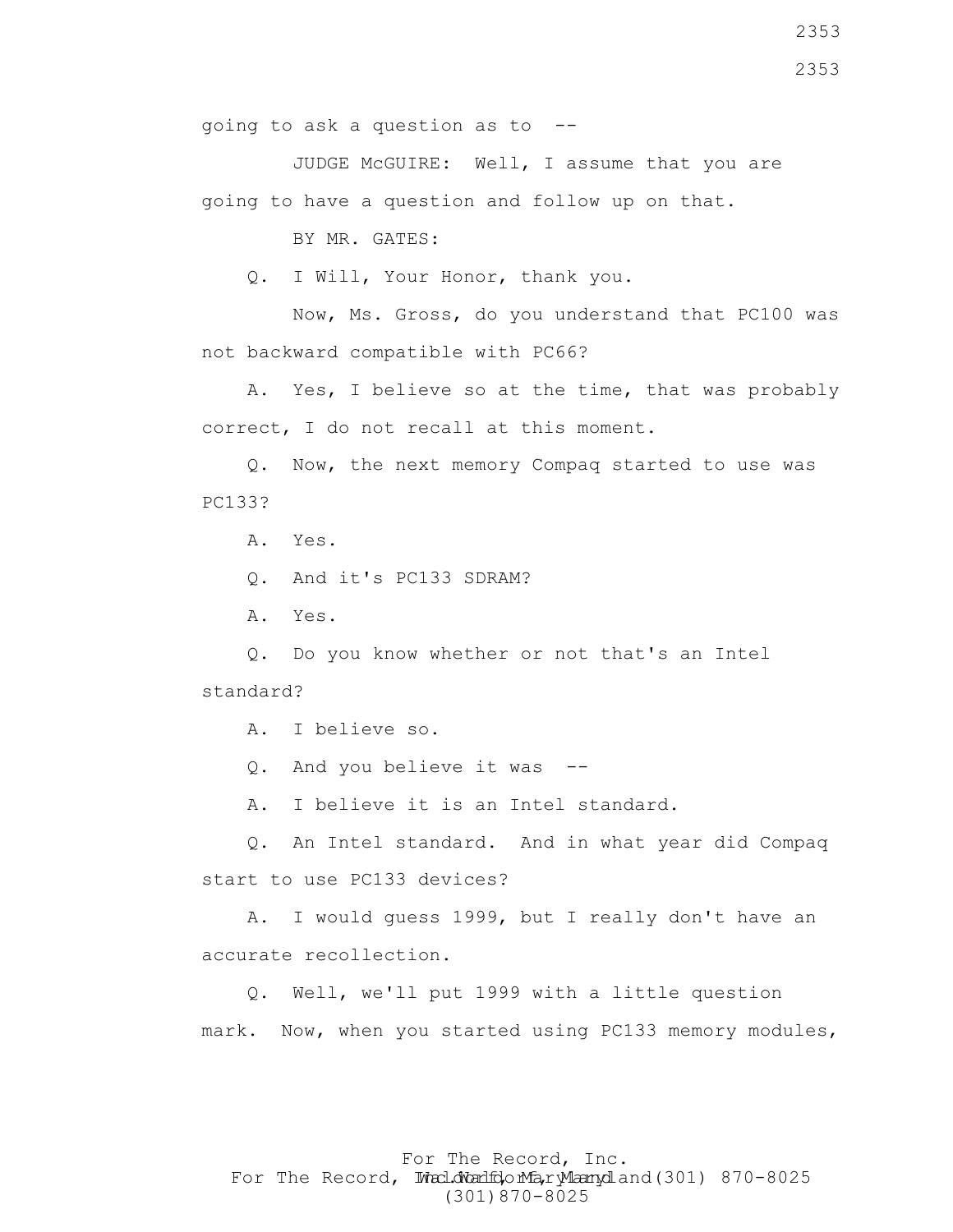A. Probably, I'm not absolutely sure.

 Q. The next type of memory that Compaq used was DDR?

A. Yes.

Q. Well there was RDRAM in the middle?

A. Yes.

 Q. And when you started using SDRAM, you didn't use RDRAM in all of your products, did you?

A. No.

 Q. And you didn't even use it in the majority of your products?

A. No.

 Q. Now, the next standard memory technology that you went to where you used it for the majority of your products was DDR?

A. Yes.

 Q. And when you first started using DDR, that was 2001?

A. Yes.

Q. And which type of DDR were you using in 2001?

A. I believe we initially used DDR 266.

 Q. 266? Now, was DDR 266 backward compatible with PC133 SDRAM?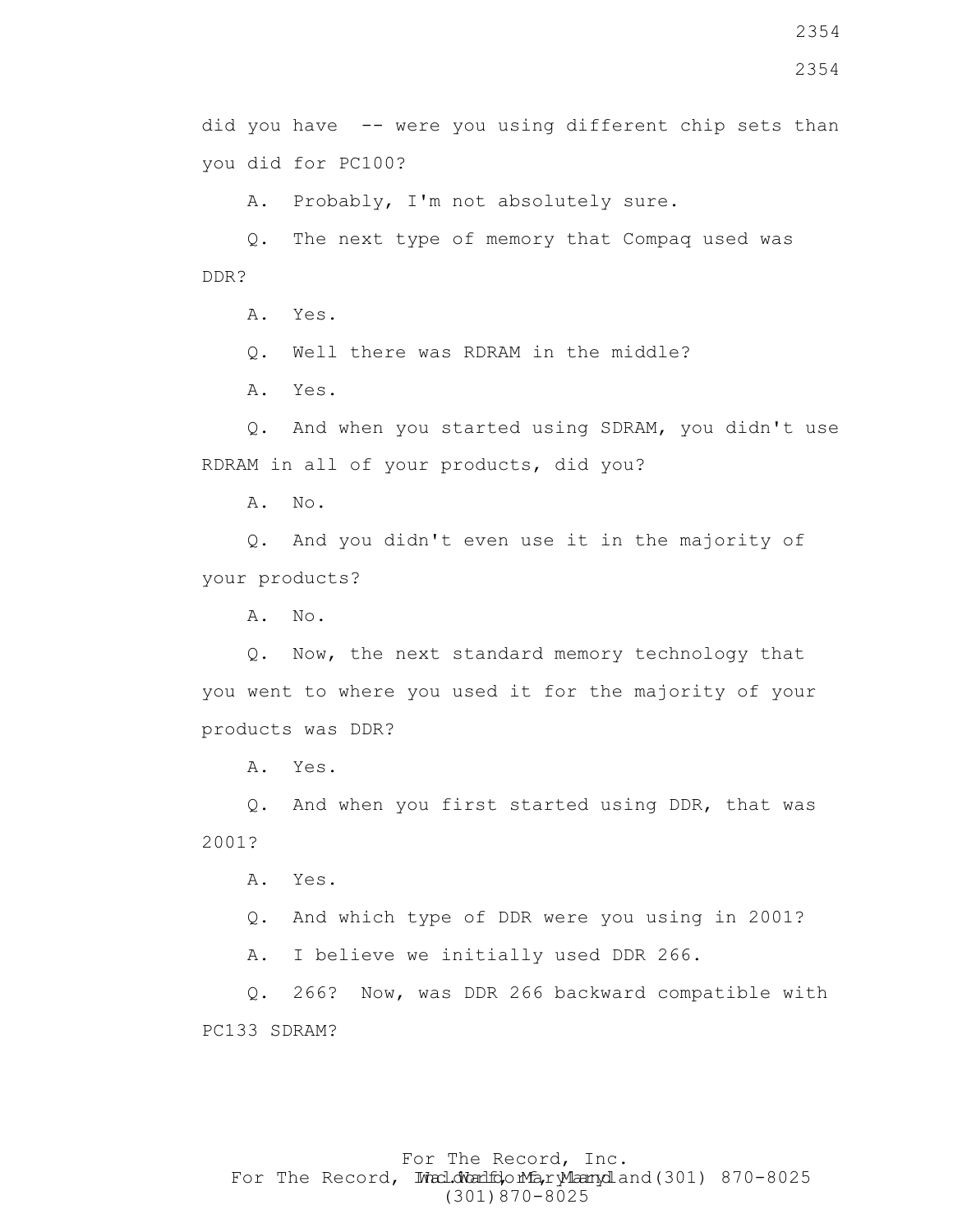A. I don't think so. I'm not sure.

Q. You're not sure?

A. Yeah, I don't think so, it would require --

 Q. When you used DDR 266 devices, you had to have a different motherboard layout than you did with the PC133 SDRAM products. Is that right?

 MR. HEIMERT: Objection, Your Honor, for lack of foundation.

JUDGE McGUIRE: Sustained.

BY MR. GATES:

 Q. Ms. Gross, when you started to use DDR 266 memory devices, do you know whether or not Compaq was using a different motherboard for those devices?

A. No, I'm not.

 Q. Do you know whether or not you were using a different chip set?

A. No, I don't know for sure.

 Q. But you do believe that it was not backward compatible?

MR. HEIMERT: Objection, lack of foundation.

 JUDGE McGUIRE: Overruled. That was her prior answer.

BY MR. GATES:

Q. You can answer.

JUDGE McGUIRE: You can expand on that answer,

## For The Record, Inc. For The Record, Ward.dWardfdorMa, ryMannydland(301) 870-8025 (301)870-8025

2355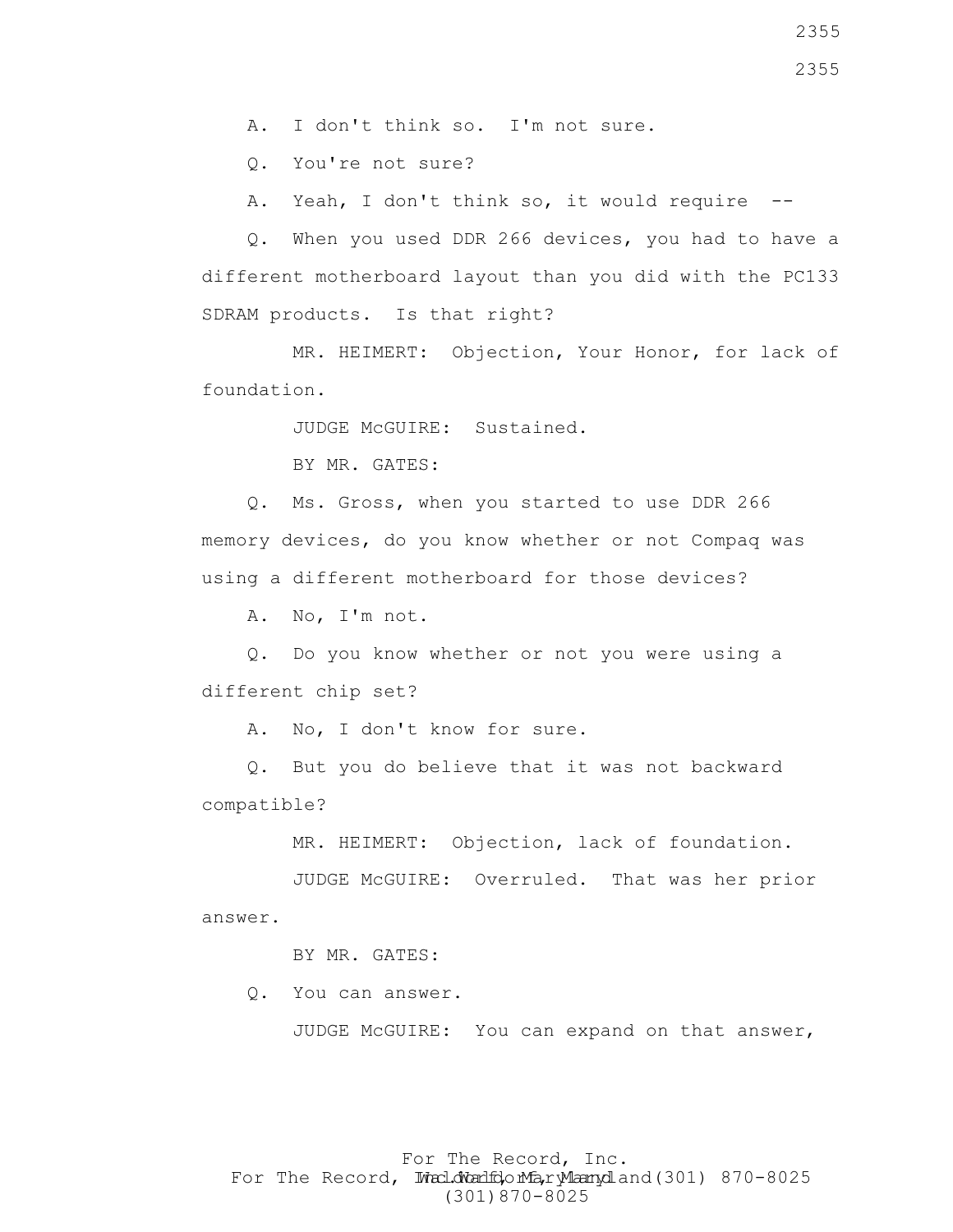BY MR. GATES:

please.

 Q. When you started using DDR 266, you understood that it was not backward compatible with an SDRAM PC133?

Ms. Gross, if you can properly characterize it.

 A. I believe that's the case. It would downgrade the performance of the SDRAM.

 Q. Now, did Compaq begin to use a different DDR product before it was merged with HP?

A. No, I don't think so.

 Q. Do you know whether or not HP uses a DDR 333 product?

 A. Yes, I believe we're using some in a small quantity.

 Q. Do you know when it was that HP first started using DDR 333 products?

 A. Fairly recently, I would probably say some time in the last six months or so, I don't think we  $-$ - it might be late 2002.

 Q. Do you know whether or not HP plans to use the DDR 400 device?

 A. We're trying to decide that right now. I think probably we will have some usage of that.

Q. Is it in the road maps right now?

For The Record, Inc. For The Record, Ward.dWardfdorMa, ryMannydland(301) 870-8025 (301)870-8025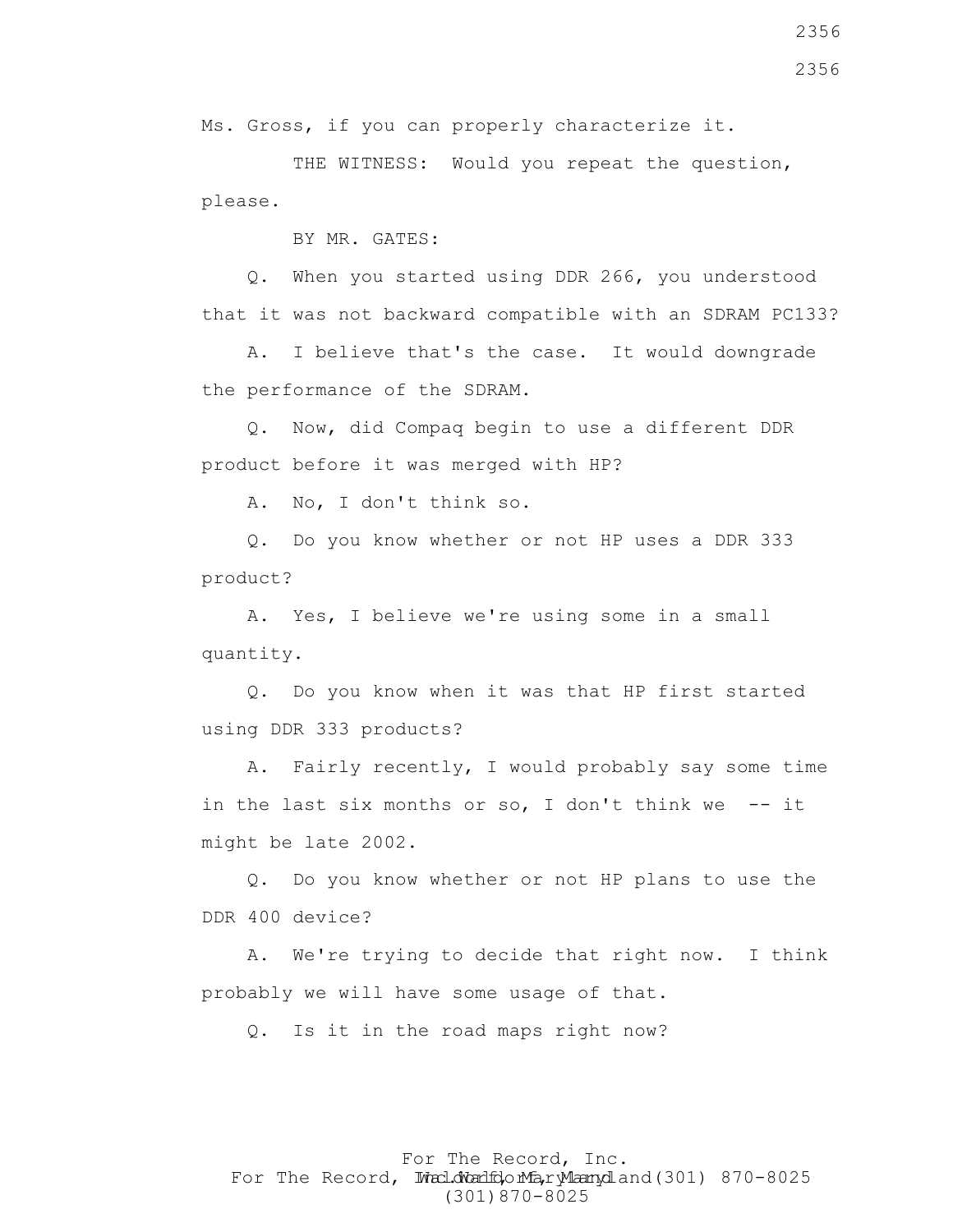JUDGE McGUIRE: Okay, that's beyond the scope. BY MR. GATES:

 Q. Does this chart accurately depict the types of DRAM that Compaq and then HP after the merger has used over this period of time as depicted there?

A. Yes.

 Q. So, I can label this Compaq DRAM -- Compaq/HP DRAM usage?

A. Yes.

 MR. HEIMERT: Objection, Your Honor, I believe it mischaracterizes the testimony, I believe Ms. Gross testified that there was RDRAM also within that list.

JUDGE McGUIRE: So noted, sustained.

 MR. GATES: And Your Honor, I will mark this exhibit I believe as DX-24.

 JUDGE McGUIRE: 24. That reminds me, we did not mark the posters that complaint counsel used on Monday that showed the organizational chart of Rambus. So we might want to mark that now, at least go on the record, and then we'll mark this accordingly. At that time, there were, was it three posters as I remember?

 MR. ROYALL: I believe that's right, subject to check.

 JUDGE McGUIRE: Let's just mark those in the interim DX-24 through DX-26, and we'll mark this DX-27.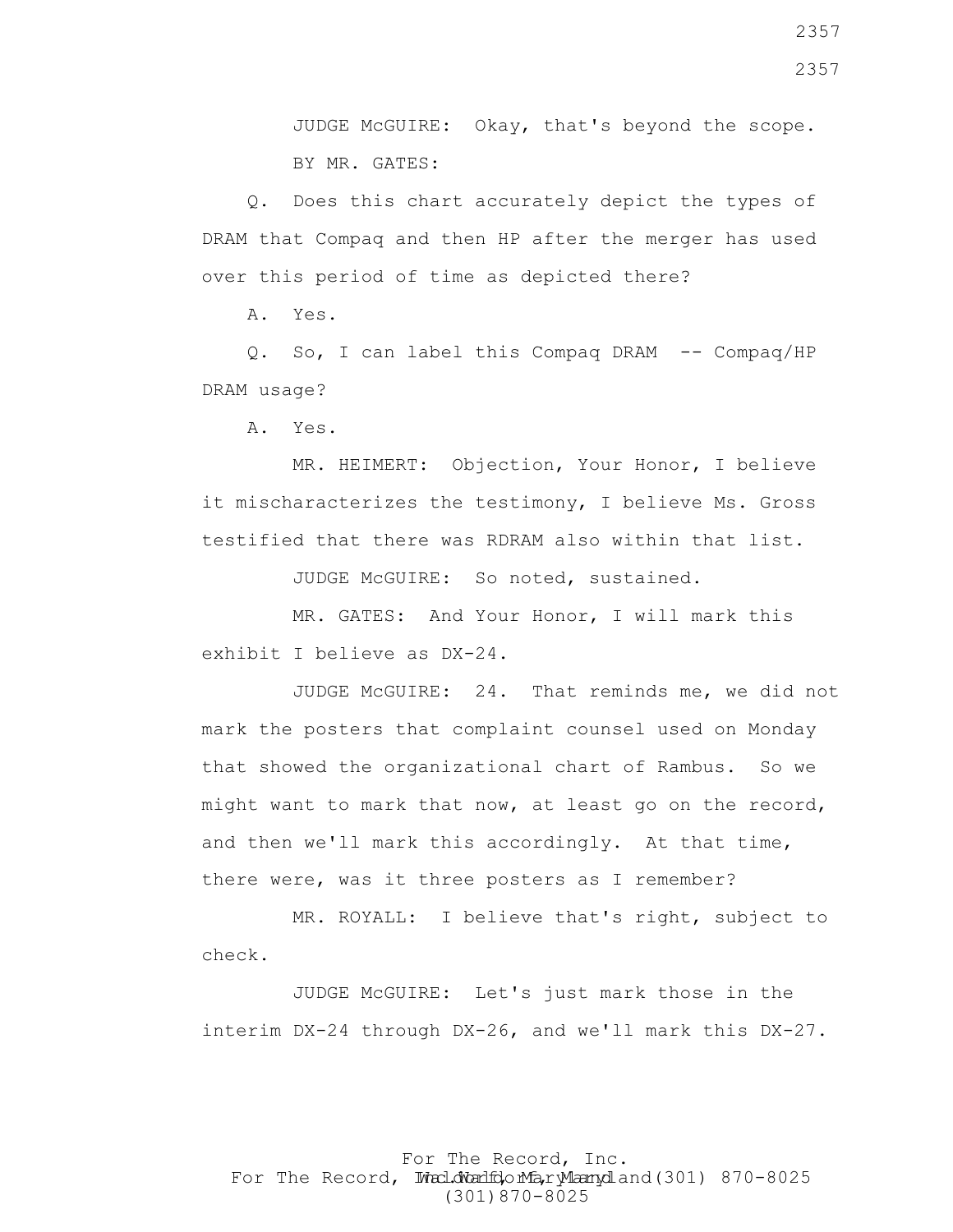2358

MR. ROYALL: We'll confirm that it was three, and if not we'll let you know.

 JUDGE McGUIRE: If there is a problem, come back on the record.

MR. ROYALL: Thank you.

 **(DX Exhibit Numbers 24 through 27 were marked for identification.)**

 MR. GATES: Ms. Gross, I don't have any other questions for you.

 MR. HEIMERT: Your Honor, if we could have a few minutes to discuss our cross, or our redirect examination.

> JUDGE McGUIRE: Yeah, let's go off the record. JUDGE McGUIRE: On the record.

#### **REDIRECT EXAMINATION**

BY MR. HEIMERT:

Q. Thank you, Your Honor.

Ms. Gross, are you a lawyer?

A. No, sir.

 Q. So, do you know what the outcome of the Rambus patent litigation will be?

A. No.

 Q. I would like to refer to DX-27 if I might. You testified that you produced -- you used memory more or less in this order. Is that correct?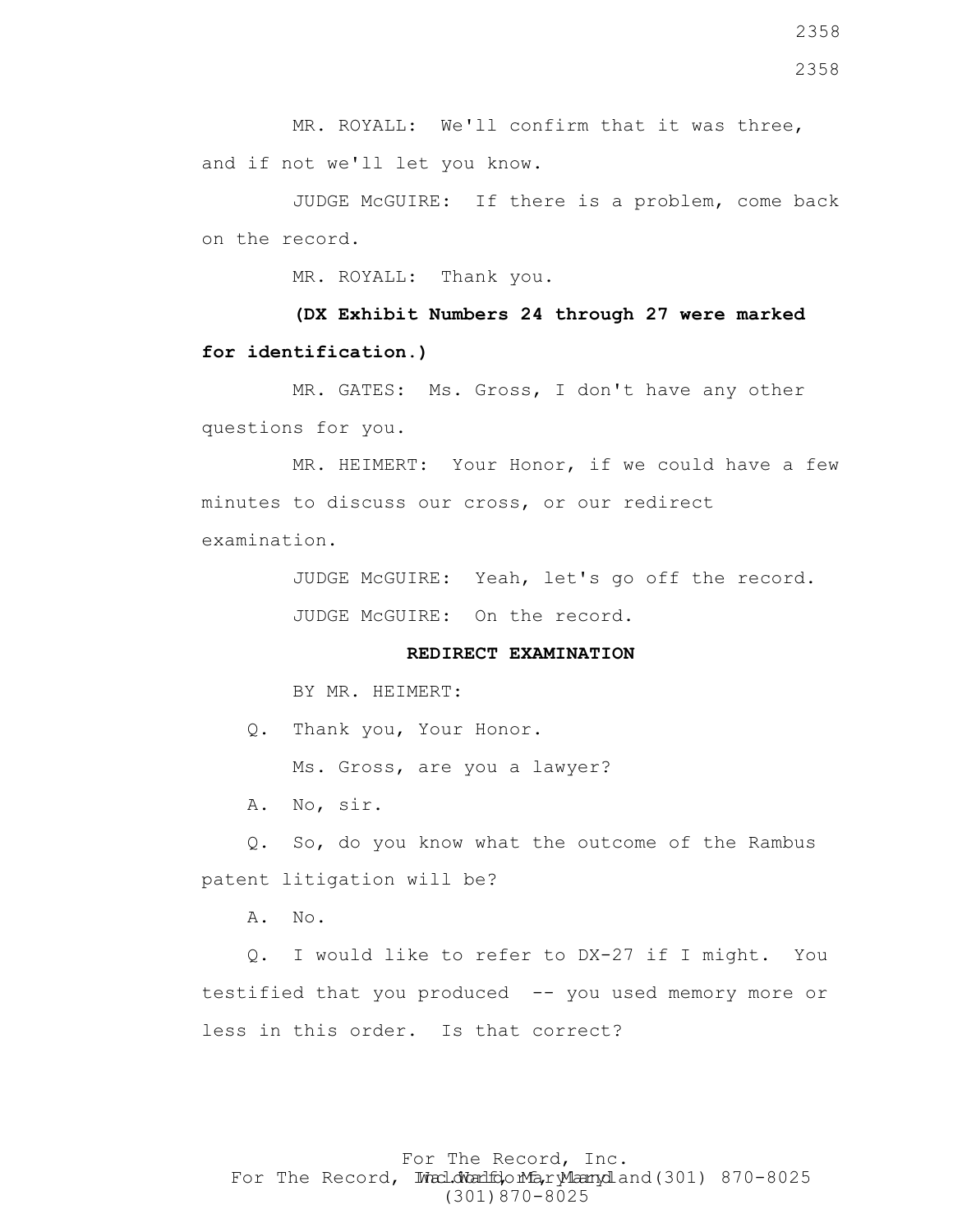A. That's correct.

Q. And did you use RDRAM memory at any point?

A. Yes.

 Q. And where in this list should that RDRAM -- use of RDRAM memory appear?

A. Between PC133 SDRAM DDR 266.

 Q. Now, when you transitioned between EDO and PC66 SDRAM, do you stop using EDO all together and use only PC66 in your new computer products?

 A. No. We would be introducing new products with the new technology and continuing to produce other products with the technology we were previously using.

 Q. And when you moved from PC66 to PC100 SDRAM, did you stop using PC66 in all of your computers and start using PC100 in all of your computers?

 A. No, in fact some of our computers never ruled out all of the technologies.

 Q. And is there a similar transition from each of the products on this list?

 A. No, some desktops often go through each technology iteration, but longer lifetime products such as servers tend to skip technology transitions and adopt every other one, if you would.

 Q. But when you moved to the next technology, say PC133, do you continue to use PC100 in some of your

# For The Record, Inc. For The Record, Ward.dWardfdorMa, ryMannydland(301) 870-8025 (301)870-8025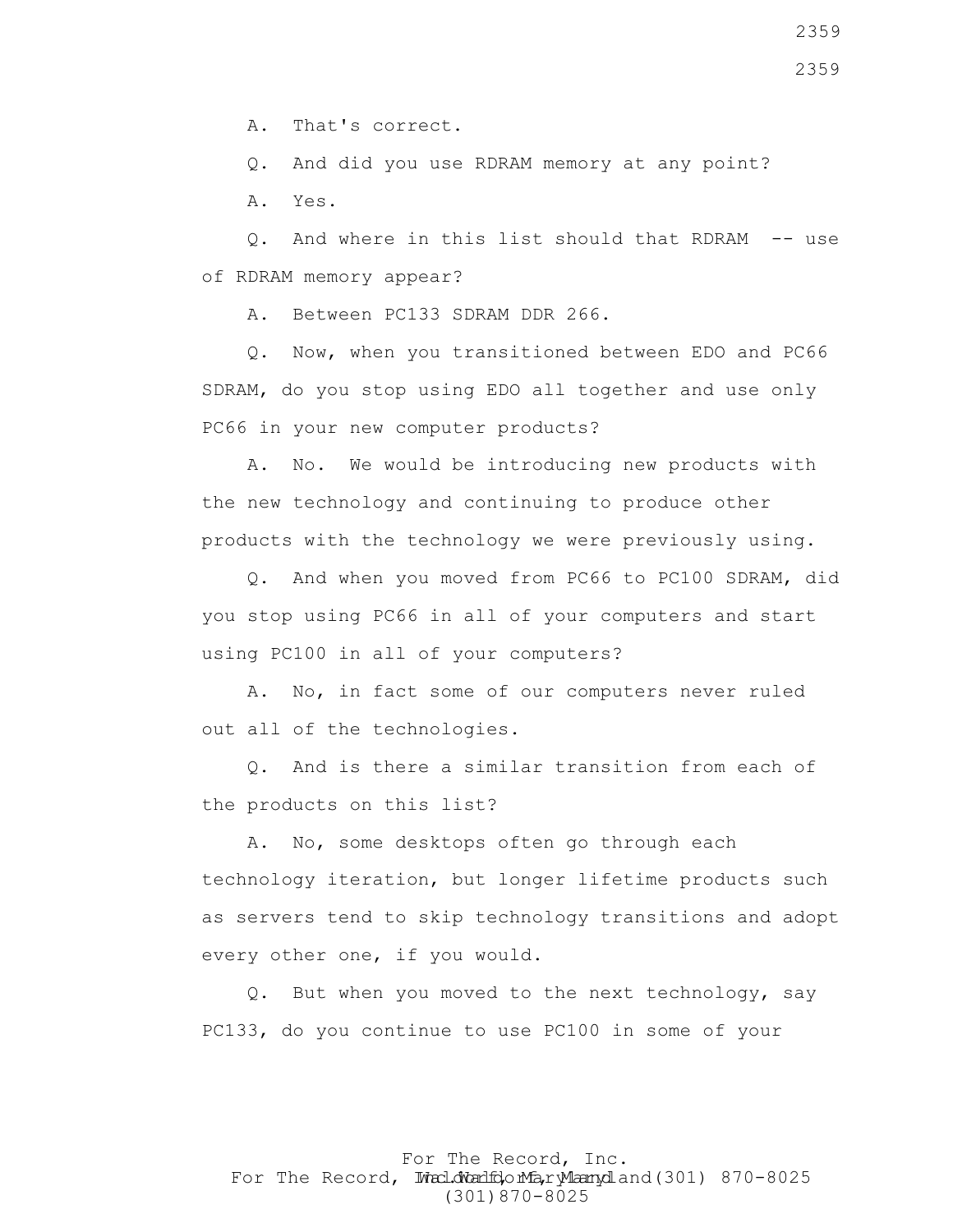products?

A. That's correct.

 Q. And when you moved to DDR 166, did you continue to use PC133 in some of your products?

A. Yes.

 Q. And when you moved to DDR 333, do you continue to use DDR 266 in some of your products?

A. Yes.

 Q. And during that period, how does the breakdown or mix of products using DDR of the next generation versus the previous generation change?

 A. Well, we track and discuss what our suppliers, at least quarterly, what we call the mix of technology, and the way we look at that is we look at the total amount of memory we're purchasing and we look at the percentage of each technology that we're purchasing, and that is one thing that we use to share with our suppliers how we are transitioning technology by sharing quarter to quarter how those percentages might compare.

 Q. And how long does that transition take from one to the next typically?

 A. It varies quite a bit depending on market conditions and the decisions that the product groups are making.

Q. Is it six months, more than six months, less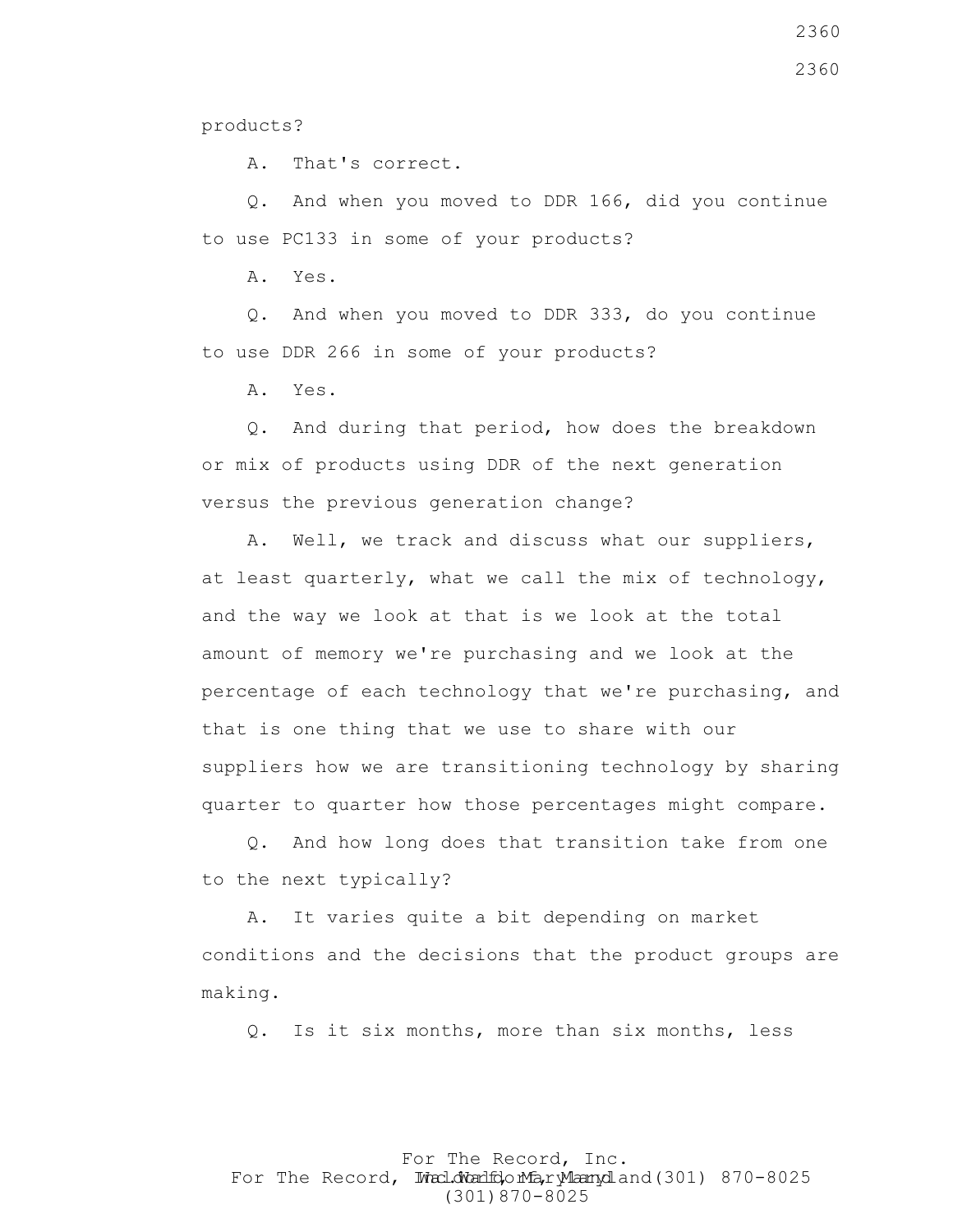than six months?

 A. In the desktop product environment, we tend to transition more rapidly than in the server environment where we have a number of different technologies offered at one time for the long period of time and the transition can take a period of years.

 Q. All right, thank you. You said that PC100 was an Intel standard. Is that correct?

A. To my knowledge.

 Q. Do you know if JEDEC was involved in establishing that standard?

 A. I believe that JEDEC was involved in SDRAM standards, but frankly, I personally don't get involved in who establishes the standards as much as the fact that there is a standard, and I believe that JEDEC and Intel are the only two sources of DRAM standards historically.

 Q. All right, let me turn to some of the documents that Mr. Gates showed you. I would like to have you turn to RX-1287, does the witness still have the exhibits?

MR. GATES: She should.

BY MR. HEIMERT:

 Q. It's the first page of that document is titled 1999 RDRAM Investment Proposal.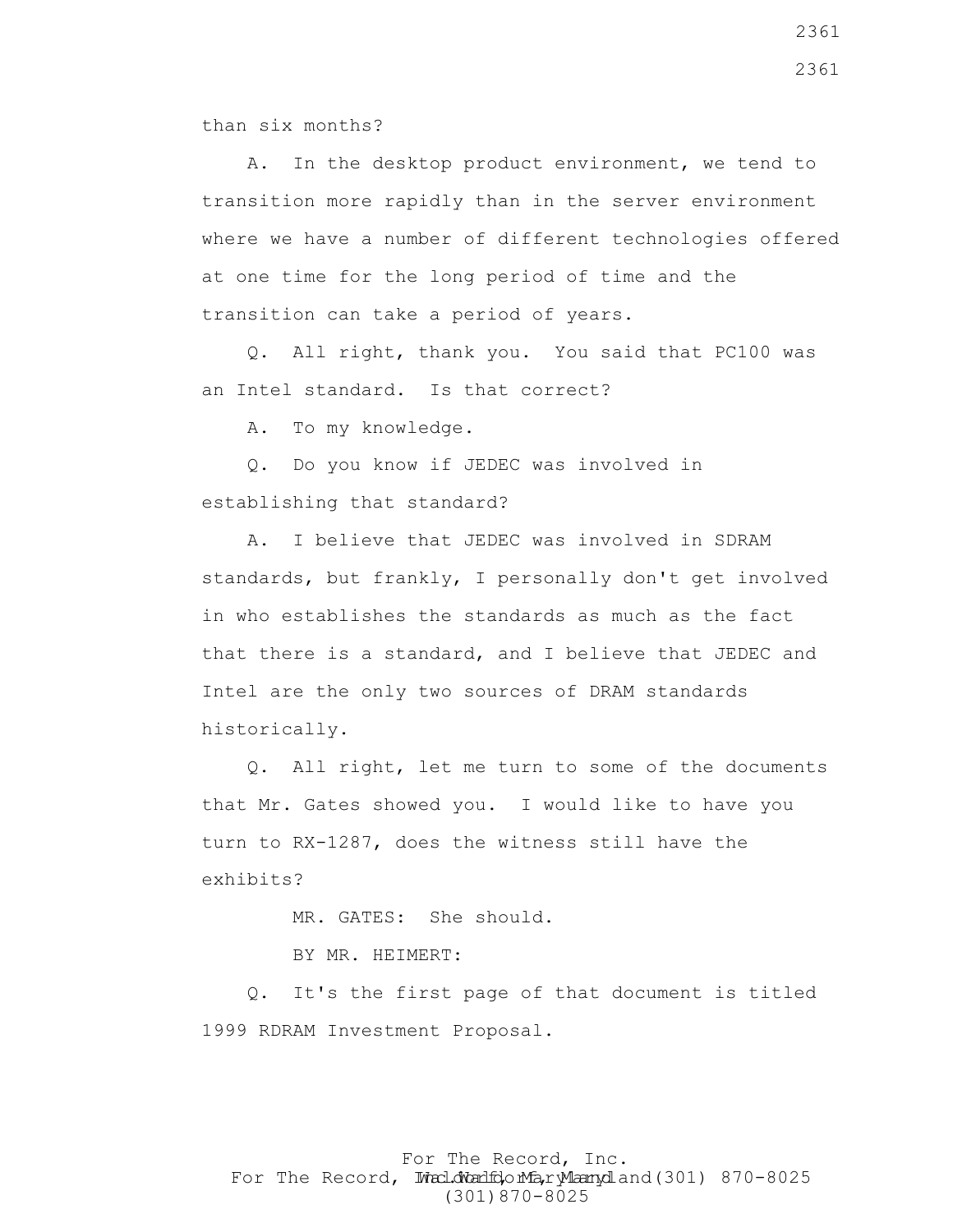A. Okay. Yes.

 Q. If you could turn to page 5 of that exhibit, please. There are three bullet points on that page.

A. Yes.

 Q. Page 5 of 8. I would like to focus on the results of your trip. Do you recall why suppliers were reluctant to move to RDRAM?

A. Yes, some of those reasons are listed there.

Q. And what are those reasons?

A. They have not  $-$ - in this period, suppliers were not very profitable, so it was a challenge to generate more capacity investment. There were issues with the availability of test equipment and some packaging, some supply materials. In other words, some of the materials that the DRAM suppliers needed to obtain in order to provide packaging.

Q. What is the issue with testing?

 MR. GATES: Your Honor, I believe this is going into hearsay testimony.

 MR. HEIMERT: Your Honor, first of all he examined on this, second of all, he established foundation that this was a document prepared by her.

 JUDGE McGUIRE: Is this the same document that we had gone into on his cross examination?

MR. HEIMERT: Yes, it is, Your Honor.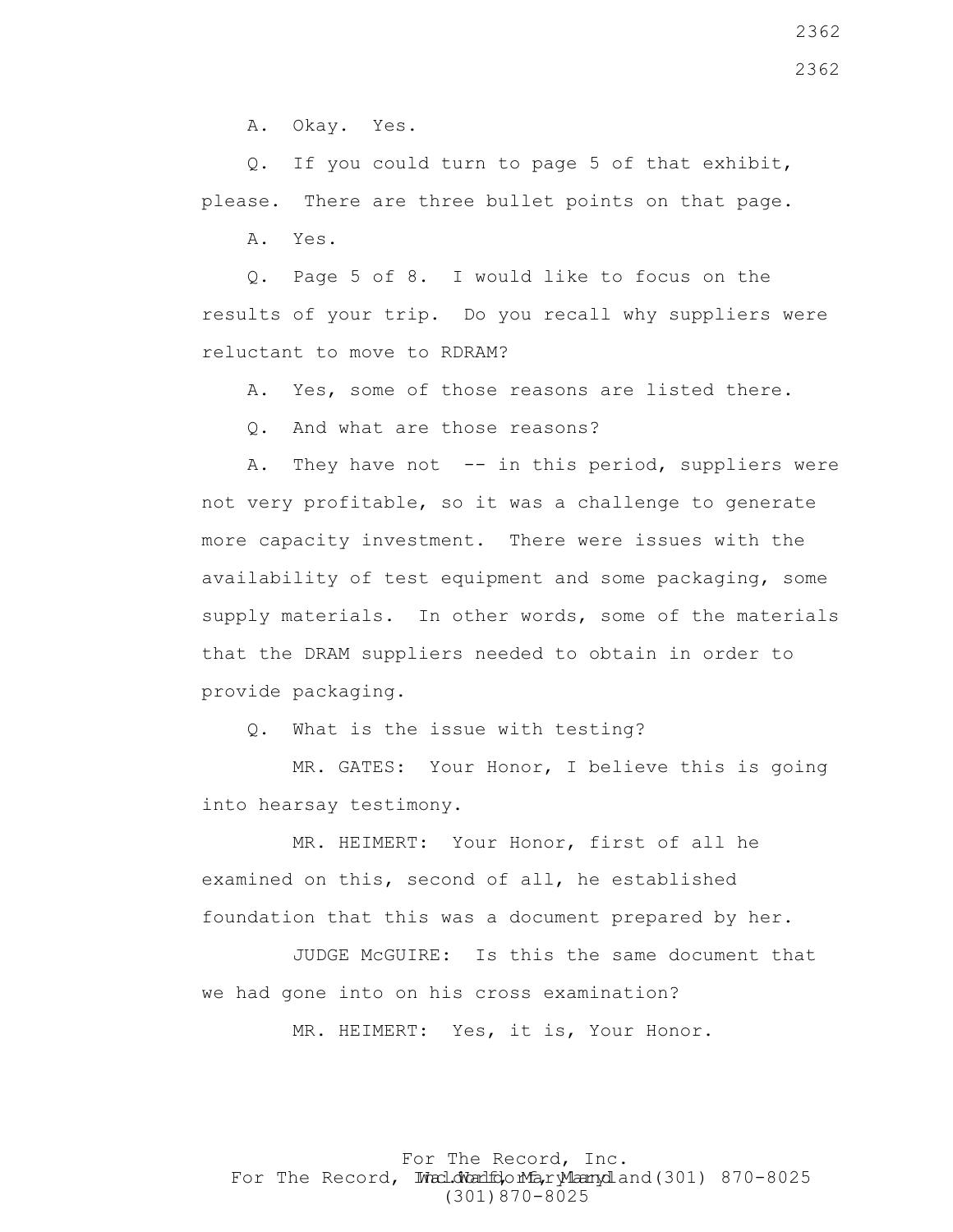JUDGE McGUIRE: Then overruled.

THE WITNESS: The issue with testing was that because RDRAM product was very fast technology, it would have required new and expensive testing equipment, and it had a long lead time to purchase as well.

BY MR. HEIMERT:

 Q. You said the lead time is long, how long is the lead time?

 A. I don't recall for a fact, but I estimate somewhere like nine months to a year, but  $-$ -

 Q. That is longer than it is for other types of memory products?

 A. Well, these were testers, not memory products, but at the time, it was a long lead time relative to what was considered normal.

 Q. Okay, thank you, I would like to move on to another document. If you could turn to it's RX-1302, another one that you looked at earlier. It just has memory update as the title of the document. If you could turn to page 9 of that document, please. On the first bullet point, you identify some concerns with RDRAM. What were those concerns?

 A. RDRAM required new device packaging technology, and by that, we meant that we purchased  $-$ - we purchase memory modules, which are small boards with DRAM devices

For The Record, Inc. For The Record, Ward.dWardfdorMa, ryMannydland(301) 870-8025 (301)870-8025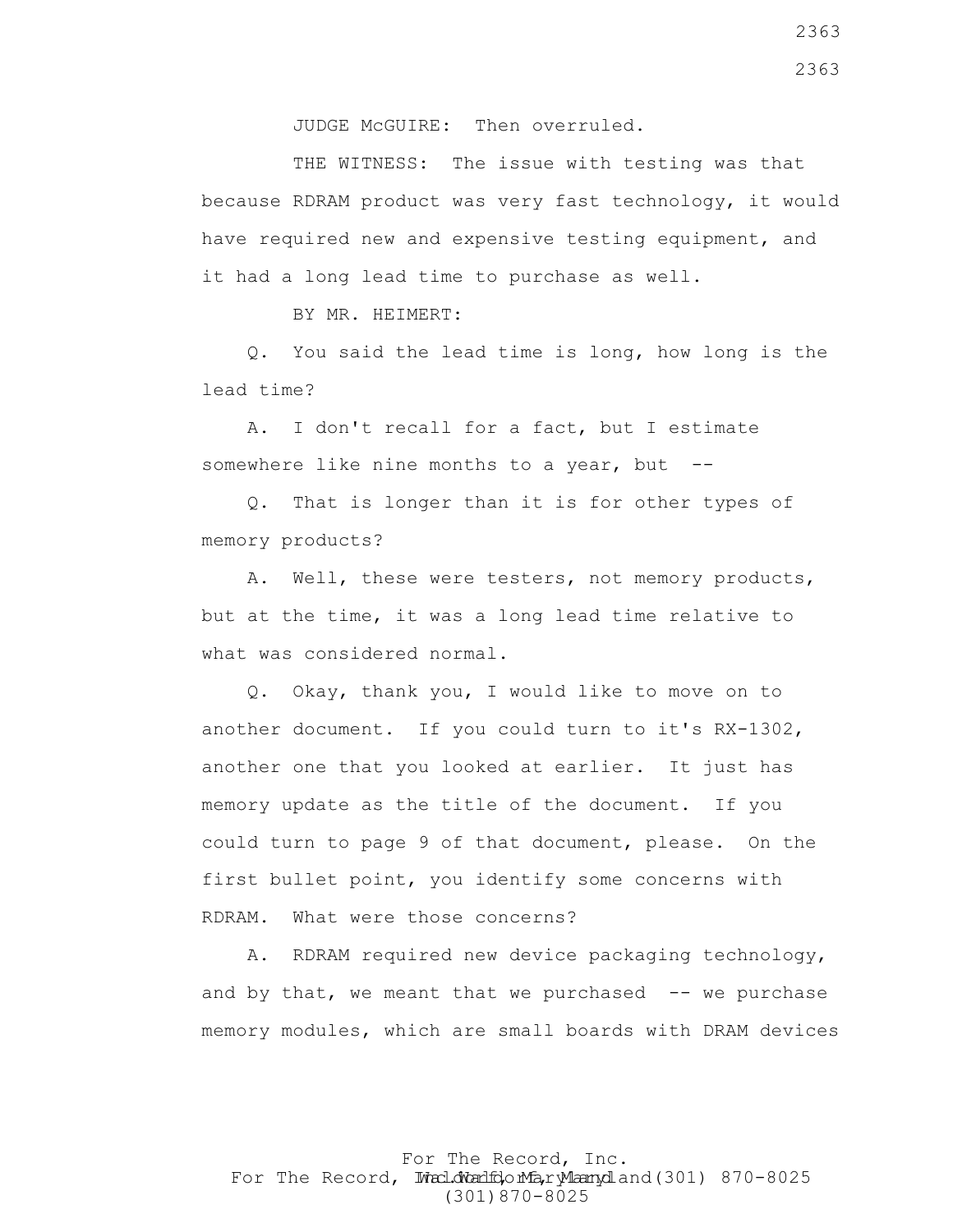on them, and the packaging of the RDRAM device was what was known as a ball grid array, BGA package, and that was a new package relative to high volume production in the DRAM industry.

 Q. And why did that -- if you could explain the cost involved with that problem to the adoption of RDRAM.

 MR. GATES: Objection, Your Honor, it lacks foundation as to the cost for this packaging technology.

 JUDGE McGUIRE: Sustained. You can restate, Mr. Heimert.

BY MR. HEIMERT:

 Q. Did the packaging technology discussed in this document that you just testified about involve any costs?

A. Yes.

Q. And what were those costs?

 MR. GATES: Objection, Your Honor, it lacks foundation, and calls for hearsay.

JUDGE McGUIRE: Sustained again.

BY MR. HEIMERT:

Q. Was it important to you about the cost of RDRAM?

A. Yes.

 Q. And was it your understanding that RDRAM had certain costs associated with it?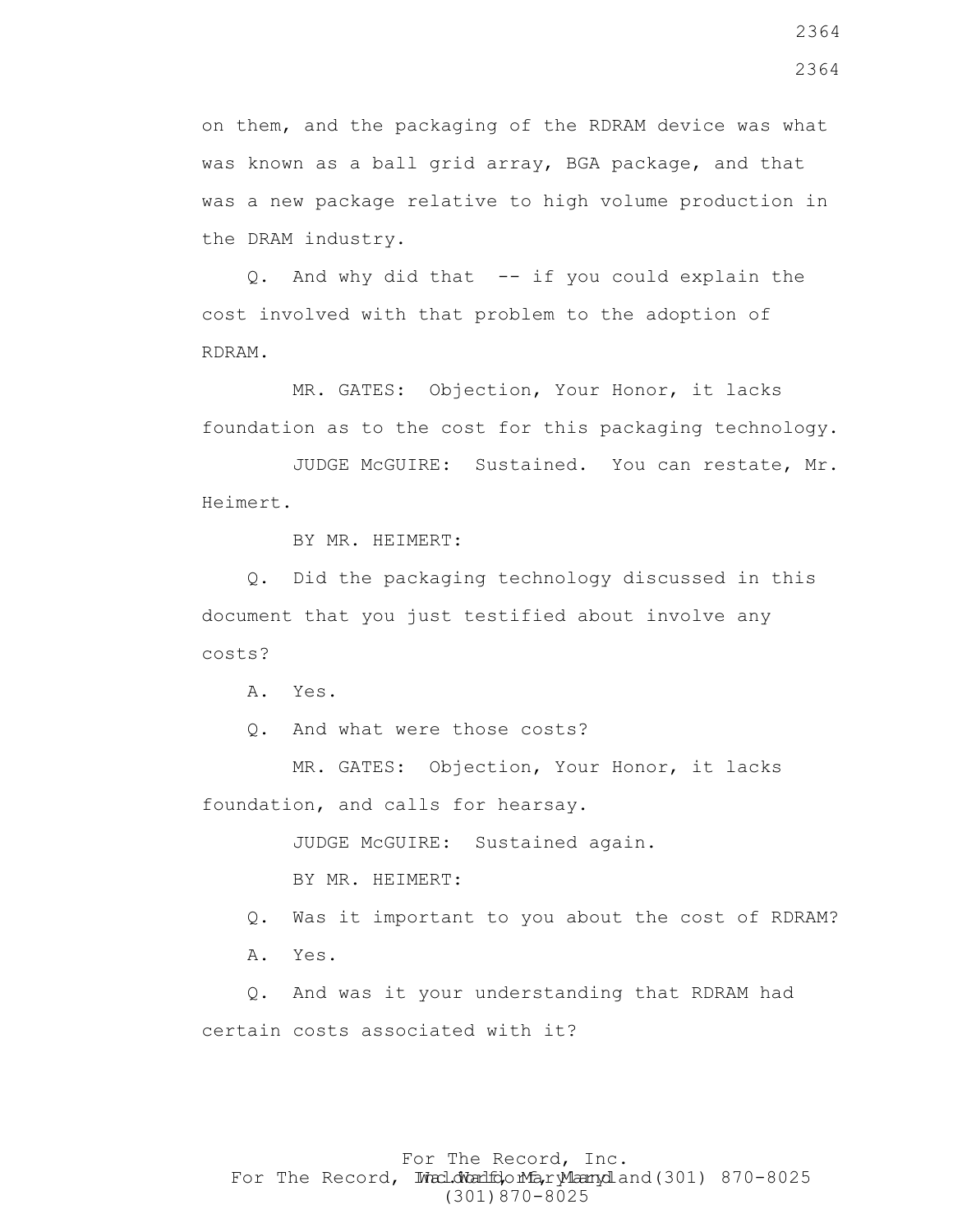A. It was our impression that the cost to manufacture RDRAM were higher than the costs to manufacture the alternative technologies.

 Q. Thank you. I would like to turn to one final document, which is the -- I guess it's the collection of documents, it's rather long, it's RX-1209. If you could turn to page 27 of 34. Is that a page you looked at earlier on cross examination?

A. Yes.

Q. And what is the title of that slide?

A. Scenarios.

 Q. And then below there's 1a, 1b, 2, 3 and 4. What do those represent?

 A. Those are our opinions of the outcomes as of the current situation as we saw it.

 Q. So, did Compaq know at the time which of those outcomes would actually take place?

A. No.

 Q. Now, on point 1a, you refer to a painful transition with RDRAM. What do you mean by painful transition?

 A. That we expected pricing and availability challenges.

 Q. When you say challenges, what do you mean by challenges?

## For The Record, Inc. For The Record, Ward.dWardfdorMa, ryMannydland(301) 870-8025 (301)870-8025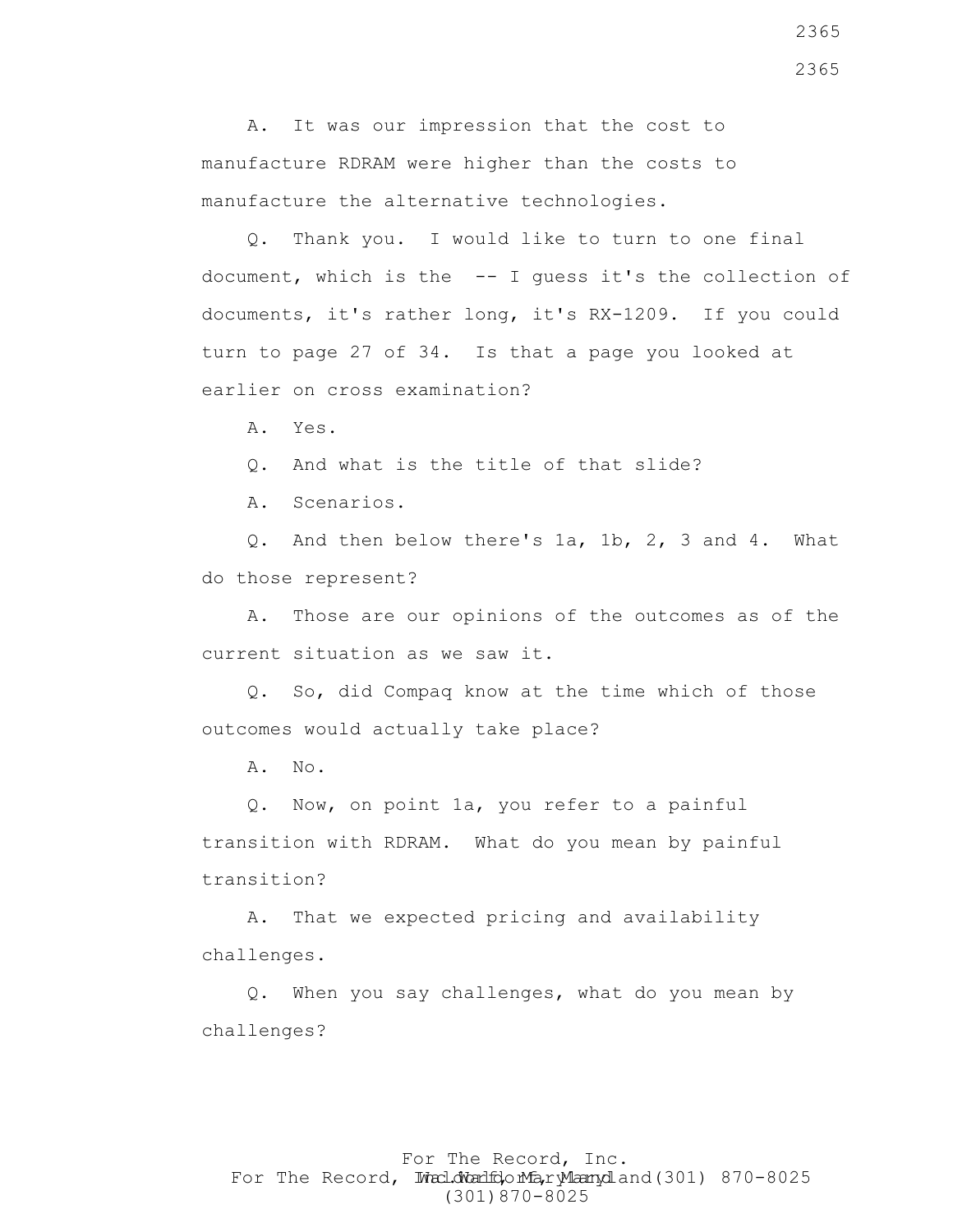A. Potentially unforecasted high prices and shortages in materials.

Q. Excuse me, if I may have a moment, Your Honor.

 If you could turn to one more page of that document, it's page 17 of 34. Are you familiar with this slide?

A. Yes.

Q. And did you prepare it?

A. I or someone on my team prepared it.

 Q. If I could direct you to the third bullet point, you state in the document, or the document states that RDRAM availability is at risk for 1999. Was that your understanding of the time about RDRAM availability?

A. Yes.

Q. And why did you have that understanding?

 A. Because the information we had relative to available supply was less than the quantity that was expected to be demanded by the users.

 Q. Were there any other risks involved with RDRAM in 1999?

 A. There were other risks, not listed here, but when availability is at risk, higher pricing was also a risk.

 MR. HEIMERT: I have no further questions, Your Honor.

# For The Record, Inc. For The Record, Ward.dWardfdorMa, ryMannydland(301) 870-8025 (301)870-8025

2366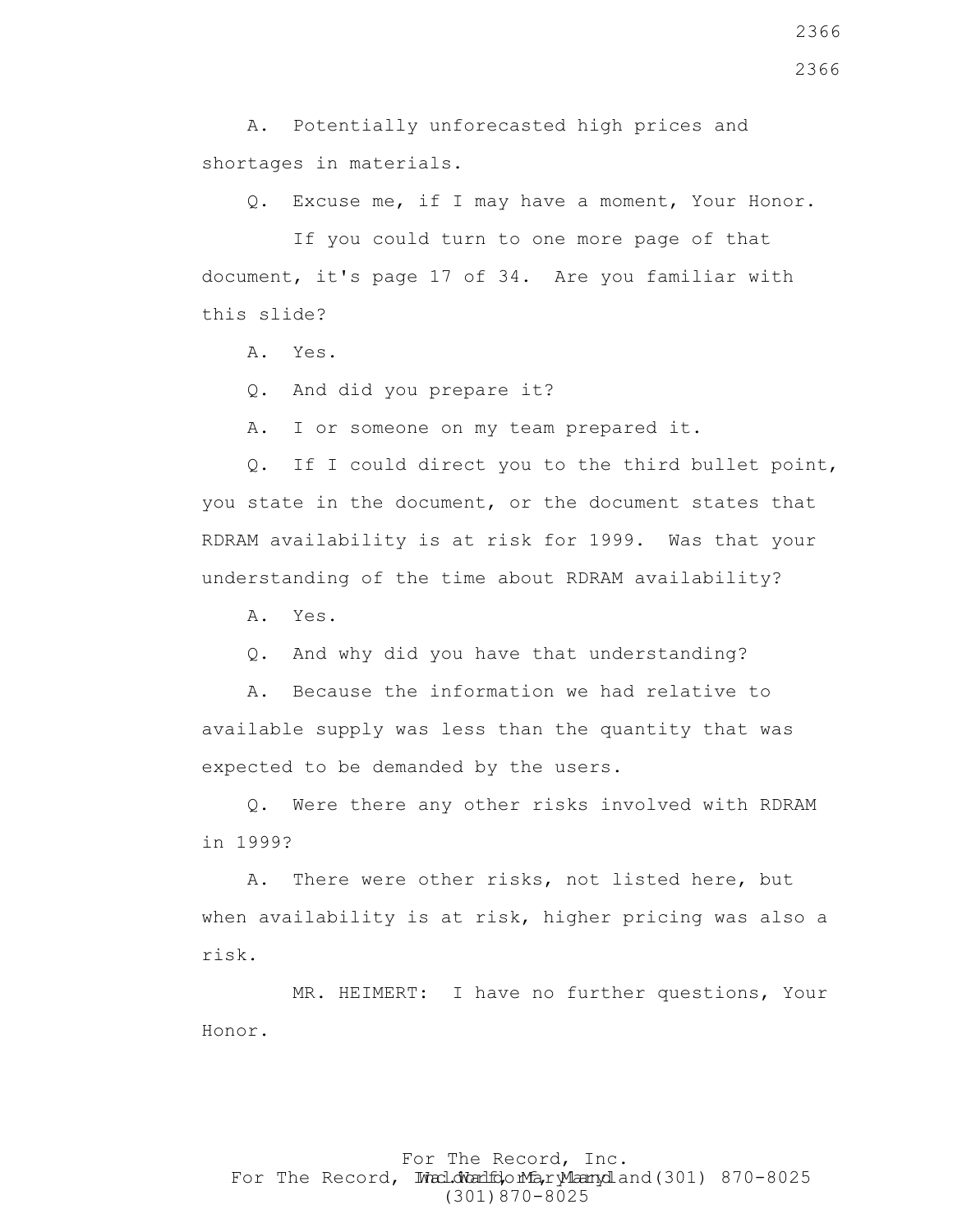JUDGE McGUIRE: Mr. Gates, recross?

 MR. GATES: Just a couple of questions, Your Honor.

#### **RECROSS EXAMINATION**

BY MR. GATES:

 Q. Ms. Gross, if you could turn back to RX-1287, and look back at the page that you were directed to, which is page 508. And if you look at the third bullet point, you were asked about the results of your trip to Asia.

A. Yes.

 Q. And you were asked about some of the reasons why suppliers were reluctant to transition to RDRAM, and all of these bases were things that the DRAM suppliers were telling you. Is that right?

A. Yes.

 Q. Did you do any kind of audit to find out whether or not what they were telling you was, in fact, the case?

A. No.

 Q. Now, if you look at RX-1302, which was the document entitled Memory Update, November 1998, and go to page 9 of 10, the issues and concerns slide that you were just asked about, and you understood, I think you testified, that there were some cost concerns about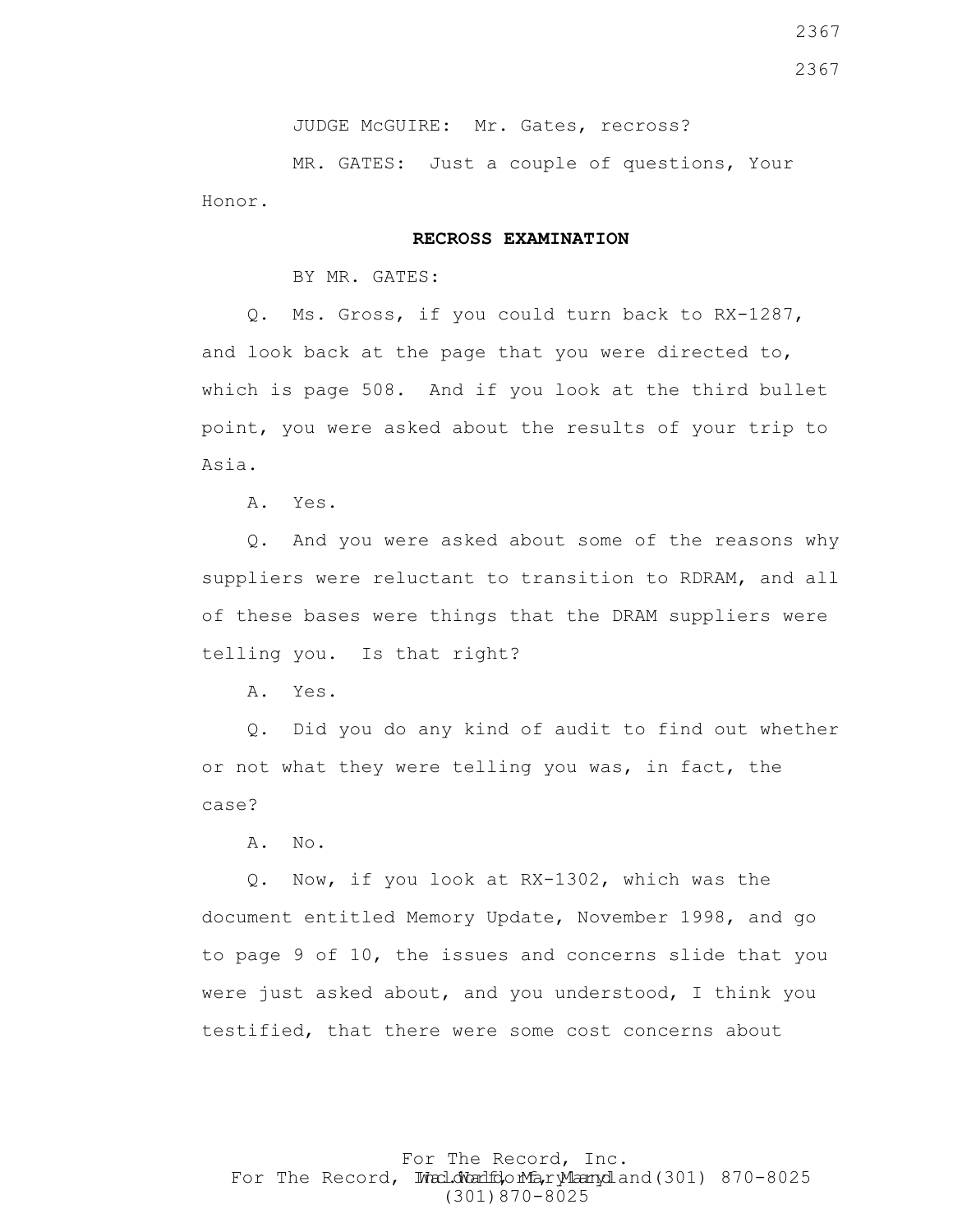RDRAM.

A. Yes.

 Q. And the information about the cost concerns that you had you got from the DRAM suppliers. Is that right?

A. The DRAM suppliers and Intel.

 Q. And Intel. And did Compaq do any kind of audit of the DRAM suppliers to verify the costs that they were projecting?

A. No.

 Q. If you look at RX-1209, and page 27 of 34. You explained that painful transition that's referenced there under 1a had to do with high prices and potential shortages. Is that right?

A. Yes.

 Q. And that was because you understood from the DRAM manufacturers that they weren't going to meet the supply forecasts that Compaq had for its needs?

 MR. HEIMERT: Objection, it mischaracterizes her prior testimony.

JUDGE McGUIRE: Any response?

 MR. GATES: I don't think it does, Your Honor, but let me rephrase.

JUDGE McGUIRE: Rephrase.

BY MR. GATES:

Q. When you said that the painful transition was of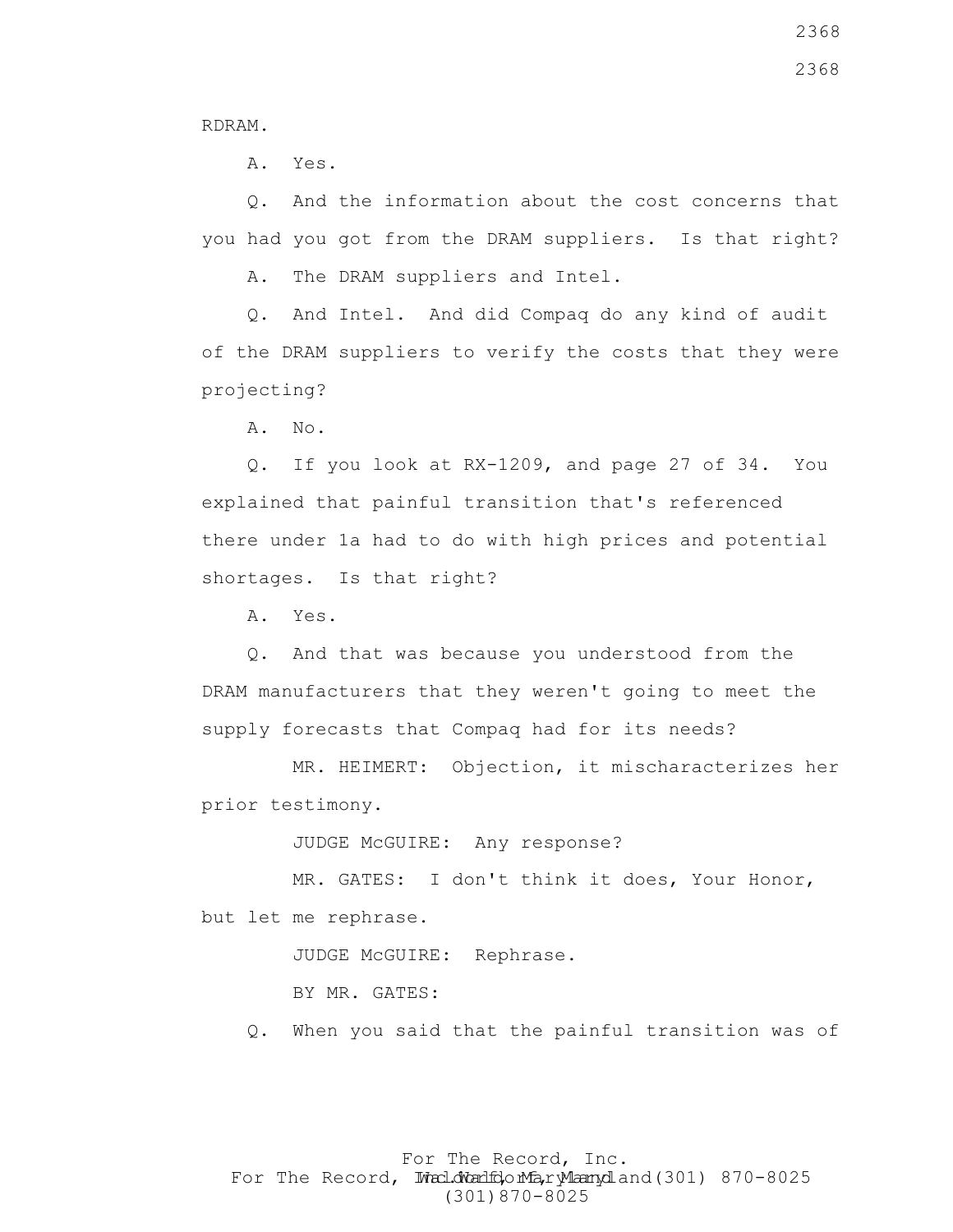2369

the potential high prices and shortages, was that based on your perception that there was going to be lower supply than Compaq had projected for its needs?

A. Yes.

 Q. And that was based on, again, on what the DRAM manufacturers were telling you?

A. Yes.

 MR. GATES: I don't have any further questions, Your Honor.

JUDGE McGUIRE: Okay, is that it?

 MR. HEIMERT: We have no further questions, Your Honor.

 MR. GATES: Your Honor, I would like to move in the exhibits.

 JUDGE McGUIRE: Okay, let's just wait just a moment, then. Ms. Gross, you are excused.

THE WITNESS: Thank you.

 JUDGE McGUIRE: Thank you for your testimony today.

All right, Mr. Gates?

 MR. GATES: Your Honor, one point as to the limitations on the exam, we would reserve the right to call Ms. Gross back in our case if need be.

 JUDGE McGUIRE: All right, so noted. Any comment on that, Mr. Heimert?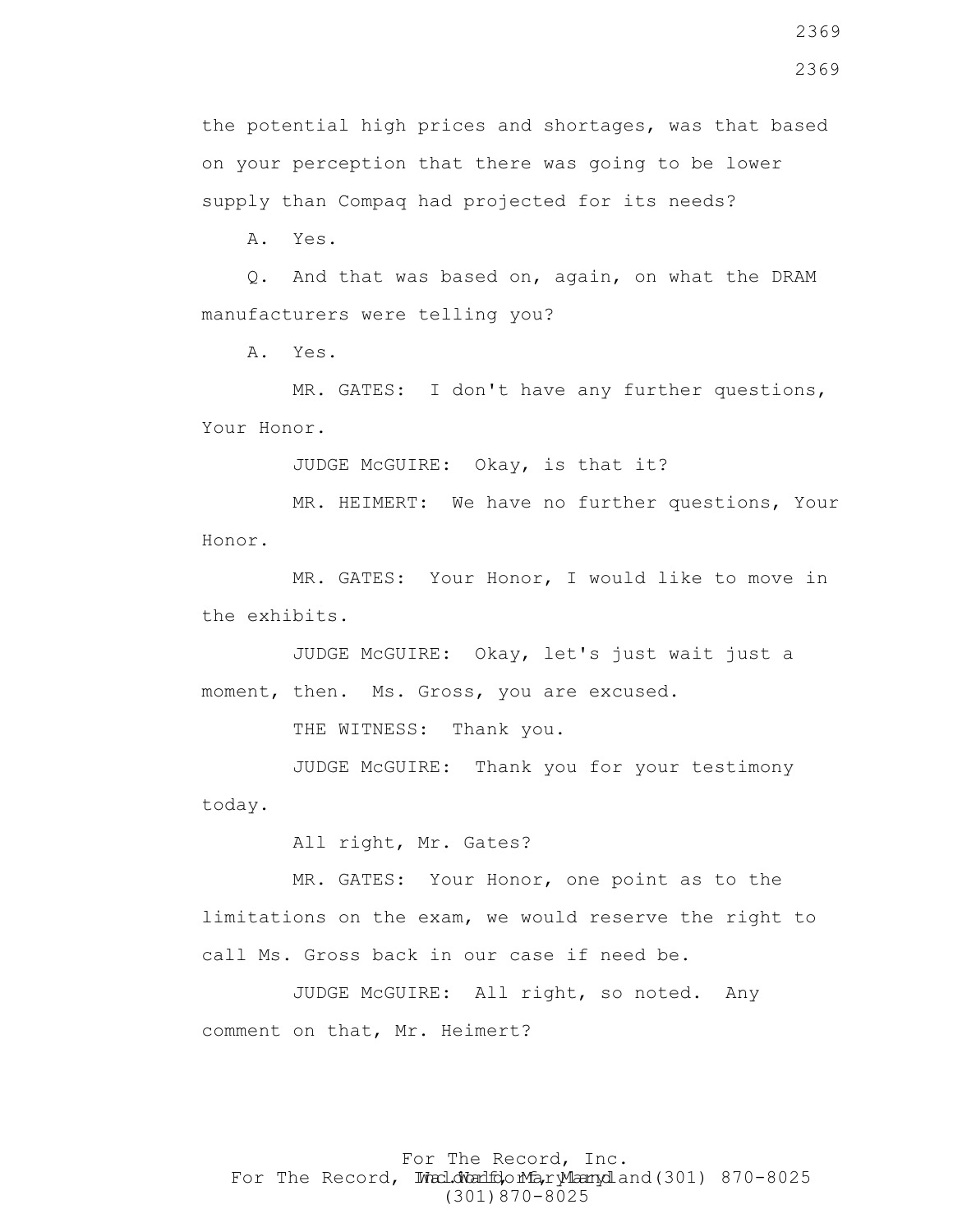2370

MR. HEIMERT: No, Your Honor.

 JUDGE McGUIRE: All right, noted for the record. All right, thank you, Ms. Gross.

MR. GATES: Thank you, Ms. Gross.

Your Honor, I would like to move in RX-1287, which is  $-$ 

JUDGE McGUIRE: Any objection?

MR. HEIMERT: No, Your Honor.

JUDGE McGUIRE: So entered.

 **(RX Exhibit Number 1287 was admitted into evidence.)**

MR. GATES: I would like to move in RX-1302, Your Honor.

MR. HEIMERT: No objection.

JUDGE McGUIRE: So entered.

 **(RX Exhibit Number 1302 was admitted into** 

**evidence.)**

MR. GATES: I would like to move in RX-1209, Your Honor.

MR. HEIMERT: No objection.

JUDGE McGUIRE: Entered.

 **(RX Exhibit Number 1209 was admitted into evidence.)**

 MR. GATES: And subject to a stipulation that's been worked out by the parties, I believe that I would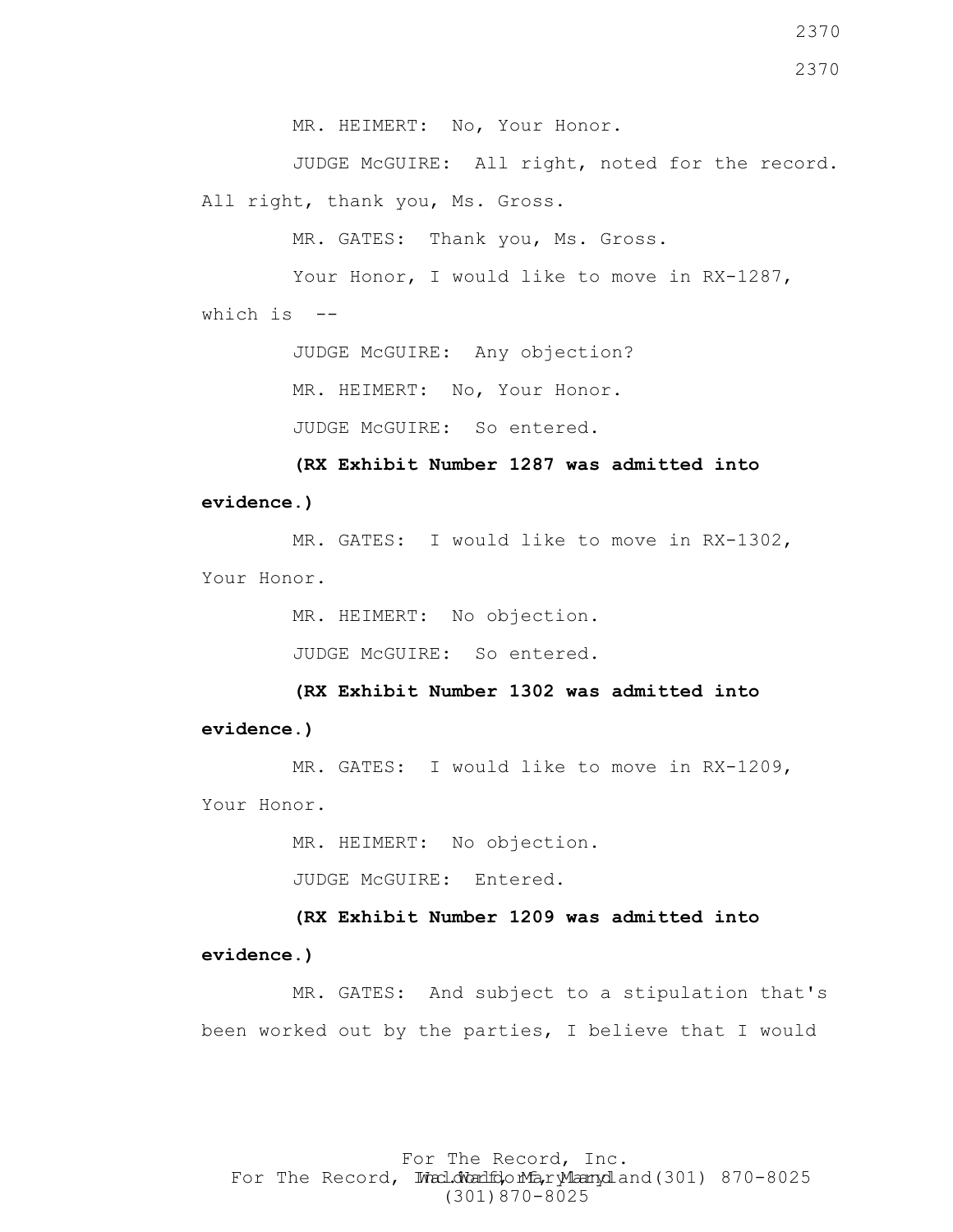like to move in RX-1252. This is on the list.

 MR. ROYALL: It's on the list? No objection. JUDGE McGUIRE: All right, entered.

 **(RX Exhibit Number 1252 was admitted into evidence.)**

 JUDGE McGUIRE: And on that topic, I know I received a copy of that agreement by Mr. Perry, and you said that it hadn't been executed yet. Was that correct? It appeared to be signed.

MR. PERRY: Only by you.

JUDGE McGUIRE: Only by you.

 MR. PERRY: It's been filed and served on everybody.

 JUDGE McGUIRE: I may issue an order apart from that. I don't want to ascribe my name necessarily to an agreement the parties have had, but I will issue an order as I did the other day for in camera treatment, which will uphold the agreement, I just don't need to sign the same agreement that you all have prepared, but I will issue that order and I will try to do that in the next 24 hours.

 MR. STONE: Your Honor, if you feel you need extra copies of those three exhibits, which you probably don't, but if in drafting the order you felt you needed, we could give you those or you now have them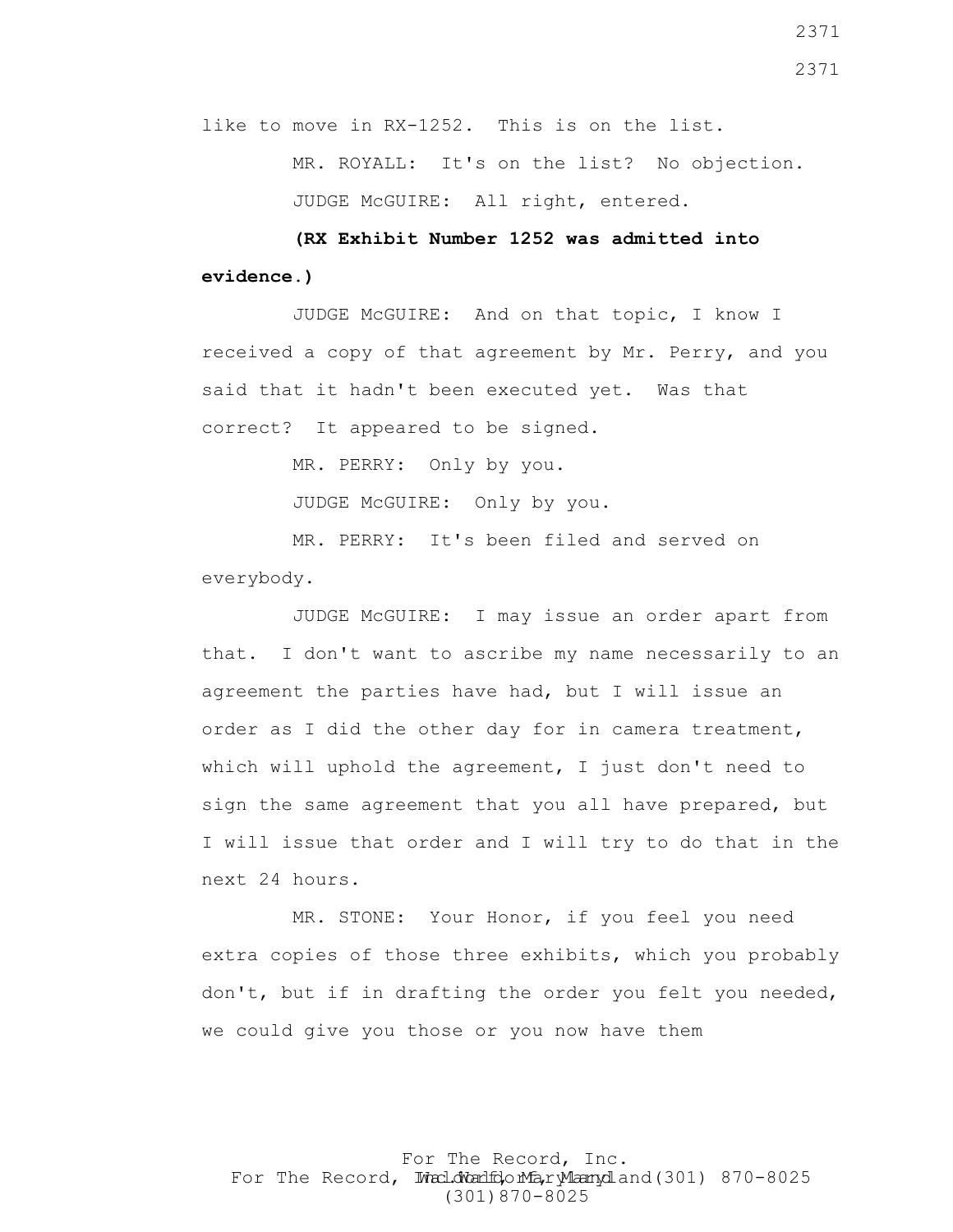electronically as well.

JUDGE McGUIRE: Which three exhibits?

 MR. STONE: There's three exhibits to the stipulation. If you needed the list for your order, we could get those to you for your order. You don't want to retype them I think.

 JUDGE McGUIRE: Thank you very much. It's 12:15, you want to come back at 1:30? All right, we'll reconvene. This hearing is in recess.

 **(Whereupon, at 12:20 p.m., a lunch recess was taken.)**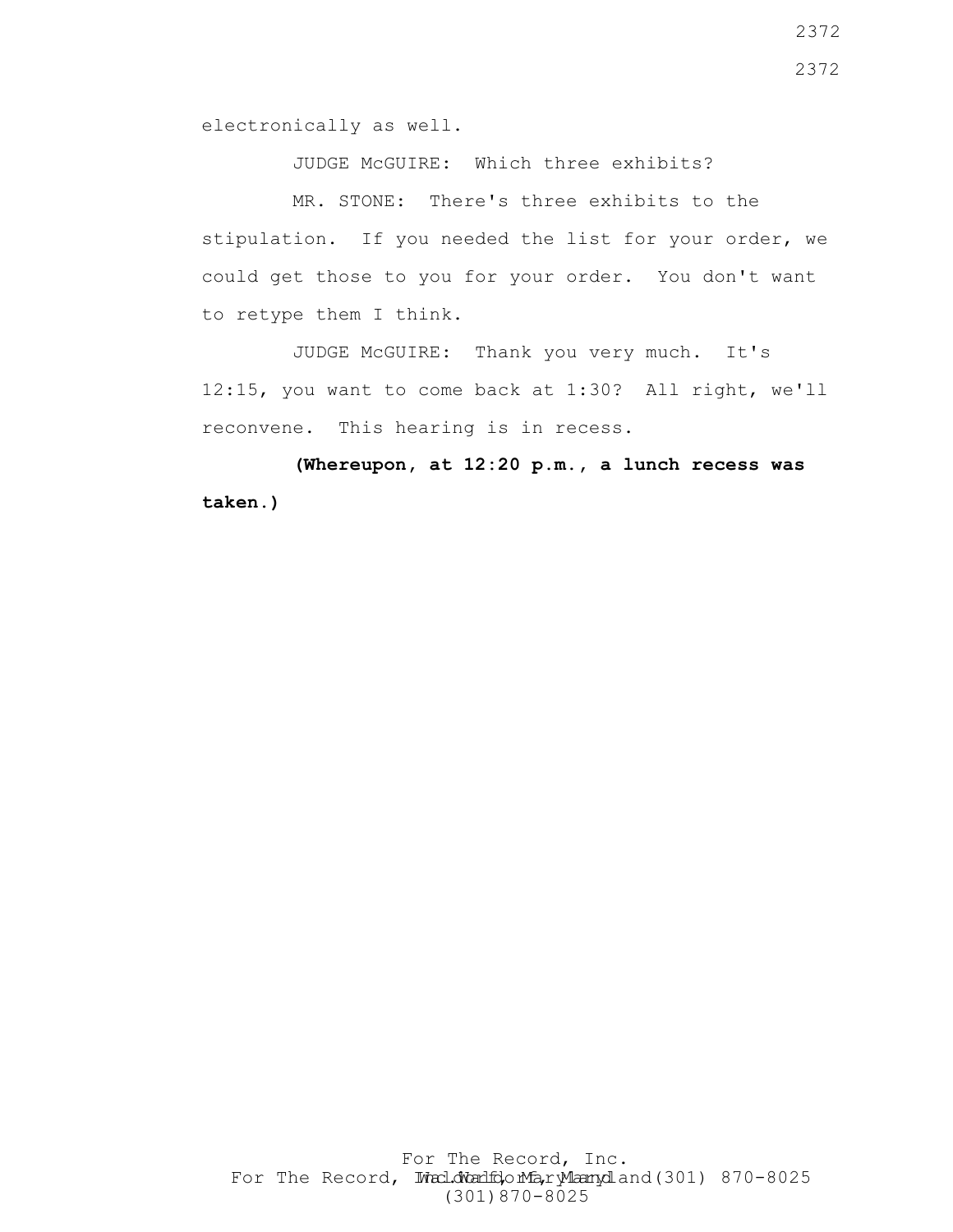#### **AFTERNOON SESSION**

#### **(1:35 p.m.)**.

 JUDGE McGUIRE: This hearing is now in order. At this time complaint counsel may call its next witness.

 MR. OLIVER: Good afternoon, Your Honor. Complaint counsel calls Mr. Gordon Kelley.

 JUDGE McGUIRE: And Mr. Kelley, would you please approach the bench and the court reporter will swear you in.

Whereupon--

#### **GORDON KELLEY**

a witness, called for examination, having been first duly sworn, was examined and testified as follows:

 JUDGE McGUIRE: If you'll have a seat right there, Mr. Kelley. Go ahead, Mr. Oliver.

#### **DIRECT EXAMINATION**

BY MR. OLIVER:

Q. Good afternoon, Mr. Kelley.

A. Good afternoon, Mr. Oliver.

 Q. Could you please state your full name for the record.

A. Gordon Arthur Kelley, Jr.

Q. Mr. Kelley, are you currently employed?

A. Yes, I work for IBM.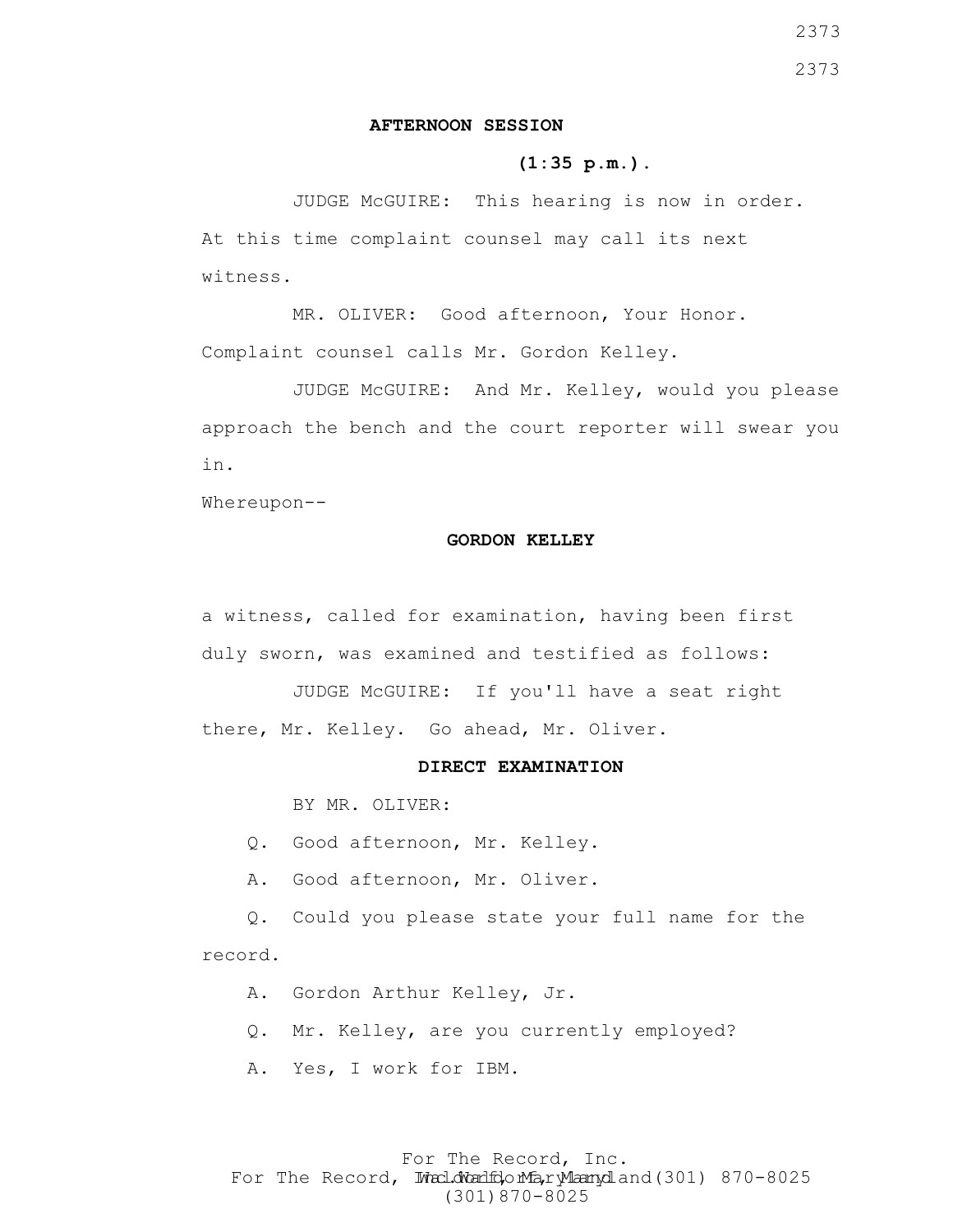Q. What is your position with IBM?

A. I am a senior engineer.

 Q. Could you please describe what your responsibilities are at IBM.

 A. I am in the package development engineering area, I am an electrical engineer that's doing computer simulation of our packages.

 Q. Now, could you explain in a bit more detail what your current job responsibilities involve.

 A. My current job responsibilities involve the analysis of package designs to generate package parasitics so that we can understand the performance characteristics of our packages and be able to improve them where they need to be improved.

 Q. Could you please explain briefly your educational background.

 A. I have a bachelor's degree in electronic engineering from Devrie Institute of Technology in Chicago, Illinois and a bachelor's degree in physics from ãAlbright College in Reading, Pennsylvania, and I attended graduate study under the Bell Laboratories graduate study program which was connected to Princeton University and Lehigh University.

 Q. And forgive me, Mr. Kelley, but could you give me an approximate time of when you entered the work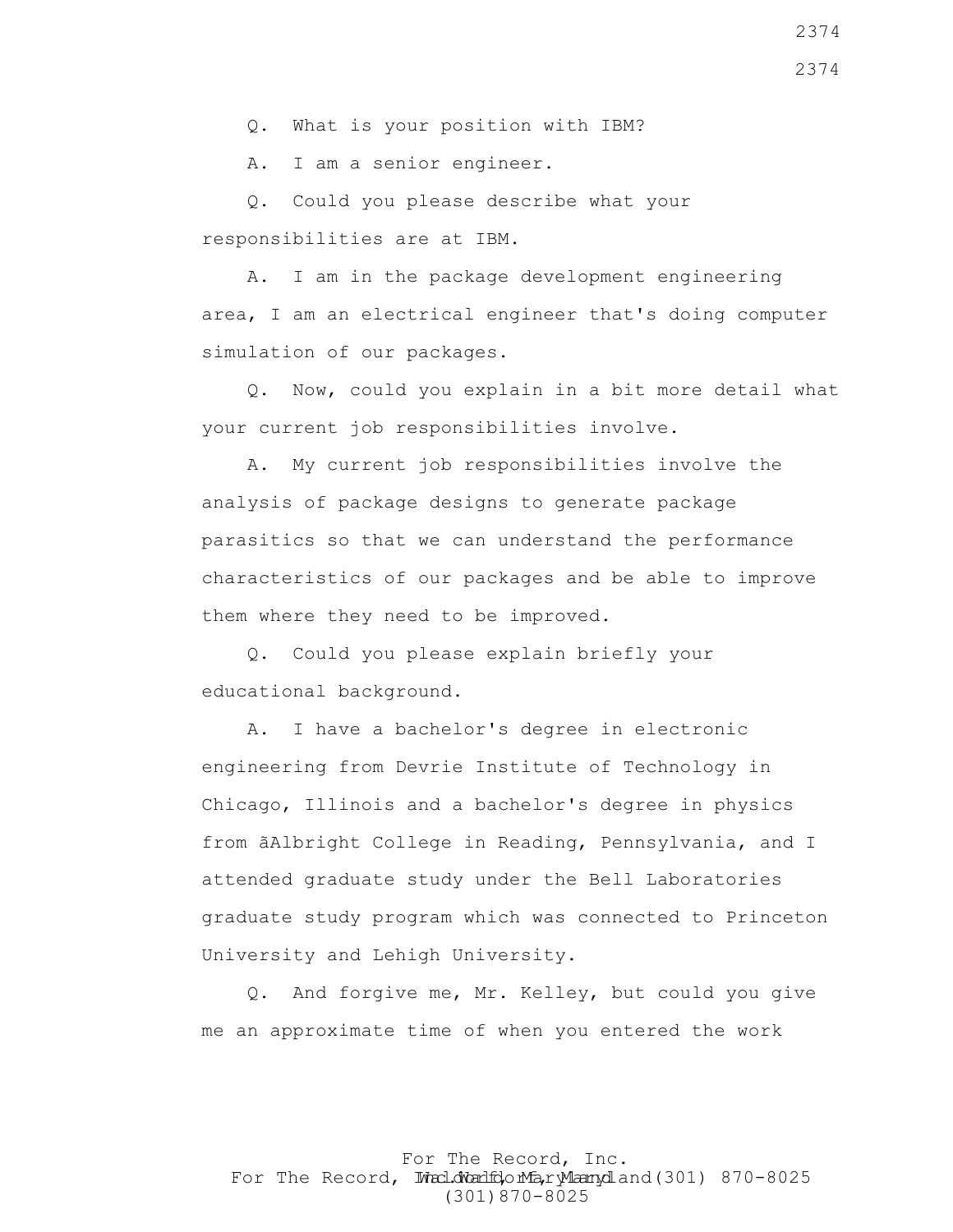force?

A. I entered the work force in 199 -- excuse me, 1962.

 Q. Could you give us a brief overview of your work experience?

 A. After I graduated from college in '62, I was employed with Bell Telephone Laboratories at their facility in Reading, Pennsylvania. They did semiconductor design of components for the telephone and their own computer systems. I worked there for 15 years until 1977 when I accepted a job offer from IBM in Burlington, Vermont.

 After joining IBM in Burlington, I worked on some quality assurance issues for manufactured parts, and in that assignment, I was asked to move to IBM's facility in Manassas, Virginia, and I worked at IBM in the Manassas facility for a year and a half when I was moved back to Burlington.

In 1983, I was moved to the laboratory doing memory design in Burlington.

 Q. And then after 1983, could you continue to give a brief overview of your work experience.

 A. Starting in 1983, I was working with the other IBM locations that were memory users and my primary responsibility then was to understand what our memory

For The Record, Inc. For The Record, Ward.dWardfdorMa, ryMannydland(301) 870-8025 (301)870-8025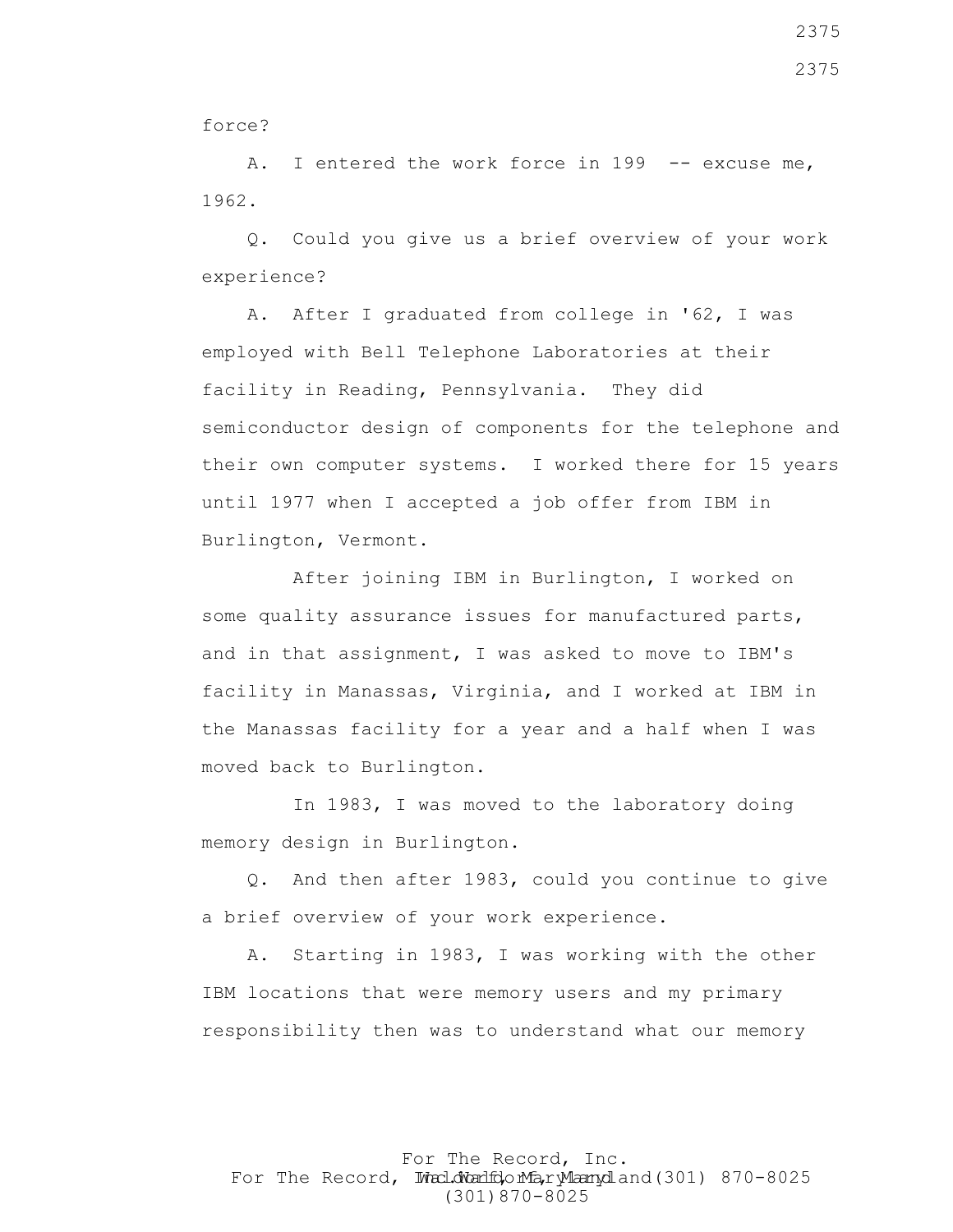integrated circuit component was and to take that knowledge to the user to help the user appropriately apply that knowledge in the use of our parts. And then also I think almost as important, I was to bring back information from the users that told our designers at IBM in Burlington, Vermont what was important for the future. So, what could we do to help them down the road.

 I have -- I worked on that job of being a memory applications engineer, working with device designers in Burlington on memory and device users around the IBM Corporation on memory, until 1998 when I moved to the package engineering area.

 Q. I just do want to be clear on that last point, because we will be focusing in particular on the time period in the early to mid-1990s, so the job description that you have just given us, that was held from you say 1983 until which year?

A. 1998.

 Q. So, in other words, that was your job description during the early and mid-1990s as well?

A. That's correct.

 Q. Now, in your previous answer, you referred to "our users." Could you please explain what you mean by that.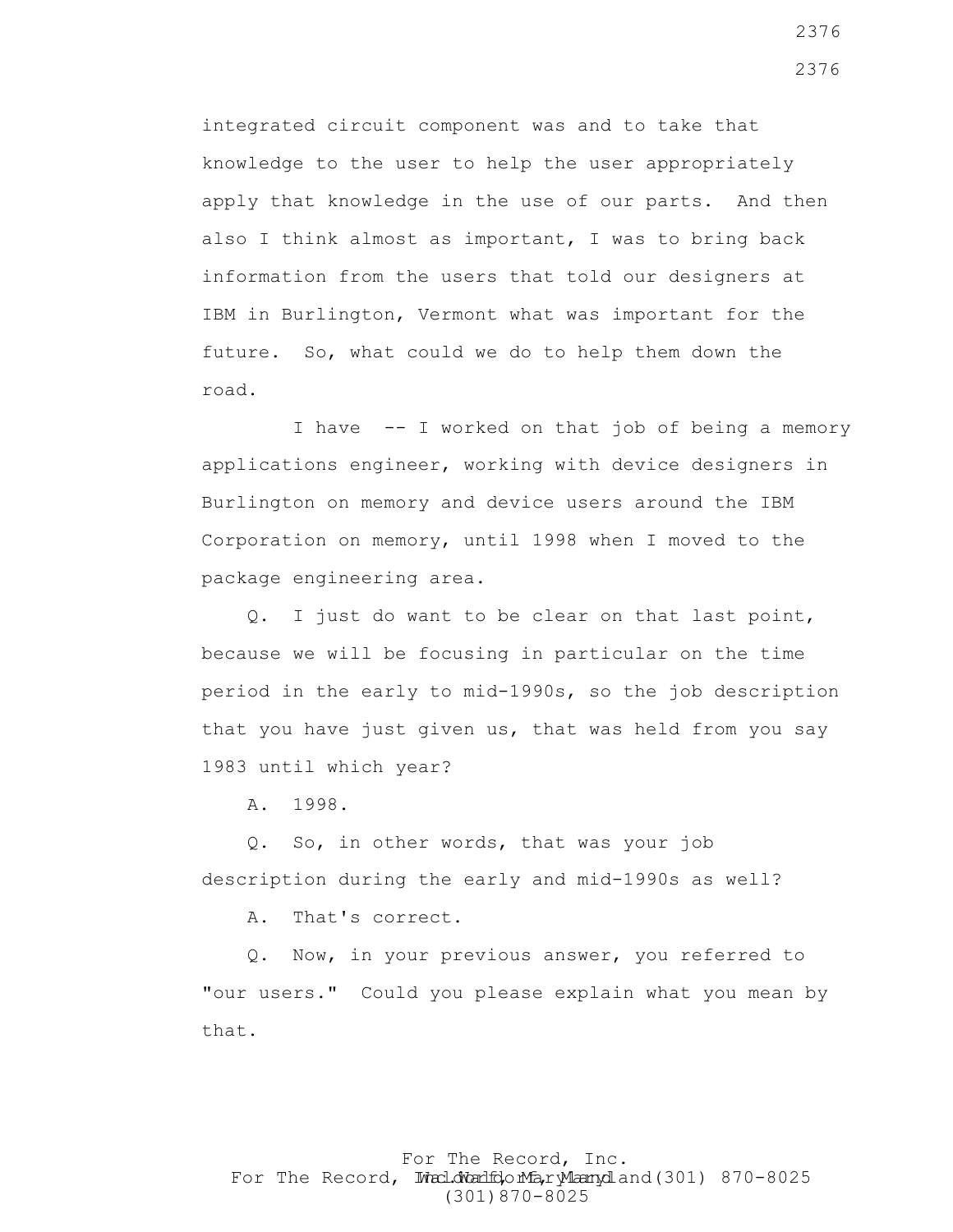A. That definition changed for IBM in the early '90s. From 1983, our users were all IBM locations, and they are numerous. We have users that are building IBM mainframes in Poughkeepsie, New York, we have users that are building the middle sized computer systems in Rochester, Minnesota. We have users that are building IBM workstations, which are high-end PCs, in Austin, Texas. We have users that were building IBM PCs in Boca Raton, Florida. That facility was moved in the mid-'90s, around 1995, I think, to Raleigh, North Carolina. And then we had users in the smaller ends of our business in San Jose, California, there were use of DRAMs in DASD buffers, which is the big magnetic boxes that fill these computer rooms to store memory. We had printers being made in Lexington, Kentucky, and Attica, New York, and Austin, Texas, and so far I've only spoken about the ones in this country. There's almost as many in the rest of the world.

 Q. You've spoken about quite a number of different locations and quite a number of different products, just to try to help consolidate the answers for the record, could you give a brief overview of IBM products that use memory, and for this answer, I want to focus particularly on DRAMs, please.

A. And you want just IBM products?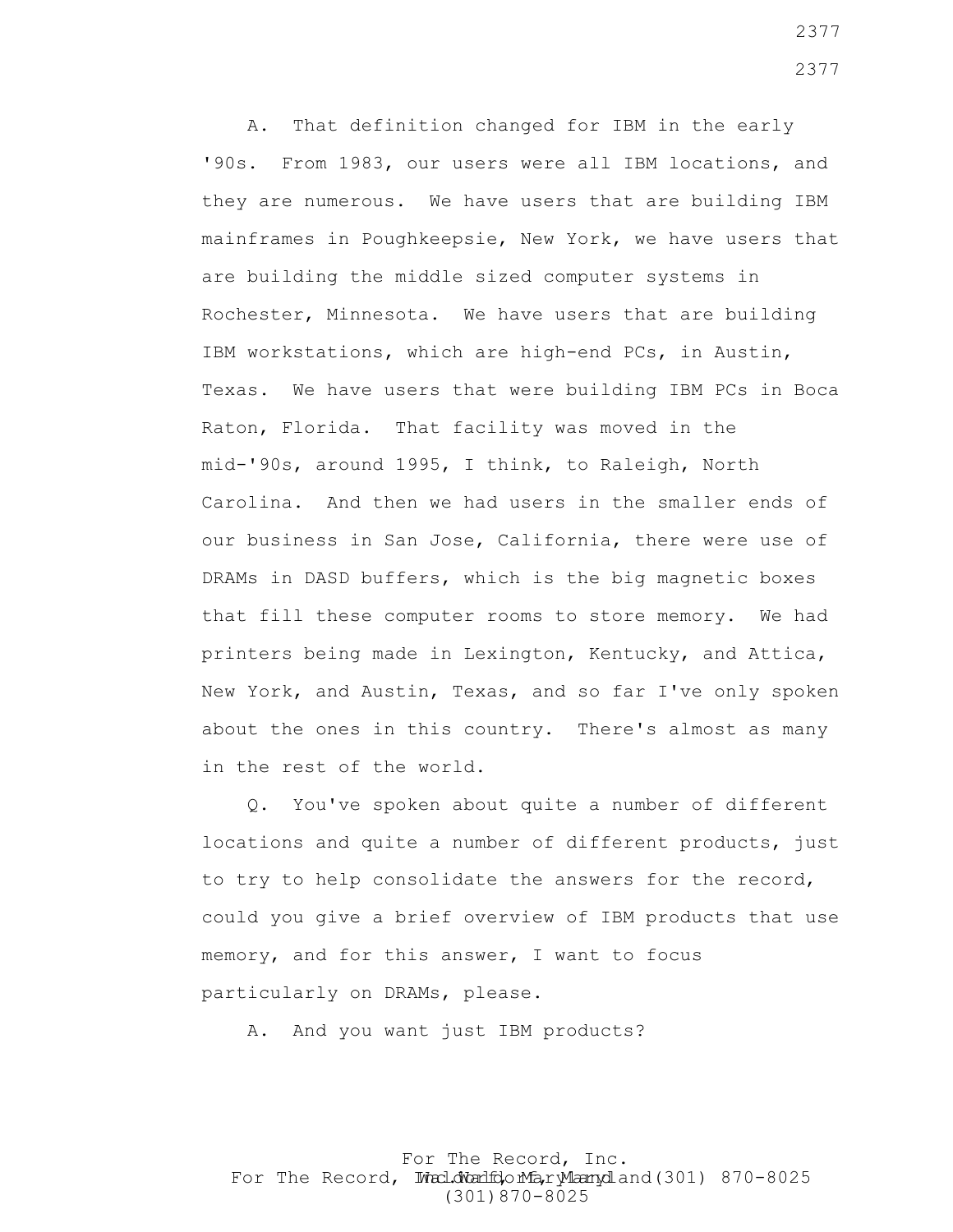Q. Yes, please.

 A. The most numerous component in the IBM main frame is the DRAM. The IBM main frame can contain two to 5,000 DRAMs in order to do its various memory functions. And then the middle range computers in Rochester, Minnesota, were almost as large. They would contain probably a thousand or so DRAMs. And then the high-end IBM PCs coming out of Austin, Texas would contain 100 or so DRAMs, and then the PCs that we're all familiar with normally contain something between 20 and 60 DRAMs. And then the various printers that we're all familiar with, sometimes have DRAMs in them, sometimes have SRAMs, but there would only be one or two. And so far I have only talked about the IBM, there's another group of customers later.

Q. What group of customers would that be?

A. In about 1987 -- well, no, it was before that. It was about 1985, Burlington got the wake-up call that our PC division which was using mostly vendor-made DRAMs was the bulk of the IBM use of DRAMs, and by the way, DRAM, the IBM Corporation is the largest DRAM user in the world, during this period, and today.

 IBM Boca was using about twice as much DRAMs as all the rest of our corporation put together, and because IBM Burlington and the other two sister plants

For The Record, Inc. For The Record, Ward.dWardfdorMa, ryMannydland(301) 870-8025 (301)870-8025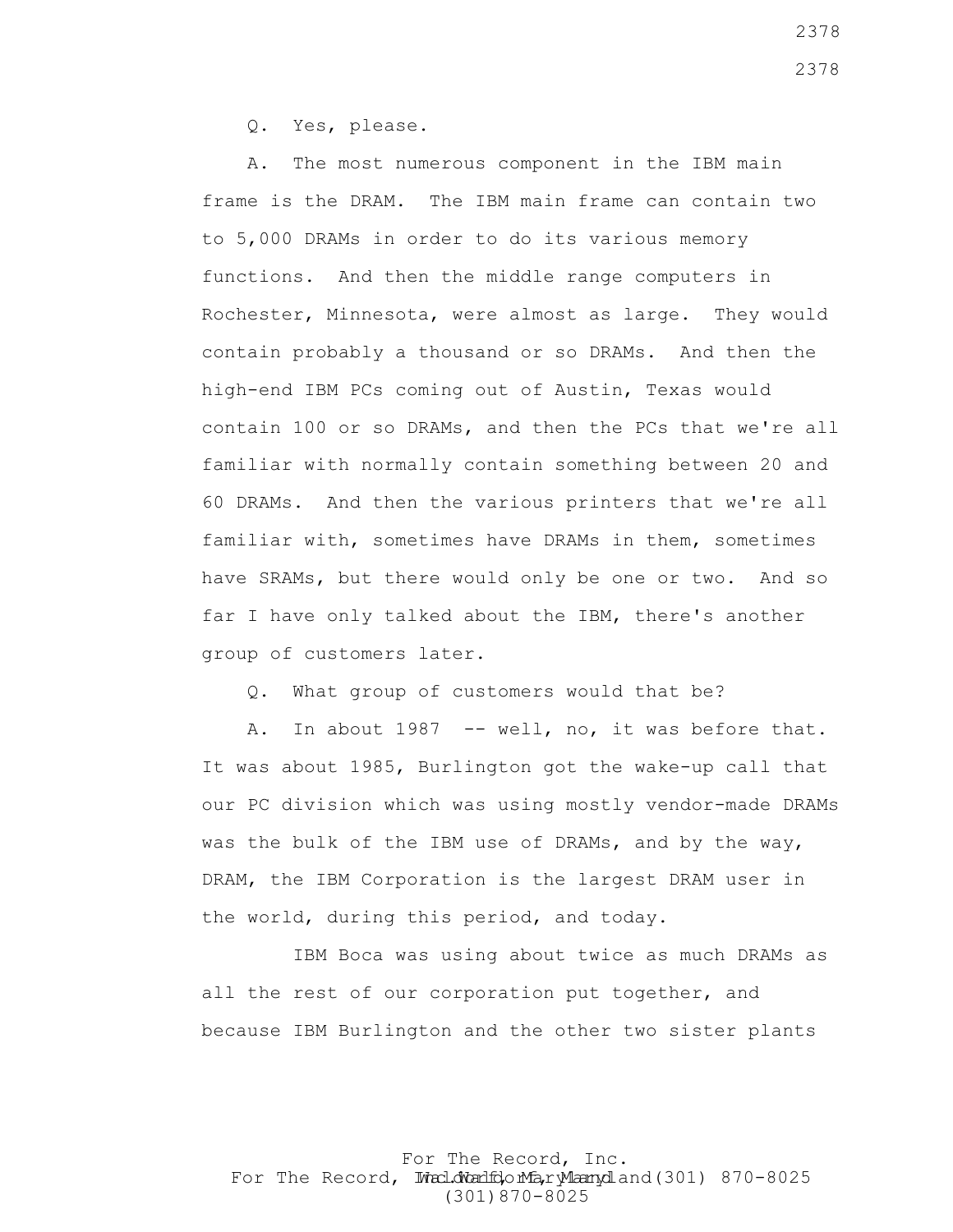that we have in Japan and Germany could not make enough DRAM for the IBM PCs, the IBM PCs had no choice but to buy their memory on the outside.

 And what that meant for us was that we had to become like the memory on the outside, which we had not had to do before. To become like the memory on the outside, we recognized that we had to join a standards group called JEDEC, which was defining what the memory on the outside means.

 So, the memory on the outside is from companies like Hitachi and Toshiba and Samsung and Hyundai and Mitsubishi. In those days Motorola and Texas Instruments and so forth. When we started becoming more like the memory on the outside, and could then begin to supply our IBM PC division in Boca Raton, Florida, something else happened, which I think probably we were surprised by. And that is that that opened up a whole new set of customers for us. So, if it fit into the IBM PC, then it also fit into the Compaq PC and it fit into the Dell PC and any other company's PC. And by the way, it also fit into the competitor's -- in the mid-range and the high end.

 So, suddenly we were open to business in companies that we had never participated with before.

Q. Mr. Kelley, you have covered a lot of ground

For The Record, Inc. For The Record, Ward.dWardfdorMa, ryMannydland(301) 870-8025 (301)870-8025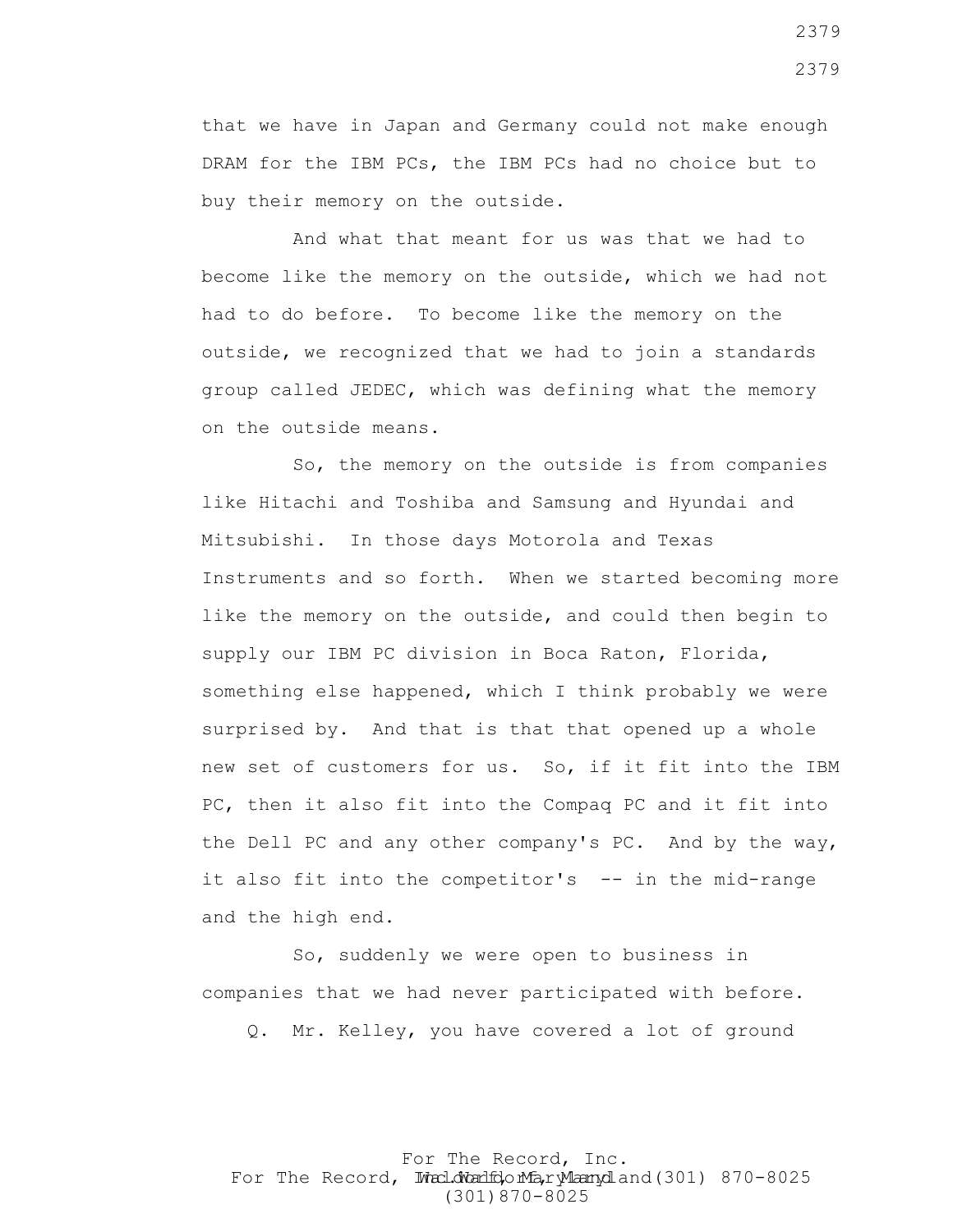there, and let me see if I can ask a few follow-up questions to help clarify certain points that you have just covered. Perhaps to start with a basic point, does IBM currently manufacture DRAMs?

 A. In I think around the year 2000, so it's quite recent, we decided that there wasn't enough profit in the production of DRAMs, and so we sold our manufacturing of DRAMs to a time release company, and they are now making our DRAMs with our design, but in their production facilities, and we have gone off to make other integrated circuits, semiconductor parts.

 JUDGE McGUIRE: So, the answer to that question is no, is that correct?

THE WITNESS: I'm sorry.

 JUDGE McGUIRE: Just try to keep in mind the import of the question so we can understand where we're headed.

THE WITNESS: Yes.

BY MR. OLIVER:

Q. Thank you, Your Honor.

 Up until the year 2000, did IBM manufacture DRAMs?

A. Yes.

 Q. And you mentioned certain locations. Could you identify the locations where before 2000 IBM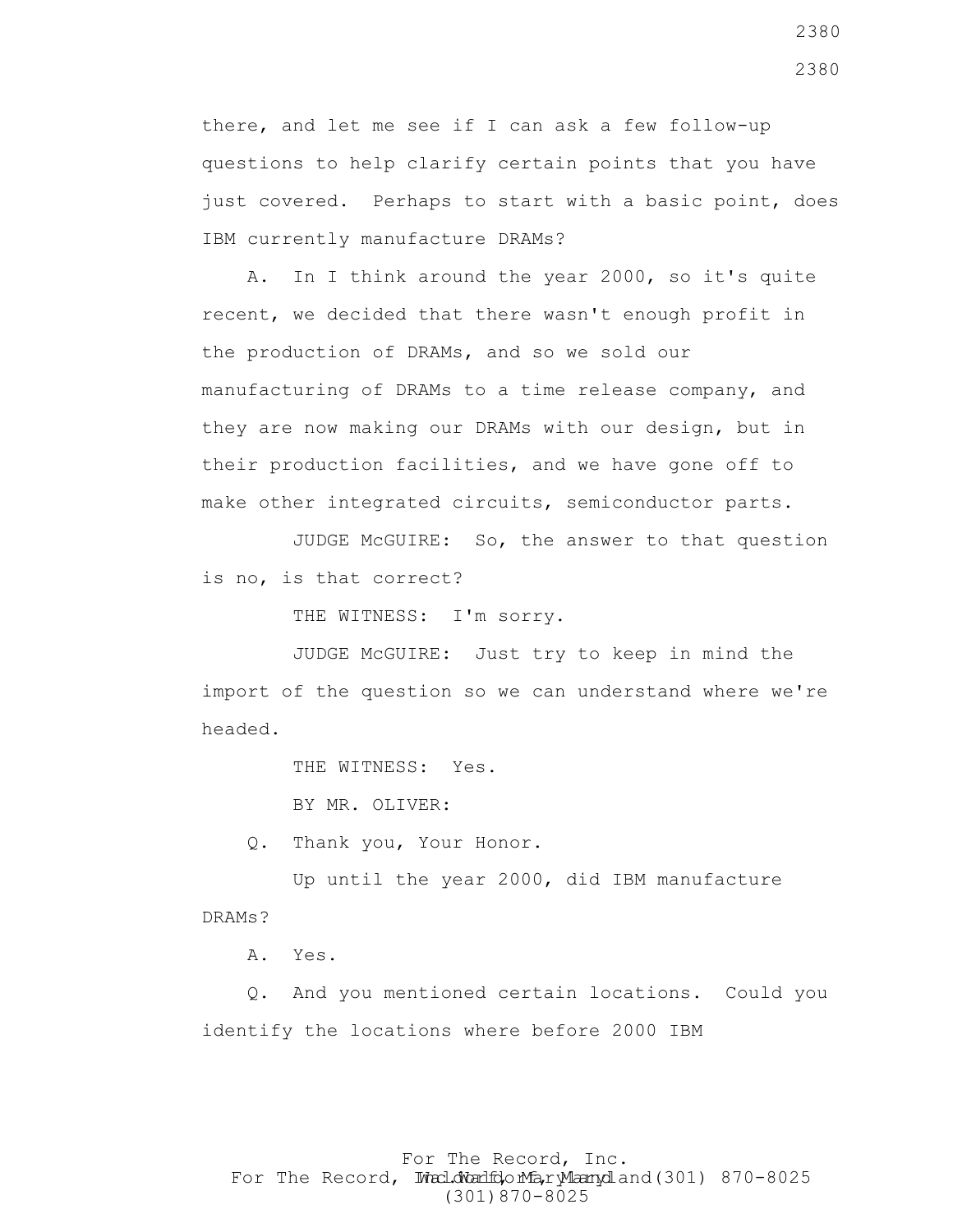manufactured DRAMs?

 A. Yes, in Japan, it's Yasu, and in Germany, it was Scindelfingen, and in France, it was Essonnes.

 Q. Mr. Kelley, do you have an understanding of the term "proprietary DRAM?"

A. Yes, I do.

 Q. At some point in time, did IBM manufacture proprietary DRAM?

A. Yes.

Q. When was that?

 A. We manufactured proprietary DRAM from the beginning of our DRAM production, which would have been in 1977 until the early '90s.

Q. What happened in the early '90s?

 A. In the early '90s, we recognized a need to be like the rest of the DRAM producers.

 Q. Beginning in the early '90s, what type of DRAM did IBM manufacture at that time?

 A. Beginning in the early '90s, we produced JEDEC standard parts.

 Q. Focusing on particularly on the Burlington mid-1990s, when IBM was manufacturing JEDEC standard DRAM, did IBM also purchase DRAM from outside of IBM?

 A. I don't know the exact numbers, but I understand that we were purchasing about half of our total DRAM

For The Record, Inc. For The Record, Ward.dWardfdorMa, ryMannydland(301) 870-8025 (301)870-8025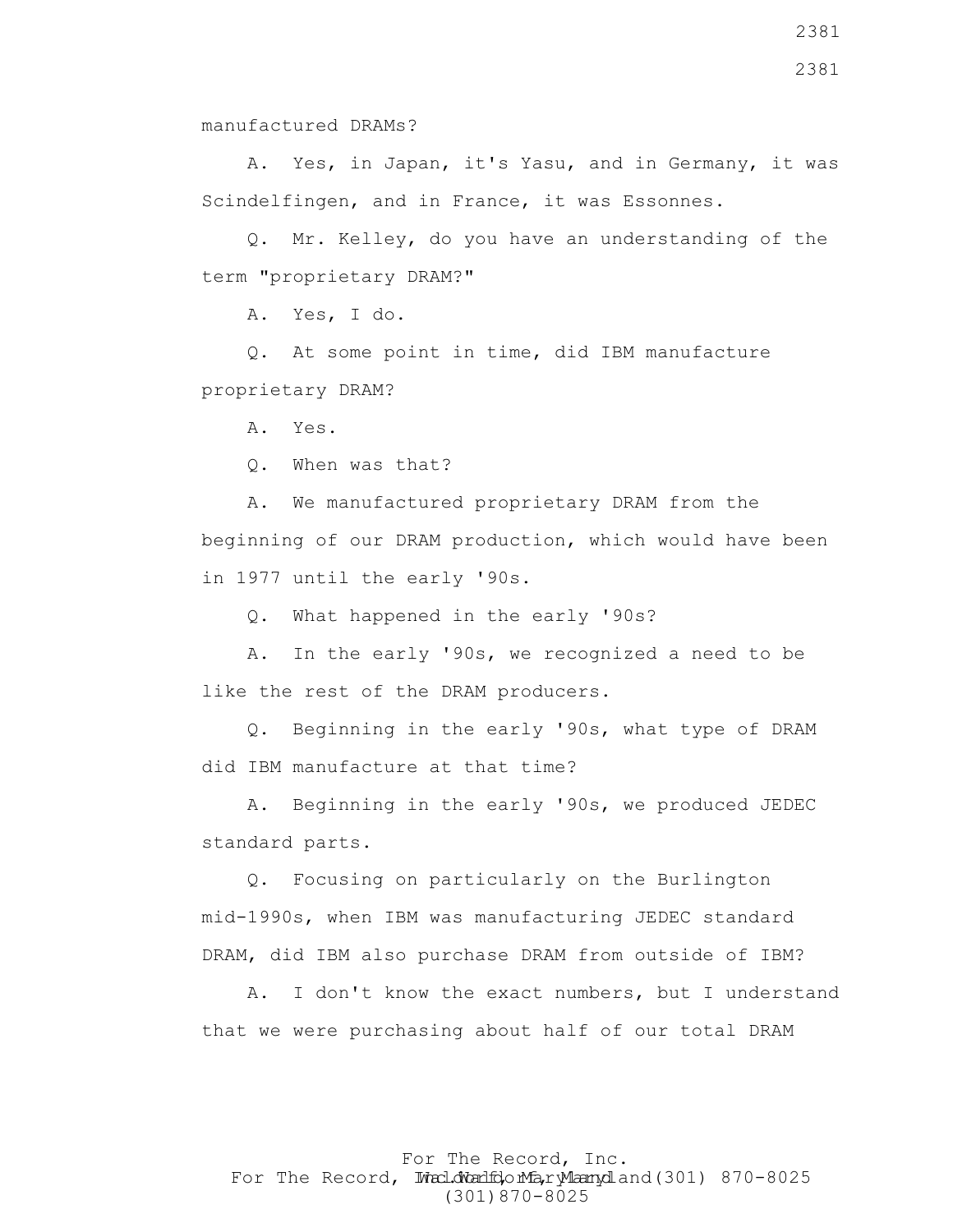use.

 Q. So, in other words, would it be fair to say that IBM was getting approximately half of its DRAM usage internally within IBM and purchasing about half from outside IBM?

A. Yes, that's what I understood.

 Q. Mr. Kelley, focusing again on the early to mid-1990s, at that time, were you a member or a participant in any standard-setting organizations?

 A. In the very early '90s, I was a member of the JEDEC committee standardizing memory components called JC-42, and then a couple of years later, I also got on the JEDEC Council, which is the executive board of JEDEC.

Q. How did you first learn about JEDEC?

 A. I was in my office and my manager came and said, "Would you like to attend JEDEC for me."

Q. Who was your manager?

A. Tony Wutka.

Q. And when did that happen?

A. In December of 1983.

 Q. Do you have an understanding of why your manager wanted you to attend JEDEC?

 A. He told me that an IBM executive had been the prior member and did not have time to attend any longer.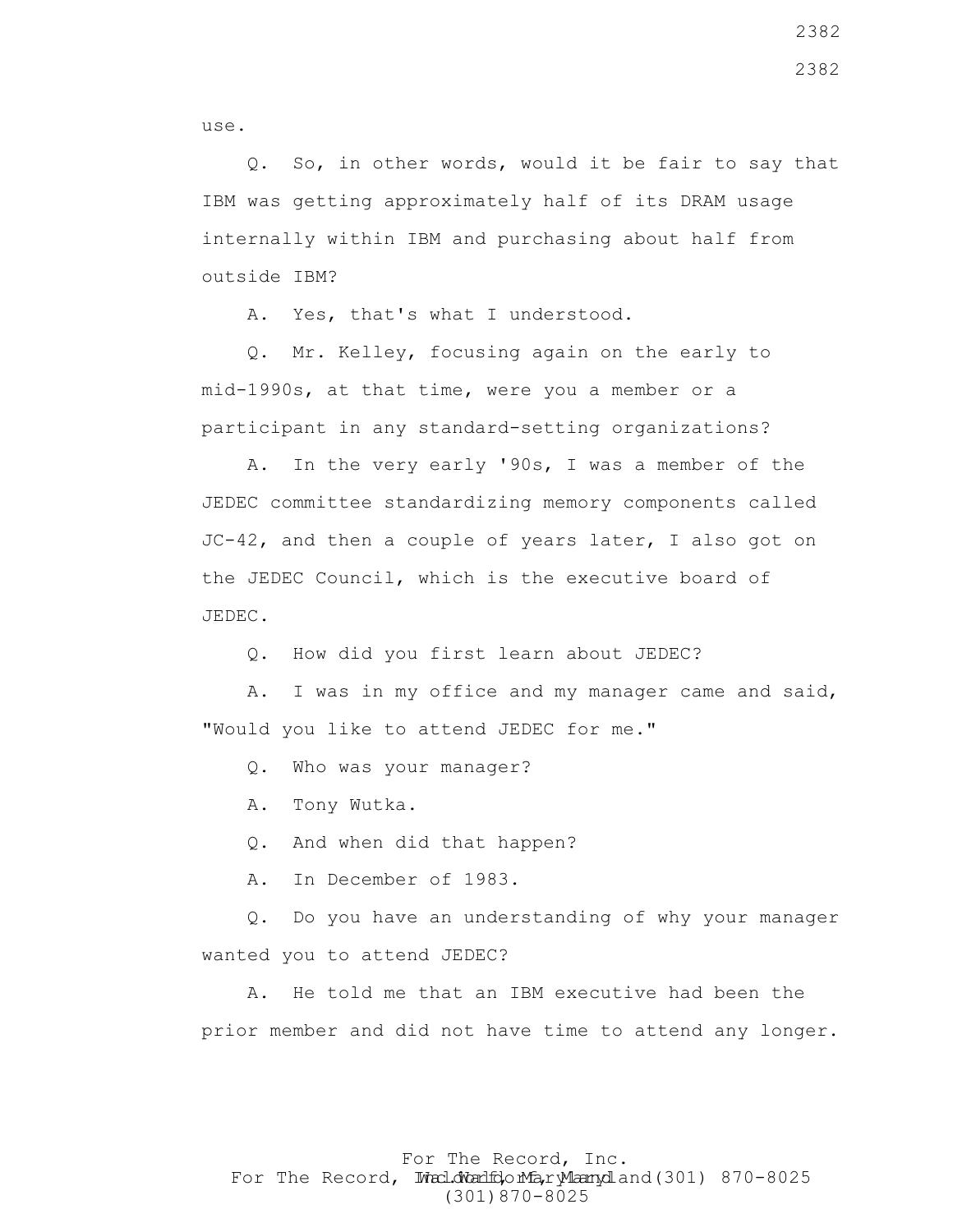Q. Thereafter, did you, in fact, attend JEDEC meetings?

 A. From my first meeting at the beginning of 1984 until 1998, between the committee and the council, I believe I missed two meetings.

 Q. So, all but two meetings during a 14-year period, 1984 to 1998?

A. Yes.

Q. Which JEDEC committee did you participate in?

 A. I was most active on JC-42, I was also quite active on JC-16, and I was a member of council. I attended a few other meetings as the head of the council.

 Q. Did you attend any meetings as IBM's official JEDEC representative?

 A. I was IBM's official representative at JC-42, JC-16, and JEDEC Council.

 Q. Were you the sole IBM representative at JC-42 meetings?

 A. I was the sole attender from 1984 to 1987 when Howard Kalter began to attend with me.

 Q. At some point in time did IBM begin to send additional individuals to JC-42 meetings?

 A. Yes. In 1989, Mark Kellogg joined me as a second alternate, and in I believe it was 1990, I had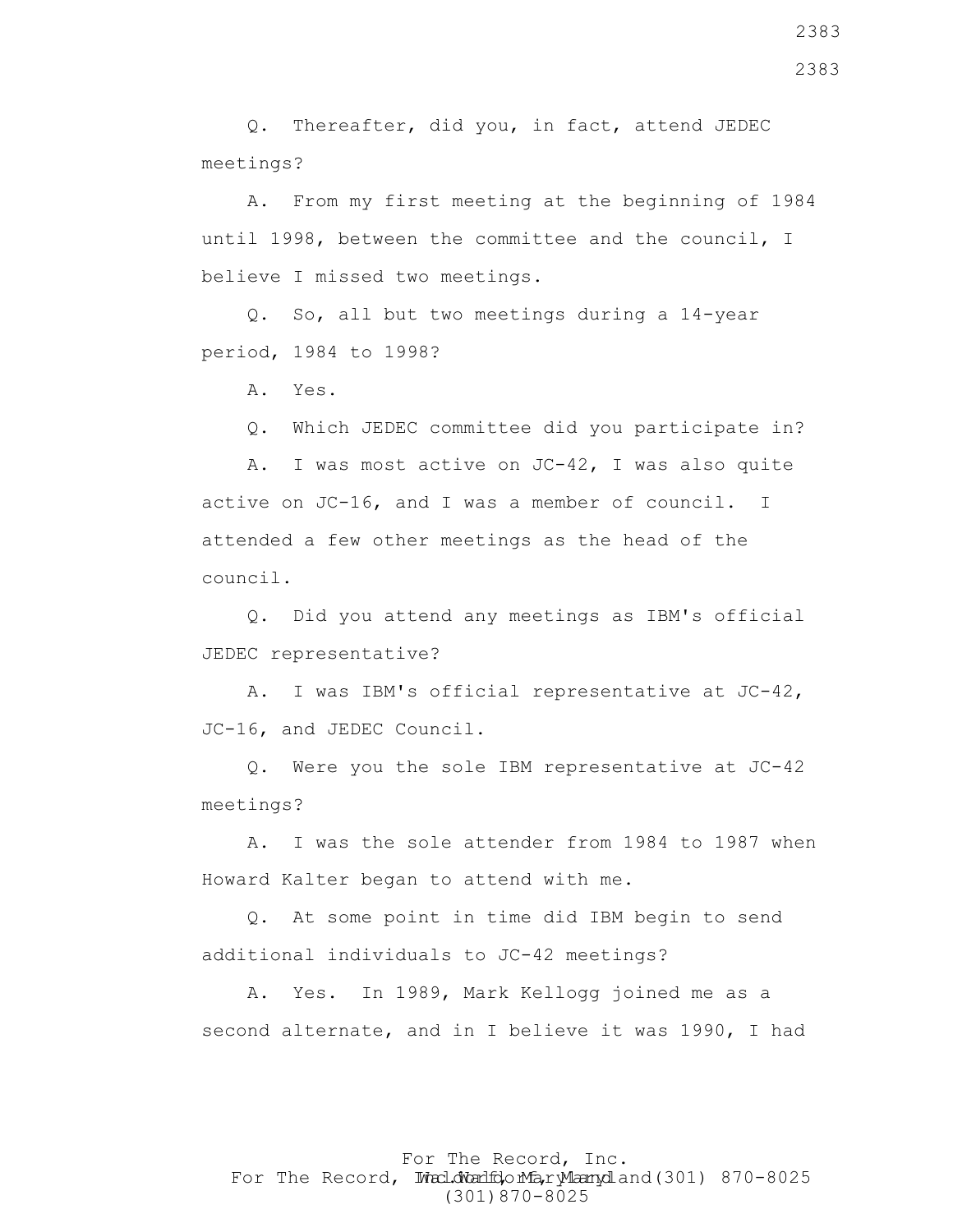several IBMers from several different locations joint me as guests.

 Q. Those individuals who joined you as guests, did they attend on a one-time basis or did they attend more frequently?

 A. Most of them attended quite frequently. They weren't quite as in attendance as the member and alternates.

 Q. Do you have an understanding of why IBM sent additional representatives to the JC-42 committee beginning in the 1990s?

 A. What I saw in the IBM locations, both as a producer and a user of DRAM, was the need to help JEDEC define what a standard DRAM was so that our systems could use those standard DRAMs and that we did not have to design proprietary DRAMs.

 Q. I think you actually partially anticipated my next question. Did IBM attend JC-42 committee meetings as a memory manufacturer or a memory user or in some other capacity?

 A. I would have considered myself as a manufacturer, Howard Kalter as a manufacturer, Mark Kellogg as a user, and the others who attended were all users.

Q. So, in other words, IBM as a corporation

For The Record, Inc. For The Record, Ward.dWardfdorMa, ryMannydland(301) 870-8025 (301)870-8025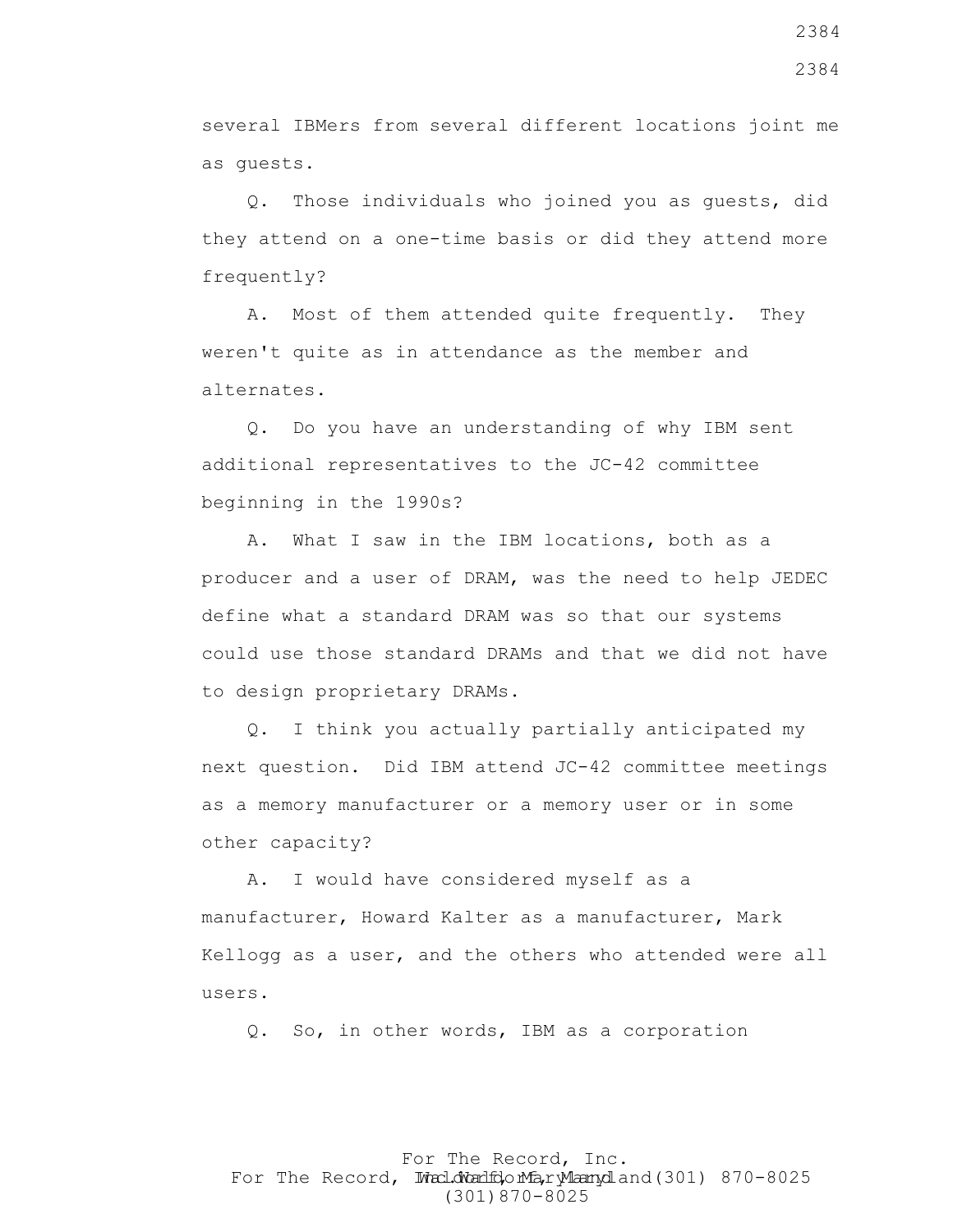2385

attended in both manufacturer and user capacity?

A. Yes.

Q. Are you still active in JEDEC today?

A. I am not.

Q. When did you cease your involvement in JEDEC?

A. August and September of 1998.

 Q. Apart from your role as IBM's designated representative, did you hold any other positions within JEDEC?

A. No.

 Q. At one point did you hold a chairman position within the 42 committee?

 A. Yes, I was appointed chairman of the DRAM task group on the JC-42.3 committee in 1987. That position became an elected office, I believe it was 1994, and I was elected several years in a row until I resigned in 1998.

 Q. And what did your duties as chairman of that group involve?

 A. I would set the agenda, I would open the meeting, I would control the agenda and make sure that everyone who had an opportunity to speak could, and that the meeting was run by JEDEC's manual of operation and procedures.

Q. Did that involve any responsibilities outside of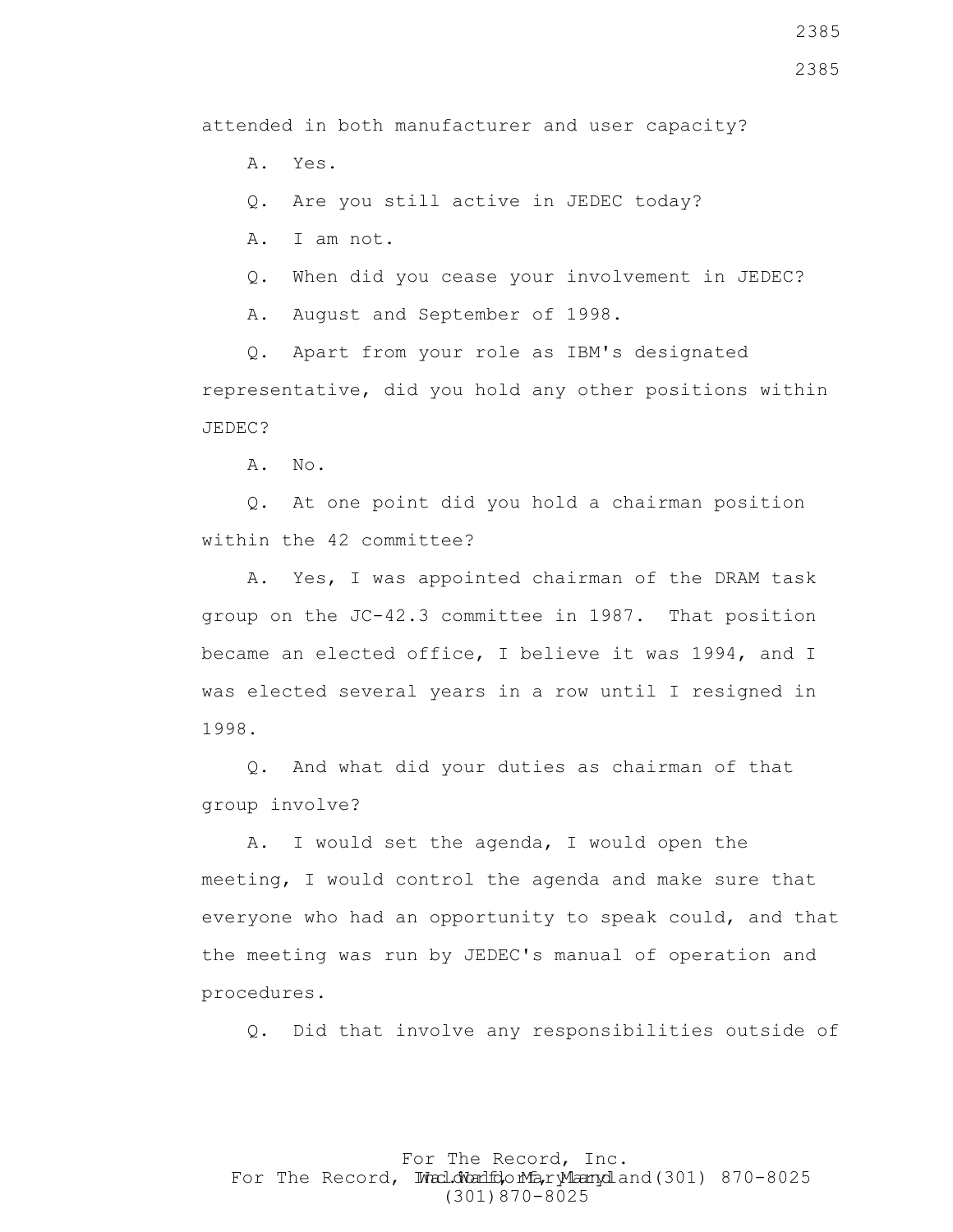the actual meeting time?

 A. Yes, it did, quite a lot of responsibilities outside of the meeting time.

 Q. Could you please describe some of those responsibilities outside of the meeting time.

 A. As a member, I would have to prepare proposals for IBM, then as the chairman, I would have to prepare the agenda, I would have to follow up on items that had come up at the previous meeting, and needed to be reported for status at the following meeting. And I would have to approve the minutes when I became the committee chairman.

 Q. Now, at some point in time, were you also a member of the JEDEC Council?

 A. Yes, in 1993, I was elected as a member of council.

 Q. What were your responsibilities as a member of the JEDEC Council?

 A. As a member of the council, I was overseeing the work of the 15 to 20 JEDEC committees, and our primary responsibility was to make sure that the procedures were being followed on all of these various committees, and that any issues that were raised either by members of the committees or by the chairpersons of the committees, and was brought to council, was worked upon and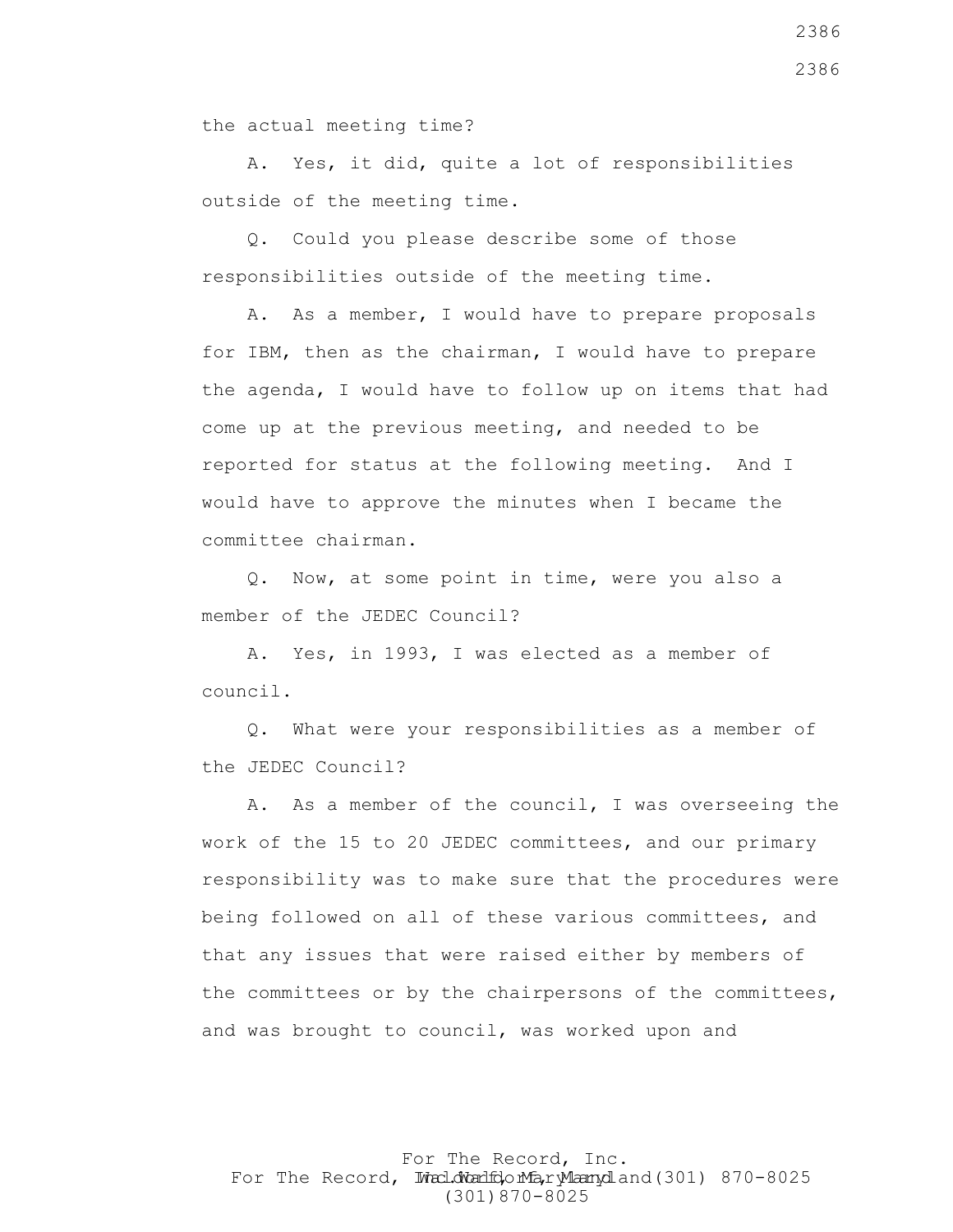resolved.

 Q. During the mid-1990s, during the time that you were involved both in JC-42 and on the council, approximately how much of your average work week was devoted to JEDEC activities?

 A. I had also become chairman of an international committee, the IEC, and between those three organizations, I was working full-time for standards committees.

 Q. Do you have any way to estimate how much of that time was related to JEDEC as opposed to the other organization?

A. Ninety percent JEDEC, 10 percent IEC.

 Q. Did you have any understanding at that time of why IBM was going to have you devote so much of your time to JEDEC-related activities?

 A. I believe that it had become important to the IBM Corporation, as witnessed by the number of attenders, and the fact that they supported all of this travel for me to attend these meetings.

 Q. Again, focusing on the time period the early to mid-1990s as to why this was important to IBM?

 A. The DRAM is the largest single semiconductor used in the corporation, and the DRAM is probably the one that we spent more money on than any other. One of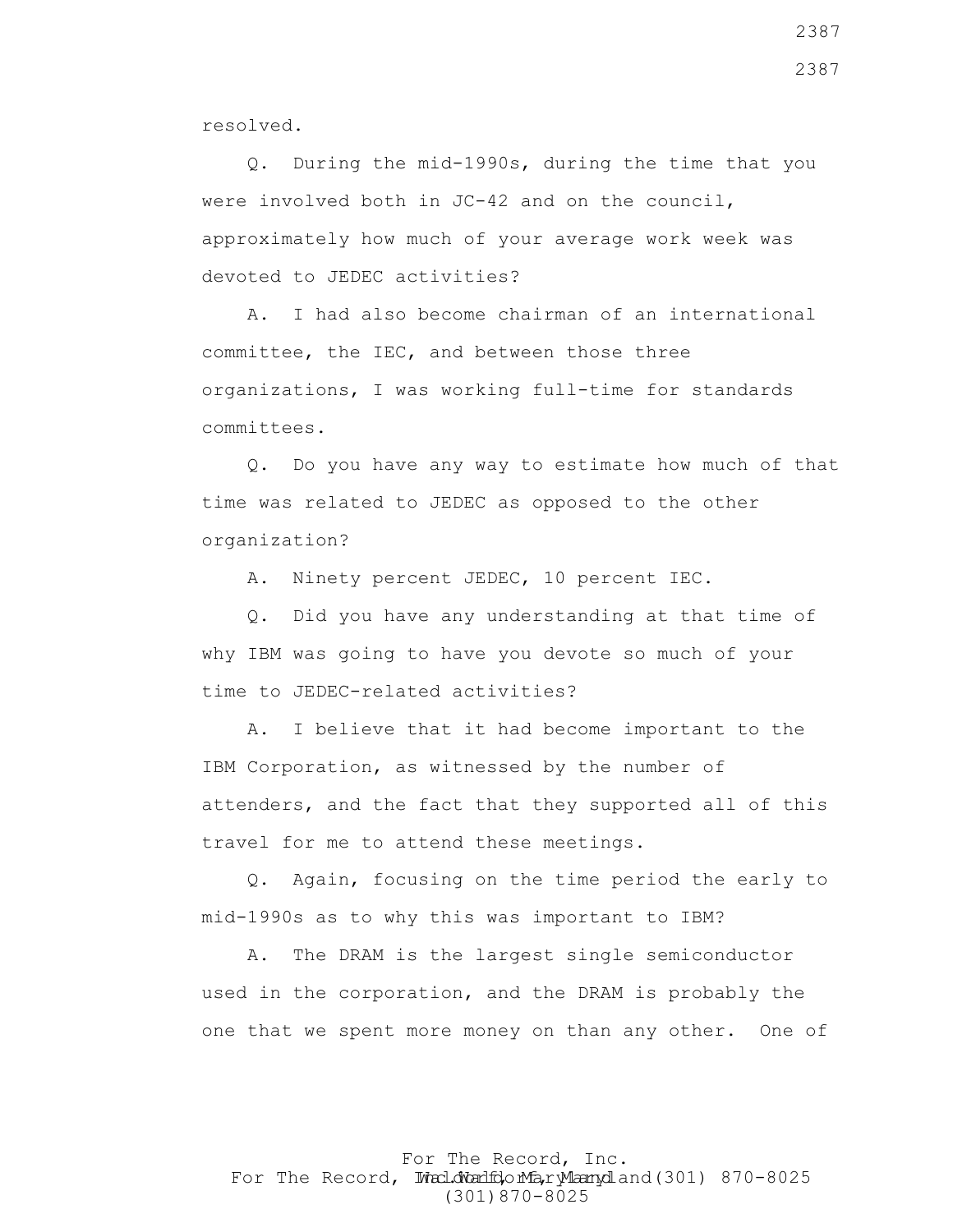the realities of the DRAM, because of its proliferation, is that it must be low cost. To be low cost, it must be available for many suppliers, and it must be interchangeable from those suppliers, which means I can plug a component out from one supplier and plug the component in from another and they work equally well. That kind of created interchangeability per that standards committee, JEDEC.

 Q. Let's discuss, if we could, the activities of the JC-42 committee. Between the time that you first joined JEDEC and the time that you left JEDEC, did the role of the JC-42 committee change in any way?

 A. When I joined JEDEC in 1984, until the late '80s, we were primarily -- as a memory standards group, we were primarily only defining a pin package type and naming the pins on that pin package. Beginning in 1990, it became very clear that that was not adequate for the future. In fact, I would say that began in the late '80s. It was not adequate for the future.

 The reason was because the microprocessors in the industry were demanding more performance out of the memory, and performance was going to drive the future DRAMs, and in order to assure we had interchangeability from multiple suppliers, we had to begin to define much more technical aspects of the integrated circuit.

For The Record, Inc. For The Record, Ward.dWardfdorMa, ryMannydland(301) 870-8025 (301)870-8025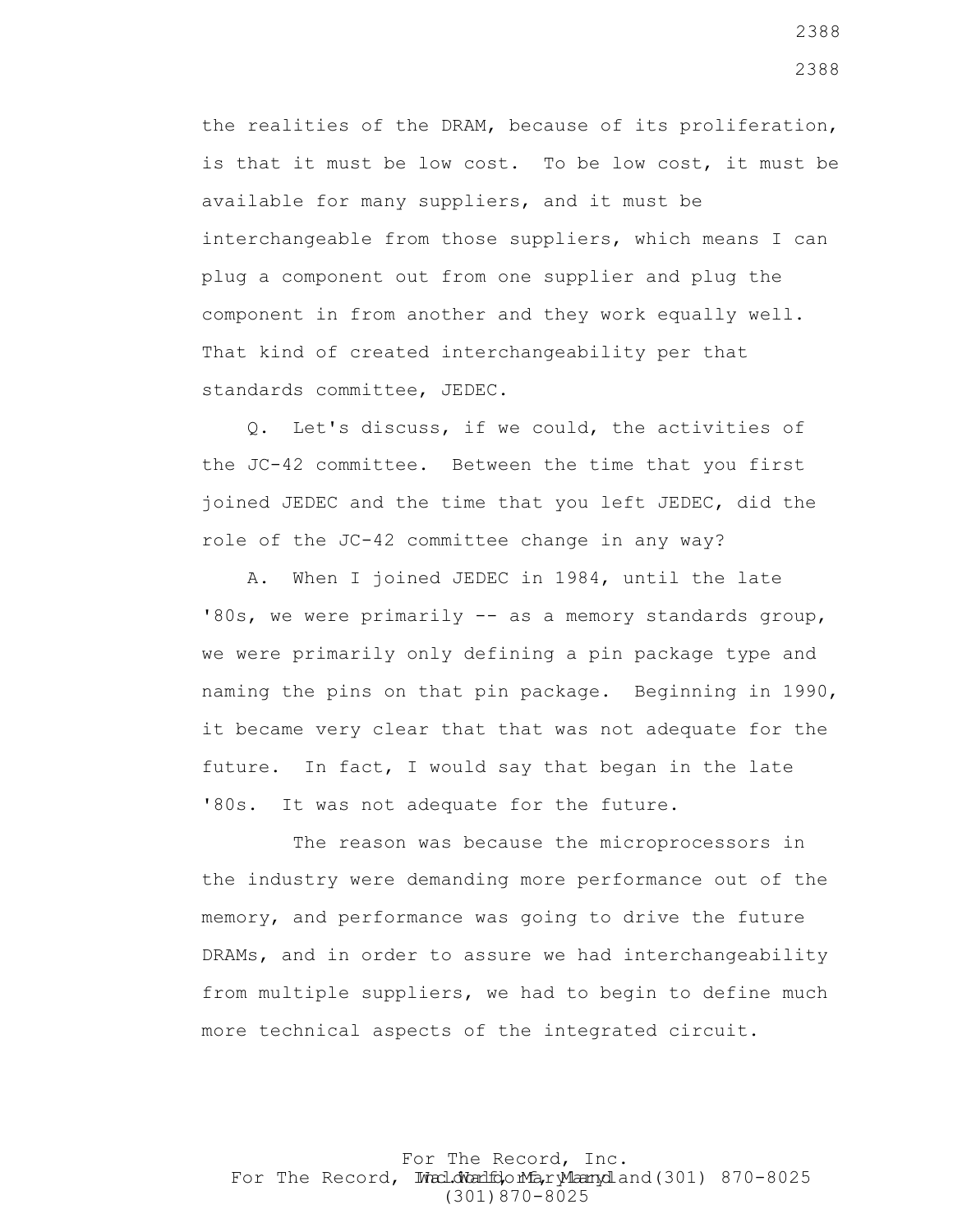If we did not do that, they would not be interchangeable, so they might look alike, but they wouldn't work alike.

> MR. OLIVER: Your Honor, may I approach? JUDGE McGUIRE: Yes.

MR. OLIVER: Your Honor, I have extra copies, but we will have this on the screen.

JUDGE McGUIRE: That's all right.

BY MR. OLIVER:

 Q. Mr. Kelley, I have handed you a document that's been marked as CX-35. Do you recognize this document?

A. Yes, I do.

Q. What is this document?

 A. This is the JEDEC Council minutes from a meeting that we held in May of 1992.

Q. Were you present at this meeting?

A. Yes, I was.

 Q. If I could ask you to turn to pages 14 and 15 of CX-35, please.

A. (Witness complied.)

 Q. You'll see that pages 14 and 15 are a letter on IBM letterhead, page 5 has your name.

A. Yes.

 Q. Do you recognize the letter before you on 14 and 15?

# For The Record, Inc. For The Record, Ward.dWardfdorMa, ryMannydland(301) 870-8025 (301)870-8025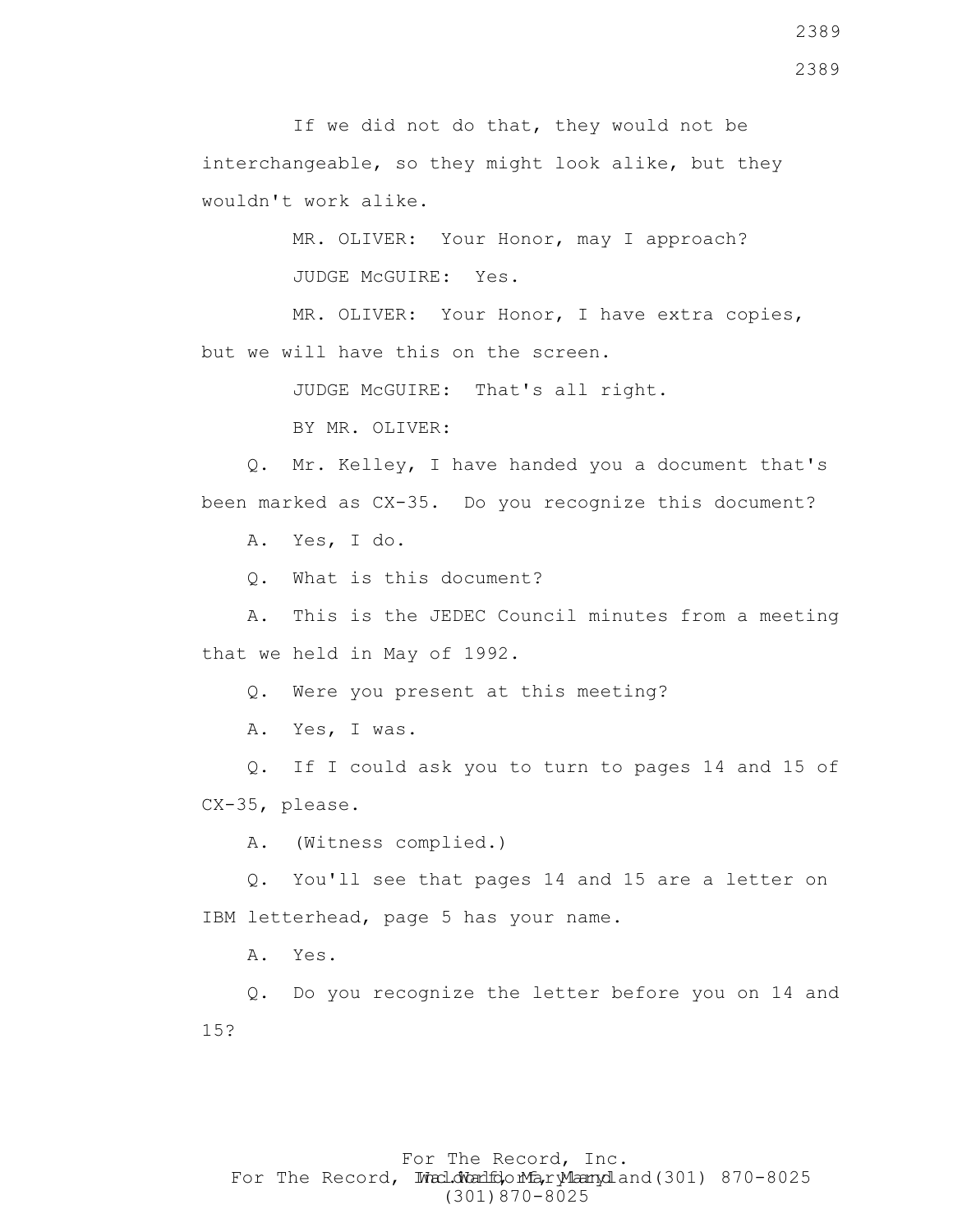A. Yes, I do.

Q. And what is this letter?

 A. This is a letter that I wrote to Jack Kinn who was the EIA staff vice president as the head of JEDEC, and in this letter, I was telling Jack that the level of technical issues that we were dealing with on my DRAM pass-through was much greater than we had handled historically. And I wanted him to make sure that he agreed with that change in our business, because one of the things that that implied is as we get into greater technical depth in the business activities of the group, we're quite apt to run into invention from the various member companies, and I was concerned that this was okay, that he wanted us to get into greater technical detail.

 In the second paragraph, I go into an area which really stretches the concept that I just described, because in the second paragraph, I'm suggesting that whereas lots of companies were joining together to do joint designs because of the cost of doing a design, and the fact that parts have to be interchangeable. I was suggesting to Jack that instead of having these companies do these designs jointly, in small groups, that he might want to consider JEDEC taking a giant leap and doing the design at JEDEC. And that was pretty much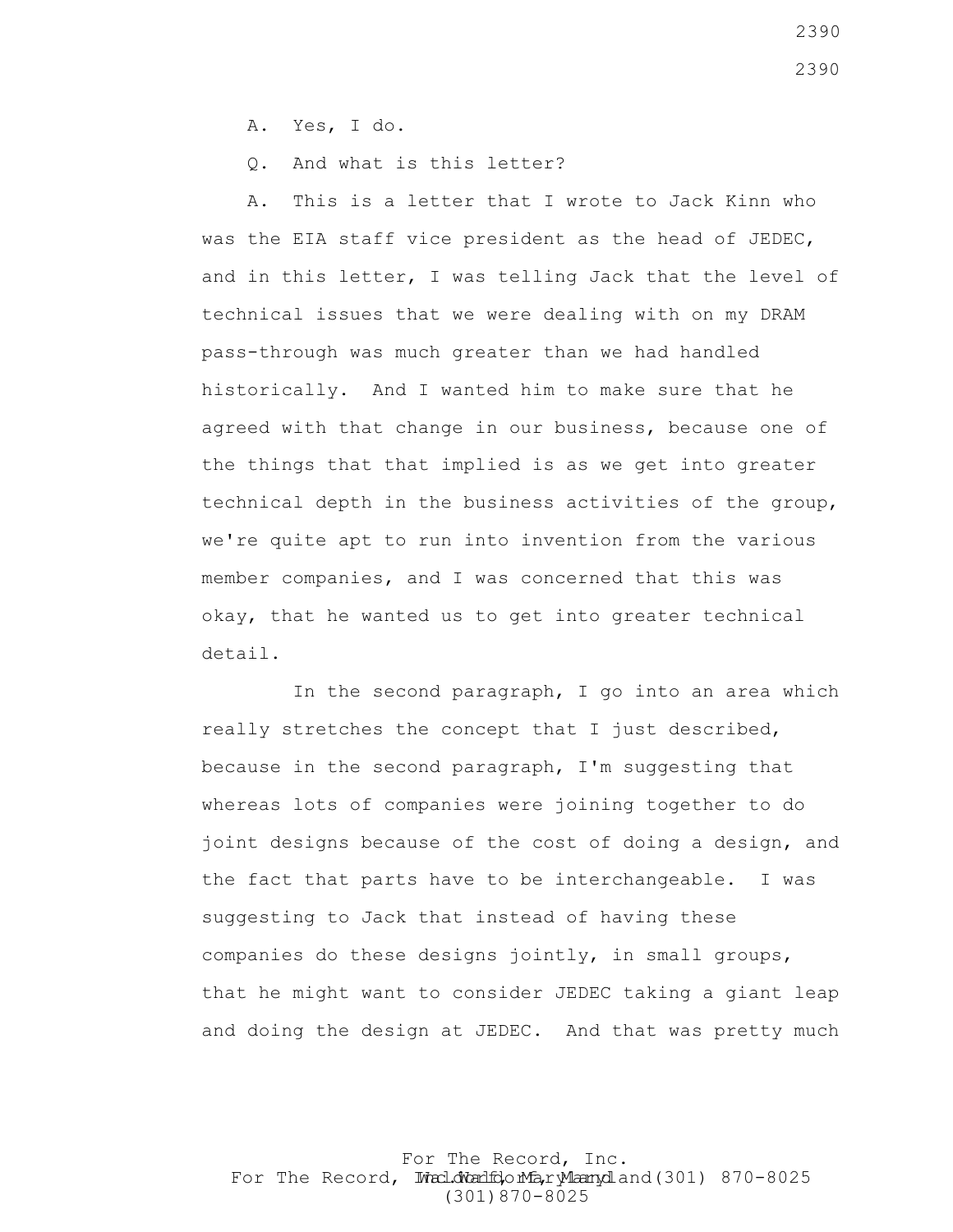of a stretch for the organization and what they were planning, but I wanted to lay the concept on the table.

 Q. Just to be certain that the record is clear, who was Jack Kinn, please?

 A. He was EIA staff vice president who was the head of JEDEC.

 Q. Is that the same position currently held by Dr. John Kelley?

A. Yes, it is.

 Q. If I could refer to the second full paragraph of the letter, page 14 on CX-35, it begins, "The work in question on synchronous DRAMs and already completed for video RAMs is already pushing our JC-42 scope."

Do you see that?

A. Yes, I do.

 Q. And then you have a description that I believe is the description of the JC-42 scope. And then you pick up with a couple of examples. Do you see that?

A. Yes, I do.

 Q. "For example, We will be balloting latency clock cycles for access." Do you see that?

A. Yes, I do.

- Q. By the way, is that the same as cast latency?
- A. Yes, it is.
- Q. And if I could direct your attention to a couple

# For The Record, Inc. For The Record, Ward.dWardfdorMa, ryMannydland(301) 870-8025 (301)870-8025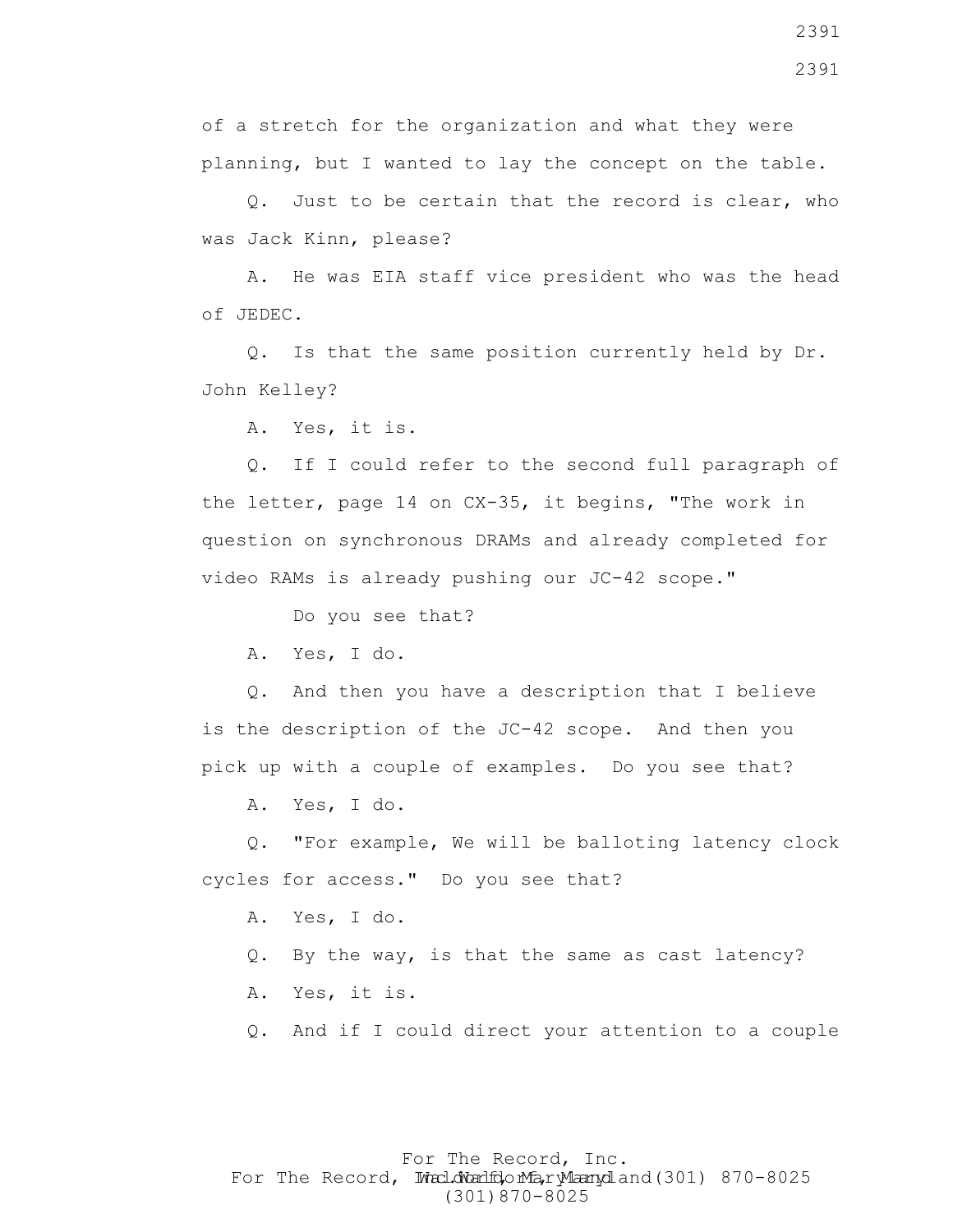of lines further down, it reads, "If we do not do this, then we cannot create common parts that are plug compatible at 100 megahertz operation and above. I believe we have begun the process of standardizing the device data sheets as JEDEC standard. So, in addition to the design framework, we now are filling in the details with timing diagrams that will impact, in a greater way, the chip design." And then you ask if he will support the new level of JEDEC involvement in worldwide DRAM designs.

Do you see that?

A. Yes, I do.

 Q. And did Mr. Kinn, in fact, support the activities that you were describing in that paragraph?

 A. When Jack and I met at the next council meeting, he took me aside and had verbal conversation with me, and in the conversation, excuse me, in the conversation, he said that he strongly encouraged our inclusion of more technical content in our discussions, but at the end of the letter, I suggested something about having JEDEC do a common design, and he could not support that.

 Q. Apart from what you're suggesting at the end of the letter, I was focusing on this particular paragraph here, and the question was whether Mr. Kinn supported the activities that you were outlining in this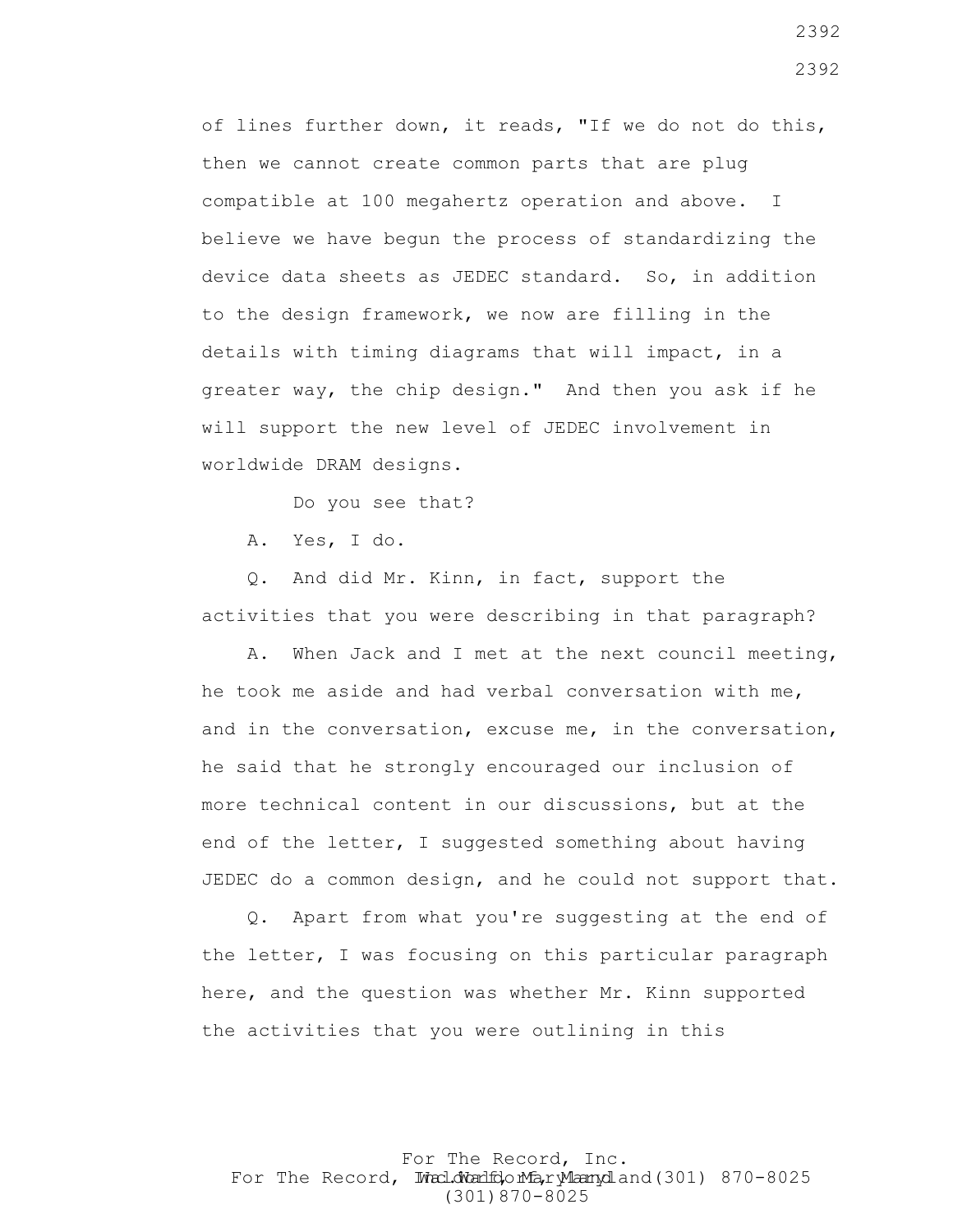2393

paragraph, that is the last paragraph on page 14 of  $CX-35.$ 

A. Yes, he did support this paragraph.

 Q. Mr. Kelley, are you familiar with the term "open standards?"

A. Yes, I am.

 Q. And again, focusing on the time period between 1991 and 1996, at that time period, were you also familiar with the concept of open standards?

A. Yes.

 Q. Now, in that time period from 1991 to 1996, what was your understanding of the term "open standards?"

 A. I believe that open standards were standards that avoided patents or items that would become patents. I also believe that the consideration of our standards needed to consider any patented material or material that would become patents, and in that consideration, require a statement on companies that held intellectual property and get from them a statement from their company on whether they would license all users and that they would agree to reasonable fees for the license and royalties.

 Q. I would like to focus for a moment on the first part of your answer, you tied the concept of open standards to avoiding patents, if I understood your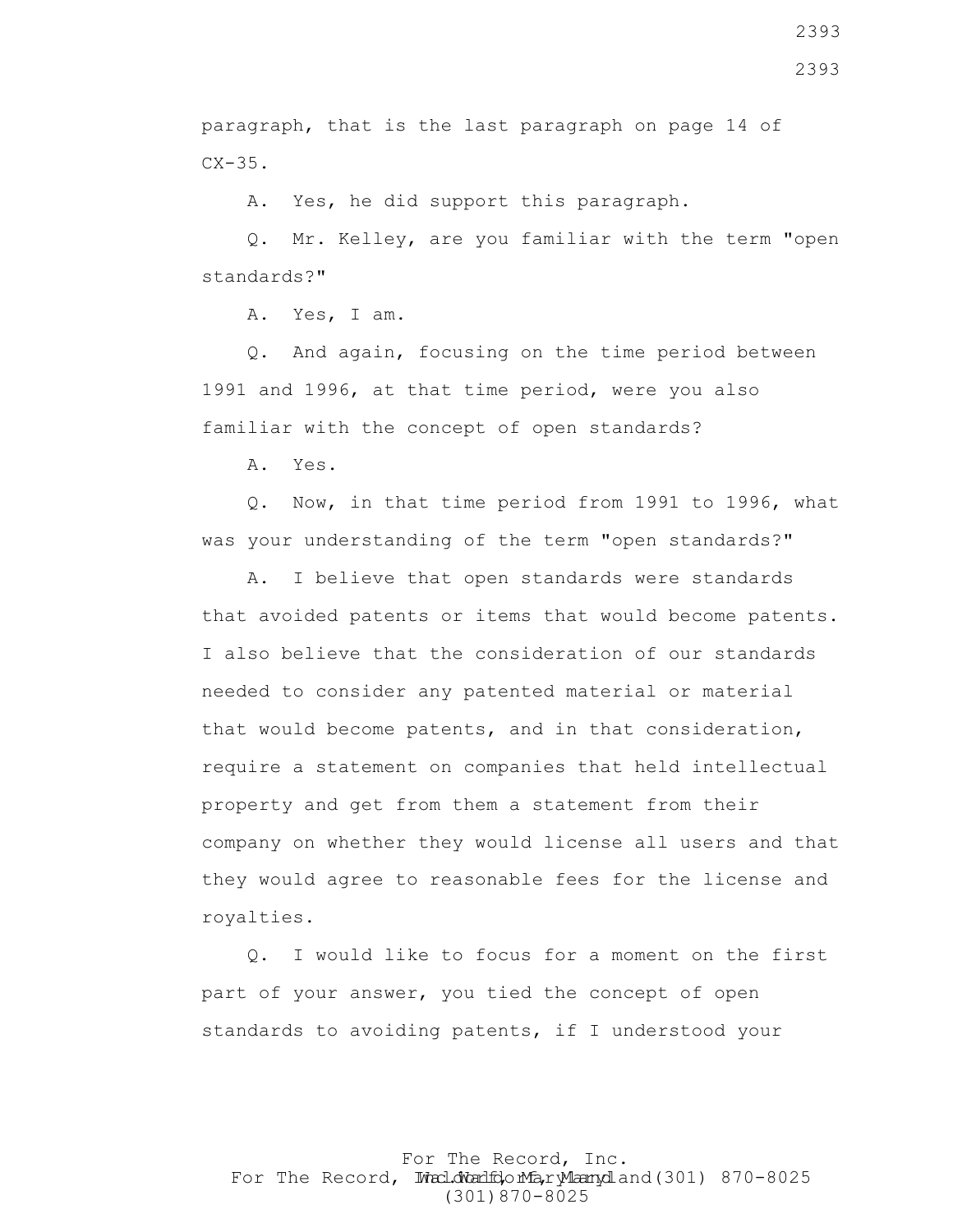answer correctly. What, if any, is the relationship between open standards and avoiding patents?

 A. In order to create a standard that is open, we need to know the patented material that is public information, but is held by companies in the world, and in order to know what patented material there is, then we have a obligation as a committee to disclose any patented material that we were aware of. Patented material from our own company and for others.

 MR. PERRY: Your Honor, the witness has a habit of going far beyond the question and it's hard for me to object while he's in motion.

 JUDGE McGUIRE: That is sustained. I'm going to ask you, again, Mr. Kelley, just try to address the question, your counsel is very capable, he can follow up. It's getting a little somewhat tedious, and I don't mean that to you, sir, as a slur at all, it's just that it's very important that we just, you know, speak to the issues in this proceeding, based on your counsel's inquiry. So, try not to go beyond the import of his question, if you don't mind.

THE WITNESS: Yes, sir.

 JUDGE McGUIRE: All right, Mr. Oliver. BY MR. OLIVER:

Q. Thank you, Your Honor.

For The Record, Inc. For The Record, Ward.dWardfdorMa, ryMannydland(301) 870-8025 (301)870-8025

2394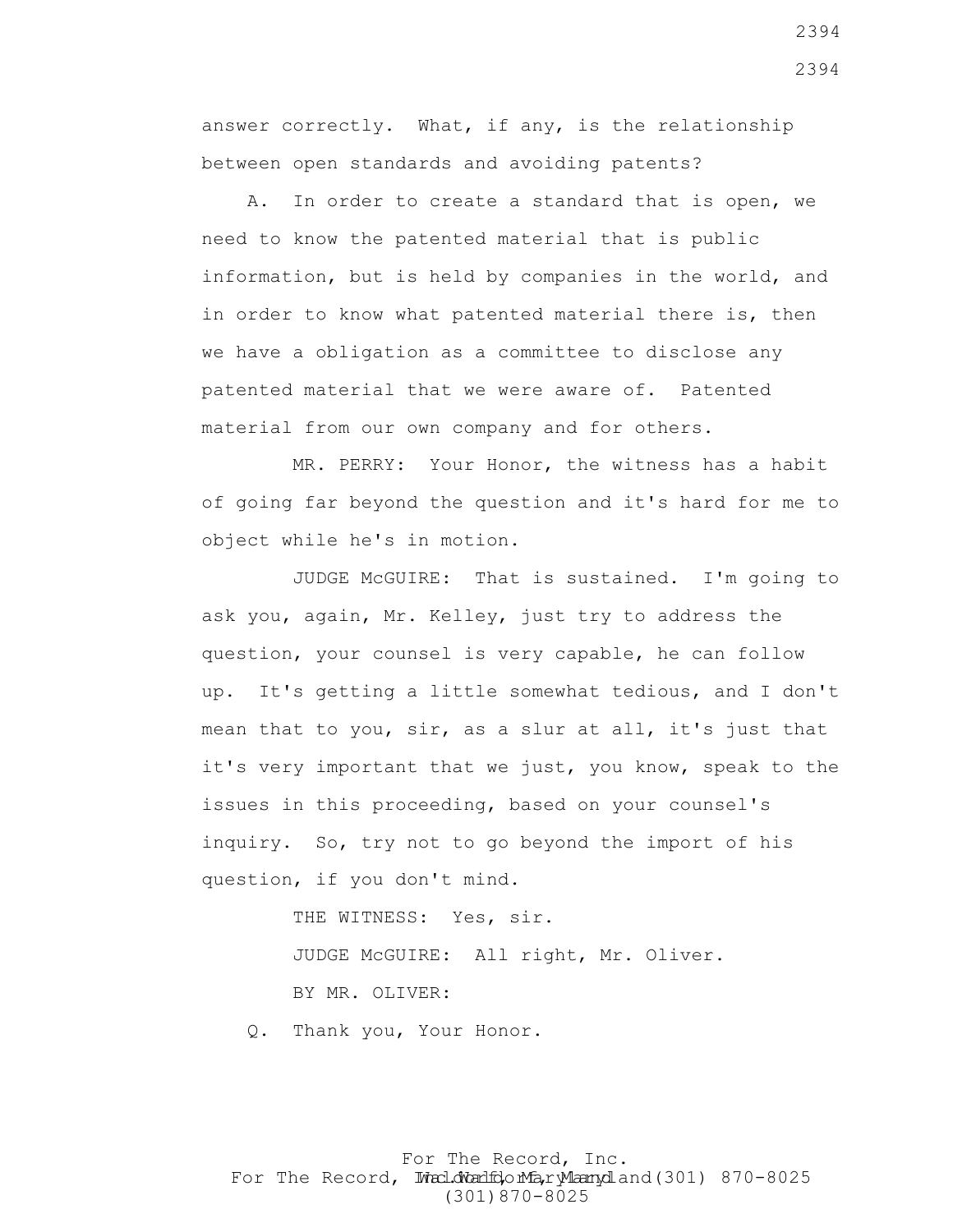Mr. Kelley, when I asked you about your understanding of the term "open standards" between 1991 and 1996, you made reference to avoiding patents, and I'm still trying to understand the relationship in your mind during the time period of 1991 to 1996 between avoiding patents and open standards.

 MR. PERRY: Object to the form, there's no question there.

> JUDGE McGUIRE: Sustained. Restate, Mr. Oliver. BY MR. OLIVER:

Q. Thank you, Your Honor.

 Mr. Kelley, again looking at the time period from 1991 to 1996, what, if any, was your understanding of the relationship between the concept of open standards and the need to avoid patents?

 A. I believe that open standards require the need to disclose patents.

 Q. Why did open standards require disclosure of patents?

A. So that we could avoid them if possible.

 Q. Why was it important to avoid patents if possible?

 A. In the case of the DRAM, there was so little profit that we could not afford even the smallest increase due to fees and royalties.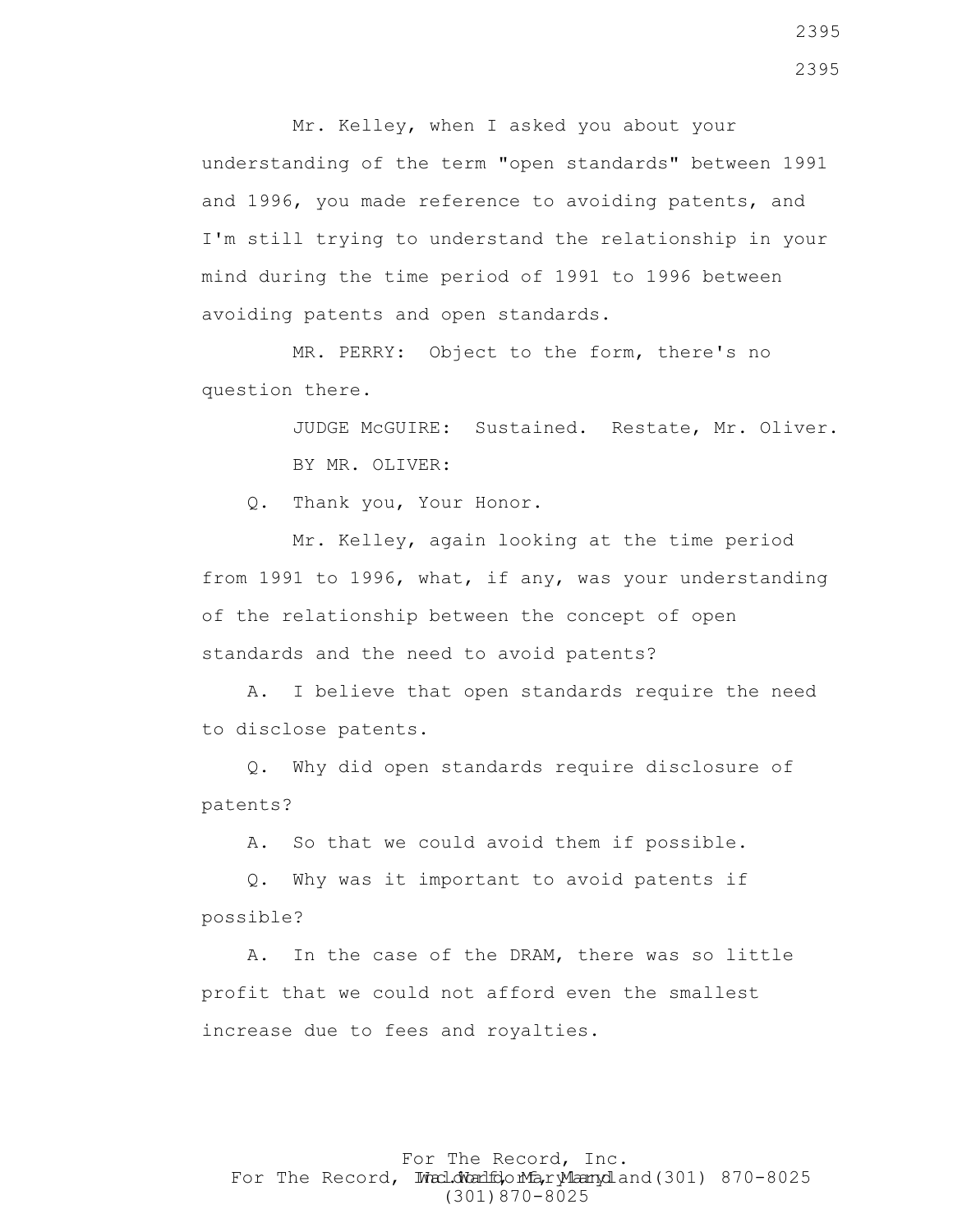Q. Focusing again on the time period between 1991 to 1996, what was your understanding, if any, with respect to JEDEC's position concerning open standards?

 A. JEDEC had a policy on patents and in that policy the first requirement was to avoid patents.

#### **(Discussion off the record.)**

 JUDGE McGUIRE: Go ahead, Mr. Oliver, we're on the record.

MR. OLIVER: May I approach, Your Honor?

JUDGE McGUIRE: Yes.

BY MR. OLIVER:

 Q. Mr. Kelley, you have been handed a document that has been marked as CX-204 entitled Legal Guides. Mr. Kelley, do you recognize this document?

A. Yes, I do.

Q. What is this document?

 A. This is the Legal Guides document of the Electronic Industries Association.

 Q. What, if any, is the relevance of CX-204 to JEDEC?

 A. JEDEC is a subsidiary organization of the EIA. So, I believe that we were bound by these rules.

 Q. If I could ask you to turn to page 5, please. And let me clarify, that would be page 5 of CX-204. It would appear as internal numbers page 6. The section C,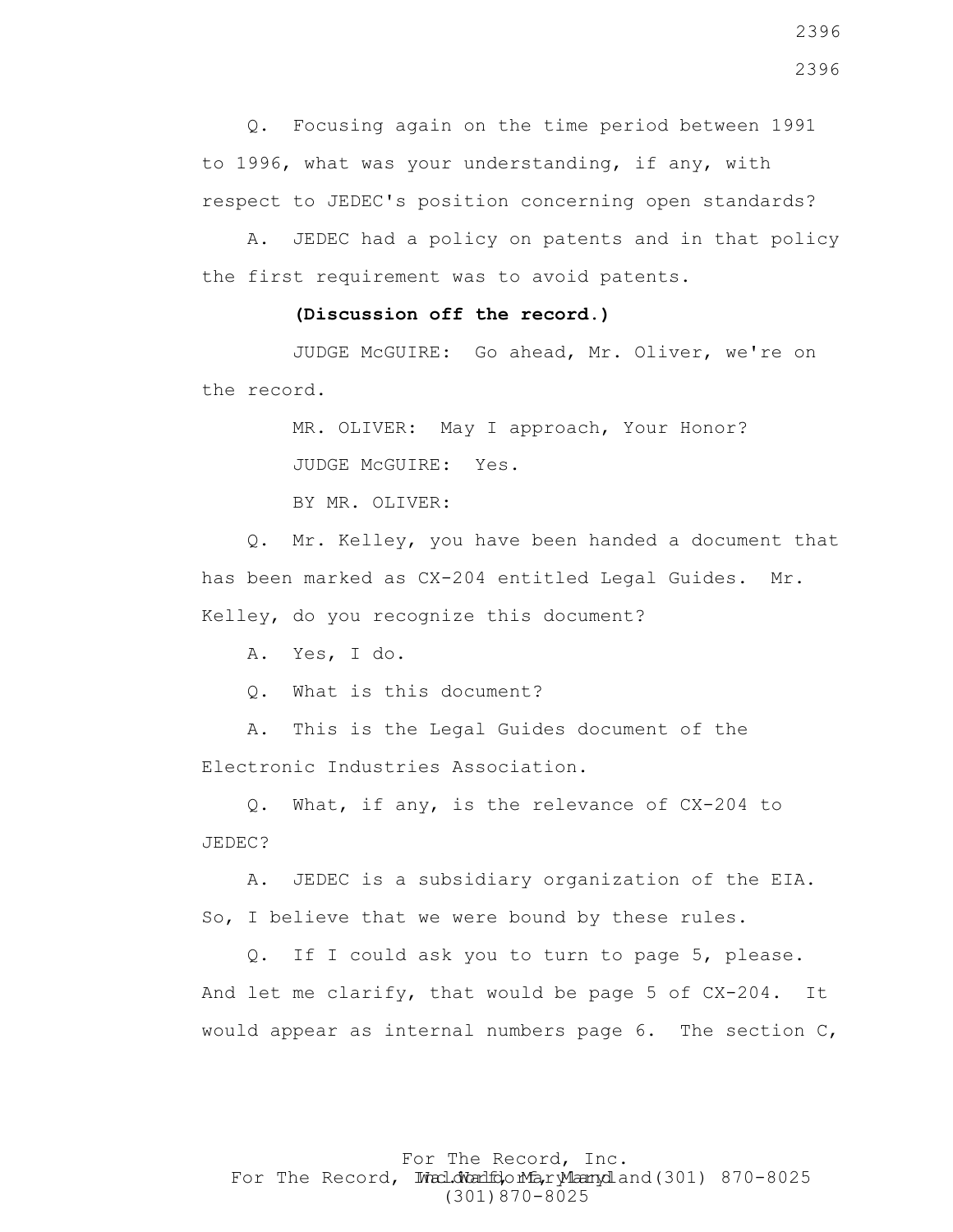Basic Rules for Conducting Programs. Do you see that?

A. Yes, I do.

 Q. I would like to direct your attention to the beginning of that, it reads, "All EIA standardization programs shall be conducted in accordance with the following basic rules: 1, they shall be carried on in good faith under policies and procedures which will assure fairness and unrestricted participation."

Do you see that?

A. Yes, I do.

 Q. Again focusing on the time period of 1991 to 1996, did you have an understanding of the term "good faith" as used in this portion of the EIA Legal Guides?

 A. Yes, I did, and my mind translated that to fair treatment for all members.

 Q. Could you please explain what you mean by "fair treatment for all members?"

A. That we would treat each other equally.

 Q. If I could direct your attention down to paragraph number 5 appearing under the heading, this is still within the sentence at the top of the page, reading, "All EIA standardization programs shall be conducted in accordance with the following basic rules."

Do you see that?

A. Yes, I do.

#### For The Record, Inc. For The Record, Ward.dWardfdorMa, ryMannydland(301) 870-8025 (301)870-8025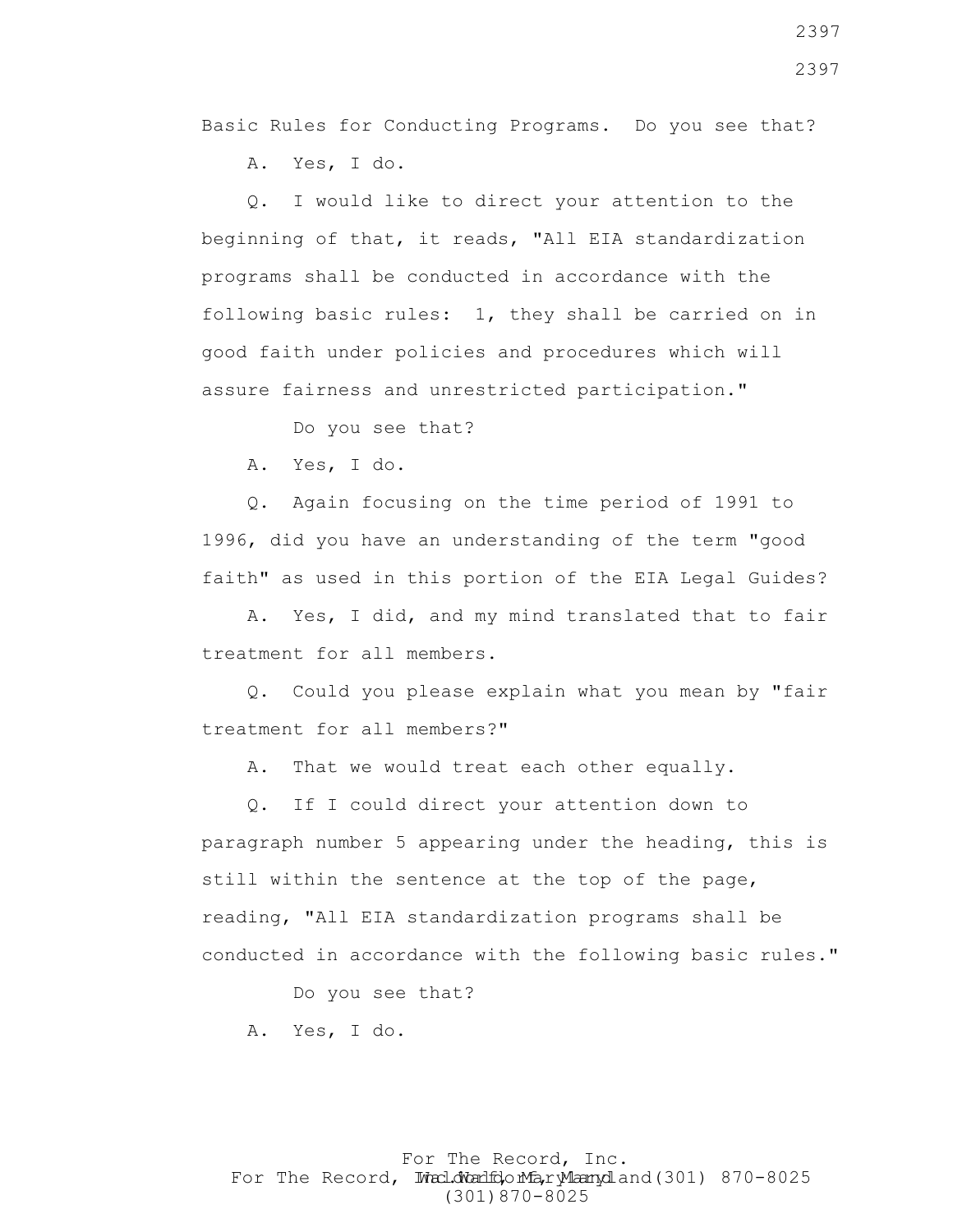Q. And then number 5 underneath that says, "They shall not be proposed for or indirectly result in " - and then I'll pick up the second line, "Restricting competition, giving competitive advantage to any manufacturer, excluding competitors from the market."

Do you see that?

A. Yes, I do.

 Q. Again focusing on the time period of 1991 to 1996, did you have an understanding of what was meant in this paragraph 5 on page 005 of CX-204?

 A. Yes, I believe that part of making sure that the organization wasn't restricting competition went to the requirement that all persons in the participation of the standard would disclose patent material so that they could not block a proposal.

 Q. Could you describe what you mean by a person blocking a proposal.

 A. Well, I had an experience once where we had a standard that was created and a patent had not been disclosed, and then later the patent was asserted against several companies in the industry, and that blocked use of the standard.

- Q. And what was the result of that?
- A. The result was action to rescind the standard.
- Q. That was action within JEDEC?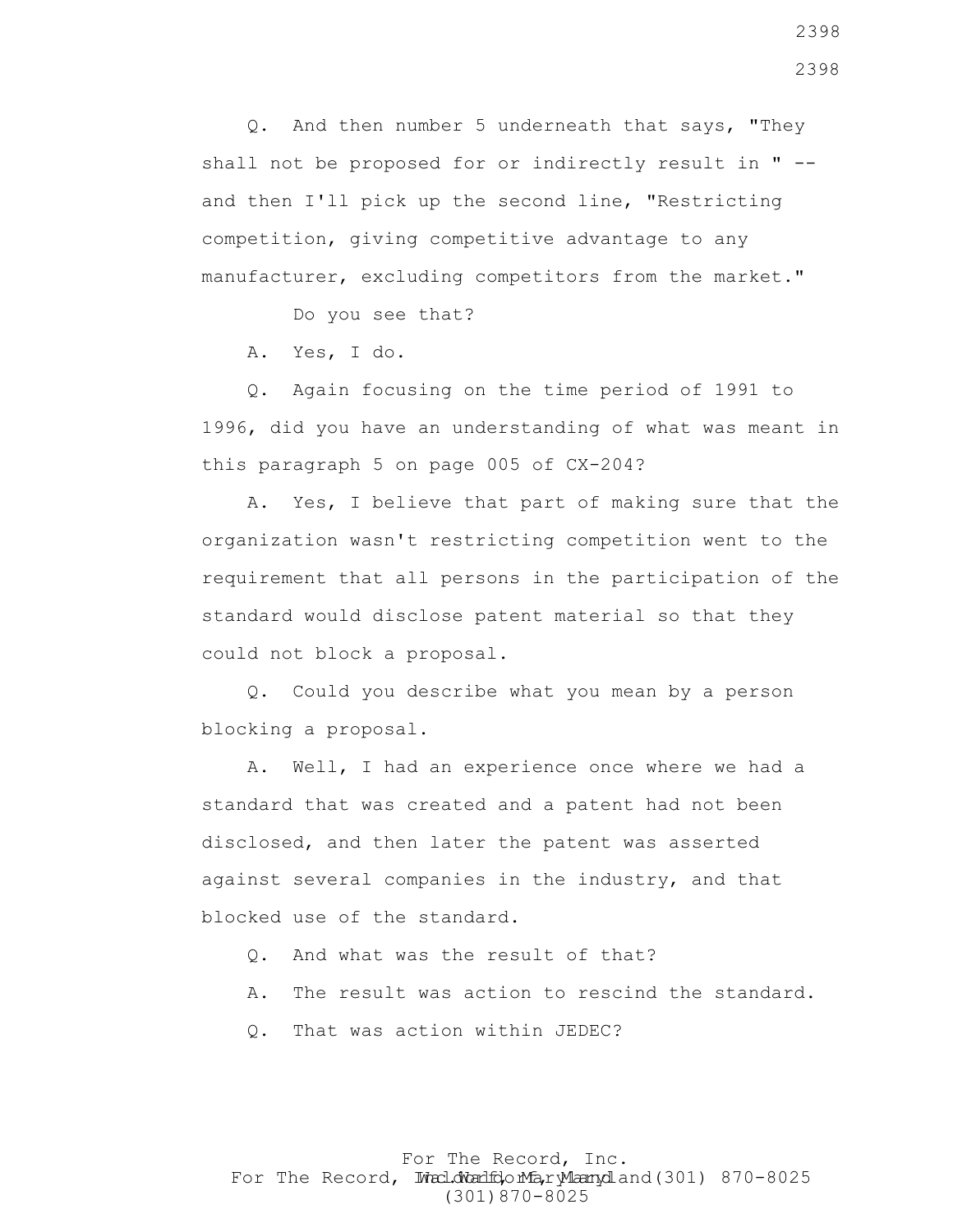A. Yes, it was.

 Q. During the time period between 1991 and 1996, what policies and procedures, if any, did JEDEC follow with respect to a disclosure of patents?

 A. In the beginning of 1991, there was an event which transformed the JC-42 committee. Jim Townsend made it a very big issue that the committee needed to deal with patents and what he called patent applications in the work of the committee so that we could avoid whenever possible.

 Q. Did Mr. Townsend explain why he thought that it was important that JEDEC deal with this?

 MR. PERRY: If the answer is anything more than a yes, Your Honor, I feel compelled to object now on hearsay grounds.

JUDGE McGUIRE: I'll hear the answer.

THE WITNESS: Yes is fine.

JUDGE McGUIRE: Overruled.

THE WITNESS: Jim announced to the committee in January --

 MR. PERRY: Excuse me, Your Honor, now I'm going to object to there's more to the answer apparently and I object on hearsay grounds.

 JUDGE McGUIRE: Sustained. Let's restate and keep in mind, sir, again, what I cautioned you about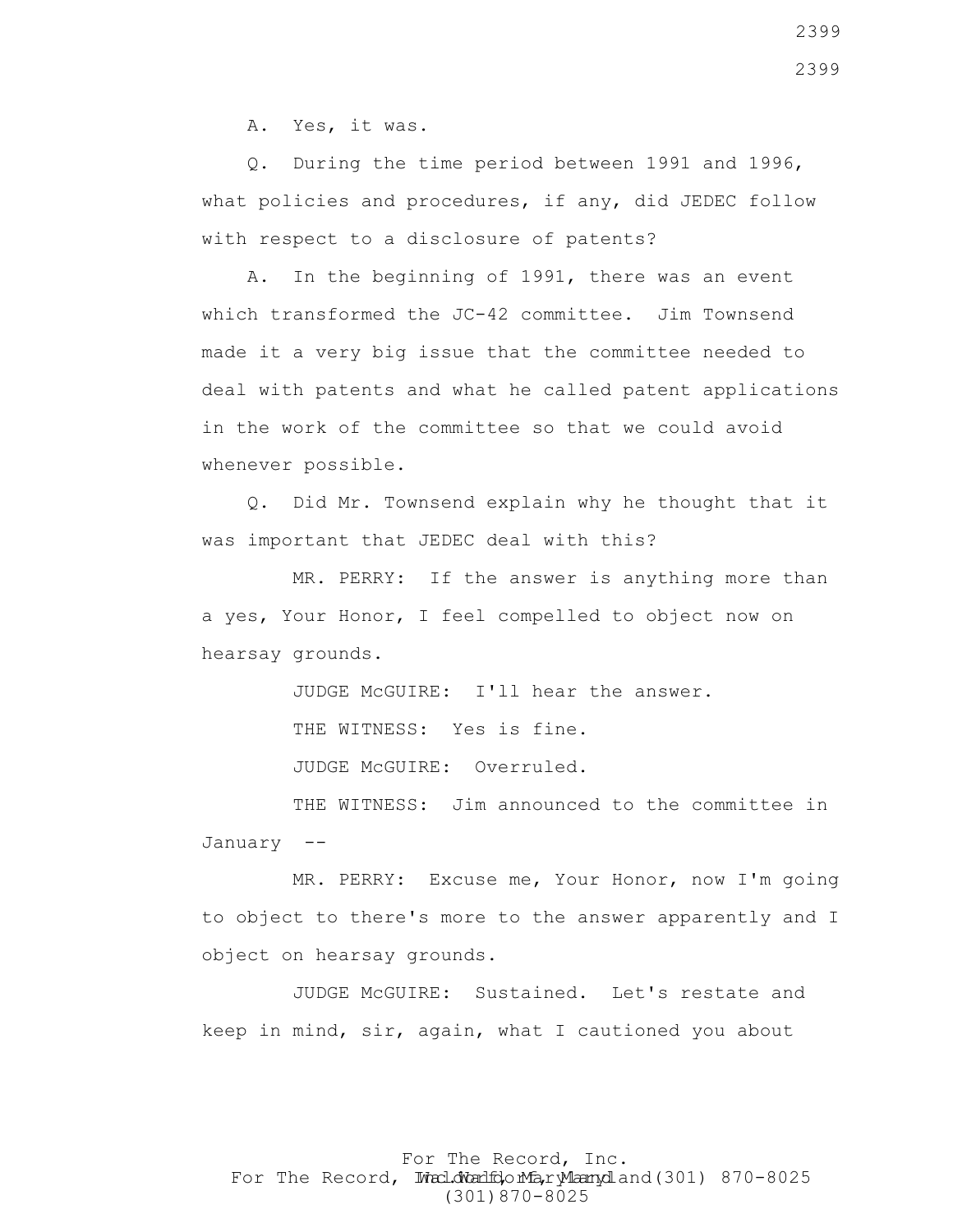earlier.

BY MR. OLIVER:

 Q. Mr. Kelley, did you ever hear any discussions of litigation involving the company Wang at the JEDEC meetings?

A. Yes, I did.

 Q. Could you please describe the discussions of Wang litigation that you heard at JEDEC meetings?

 MR. PERRY: Objection, Your Honor, hearsay. If it's being offered for what was spoken at the meeting, it's being offered for the truth.

JUDGE McGUIRE: Mr. Oliver, any response?

 MR. OLIVER: Your Honor, I believe it is important for the state of mind of this witness in order to explain why he understood JEDEC undertook certain steps to --

 JUDGE McGUIRE: On that grounds, I'll entertain the question, because I allowed your  $-$ - a colleague the same opportunity in his examination, so I'm going to be fair and proceed, Mr. Oliver.

MR. OLIVER: Thank you, Your Honor.

 MR. PERRY: Your Honor, as long as the questions are framed so that they call for that, I am going to have to get up in the future. If that's going to be your ruling.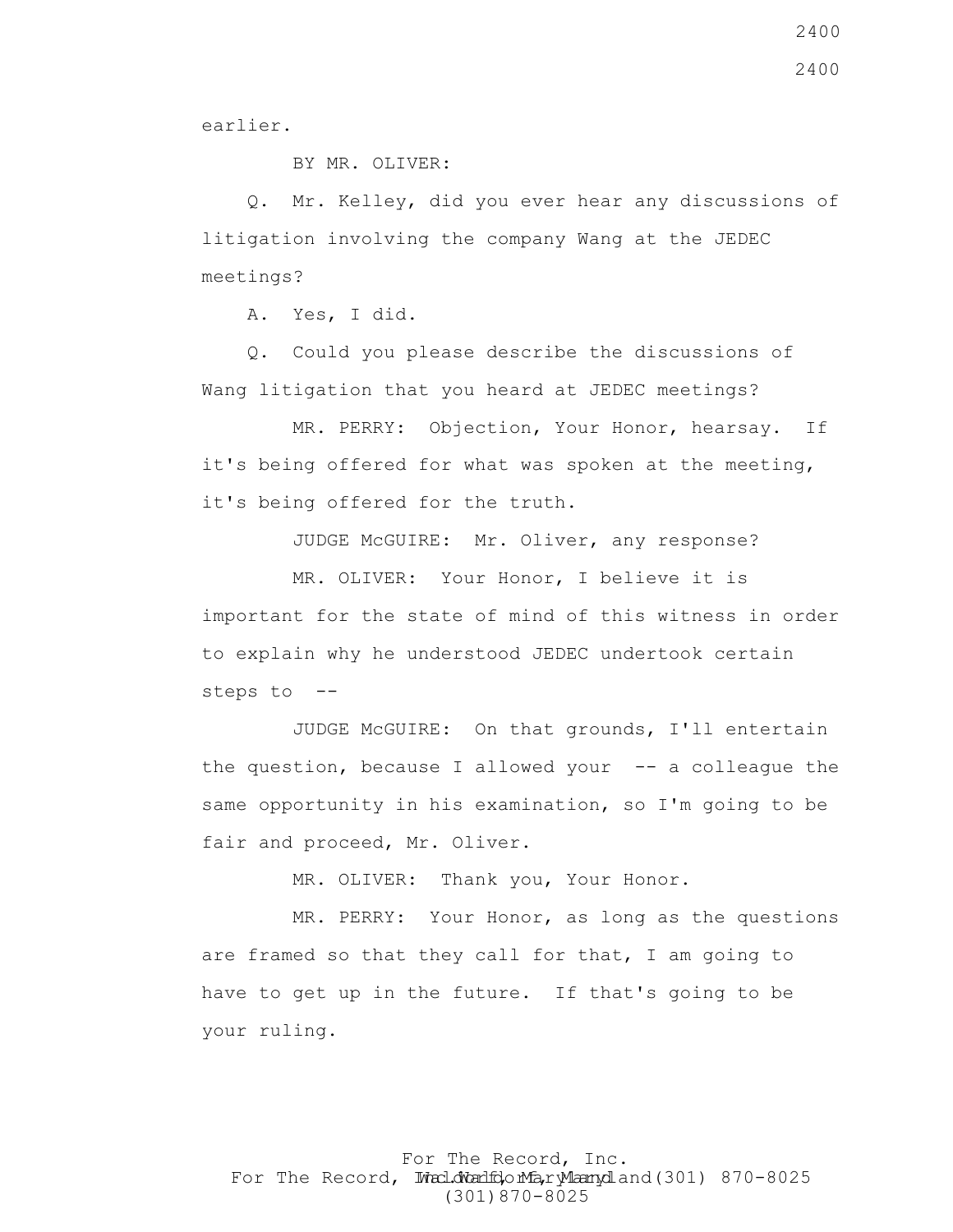JUDGE McGUIRE: Okay, Mr. Oliver, do you understand that?

MR. OLIVER: Yes, I do.

 JUDGE McGUIRE: That would be very helpful to all concerned.

 MR. OLIVER: Thank you, Your Honor. If I could simply lay a foundation by asking --

JUDGE McGUIRE: Go ahead.

BY MR. OLIVER:

 Q. Mr. Kelley, could you please describe the discussions, if any, you heard concerning the Wang litigation at JEDEC meetings?

 A. Jim announced that his company, Toshiba, had been sued for assertion of patent fees on a part that had been JEDEC standard for several years.

Q. By the way, who is Mr. Townsend?

 A. Jim Townsend was the member representative for Toshiba America.

Q. Did he have any other roles within JEDEC?

 A. In the end of 1991 he was elected chairman of the JC-42.3 committee and he was also on JEDEC Council.

 Q. Focusing now on your understanding between the years 1991 and 1996, in your understanding, did the Wang litigation have any relationship to any steps taken in JEDEC with respect to disclosure policy?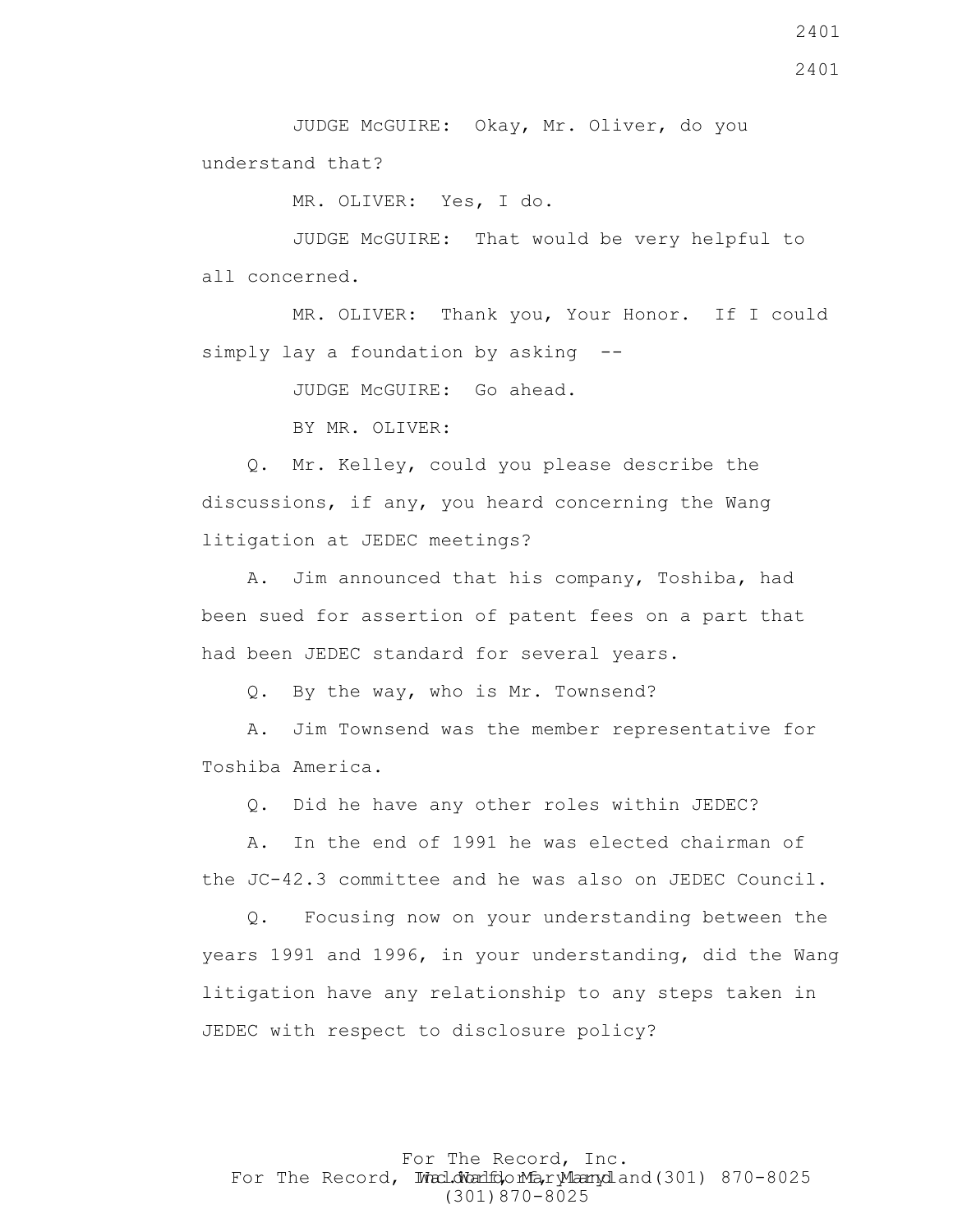A. Jim had become a general with a flagpole patent, and at every meeting and every sub-meeting for a week of meetings, Jim emphasized each group's need to make sure that we gave time for disclosure of patents and discussion of patents and resolved any patent issues that could be resolved at the committee meeting for the purposes of meeting the requirements of an open standard.

> MR. OLIVER: May I approach, Your Honor? JUDGE McGUIRE: Yes.

BY MR. OLIVER:

 Q. Again, Your Honor, this document will be brought up on the screen.

 Mr. Kelley, I'm showing you a document marked as JX-6 for identification. Do you recognize this document?

A. Yes, I do.

Q. And what is this document?

 A. It's the JEDEC Council meetings for the meeting in June of 1991.

Q. By the way, were you present at this meeting?

A. Yes, I was.

 Q. Mr. Kelley, just to clarify, I believe that earlier you said that you began serving the council in 1993. Does this document refresh your recollection in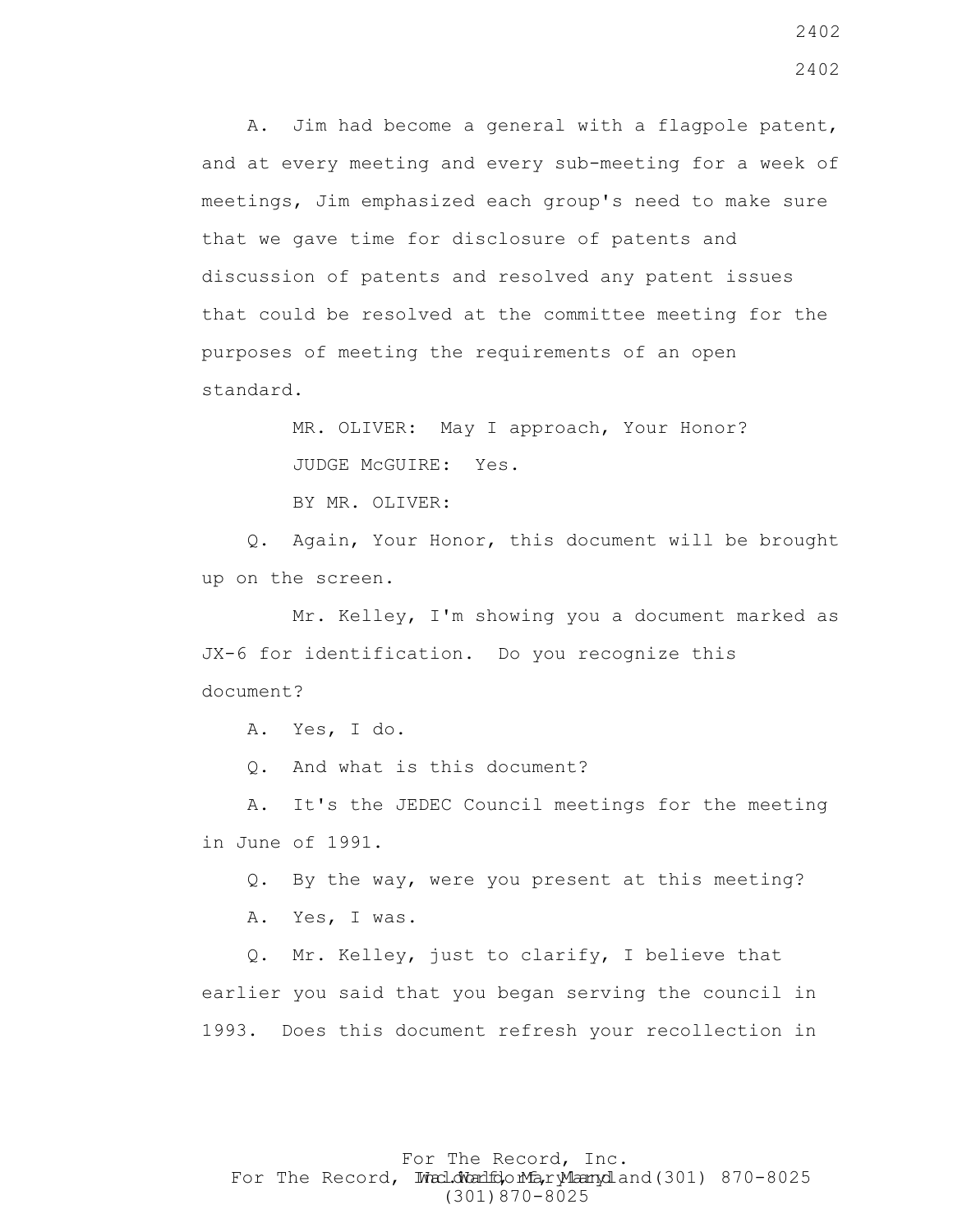terms of when you began serving on the JEDEC Council?

A. Yes, the second item under B says -- it doesn't say that. Let me read the document. Yes, it is. The second item under B says that I was accepted as a member of council representing IBM Corporation.

 Q. Thank you, Mr. Kelley. If you could now turn, please, to page 005 marked at the lower right-hand corner, and I'll direct you to internal page 10 of the document itself. And I would like to direct your attention in particular to paragraph number 5 appearing at the bottom of that page. Do you see that paragraph?

A. Yes, I do.

 Q. It reads, "Mr. J. townsend presented an overview of the current situation, especially as pertaining to JC-42 --" let me back up a second and say that this paragraph is captioned Patent Issues and Procedures.

Do you see that?

A. Yes, I do.

 Q. And then it reads, "Mr. J. townsend presented an overview of the current situation, especially as pertaining to JC-42, and recommended steps council could take. A presentation should be made at each committee meeting to discuss patent implications during the work cycle of a product committee."

Do you see that?

# For The Record, Inc. For The Record, Ward.dWardfdorMa, ryMannydland(301) 870-8025 (301)870-8025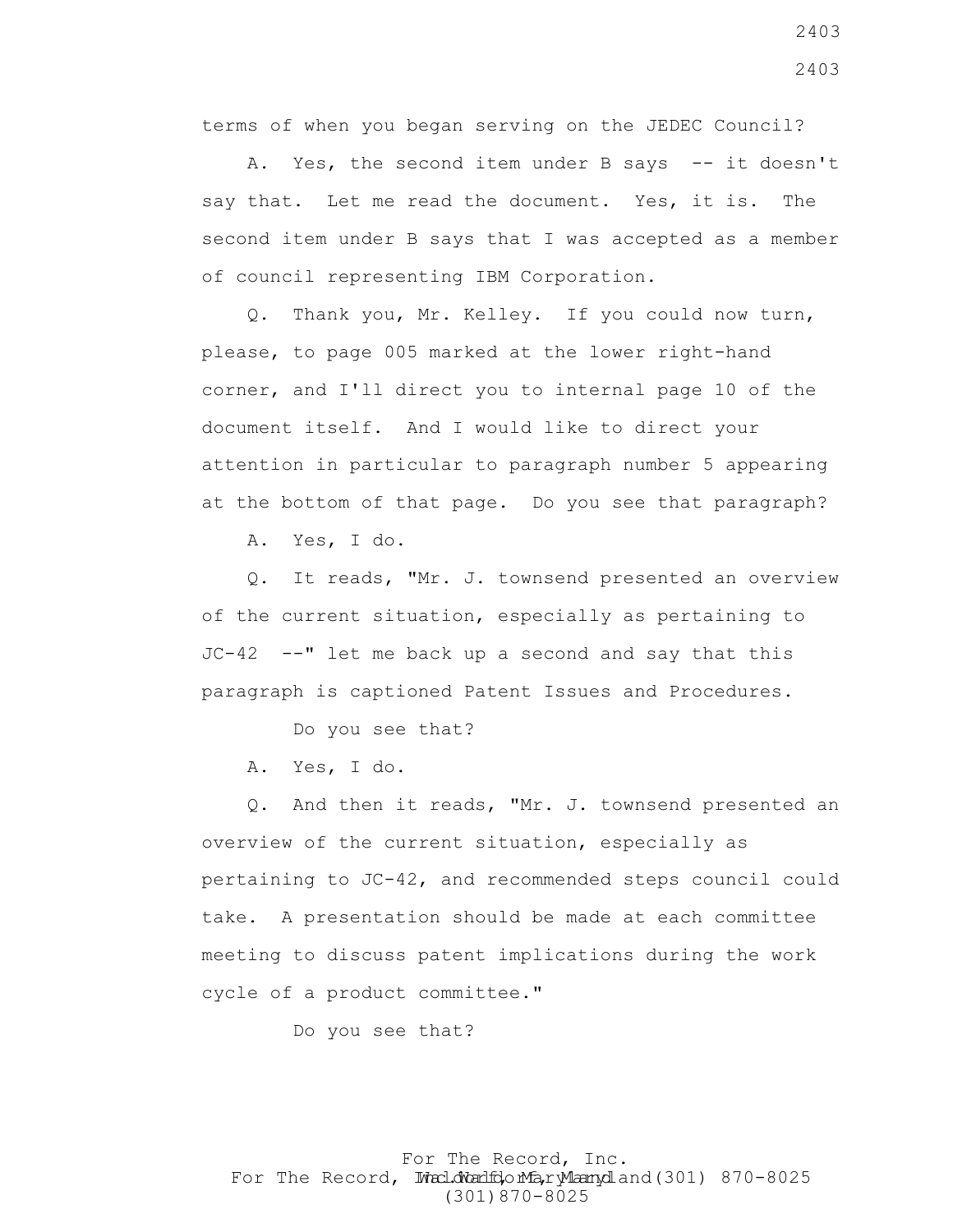A. Yes, I do.

 Q. Were you present during that portion of the discussion of the council?

A. Yes, I was.

Q. And did you observe that discussion?

A. Yes.

 Q. And did you understand the discussion that was occurring at that time?

A. Yes.

 Q. What, if any, was the relationship between the discussion that was reflected in the paragraph I just read to you and the presentations made by Mr. Townsend at the various 42 subcommittees?

 A. I saw this as Jim bringing the emphasis on dealing with patents for avoidance to the council with the desire to spread that emphasis over the rest of the JEDEC committees as JC-42 had already begun to work to.

 Q. Now, Mr. Kelley, within the JC-42 committee, and its various subcommittees, do you recall observing presentations made by Mr. Townsend on patent matters?

A. Yes, I do.

 Q. What do you recall Mr. Townsend saying with respect to the substance of the JEDEC patent policy?

MR. PERRY: Objection, hearsay.

MR. OLIVER: Your Honor, this goes to the

For The Record, Inc. For The Record, Ward.dWardfdorMa, ryMannydland(301) 870-8025 (301)870-8025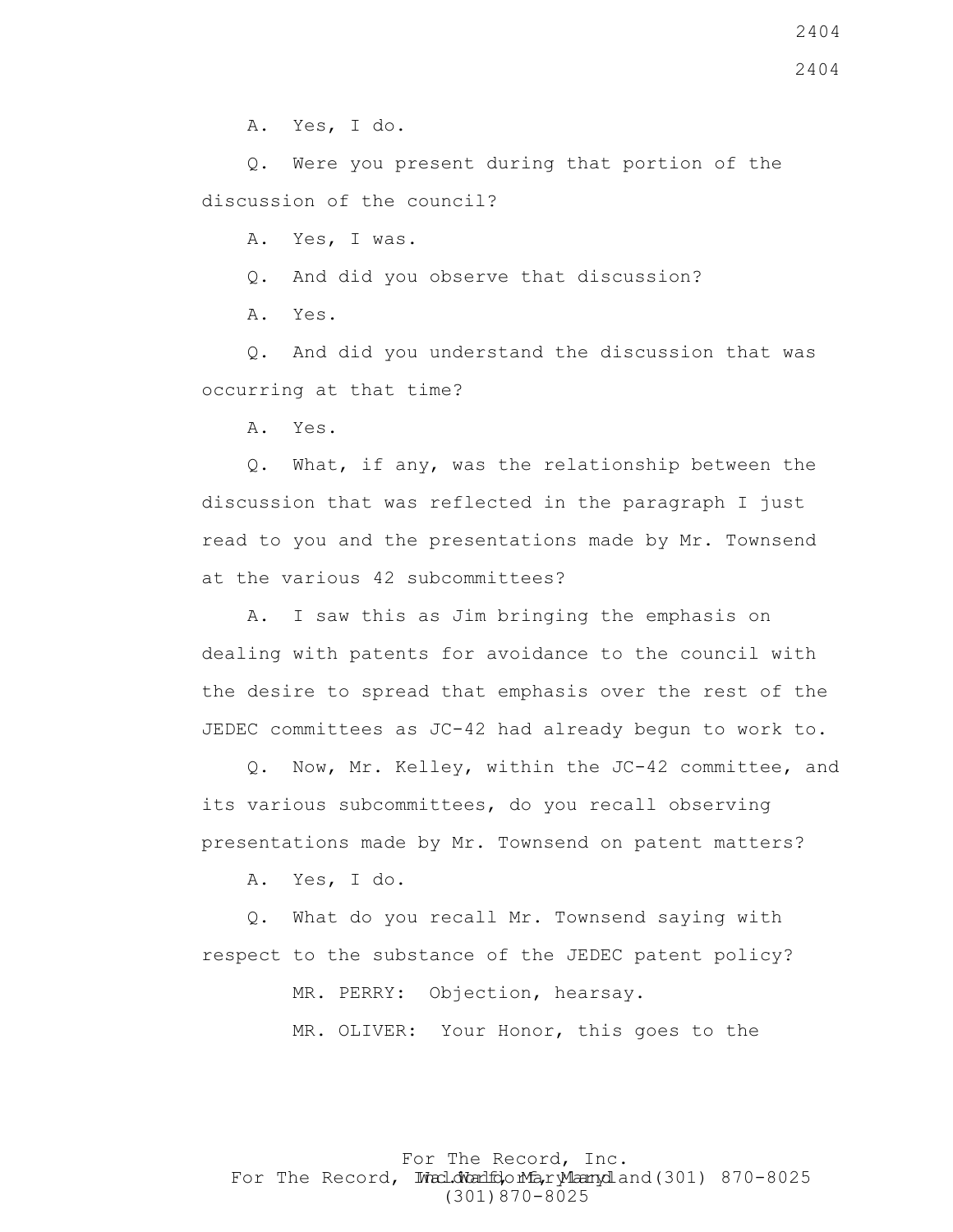instructions that were being given to all members in the room at JEDEC, this is a means by which --

 JUDGE McGUIRE: Well, you can still, the question as posed I think is hearsay, so why don't you restate it in a way that it's not hearsay, if you can do that.

 MR. OLIVER: Your Honor, if I could perhaps try to explain one more time, or provide a different explanation to you. The import of what Mr. Townsend was saying was not the truth of what Mr. Townsend was saying, but rather the instructions that he was giving, or in effect the operative words, they were instructions that were being given to the members. This is a means by which JEDEC was, in fact, communicating the substance of its disclosure policy to its members.

 JUDGE McGUIRE: Well, why don't you ask him his understanding of the instructions as was given at the start of these meetings, and maybe that will get around Mr. Perry's problem.

 MR. PERRY: Well, if I could respond to that point, for the record, Your Honor, what they're trying to establish as a fact is what the words that were spoken. And so, the testimony is trying to offer the hearsay for the truth. Because that's what they think is important here, and that's what they're trying to get

For The Record, Inc. For The Record, Ward.dWardfdorMa, ryMannydland(301) 870-8025 (301)870-8025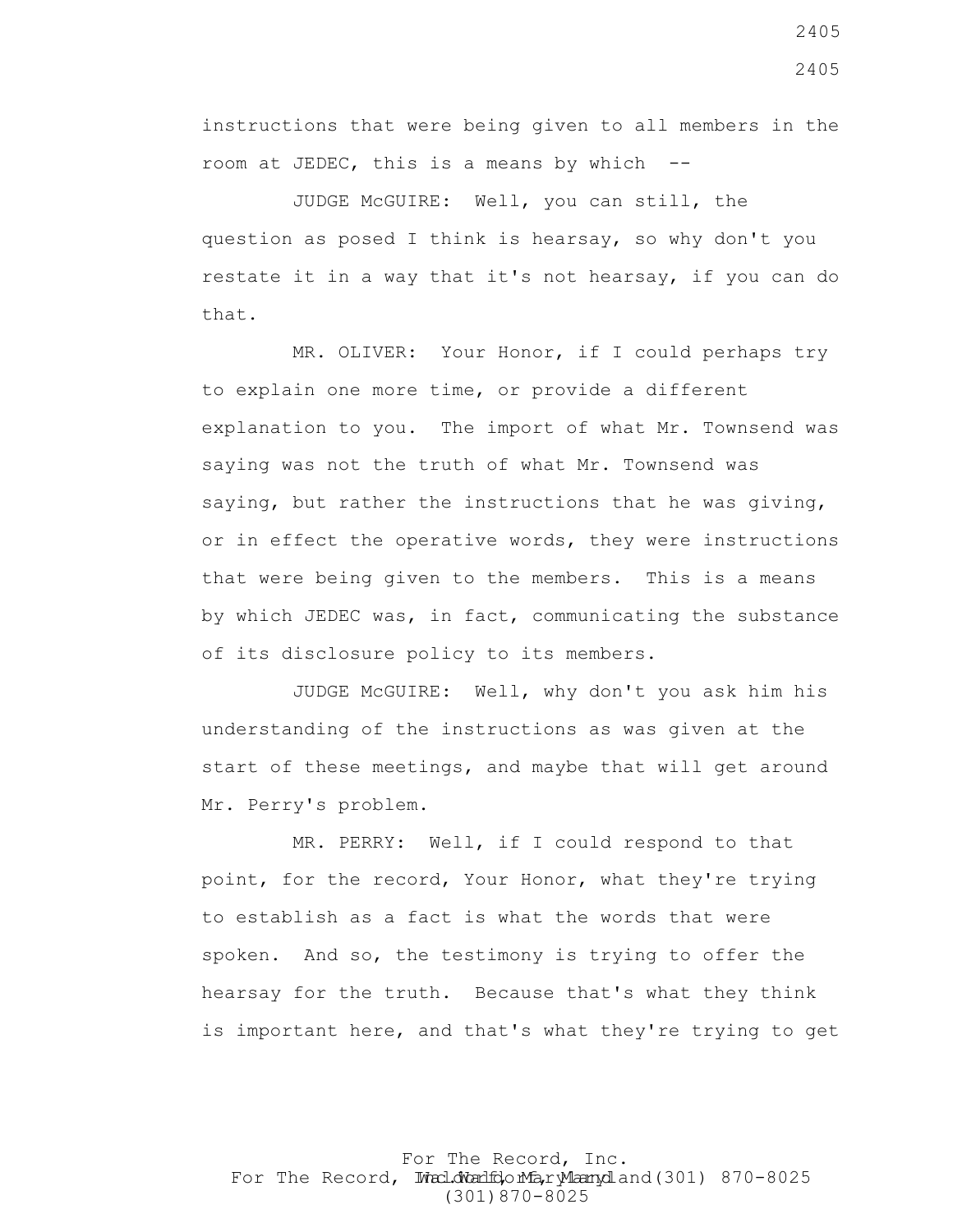in. So, that's why I'm objecting on the hearsay grounds.

 JUDGE McGUIRE: Well, on that grounds, I am not going to allow hearsay that tries to prove an out of point statement. That's pretty clear, Mr. Oliver. So, you're going to have to decide how you can best go to where you're hoping to go, without invoking the hearsay rules.

 MR. OLIVER: Thank you, Your Honor, I will rephrase the question, but I do want to be clear that the words were spoken, that is what we're trying to establish. But I will rephrase the question.

 Mr. Kelley, based on your observations of Mr. Townsend's presentations at various JC-42 committee and subcommittee meetings, what was your understanding of what Mr. Townsend was communicating to the members?

THE WITNESS: What I understood at the meeting was that Jim was emphasizing to me and the rest of the people in attendance that we needed to disclose patented or material that would probably become a patent to the committee so that the committee had an opportunity in the creation of its standards to avoid the patents when possible.

BY MR. OLIVER:

Q. Now, Mr. Kelley, when you use the term

For The Record, Inc. For The Record, Ward.dWardfdorMa, ryMannydland(301) 870-8025 (301)870-8025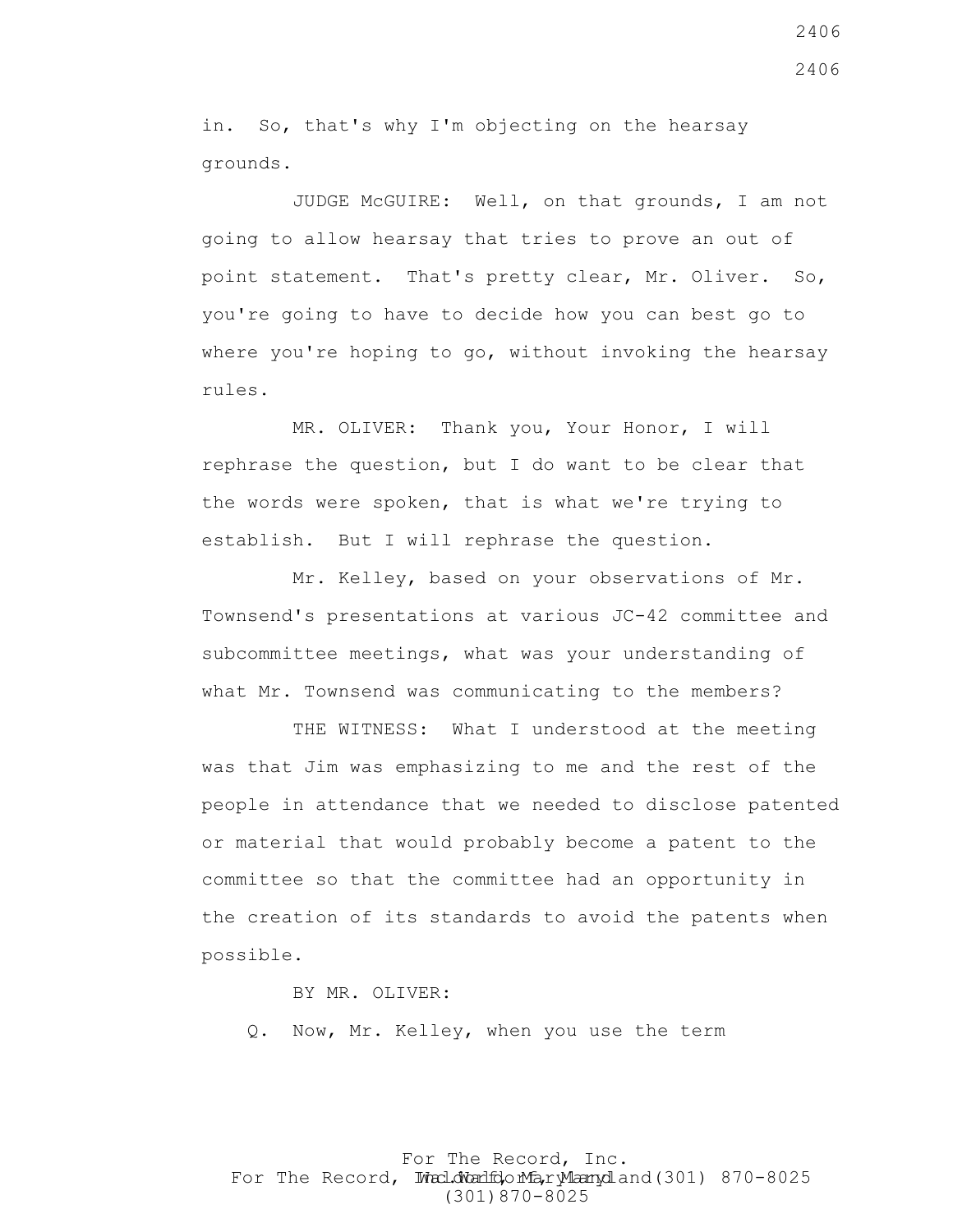"patents," what did you understand Mr. Townsend to be meaning with respect to the term "patents?"

 A. I understood him to mean an issued patent that was available from the patent office, patent applications that were being worked on with the patent office, and items that were probably going to become patents.

 Q. And the understanding that you just testified to, is that an understanding that you gained through your observation of Mr. Townsend's presentations?

A. Yes.

 Q. Did Mr. Townsend generally show anything to members during the course of his presentations?

 A. Yes, he would show a number of things. He would show the EIA patent policy. He showed that at just about every meeting. He would sometimes also show the ANSI patent policy. He would also show news articles and sometimes have guest speakers that were experts on patent issues.

 Q. Did Mr. Townsend also show something that you referred to as a patent tracking list?

 A. Yes. He began the patent tracking list I believe in May of 1991.

 Q. What was your understanding of the purpose behind Mr. Townsend's patent tracking list?

For The Record, Inc. For The Record, Ward.dWardfdorMa, ryMannydland(301) 870-8025 (301)870-8025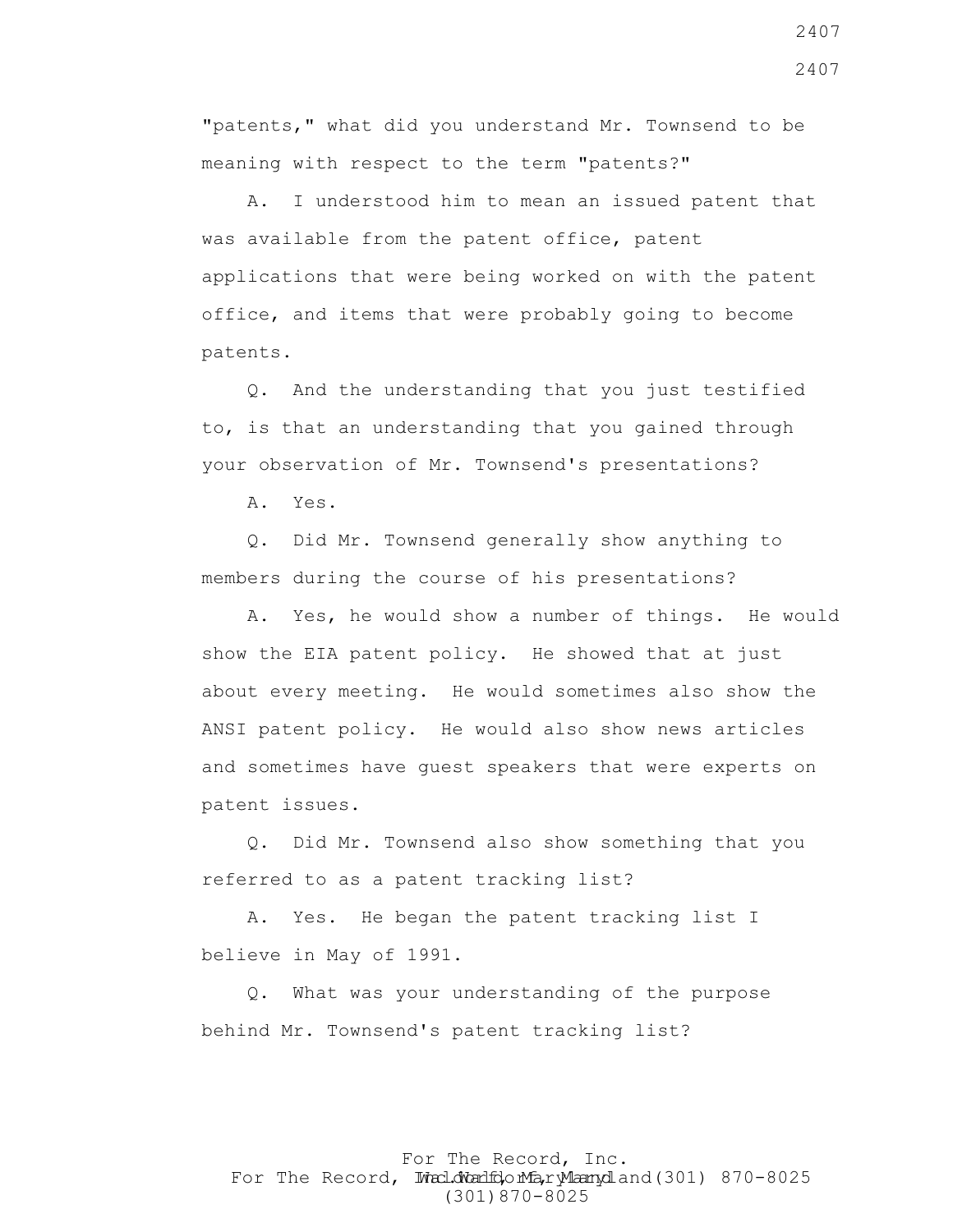A. I believe that it kept a record of all of the patent issues that we had disclosed by number, by name, by company. It also was a reminder to me as we opened the meeting to remember the patent issues that were on the list. And I believe it was also an education for those who were newcomers to the committee, to see that not only was this patent policy that Jim had made an issue of important, but it was a long list of issues of historical importance.

 Q. Between the time period of 1991 and 1996, did you have an understanding, one way or the other, as to whether Mr. Townsend's patent tracking lists represented all of the patents and patent applications that were disclosed to the 42 committee?

 A. No, in fact, I know that it did not, because I know of instances where patent issues did not make the list.

 Q. Do you have an understanding why Mr. Townsend's list was not complete?

A. I do not.

 MR. OLIVER: Your Honor, may I approach? JUDGE McGUIRE: Yes.

BY MR. OLIVER:

 Q. Mr. Kelley, I am handing you a document that has been marked as CX-208, it's a JEDEC publication and

# For The Record, Inc. For The Record, Ward.dWardfdorMa, ryMannydland(301) 870-8025 (301)870-8025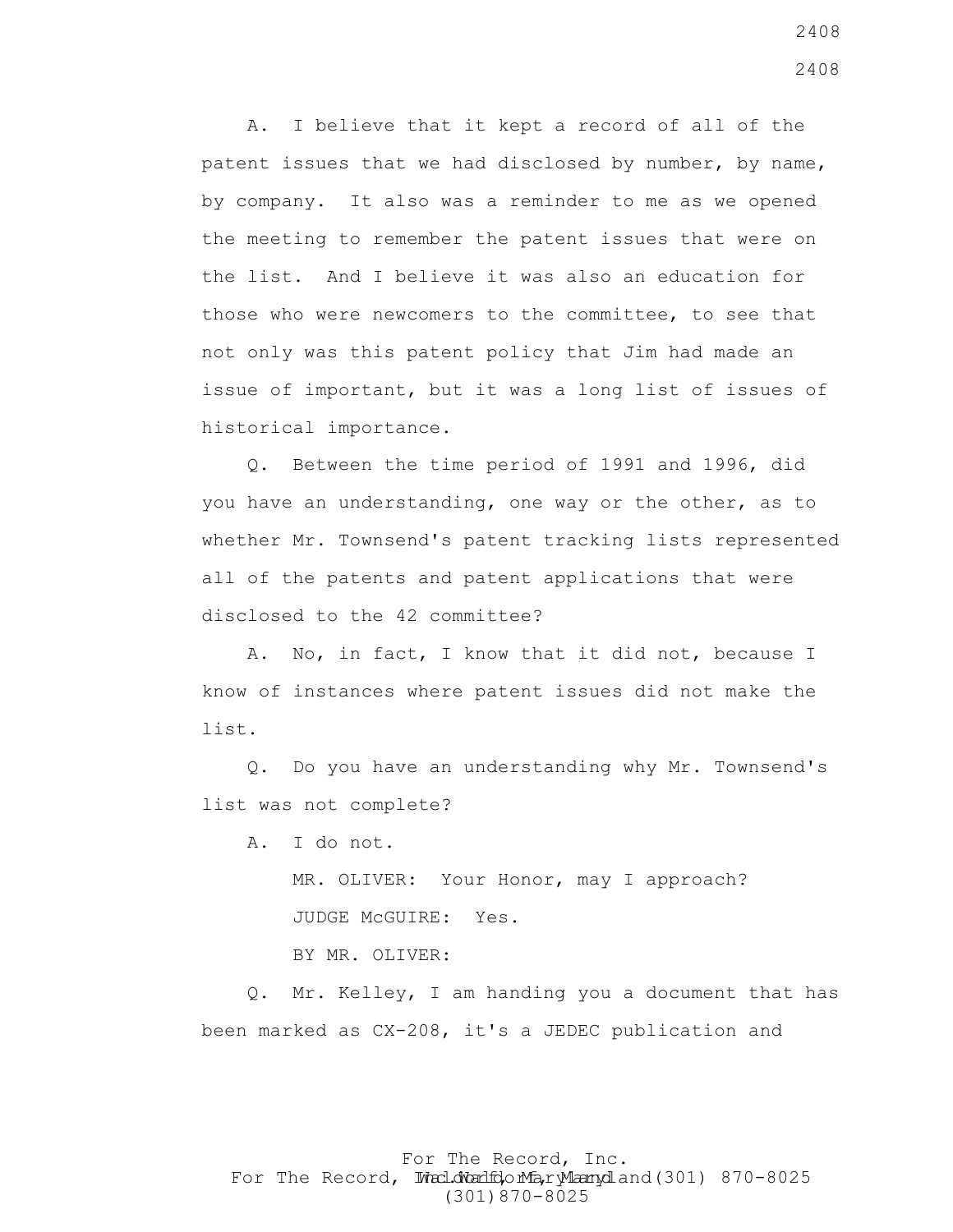2409

about two-thirds of the way down the page, JEP  $21-I$ . Mr. Kelley, do you recognize JX-208?

A. Yes, I do.

Q. What is this document?

 A. This is the manual of organization and procedure that covers the rules of all of the JEDEC committees.

Q. And which version do you have there?

 A. This is the 21-I version which were released or published in October of 1993.

 Q. Did you have any role in the creation of this document?

A. Yes, I did.

 Q. And what role did you have in the creation of this document?

 A. I was on JEDEC Council and this document is controlled by that council. I was assigned to the committee that was to work on the creation of this document, so I worked on its creation.

> MR. OLIVER: May I approach, Your Honor? JUDGE McGUIRE: Yes.

BY MR. OLIVER:

 Q. Mr. Kelley, I have handed you a document that has been marked as JX-11 for identification. Do you recognize this document?

A. Yes, I do.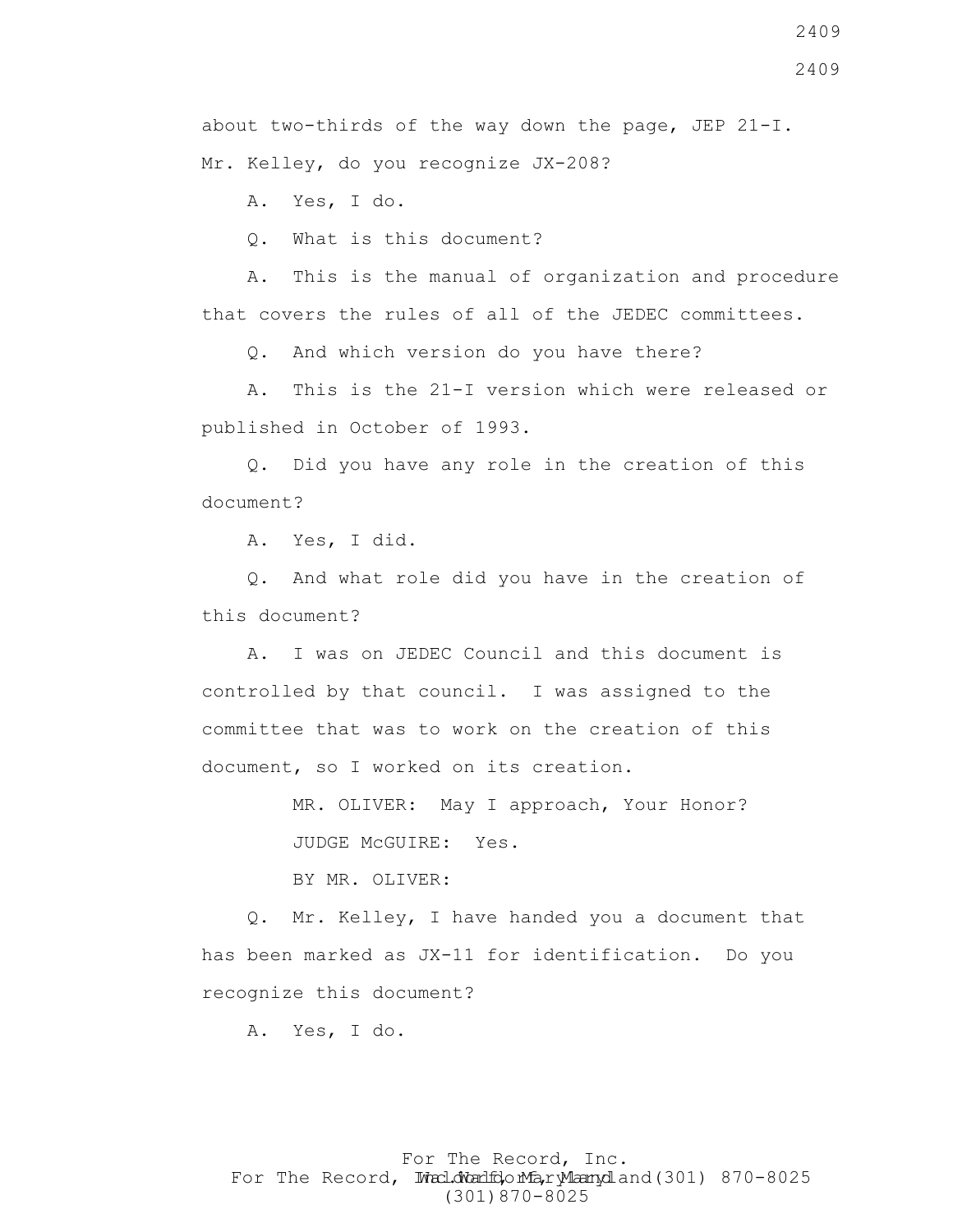Q. What is this document?

 A. This is the minutes of the JEDEC Council meeting that was held in January of 1992.

Q. Were you present at this meeting?

A. Yes, I was.

 Q. If I could ask you to turn to page 005 in the lower right-hand corner, that will direct your attention to internal page 9 of the document. And if I could direct your attention to the top of the left-hand page, the caption says, "Revision of JEP21-H." Do you see that?

A. Yes.

 Q. And if you could read the paragraph under that to yourself, please.

A. Okay.

 Q. Were you present at the meeting during the discussions reflected in that paragraph?

A. Yes, I was.

Q. And did you observe that discussion?

A. Yes, I did.

 Q. And did you understand the discussion at the time?

A. Yes.

 Q. Can you please explain your understanding of what was being discussed in council meeting at that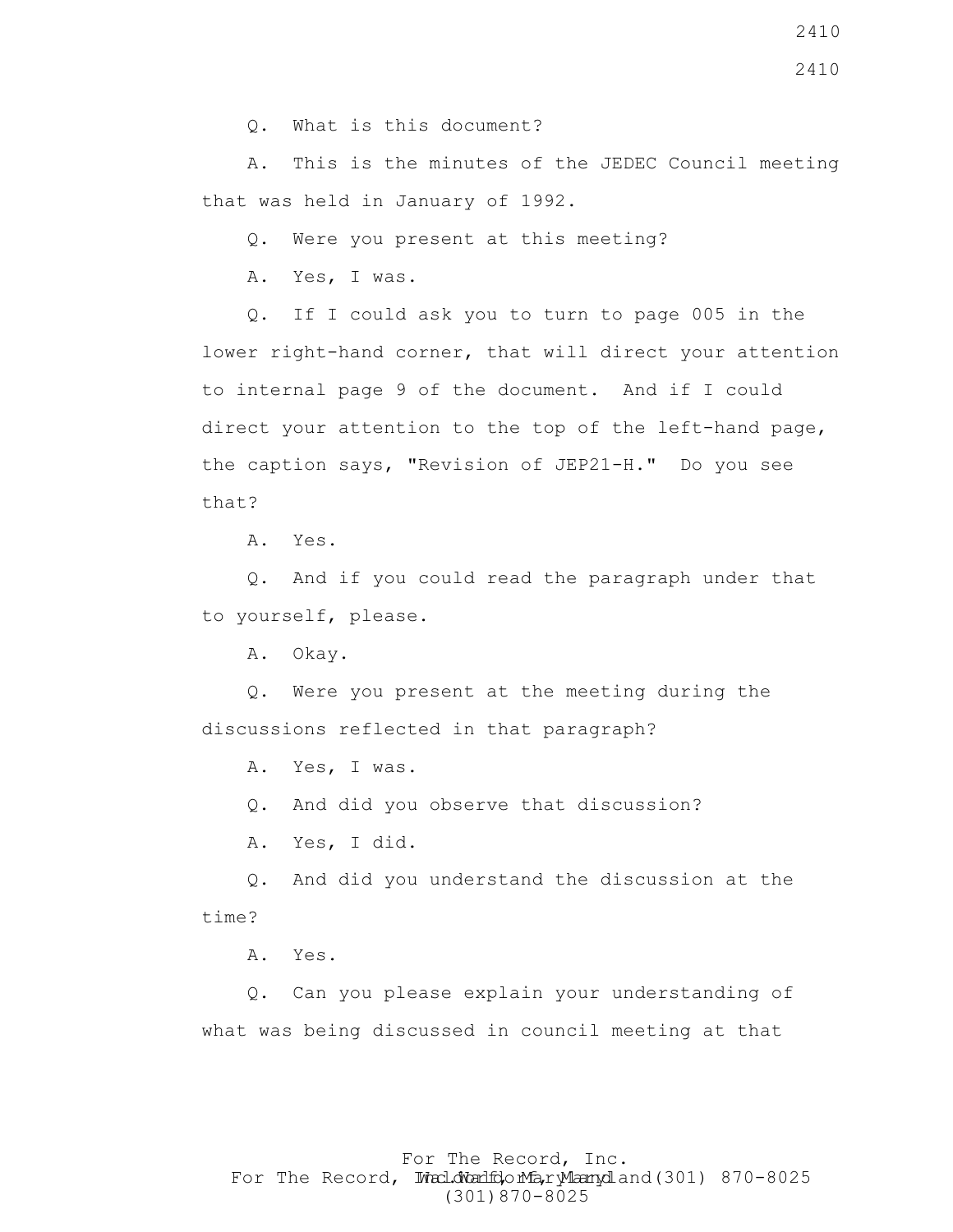time.

A. The council was dealing with -- let me collect my thoughts.

 The council was dealing with this revision of 21-I, and some major changes were going to be taking place in the committees as a result of this revision.

 Q. And what particular changes was the council dealing with?

 A. One of the significant changes was that officers of the committee, chairpersons, was going to become an elected position, rather than an appointed position. And another change was the inclusion of patent applications in the wording of the patent section of our document.

 Q. How, if at all, is the discussion reflected in the paragraph I directed you to of JX-11 related to the work that you mentioned that you were involved in with respect to the creation of JEP21-I, CX-208?

A. This is that same work.

 Q. So, in other words, the other paragraph in the council meetings reflects the ongoing work for the manual?

A. That's correct.

 Q. Mr. Perry -- Mr. Kelley, if I could ask you, and I'll ask Mr. Perry as well, to locate CX-35, which I

### For The Record, Inc. For The Record, Ward.dWardfdorMa, ryMannydland(301) 870-8025 (301)870-8025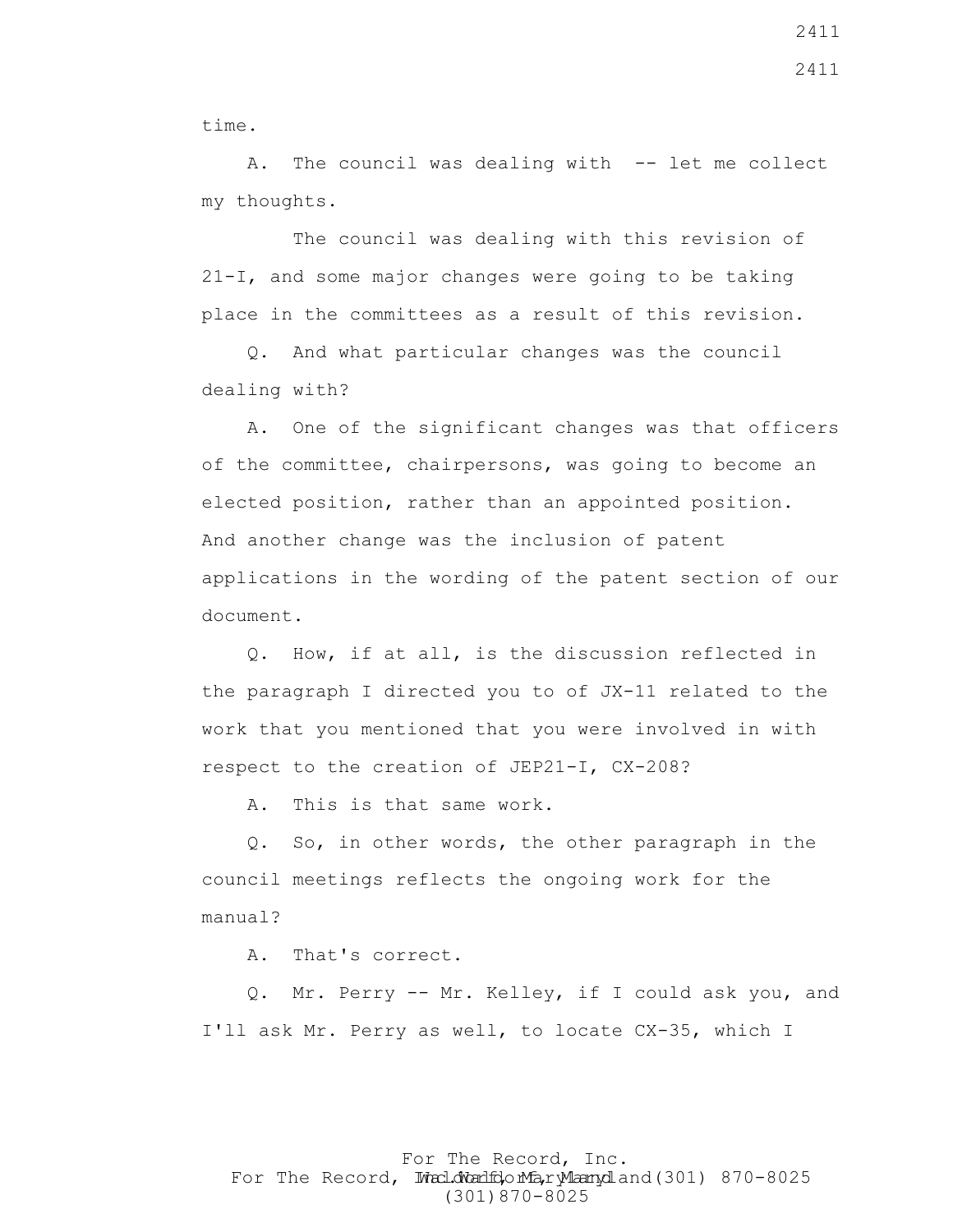believe you already have. Do you have that document?

A. Yes, I do.

 Q. This is the set of council minutes from May of 1992 that we looked at previously.

A. Yes.

 Q. And again, just as a reminder, you were present at this meeting, right?

A. Yes.

 Q. If I could ask you to turn, please, to page 9. And specifically, I would like to direct your attention to Roman numeral VI, subparagraph 4, that bears the caption, Patent Issues and Procedures. Do you see that?

A. Yes, I do.

 Q. Underneath that it says, "A discussion was held concerning patent policy. The secretary outlined the genesis for changes and the fact that a new set of policy statements and guidelines have been written that will be circulated to council for review and comment."

Do you see that?

A. Yes.

 Q. Again, were you present for that part of the discussion?

A. Yes, I was.

 Q. And did you observe or take part in that discussion?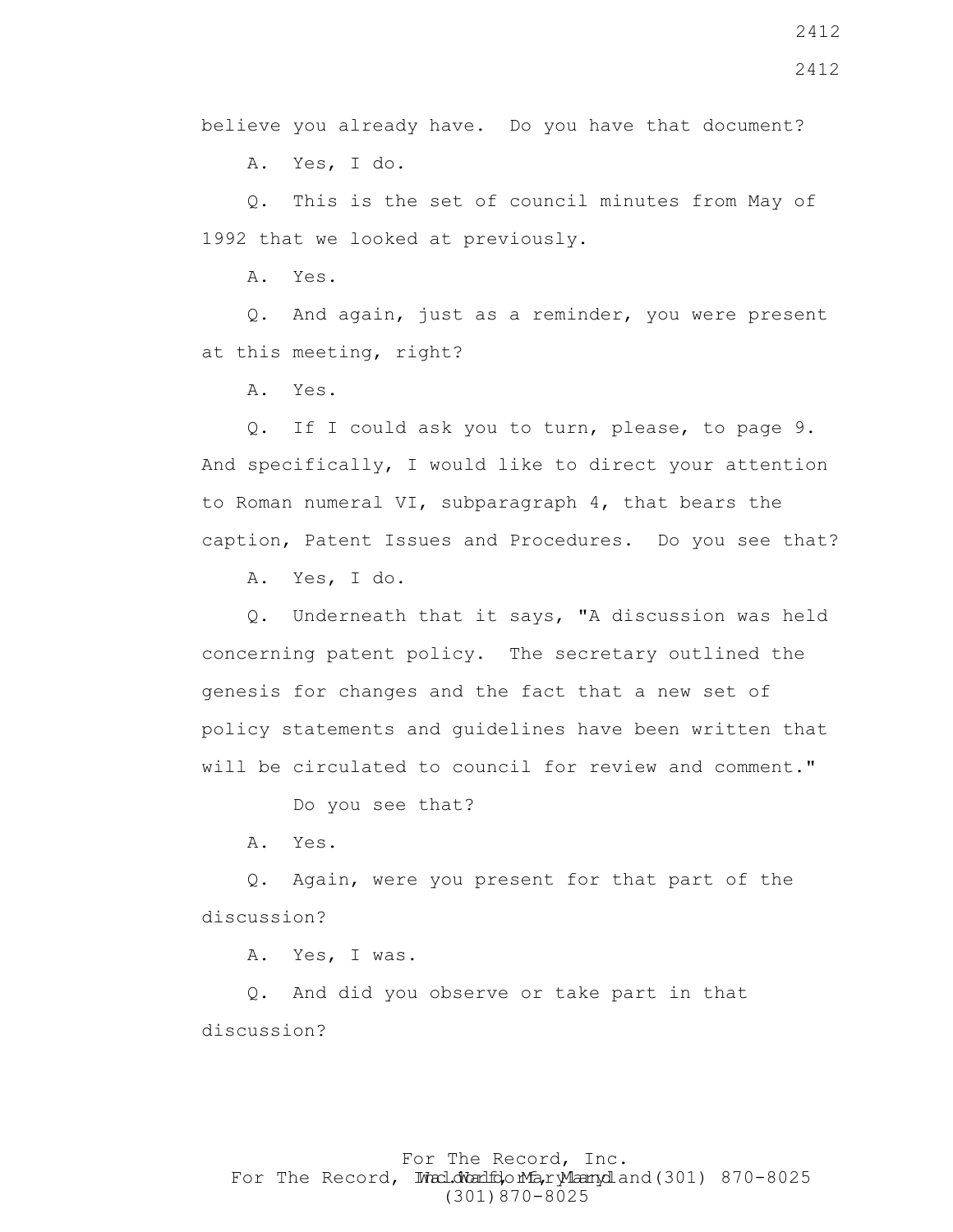A. Yes, I did.

Q. And did you understand that at the time?

A. Yes.

 Q. Based on your understanding at that time, could you please explain in a little more detail what was being discussed at the council meeting at that time?

 A. Jim Townsend had brought the need for the JEDEC Council to consider revising the manual operation and procedures that run the various JEDEC committees with regard to patent issues and patent issue procedures, and this is the item in the minutes of that meeting that began that effort.

> MR. OLIVER: May I approach, Your Honor? JUDGE McGUIRE: Yes.

BY MR. OLIVER:

 Q. Mr. Kelley, I've handed you a document marked as CX-39 for identification. Do you recognize this document?

A. Yes, I do.

Q. What is this document?

 A. It's the JEDEC Council minutes for our meeting in September of 1992.

Q. Again, were you present at this meeting?

A. Yes, I was.

Q. If I could ask you to turn, please, to page 12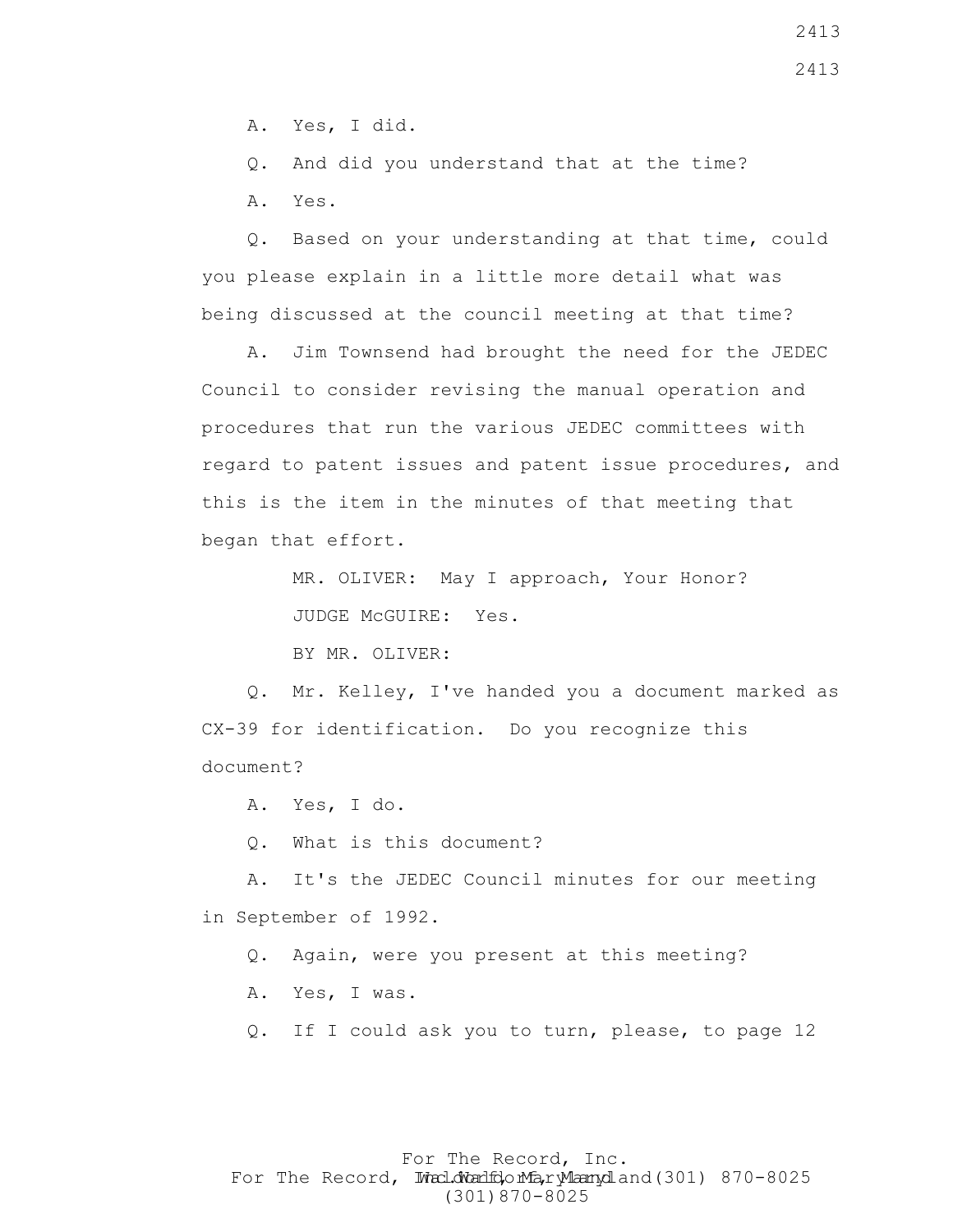of this document. And if I could direct your attention specifically under Roman numeral VII to subparagraph 4, it reads, "JEDEC manual of organization and procedure 21-I." Do you see that?

A. Yes, I do.

 Q. And underneath that it reads, "Mr. Longfellow outlined the items needing discussion: A, procedures for calling meetings; B, performance of task groups; C, policy with regard to elevating JEDEC and EIA standards; and D, policy with regard to patents."

Do you see that?

A. Yes.

 Q. Again, were you present during this part of the discussion?

A. Yes.

- Q. Did you observe this part of the discussion?
- A. Yes.
- Q. Did you understand this part of the discussion?
- A. Yes.

 Q. Based on your understanding at the time, could you please explain in more detail what exactly was being discussed at this part of the council meeting?

 A. Mr. Longfellow, who was the chairman of the task group that was headed up to create the new standard 21-I, was giving the council a status update on the work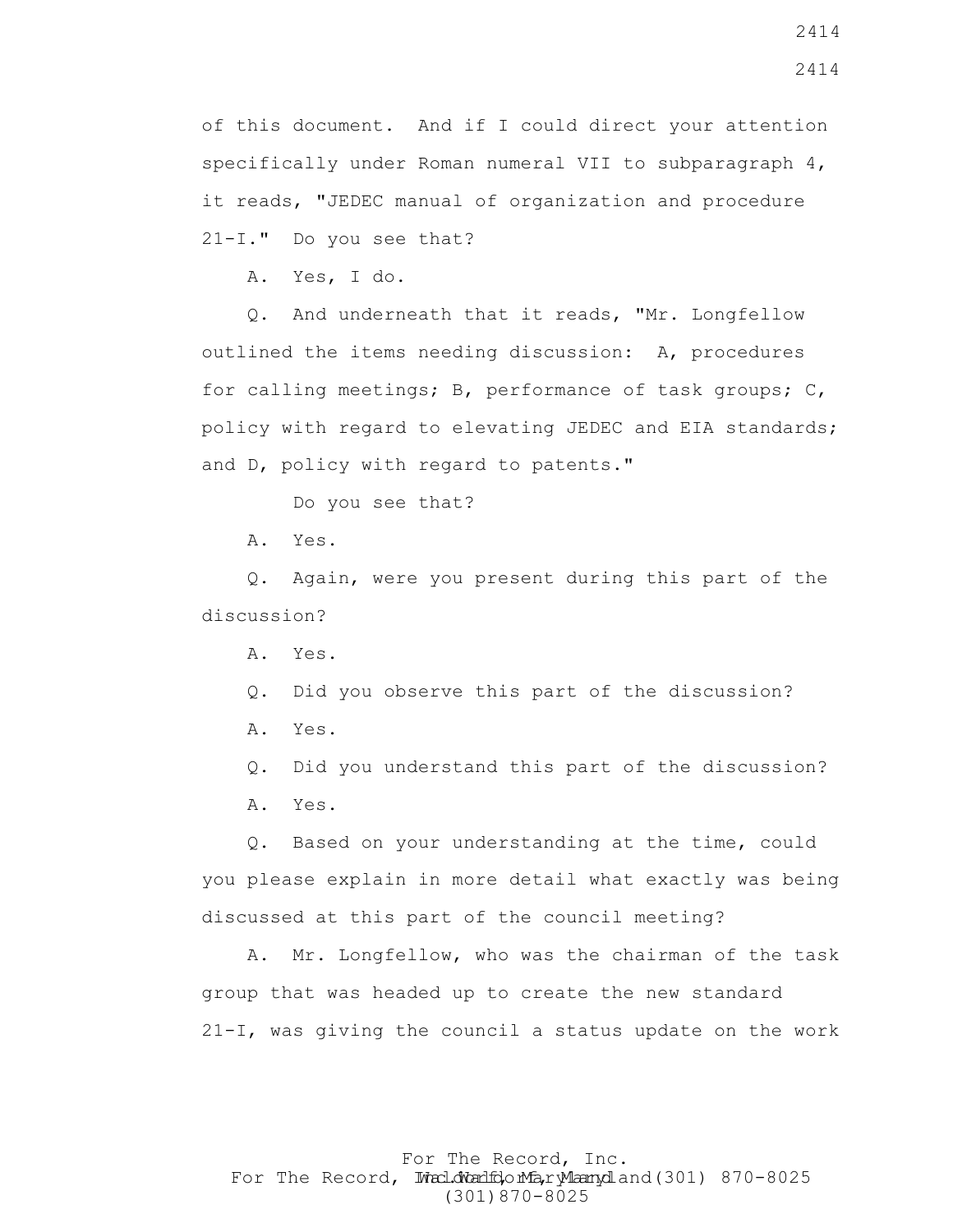that had been done to this point.

 Q. Can you please explain what the four items are, A, B, C and D?

 A. Those I believe are the four items that David Longfellow had picked out as significant changes in the document that he wanted to draw the council's attention to.

 Q. And specifically item D, policy with regard to patents. What was referred to there?

 A. The changes in the policy with regard to patents, which as I remember was the addition of patent applications to the word patents.

 Q. Mr. Kelley, I believe in your answer you referred to changes in policy, I would like to clarify for the record, are you referring to a change in the actual JEDEC disclosure policy?

 A. No, I'm referring to the words in the document that were changing as a result of the request that Jim Townsend had made more than a year before this, and this same request that Jim had made that had caused my committee's practices to change.

 Q. Based on your understanding of the JEDEC policy in the early 1990s, and based on your understanding as one of the individuals involved in working on the addition to the JEDEC manual, did you understand that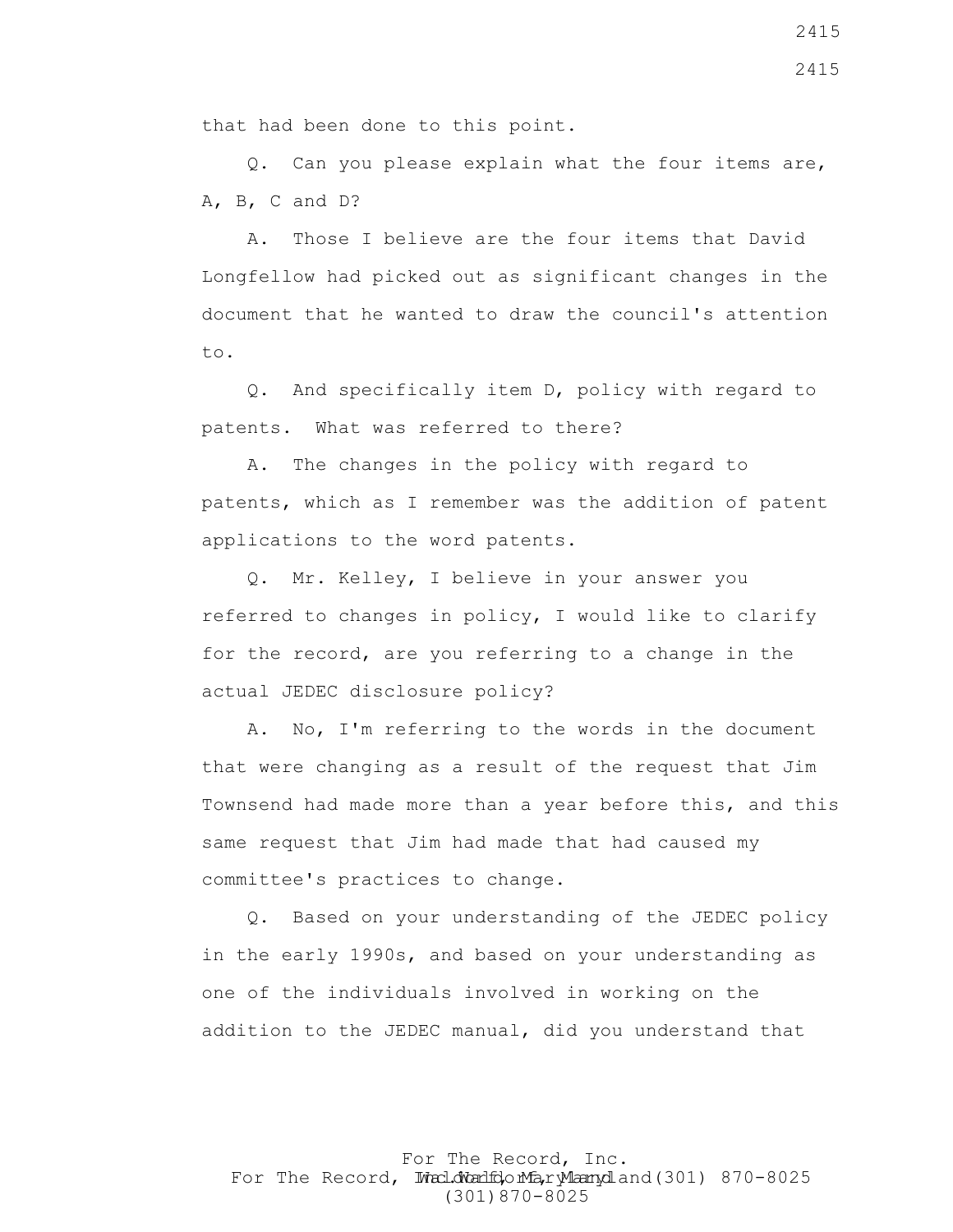2416

the work that you were doing in the manual would change in any way the substance of the JEDEC disclosure policy?

A. No.

 MR. OLIVER: May I approach, Your Honor? JUDGE McGUIRE: Yes.

BY MR. OLIVER:

 Q. Mr. Kelley, you have been handed a document that has been marked as JX-14. Do you recognize this document?

A. Yes, I do.

Q. What is this document?

 A. This is the minutes of the meeting of JC-42.3 in December of 1992.

Q. Were you present at this meeting?

A. Yes, I was.

 Q. I would like to direct your attention, please, to page 3 of JX-14.

A. Okay.

 Q. And specifically I would like to direct your attention to paragraph 5.

A. Okay.

 Q. It's very difficult to read in the copy, perhaps we can wait for it to come up on the computer screen. Mr. Kelley, do you see on paragraph 5 under the caption Patent Policies, it reads, "A presentation was made on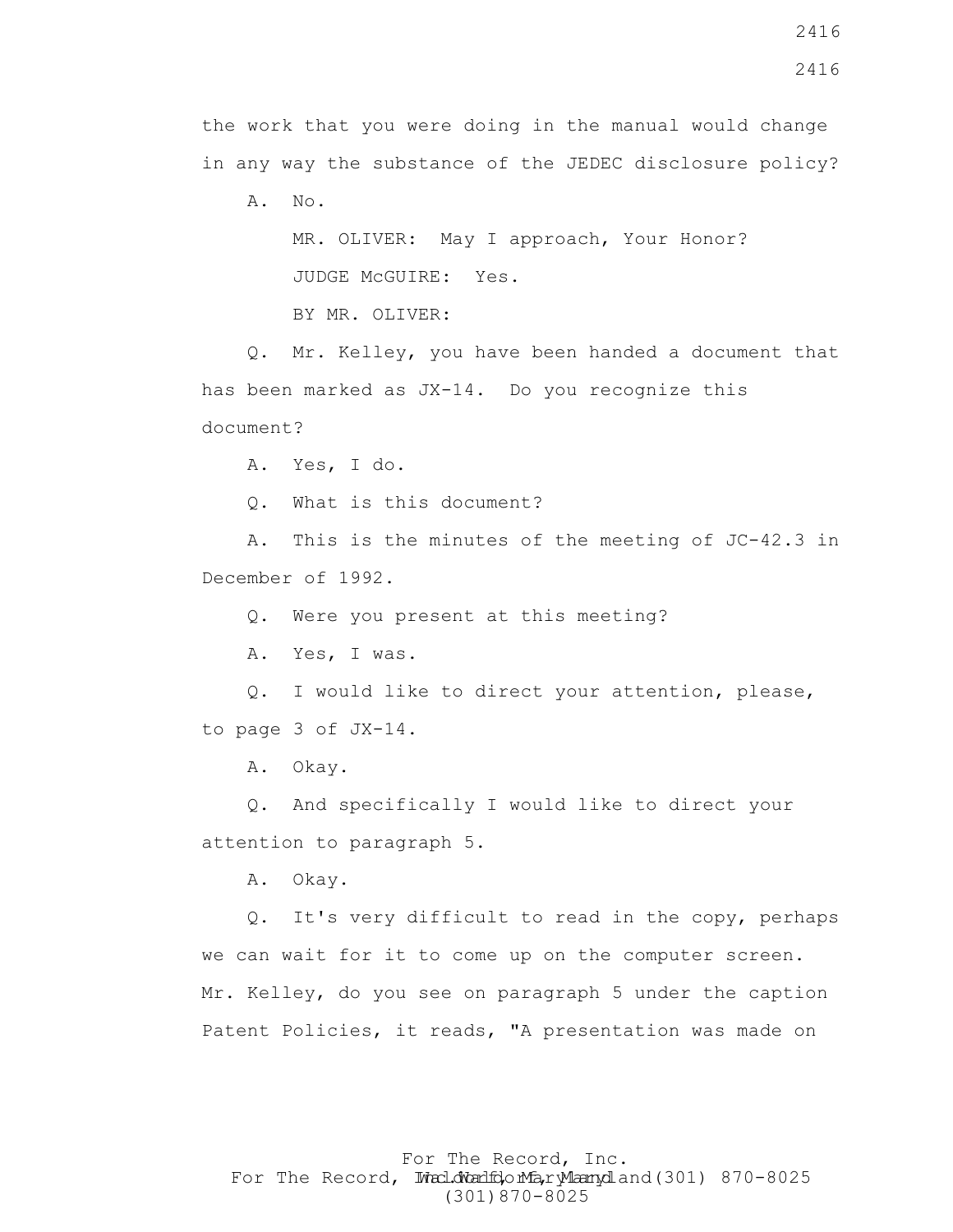$B)$ ."

Do you see that?

A. Yes.

 Q. Were you present for this part of the discussion?

A. Yes.

Q. Did you observe this part of the discussion?

A. Yes.

 Q. And did you observe the showing of appendix F of JEP-21-H?

A. Yes.

 Q. If I could ask you to turn, please, to page 21 of JX-14. You see that this page has handwriting in the right-hand corner that reads "attachment B, appendix F, patent policy guidelines." Was this part of the documents that were shown at the December 1992 JC-42 subcommittee meeting?

A. Yes.

 Q. And if I could ask you to turn ahead also to page 25. And you'll see on here is a page at the beginning of 8.3, a reference to patentable and patentable products in JC standards.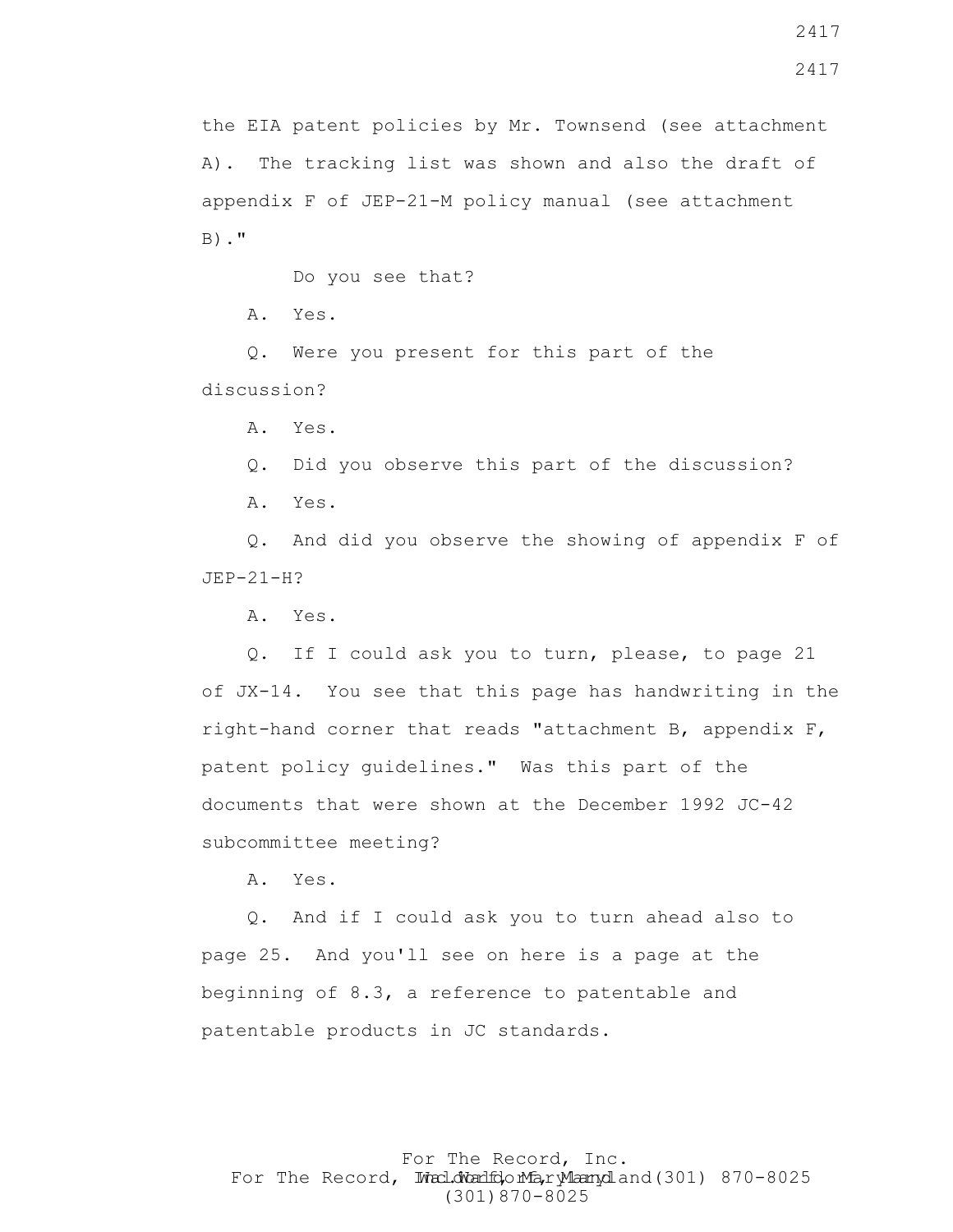A. Yes, I do.

 Q. And at the head of the page, 8.3.1, "Committee Chairpersons Responsibility Concerning IPR." Do you see that?

A. Yes, I do.

 Q. And do you recall whether this page was also shown during the December 1992 JC-42 subcommittee meeting?

A. Yes.

 Q. Now, if you could also take a look in particular at the paragraph appearing underneath a heading 8.3.1. Do you see that?

A. Yes.

 Q. And if you need to refer to the 21-I manual, I believe you have it there in front of you, my question is whether you recall whether the paragraph appearing underneath 8.3.1 appears in identical or substantially similar form in the 21-I manual.

 MR. PERRY: Objection, compound, and the documents speak for themselves.

 JUDGE McGUIRE: Overruled. I'll hear the answer.

> THE WITNESS: Yes, it is the same. BY MR. OLIVER:

Q. With respect to page 25 of JX-14, if you see on

### For The Record, Inc. For The Record, Ward.dWardfdorMa, ryMannydland(301) 870-8025 (301)870-8025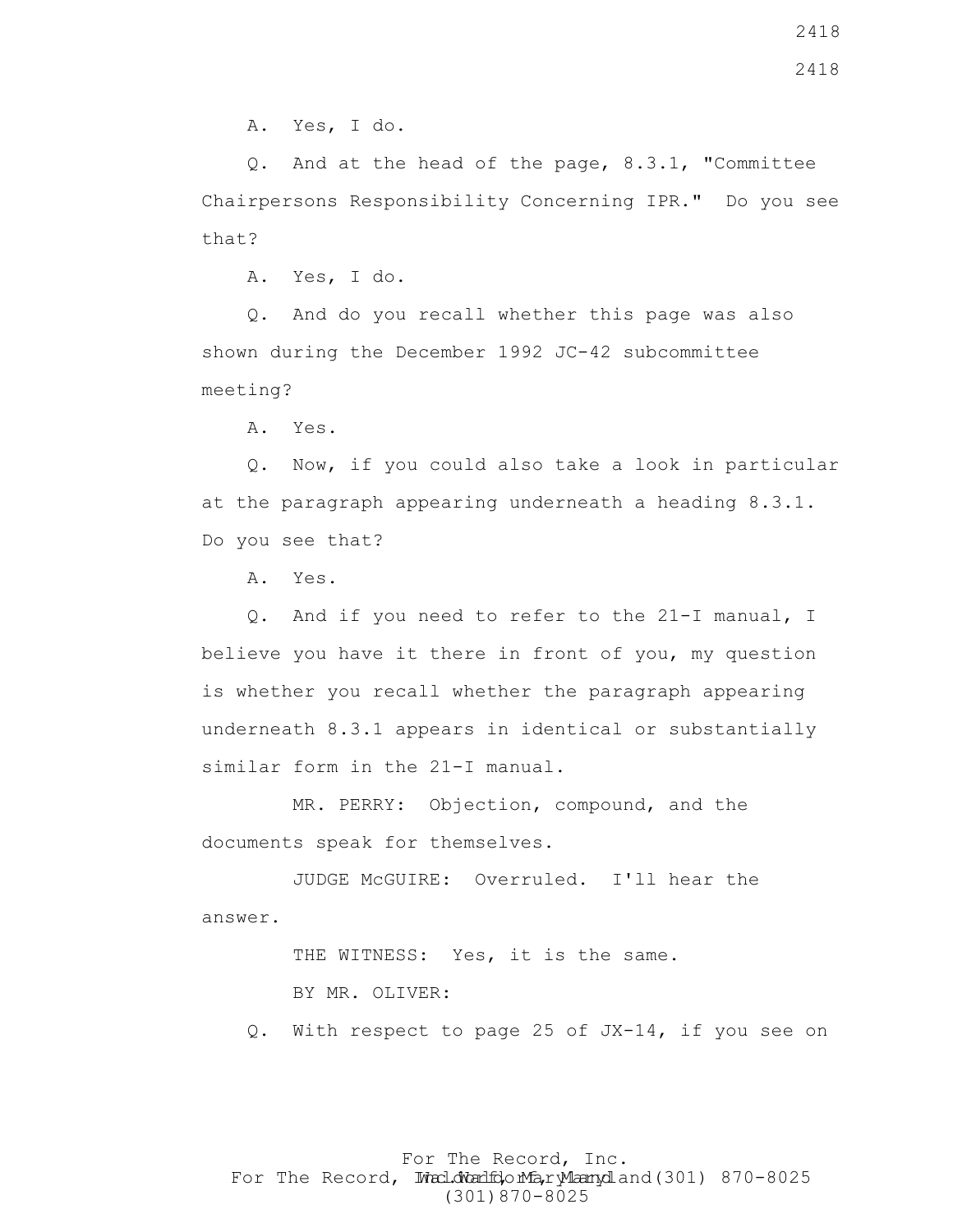that page certain text there is underlined. Do you see that?

A. Yes, I do.

 Q. And do you or at the time that this was shown, did you have an understanding as to why certain text was underlined?

 A. It was underlined to draw attention to that part of the document.

 Q. Do you have an understanding as to whether that underlining was done for purposes of the showing at the 42.3 subcommittee meeting?

 A. Yes, it was. And the reason for the attention was that Jim did not want the committee to miss the changes that were occurring.

 MR. PERRY: Your Honor, I'll move to strike the last part of that answer as not responsive as to what Mr. Townsend's motivations were.

 MR. OLIVER: Your Honor, I was asking his understanding as to why these passages are underlined.

 JUDGE McGUIRE: That is sustained and that last answer will be stricken from the record.

> MR. OLIVER: Your Honor, may I approach? JUDGE McGUIRE: Yes.

BY MR. OLIVER:

Q. Mr. Kelley, I have handed you a document that

# For The Record, Inc. For The Record, Ward.dWardfdorMa, ryMannydland(301) 870-8025 (301)870-8025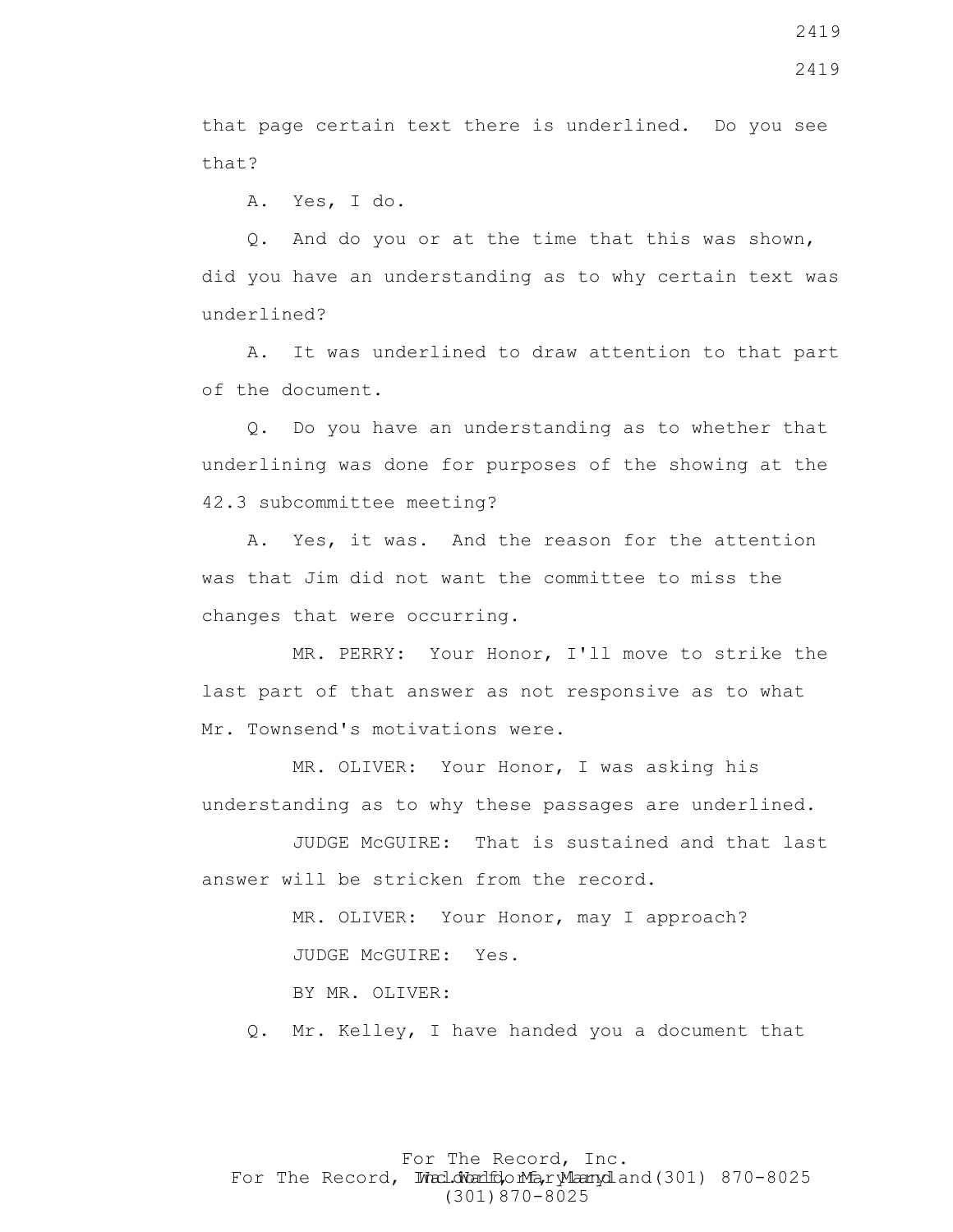2420

has been marked as CX-46. Do you recognize this document?

A. Yes.

Q. What is this document?

 A. It's the JEDEC Council minutes of the meeting that we held in January of 1993.

Q. Were you present at this meeting?

A. Yes.

 Q. If I could ask you to turn, please, to page 9 of JX -- excuse me, of CX-46. And if I could direct your attention specifically under Roman numeral VI, other business, to paragraph 2, Patent Issues and Procedures.

Do you see that?

A. Yes.

 Q. The paragraph there reads, "Consensus was expressed that more strength is needed in our policy, however under existing laws, it seemed difficult to do. This item will be discussed further in the revision of  $21-H.$ "

Do you see that?

A. Yes.

 Q. And again, were you present during this part of the council discussion?

A. Yes.

Q. And did you observe or participate in this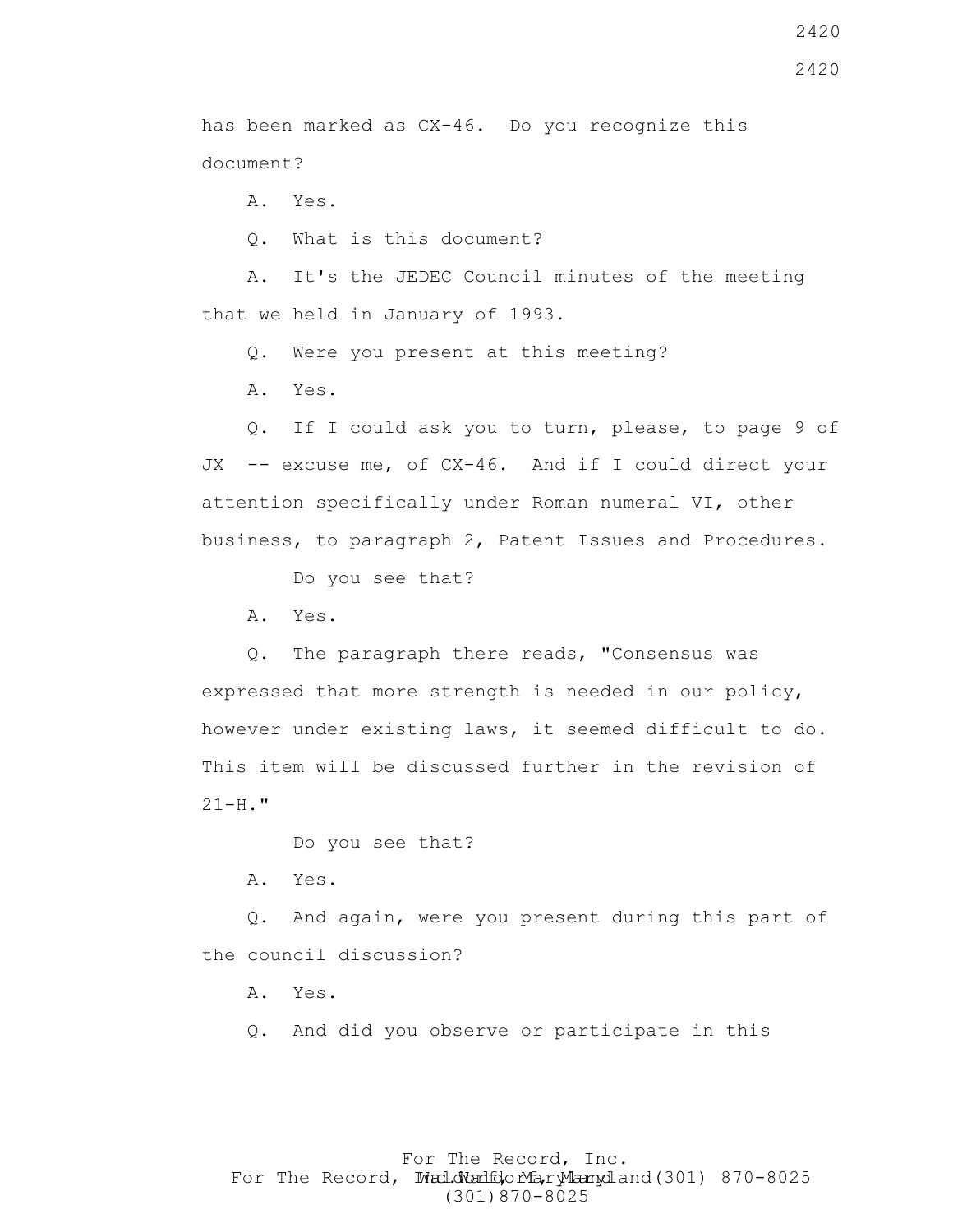discussion?

A. Yes.

 Q. And did you understand this discussion at the time?

A. Yes.

 Q. With the reference there to the revision of 21-H, is that the revision of the JEDEC manual that you have been describing?

A. Yes.

 Q. If I could direct your attention to the first sentence, "Consensus was expressed that more strength is needed in our policy." Can you please explain your understanding of what was meant in a discussion of that point?

 A. Yes, I understood the more strength concept to be the inclusion of patent applications and material that might become patents to the concept of patent requirements within the previous document.

 Q. You've referred to the document, again, based on your understanding at the time of this discussion, did you understand the discussion to be referring to more strength of the JEDEC policy itself, or more strength in the document, or something else?

A. More strength in the document.

Q. Is that -- strike that, please.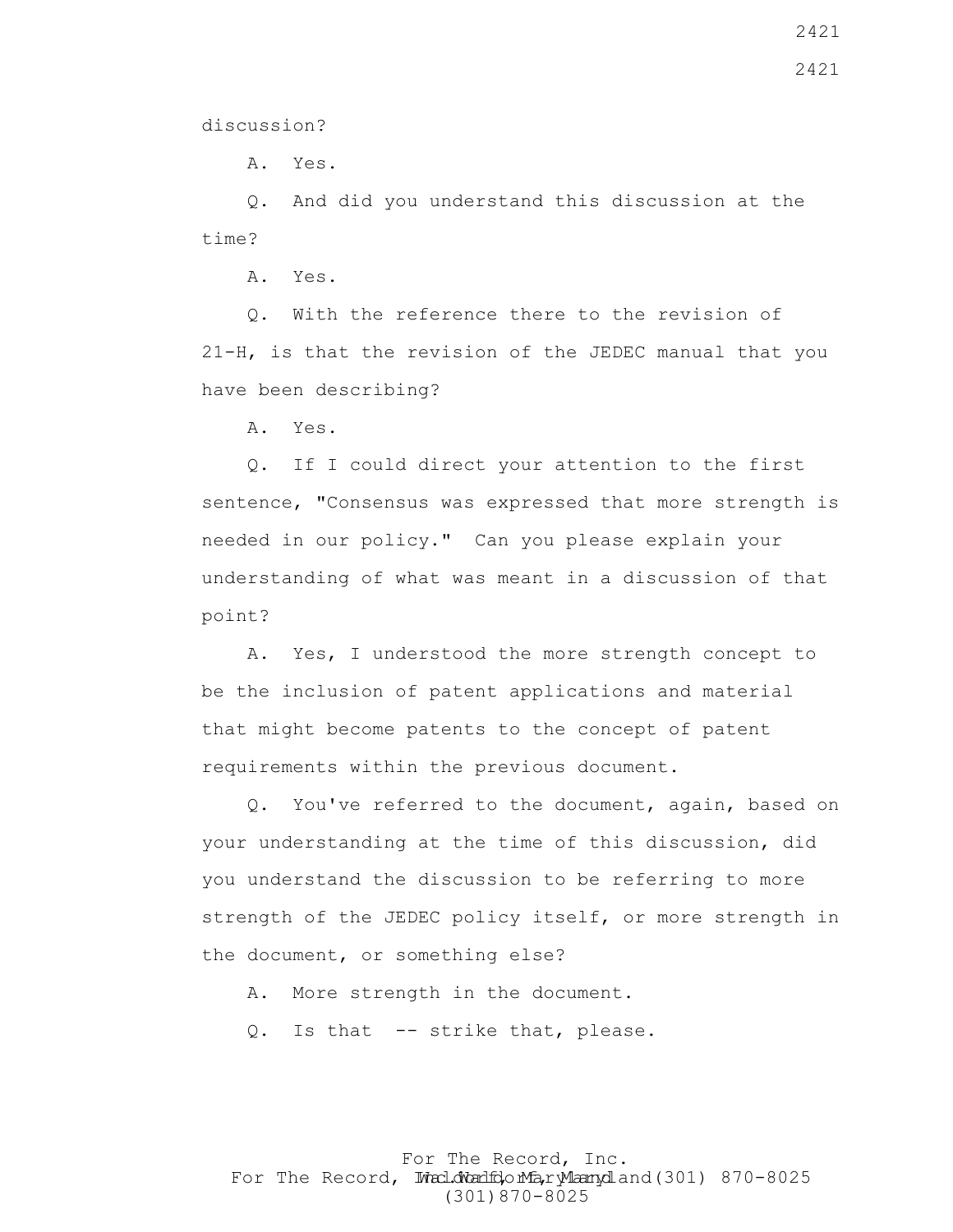With respect to the following part of the sentence, "However, under existing laws, it seemed difficult to do." Can you please explain your understanding of what was meant after that sentence?

 A. In my understanding, the difficulty was that the EIA legal guides did not include the patent application and material that might become patents concept, and the question before council was could we expand the definition under JEDEC Council control without endangering our position under the EIA control.

 Q. And again, when you refer to expanded definition, are you referring to the expanded definition within the policy or the definition within the written documents or something else?

A. No, within the words of the document.

Q. I'm sorry, within the written documents?

A. Within the -- yes, within the written document.

 Q. And did the council reach a conclusion as to whether they could, in fact, expand the definition within the written document?

A. The conclusion was to take the expanded wording.

 Q. And just so the record is clear on this point, with respect to the expanded wording that you have referred to, how if at all did that expand the actual substance of the JEDEC disclosure policy itself?

For The Record, Inc. For The Record, Ward.dWardfdorMa, ryMannydland(301) 870-8025 (301)870-8025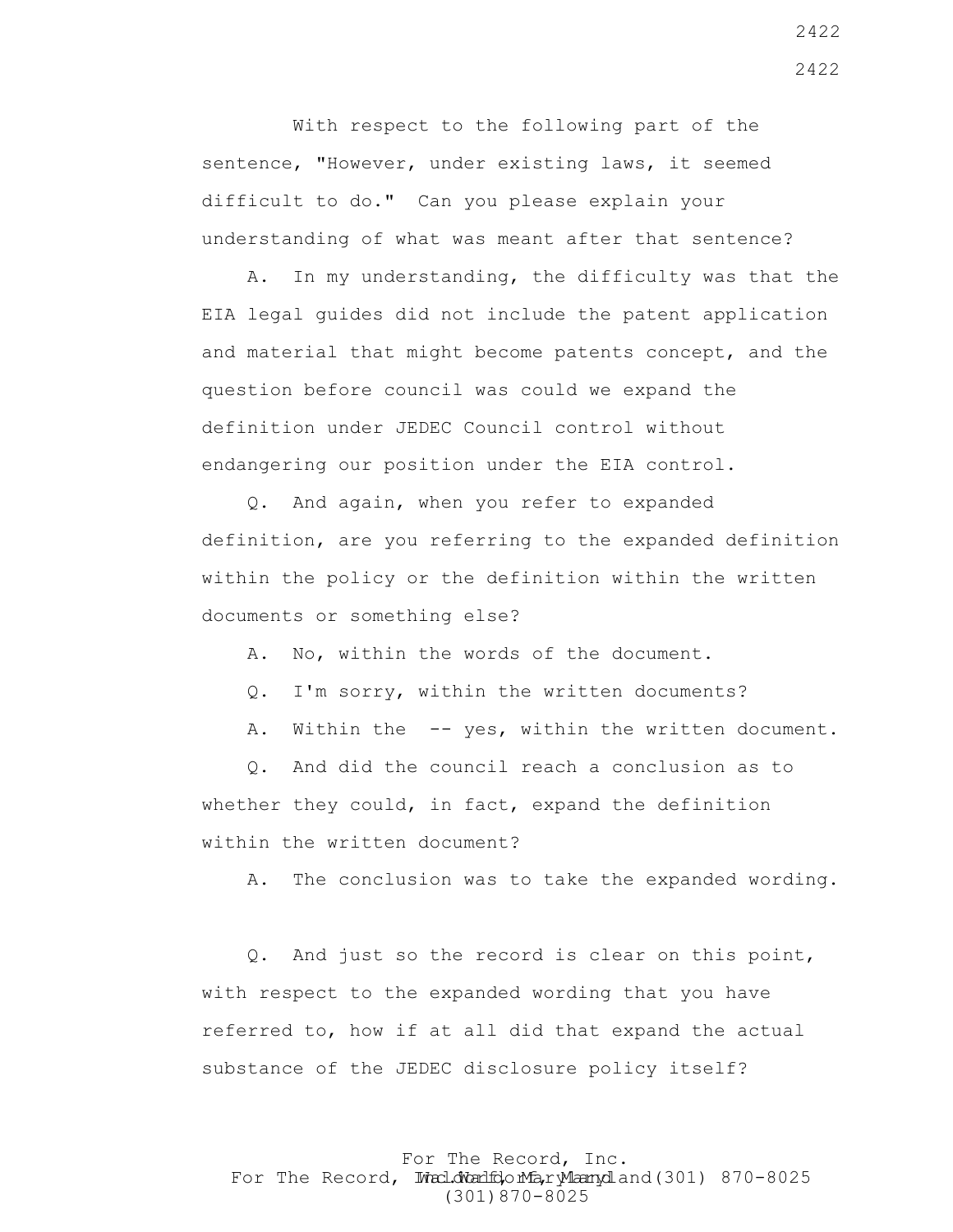A. It did not change the substance of the practice that we had been performing to this point, it just brought this document up to date to that practice.

> MR. OLIVER: May I approach, Your Honor? JUDGE McGUIRE: Go ahead.

BY MR. OLIVER:

 Q. Mr. Kelley, I have handed you a document marked as CX-54 for identification. Do you recognize this document?

A. Yes.

Q. Now, what is this document?

 A. It's the JEDEC Council minutes for a meeting in May of 1993.

Q. Were you present at this meeting?

A. Yes, I was.

 Q. If I can ask you to turn, please, to page 7 of CX-54. And if I could direct your attention a little more than halfway down the page, to an item bearing the number JCB-93-06A that bears the caption Proposed Revision of JEDEC Manual of Organization and Procedure.

Do you see that?

A. Yes.

 Q. Again, were you present at the council meeting during the discussion of this item?

A. Yes.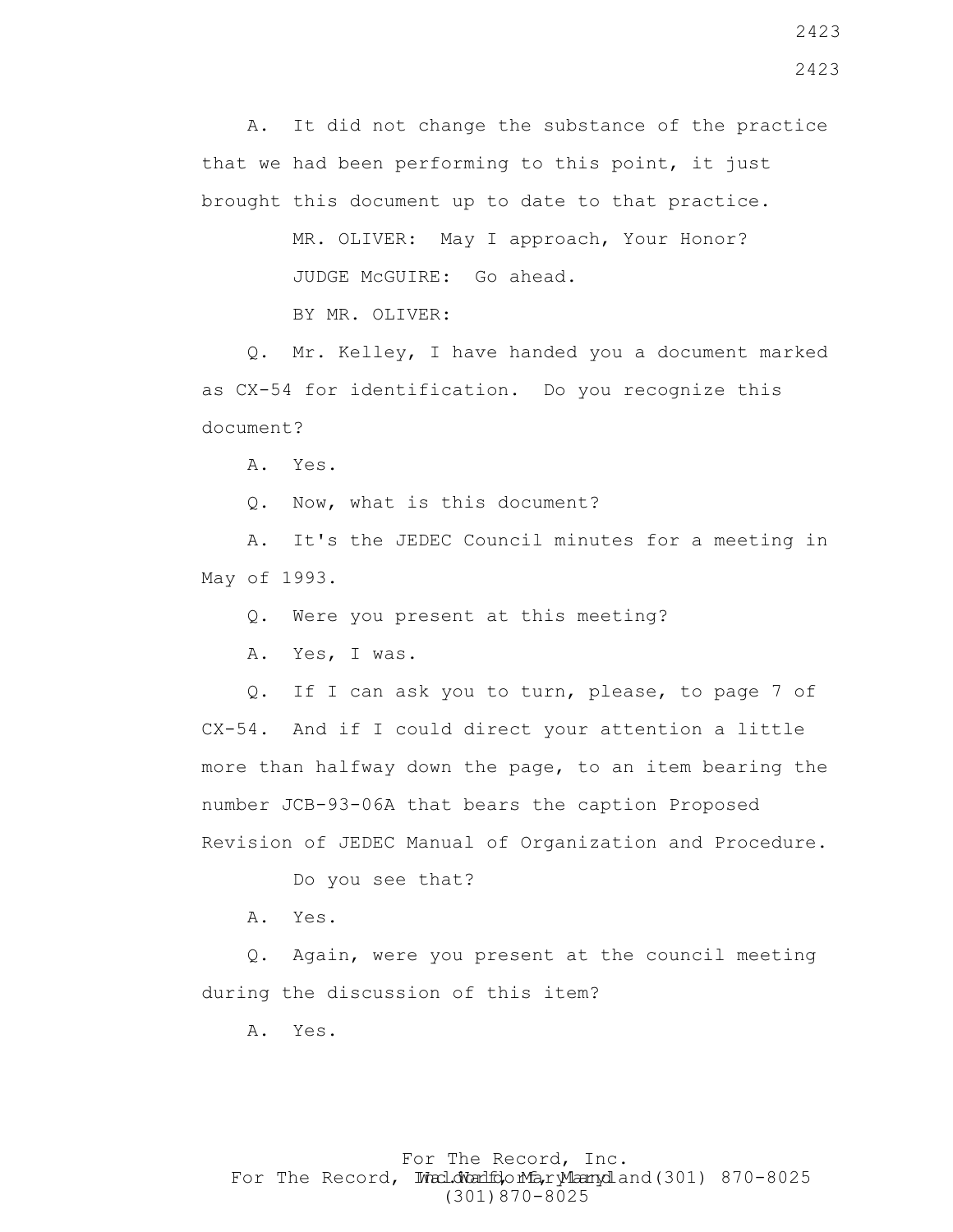Q. And did you observe or participate in the discussion of this item?

A. Yes.

 Q. And at that time, did you understand and follow the discussion of this item?

A. Yes.

 Q. Would you please start by explaining the significance, if any, of the item JCB-93-06A?

 A. JCB stands for JEDEC Council ballot, 93 means that it was created in the year '93, it was the sixth standard ballot for that year in JEDEC Council, and A says that it was a revised version of the first issue of the ballot.

 Q. And then the caption next to that reads, "Proposed revision of JEDEC manual of organization and procedure." Is this the same provision that you had been discussing that led to the 21-I version of the manual?

A. Yes, it is.

 Q. If I could direct your attention to the first paragraph, or the first sentence, excuse me, of that paragraph, it reads, "The comments received from members were extensively reviewed and editorial changes made."

Do you see that?

A. Yes.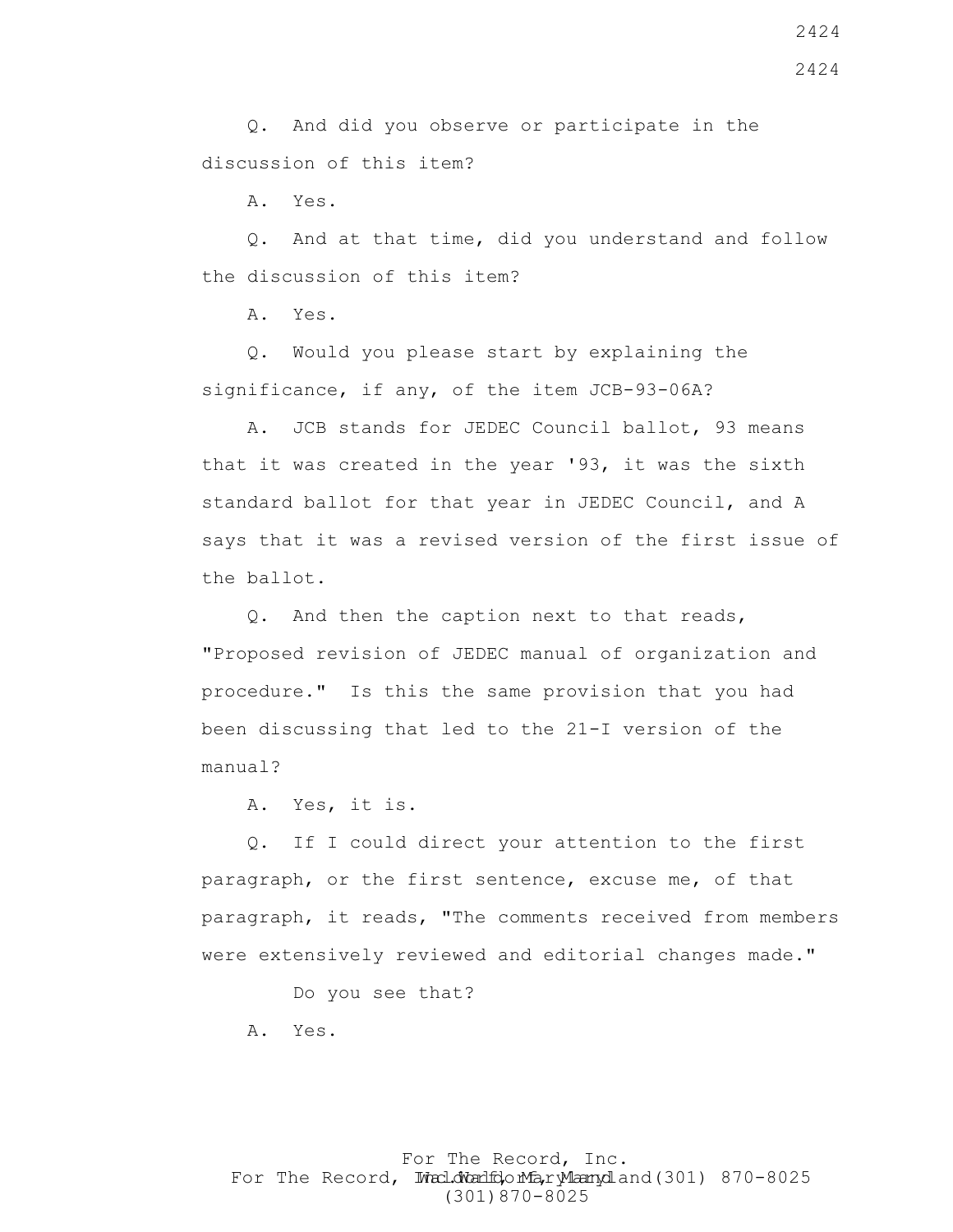Q. Can you please explain what you recall about what was reflected by that sentence?

 A. This document was going to create changes in the operation of all of our many committees. We wanted to make sure that we got feedback from all of the various committees so that we understood them before we received final passage. So, we were receiving all of the information that had come back from the people on our different committees to deal with any issues that they had raised.

 Q. All right, and the reference to editorial changes made, based on your recollection, what does that refer to?

 A. Editorial changes are usually punctuation, misspelled words.

 Q. The next sentence reads, "Based on this review, the council voted to accept the amended version of 21H and authorized its circulation for their required second vote." Could you please explain, again based on your recollection of the discussion of this matter, what was meant by required second vote.

 A. JEDEC Council practice was to require two votes on documents that would change the organization, and this report was saying that the first ballot vote had been approved, and the council was now authorizing this

For The Record, Inc. For The Record, Ward.dWardfdorMa, ryMannydland(301) 870-8025 (301)870-8025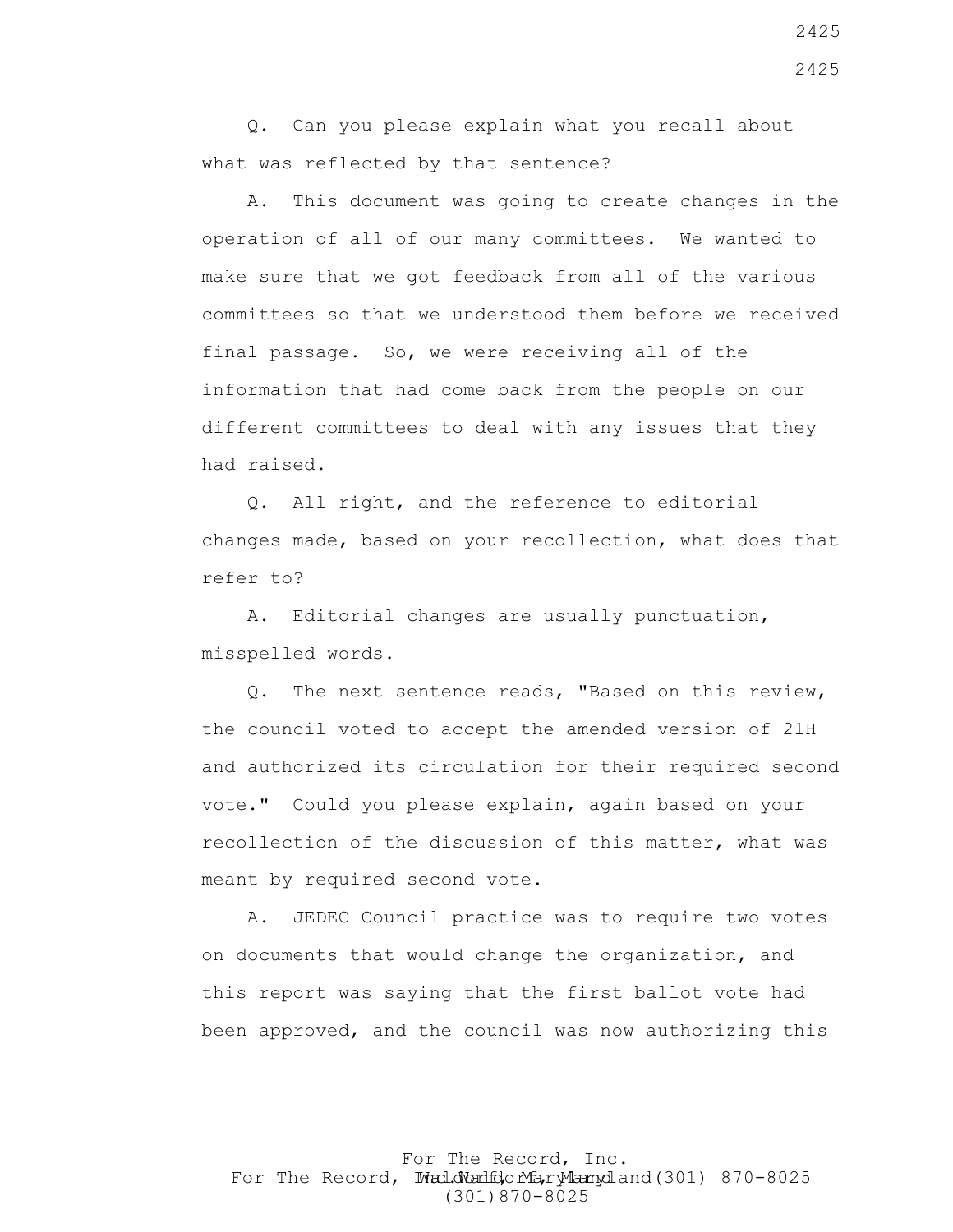ballot to be issued for a second ballot for approval.

 Q. The next sentence reads, "A motion was made by Mr. Kelley and seconded by Mr. Olsen to adopt this version at the first reading." Do you see that?

A. Yes.

 Q. Did Mr. Kelley in that sentence, does that refer to you?

A. Yes, it does.

 Q. And the reference to adopting this version as the first reading, is that the same as the first ballot that you are referring to?

A. Yes, it is.

 Q. And the next sentence reads, "The motion unanimously passed." Again based on your recollection of the meeting, was that again the passing of that first ballot?

A. Yes.

MR. OLIVER: Your Honor, may I approach? JUDGE McGUIRE: Please.

BY MR. OLIVER:

 Q. All right, Mr. Kelley, I have handed you a document that is marked as CX-55 for identification. Do you recognize this document?

A. Yes.

Q. What is CX-55?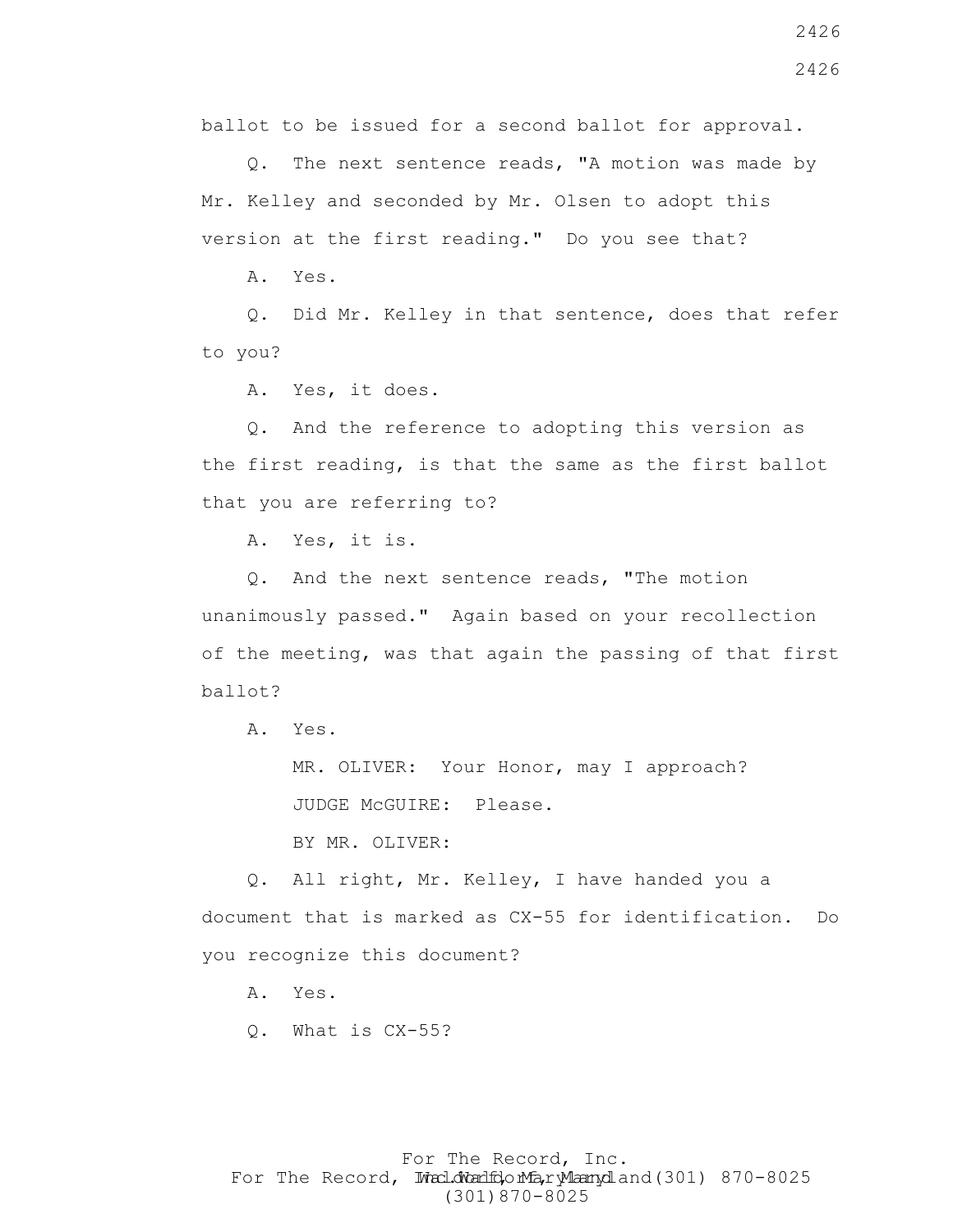Q. Were you present at this meeting?

A. Yes.

 Q. If I could please ask you to turn to page 2 of CX-55. And so I can direct your attention to the upper portion of the right-hand page, there's an item there that reads, JCB-93-06A. Do you see that?

A. Yes.

 Q. And next to that it reads, "Proposed revision of JEDEC manual of organization and procedure." Do you see that?

A. Yes, I do.

 Q. Is that the same item that you looked at in the previous set of council minutes?

A. Yes.

 Q. Again, were you present during the discussion of this item in that council meeting?

A. Yes.

 Q. And did you observe or participate in that discussion?

A. Yes, I did.

 Q. And did you understand that discussion at that time?

A. Yes.

## For The Record, Inc. For The Record, Ward.dWardfdorMa, ryMannydland(301) 870-8025 (301)870-8025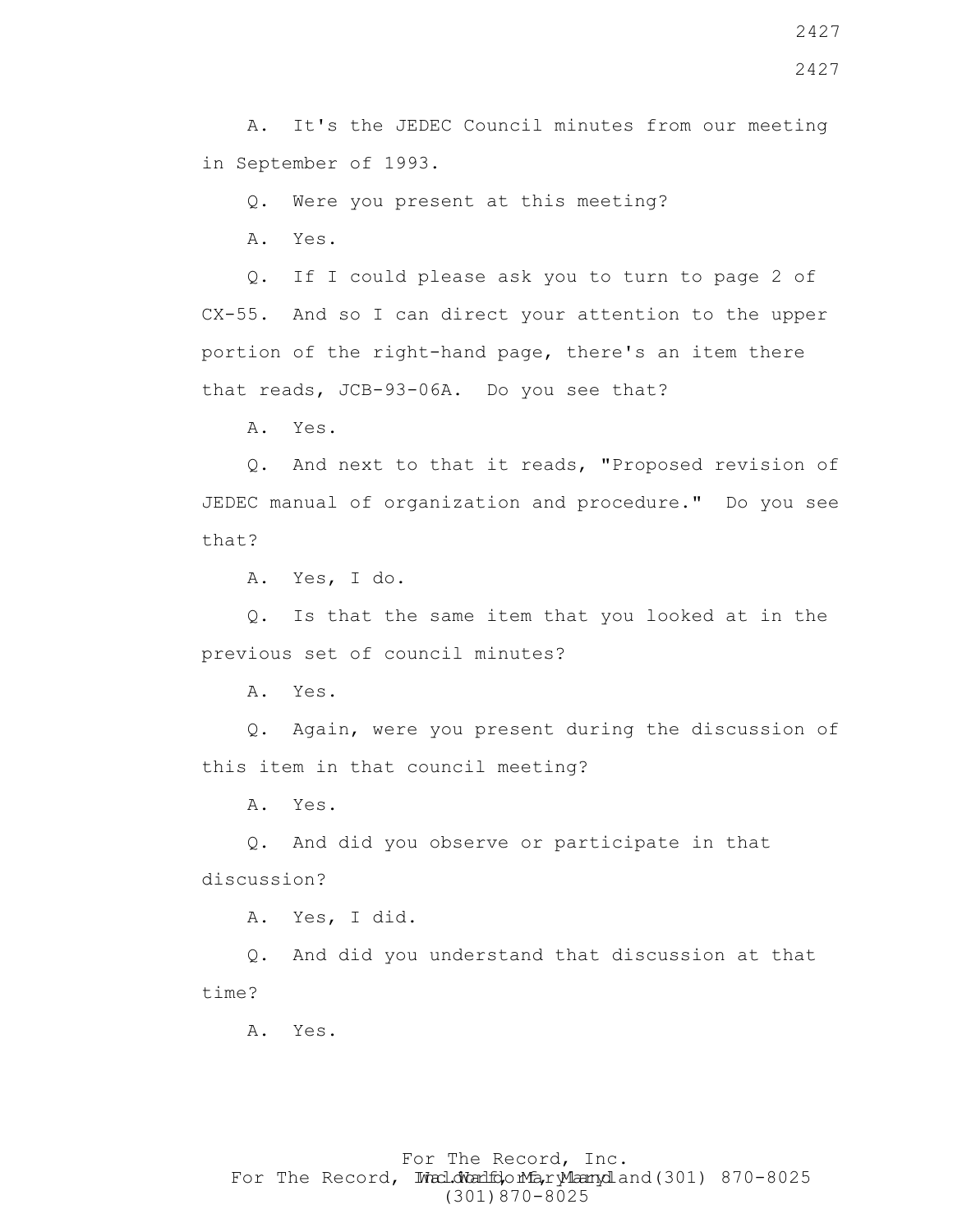Q. The paragraph description under that heading reads, "It was agreed to modify appendix X." Do you see that?

A. Yes.

 Q. Do you recall what modifications were being discussed there?

 A. I don't recall the details, but because this is shown has having passed, that tells me that appendix X was changed for editorial reason.

 Q. The paragraph continues, "The document was approved as amended on motion by Mr. Brooks and seconded by Mr. Longfellow. The vote was unanimous." Do you see that?

A. Yes.

 Q. Now, which ballot, if any, did that vote constitute?

 A. This would be the second passage of the revision of standard 21-H.

 Q. Did this indicate the final approval beyond revision of the 21-H manual?

A. Yes.

 Q. Now, with respect to the revision of the manual that you've been describing, what happened next?

A. The manual was published about a month later.

Q. Okay, and if you could once again, please,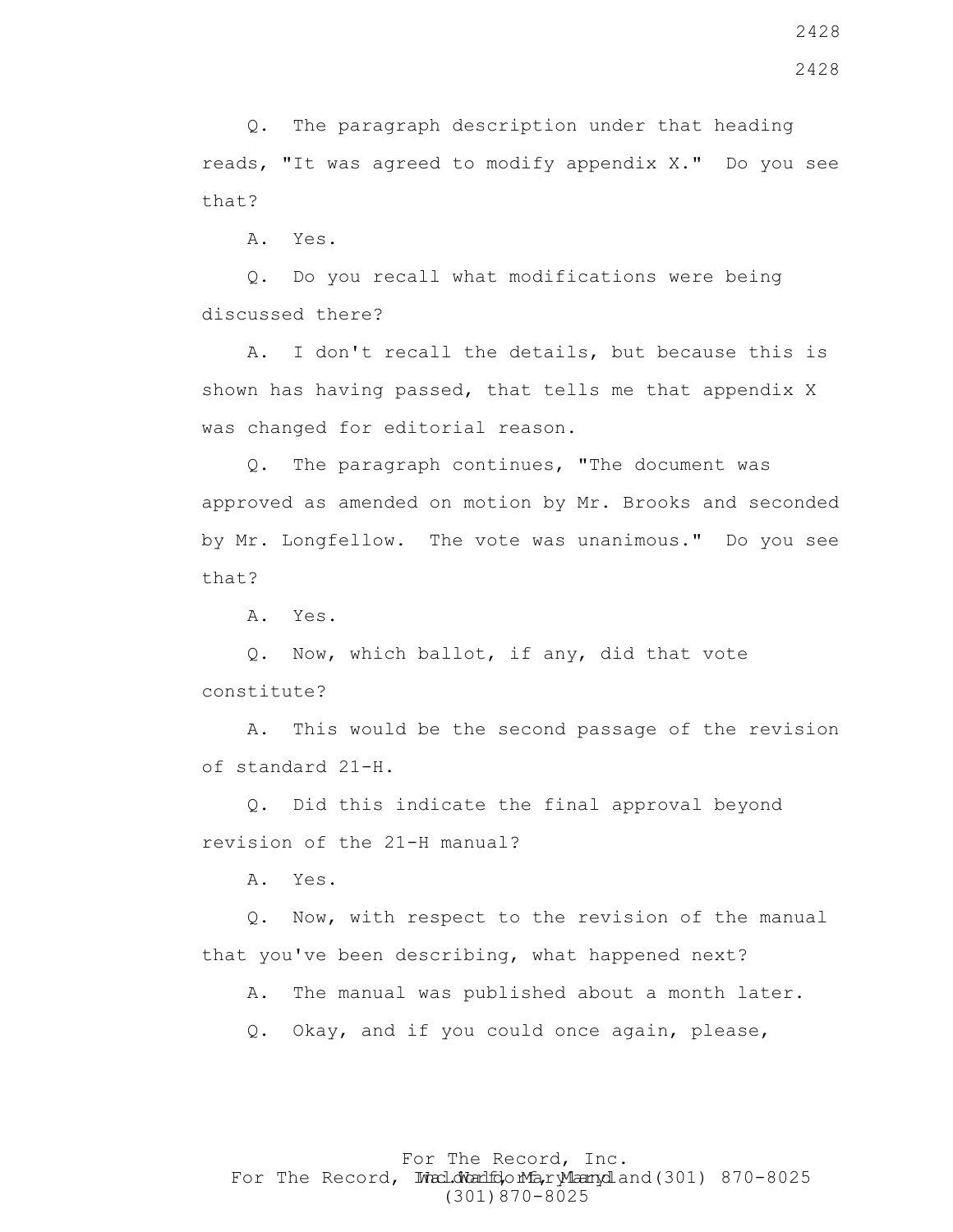2429

rotate CX-208 in front of you. Do you have CX-208?

A. Yes.

 Q. Was CX-208 the actual manual that was published about a month later?

A. Yes.

 Q. If I could ask you to turn, please, to page 19 of CX-208. And I would like to direct your attention in particular to paragraph 9.3.1, on that page. Do you see that heading?

A. Yes.

 Q. And the beginning of that paragraph reads, "The chairperson of any JEDEC committee, subcommittee or working group must call to the attention of all those present requirements contained in EIA Legal Guides, and call attention to the obligation of all participants to inform the meeting of any knowledge they may have of any patents or pending patents that might be involved in the work they are undertaking."

Do you see that?

A. Yes, I do.

 Q. Based on your understanding as a member of the group who was drafting this change, at the time of your working on and finalizing this language, did you understand this to impose a higher duty on the chairperson than on any other JEDEC member that was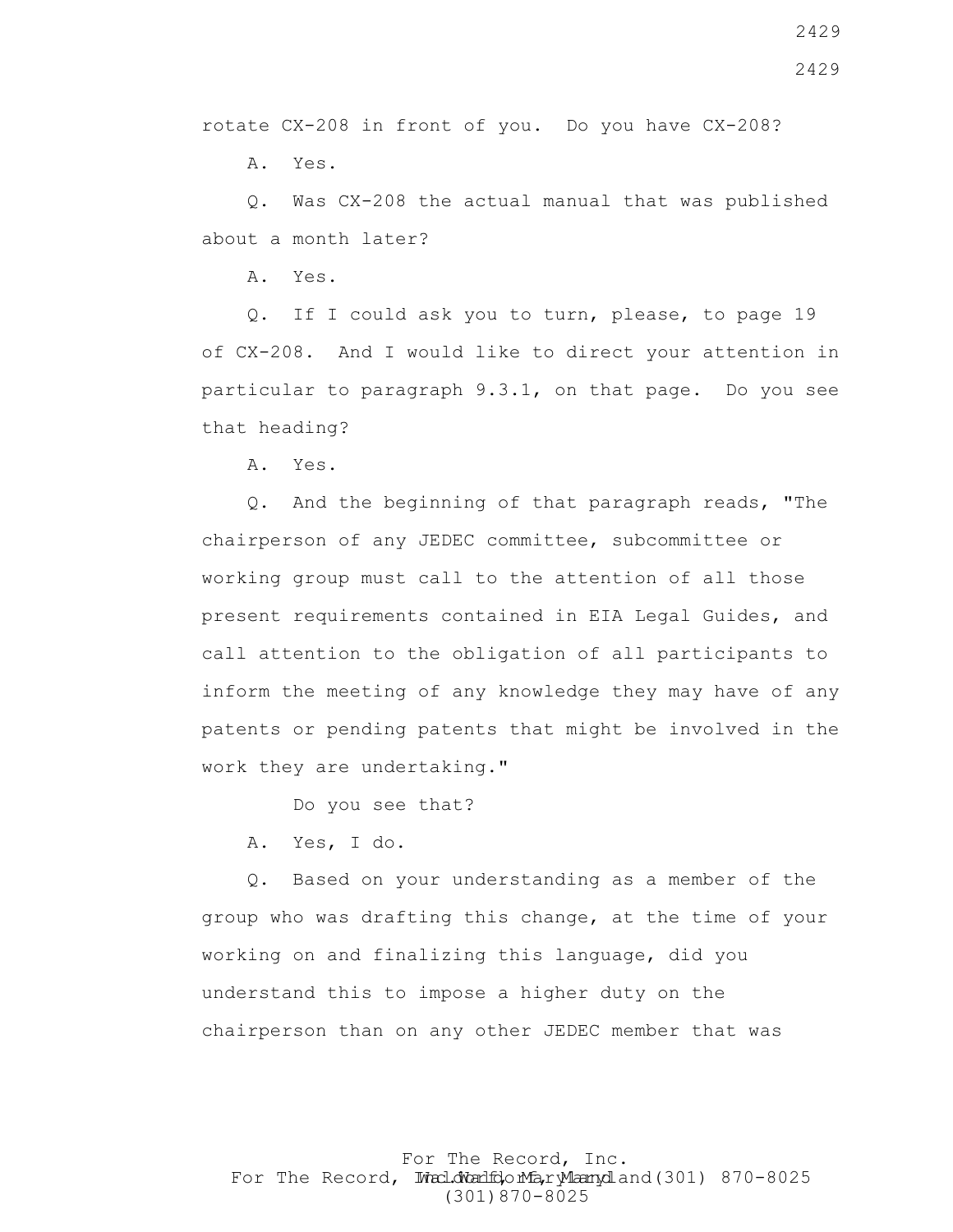present at a meeting?

A. No.

 Q. Did you understand, again, based on your participation in the drafting process of this manual, that the obligation of the chairperson would be different in any way to the obligation of any other member present in the meeting?

A. No, the sentence reads, "All those present."

 Q. Towards the end of the sentence that I read for you, there's a reference to "The work they are undertaking." Do you see that?

A. Yes, I do.

 Q. Again, I would like to ask about your understanding based on your role as a member of the committee working on the draft of this language. Based on your understanding, what was reflected by the term "the work they are undertaking?"

 A. At the committee, we would see proposals from various members, and once that proposal was before the committee, then that was considered the work that we were undertaking.

 Q. Mr. Kelley, if I could also direct your attention to the footnote at the bottom of the page, which reads, "For the purpose of this policy, the word patented also includes items and processes for which a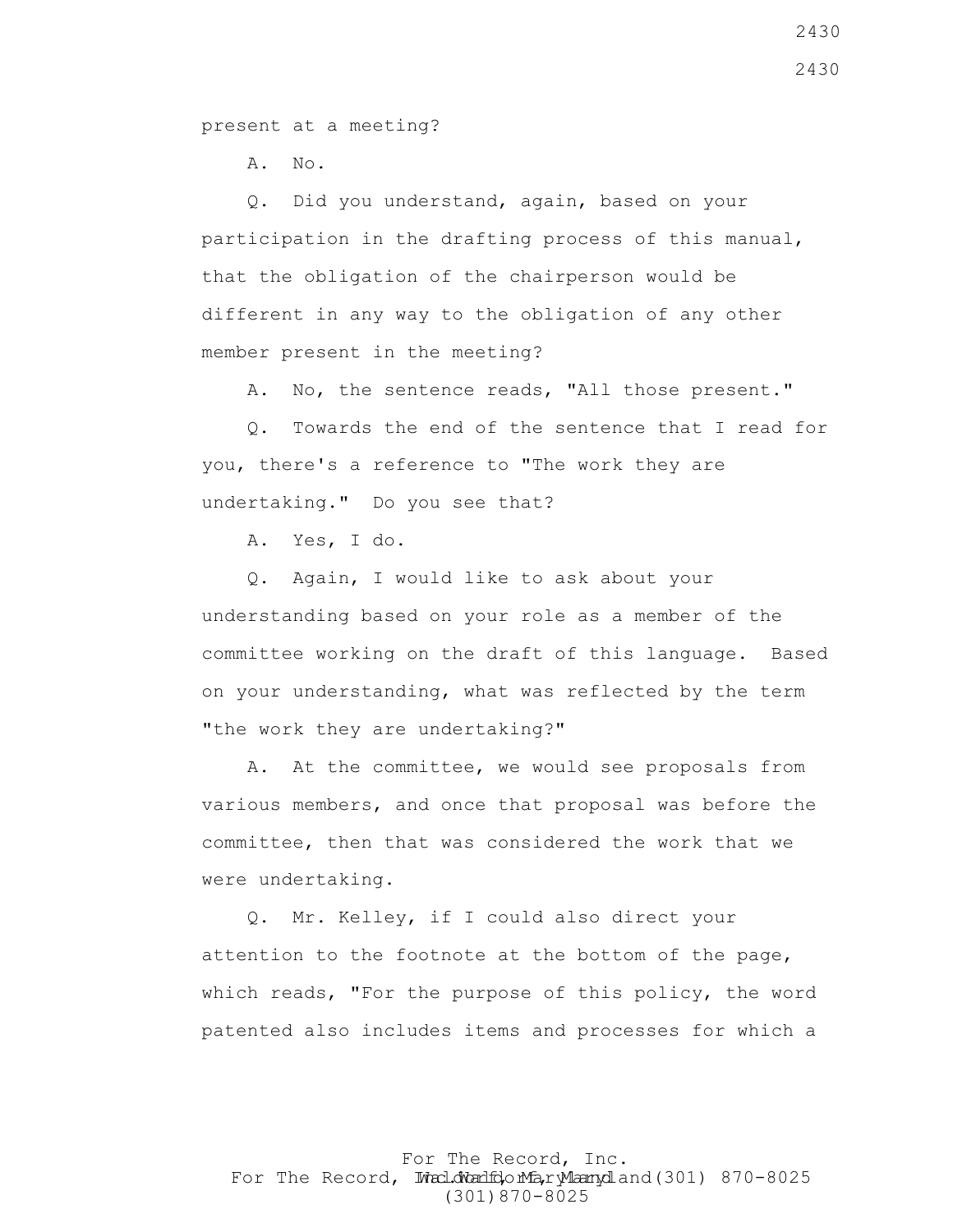patent has been applied and may be pending."

Do you see that?

A. Yes, I do.

 Q. Again, as a member of the committee that was working on the redrafting of this manual, what was your understanding as to why that footnote was added to that page?

 A. We were including the words in this document which added the requirement of disclosing patent applications to the document as we had been practicing in JC-42 for several years at this point.

 Q. If I could ask you to turn, please, to page 29 of CX-208.

A. Okay.

 Q. And in particular, I would like to ask you to look at the third of the bullet points listed on that page.

A. Okay.

 Q. The sentence there reads, "By its terms, the EIA patent policy applies with equal force to situations involving: One, the discovery of patents that may be required for use of a standard subsequent to its adoption." Do you see that?

A. Yes, I do.

Q. And based on your understanding at the time,

#### For The Record, Inc. For The Record, Ward.dWardfdorMa, ryMannydland(301) 870-8025 (301)870-8025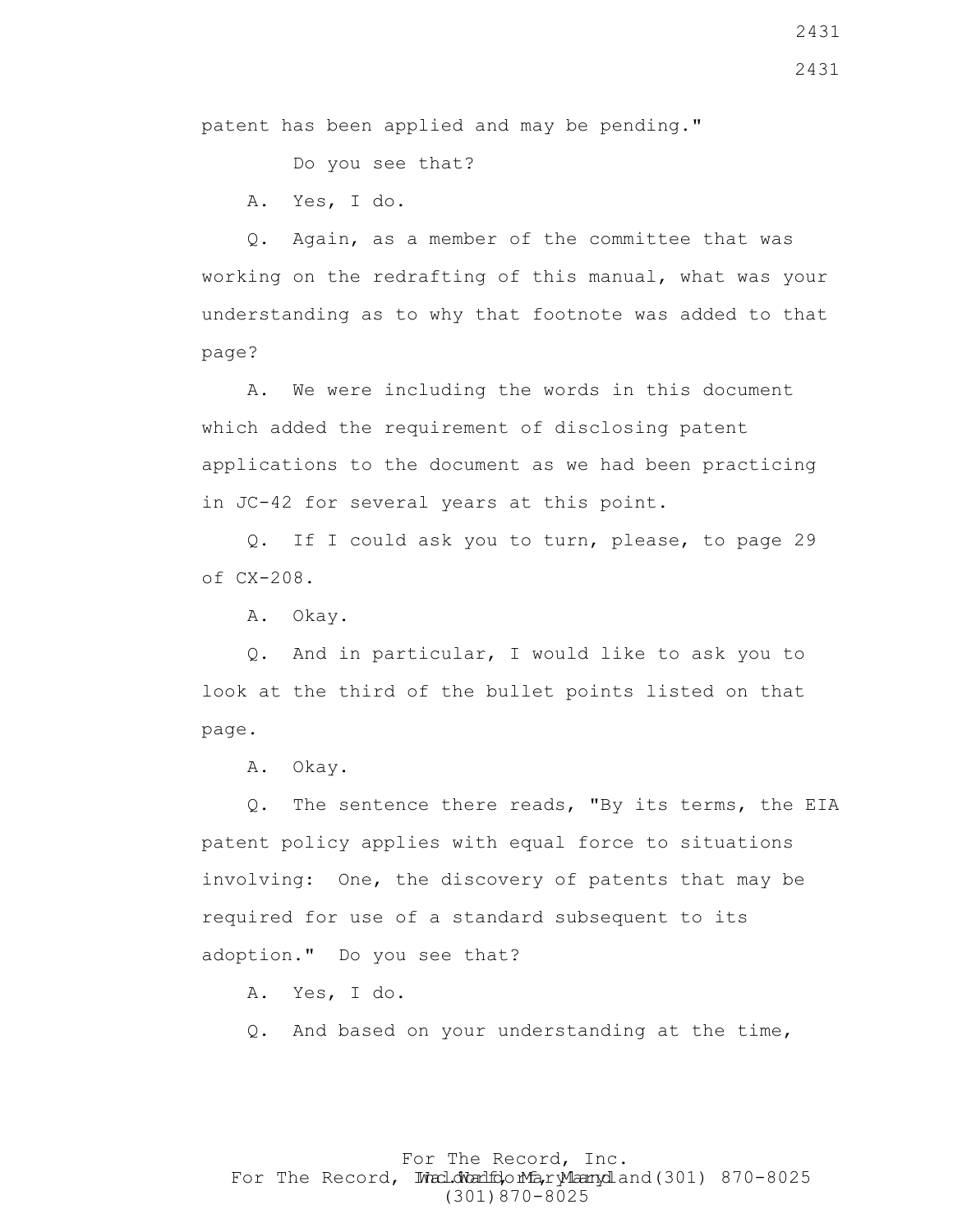could you please explain your understanding of what that means.

 A. If the JEDEC organization, and I say it that way because it was inexclusive of the committee and the council, had found out that there was patent material that applied to a standard that we had approved without the knowledge of that patent material, then the validity of that standard was in question and we often either we removed the standard or expected the patent issue to be resolved.

 Q. Actually, Mr. Kelley, I forgot to ask you one question with respect to page 19, if I could have you turn back to page 19, please.

A. Okay.

 Q. And again with respect to the paragraph appearing under the heading 9.3.1. Do you see that paragraph?

A. Yes.

 Q. And again based on your understanding of the member of the group who was drafting the revisions to this manual, do you believe that this paragraph imposed any greater duty on the member making the presentation as opposed to any other member present at the meeting?

A. No.

Q. Okay, thank you. Mr. Kelley, during your time

### For The Record, Inc. For The Record, Ward.dWardfdorMa, ryMannydland(301) 870-8025 (301)870-8025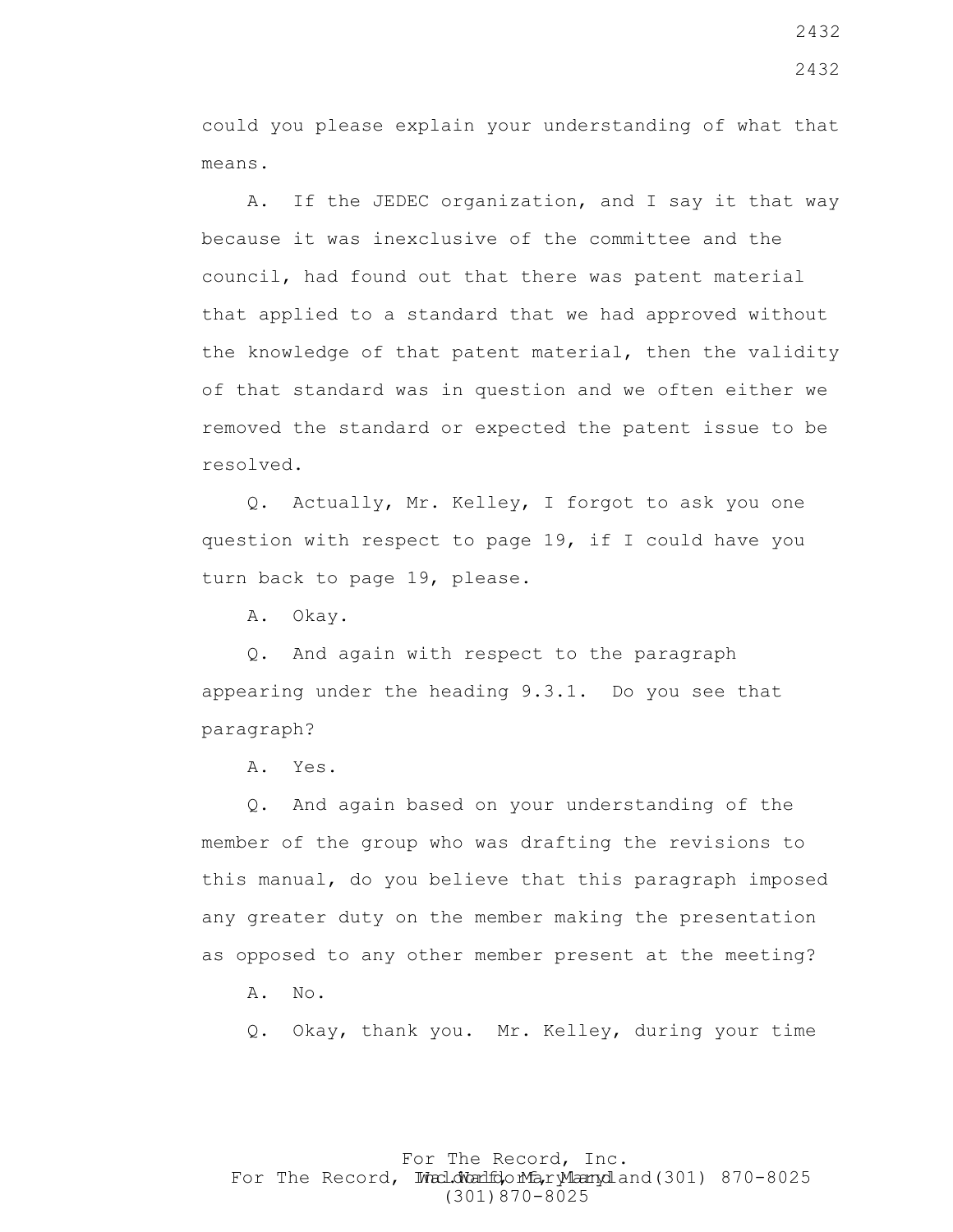- A. Yes.
- Q. Did IBM ever disclose a patent at JEDEC?
- A. Yes.
- Q. Can you give any examples?

 A. In the middle of 1988, I had proposed a new function for a DRAM that we called toggle mode, and at the time I presented that new proposal, I gave the potent number that we held on that concept.

 JUDGE McGUIRE: Now, was that an issued patent or a patent application?

> THE WITNESS: That was an issued patent, sir. JUDGE McGUIRE: All right.

MR. OLIVER: Your Honor, may I approach?

JUDGE McGUIRE: Yes.

BY MR. OLIVER:

 Q. Mr. Kelley, I have handed you a document that's been marked as CX-21 for identification. Do you recognize this document?

A. Yes, I do.

Q. What is this document?

 A. This is the minutes of the meeting of JC-42.5 that we held in September of 1991.

Q. And by the way, what is the 42.5 subcommittee?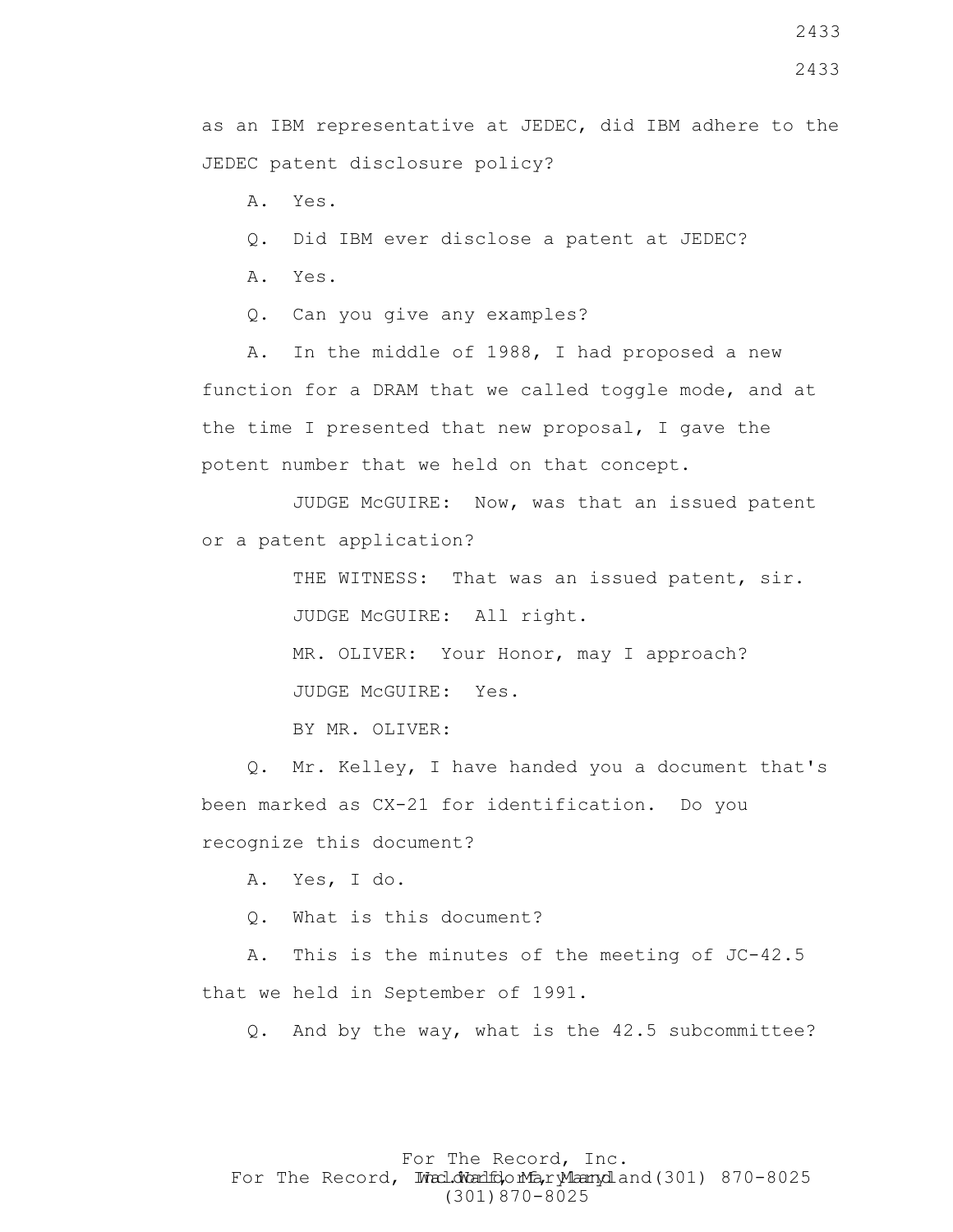A. DRAMs are primarily used in personal computers on little cards called modules, and the modules also have to be standardized, and this was the committee that standardized those modules that contained several DRAMs.

Q. Were you present at this meeting?

A. Yes, I was.

 Q. If I could ask you to turn, please, to page 43 of CX-21. That page that has a handwritten note, "attachment I" on the upper right-hand corner, "JC-42.5 8 Byte Simm Proposal." Do you see that?

A. Yes, I do.

Q. Do you recognize this document?

A. Yes, I do.

Q. What is this document?

 A. This is a proposal that is recorded from what Mark Kellogg showed -- of the IBM Corporation -- showed at that meeting.

 Q. I see initials in the lower, left-hand corner, MK, does that stand for a Mark Kellogg?

A. Yes, it does.

Q. Who is Mark Kellogg?

 A. Mark Kellogg is my associate and one of my alternates on JC-42.3.

 Q. If I could direct your attention, please, to page 45.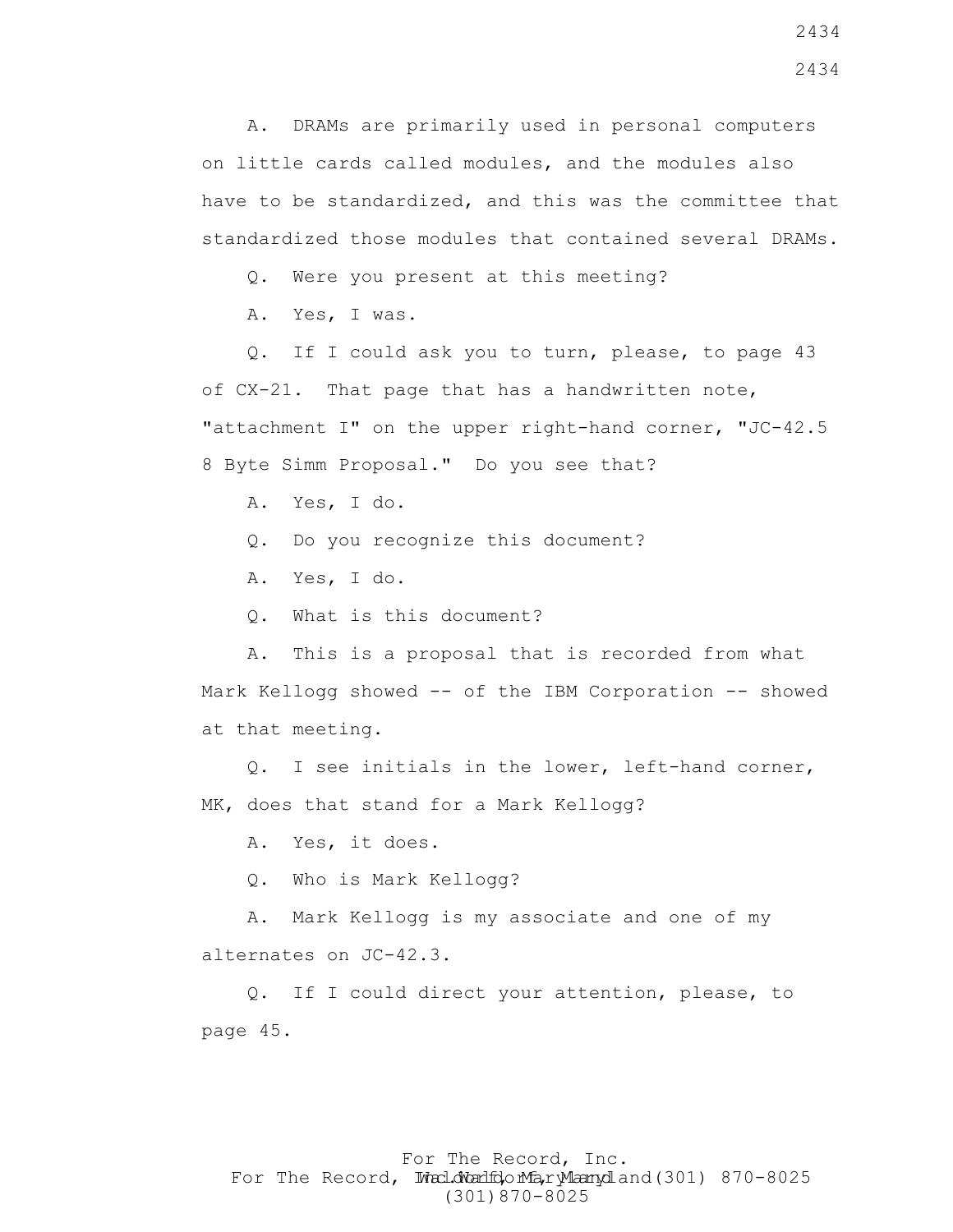Q. And this page is still part of Mr. Kellogg's proposal, isn't it?

A. Yes, it is.

 Q. At the top of this page it reads, "Proposal Status: IBM wishes to disclose full details of this proposal in 12/95, and underneath that, "Product definition remains volatile, resolution of any potential patent issues prior to showing."

Do you see that?

A. Yes, I do.

 Q. By the way, did you observe this portion of Mr. Kellogg's presentation?

A. Yes, I did.

 Q. Did you understand what he was referring to in this portion of his presentation?

A. Yes.

 Q. Now, could you please explain what he was referring to in this part of his presentation?

 A. IBM was putting together a patent application, but had not applied yet. So, this was a prepatent application and Mark was notifying the committee that we intended to obtain a patent on some items that were included in this proposal, and he wanted the committee to be alerted to that.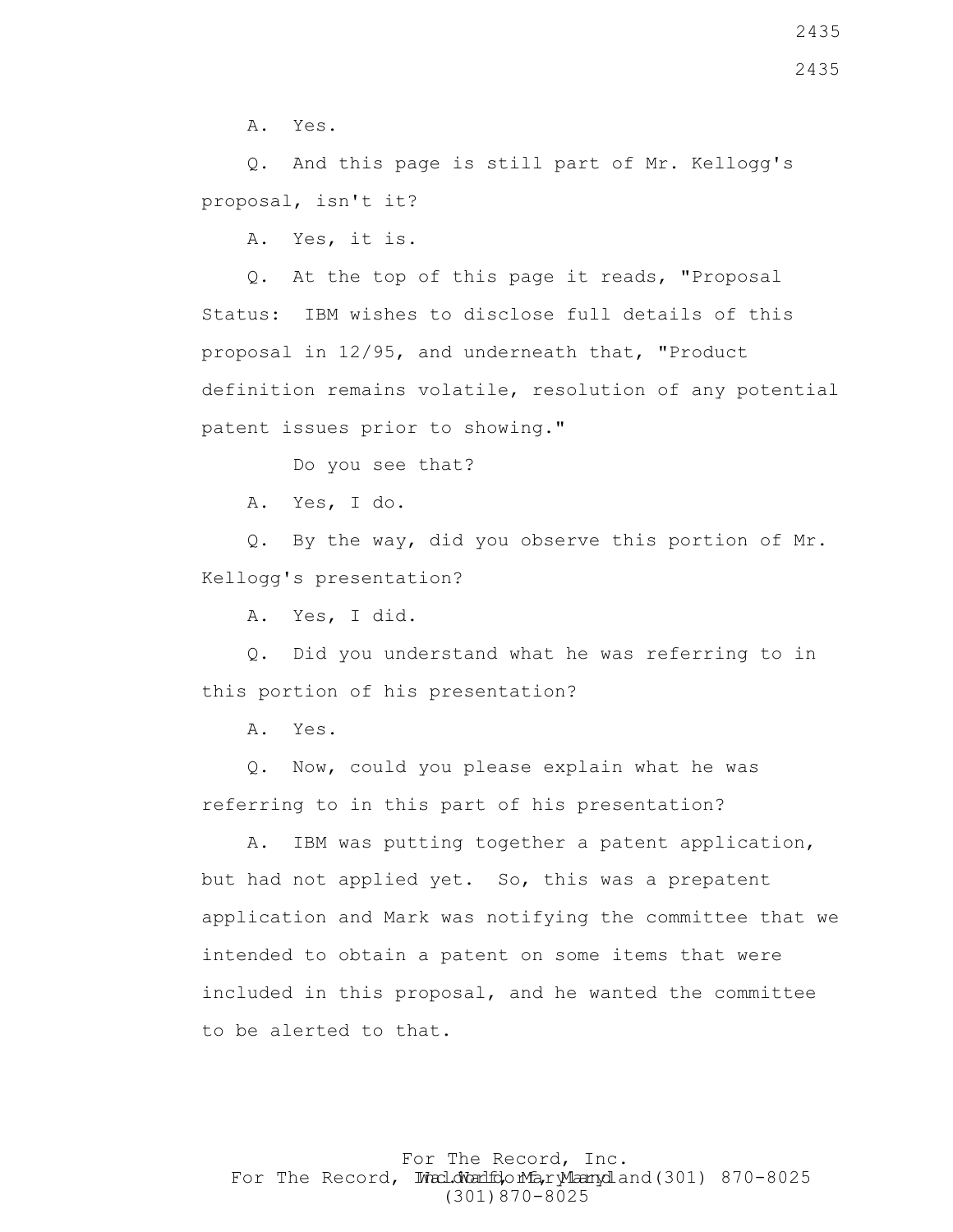Q. So, in other words, he was referring to an application that IBM was putting together with respect to aspects of the presentation he had made?

A. Yes.

 Q. What did Mr. Kellogg explain with respect to the first item, "IBM wishes to disclose full details of this proposal in 12/91?"

MR. PERRY: Objection, hearsay.

 MR. OLIVER: Your Honor, I will withdraw the question.

 Mr. Kelley, did you have an understanding of what Mr. Kellogg meant with respect to the item, "IBM wishes to disclose full details of this proposal in 12/91?"

THE WITNESS: Yes, we were trying to include all of the options that had been discussed with our customers, and we wanted to note to the committee that there might be a change in our proposal, not a major change, but a change that occurred between this meeting and the next.

 R. OLIVER: May I have just a moment, Your Honor, please?

JUDGE McGUIRE: Go ahead.

 MR. OLIVER: Your Honor, we would probably need a minute here, what I would suggest is this might be an

For The Record, Inc. For The Record, Ward.dWardfdorMa, ryMannydland(301) 870-8025 (301)870-8025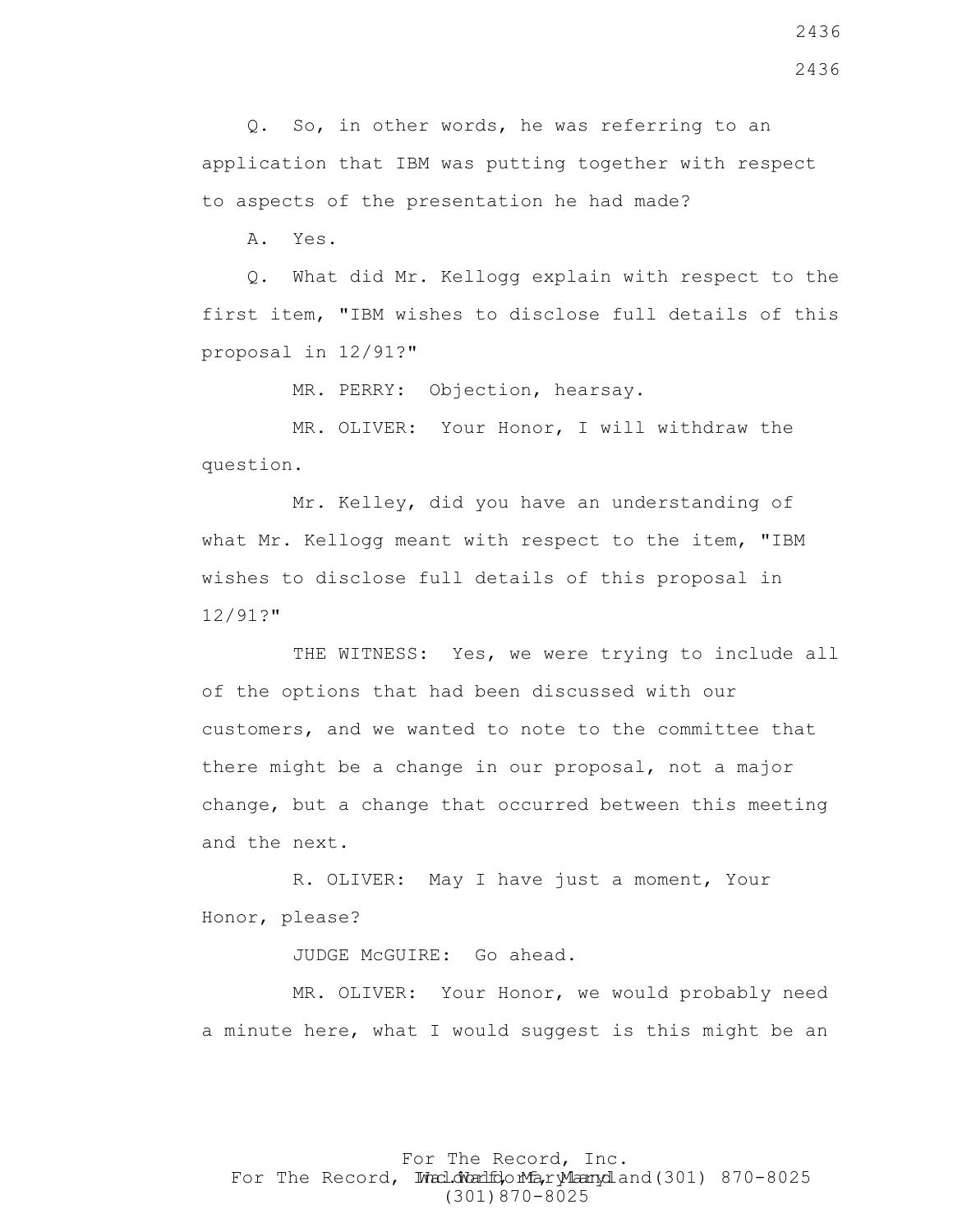appropriate time for break.

 JUDGE McGUIRE: All right, we will take off for ten minutes and we will break. And just while we're talking on the subject, how much more time do you anticipate you're going to need for this witness on direct?

 MR. OLIVER: Well, I anticipate that we will not finish the direct today, that the direct will carry over until tomorrow.

JUDGE McGUIRE: All right, fine, very good.

 **(Whereupon, there was a recess in the proceedings.)**

 JUDGE McGUIRE: Mr. Oliver, you may proceed with your questioning of the witness.

 MR. OLIVER: Thank you, Your Honor. Your Honor, may I approach the witness?

JUDGE McGUIRE: Yes.

BY MR. OLIVER:

 Q. Mr. Kelley, I've handed you a document that has been marked as JX-10 for identification. Do you recognize this document?

A. Yes.

Q. What is this document?

 A. It's the minutes of the meeting of JC-42.3 in December of 1991.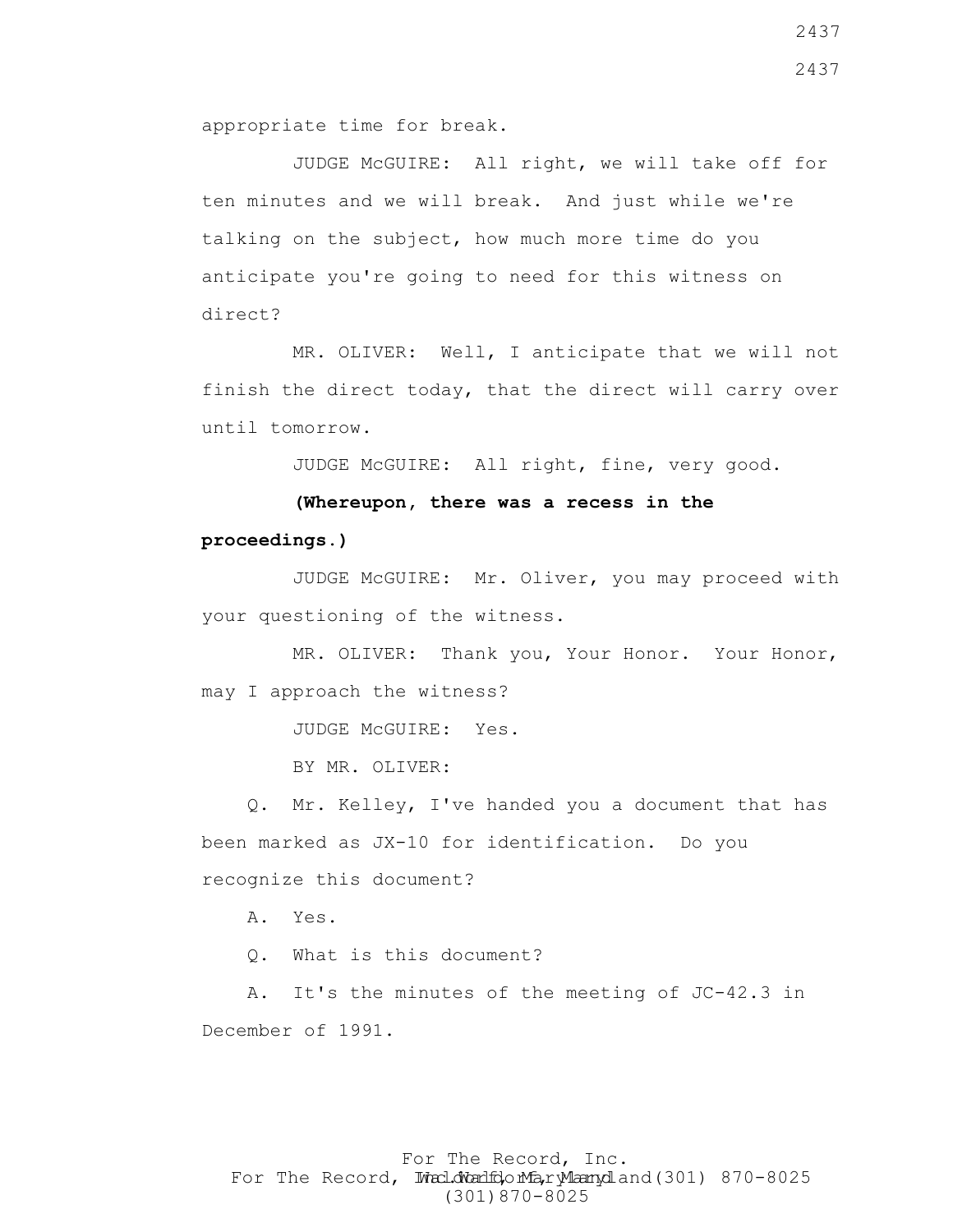A. Yes.

 Q. If I could direct your attention, please, to the top of page 11 of this document.

A. Okay.

 Q. And you'll see here that there's a discussion involving -- and I'll try to read these as best I can, I believe it says, "6.7, JC-41.3-91-172 (continued)." Do you see that?

A. Yes, I do.

 Q. And please refer to the previous page if you wish to do so in order to understand the context of that discussion. The question I would like to ask you about those would be the third line down.

A. Yes.

 Q. See a reference there, "IBM: IBM has a half SAM patent. Patent number is 4,984,214." Do you see that?

A. Yes, I do.

 Q. First of all, with respect to the reference to IBM, do you recall which IBM representative would be referred to here?

A. Yes, that was me.

 Q. Is this a patent that you disclosed at this meeting?

A. Yes, it was.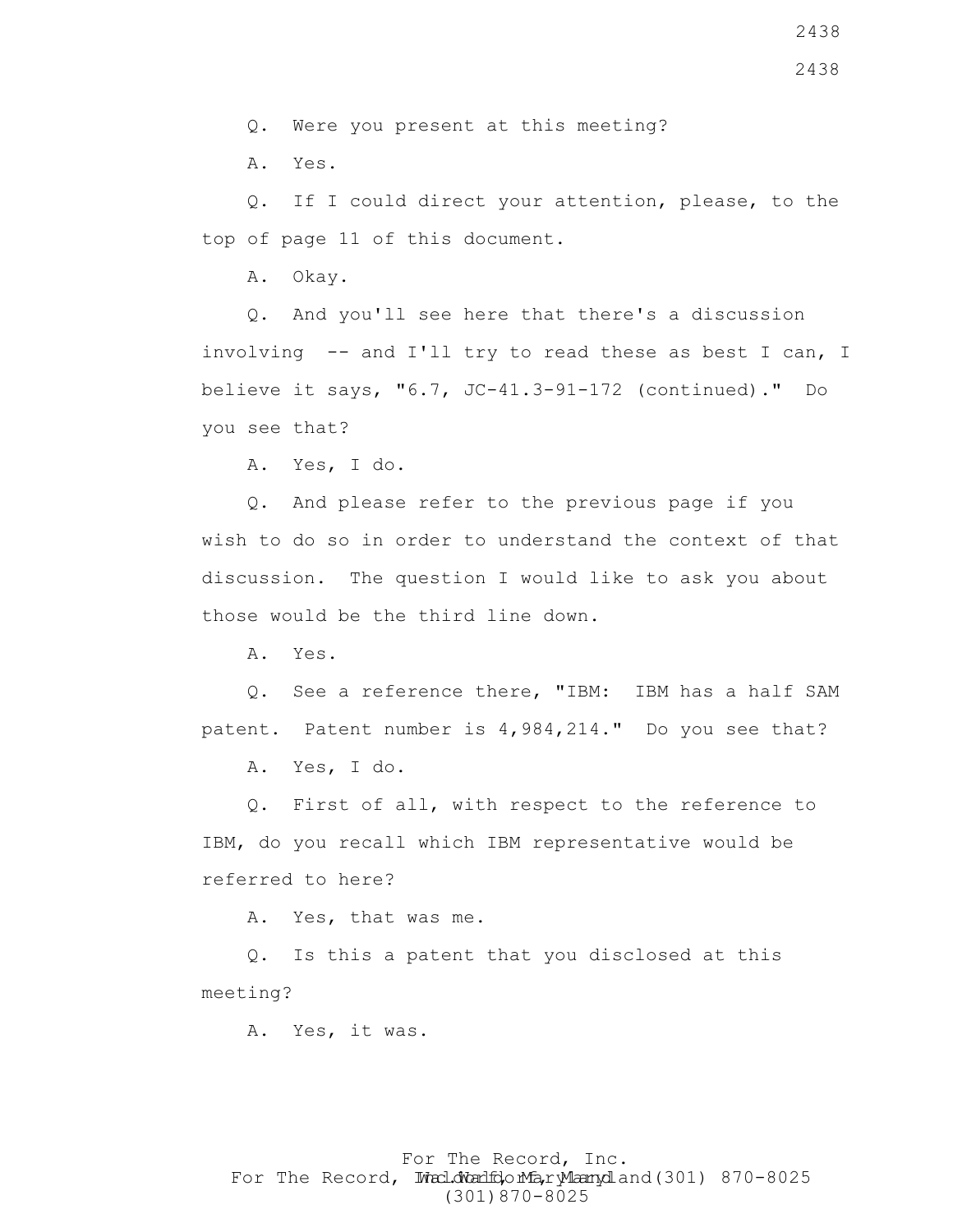Q. By the way, can you please explain what a half SAM patent is?

 A. A video RAM is a special type of DRAM that has an output buffer that allows it to stream data to a screen. So, for example, on our screens here, data is very well organized by the processor, and this buffer takes that organized data, puts it into an output buffer and the issue here is should that be a full output buffer or a half output buffer, and we call it a half SAM, which is serial access mode buffer. And IBM was proposing that a half output buffer would be better than a full output buffer. And we were disclosing the patent number that we held on that concept.

 Q. Thank you. Is it possible to pull up the previous page as well as this page? On the bottom of page 10, could you pull up the bottom paragraph. And then actually, if you can blow up the top of the next page as well so we can see them both together. Thank you.

 I've pulled up now all of item 6.7 so you can see the full context here. Now, does this refer to a discussion involving a ballot at this meeting?

A. Yes, it does.

 Q. And I see underneath that reference to a number of different companies. What do those references refer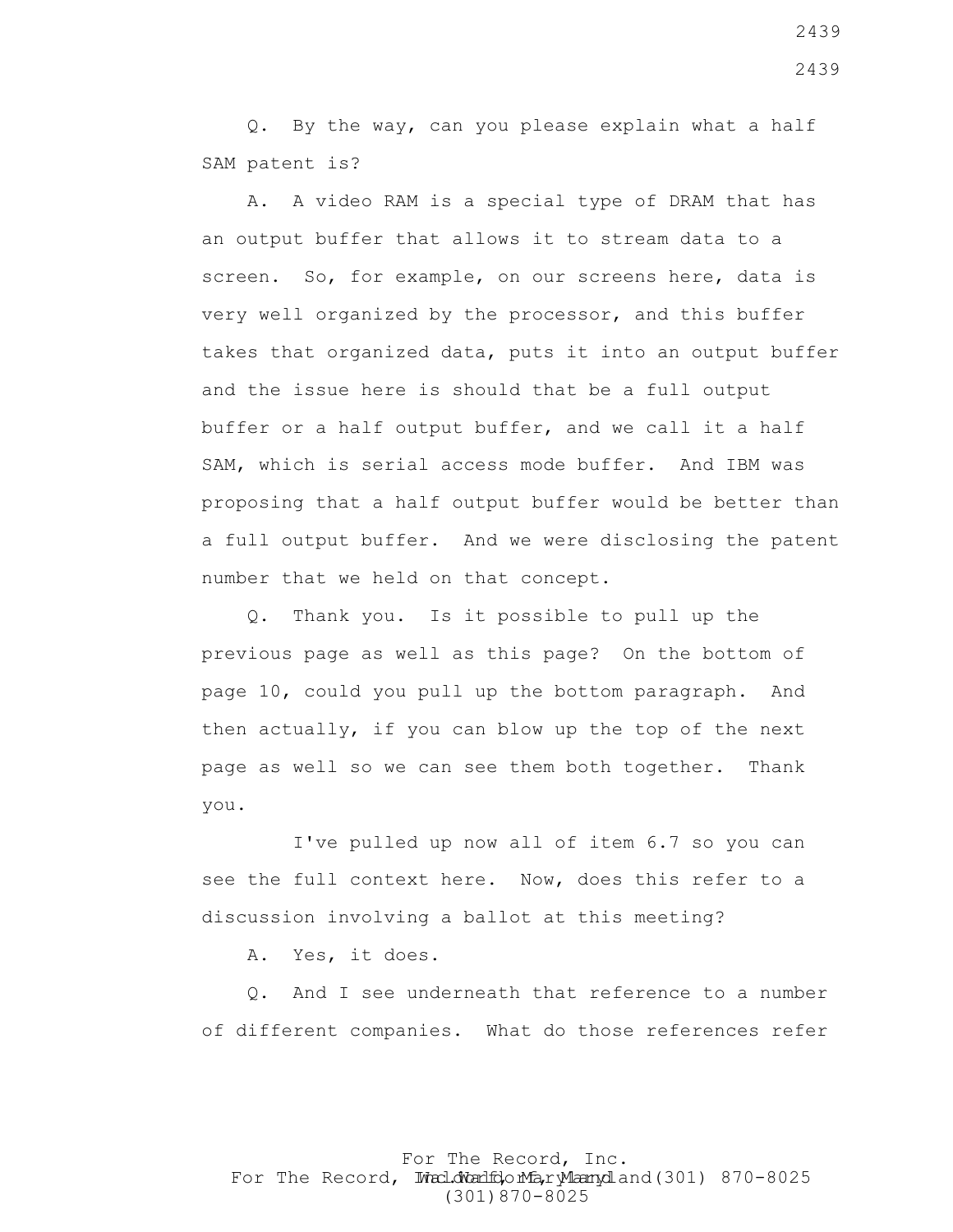A. The vote on this ballot is six yes and six no, no votes on the committee require a comment, so there will be at least six companies listed with their comment, and there may be others who also commented without voting no.

 Q. By the way, was this an item that IBM itself was proposing?

 A. We were proposing the half SAM portion of this item and Texas Instruments was proposing the full SAM portion of this item.

Q. Now, which portion did this ballot refer to?

A. I'm sorry, I don't understand the question.

 Q. I'm sorry, did this ballot involve either the IBM portion or the Texas Instruments portion or both?

 A. Yes, this item was to decide whether we should do the full SAM or  $--$  I'm sorry, that's not an or  $-$ and

the half SAM as design concepts that would both become standards.

 Q. Mr. Kelley, in this same document, if I could ask you to turn, please, to page 3.

A. Okay.

 Q. And if we could blow up paragraph 3.2, it's right about the middle of the page. That is unfortunately very difficult to read. This appears to

For The Record, Inc. For The Record, Ward.dWardfdorMa, ryMannydland(301) 870-8025 (301)870-8025

to?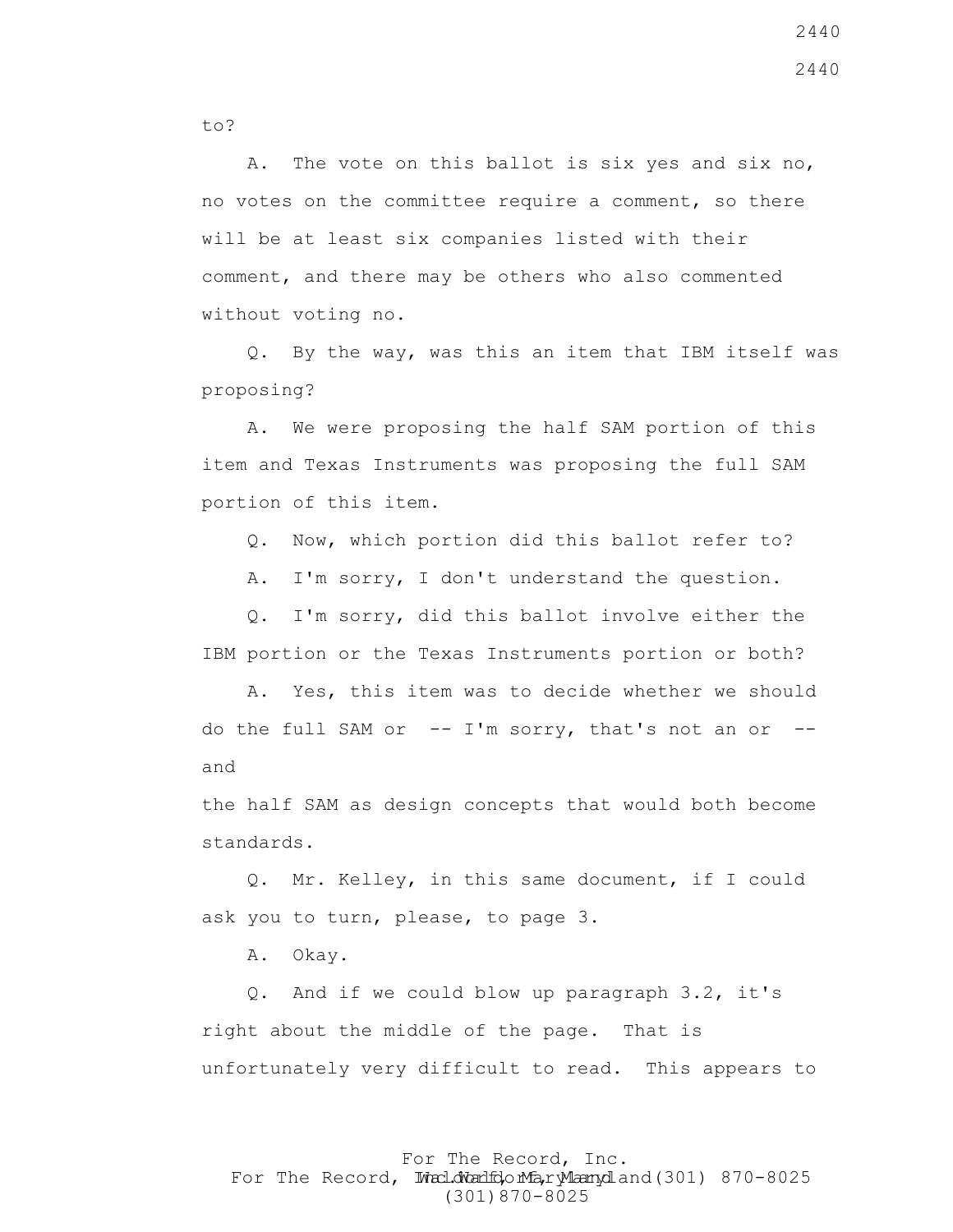be a Siemens TV field buffer, item 405, and you see beginning at the end of the first line, DEC, by the way, DEC stands for Digital Equipment Corporation. Is that right?

A. Yes.

 Q. "DEC has a patent on triple port DRAM." Do you see that?

A. Yes.

 Q. And by the way, did you observe this portion of the discussion at this meeting?

A. Yes.

 Q. If we could now turn to page 5. And if we could blow up item 4.12. This is an item "IBM synchronous DRAM versus HST toggle." Do you see that?

A. Yes.

 Q. What is your understanding or at this time what was your understanding of HST toggle?

 A. HST was our abbreviation for high speed toggle. This was the concept that I had presented in 1988. We were installing it on DRAMs from that time, and we were asking this committee to consider this as a feature on DRAMs as a standard.

 Q. Shortly before the break you referred to a patent that you had disclosed in the late 1980s.

A. Yes.

### For The Record, Inc. For The Record, Ward.dWardfdorMa, ryMannydland(301) 870-8025 (301)870-8025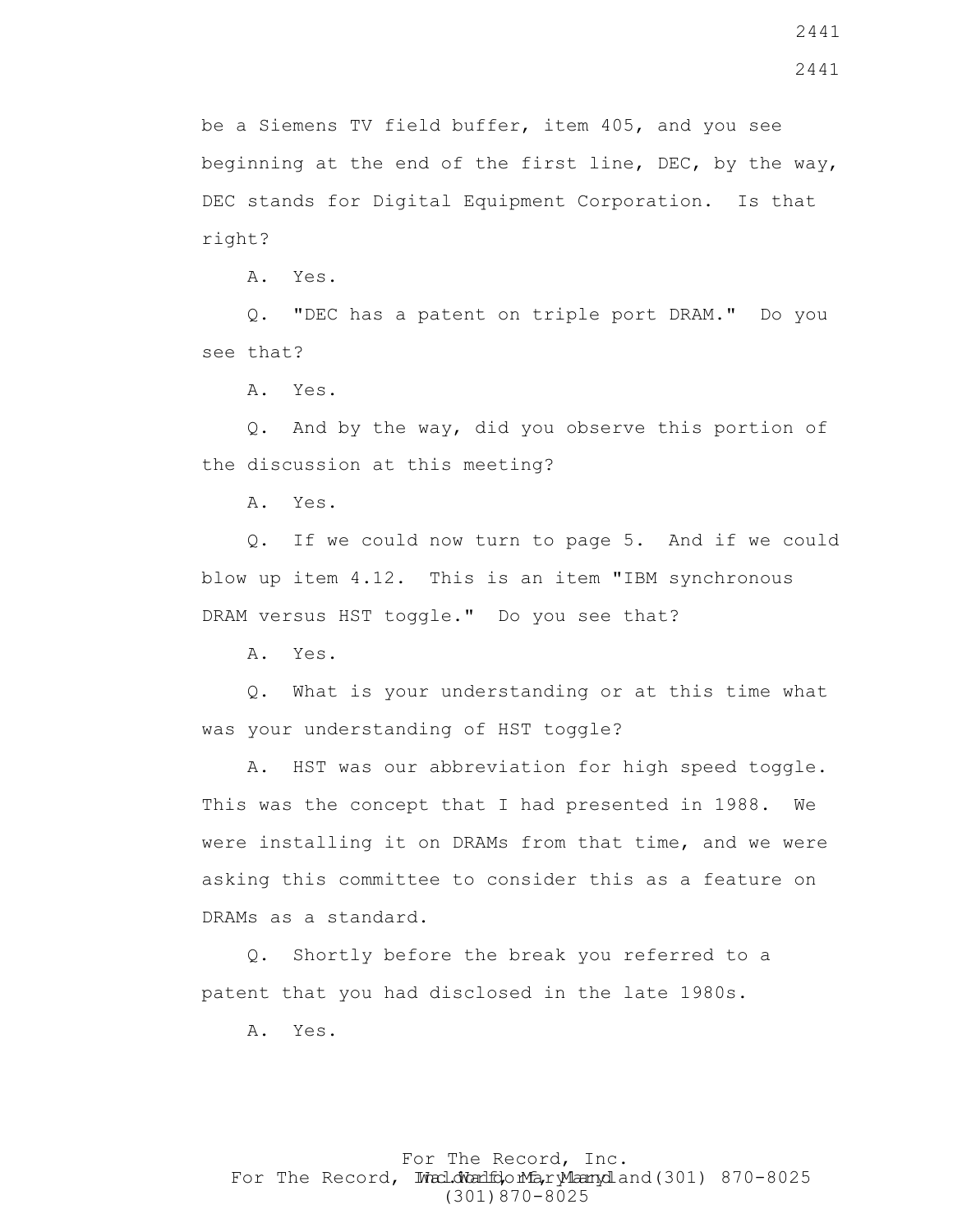Q. Now, is that patent related to this HST toggle? A. Yes.

 Q. If I could ask you to turn now to page 8, please. And if we could blow up the bottom half of this page, starting with 6.2 V-pack. And if I could direct your attention to the first paragraph under this heading, the ballot has two parts, part A, I'm having difficulty reading this, but at the end of that line, "Comments were: Fujitsu: We believe it should not be standardized." Do you see that?

A. Yes.

 Q. And then further down, about three quarters of the way down this particular segment, there's a reference to Samsung, and after that appears "patent issue." Do you see that?

A. Yes.

 Q. If I could direct your attention -- Your Honor, if you could bear with me, this is leading to a question.

> JUDGE McGUIRE: Go ahead, Mr. Oliver. BY MR. OLIVER:

Q. If I could ask you to turn, please, to page 9.

A. Okay.

 Q. And there is an item on 6.3, if we could blow up that paragraph, please. And about halfway down this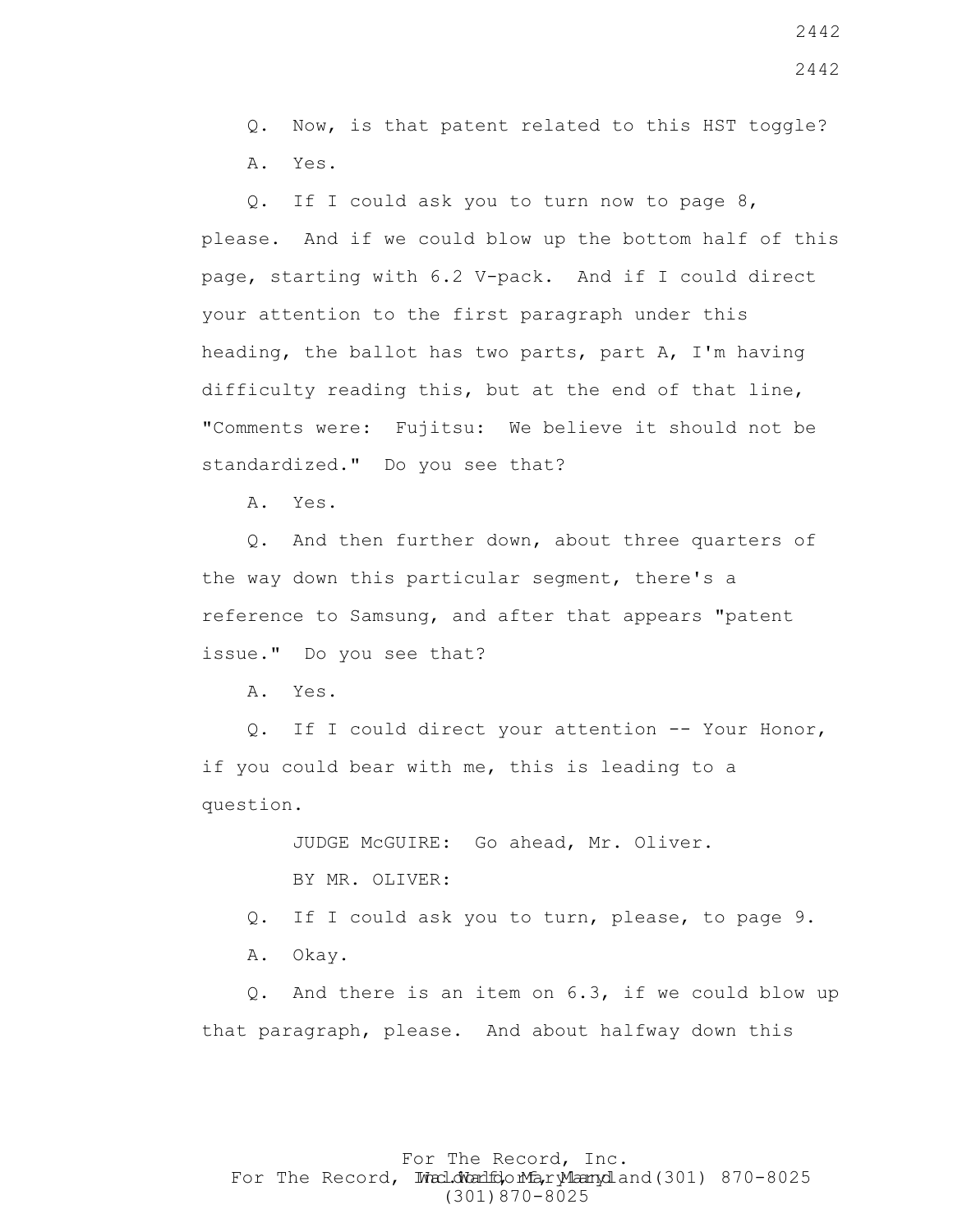particular blow-up, there is a comment from Siemens, "We will license the technology from our patent for a reasonable fee. The patent number is 4,752,929," I believe that's a 9, but I'm not sure.

Do you see that?

A. Yes, I do.

 Q. And then if I could direct your attention further down on that same page, to an item 6.4. And again, the third line underneath here, "Siemens: We have a patent,  $4,602,353$ , " I believe it says, "that may cover this. A license letter can be sent to the committee on this." Do you see that?

A. Yes, I do.

 Q. If I can now ask you to turn to the next page, on page 10, under item 6.6. Towards the bottom of this blow-up, you see a reference to TI: "We have patent 4,653" -- and I can't read the last three digits -- "that may affect this proposal." Do you see that?

A. Yes, I do.

 Q. Then if I could ask you to turn to page 11, please. And here under item 8, Patent Matters, if we could blow up that paragraph. The second paragraph refers to Texas Instruments, "TI corrected the patent number on the V-pack. TI did not have any toggle mode patents, and so the item was stricken from the list."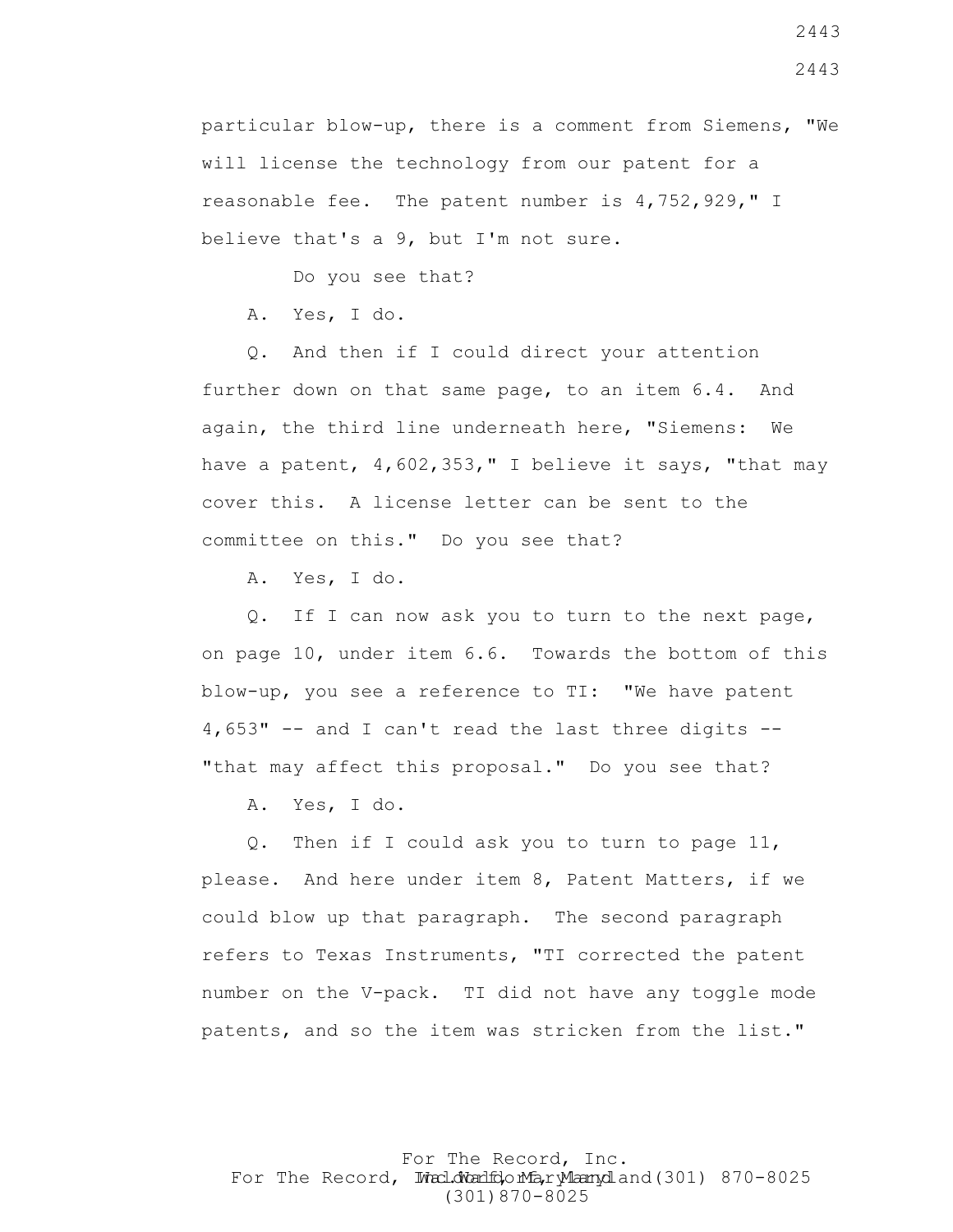Actually, let me pause for a moment here and ask whether you have a recollection of that particular discussion.

A. Yes, I do.

 Q. Now, could you please explain what was discussed in reference to that item?

 A. Yes, in the previous meeting to this one, the committee had asked TI if they had a patent on the concept of toggle mode, which is a dual edge clock operation of the DRAM, and TI was coming back at this meeting and saying, we do not.

 Q. If I could now direct your attention to the next line, the Hitachi patent policy was presented, I believe that's attachment U, Hitachi also clarified patents which that were identified as theirs. Again let me pause and ask whether you have a recollection of the discussion of that particular matter.

 A. Yes, I believe at the previous meeting, Hitachi had been challenged on whether they had patents on certain items, and here, Hitachi was clarifying so that the committee would know any patent material that they held. And they updated the patent listing.

 Q. If I could direct your attention to the next sentence, "Motorola noted that they did not have toggle mode patent, some other identified patents were

For The Record, Inc. For The Record, Ward.dWardfdorMa, ryMannydland(301) 870-8025 (301)870-8025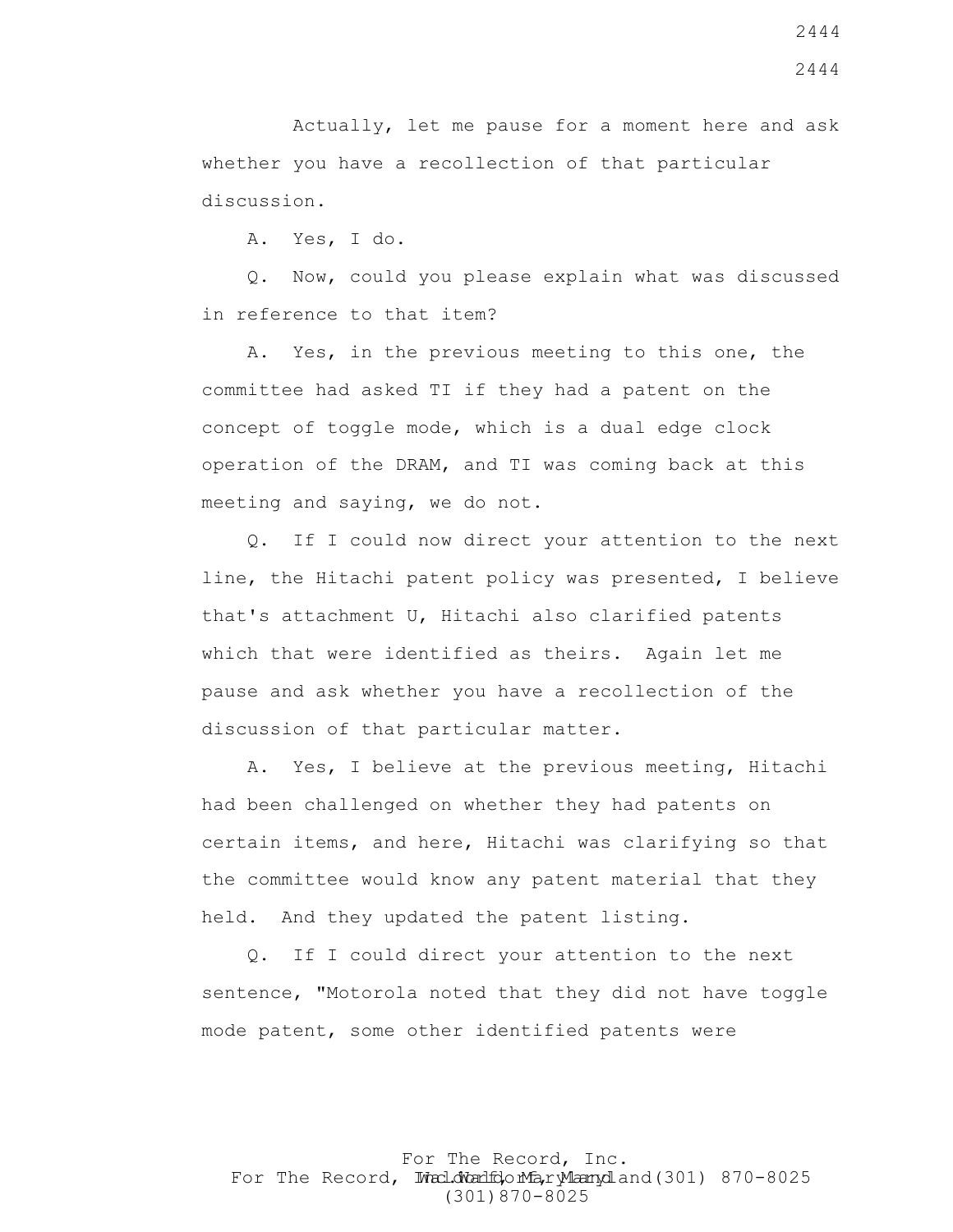updated" -- and I believe that reads "and classified." Do you see that?

A. Yes.

 Q. Mr. Kelley, my question is I believe in looking at these minutes, we've just identified a discussion of patent issues involving Digital Equipment involving the toggle mode, which is an item which you had earlier disclosed a patent, discussion of patent on the V-pack matter, reflecting concerns from Fujitsu and Samsung, two separate disclosures on two separate presentations by Siemens, disclosure by Texas Instruments, clarification by Texas Instruments, clarification by Hitachi, and clarification by Motorola.

 My question is, based on your participation, observation and discussion in this meeting, at the time, did you have an understanding as to why there was so many references to patents in a discussion at this 42.3 subcommittee meeting?

 MR. PERRY: Objection, calls for speculation about the motive of each of those different companies that he just mentioned. Counsel shouldn't be characterizing the evidence that way.

 MR. OLIVER: Your Honor, may question was not to the motives of the company, my question was to the understanding of Mr. Kelley as to his understanding of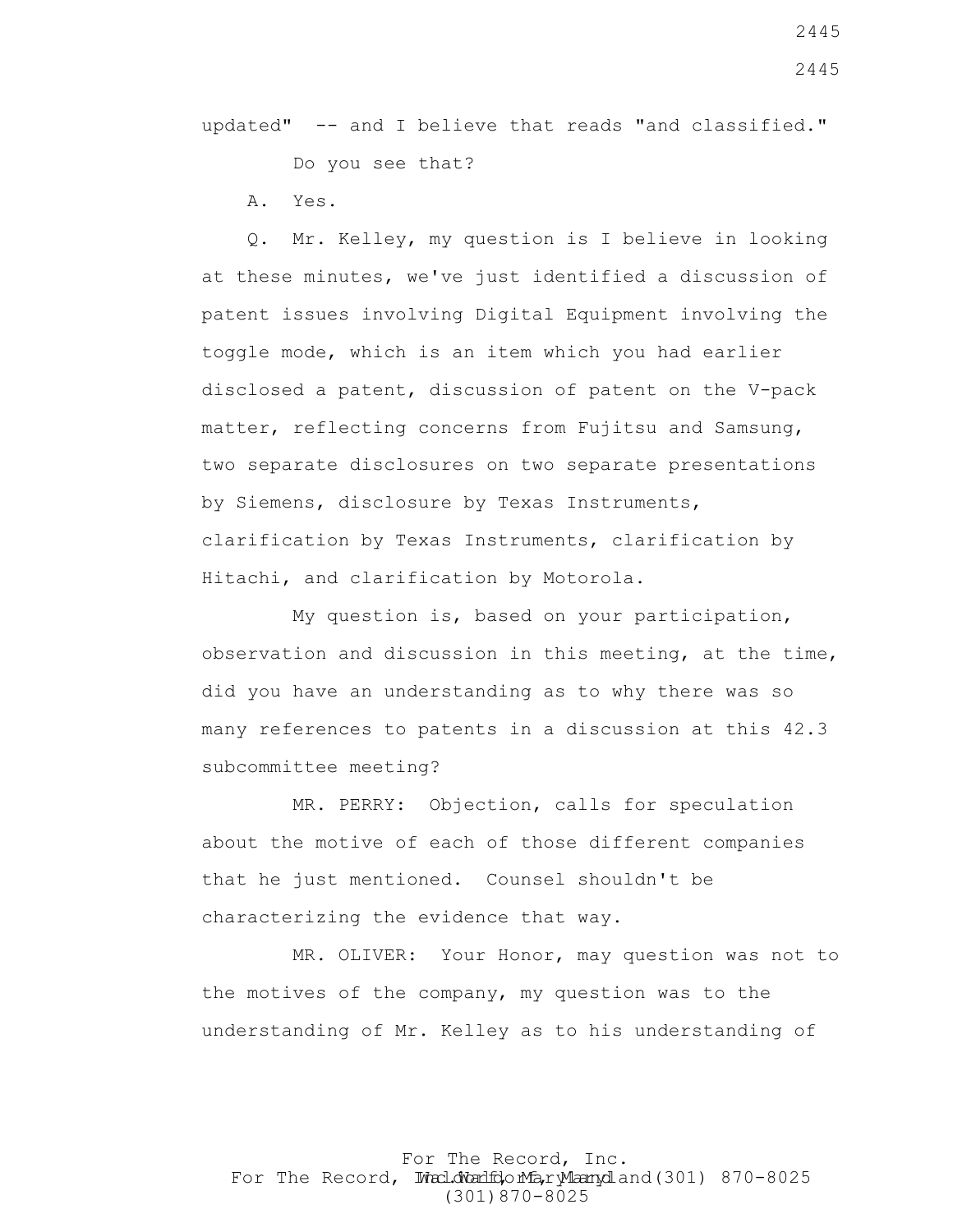why there was so much discussion of patent matters at this meeting.

 MR. PERRY: The question called for the witness to describe why other people were doing what they were doing. He's described what they did, really just by reading from the minutes, but he's not here to testify as to why they did what they did.

 JUDGE McGUIRE: All right, as to that is sustained, but only to the extent that you will not be allowed to testify as to other people's motives, but otherwise you can answer that question.

THE WITNESS: All right, yes, one of the things that I realized at this meeting is that there was a tremendous growing importance on the issue of patents at my committee. And why that was important to me is that I was responsible for the running of that committee, and it was very clear that it was not going to run as quickly as it had if these patent issues were going to be discussed on every item.

BY MR. OLIVER:

 Q. Was it a concern of yours that the discussion at the meetings might not run as quickly?

 A. It was a concern, and in fact it was in this time frame that I had a meeting that ran five hours over time.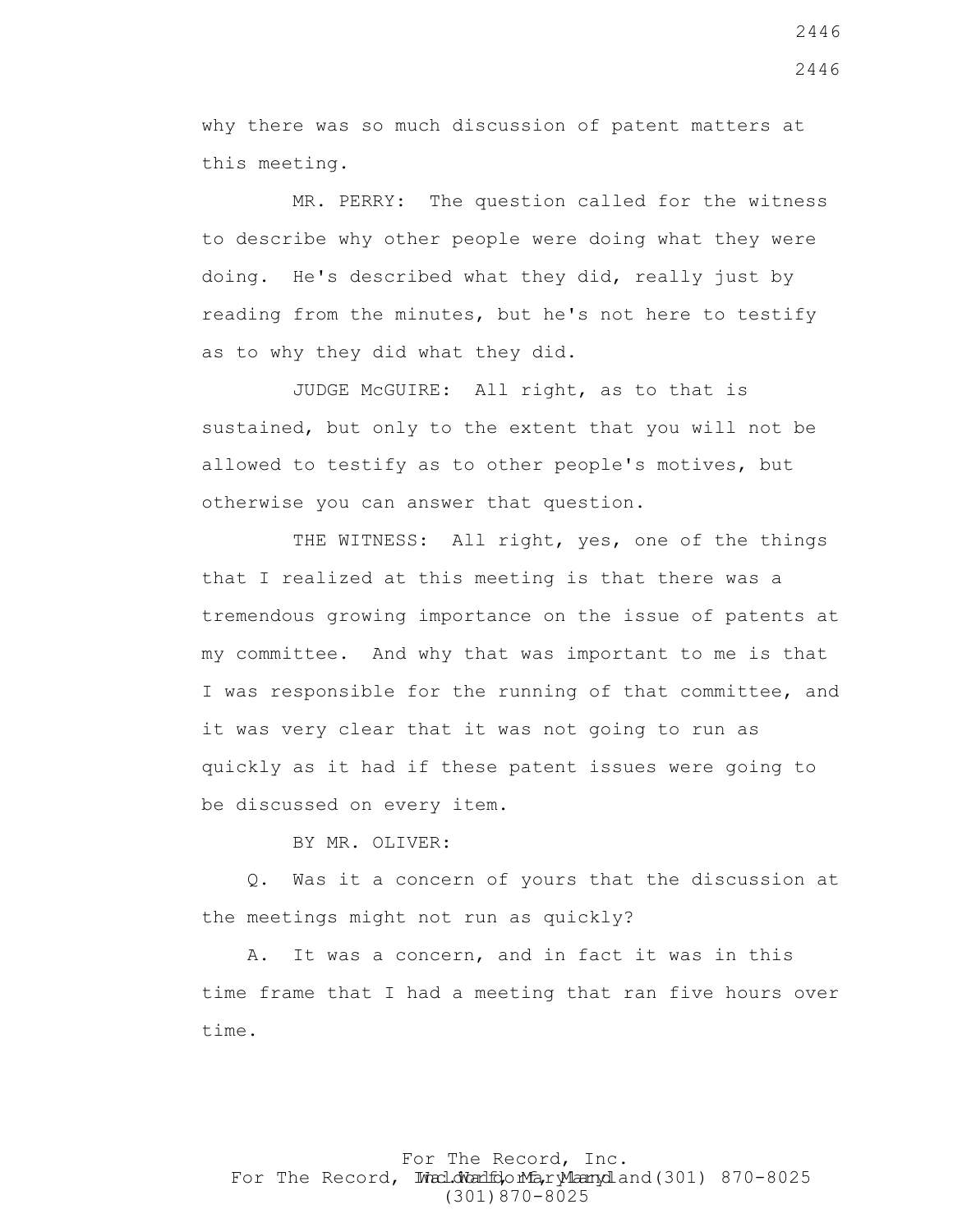Q. If I understood your question correctly, you said that the discussion of patent events did add to the time of the meetings. Is that correct?

A. Yes.

 Q. But did you take any steps to curtail to shorten the discussion of patents at the meeting?

 A. The situation somewhat resolved itself because Jim Townsend had made a significant emphasis at our meeting two meetings before this and this was the result of companies suddenly being triggered on items that had been active for some time, and so we were seeing a lot of activity at this time on old items. What happened in time was that as newer presentations came along, the patent information was disclosed quickly, and I didn't have that time problem that I had in meetings like this one.

 Q. With respect to the future point in time at which you said you did not have the same kind of problems, did that affect in any way the degree or the level of disclosure with respect to patents and patent applications?

 A. I think we were just seeing more and more of it as people recognized the need and the importance to the committee.

Q. I would like to clarify the time period that

### For The Record, Inc. For The Record, Ward.dWardfdorMa, ryMannydland(301) 870-8025 (301)870-8025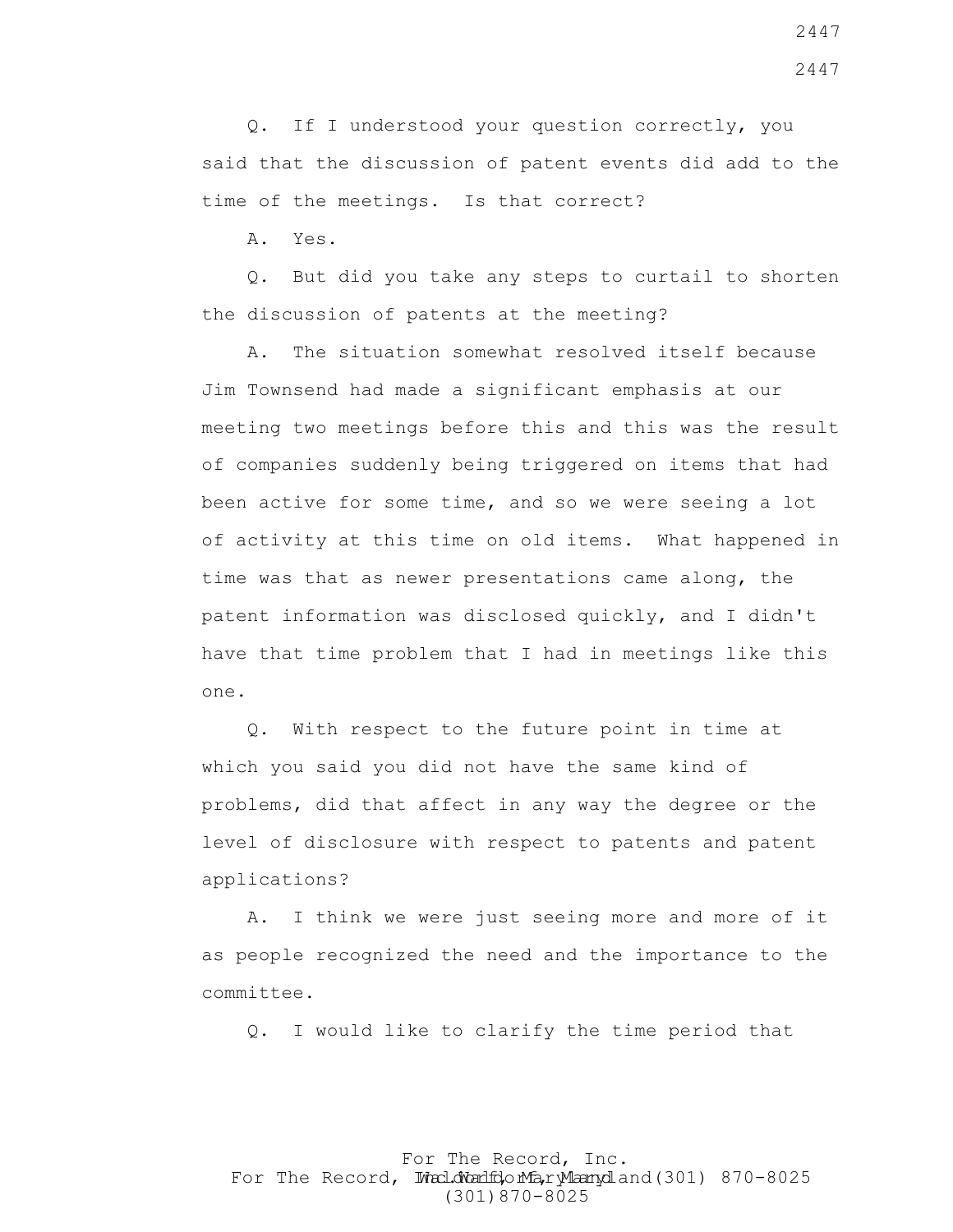you're referring to, and I believe that will give us the answer, when you said that you were seeing more and more, what time period were you referring to?

A. From this meeting, which was the end of  $-$ - the end of 1991, through about the middle of 1992, there was a tremendous amount of activity on the order of ten, eight, seven items where that was patent discussion. By the second half of 1992, that settled down to one or two items per meeting.

MR. OLIVER: May I approach?

JUDGE McGUIRE: Go ahead.

BY MR. OLIVER:

 Q. Mr. Kelley, you've been handed a document marked as JX-15 for identification. Do you recognize JX-15?

A. Yes, I do.

Q. What is this document?

 A. It's the minutes of the JC-42.3 committee meeting in March of 1993.

Q. All right, were you present at this meeting?

A. Yes.

 Q. Could I ask you to turn, please, to page 6 of JX-15. If we could blow up the paragraph appearing at the top of this page.

A. Okay.

Q. At the top of this page there's a heading

# For The Record, Inc. For The Record, Ward.dWardfdorMa, ryMannydland(301) 870-8025 (301)870-8025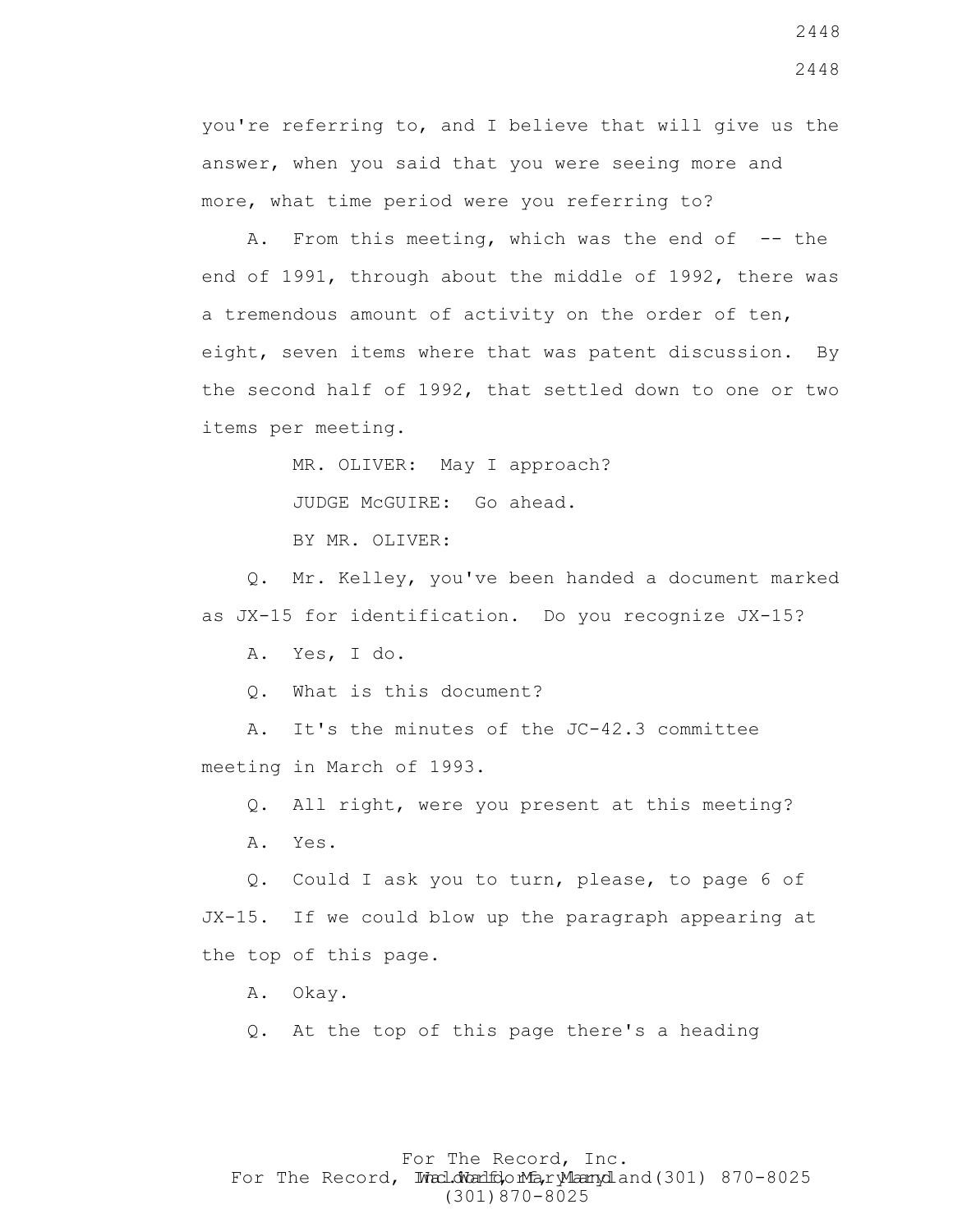reading "MOSAID Patent Issue." Do you see that?

A. Yes.

 Q. Actually, let me please direct your attention to underneath that that reads, "The committee was aware of the Hitachi patent. It was noted that Motorola has already noted they have a patent." And then it reads, "IBM noted that their view has been to ignore patent disclosure rule because their attorneys have advised them that if they do then a listing may be construed as complete."

Do you see that?

A. Yes.

 Q. Do you have a recollection of -- let me withdraw that.

 Let me ask first, does the reference to IBM in that paragraph refer to you?

A. Yes, it does.

 Q. Do you have a recollection of making a statement to the 42.3 subcommittee at this meeting?

A. Yes.

 Q. Does this passage accurately reflect the statement that you made to the 42.3 subcommittee at this meeting?

A. No.

Q. Could you please explain what you did say to the

### For The Record, Inc. For The Record, Ward.dWardfdorMa, ryMannydland(301) 870-8025 (301)870-8025

2449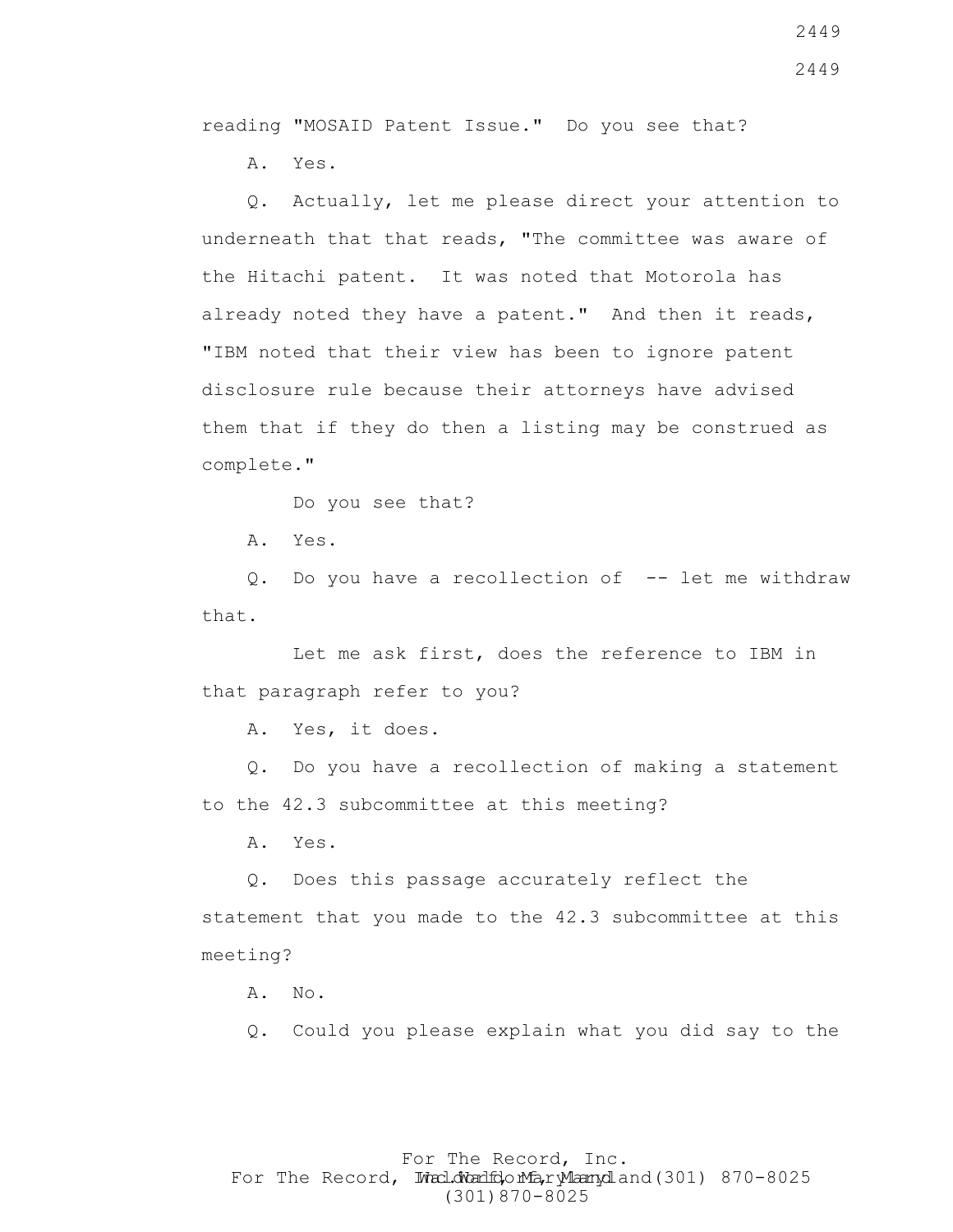42.3 subcommittee at this meeting.

 A. The question came up to me at the committee meeting about IBM providing the committee a list of all of the patents that the corporation might hold or might have pending regarding all issues at all levels of the computer business to the committee. And I could not guarantee that I could deliver the list of all of the material with regard to application of patents around the world, because I was considering probably 25 different locations that I would have to do a search on for all of the patent application activities that might apply.

 Q. I notice that in that passage I read to you there's a reference to do a listing, but based on your understanding at that time, was there any particular concern with respect to a list or a listing?

 A. I think that probably the issue came up because people were aware that IBM was using some of these features at many levels within many computers, and so therefore they were asking me to provide the committee with a list of all issued patents and patent applications, and I was warning the committee that that was not something that I could do. It was just not a possible task for me to know what was going on all over the world for the IBM Corporation.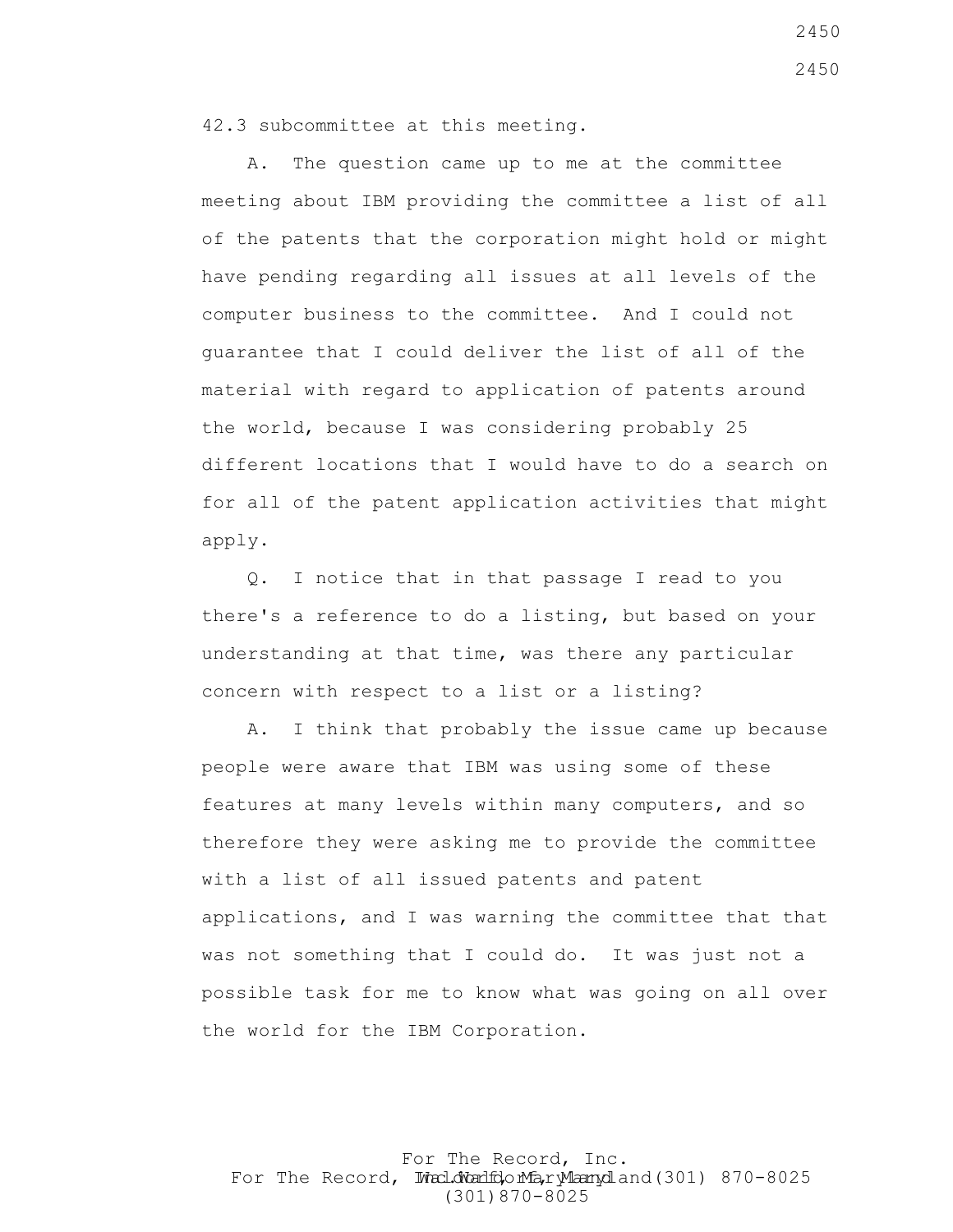I then went on to promise the committee that I would alert the committee to any information that I had that applied to the JEDEC task at hand and if a question came up, I would get them information on any patent that they could describe to me.

 Q. By the way, based on your understanding of the JEDEC disclosure obligation between 1991 and 1996, did the JEDEC disclosure obligation obligate members to go back to their companies and search their patent portfolios for relevant patents or applications?

 A. I do not think it did. I think that it put the requirement of disclosure on everyone in attendance. I did not think it required disclosure of everyone in every corporation wherever they were.

 JUDGE McGUIRE: All right, sir, I'm not clear on that answer. Could you say that again so that I understand what your answer was.

 THE WITNESS: I understood the JEDEC policy to require the disclosure of patent or patent applications by everyone in attendance at the meetings, but I did not think that it put a requirement upon the companies that were represented at those meetings to disclose everything that they had going everywhere in the world.

 JUDGE McGUIRE: All right, I understand. Go ahead, Mr. Oliver.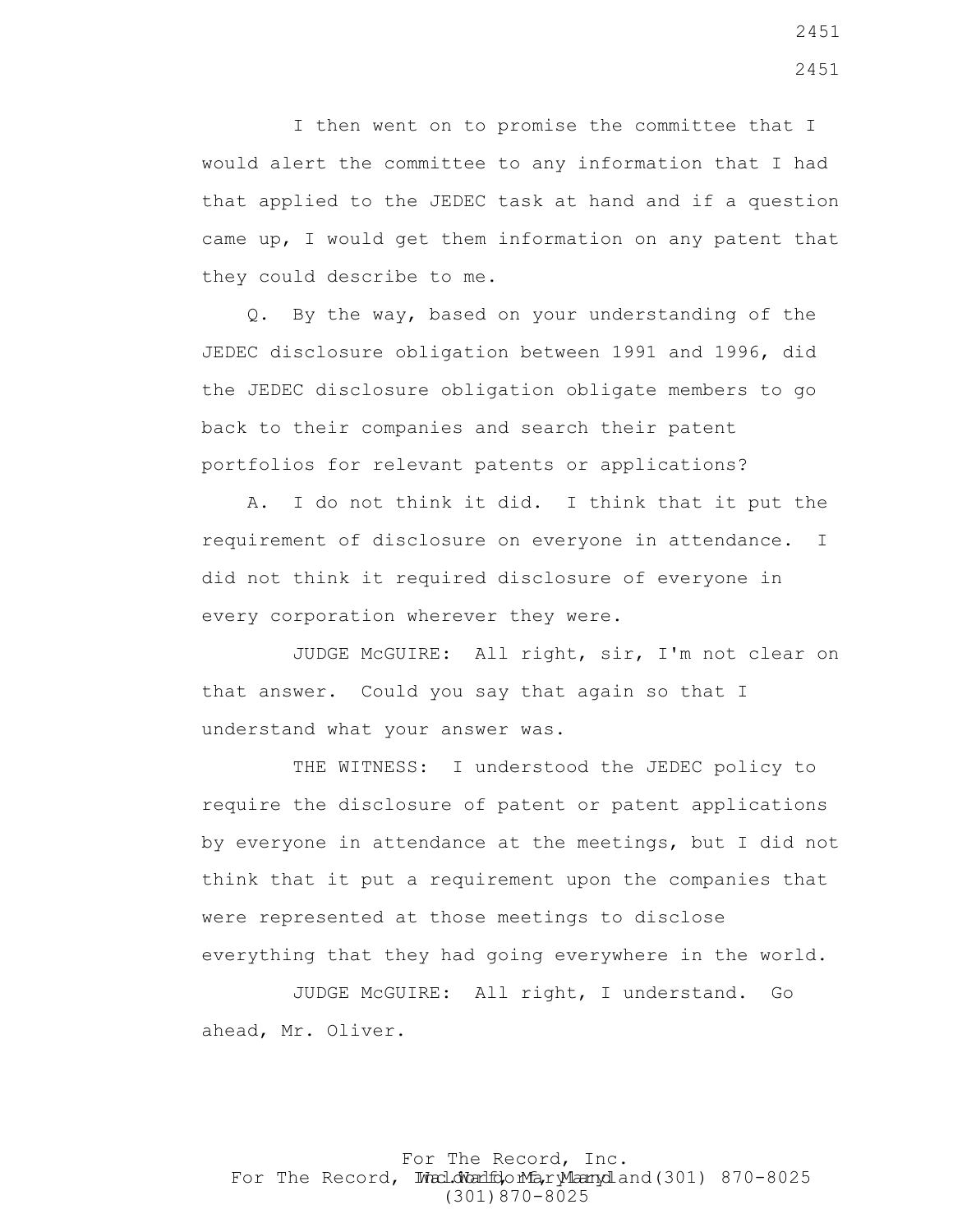BY MR. OLIVER:

Q. Thank you, Your Honor.

If I properly understood your answer, were you trying to draw a distinction between the members' own understanding versus a requirement of searching?

A. Yes.

 Q. In a previous answer you gave a moment ago, I believe that you said that you did tell the JC-42.3 subcommittee that you would inform them of any relevant patents or applications of which you had knowledge. Did I recall your testimony correctly?

 MR. PERRY: Objection, leading and misstates the record.

> JUDGE McGUIRE: Sustained. You can restate. BY MR. OLIVER:

Q. Thank you, Your Honor.

 With respect to anything that you may have told the  $JC-42.3$  subcommittee concerning what you would do, did you tell the committee that the JC-42.3 subcommittee had disclosure based solely on your own personal knowledge, or would it encompass knowledge of anyone else at IBM?

 A. I believe that I told them that it would include my own personal knowledge, and any other IBMer in the room.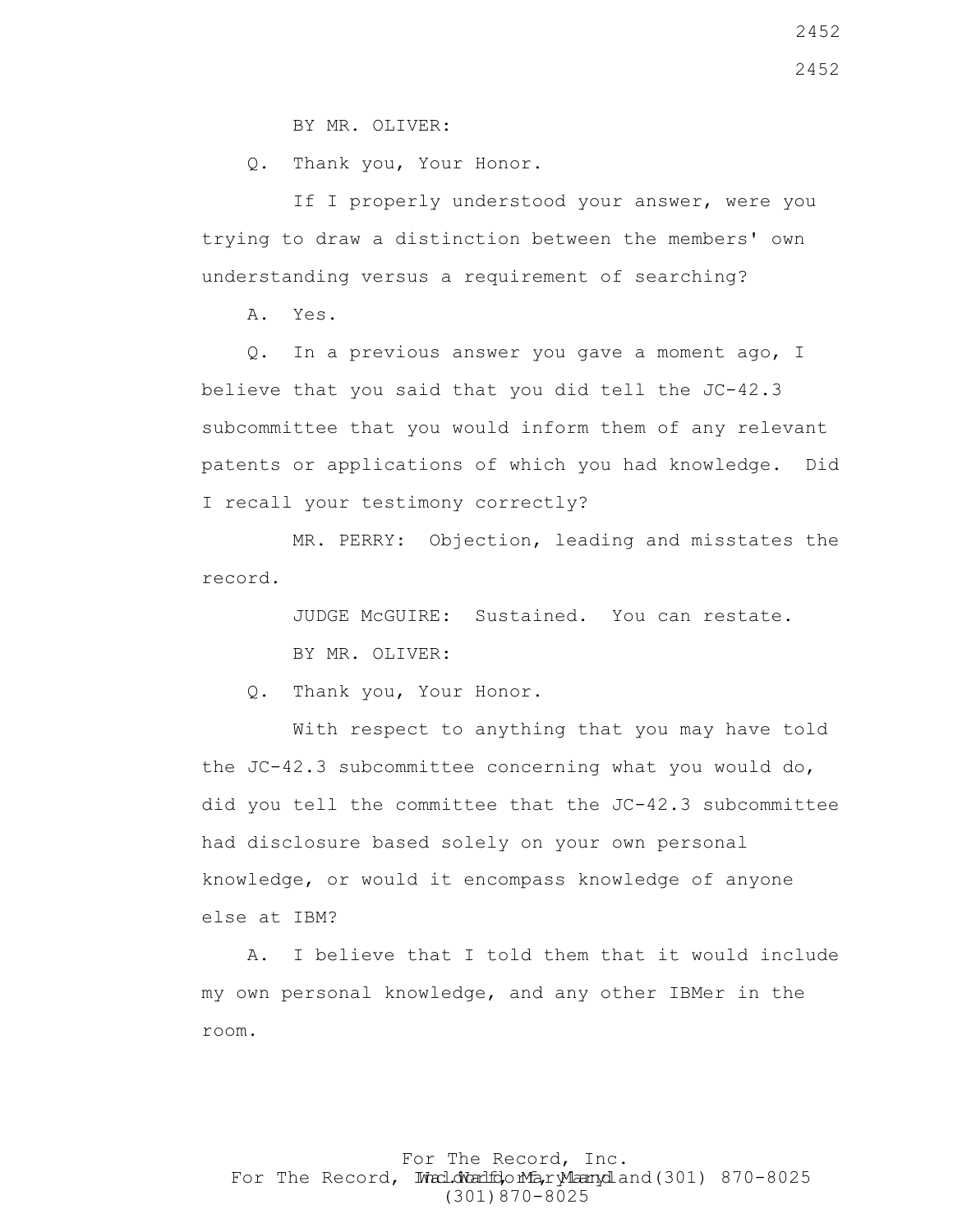Q. Now, again, looking at the March 1993 time frame, what other IBM representatives were in the room at JC-42.3 subcommittee meetings?

 A. In order to assure that, I should look at the attendance.

 Q. Let me clarify my question. My question is not with respect to this one particular meeting, but during the 1993 time frame in general.

 A. There were typically four to six IBMers in the room.

 Q. Were there other representatives of IBM who attended on a fairly regular basis?

 A. Yes, of the four to six, four of them attended regularly, and there were a couple of others that would change.

 Q. Can you please identify who those individuals were?

A. Who attended regularly?

Q. Yes.

 A. I attended regularly, my alternate, Howard Kalter, attended regularly; my alternate, Mark Kellogg, attended regularly; Bill Hovis from IBM Rochester attended regularly; and Paul Coteus began to attend regularly in the latter part of this period. He was from the research center in New York.

For The Record, Inc. For The Record, Ward.dWardfdorMa, ryMannydland(301) 870-8025 (301)870-8025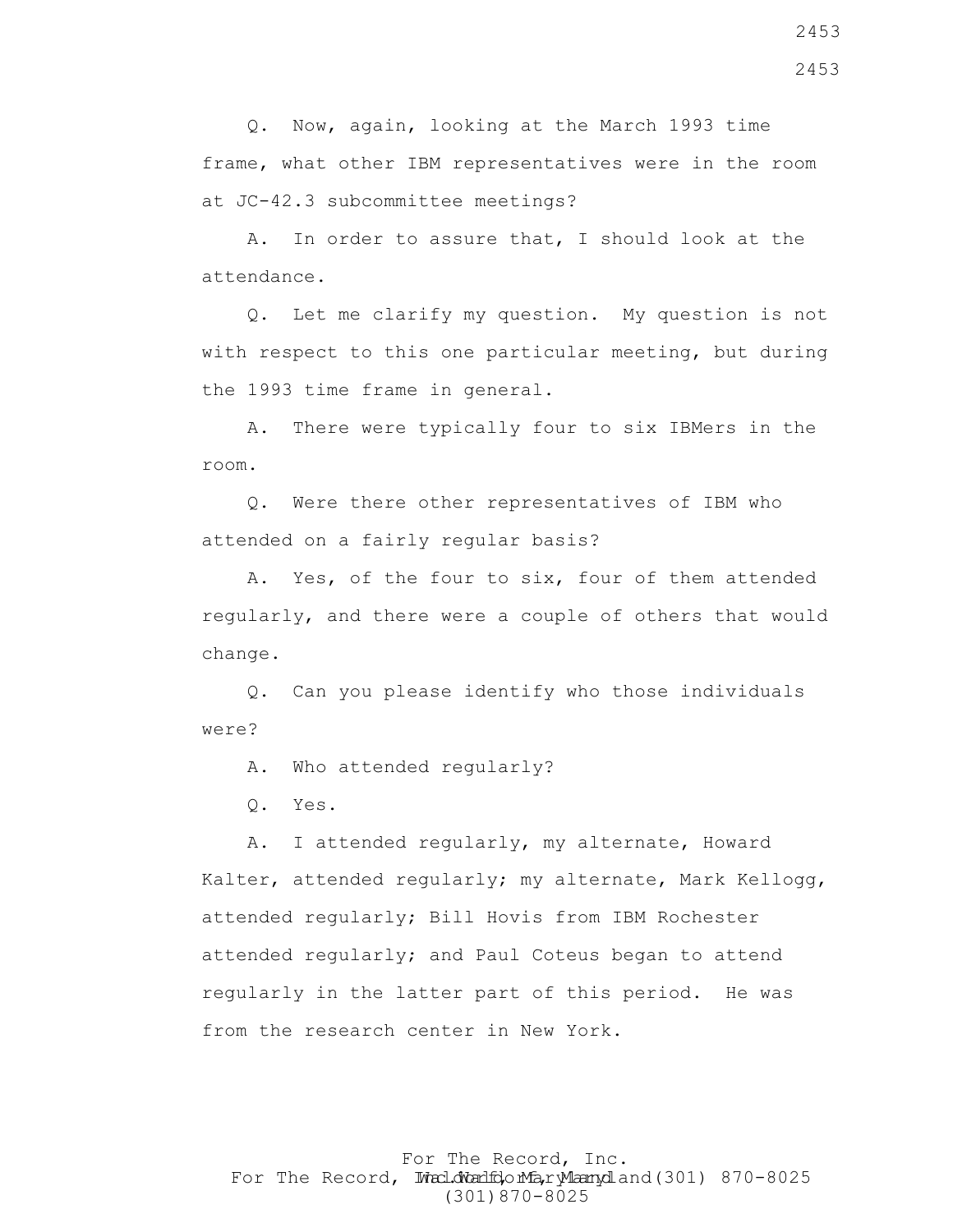Q. You actually anticipated again my next question, I was going to ask you, perhaps starting with Mr. Coteus, can you please explain a bit who Mr. Coteus was.

 A. Mr. Coteus was at the research center doing futuristic considerations for packages and DRAMs for the IBM Corporation. It was not quite basic research, but definitely research.

Q. You also mentioned a Mr. Hovis, is that right?

A. Yes.

Q. And who was Mr. Hovis?

 A. Bill Hovis worked at our Rochester, Minnesota location in the application of memory to the mid-range systems that IBM shipped.

 Q. And Mr. Kellogg is the same individual that you described earlier in your testimony?

A. Yes.

Q. And then you also identified Mr. Kalter?

A. Yes.

Q. Who was Mr. Kalter?

 A. Howard Kalter was my manager and an IBM fellow at IBM Burlington where I worked.

 Q. And then you also identified a couple of other individuals who attended from time to time?

 A. All right, yes, Mr. John Szarek from our PC division in Boca Raton, Florida often attended; Mr. Dan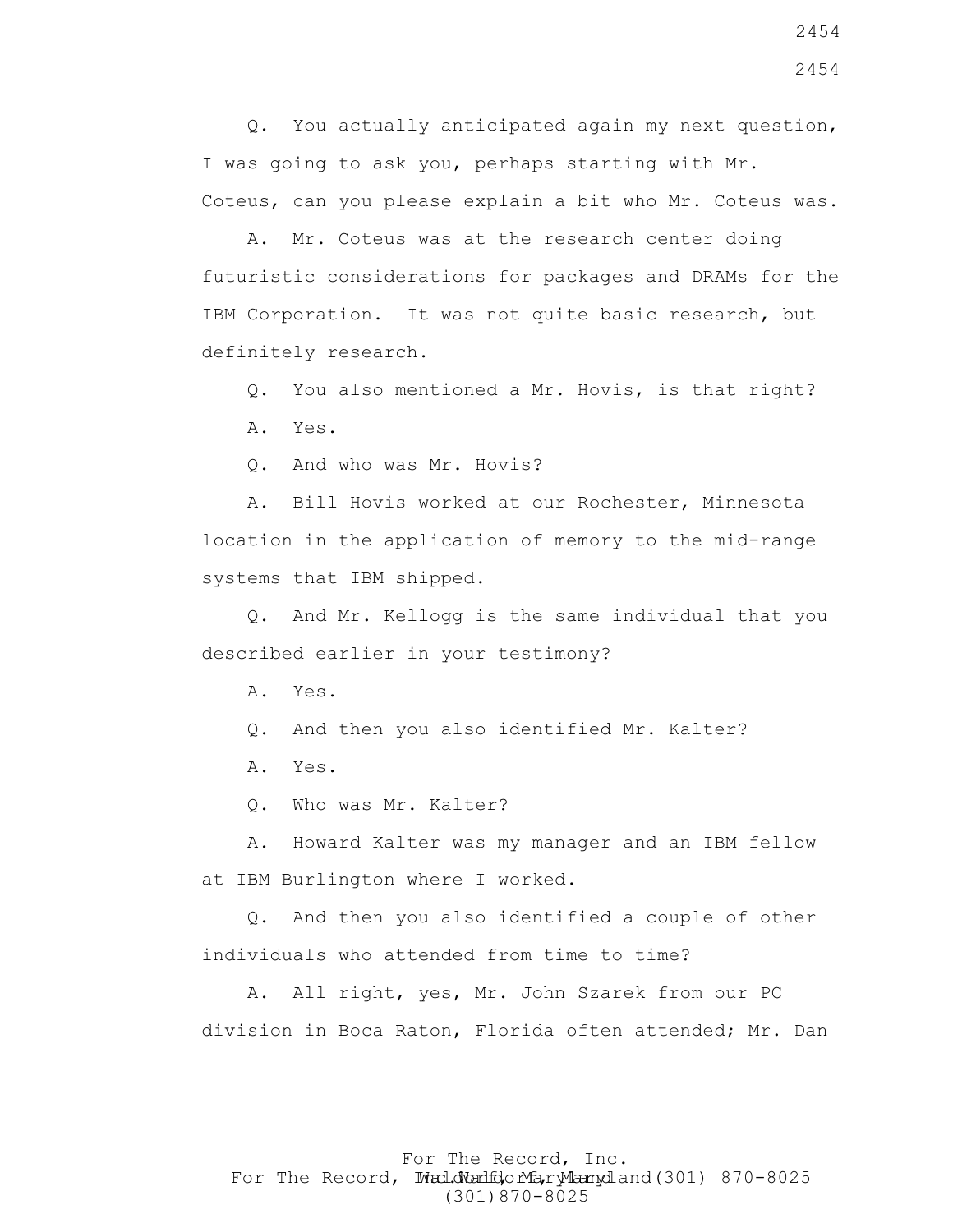Phipps from our workstation division in Austin, Texas, as well as Mr. Bill Caradel from our workstation division in Austin, Texas. And I can list another four or five people if you want.

 Q. Mr. Kelley, what steps, if any, did you take to ensure that the other individuals that you have identified here also understood an obligation to disclose to the JEDEC 42 committee the existence of any relevant IBM patents or patent applications?

 A. When we would go to a JEDEC JC-42.3 meeting, and often we from IBM would have breakfast together before the DRAM meeting, I would counsel them as a group that the onus to disclose patents and patent applications to the committee was as right on them as it was on me.

 Q. And did any of these other individuals you listed previously disclose relevant patents or patent applications to the 42.3 committee?

A. Yes.

 MR. OLIVER: Your Honor, may I approach? JUDGE McGUIRE: You may. BY MR. OLIVER:

 Q. Mr. Kelley, I've handed you a document that's been marked as RX-578 for identification. Do you recognize this document?

A. Yes, I do.

# For The Record, Inc. For The Record, Ward.dWardfdorMa, ryMannydland(301) 870-8025 (301)870-8025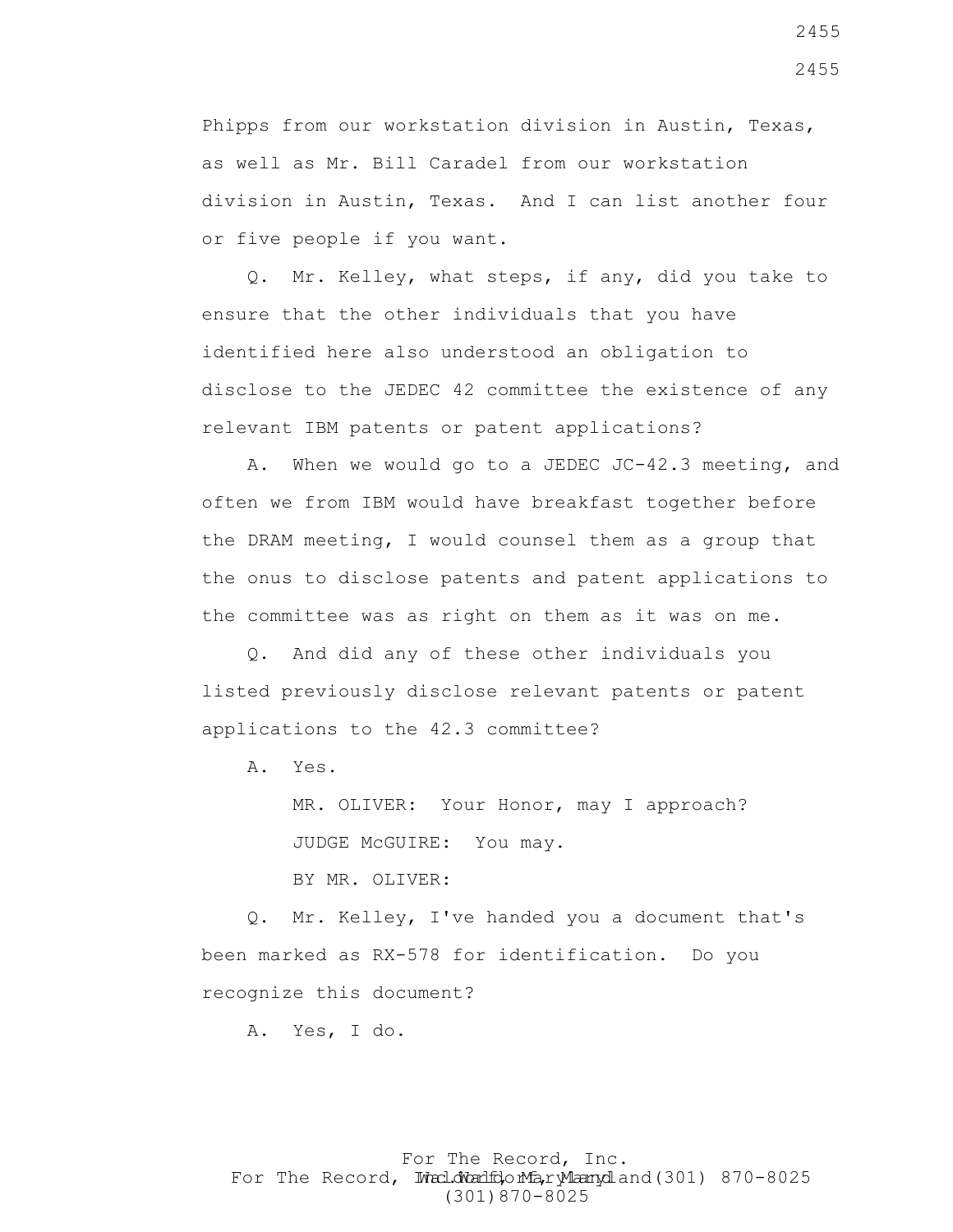Q. What is this document?

 A. After each trip to a JEDEC meeting, I would get back to my office and write a trip report and distribute that trip report to, in this case, to JEDEC counsel to about 50 or 60 people, all IBMers.

 Q. If I could ask you to turn to page 2, please. And I would like to direct your attention to paragraph 6 on that page.

A. Okay.

 Q. And if I could ask you to read that paragraph to yourself, please.

A. (Witness complied.) Okay.

 Q. Mr. Kelley, what were you trying to convey to the recipients of this memo when you wrote that paragraph?

 A. I was trying to convey to the IBMers that go to JEDEC meetings with me and to their management that JEDEC had a new policy of checking a box when we were aware that IBM had either patents or items that intended to become patents and that we needed to disclose patent numbers and patent application information when we were aware of it.

 I was not suggesting that IBM list all of its applicable patent applications because I did not know how to do that job. I was suggesting here that we would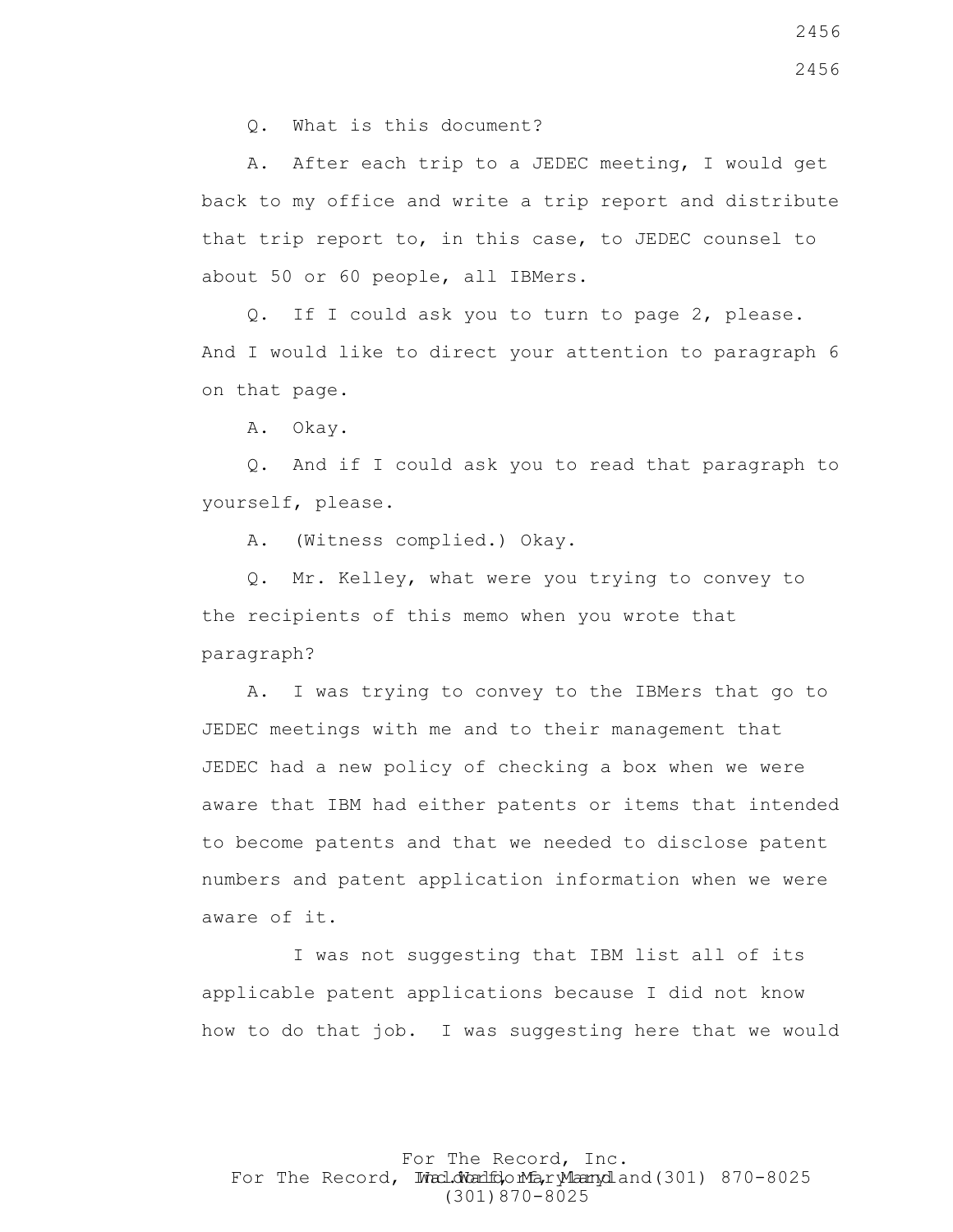give the JEDEC committee all published patent information, and that those in attendance at the meeting

needed to alert the committee when they knew of patent applications and get them on the list.

 Q. Were you intending to say in this paragraph that IBM would not provide JEDEC with applicable patent numbers?

 A. No, this has to do with patent applications. I meant this to be patent applications, not patent numbers. We would provide patent numbers, and we did provide patent numbers. My concern is that applications that were in process could not be determined by me unless I was aware of them.

 Q. And did you intend to inform other representatives at IBM that IBM would not disclose relevant patent applications to JEDEC?

 A. Well, I was trying to let the IBM people who were on distribution know that an IBM application -- a patent application list was untenable, but that where I knew the information, I would disclose it. I think that implies that if they told me that I could take it to the committee if I knew.

 Q. And Mr. Kelley, if the portion of that paragraph that begins, "Note," I see that you say, "I do not suggest that IBM list applicable patent numbers. Such a

### For The Record, Inc. For The Record, Ward.dWardfdorMa, ryMannydland(301) 870-8025 (301)870-8025

2457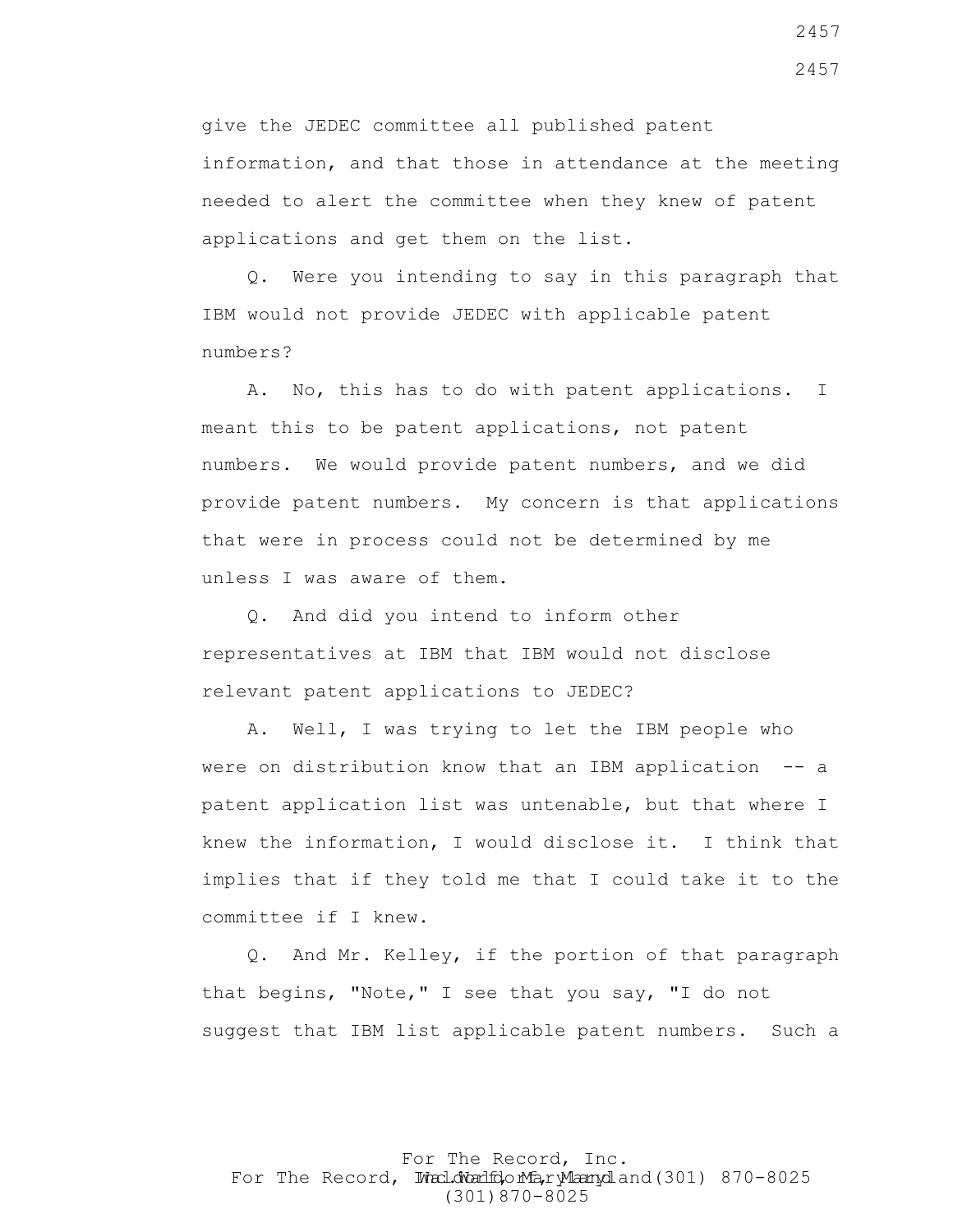list could be construed as complete when it is not." What, if any, was the significance of you using the word "list?"

 A. We have several occurrences where we have disclosed patent and patent application material. That was not a concern of mine. The concern of mine was the creation of a list that could be construed as complete for the whole IBM Corporation.

 Q. Why was the creation of a list be construed as complete for the whole IBM Corporation be a concern to you?

 A. Because I did not know what was going on at the research center in Tokyo and Switzerland and Israel and England and even Yorktown Heights, New York, or the Almaden Labs in San Jose, California, let alone the development labs at the systems level that I mentioned before. There was just no way that I could know all of the patent application information that was going on.

> MR. OLIVER: Your Honor, may I approach? JUDGE McGUIRE: You may.

BY MR. OLIVER:

 Q. Mr. Kelley, I have handed you a document that has been marked as RX-420 for identification. Do you recognize this document?

A. Yes, I do.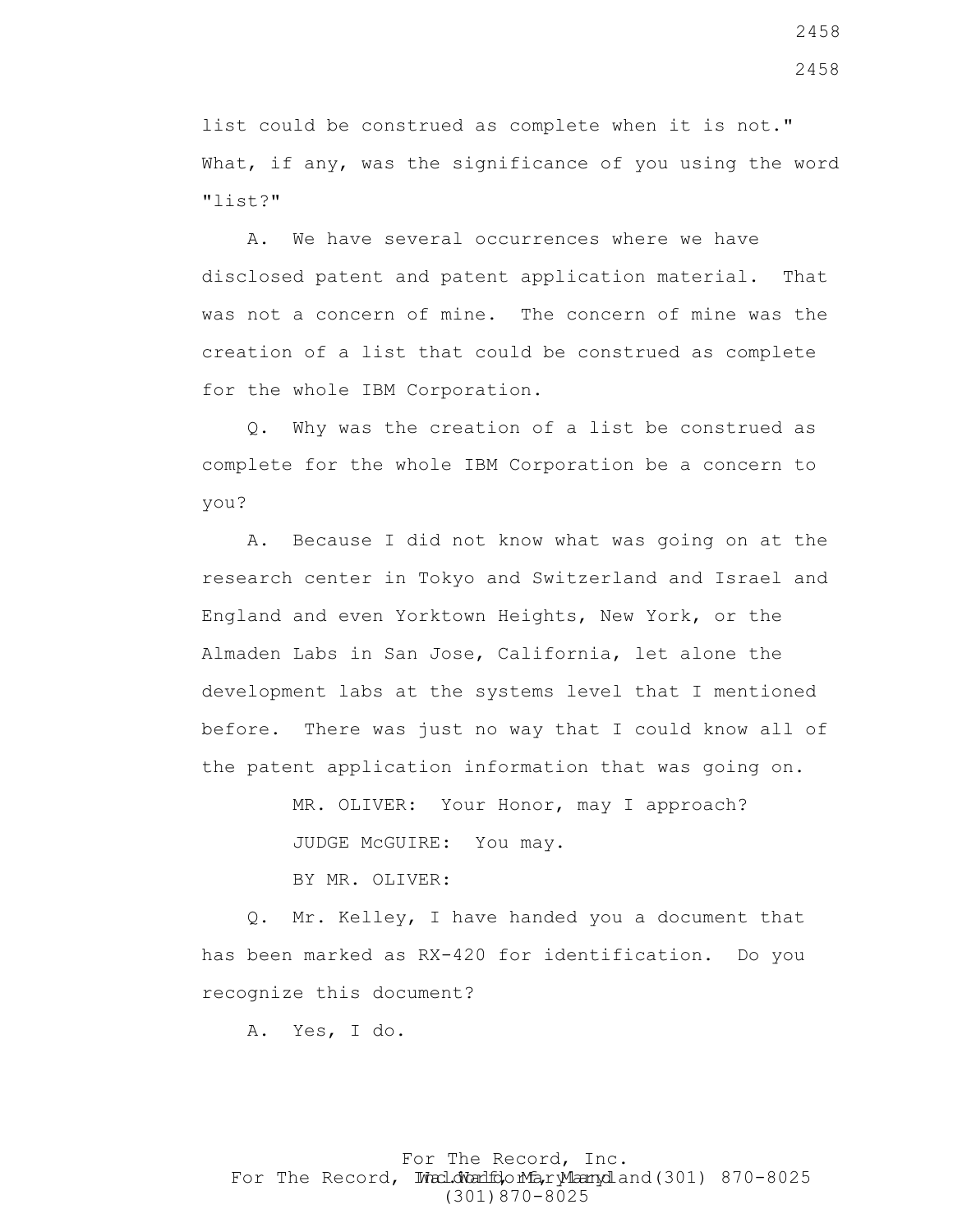2459

Q. What is this document?

 A. This is a memo from me and I'm copying the JEDEC office. And I see where it says who it's to, but I was sending it to the JEDEC office.

 Q. And what would to Mr. Ken McGhee at the JEDEC office?

A. Yes.

 Q. If I could direct your attention to the subject line reads, "BGA Patent/License Rights." Do you see that?

A. Yes.

- Q. What did BGA refer to?
- A. Ball grid array.
- Q. What is a ball grid array?
- A. BGA is a package type. Most of the DRAM

packages that we're used to seeing have leads on them, a BGA has solder balls instead of leads, and there was a presentation at JEDEC on a DRAM with solder balls or BGA.

 Q. If I could ask you to turn now to the second page. And this appears to be a document sent to a Mr. Jim Townsend. Is that correct?

- A. Yes.
- Q. And again, "Subject BGA Patent/License Rights." A. Yes.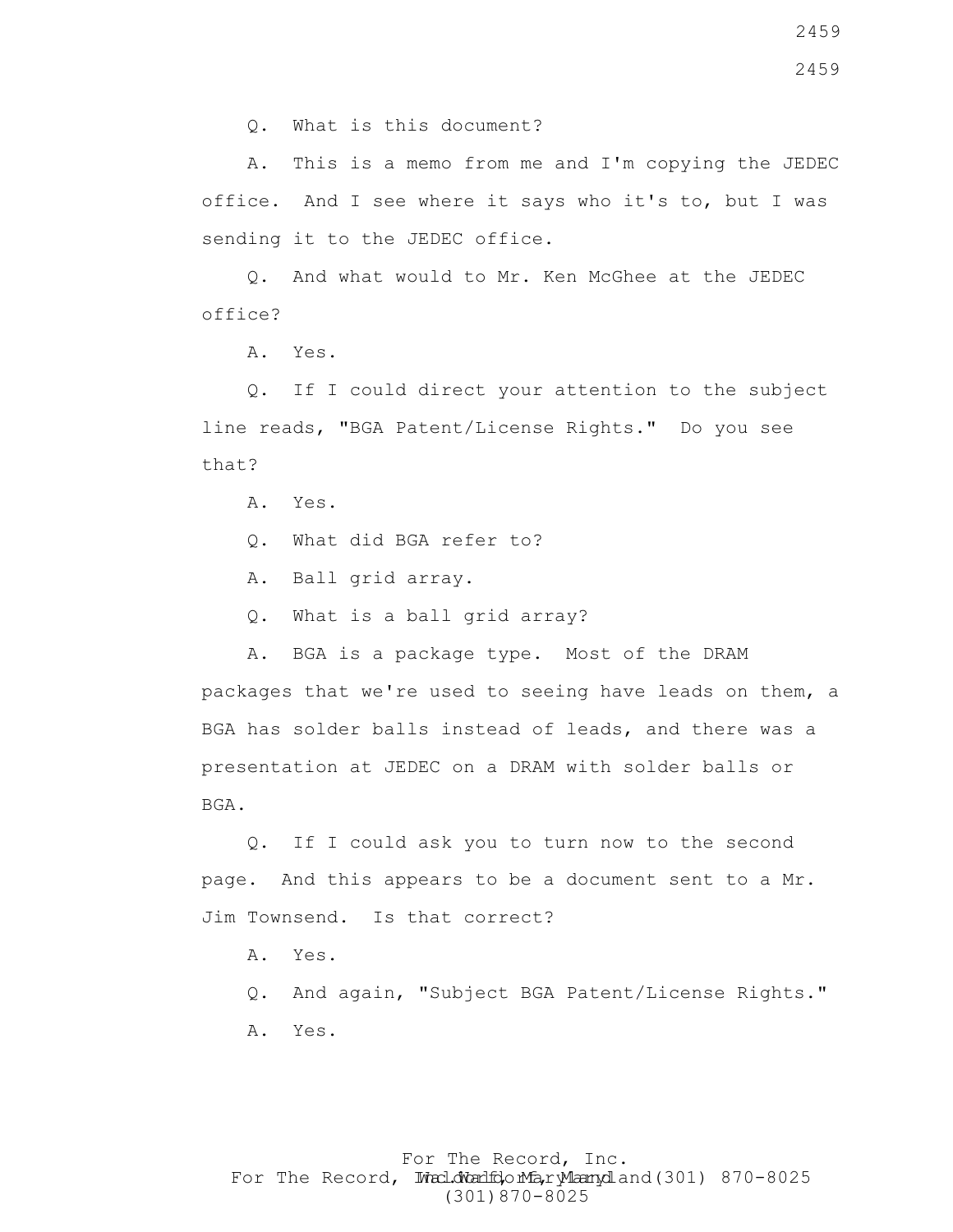Q. Mr. Kelley, can you please explain how it came about that you were sending this document to Mr. Townsend?

 A. Yes. There was a proposal by Motorola to offer as an optional package for a synchronous DRAM a BGA package. Motorola was asked in the meeting if they had patents or patent applications under proposed idea on the use of BGA. I was then asked if I knew if IBM had patents on BGA, and I told the committee I would have to go back and do an IBM search of the patent base to find out.

 Q. Did you, in fact, go back and do a search of the IBM patent base?

A. Yes, I did.

Q. And what did you learn?

 A. We uncovered four to 5,000 patents that we held on BGA that covered a period of over 30 years. I asked the intellectual property law office at my location to generate abstracts on those patents, and I went through about 300 of those abstracts and determined that the patents that IBM had generated over the 30 years applied to a ceramic BGA package and I was aware that the community was not interested in a ceramic BGA package, however the trigger at the IPL office caused the IPL office great consternation, because they were concerned

For The Record, Inc. For The Record, Ward.dWardfdorMa, ryMannydland(301) 870-8025 (301)870-8025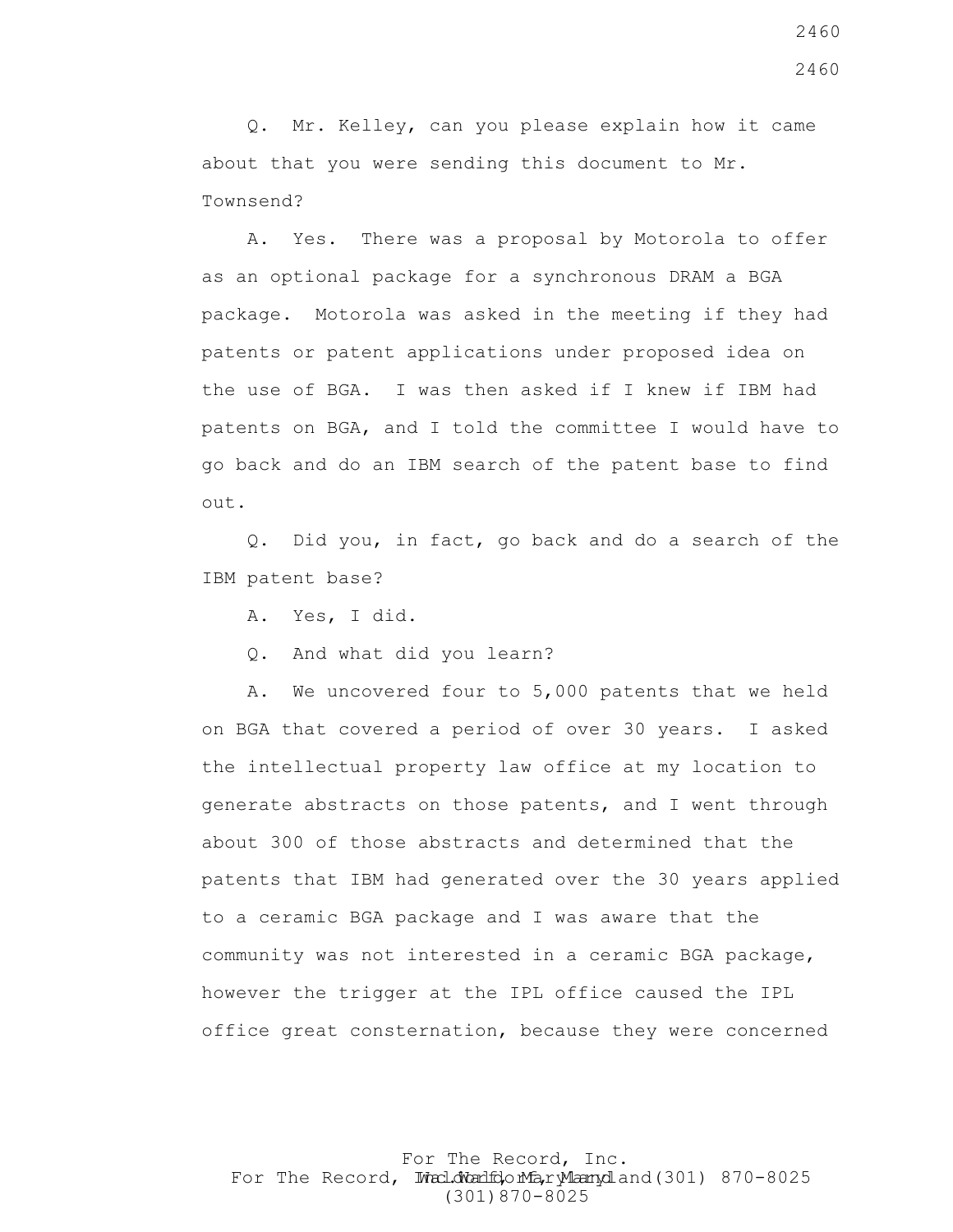that these 5,000 IBM patents were going to be offered to the committee, and they would have to do handstands to try to resolve all the patent issues, and so I was asked to send this memo to Jim Townsend who was the chairman of the committee notifying him that our IPL people did not intend to resolve the patent licensing of these 5,000 patents during the committee meeting.

 Q. I believe you already stated that you understood that JEDEC was not interested in ceramic packaging. What was the basis for that understanding?

 A. After this letter was sent, we had the next meeting of JC-42-3, and I took the list of patents with me and said, we can put these 5,000 patent numbers on the list if -- on the tracking list if you desire. From what I can tell they're ceramic packages and the committee said that they were not interested in a ceramic package for the DRAM.

 Q. What type of packaging was JEDEC considering at that time?

A. It was a plastic package, BGA.

 Q. At that time, did you have an understanding why IBM was preferring a plastic package as opposed to a ceramic package.

 A. Yes. The paramount parameter for DRAM throughout all time is low cost. A typical plastic

For The Record, Inc. For The Record, Ward.dWardfdorMa, ryMannydland(301) 870-8025 (301)870-8025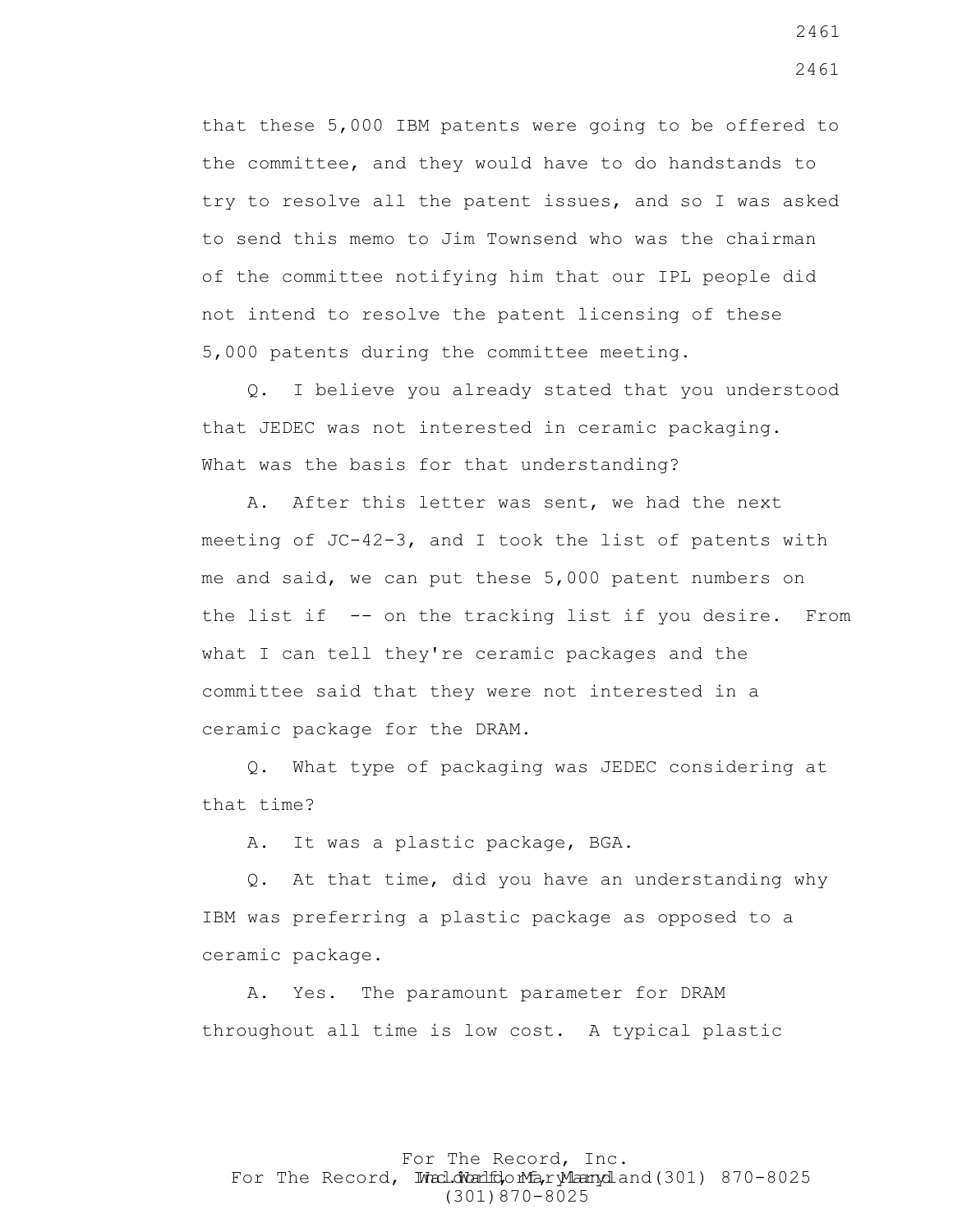package that we built in Burlington was on the order of 50 cents to a dollar, these ceramic packages were on the order of \$10. And the committee knew that they could not afford this kind of package increase to a DRAM application.

 Q. At that time, what steps, if any, did you take in order to prepare for the possibility that JEDEC might have been interested in following up on some or all of these patents?

 A. I was prepared at the meeting to deliver the 5,000 patent numbers and put them on the tracking list, and I was delivered  $-$ - I was ready to offer a licensing arrangement where each one of the companies that was interested could work with my IPL office on licensing.

 Q. Did you take any steps to prepare for the possibility of follow-up questions?

 A. At the meeting, the committee said they weren't interested in these patents, and the item dropped. I didn't have any further interest from the committee.

> MR. OLIVER: Your Honor, may I approach? JUDGE McGUIRE: Go ahead.

BY MR. OLIVER:

 Q. Mr. Kelley, I handed you a document that should be marked as JX-17 for identification, but it appears as though the number has been cut off on this particular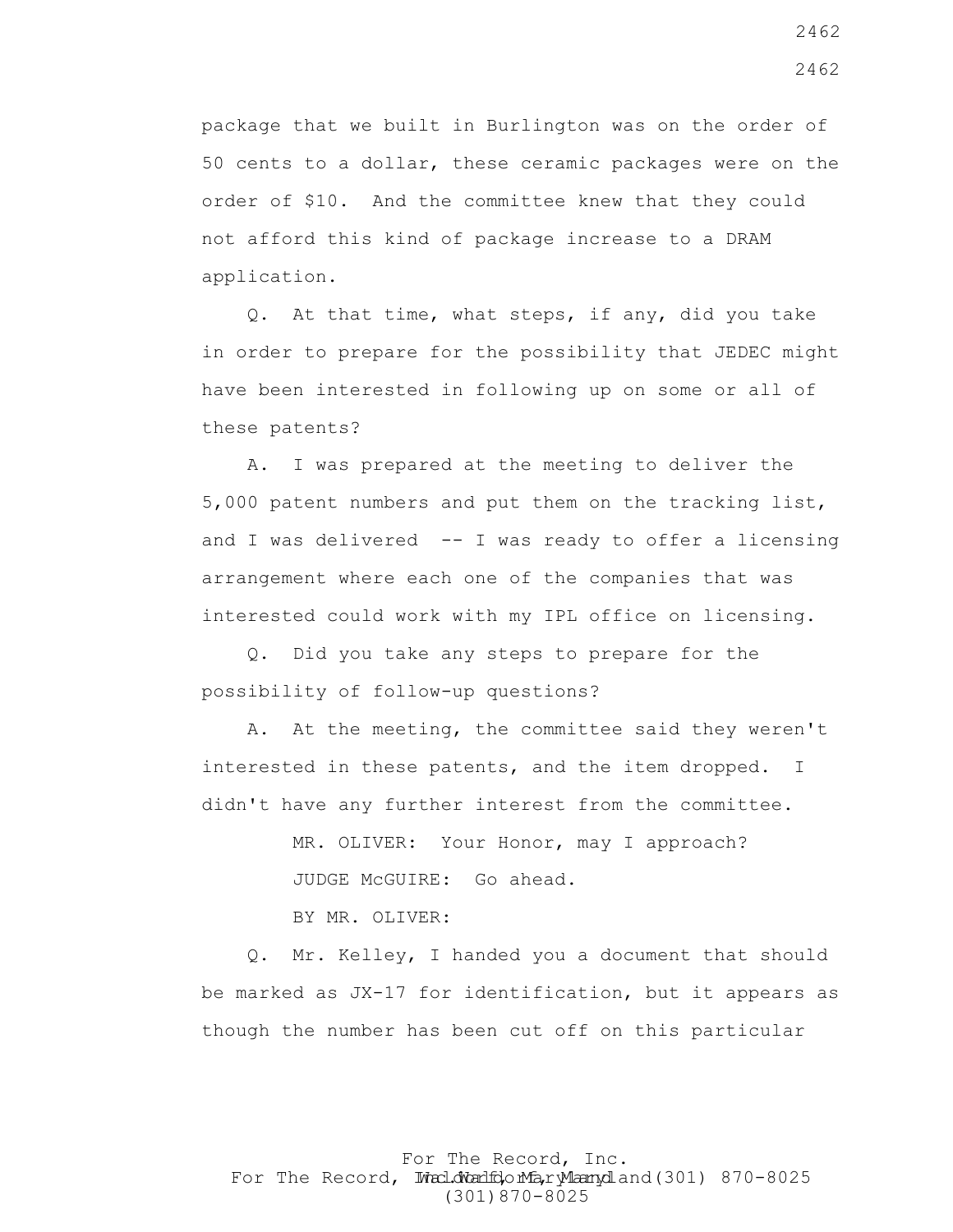document. I believe it is listed on our exhibit list, though, as JX-17.

Mr. Kelley, do you recognize this document?

A. Yes, I do.

Q. What is this document?

 A. This is the minutes of the JC42.3 meeting in September of 1993.

Q. Were you present at this meeting?

A. Yes, I was.

 Q. If I could ask you to turn, please, to page 6. If we could blow up on paragraph 9.4, the bottom part of this page. The caption here reads, "JC-42.3-93-8216M x4 DRAM w/4 CT Ballot." Do you see that?

A. Yes, I do.

 Q. Were you present at the meeting at the discussion of this item?

A. Yes, I was.

 Q. And did you observe or participate in the discussion?

A. Yes, I did.

 Q. Did you have an understanding of the discussion at the time it occurred?

A. Yes.

 Q. First, can you please explain what this item referred to?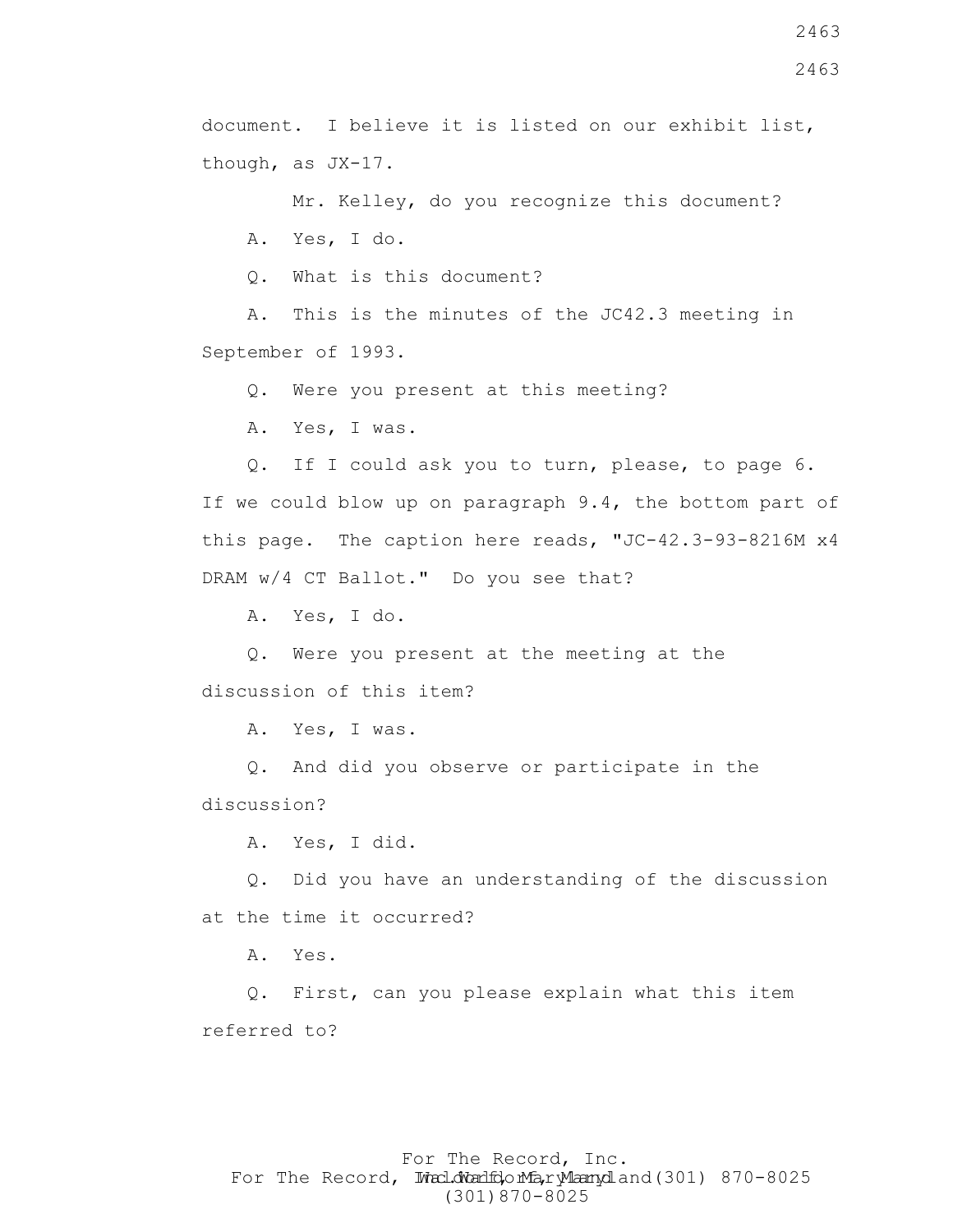A. This was a DRAM ballot. It was on the 42.3 committee, and it had the title of  $a$  -- I'm trying to read that -- I think it's CE ballot.

Q. Are you familiar with the term quad CAS?

A. Quad CAS, yes.

 Q. Did this have any relationship to the quad CAS technology?

 A. Yes, this was one of the quad CAS ballots, that's what the /4 means, it's a /4 organization.

 Q. And the caption contains the word ballot, underneath that it reads, the vote was: 16 yes, 1 no (Micron), four abstensions." Do you see that?

A. Yes, I do.

 Q. Now, typically the majority of the ballot required two-thirds approval. Is that correct?

A. That's correct.

 Q. And did that then indicate that this item passed?

A. No, it did not.

Q. Why not?

 A. Because patent issues are almost terminal for a ballot to pass. If a patent issue comes up, unless it's able to be resolved at the meeting, it will  $-$ - the ballot will be put on hold or it will fail.

Q. Do you have a recollection as to how patent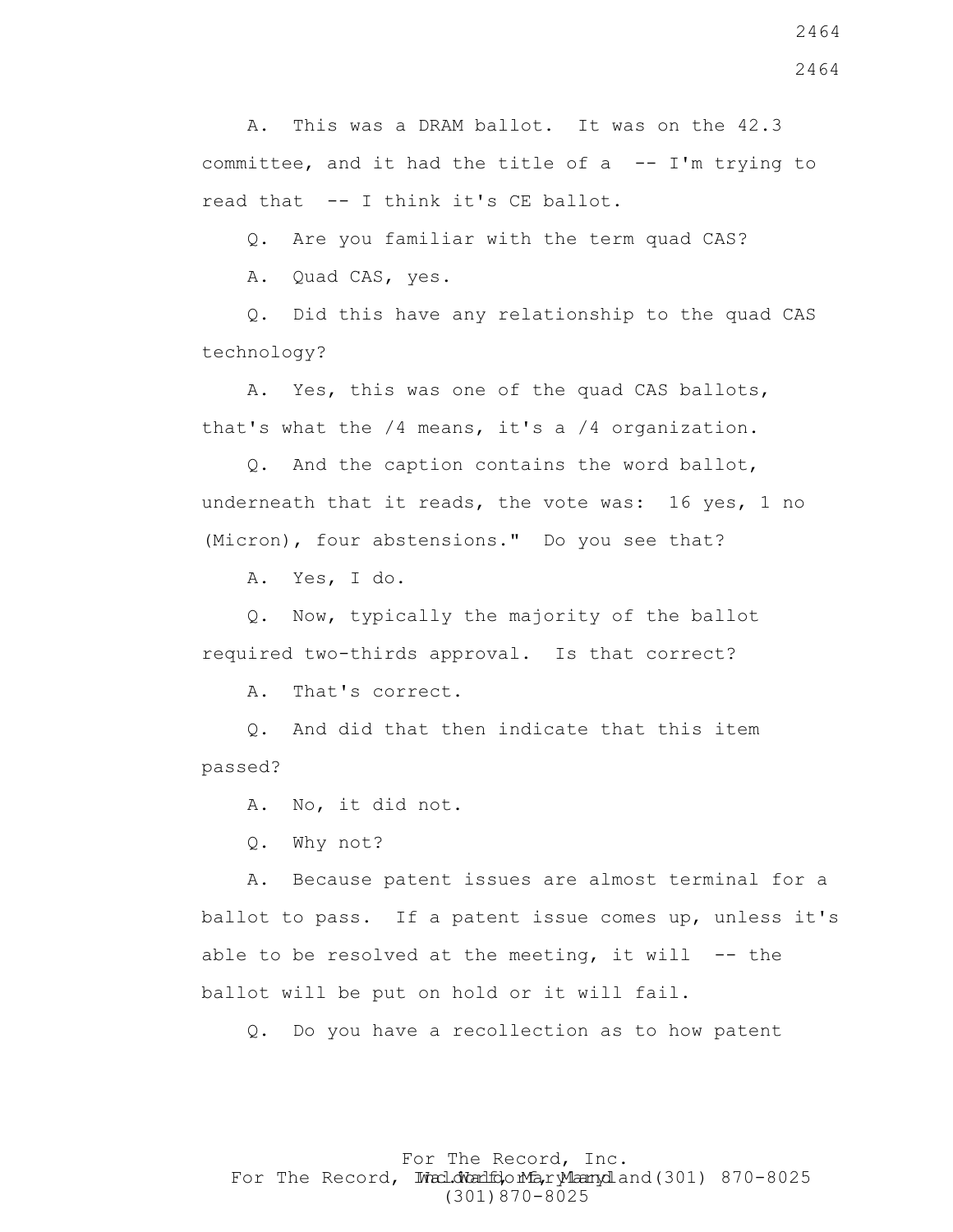2465

2465

issues came up, at least with regard to the quad CAS technology at this meeting?

A. Yes, I do.

 Q. Can you explain how the patent issues came up with respect to quad CAS technologies at this meeting?

 A. Yes, Micron Corporation notified the committee that Texas Instruments had asserted a patent claims against them and that they were going to charge license fees and royalties for the use of the concept of quad CAS.

 Q. What was the reaction by the members at this meeting?

A. I believe the reaction was surprise.

 Q. Let me now direct your attention a few lines below that, there's a line that reads, "VLSI moved to put this proposal on hold until the patent issue is resolved. Toshiba seconded. Motion passed unanimously." Do you see that?

A. Yes.

 Q. Can you explain in a little bit more detail what actually happened in connection with that sequence of events?

 A. When the ballot went on hold, TI was asked to comment on the patent issue that had come up from Micron and their comment was no comment. And so the hold held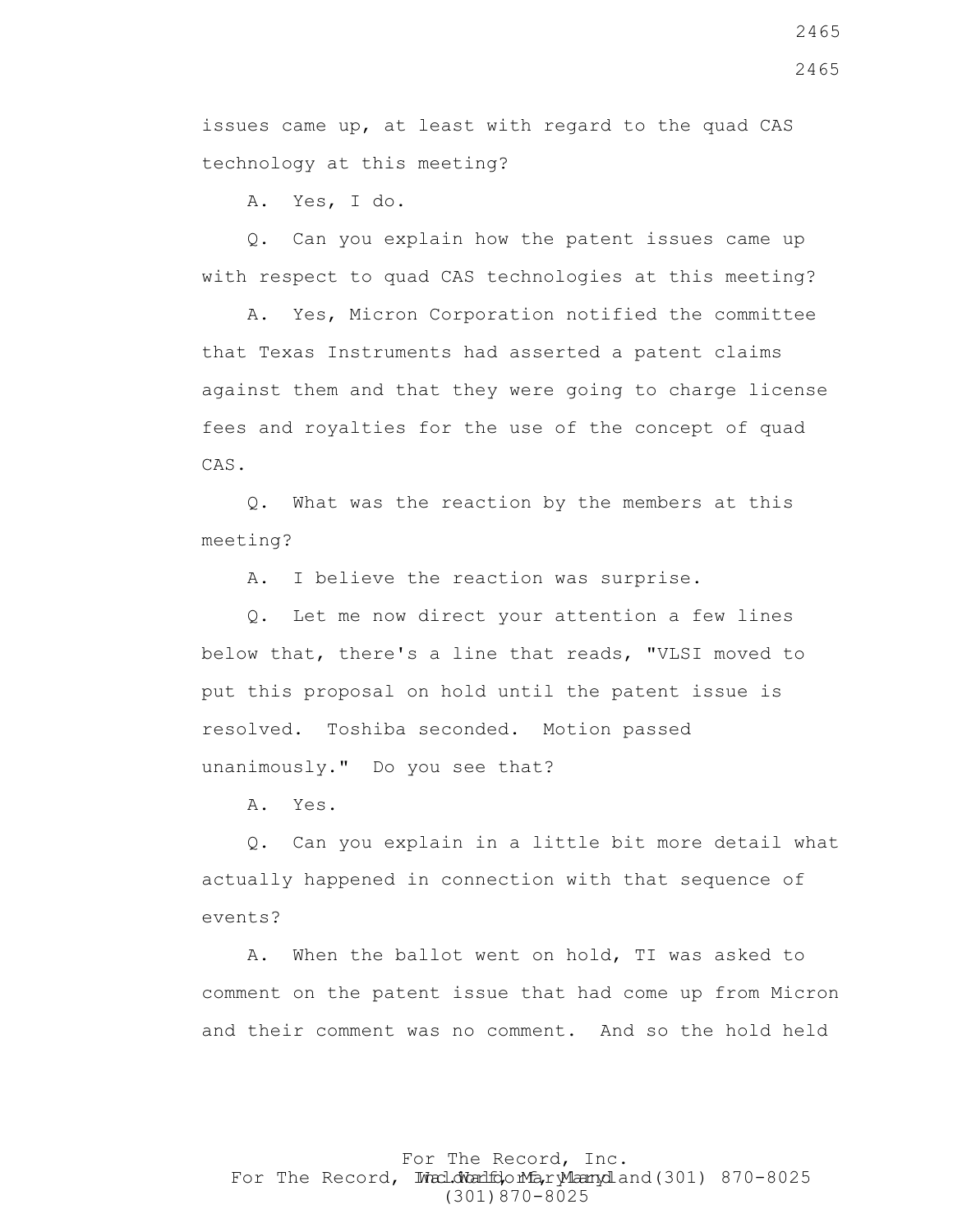and this ballot was not going to go anywhere until this patent issue got resolved.

 Q. So, that reference is with respect to the ballot item that's referenced in the caption above?

 A. Yes, that hold means that the ballot was on hold.

 Q. If I could ask you to turn, please, to the next page on page 7.

A. Okay.

 Q. And if we could please blow up the top half of this page. If I could direct your attention to the second paragraph beginning Micron, it reads, "Micron moved that all x4 with four cast proposals should be rescinded from JESD-21 C because of patent concerns. Samsung seconded the motion." Could you please explain what was being discussed in connection with that paragraph.

 A. The patents that we were not aware of on the quad CAS concept had been disclosed in the ballot number that we just saw, and what was being proposed in this motion was that all quad CAS standards that we had already passed would be withdrawn or rescinded.

 Q. If I could direct your attention two paragraphs further down, the paragraph beginning IBM. Do you see that?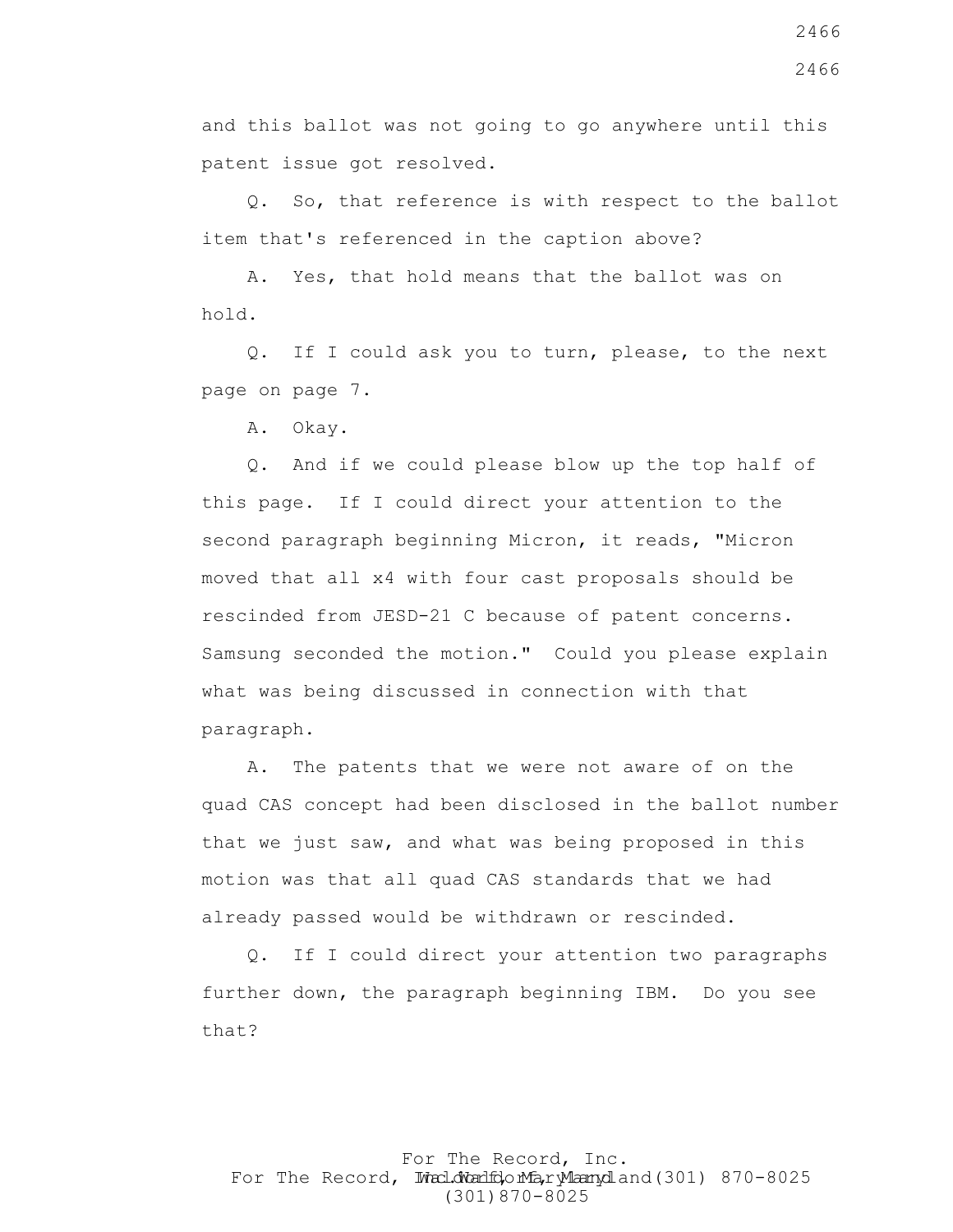A. Yes, I do.

 Q. By the way, is that reference to IBM a reference to you or a reference to another IBM representative present?

A. This would have been a reference to me.

 Q. It reads, "IBM moved to issue a ballot to rescind the quad CAS parts. Micron agreed to this change to their motion. Samsung seconded. The vote was unanimous." Do you see that?

A. Yes, I do.

 Q. Can you explain to us why the ballot was moving to rescind the quad CAS parts.

 A. I did not think it was enough for the committee to wait until the next meeting to decide whether we should ballot a recision of the existing standards had already passed. I was basically making a motion to create a ballot to rescind those ballots at this meeting. And the motion passed. In other words, I was accelerating the process.

 Q. Okay, thank you. Your Honor, may I approach? JUDGE McGUIRE: Go ahead. BY MR. OLIVER:

 Q. Mr. Kelley, I have handed you a document that is marked as JX-18. Do you recognize that document?

# For The Record, Inc. For The Record, Ward.dWardfdorMa, ryMannydland(301) 870-8025 (301)870-8025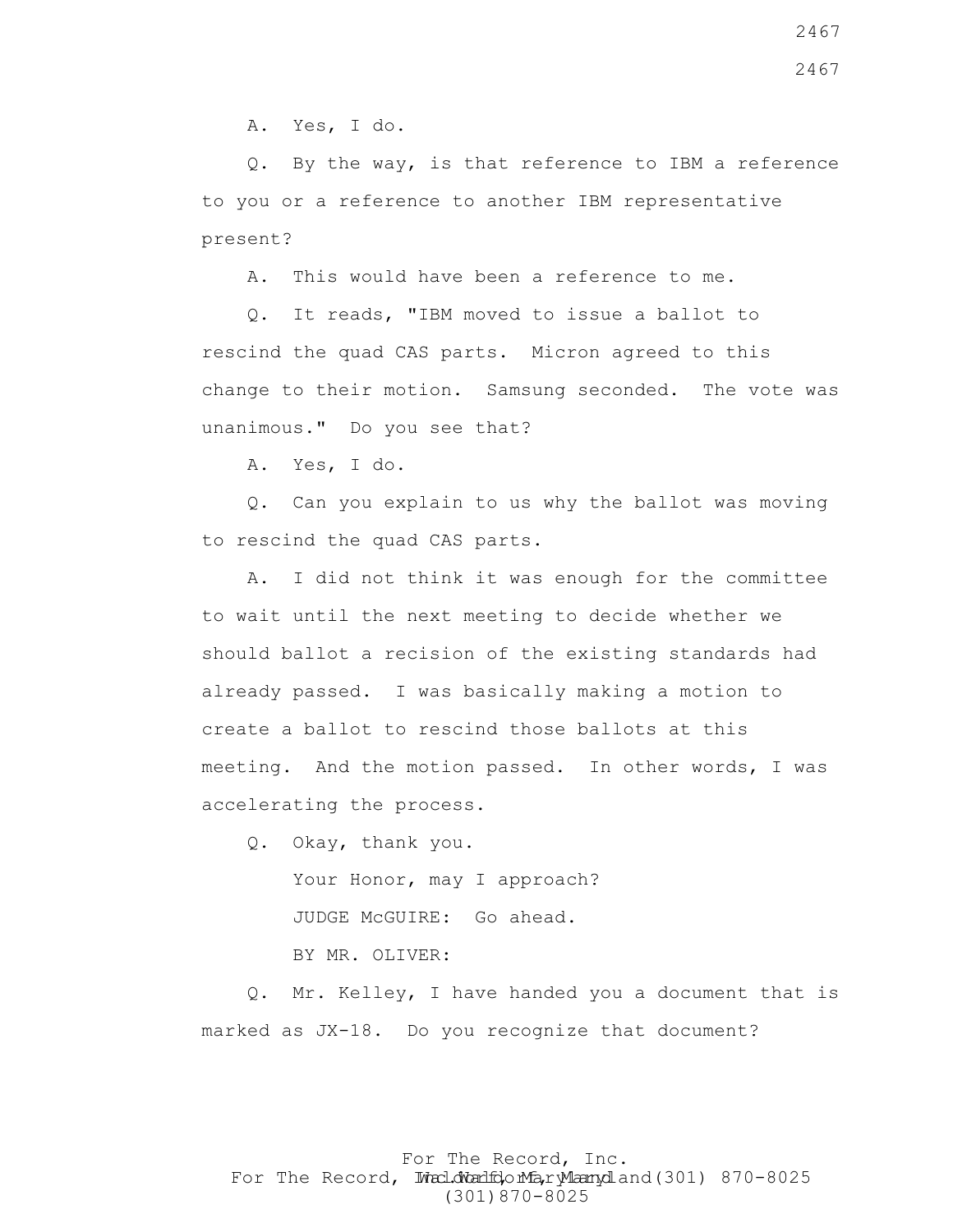Q. What is this document?

 A. This is the minutes of the 42.3 meeting that was held in December of 1993.

Q. Were you present at this meeting?

A. Yes, I was.

 Q. If I could ask you to turn, please, to page 7 of JX-18. And I would like to direct your attention to paragraph 7.5 towards the bottom of the page.

A. Okay.

 Q. There's a caption here that reads, "JC 42.3-93-136 withdraw quad CAS 1M, 4M, 16M, DRAM standards item 557." Do you see that?

A. Yes, I do.

 Q. Now, were you present at this part of the discussion of the meeting?

A. Yes, I was.

 Q. And did you observe or participate in this discussion?

A. Yes.

Q. And did you understand it at the time?

A. Yes.

 Q. The item that I draw your attention to at 7.5, is that the same item that we looked at in the previous set of minutes?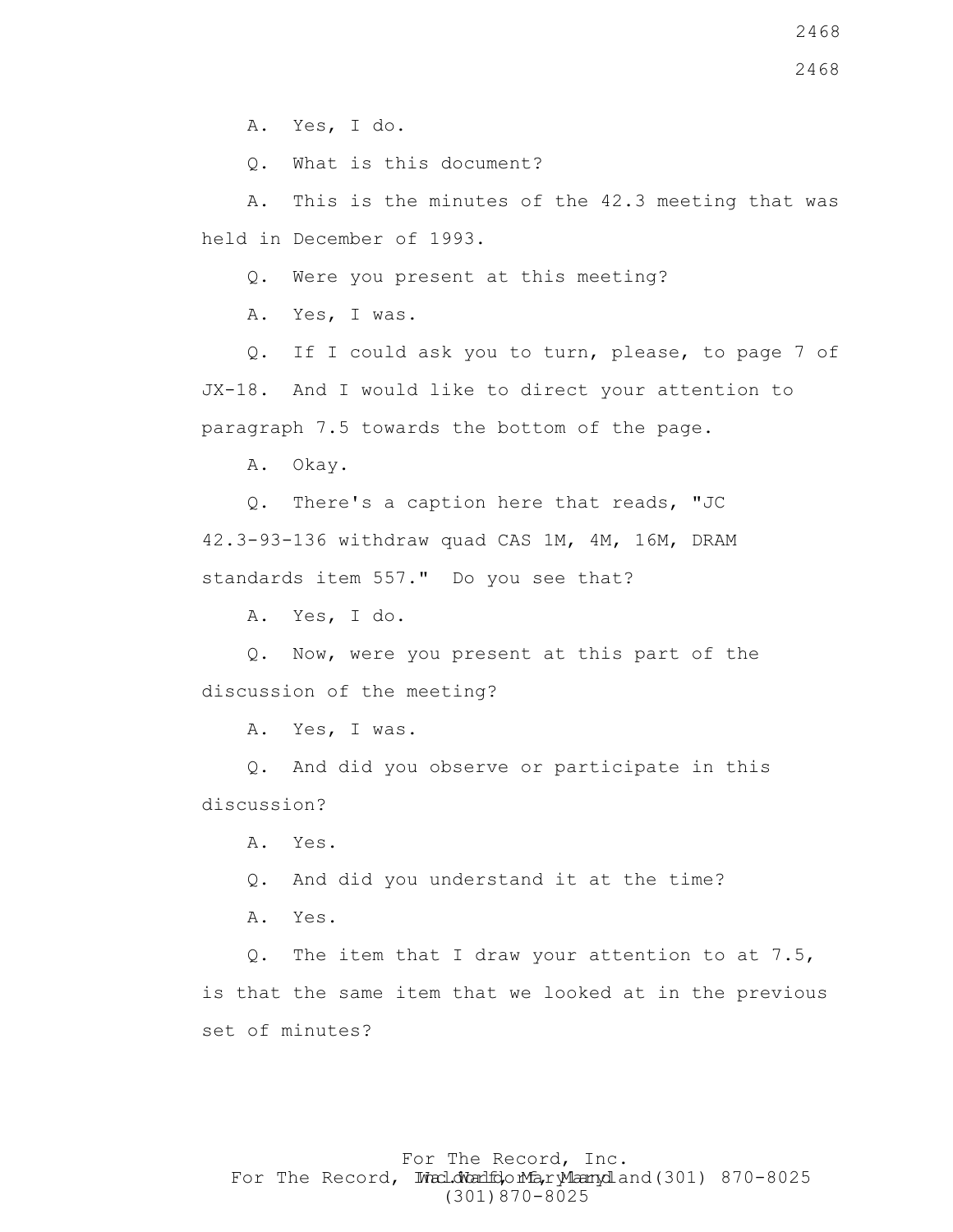A. Yes.

 Q. The vote was, reading now underneath that reading, the vote was 13 yes, two no, seven abstensions. Do you see that?

A. Yes.

 Q. Now, was that the final approval of that ballot? A. I believe it was, yes.

 Q. Then it continuous, "Mr. Kelley gave some background." That I assume refers to you.

A. Yes.

 Q. Do you recall what background you gave at this meeting?

 A. I believe I said to the committee that here was an instance where the committee had spent a fairly lengthy period creating these quad CAS standards, and sitting among us was a patent holder on a concept that was going to apply to what we were approving over a period of probably one to two years. And I was basically notifying the committee that we needed TI, who was the holder of these patents, to resolve the issue with Micron and make sure that this patent dispute that had occurred between the two companies got resolved.

 Q. If I could direct your attention now towards the end of that paragraph, it states, "A letter was read from Micron to Mr. Gordon Kelley dated November 30 that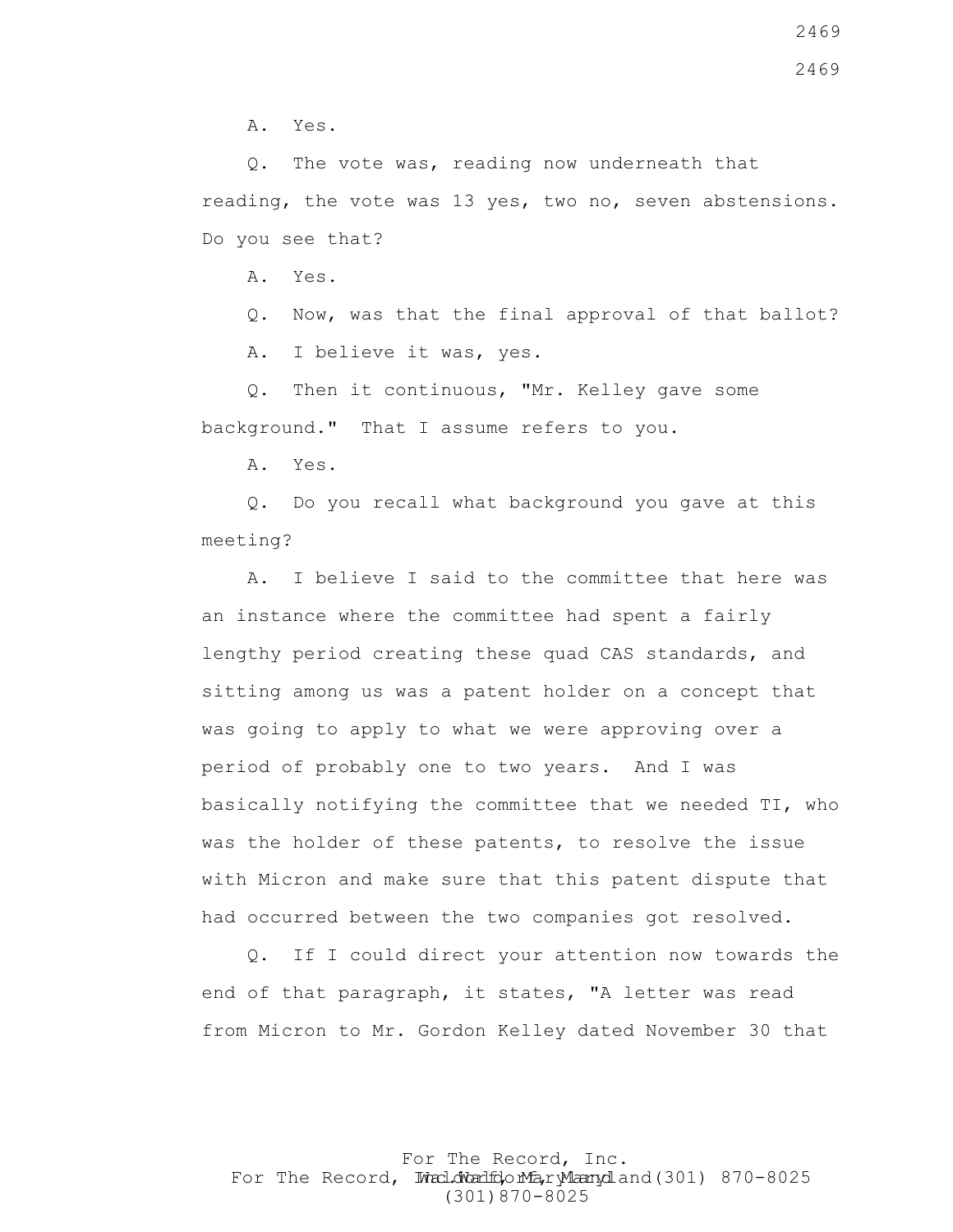2470

was a response to the TI letter (see attachment P)." Now if I could ask you to turn to the next page, page 8.

A. Okay.

 Q. Perhaps we can just blow up the entire page. Is that large enough or would you like to blow it up further?

A. That's fine, I can read the paper.

MR. OLIVER: Your Honor, is that large enough for you?

JUDGE McGUIRE: That's fine.

BY MR. OLIVER:

 Q. At the top of this page, it reads, "Mr. Kelley noted that the letter from TI does not address the key issue that the committee was not informed of TI's patent." Do you see that?

A. Yes.

 Q. Do you recall making a statement along these lines to the committee?

A. Yes, I do.

 Q. And what did you intend to convey with that statement?

 A. That there had been an expectation of disclosure by the TI representative who was aware of this patent and that disclosure had not occurred, that the committee had not had the opportunity to avoid that patent and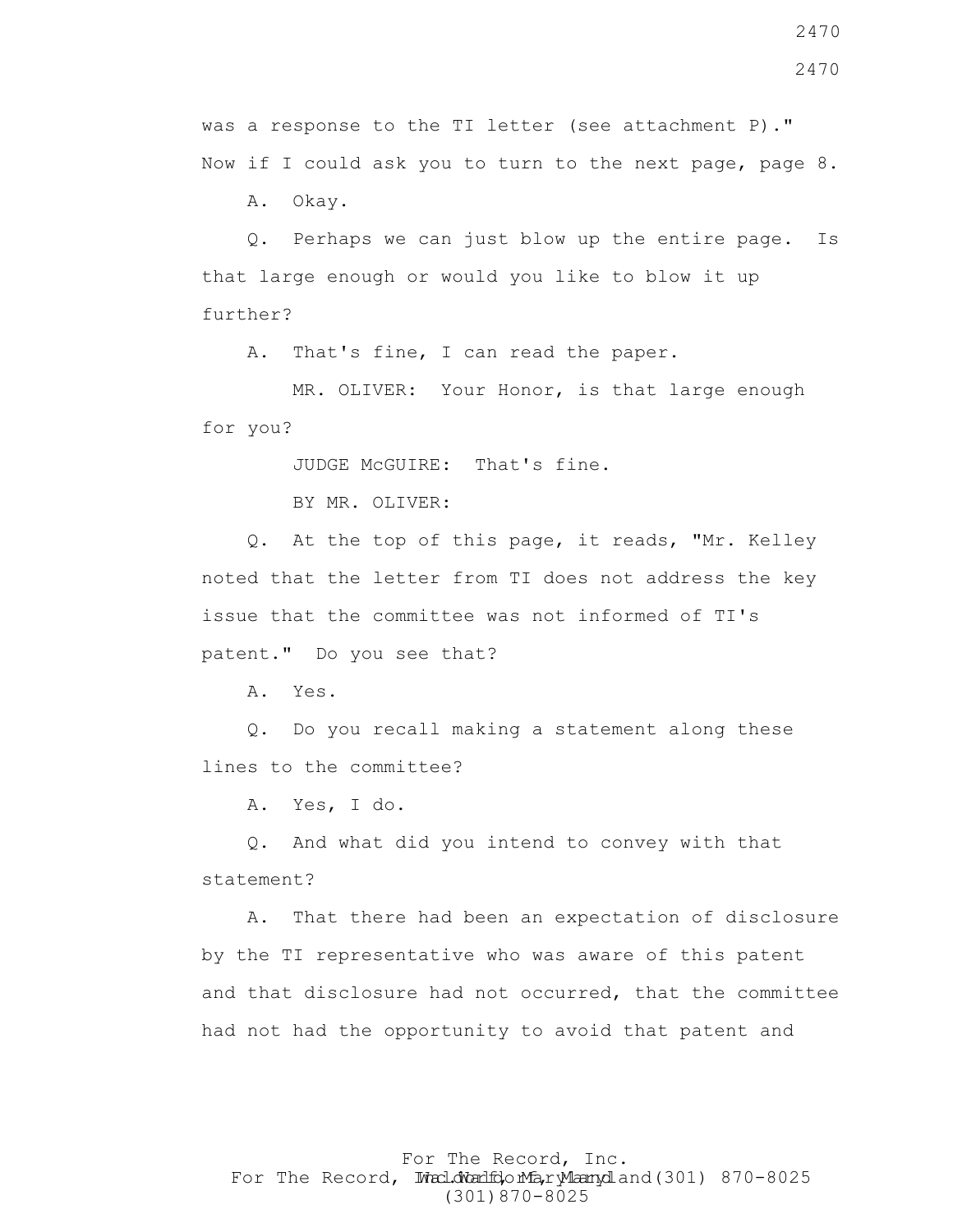that this resolved in litigation which was a serious problem for the committee.

 Q. If I could direct your attention down a little more than halfway is a comment from Samsung there. Do you see that?

A. Yes.

 Q. Samsung: "We are reluctant to vote yes because we do not think TI is following the patent policy (see attachment R)." Do you see that?

A. Yes.

 Q. What was your understanding at the time of what Samsung was conveying there?

 A. My understanding was Samsung's concern for the nondisclosure of a patented item by someone who sat among us while that standard was going through the approval process on our committee.

 Q. Let me direct your attention two paragraphs further down which reads, "As a side issue," do you see that?

A. Yes.

 Q. "As a side issue, IBM noted that in the future they will not come to the committee with a list of applicable patents on standards proposals. It is up to the user of the standard to discover which patents apply." Do you see that?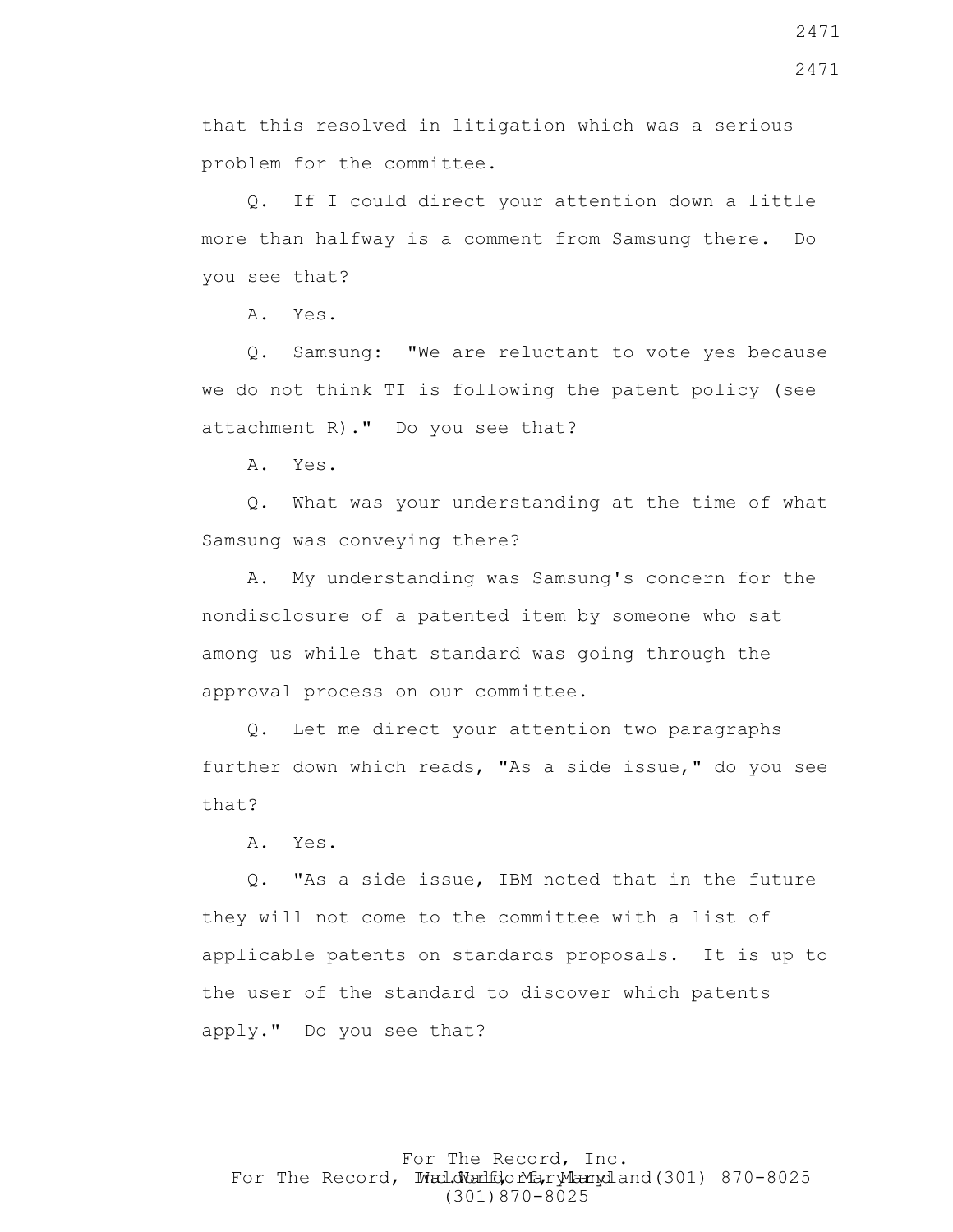A. Yes, I do.

 Q. Do you recall making a statement along these lines to the 42.3 subcommittee at this meeting?

 A. Yes. This is the same issue that I mentioned before where I was asked if IBM would deliver all of the patent information and patent application information on this concept for the whole IBM Corporation, and I again argued that I cannot guarantee any list that I generated, I would only assure them that I would deliver what I was aware of.

 Q. I note again that statement of the side issue, IBM noted that in the future they will not come to the committee with a list of applicable patents on standards proposals. Now, what, if any, is the significance of the term "list" in that sentence?

 A. The size of the IBM Corporation does not allow me to know what is going on all over the world all at the same time, so I was really concerned about what was going on that I did not know that might cause somebody a real problem when I just had no way of finding out what that was until the patent was issued.

 Q. If I could direct your attention then to the next sentence, "It is up to the user of the standard to discover which patents apply." If I could just withdraw that question and just ask generally with respect to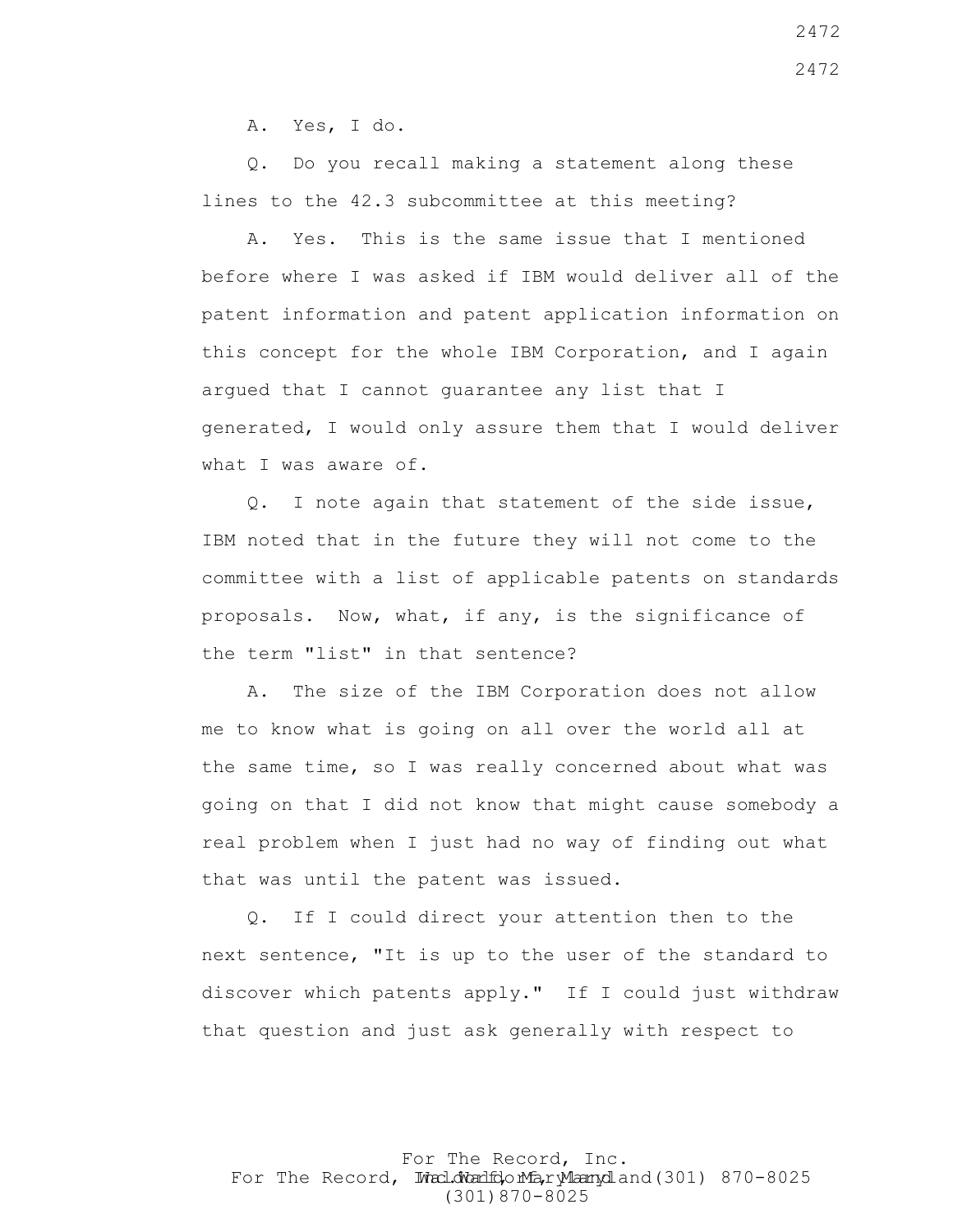that entire paragraph, were you intending to debate the 42.3 committee that you would not disclose to the 42.3 subcommittee patents or patent applications relative to JEDEC work of which you had knowledge?

A. No.

 Q. If I could direct your attention to the next paragraph that begins Sanyo. And the last couple of lines there reads, "If TI has knowingly and intentionally violated the EIA/JEDEC patent policy, EIA may need to consider additional actions/discussions with TI." Do you see that?

A. Yes, I do.

 Q. At the time that you were participating in this discussion, did you have an understanding of what Samsung was referring to?

 A. Yes, I don't know if it was at this meeting or the next one, Sanyo made a motion to have TI removed from the committee.

 Q. Based on your experience in attending the 42.3 subcommittee and your experience as chairman, is that something that happened frequently?

 A. This is the only occurrence of a company being asked that question.

> MR. OLIVER: May I approach, Your Honor? JUDGE McGUIRE: Yes.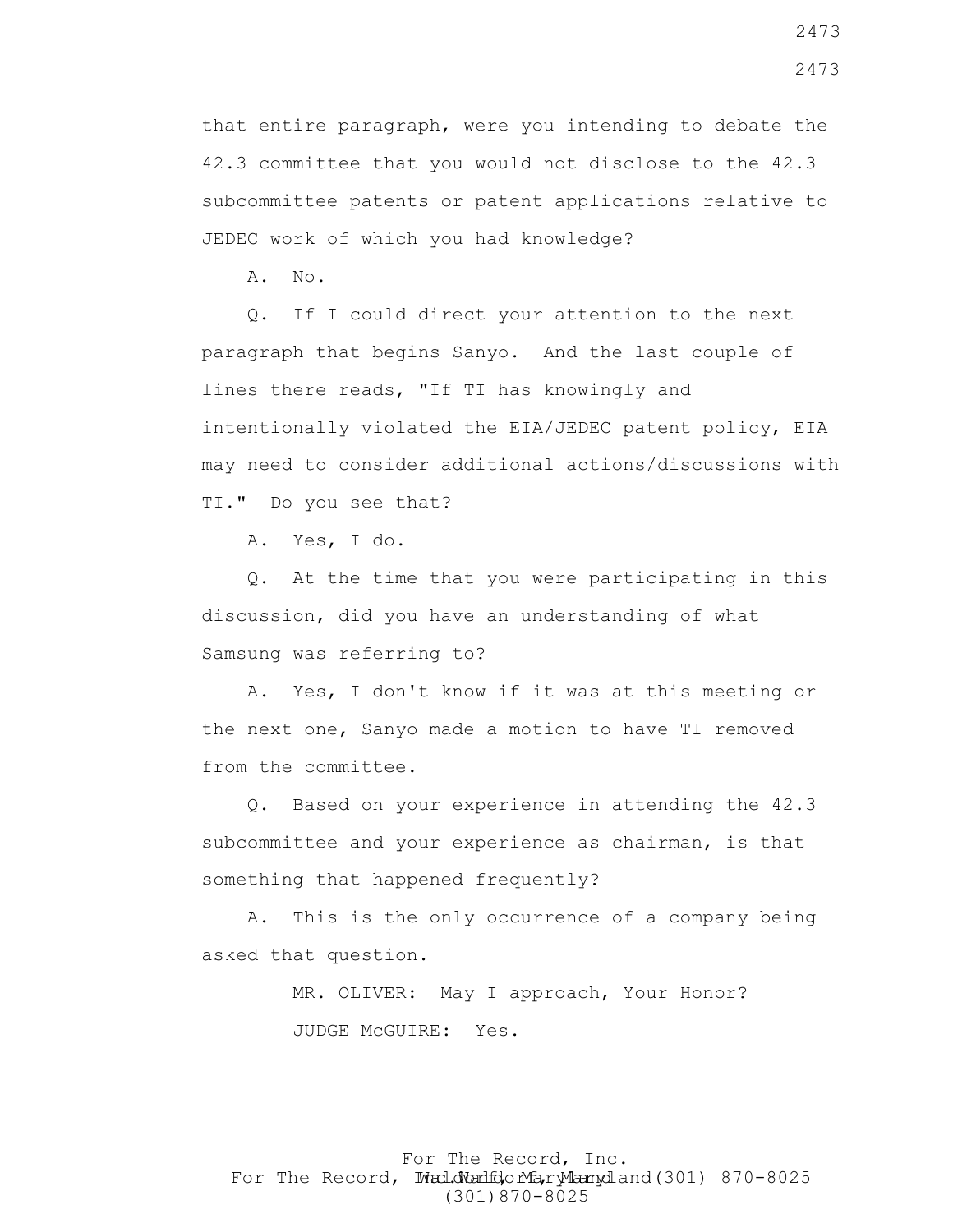BY MR. OLIVER:

 Q. Mr. Kelley, you've been handed a document that has been marked as CX-2384 for identification. Do you recognize this document?

A. Yes, I do.

Q. What is this document?

 A. This is a letter that I wrote to Buf Slay, who was the Texas Instruments council member.

 Q. If I could direct your attention to the first paragraph that reads "The first proposal for quad CAS parts." Do you see that?

A. Yes, I do.

 Q. Is that the same technology that had been considered in the September and December 1993 JEDEC meetings that we just looked at?

A. Yes.

 Q. If I could direct your attention to the second paragraph, and I would actually like to begin the second sentence. That reads, "If we have companies leading us into their patent collection plates, then we will no longer have companies willing to join the work of creating standards, i.e. widely used designs." Do you see that?

A. Yes, I do.

Q. What did you intend to convey in that sentence?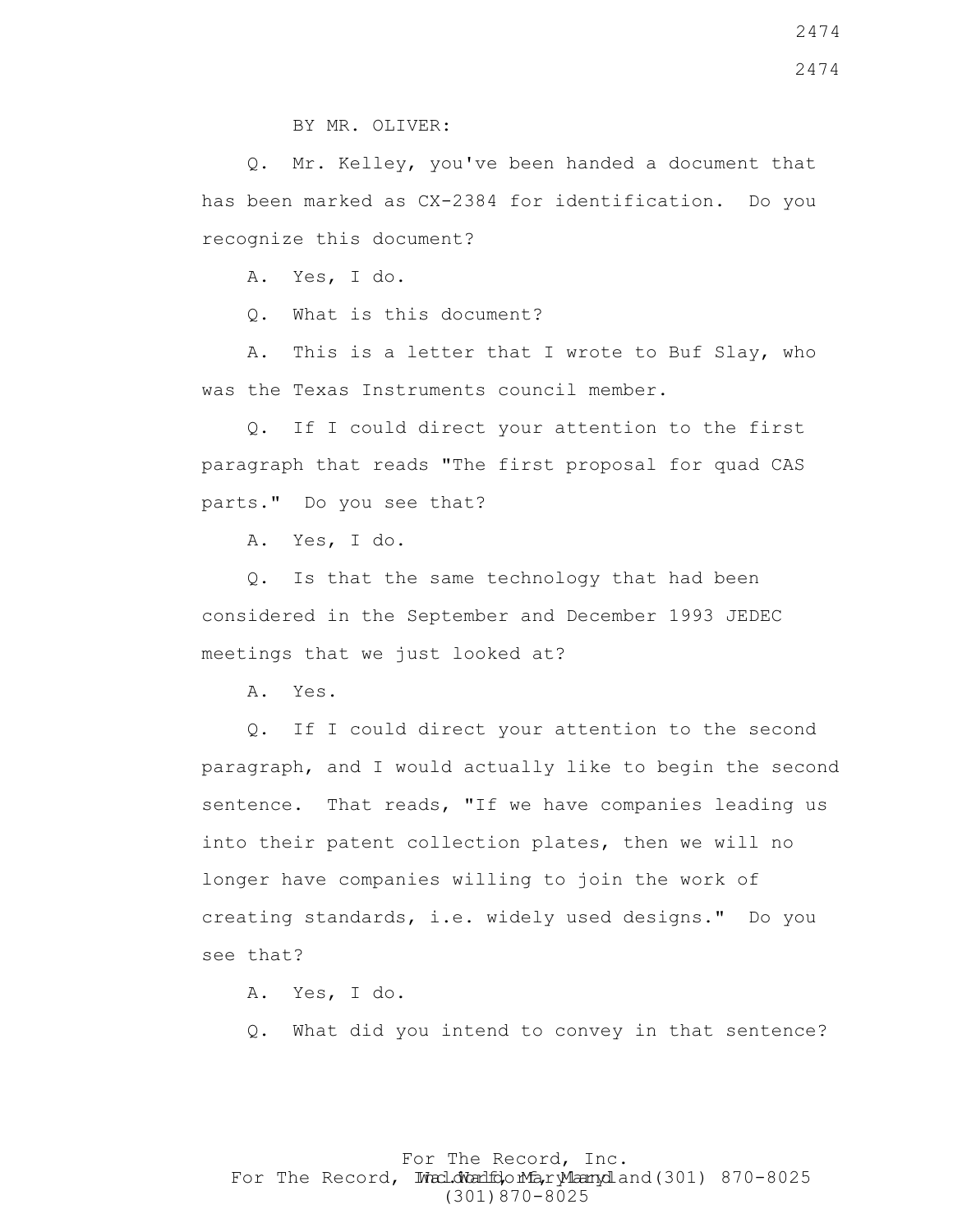A. In my mind, the first requirement of standards organization patent policies with regard to patents is to avoid patents, and therefore the impetus to make sure that the standards committee is aware of all technical information that might be patented for the consideration of avoidance.

What I think I was telling Buf was, IBM would not participate in a standards organization where patent information was being hidden while the process of approval went on, and if that's what Texas Instruments was going to do, then we wouldn't participate with them.

 Q. If I could continue on to the next sentence, that reads, "In fact, widely used parts will come more from patent protection than good design." Do you see that?

A. Yes, I do.

Q. What did you mean to convey in that sentence?

 A. I was very concerned that if we could only design the simplest of standards, because companies were not disclosing their technical information on patents, then we would not end up with good designs, that we would end up with mediocre designs for fear of having patent issues like the one that we had here with the quad CAS.

Q. If I could direct your attention to the first

For The Record, Inc. For The Record, Ward.dWardfdorMa, ryMannydland(301) 870-8025 (301)870-8025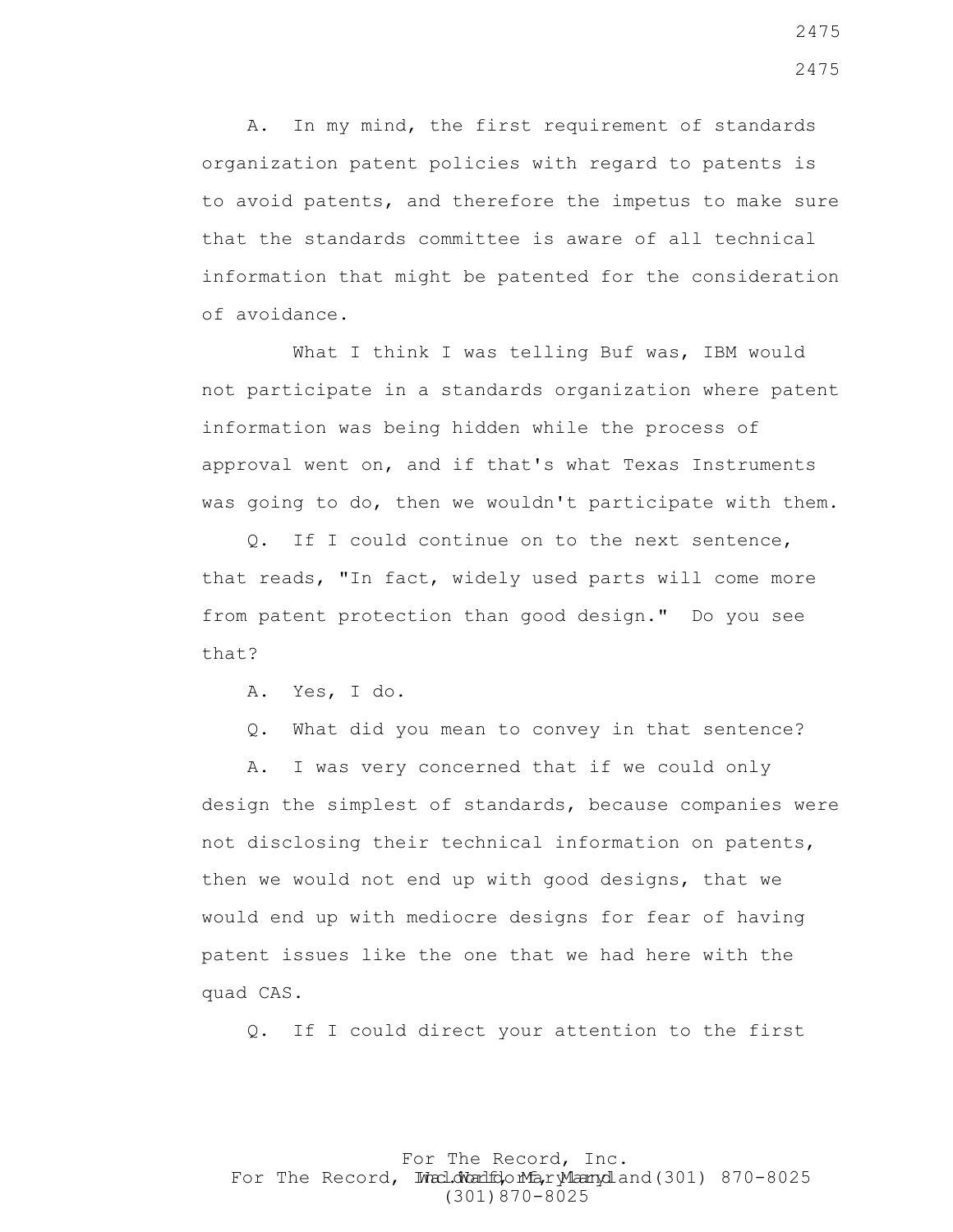For The Record, Inc. For The Record, Ward.dWardfdorMa, ryMannydland(301) 870-8025 (301)870-8025

2476

sentence of the next paragraph, it reads, "Our DRAM work," I can't quite read that next word.

A. I think it's on.

 Q. Thank you. "Our DRAM work on JC-42 is particularly exposed." Do you see that?

A. Yes.

 Q. Why did you believe that the DRAM work on JC-42 was particularly exposed?

 A. In 1994, the DRAM business was approaching \$50 billion, and the reason that the DRAM was so popular was because of the work that JEDEC had done, in my opinion. We could buy DRAMs that were interchangeable from 10 or 20 different companies, and because that level of business was so huge in dollar value, it was absolutely paramount that we understand the requirements for a DRAM standard. The first requirement of a DRAM is low cost. If you cannot make a DRAM low cost, then you won't be in the business. DRAM low cost was paramount before our eyes.

 Q. Now, if I could return to the first sentence of the second paragraph that reads, "I am and have been concerned that this issue can destroy the work of JEDEC." Do you see that?

- A. Yes, I do.
- Q. What did you intend to convey in that sentence?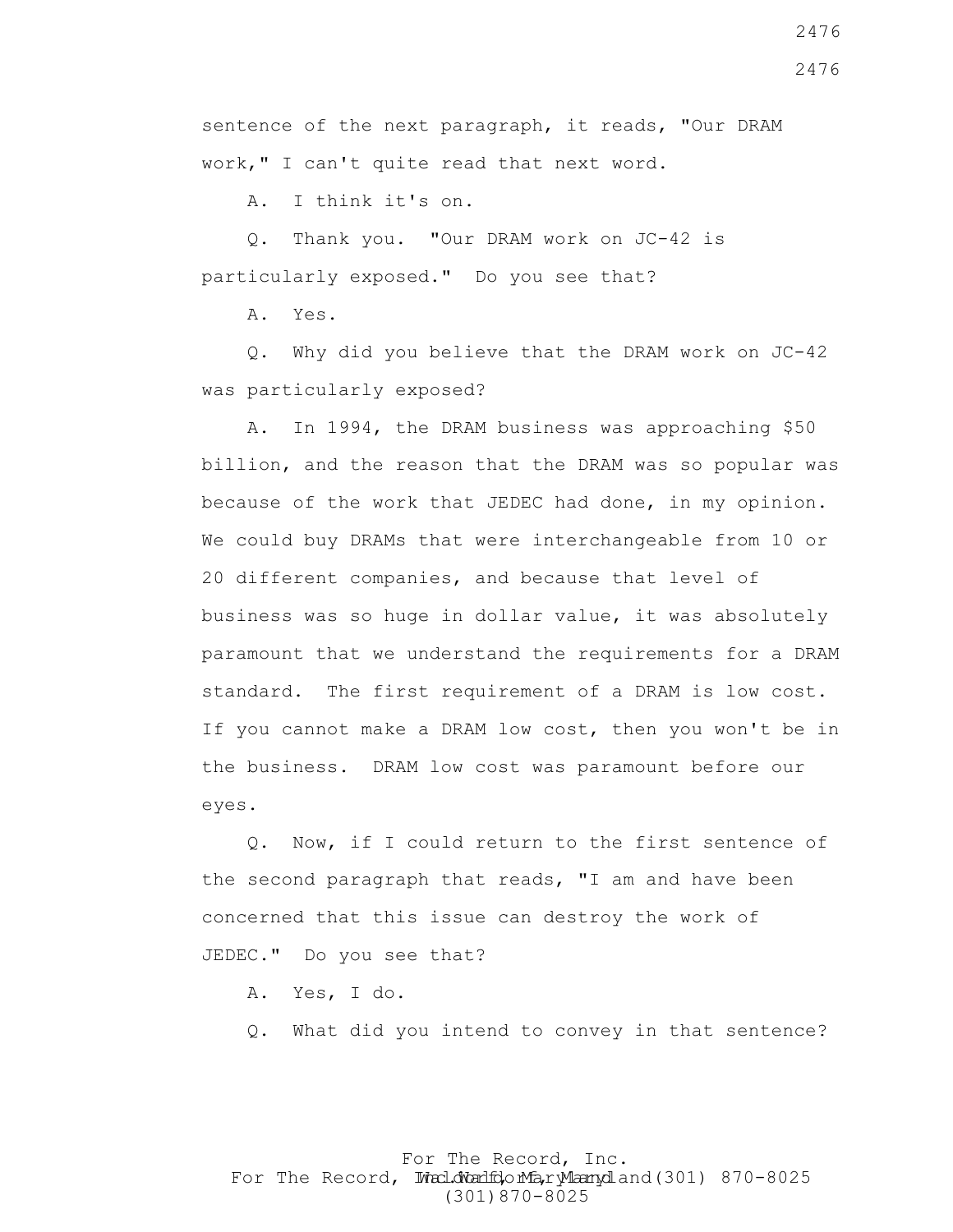A. If companies like IBM are going to leave the process of standardization out of fear of patented material that is not disclosed during the process of standardization, then the standardization process will be so weakened that it will have very little meaning. It will be destroyed.

MR. OLIVER: May I approach?

JUDGE McGUIRE: Go ahead.

BY MR. OLIVER:

 Q. Mr. Kelley, you have been handed a document that has been marked as JX-19 for identification. Do you recognize this document?

A. Yes.

Q. What is this document?

 A. This is the minutes of a JC-42.3 committee meeting in March of 1994.

Q. Were you present at this meeting?

A. Yes.

 Q. If I could direct your attention, please, to page 4.

A. Okay.

 Q. If we could -- I'll wait for the document to come up on the screen. If we could blow up the lower two-thirds of that page, beginning with Patent Policy. Underneath Patent Policy, if I could direct your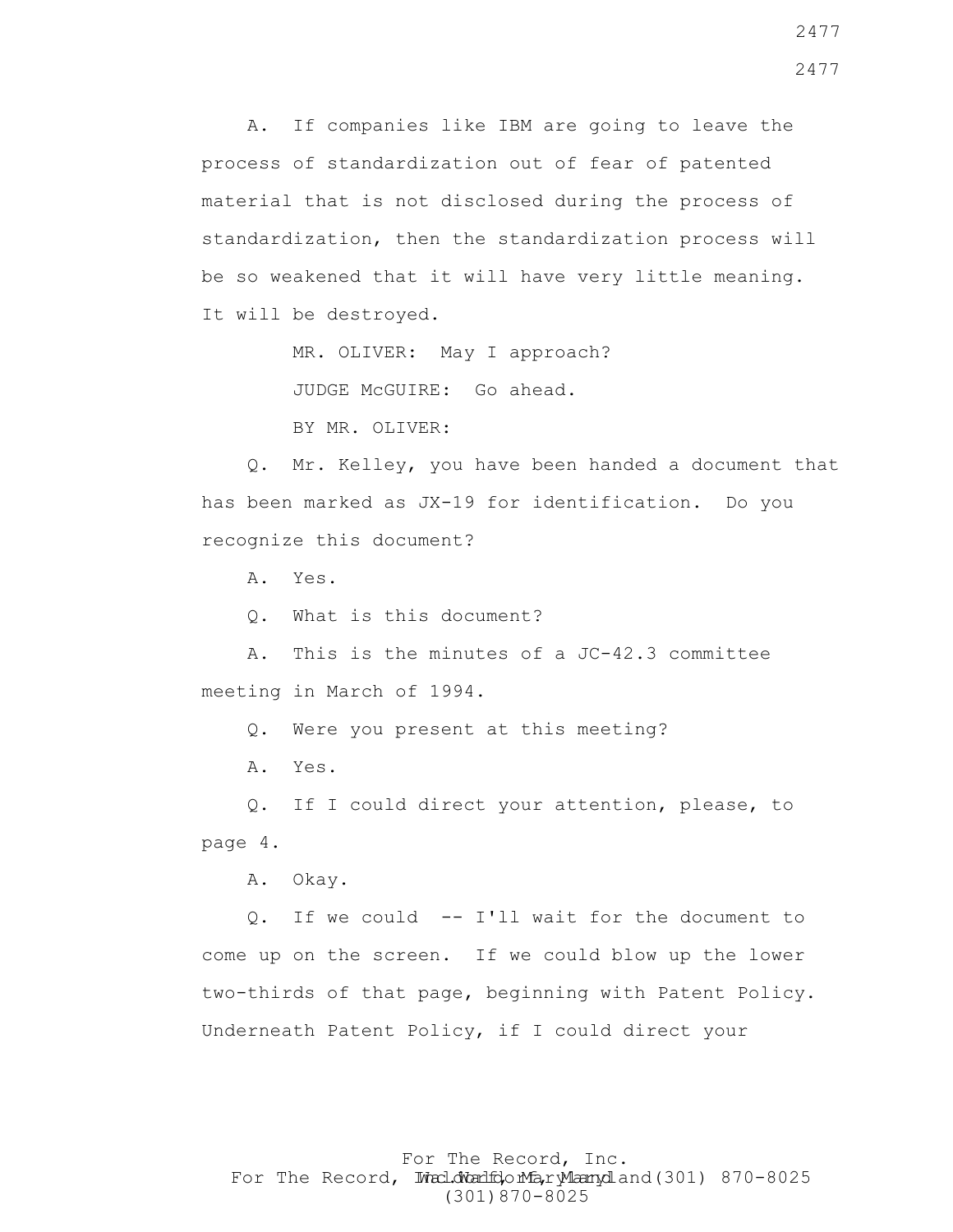2478

attention two paragraphs down, that begins, "TI

presented a four page clarification to the committee."

Do you see that?

A. Yes, I do.

 Q. And again, were you present for this portion of the discussion at this meeting?

A. Yes.

 Q. And did you observe or participate in this discussion?

A. Yes.

Q. And you understood the discussion at that time?

A. Yes.

 Q. Now, did this relate to the same quad CAS incident that was discussed in the September and December 1993 meetings?

A. Yes.

 Q. If I could direct your attention down to the next paragraph that begins Sanyo. That reads, "Sanyo moved to have TI withdraw from the committee activity until the legal aspects of the proposal are reviewed. The motion was tabled."

Do you see that?

A. Yes, I do.

 Q. Is that the motion that you referred to a couple of moments ago?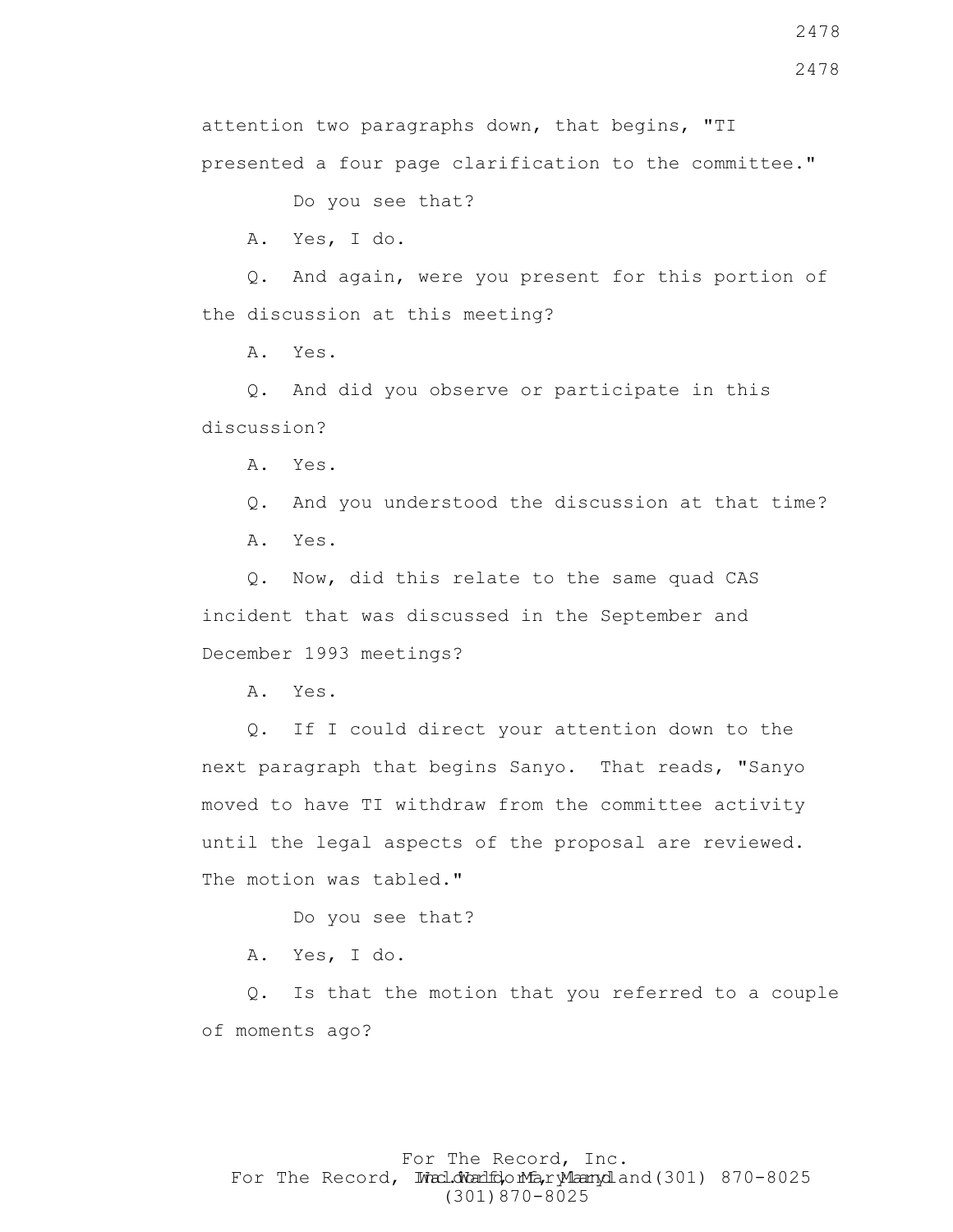A. Yes, that's the one I had in mind.

 Q. If I could direct your attention to the paragraph at the very bottom of that page that reads, "Applicability of patents to use of JEDEC standards was discussed. The issue is warning, IBM noted." Do you see that?

A. Yes, I do.

 Q. Now, the reference to IBM there, is that a reference to you or is that a reference to another IBM representative?

A. That would be to me.

Q. So, you made that statement?

A. Yes.

 Q. What did you intend to convey when you made that statement?

 A. I wanted to convey to the committee the importance of what we had just seen, which was a series of standards had been created in the past, and there was patent material that was held by a company, and the member who was listed on the patent was sitting in the room. He did not disclose to the committee, so we could not avoid the patent that he was listed on, and the result was we rescinded the created standards, held the passed ballots and had gotten to the point of motioning the company to be removed from committee.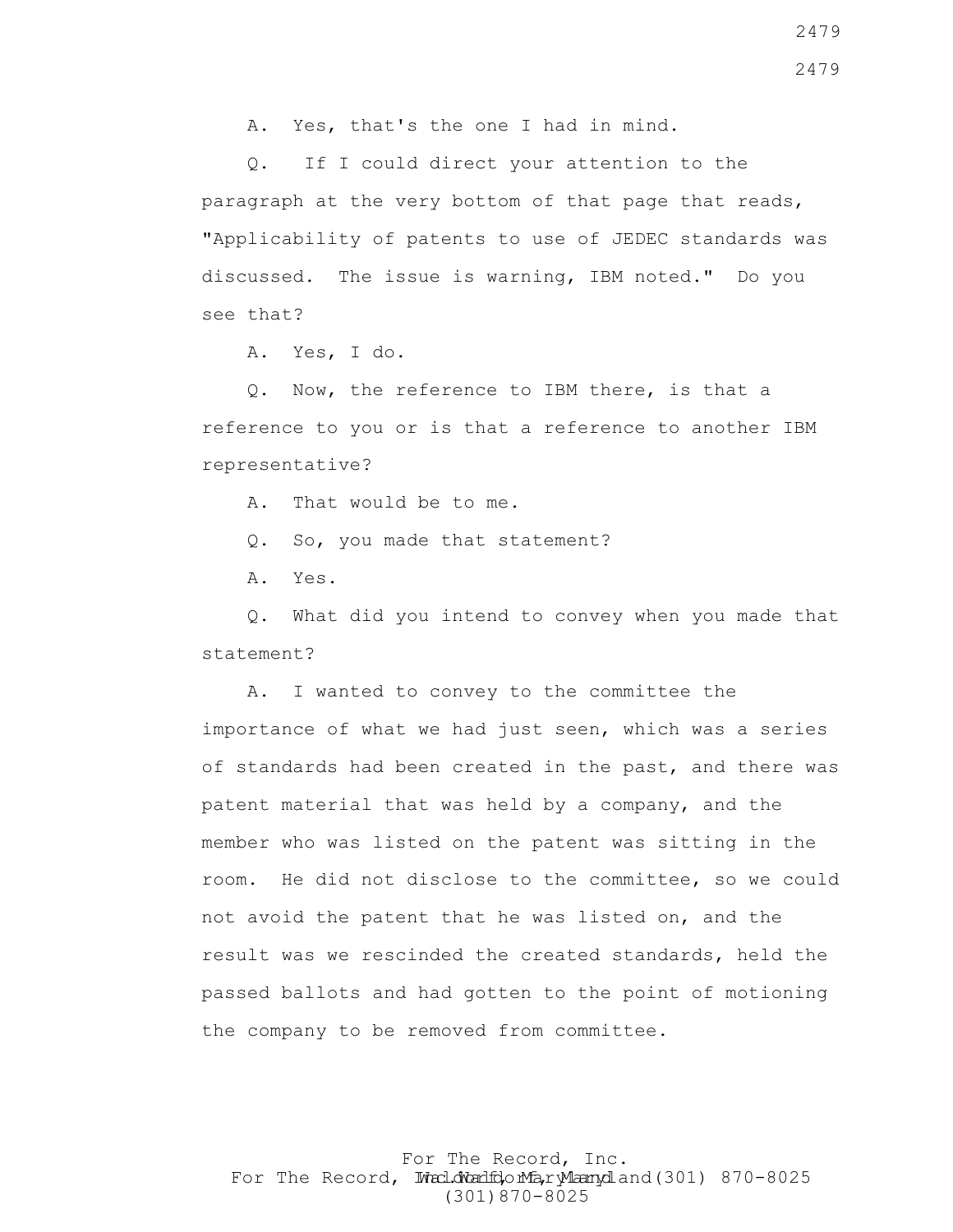I was basically emphasizing to the committee the need to disclose patents.

 Q. If I could direct your attention back up to the paragraph beginning TI. Do you see that?

A. Yes.

 Q. It reads, "TI presented a four page clarification to the committee on their interpretation of the patent policy (see attachment E)." Do you see that?

A. Yes, I do.

 Q. Mr. Kelley, I believe the letter is actually attached with attachment E, I believe we have a clearer copy.

> Your Honor, may I approach? JUDGE McGUIRE: Yes, go ahead. BY MR. OLIVER:

 Q. Mr. Kelley, I've handed you a document that's been marked as CX-352. Do you recognize this document?

 A. Yes, I do. This was a document that TI showed at the meeting that we just spoke of.

 Q. If I could direct your attention to the first paragraph, "Texas Instruments believes that the JC-42.3 committee on RAM memories should review and clarify its interpretation of the JEDEC patent policy." Do you see that?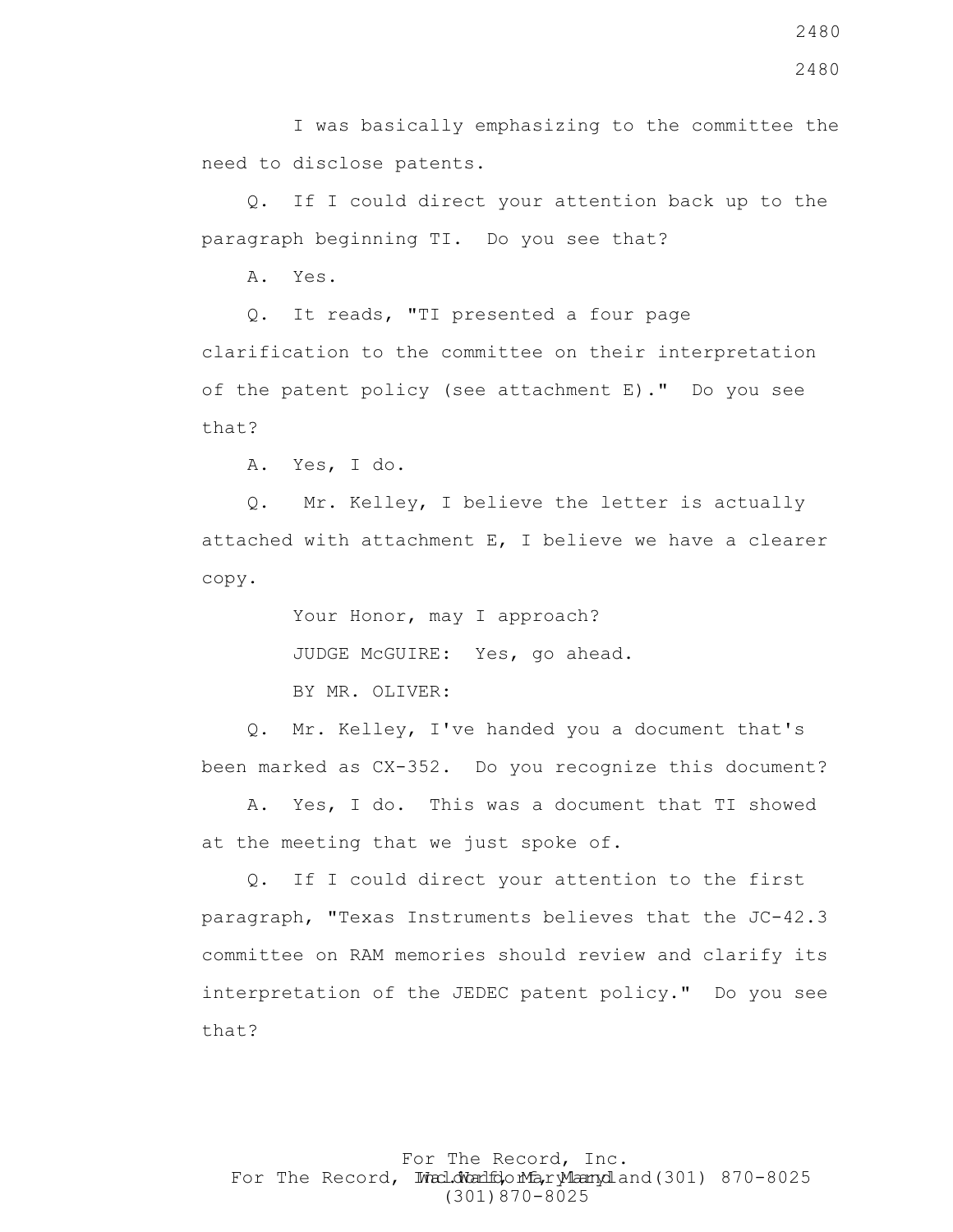A. Yes, I do.

 Q. Now if we could go to page 3. And at the bottom of page 3 is a caption Motion. And the statement underneath that. At the time that you saw this document in the March  $1993$  -- excuse me, March  $1994$  JC-42.3 subcommittee meeting, what did you understand Texas Instruments to be trying to do with this document?

 A. I understood that they were trying to request of the committee a change in the policy because they didn't believe that the policy was understood well enough as they understood it.

 Q. Mr. Kelley, if I could ask you to turn, please, back to JX-19, these are the JC-42.3 subcommittee meeting minutes that we looked at just a moment ago.

A. Okay.

 Q. And if I could ask you to turn, please, to the  $-$  to page  $5.$ 

A. Okay.

 Q. And if we could then blow up the top portion of that page. The beginning of this paragraph reads, "The committee was asked if the patent policy is clear. The committee felt it was clear." Do you see that?

A. Yes.

 Q. And at the time that you were observing this discussion, was it your belief that the JEDEC patent

### For The Record, Inc. For The Record, Ward.dWardfdorMa, ryMannydland(301) 870-8025 (301)870-8025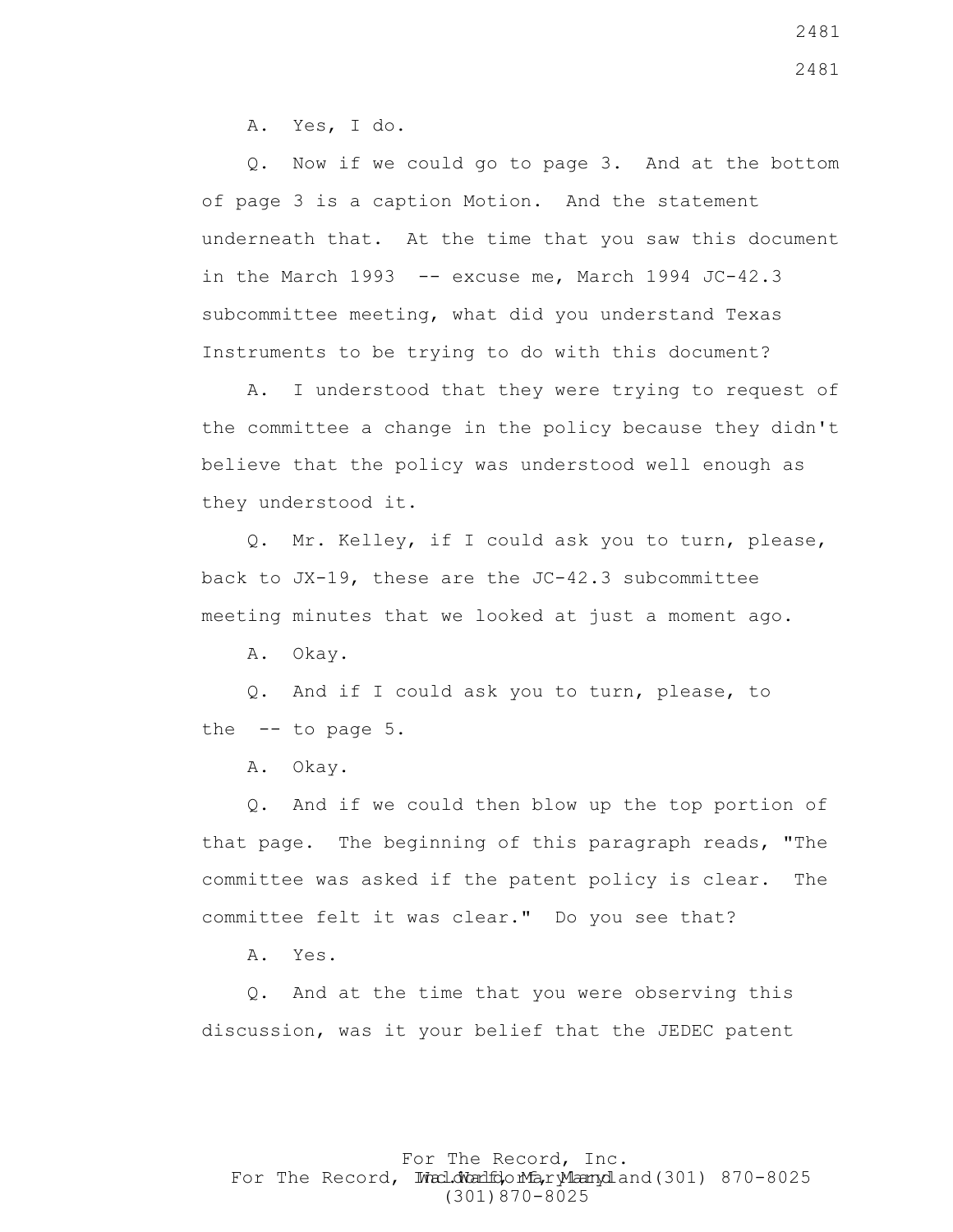policy was clear?

A. Yes.

 MR. OLIVER: May I approach, Your Honor? JUDGE McGUIRE: Yes.

BY MR. OLIVER:

 Q. Mr. Kelley, I have handed you a document that has been marked as CX-355 for identification.

A. Yes.

Q. Do you recognize this document?

A. Yes, I do.

Q. What is this document?

 A. This is a memo from Ken McGhee, who was secretary to JC-42 out of the JEDEC office to the JC-42 committee members.

 Q. Do you recall seeing this document in about the May 1994 time frame?

A. Yes.

 Q. At that time, did you understand this document to be a response to the Texas Instruments letter that we looked at a moment ago?

A. Yes.

 Q. In other words, to clarify for the record, as of about May 1994, did you understand CX-355 to be a response to CX-352?

A. Yes.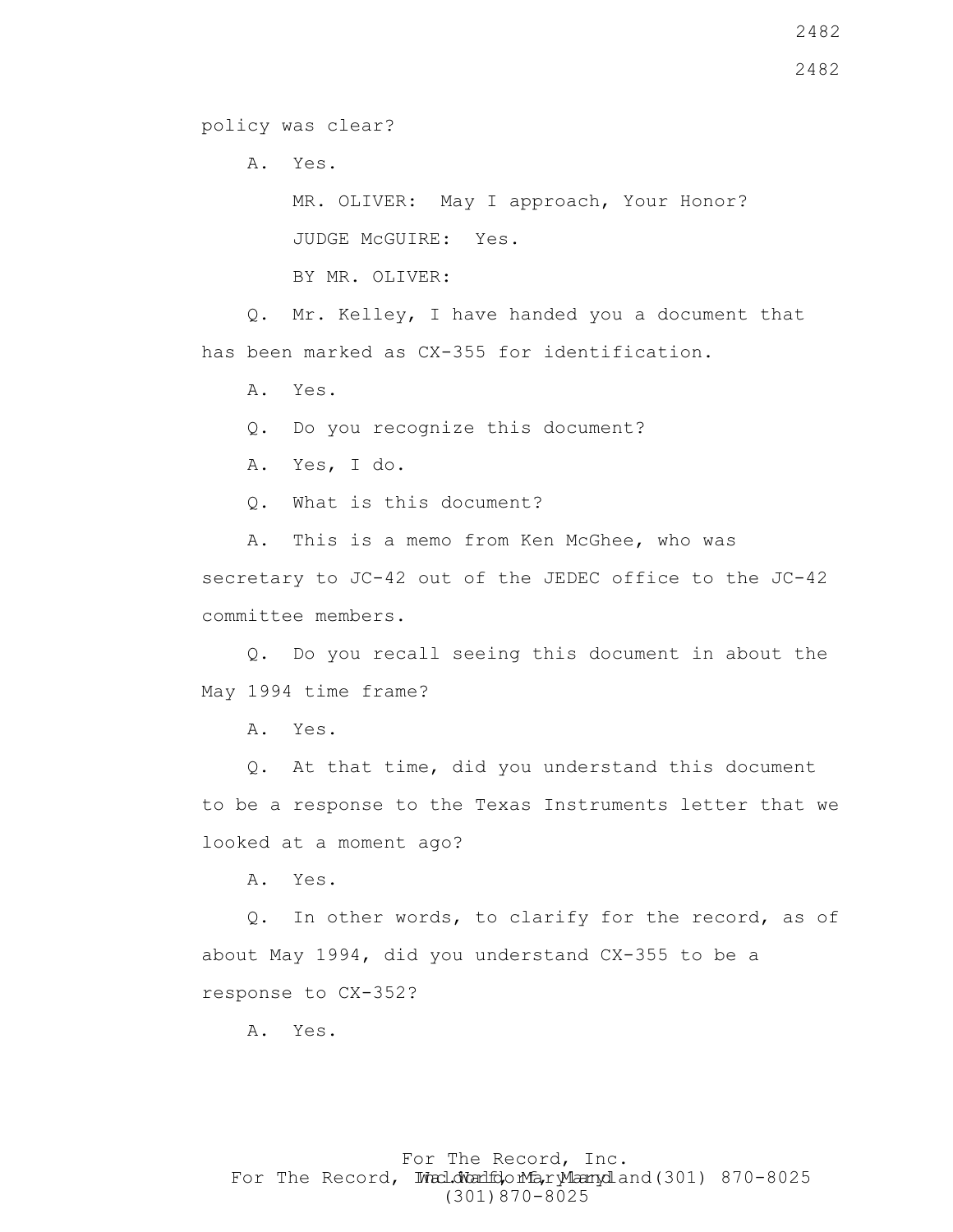Q. If I could direct your attention to page 2 of  $CX-355$ .

A. Okay.

 Q. And if I could direct your attention particularly to paragraph 2 on this page. That paragraph reads, "Written assurances must be provided by the patent holder when it appears to the committee that the candidate standard may require," the words may require are underlined, "The use of a patented invention. It is not necessary that the committee make a factual determination that use of the patented invention is, in fact, required to meet the standard."

Do you see that?

A. Yes.

 Q. Now, based on your understanding of the JEDEC disclosure policy and JEDEC patent policy, in about May of 1994, did that statement accurately reflect your understanding of the JEDEC patent policy?

A. Yes, it did.

 Q. Mr. Kelley, do you recall how this whole quad CAS incident ultimately was resolved?

 A. I believe that the litigation between Micron and Texas Instruments was resolved, and I believe that the ballots that were on hold were removed from hold and the ballots that were in recision were reconstituted.

For The Record, Inc. For The Record, Ward.dWardfdorMa, ryMannydland(301) 870-8025 (301)870-8025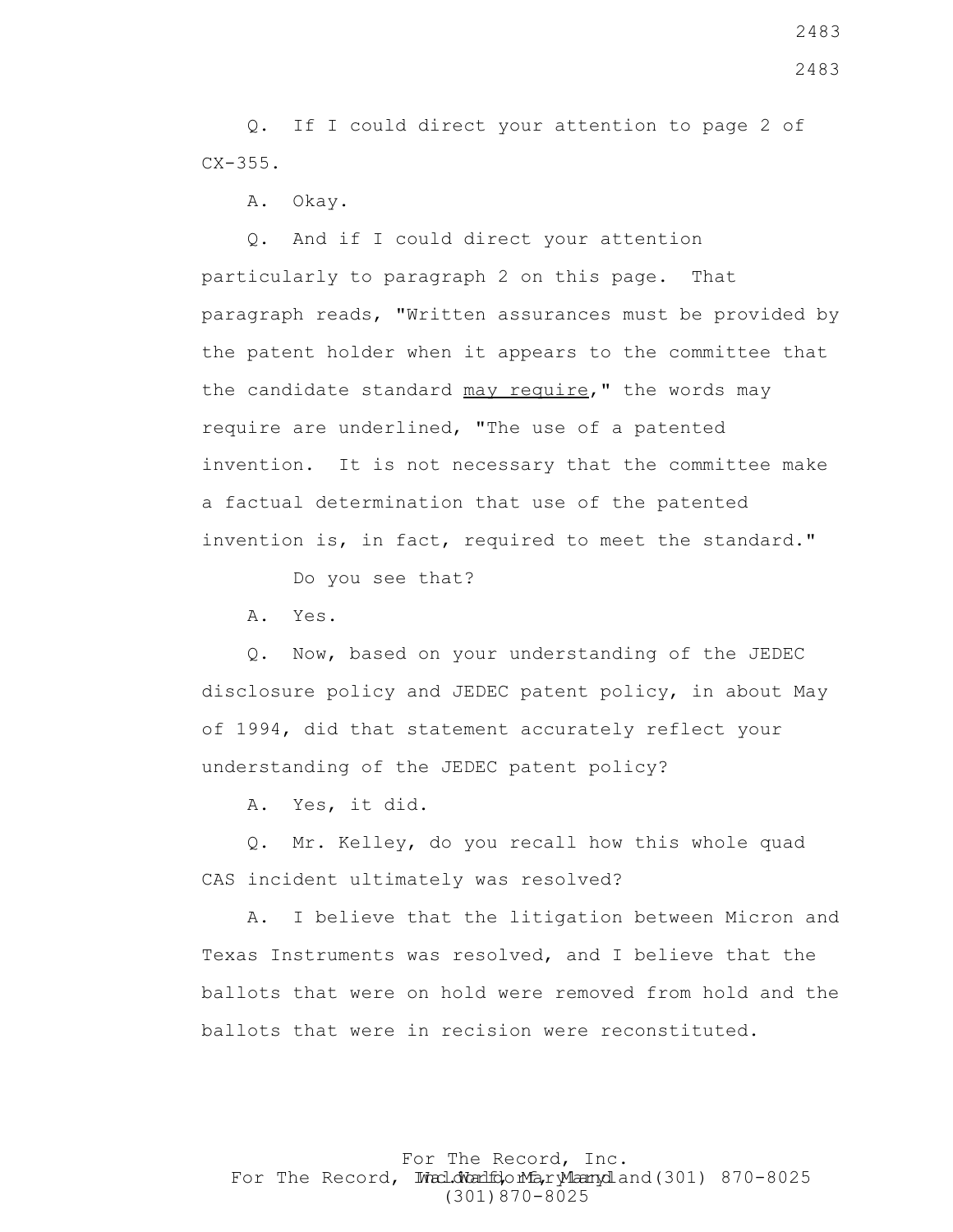Q. With respect to the position of Texas Instruments with regard to the JEDEC patent policy and the JEDEC disclosure policy, do you recall how, if at all, that issue was resolved?

 MR. PERRY: That's overbroad and vague. They say a lot of things in these four pages, the position of Texas Instruments is vague.

 MR. OLIVER: You were, I believe that Mr. Kelley has a very clear understanding of the position of Texas Instruments vis-a-vis JEDEC and I believe that he can answer this question very clearly.

 JUDGE McGUIRE: Perhaps he can, but not in that form. Why don't you restate.

> MR. OLIVER: Okay, thank you, Your Honor. JUDGE McGUIRE: The objection is sustained. MR. OLIVER: May I approach, Your Honor? JUDGE McGUIRE: Yes.

BY MR. OLIVER:

 Q. Mr. Kelley, I have handed you a document that has been marked as JX-25 for identification. Do you recognize this document?

A. Yes.

Q. What is this document?

 A. This is the minutes of the JC-42.3 memory committee meeting in March of 1995.

For The Record, Inc. For The Record, Ward.dWardfdorMa, ryMannydland(301) 870-8025 (301)870-8025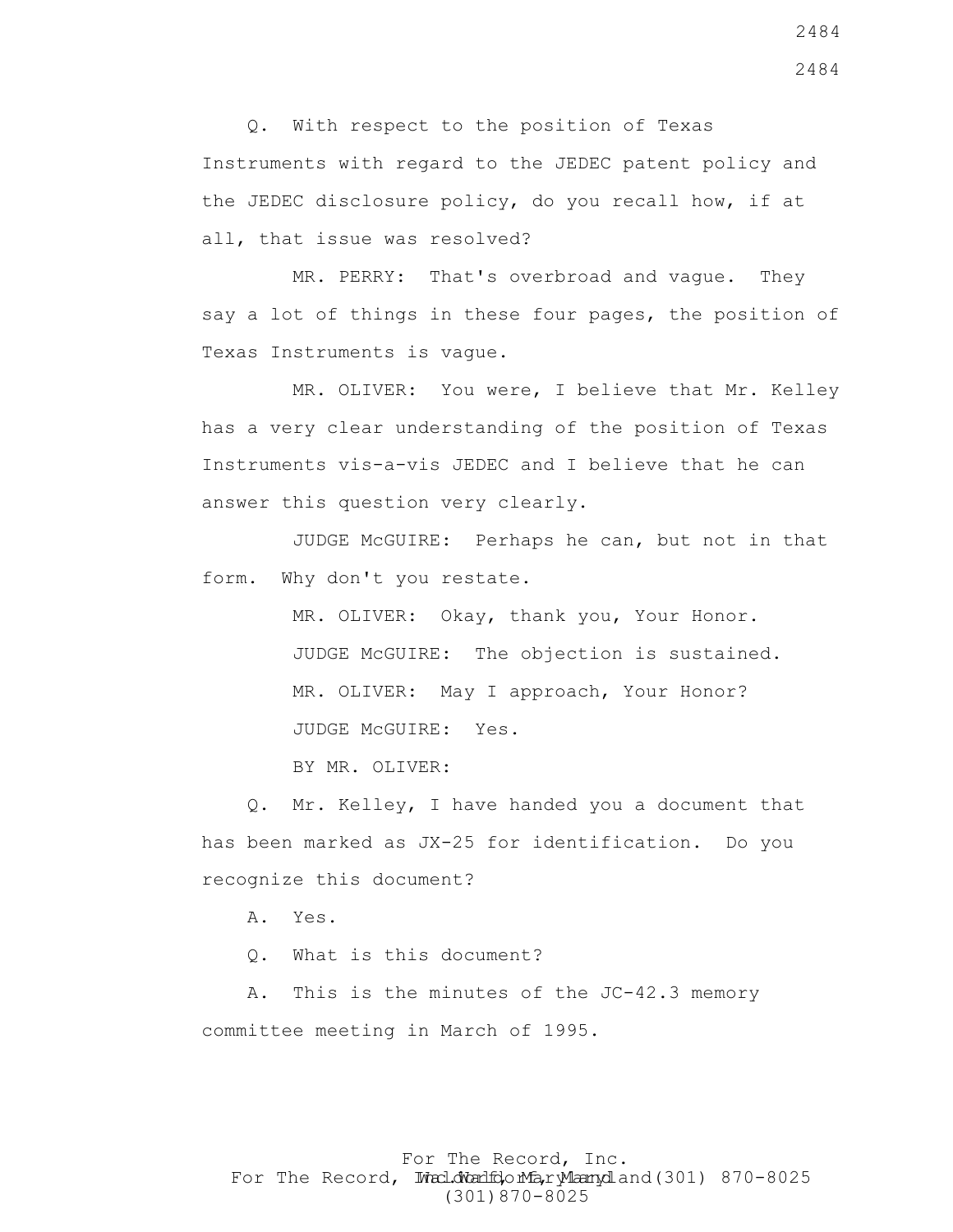MR. OLIVER: My apologies, Your Honor, it appears that there was a copying problem with this document. Can we go off the record for a moment?

JUDGE McGUIRE: Sure, let's go off the record.

 **(Discussion off the record.)**

 JUDGE McGUIRE: Back on the record. BY MR. OLIVER:

 Q. Mr. Kelley, if I can direct your attention to the screen, we have pulled up page 5 and we have blown up paragraph 8.3 on page 5. Do you see that?

A. Yes.

 Q. And the caption reads, "Patent Statement on quad CAS." Underneath that it reads, "A letter from TI was received at JEDEC complying with the EIA patent policy. A motion from Toshiba to take the ballot JC-42.3-93-83 item 521 off hold, seconded by VLSI. The vote was unanimous." Do you see that?

A. Yes.

 Q. Were you present at the meeting during that portion of the discussion?

A. Yes, I was.

 Q. And did you observe that portion of the discussion?

A. Yes.

Q. Could you please explain for us a bit more

### For The Record, Inc. For The Record, Ward.dWardfdorMa, ryMannydland(301) 870-8025 (301)870-8025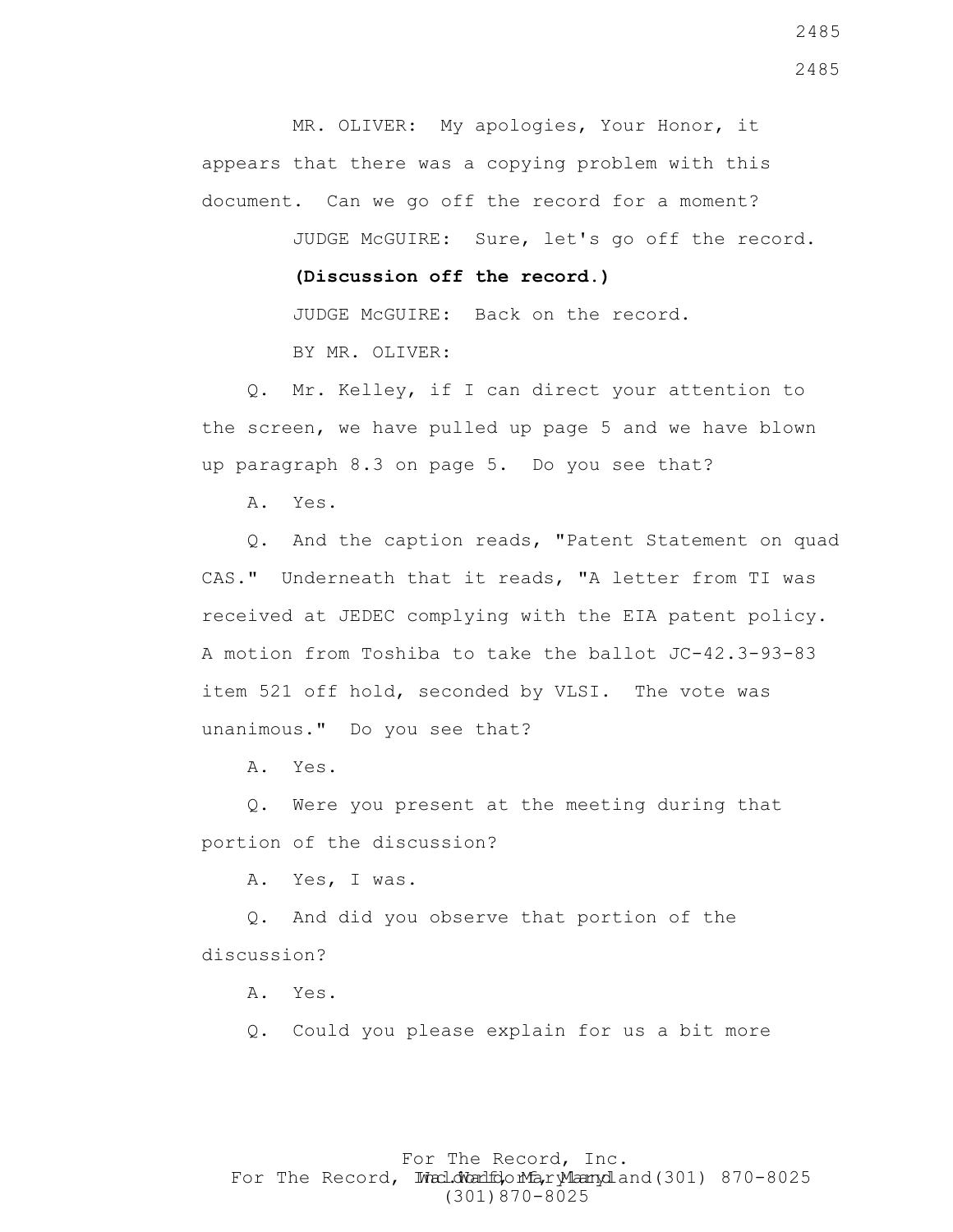detail what was reflected in the discussion at that meeting?

 A. I understood that Texas Instruments was now in a position where they could completely concur with the JEDEC policy on patent disclosure, and assure the committee that they would disclose when they were aware of a patent or patent application material that applied to our work. They apologized for their representative who had not disclosed -- I personally know that they removed him from the committee, he did not come back, and they settled their dispute with Micron and as far as the committee was concerned, the issue was at this point resolved.

 Q. Thank you. At this point, I would like to switch topics, if we could, and ask if between 1991 and 1996, whether you knew an individual by the name of Richard Crisp.

A. Yes, I did.

Q. Who was Richard Crisp?

 A. I first met Richard at a special meeting of the DRAM task group in April of 1992. Richard then became the representative for Rambus basically from that time on until we didn't see Richard anymore after the end of 1995.

Q. Did you ever have occasion to discuss with Mr.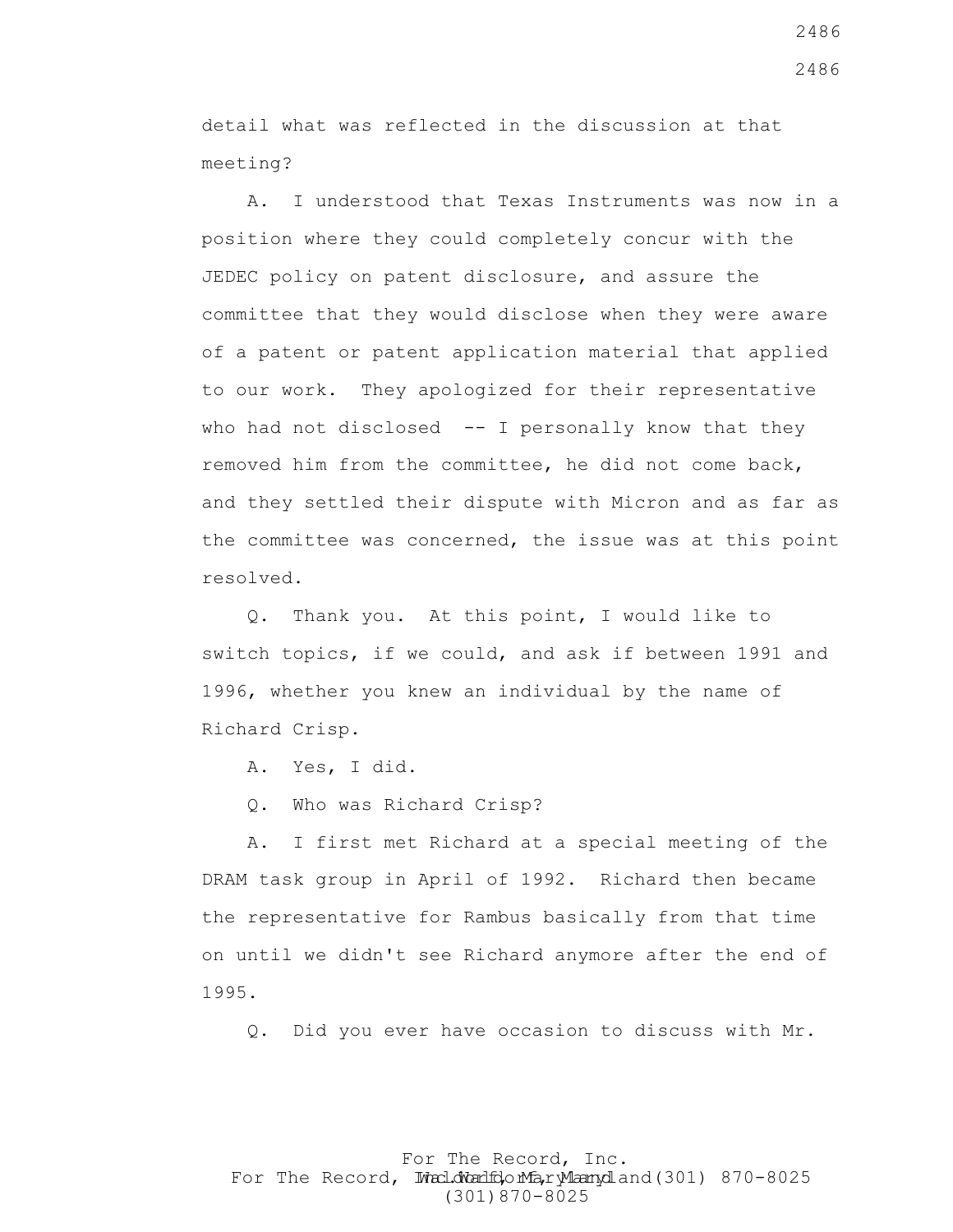Crisp the subject of Mr. Crisp making a presentation at JEDEC?

A. Yes, I did.

 Q. Could you please explain or could you please describe the discussion you had with Mr. Crisp on that subject?

 A. At the May meeting in 1992, Richard had come to me before the beginning of the DRAM task group and he notified me that he had a new DRAM proposal that he wanted to present to the committee for Rambus, and asked if he could get on the agenda. I had been warned just before this meeting that there might be patent issues on the Rambus DRAM, and so I asked Richard if he was aware if there were patent or patent application that applied to the proposal that he was going to make, and he told me that he was aware that there was. I asked him if he agreed to the JEDEC policy on disclosure, and licensing, and he told me that he could not agree for Rambus on the policy for licensing.

 Q. What happened next, if anything, with respect to the possibility of Rambus making a presentation?

 A. I told Richard that he needed to go back to his company and get agreement on the policy and as soon as he had agreement on the policy he could present.

Q. Did Mr. Crisp ever come back to you on that?

# For The Record, Inc. For The Record, Ward.dWardfdorMa, ryMannydland(301) 870-8025 (301)870-8025

2487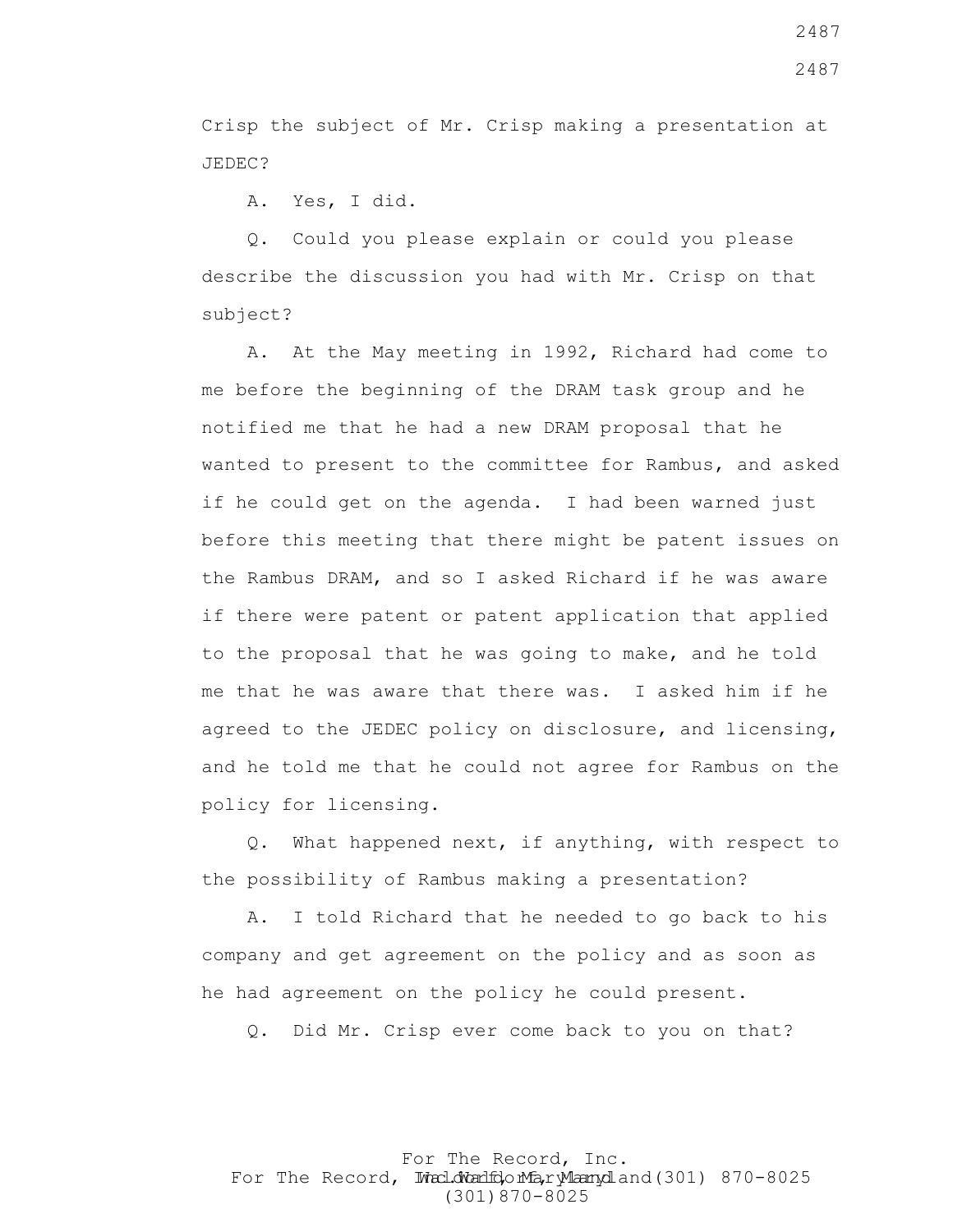A. Yes, he came back to me and I don't remember which meeting it was, but it was approximately a year later, and made the same request to me privately before the beginning of the DRAM task group, and I asked him if he had resolved the issue on abiding by the JEDEC patent policy, and he told me that they still did not agree with the patent policy on the information in their proposal.

 And so this time I told him that because this was a second occurrence, I do not feel that I should make the decision alone as the chairman. I asked him if I could take the decision to the committee. He agreed with me that I could, so when I opened the DRAM task group meeting up, I asked the committee if they wanted to see a Rambus proposal for a new DRAM, but that Rambus would not agree to the JEDEC patent policy, especially regarding licensing, and first of all the committee was wondering what the patent information was, and secondly the committee decided that they did not want to see the presentation.

 Q. Mr. Kelley, I would like to be very careful to ensure that the record is clear on this point. Did Mr. Crisp say to you that Rambus would not  $-$ - excuse me, strike that.

When you made a reference to Rambus did not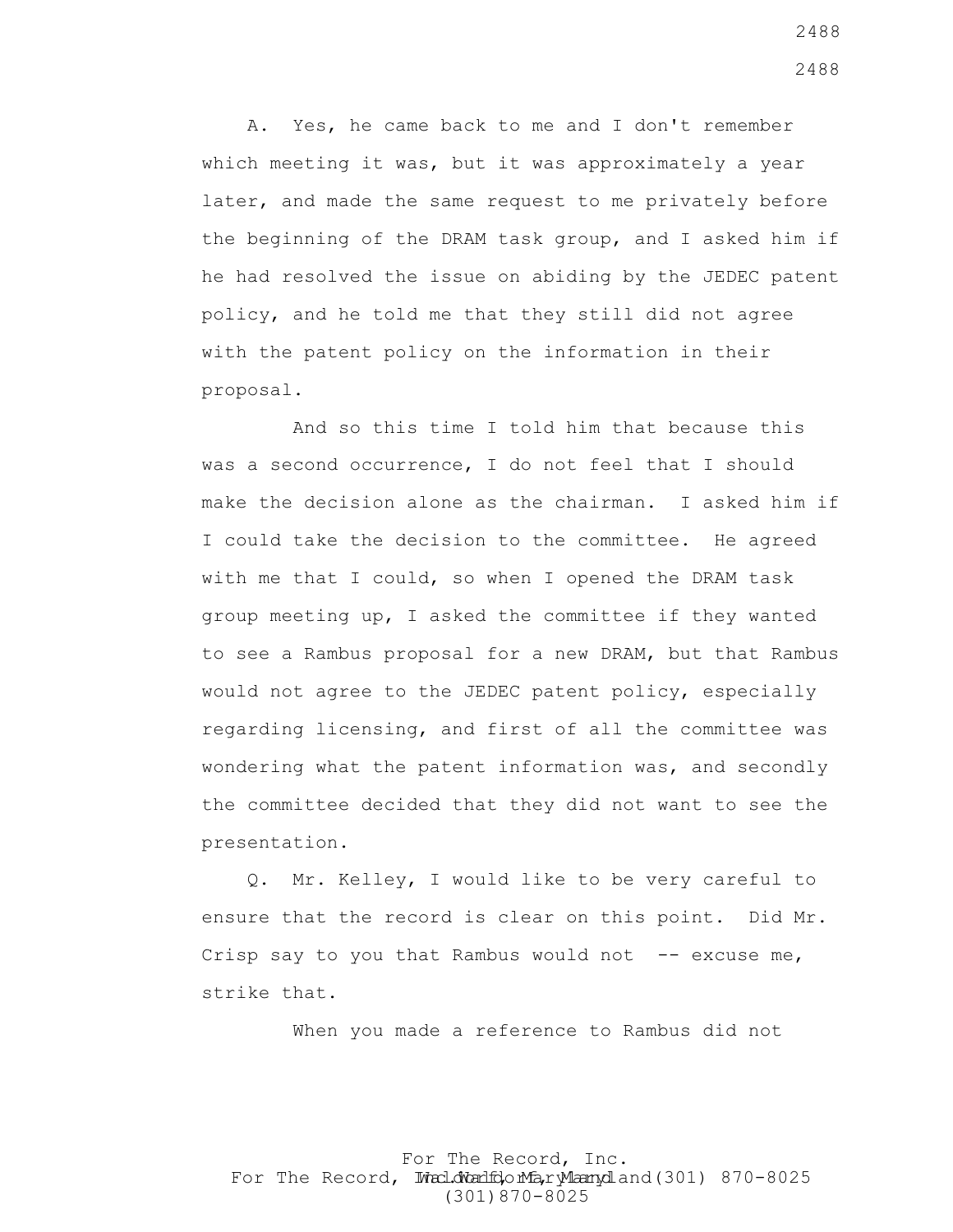adhere to the JEDEC patent policy, was Mr. Crisp saying to you that Rambus did not agree with the JEDEC disclosure policy or with the JEDEC licensing policy or was it something else?

 A. He had specified to me that the problem was with the licensing policy.

 Q. Did Mr. Crisp say anything to you to indicate that Rambus disagreed with the JEDEC disclosure policy?

A. No.

 Q. Did Mr. Crisp say anything to you to indicate that Rambus would not comply with the JEDEC disclosure policy?

A. No.

 MR. OLIVER: Your Honor, perhaps we can go off the record for a moment.

JUDGE McGUIRE: All right, off record.

#### **(Discussion off the record.)**

JUDGE McGUIRE: On the record.

 MR. OLIVER: My colleagues thankfully have reminded me that there are certain documents that we've used today that we do need to move into evidence. I am going to try to find what they are.

 MR. PERRY: Could I suggest that we start with this, it would make more sense if they were organized overnight.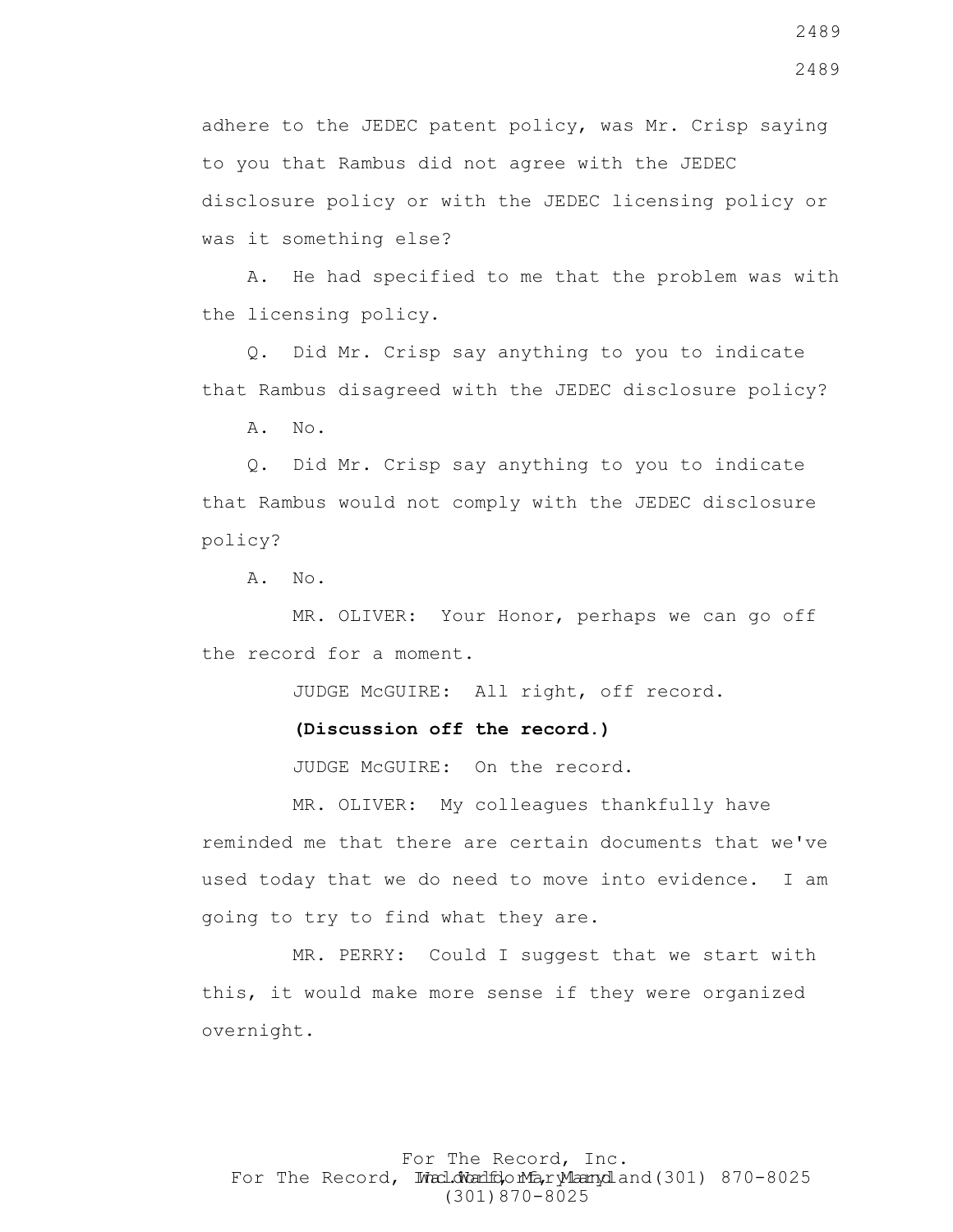MR. OLIVER: That's fine, if we can start with that tomorrow morning. Second, Your Honor, I have been handed a note with respect to the issue of the motion for reconsideration.

JUDGE McGUIRE: Yes.

 MR. OLIVER: That opposing counsel filed yesterday, and we would like to request an extension, if we could, until next Tuesday to respond to that motion.

 JUDGE McGUIRE: Any opposition by opposing counsel?

MR. STONE: No, Your Honor.

 JUDGE McGUIRE: All right, thank you, Mr. Stone. All right, and as I stated yesterday, that earlier order has been stayed until this issue is resolved, so very well, we will give you until next Tuesday.

MR. OLIVER: Thank you very much, Your Honor.

 MR. STONE: Just on the subjects of that motion, one of the issues that you discussed yesterday was how to handle a request for interlocutory review. Since that's something that you can sort of decide on our own without us making a motion for it, I think as you go through the motion and look at it, that might be something that you either ask us to address or don't ask us to or resolve on your own. By that I don't mean to say that relieves us of any obligation, we might have to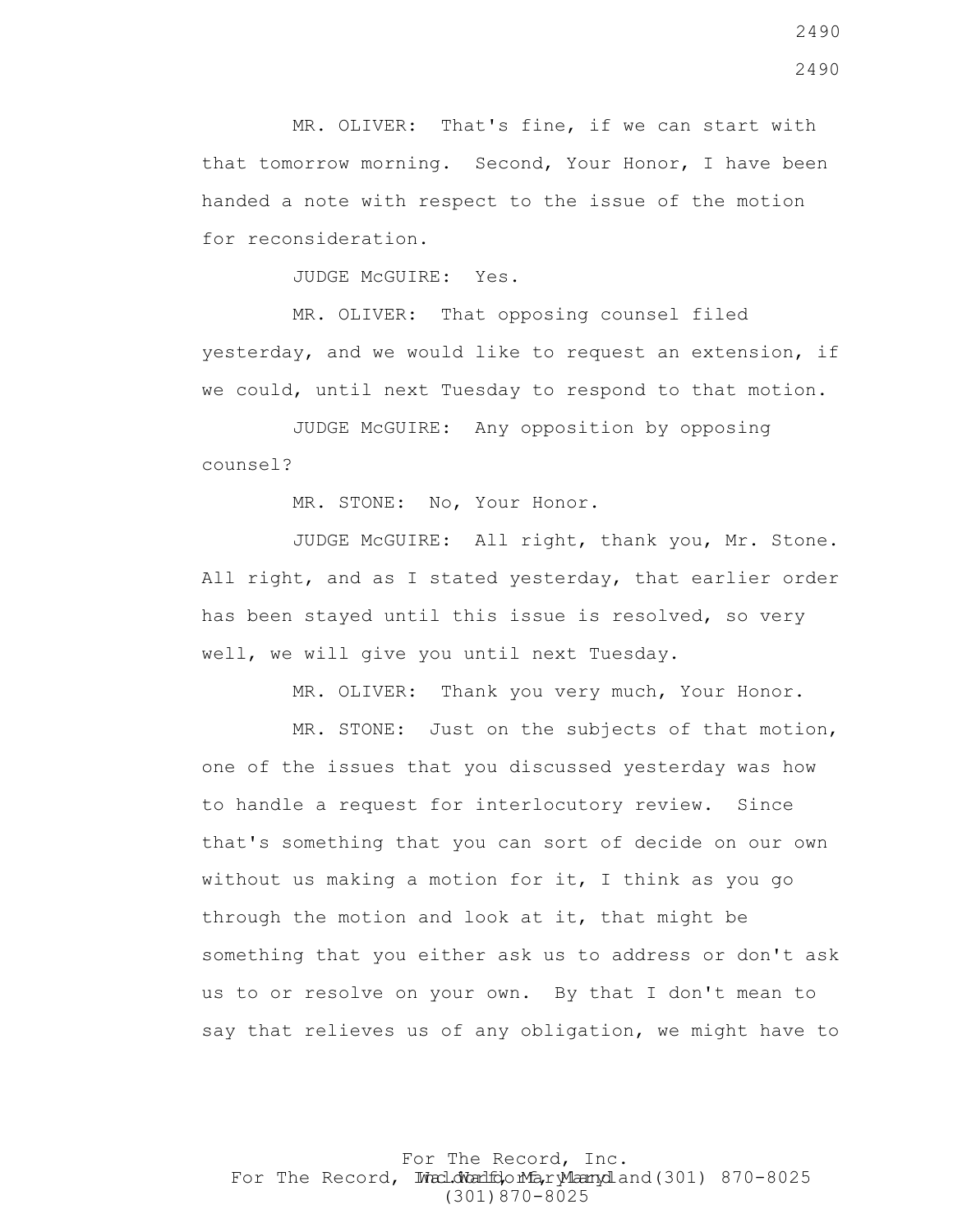file such a request, but all I wanted to say was that as you're looking at the issues, I think it's clear you have the authority just on your own initiative to make a decision in that regard and I want to just suggest that.

 JUDGE McGUIRE: I probably do that have authority, I hadn't contemplated that inherently, Mr. Stone, I had intended depending on the outcome of my up coming order, that the parties, if they felt so inclined, would then file an application or a certification for an interlocutory appeal, and I hadn't contemplated doing it sua sponte, but --

 MR. STONE: I'm not meaning to shift that from us to you if that would be the case, I just wanted to mention that.

 JUDGE McGUIRE: Very good. Anything else we need to discuss?

MR. OLIVER: No, Your Honor.

 JUDGE McGUIRE: If not, this hearing is adjourned and we will convene tomorrow at 9:30 a.m. Thank you very much, everyone have a good evening.

 **(Whereupon, at 5:01 p.m., the hearing was adjourned.)**

- - - - -